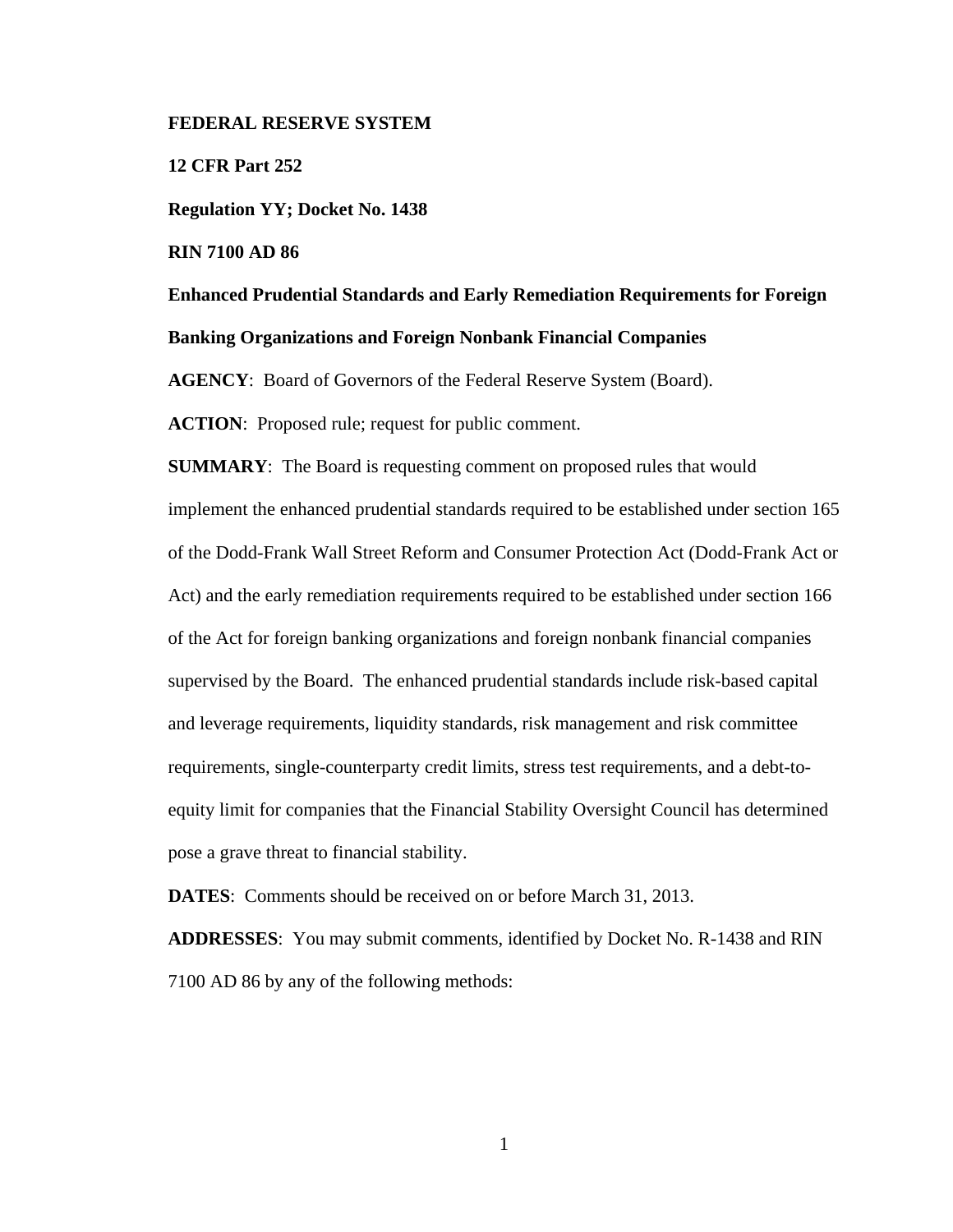• **Agency Website:** http://www.federalreserve.gov. Follow the instructions for submitting comments at

http://www.federalreserve.gov/generalinfo/foia/ProposedRegs.cfm.

- Federal eRulemaking Portal: http://www.regulations.gov. Follow the instructions for submitting comments.
- **E-mail:** regs.comments@federalreserve.gov. Include docket and RIN numbers in the subject line of the message.
- **FAX:** (202) 452-3819 or (202) 452-3102.
- **Mail:** Robert deV. Frierson, Secretary, Board of Governors of the Federal Reserve System, 20th Street and Constitution Avenue, NW, Washington, DC 20551.

All public comments are available from the Board's website at

http://www.federalreserve.gov/generalinfo/foia/ProposedRegs.cfm as submitted, unless modified for technical reasons. Accordingly, your comments will not be edited to remove any identifying or contact information. Public comments may also be viewed electronically or in paper form in Room MP-500 of the Board's Martin Building (20th and C Streets, NW; Washington, DC 20551) between 9:00 a.m. and 5:00 p.m. on weekdays.

**FOR FURTHER INFORMATION CONTACT**: Mark E. Van Der Weide, Senior Associate Director, (202) 452-2263, or Molly E. Mahar, Senior Supervisory Financial Analyst, (202) 973-7360, Division of Banking Supervision and Regulation; or Ann Misback, Associate General Counsel, (202) 452-3788, or Christine Graham, Senior Attorney, (202) 452-3005, Legal Division.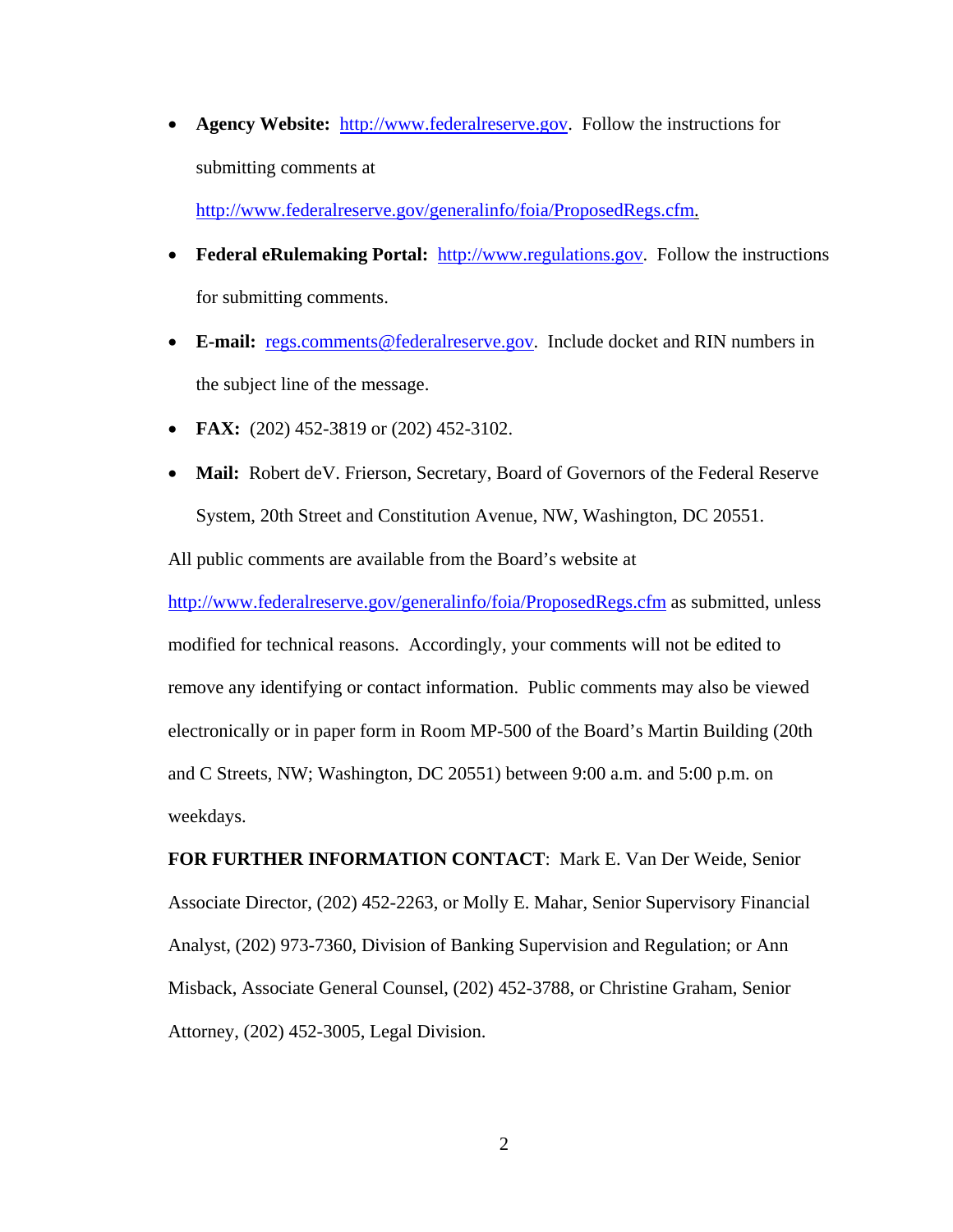*U.S. Intermediate Holding Company Requirement:* Molly E. Mahar, Senior Supervisory Financial Analyst, (202) 973-7360, or Elizabeth MacDonald, Senior Supervisory Financial Analyst, (202) 475-6316, Division of Banking Supervision and Regulation; or Benjamin W. McDonough, Senior Counsel, (202) 452-2036, April C. Snyder, Senior Counsel, (202) 452-3099, or David Alexander, Senior Attorney, (202) 452-2877, Legal Division.

*Risk-Based Capital Requirements and Leverage Limits*: Anna Lee Hewko, Assistant Director, (202) 530-6260, or Elizabeth MacDonald, Senior Supervisory Financial Analyst, (202) 475-6316, Division of Banking Supervision and Regulation; or Benjamin W. McDonough, Senior Counsel, (202) 452-2036, or April C. Snyder, Senior Counsel, (202) 452-3099, Legal Division.

*Liquidity Requirements*: Mary Aiken, Manager, (202) 721-4534, Division of Banking Supervision and Regulation; or April C. Snyder, Senior Counsel, (202) 452-3099, Legal Division.

*Single-Counterparty Credit Limits*: Molly E. Mahar, Senior Supervisory Financial Analyst, (202) 973-7360, or Jordan Bleicher, Supervisory Financial Analyst, (202) 973- 6123, Division of Banking Supervision and Regulation; or Pamela G. Nardolilli, Senior Counsel, (202) 452-3289, Patricia P. Yeh, Counsel, (202) 912-4304, Anna M. Harrington, Senior Attorney, (202) 452-6406, or Kerrie M. Brophy, Attorney, (202) 452- 3694, Legal Division.

*Risk Management and Risk Committee Requirements*: Pamela A. Martin, Senior Supervisory Financial Analyst, (202) 452-3442, Division of Banking Supervision and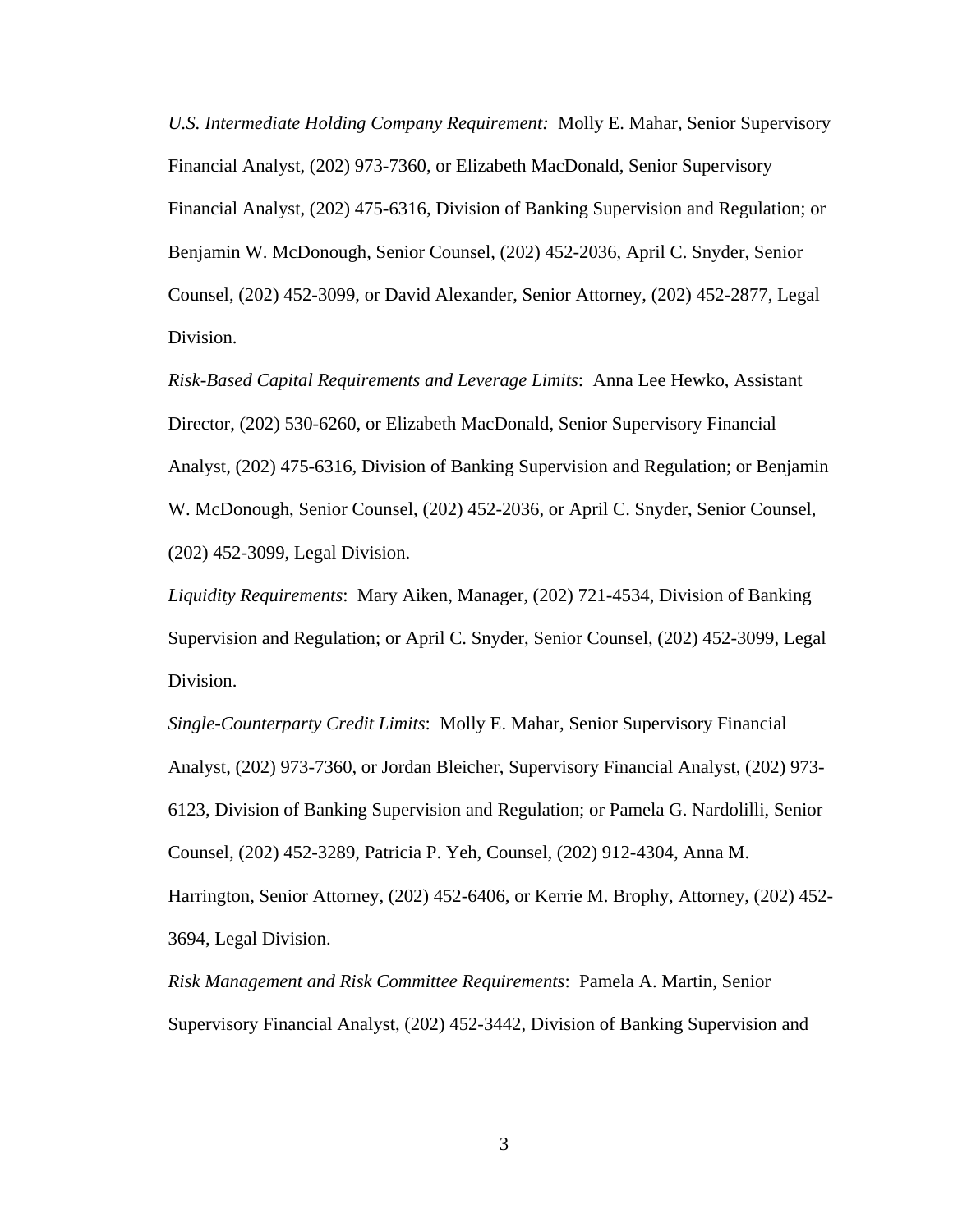Regulation; or Jonathan D. Stoloff, Special Counsel, (202) 452-3269, or Jeremy C. Kress, Attorney, (202) 872-7589, Legal Division.

*Stress Test Requirements:* Tim Clark, Senior Associate Director, (202) 452-5264, Lisa Ryu, Assistant Director, (202) 263-4833, David Palmer, Senior Supervisory Financial Analyst, (202) 452-2904, or Joseph Cox, Financial Analyst, (202) 452-3216, Division of Banking Supervision and Regulation; or Benjamin W. McDonough, Senior Counsel, (202) 452-2036, or Christine E. Graham, Senior Attorney, (202) 452-3005, Legal Division.

*Debt-to-Equity Limits for Certain Covered Companies*: Elizabeth MacDonald, Senior Supervisory Financial Analyst, (202) 475-6316, Division of Banking Supervision and Regulation; or Benjamin W. McDonough, Senior Counsel, (202) 452-2036, or David Alexander, Senior Attorney, (202) 452-2877, Legal Division.

*Early Remediation Framework:* Barbara J. Bouchard, Senior Associate Director, (202) 452-3072, Molly E. Mahar, Senior Supervisory Financial Analyst, (202) 973-7360, or Linda W. Jeng, Senior Supervisory Financial Analyst, (202) 475-6315, Division of Banking Supervision and Regulation; or Jay R. Schwarz, Counsel, (202) 452-2970, Legal Division.

#### **SUPPLEMENTARY INFORMATION:**

### **Table of Contents**

- I. Introduction
- II. Overview of the Proposal
- III. Requirement to Form a U.S. Intermediate Holding Company
- IV. Risk-Based Capital Requirements and Leverage Limits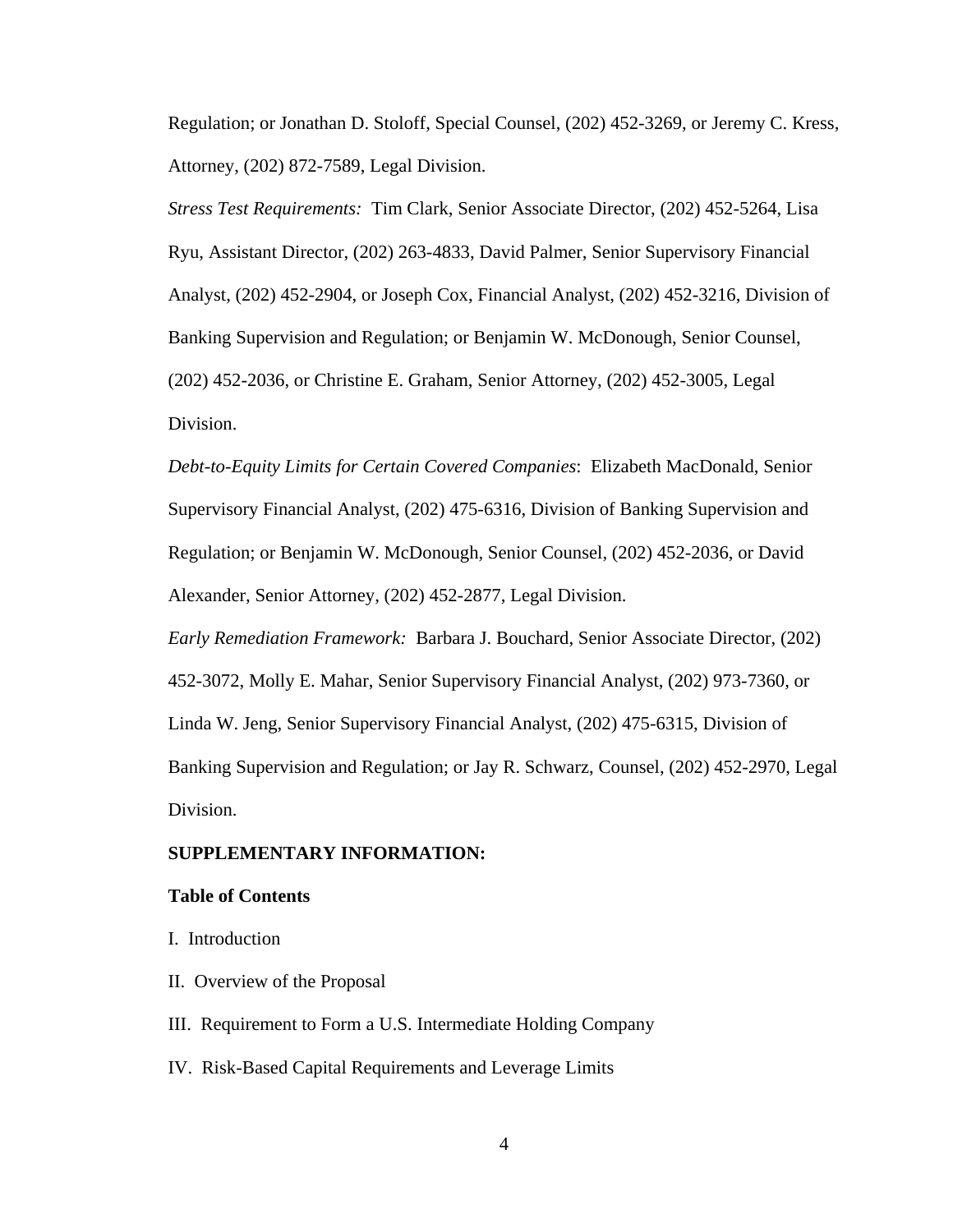### V. Liquidity Requirements

VI. Single-Counterparty Credit Limits

VII. Risk Management and Risk Committee Requirements

VIII. Stress Test Requirements

IX. Debt-to-Equity Limits

X. Early Remediation

XI. Administrative Law Matters

### **I. Introduction**

The recent financial crisis demonstrated that certain U.S. financial companies had grown so large, leveraged, and interconnected that their failure could pose a threat to overall financial stability in the United States and globally. The financial crisis also demonstrated that large foreign banking organizations operating in the United States could pose similar financial stability risks. Further, the crisis revealed weaknesses in the existing framework for supervising, regulating, and resolving significant U.S. financial companies, including the U.S. operations of large foreign banking organizations.

The Board recognizes the important role that foreign banking organizations play in the U.S. financial sector. The presence of foreign banking organizations in the United States has brought competitive and countercyclical benefits to U.S. markets. This preamble describes a set of proposed adjustments to the Board's regulation of the U.S. operations of foreign banking organizations to address risks posed by those entities and to implement the enhanced prudential standards and early remediation requirements in sections 165 and 166 of the Dodd-Frank Wall Street Reform and Consumer Protection Act (Dodd-Frank Act or Act). The proposed adjustments are consistent with the Board's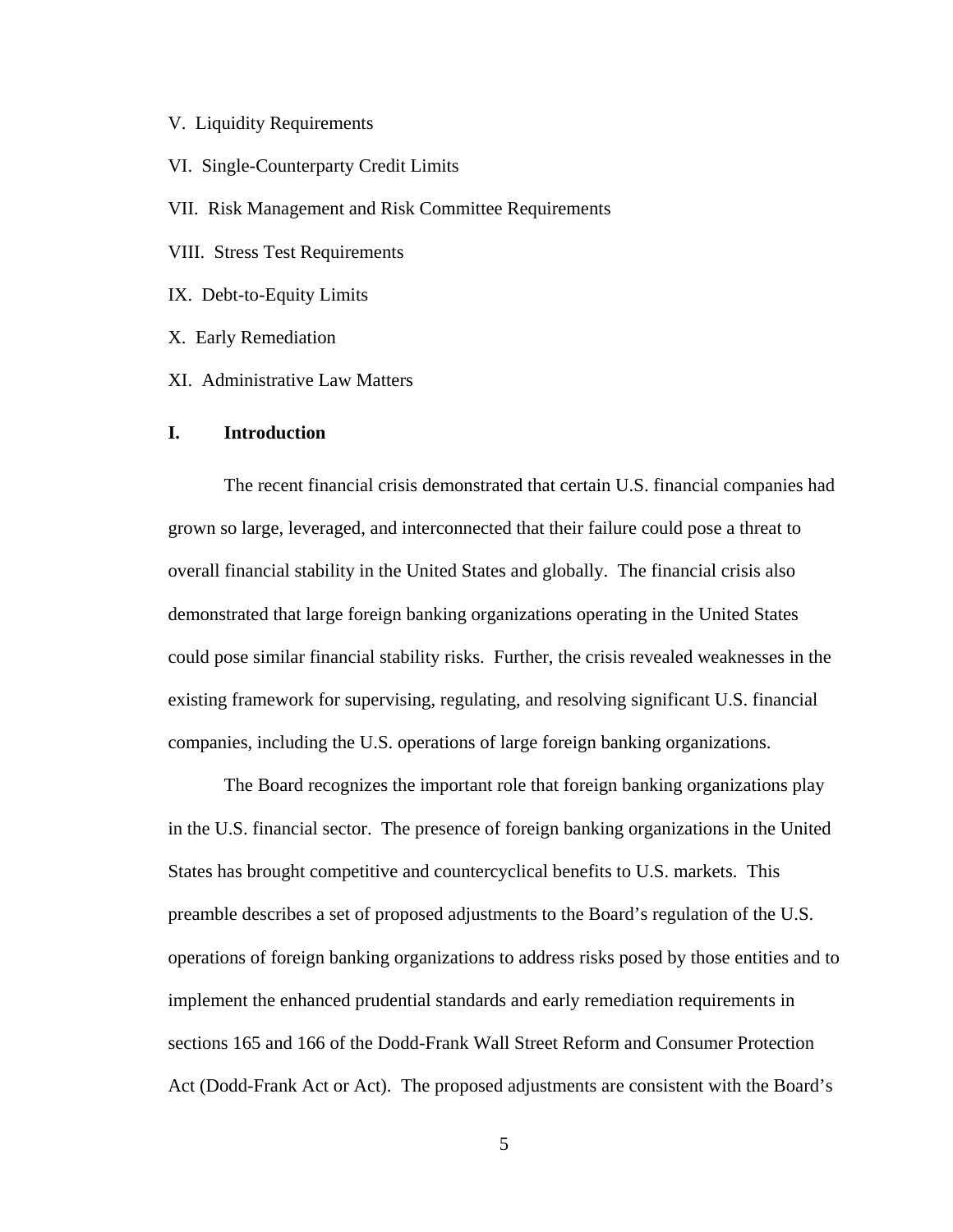long-standing policy of national treatment and equality of competitive opportunity between the U.S. operations of foreign banking organizations and U.S. banking firms.

## *Current approach to regulating U.S. operations of foreign banking organizations*

The Board is responsible for the overall supervision and regulation of the U.S. operations of all foreign banking organizations.<sup>1</sup> Other federal and state regulators are responsible for supervising and regulating certain parts of the U.S. operations of foreign banking organizations, such as branches, agencies, or bank and nonbank subsidiaries.<sup>2</sup>

Under the current U.S. supervision framework for foreign banking organizations, supervisors monitor the individual legal entities of the U.S. operations of these companies, and the Federal Reserve aggregates information it receives through its own supervisory process and from other U.S. supervisors to form a view of the financial condition of the combined U.S. operations of the company. The Federal Reserve and other U.S. regulators also work with regulators in other national jurisdictions to help ensure that all internationally active banks operating in the United States are supervised

<sup>1</sup> *International Banking Act of* 1978 (12 U.S.C. 3101 *et seq*.) and *Foreign Bank Supervision Enhancement Act* of 1991 (12 U.S.C. 3101 note). For purposes of this proposal, a foreign banking organization is a foreign bank that has a banking presence in the United States by virtue of operating a branch, agency, or commercial lending company subsidiary in the United States or controlling a bank in the United States; or any company of which the foreign bank is a subsidiary.

<sup>&</sup>lt;sup>2</sup> For example, the Securities and Exchange Commission (SEC) is the primary financial regulatory agency with respect to any registered broker-dealer, registered investment company, or registered investment adviser of a foreign banking organization. State insurance authorities are the primary financial regulatory agencies with respect to the insurance subsidiaries of a foreign banking organization. The Office of the Comptroller of the Currency (OCC), the Federal Deposit Insurance Corporation (FDIC), and the state banking authorities have supervisory authority over the national and state bank subsidiaries and federal and state branches and agencies of foreign banking organizations, respectively, in addition to the Board's supervisory and regulatory responsibilities over some of these entities.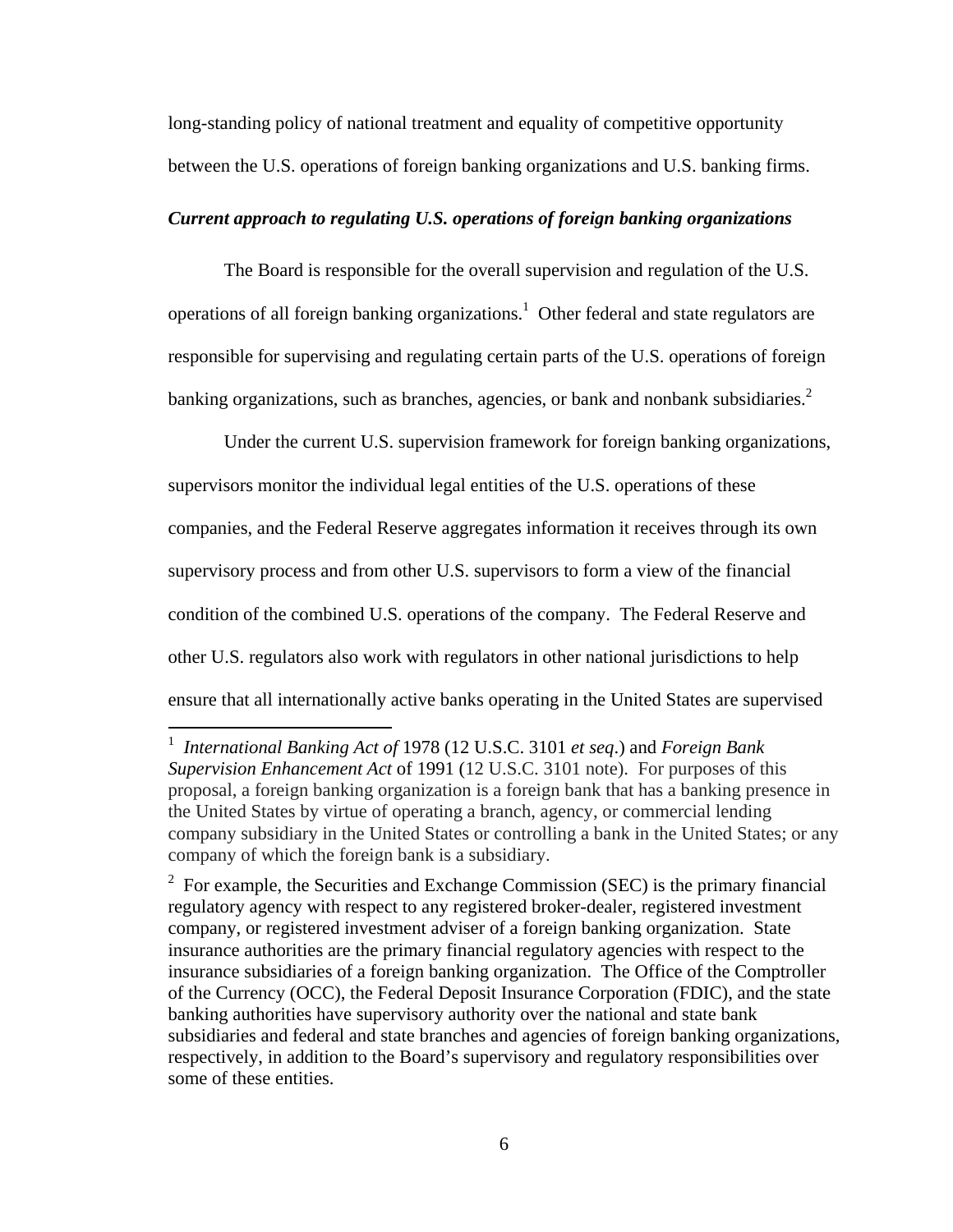in accordance with a consistent set of core capital and other prudential requirements. International standards are intended to address the risks posed by the consolidated organization and to help achieve global competitive equity. Under this approach, the Federal Reserve oversees operations in the United States, but also relies on the home country supervisor to supervise a foreign banking organization on a global basis consistent with international standards and relies on the foreign banking organization to support its U.S. operations under both normal and stressed conditions.

Under this regulatory and supervisory framework, foreign banking organizations have structured their U.S. operations in ways that promote maximum efficiency of capital and liquidity management at the consolidated level. Permissible U.S. structures for foreign banking organizations have included cross-border branching and holding direct and indirect bank and nonbank subsidiaries. U.S. banking law and regulation also allow well-managed and well-capitalized foreign banking organizations to conduct a wide range of bank and nonbank activities in the United States on conditions comparable to those applied to U.S. banking organizations.<sup>3</sup> Further, as a general matter, a top-tier U.S. bank holding company subsidiary of a foreign banking organization that qualifies as a financial holding company has not been required to comply with the Board's capital standards since 2001 pursuant to Supervision and Regulation (SR) Letter 01-01.<sup>4</sup>

As a result of this flexibility granted to foreign banking organizations in the United States, the current population of foreign banking organizations is structurally diverse. Some foreign banking organizations conduct U.S. banking activities directly

<sup>&</sup>lt;sup>3</sup> 12 U.S.C. 1843(1)(1); 12 CFR 225.90.

<sup>4</sup> *See* SR Letter 01-01 (January 5, 2001), *available at*  http://www.federalreserve.gov/boarddocs/srletters/2001/sr0101.htm.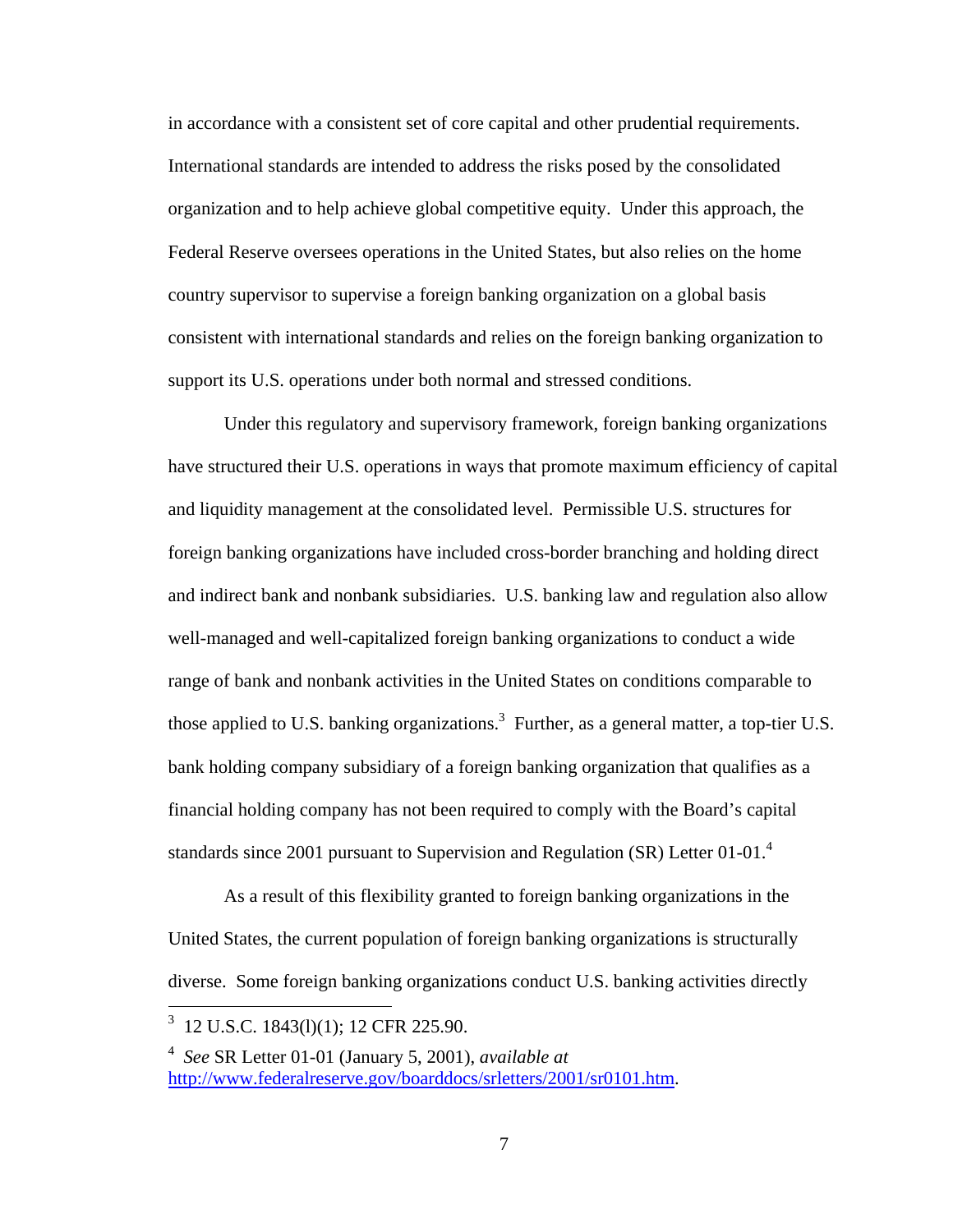through a branch or agency; others own U.S. depository institutions through a U.S.-based bank holding company; and still others own a U.S. depository institution directly. Most large foreign banking organizations also conduct a range of nonbank activities through separate nonbank subsidiaries. Similar to the largest, most complex U.S. banking organizations, some of the largest foreign banking organizations with operations in the United States maintain dozens of separate U.S. legal entities, many of which are engaged in nonbank activities.

The structural diversity and consolidated management of capital and liquidity permitted under the current approach has facilitated cross-border banking and increased global flows of capital and liquidity. However, the increase in concentration, complexity, and interconnectedness of the U.S. operations of foreign banking organizations and the financial stability lessons learned during the crisis have raised questions about the continued suitability of this approach. Additionally, the Congressional mandate included in the Dodd-Frank Act requires the Board to impose enhanced prudential standards on large foreign banking organizations. Congress also directed the Board to strengthen the capital standards applied to U.S. bank holding company subsidiaries of foreign banking organizations by adopting the so-called "Collins Amendment" to the Dodd-Frank Act. Specifically, section 171 of the Dodd-Frank Act requires a top-tier U.S. bank holding company subsidiary of a foreign banking organization that had relied on SR Letter 01-01 to meet the minimum capital requirements established for U.S. bank holding companies by July 21, 2015.

The following sections provide a description of changes in the U.S. activities of large foreign banking organizations during the period that preceded the financial crisis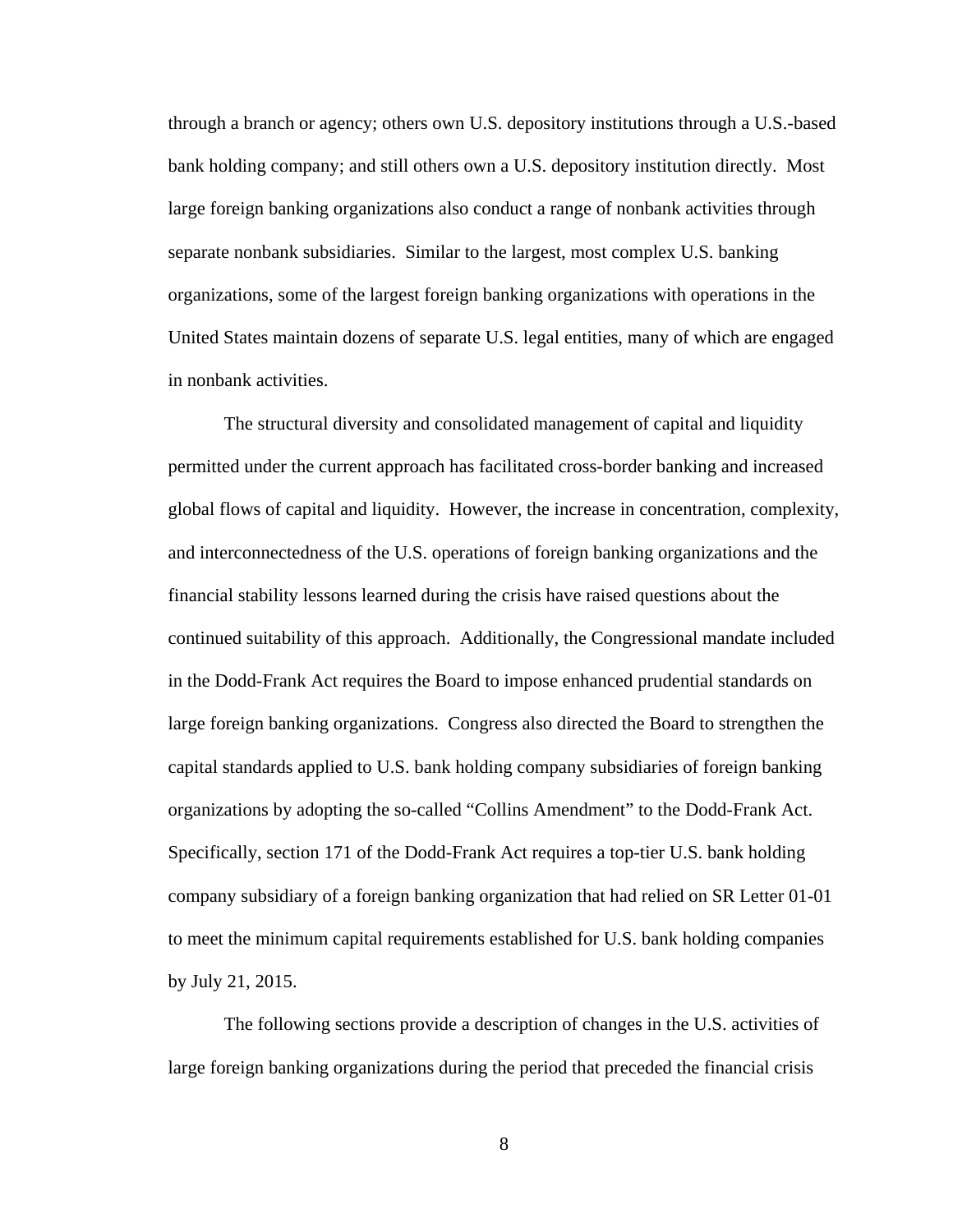and the financial stability risks posed by the U.S. operations of these companies that motivate certain elements of this proposal.

### *Shifts in the U.S. activities of foreign banking organizations*

Many of the core elements of the Federal Reserve's current approach to the supervision of foreign banking organizations were designed more than a decade ago, when the U.S. presence of foreign banking organizations was significantly less complex. Although foreign banking organizations expanded steadily in the United States during the 1970s, 1980s, and 1990s, their activities here posed limited risks to overall U.S. financial stability. Throughout this period, the U.S. operations of foreign banking organizations were largely net recipients of funding from their parent institutions and their activities were generally limited to traditional lending to home-country and U.S. clients.<sup>5</sup>

The profile of foreign bank operations in the United States changed substantially in the period preceding the financial crisis. U.S. branches and agencies of foreign banking organizations as a group moved from a position of receiving funding from their parent organizations on a net basis in 1999 to providing significant funding to non-U.S.

 $5$  The U.S. branches and agencies of foreign banks that borrowed from their parent organizations and lent those funds in the United States (lending branches) held roughly 60 percent of all foreign bank branch and agency assets in the United States during the 1980s and 1990s. *See*, *Report of Assets and Liabilities of U.S. Branches and Agencies of Foreign Banks* (Form FFIEC 002). Commercial and industrial lending continued to account for a large part of foreign bank branch and agency balance sheets through the 1990s. *Id*. In addition, U.S. branches and agencies of foreign banks held large amounts of cash during the 1980s and 1990s, in part to meet asset-maintenance and asset-pledge requirements put in place by regulators. *Id*.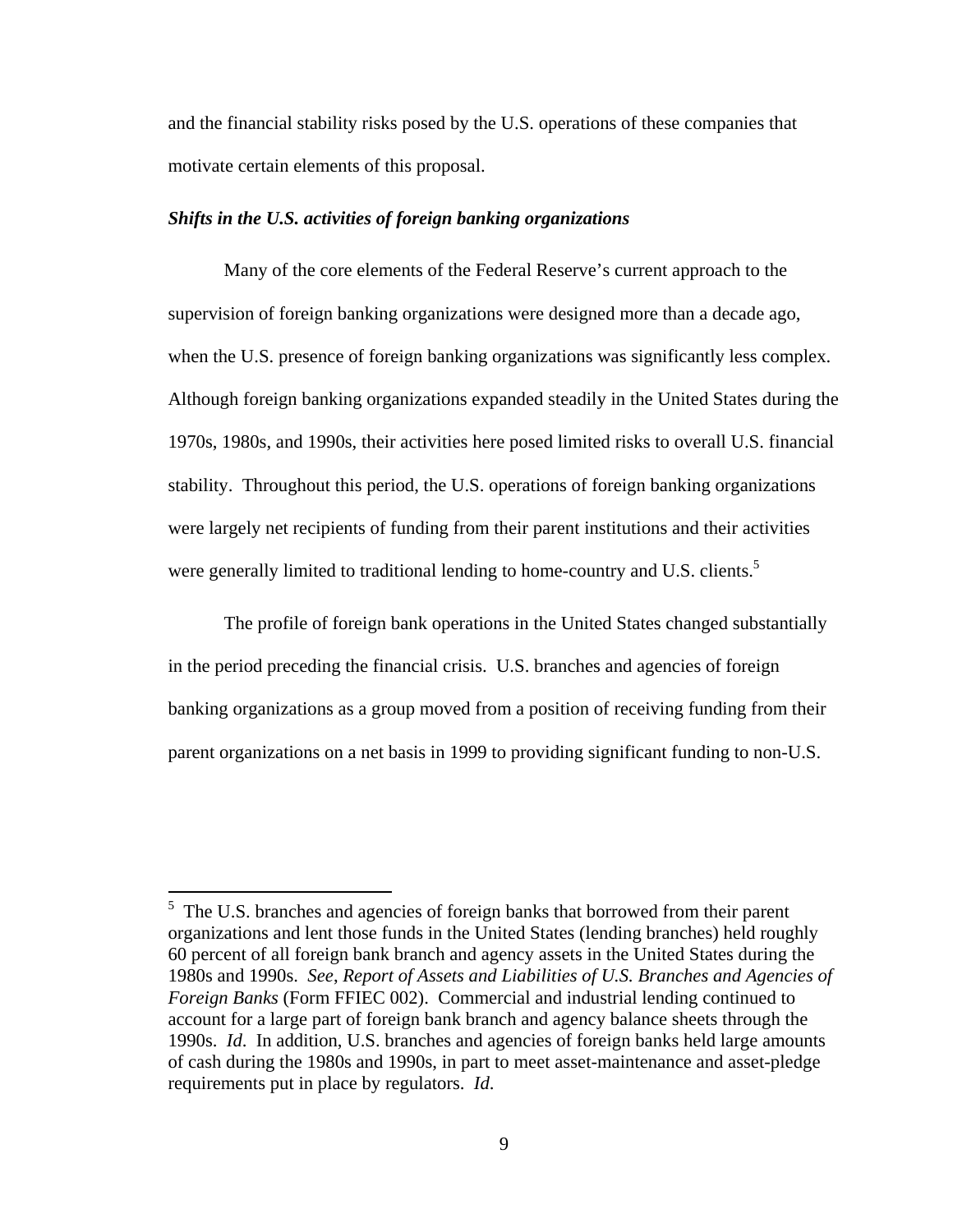affiliates by the mid-2000s. $\frac{6}{1}$  In 2008, U.S. branches and agencies provided more than \$700 billion on a net basis to non-U.S. affiliates. As U.S. operations of foreign banking organizations received less funding, on net, from their parent companies over the past decade, they became more reliant on less stable, short-term U.S. dollar wholesale funding, contributing in some cases to a buildup in maturity mismatches. Trends in the global balance sheets of foreign banking organizations from this period reveal that shortterm U.S. dollar funding raised in the United States was used to provide long-term U.S. dollar-denominated project and trade finance around the world as well as to finance non-U.S. affiliates' investments in U.S. dollar-denominated asset-backed securities.<sup>7</sup> Because U.S. supervisors, as host authorities, have more limited access to timely information on the global operations of foreign banking organizations than to similar information on U.S.-based banking organizations, the totality of the risk profile of the U.S. operations of a foreign banking organization can be obscured when these U.S. entities fund activities outside the United States, such as occurred in recent years.

In addition to funding vulnerabilities, the U.S. operations of foreign banking organizations have become increasingly concentrated, interconnected, and complex since

<sup>&</sup>lt;sup>6</sup> Many U.S. branches of foreign banks shifted from the "lending branch" model to a "funding branch" model, in which U.S. branches of foreign banks borrowed large volumes of U.S. dollars to upstream to their foreign bank parents. These "funding branches" went from holding 40 percent of foreign bank branch assets in the mid-1990s to holding 75 percent of foreign bank branch assets by 2009. *See* Form FFIEC 002.

 $\frac{7}{1}$  The amount of U.S. dollar-denominated asset-backed securities and other securities held by Europeans increased significantly from 2003 to 2007, much of it financed by U.S. short-term dollar-denominated liabilities of European banks. *See* Ben S. Bernanke, Carol Bertaut, Laurie Pounder DeMarco, and Steven Kamin, *International Capital Flows and the Returns to Safe Assets in the United States, 2003–2007*, Board of Governors of the Federal Reserve System International Finance Discussion Papers Number 1014 (February 2011), available at www.federalreserve.gov/pubs/ifdp/2011/1014/ifdp1014.htm.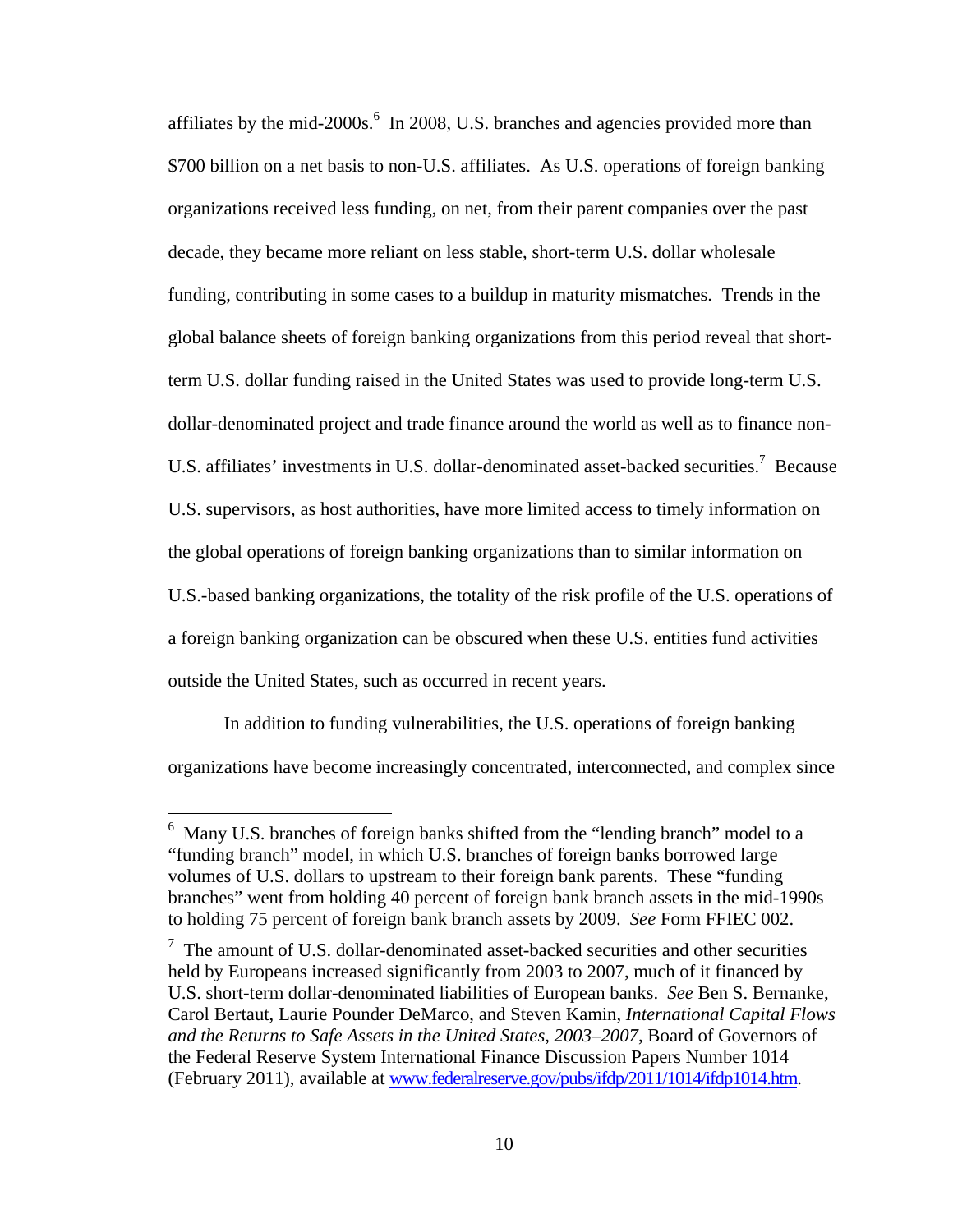the mid-1990s. Ten foreign banking organizations now account for roughly two-thirds of foreign banking organizations' third-party U.S. assets, up from 40 percent in 1995.<sup>8</sup> Moreover, U.S. broker-dealer assets of large foreign banking organizations as a share of their third-party U.S. assets have grown rapidly since the mid-1990s. Five of the topten U.S. broker-dealers are currently owned by foreign banking organizations.<sup>9</sup> In contrast, commercial and industrial lending originated by U.S. branches and agencies of foreign banking organizations as a share of their third-party U.S. liabilities dropped after 2003.10

# *Financial stability risks posed by U.S. operations of foreign banking organizations*

The financial stability risks associated with the increased capital market activity and shift in funding practices of the U.S. operations of foreign banking organizations in the period preceding the financial crisis became apparent during and after the crisis. The large intra-firm cross-border flows that grew rapidly in the period leading up to the crisis created vulnerabilities for the U.S. operations of foreign banking organizations. While some foreign banking organizations were aided by their ability to move liquidity freely during the crisis, this model also created a degree of cross-currency funding risk and heavy reliance on swap markets that proved destabilizing.<sup>11</sup> In many cases, foreign

 8 *See* Forms FR Y-9C, FFIEC 002, FR 2886B, FFIEC 031/041, FR-Y7N/S, X-17A-5 Part II (SEC Form 1695), and X-17A-5 Part IIA (SEC Form 1696).

<sup>9</sup> *See* Forms FR Y-9C, FFIEC 002, FR-Y7, FR 2886B, FFIEC 031/041, FR-Y7N/S, X-17A-5 Part II (SEC Form 1695), and X-17A-5 Part IIA (SEC Form 1696).

<sup>10</sup> *See* Form FFIEC 002.

<sup>&</sup>lt;sup>11</sup> Committee on the Global Financial System, *Funding patterns and liquidity management of internationally active banks*, CGFS Papers No 39 (May 2010), available at http://www.bis.org/publ/cgfs39.pdf.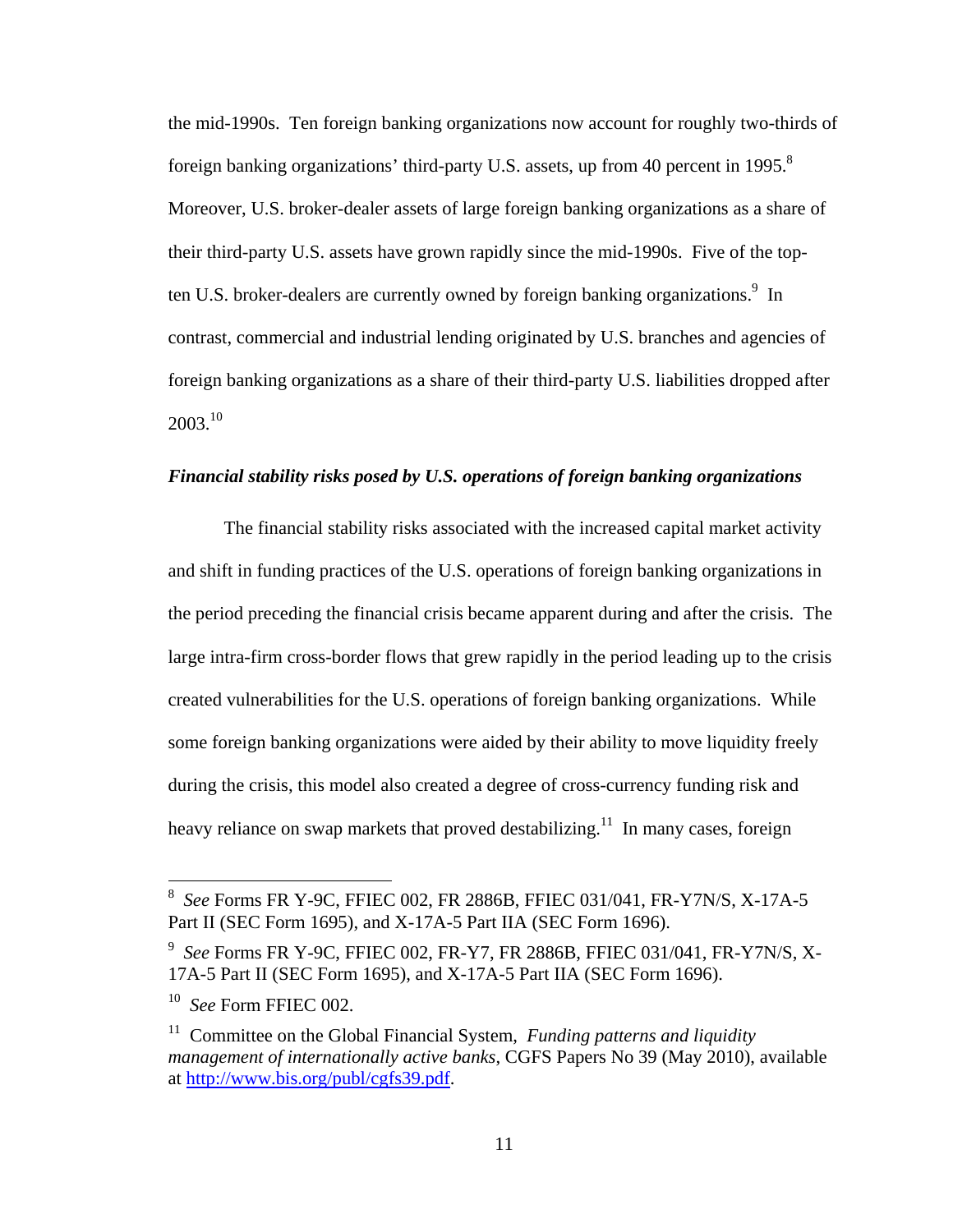banking organizations that relied heavily on short-term U.S. dollar liabilities were forced to sell U.S. dollar assets and reduce lending rapidly when that funding source evaporated. This deleveraging imposed further stress on financial market participants, thereby compounding the risks to U.S. financial stability.

Although the United States did not experience a destabilizing failure of a foreign banking organization during the crisis, some foreign banking organizations required extraordinary support from home- and host-country central banks and governments. For example, the Federal Reserve provided considerable amounts of liquidity to both the U.S. branches and U.S. broker-dealer subsidiaries of foreign banking organizations during the financial crisis. While foreign banking organizations recently have reduced the scope and risk profile of their U.S. operations and have shown more stable funding patterns in response to these events, some have continued to face periodic funding and other stresses since the crisis. For example, as concerns about the euro zone rose in 2011, U.S. money market funds dramatically pulled back their lending to large euro-area banks, reducing lending to these firms by roughly \$200 billion over a four-month period.<sup>12</sup>

### *Risks to host countries*

Beyond the United States, events in the global financial community underscore the risks posed by the operations of large multinational banking organizations to host country financial sectors. The failure of several internationally active financial firms during the crisis revealed that the location of capital and liquidity is critical in a resolution. In some cases, capital and liquidity related to operations abroad were trapped

<sup>12</sup> *See* SEC Form N-MFP.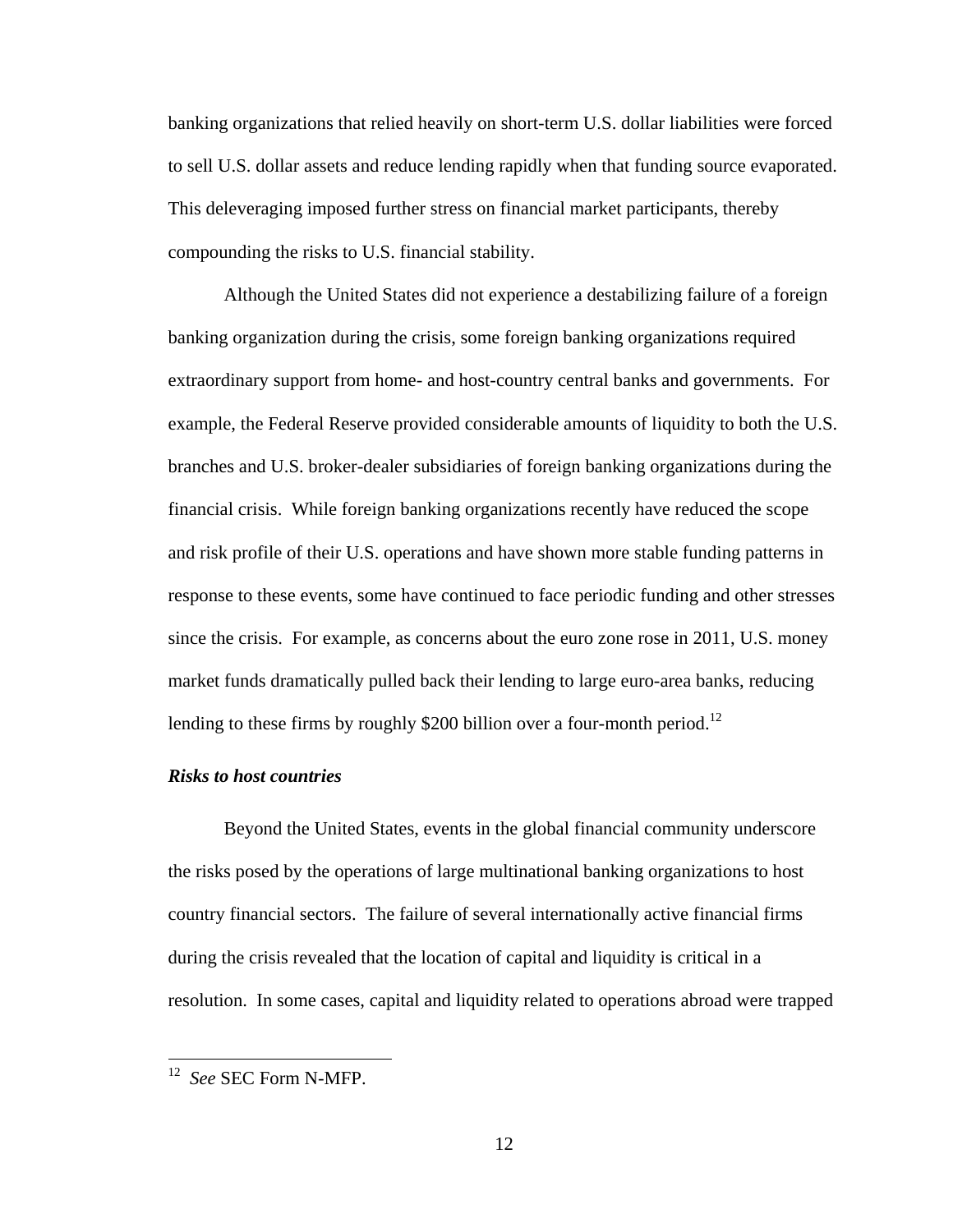at the home entity. For example, the Icelandic banks held significant deposits belonging to citizens and residents of other countries, who could not access their funds once those banks came under pressure. Actions by government authorities during the crisis period highlighted the fact that, while a foreign bank regulatory regime designed to accommodate centralized management of capital and liquidity can promote efficiency during good times, it can also increase the chances of home and host jurisdictions placing restrictions on the cross-border movement of assets at the moment of a crisis, as local operations come under severe strain and repayment of local creditors is called into question. Resolution regimes and powers remain nationally based, complicating the resolution of firms with large cross-border operations.

In response to financial stability risks highlighted during the crisis and ongoing challenges associated with the resolution of large cross-border firms, several other national authorities have adopted modifications to or have considered proposals to modify their regulation of internationally active banks within their geographic boundaries. Modifications adopted or under consideration include increased requirements for liquidity to cover local operations of domestic and foreign banks and nonbanks, limits on intragroup exposures of domestic banks to foreign subsidiaries, and requirements to prioritize or segregate home country retail operations.<sup>13</sup>

<sup>13</sup> *See, e.g.*, Financial Services Authority*, Strengthening Liquidity Standards* (October 2009), available at www.fsa.gov.uk/pubs/policy/ps09\_16.pdf; Financial Services Authority, *The Turner Review: A regulatory response to the global banking crisis* (March 2009), available at www.fsa.gov.uk/pubs/other/turner\_review.pdf; Financial Services Authority, *A regulatory response to the global banking crisis* (March 2009), available at http://www.fsa.gov.uk/pubs/ discussion/dp09\_02.pdf; Independent Commission on Banking, *Final Report Recommendations* (September 2011), available at http://bankingcommission.s3. amazonaws.com/wpcontent/uploads/2010/07/ICB-Final-Report.pdf; and State Secretariat for International Financial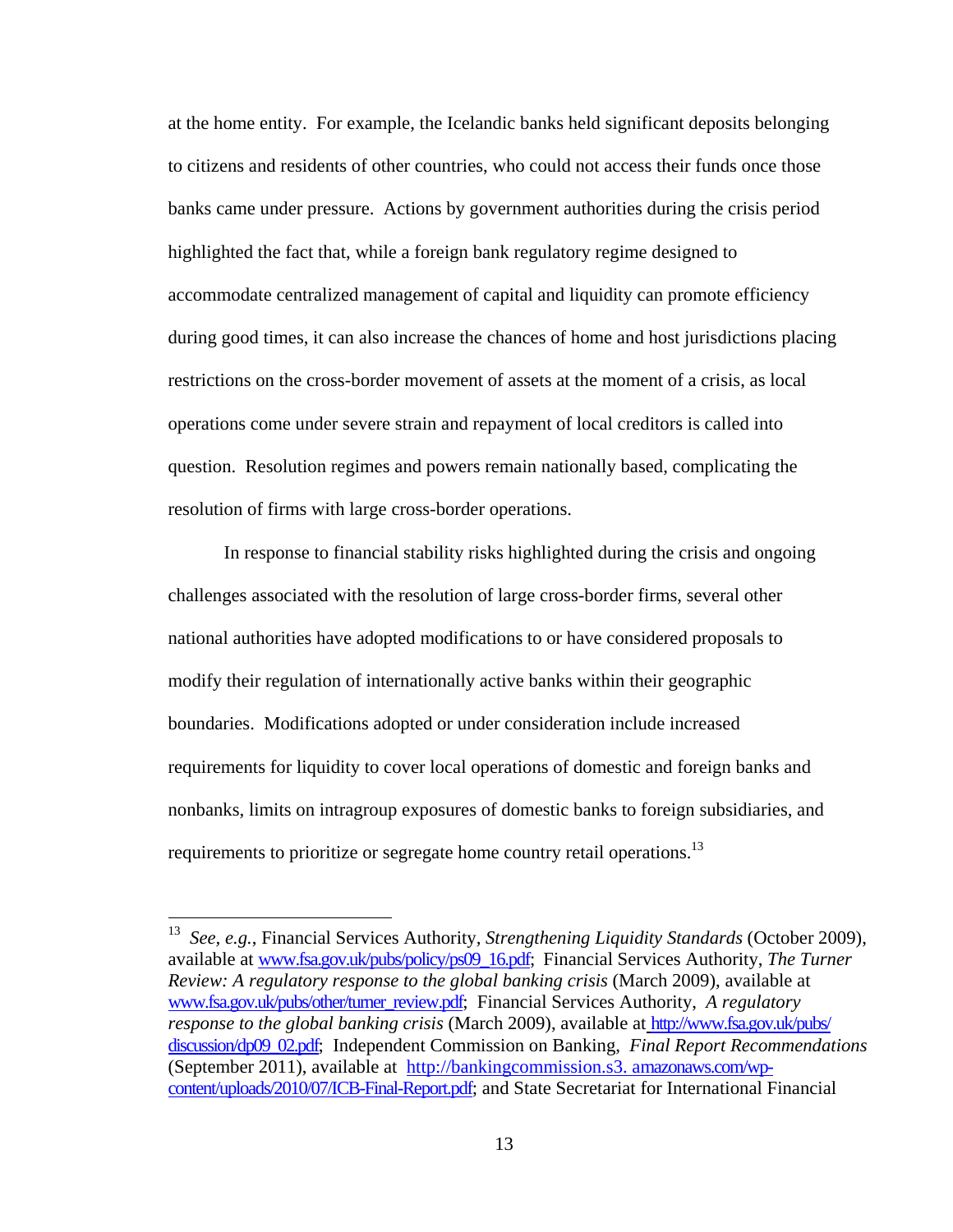Actions by a home country to constrain a banking organization's ability to provide support to its foreign operations, as well as the diminished likelihood that homecountry governments of large banking organizations would provide a backstop to their banks' foreign operations, have called into question one of the fundamental elements of the Board's current approach to supervising foreign banking organizations—the ability of the Board, as a host supervisor, to rely on a foreign banking organization to act as a source of strength to its U.S. operations when the foreign banking organization is under stress.

The issues described above–growth over time in U.S. financial stability risks posed by foreign banking organizations individually and as a group, the need to minimize destabilizing pro-cyclical ring-fencing in a crisis, persistent impediments to effective cross-border resolution, and limitations on parent support–together underscore the need for enhancements to foreign bank regulation in the United States.

### *Overview of Statutory Requirements*

1

Sections 165 and 166 of the Dodd-Frank Act direct the Board to impose a package of enhanced prudential standards on bank holding companies, including foreign banking organizations, with total consolidated assets of \$50 billion or more and nonbank financial companies the Financial Stability Oversight Council (Council) has designated

Matters SIF, Final report of the 'too big to fail' commission of experts: *Final report of the Commission of Experts for limiting the economic risks posed by large companies* (September 30, 2010), available at www.sif.admin.ch/dokumentation/00514/00519/00592/index.html?lang=en .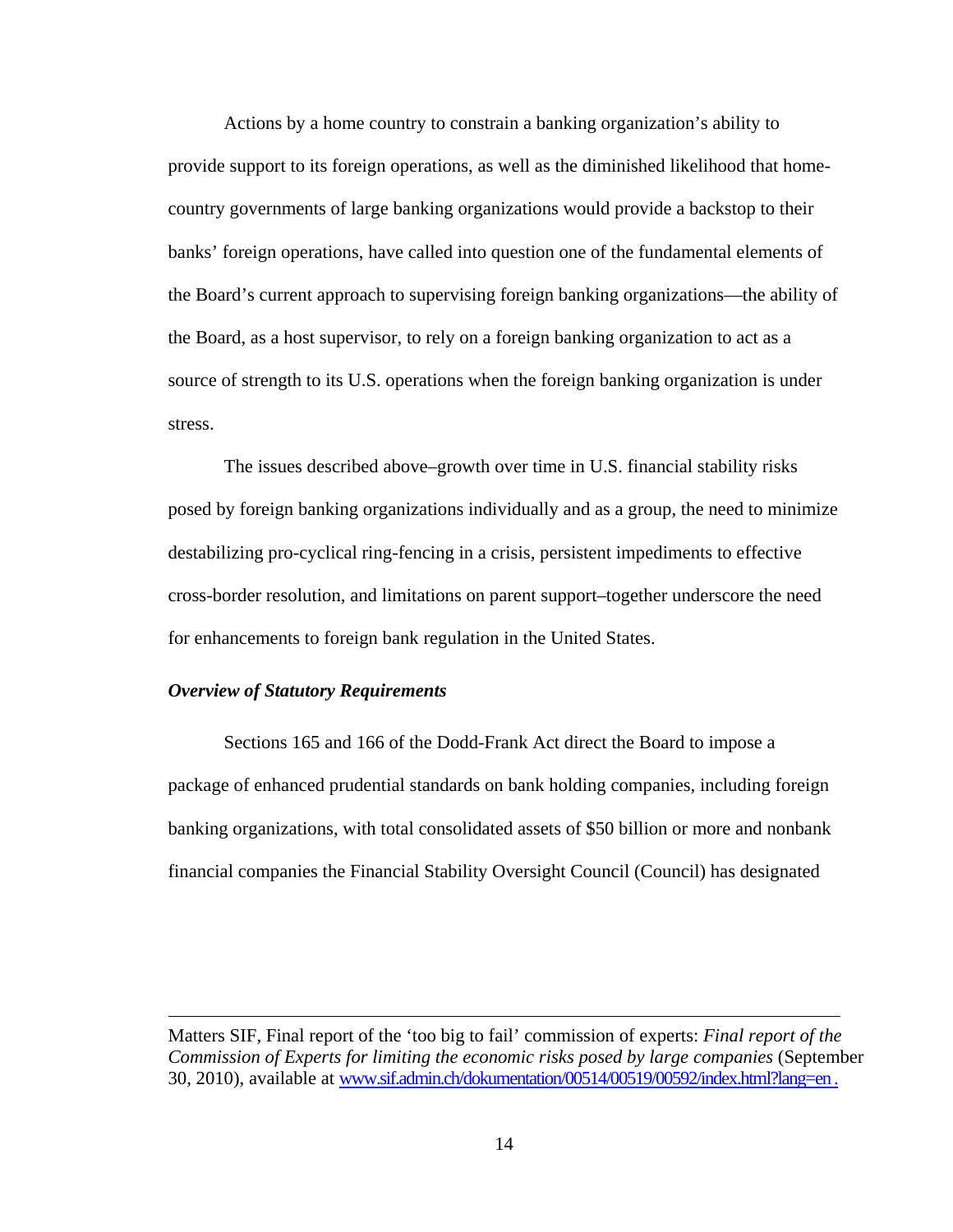for supervision by the Board (nonbank financial companies supervised by the Board).<sup>14</sup> These stricter prudential standards for large U.S. bank holding companies, foreign banking organizations, and nonbank financial companies supervised by the Board required under section 165 of the Dodd-Frank Act must include enhanced risk-based capital and leverage requirements, enhanced liquidity requirements, enhanced risk management and risk committee requirements, resolution planning requirements, singlecounterparty credit limits, stress test requirements, and a debt-to-equity limit for companies that the Council has determined pose a grave threat to financial stability.

Section 166 of the Dodd-Frank Act requires the Board to establish a regulatory framework for the early remediation of financial weaknesses for the same set of companies in order to minimize the probability that such companies will become insolvent and the potential harm of such insolvencies to the financial stability of the United States.15 Further, the Dodd-Frank Act authorizes, but does not require, the Board to establish additional enhanced prudential standards relating to contingent capital, public disclosures, short-term debt limits, and such other prudential standards as the Board determines appropriate. $16$ 

The Dodd-Frank Act requires the enhanced prudential standards established by the Board under section 165 to be more stringent than those standards applicable to other bank holding companies and nonbank financial companies that do not present similar

See 12 U.S.C. 5311(a)(1) (providing that foreign banking organizations are treated as bank holding companies for purposes of Title I of the Dodd-Frank Act). *See infra* note 24, for a description of a foreign banking organization.

<sup>15</sup> *See* 12 U.S.C. 5366(b).

<sup>16</sup> *See* 12 U.S.C. 5365(b)(1)(B).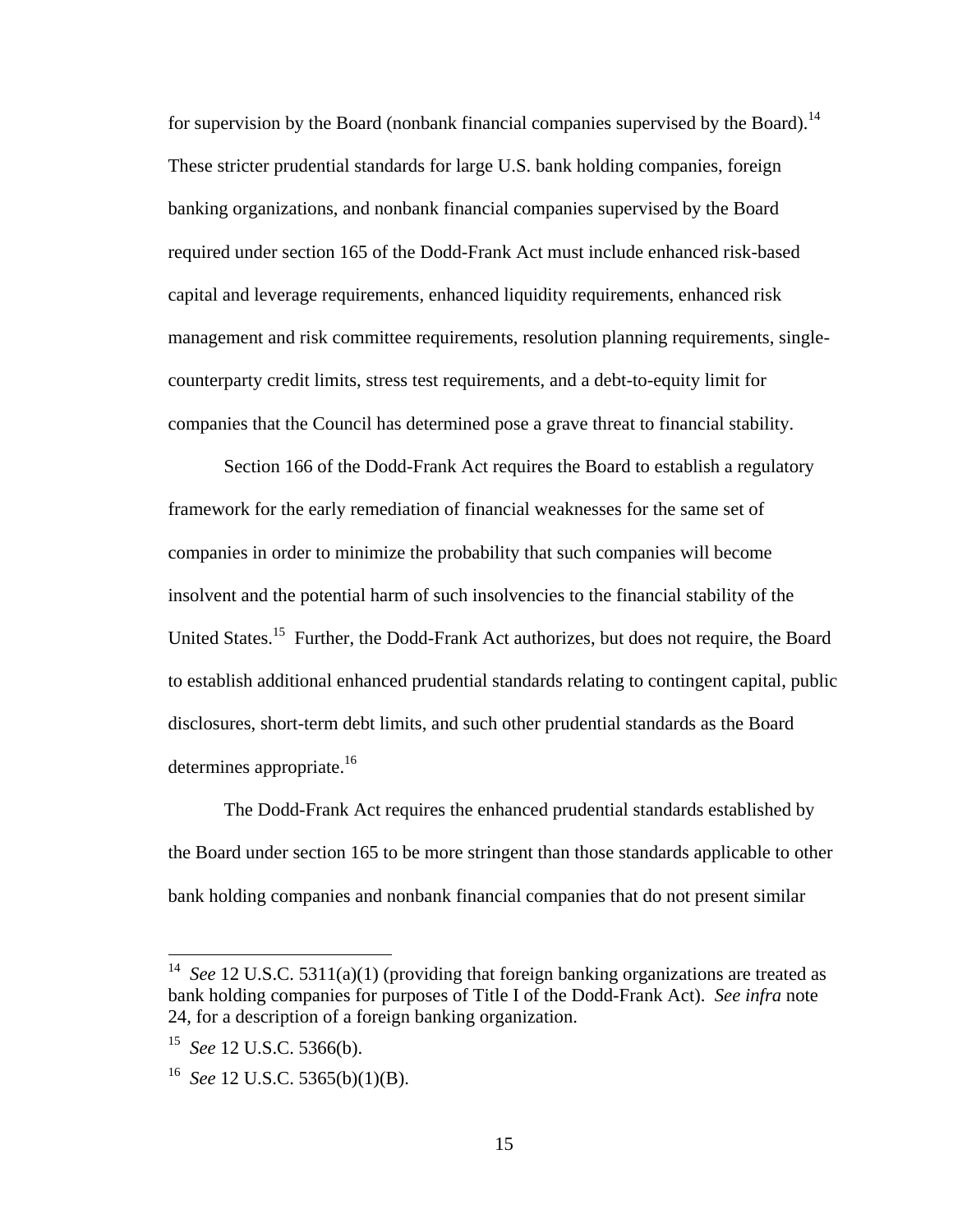risks to U.S. financial stability.<sup>17</sup> The standards must also increase in stringency based on the systemic footprint and risk characteristics of companies subject to section  $165$ <sup>18</sup> Generally, the Board has authority under section 165 to tailor the application of the standards, including differentiating among companies subject to section 165 on an individual basis or by category.<sup>19</sup> In applying section 165 to foreign banking organizations, the Act also directs the Board to give due regard to the principle of national treatment and equality of competitive opportunity and to take into account the extent to which the foreign banking organization is subject, on a consolidated basis, to home country standards that are comparable to those applied to financial companies in the United States.<sup>20</sup>

The Board has already issued proposed and final rules implementing certain elements of sections 165 and 166 of the Dodd-Frank Act. The Board and the FDIC jointly issued a final rule to implement the resolution plan requirement in section 165(d) of the Dodd-Frank Act for foreign and U.S. companies that became effective on November 30, 2011, and expect to implement periodic reporting of credit exposures at a later date.<sup>21</sup> Section 165(d) establishes requirements that large foreign banking

<sup>17</sup> *See* 12 U.S.C. 5365(a)(1)(A).

<sup>&</sup>lt;sup>18</sup> *See* 12 U.S.C. 5365(a)(1)(B). Under section 165(a)(1)(B), the enhanced prudential standards must increase in stringency, based on the considerations listed in section  $165(b)(3)$ .

<sup>19</sup> *See* 12 U.S.C. 5365(b)(3). In addition, the Board must, as appropriate, adapt the required standards in light of any predominant line of business of a company for which particular standards may not be appropriate. 12 U.S.C. 5365(b)(3)(D).

 $20$  12 U.S.C. 5365(a)(2).

<sup>21</sup> *See* 76 FR 67323 (November 1, 2011). In response to concerns expressed by commenters about the clarity of key definitions and the scope of the proposed credit exposure reporting requirement, the Board and FDIC postponed finalizing the credit exposure reporting requirement.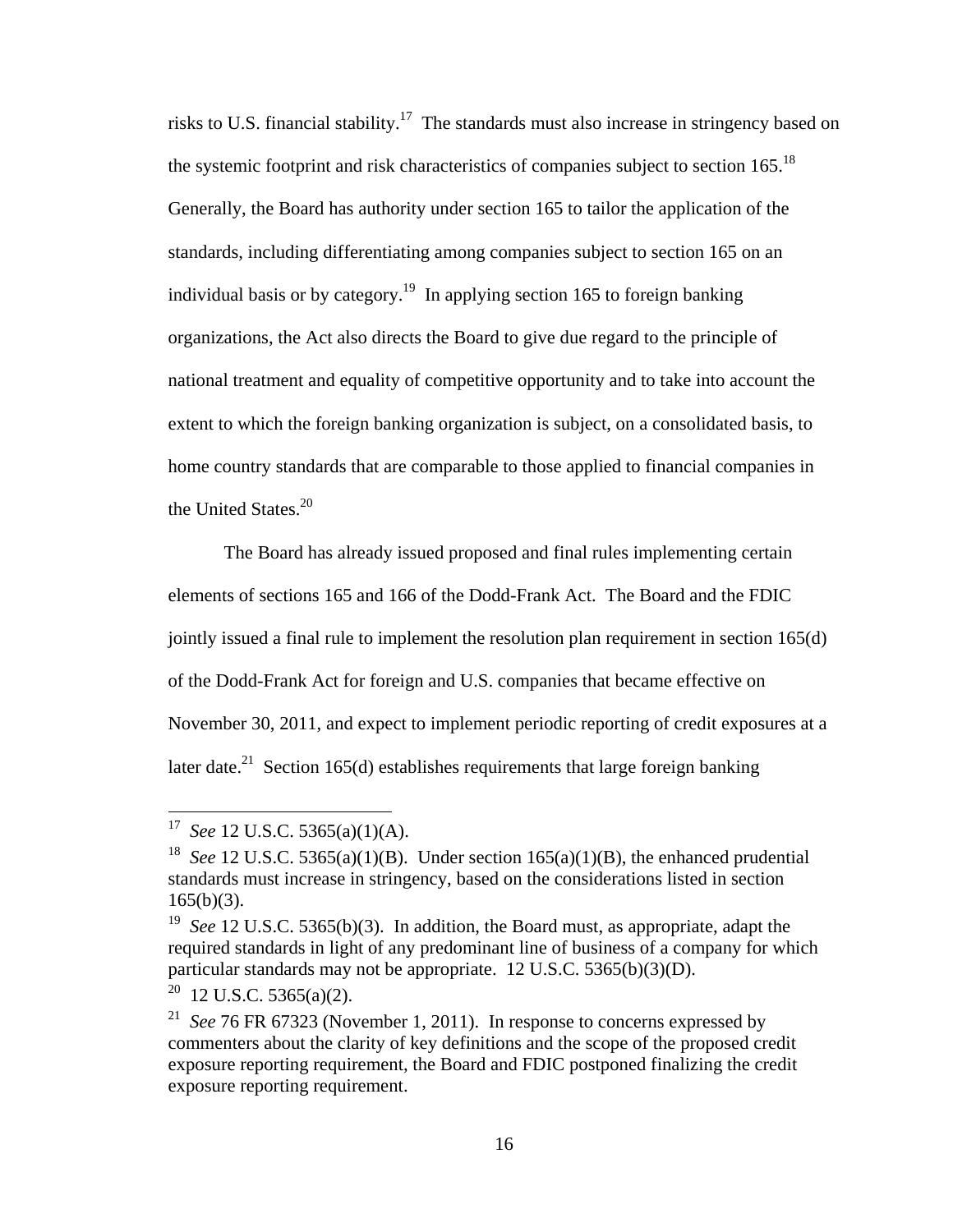organizations, large U.S. bank holding companies, and nonbank companies supervised by the Board submit periodically to the Board and the FDIC a plan for rapid and orderly resolution under the U.S. Bankruptcy Code in the event of material financial distress or failure.

In December 2011, the Board proposed a set of enhanced prudential standards and early remediation requirements for U.S. bank holding companies with total consolidated assets of \$50 billion or more and U.S. nonbank financial companies supervised by the Board that included risk-based capital and leverage requirements, liquidity requirements, single-counterparty credit limits, overall risk management and risk committee requirements, stress test requirements, a debt-to-equity limit, and early remediation requirements (December 2011 proposal). On October 9, 2012, the Board issued a final rule implementing the supervisory and company-run stress testing requirements included in the December 2011 proposal for U.S. bank holding companies with total consolidated assets of \$50 billion or more and U.S. nonbank financial companies supervised by the Board.<sup>22</sup> Concurrently, the Board issued a final rule implementing the company-run stress testing requirements for U.S. bank holding companies with total consolidated assets of more than \$10 billion but less than \$50 billion as well as state member banks and savings and loan holding companies with total consolidated assets of more than \$10 billion. $^{23}$ 

The proposed standards for foreign banking organizations are broadly consistent with the standards proposed for large U.S. bank holding companies and nonbank

<sup>22</sup> *See* 12 CFR Part 252, Subparts F and G.

<sup>23</sup> *See* 12 CFR Part 252, Subpart H.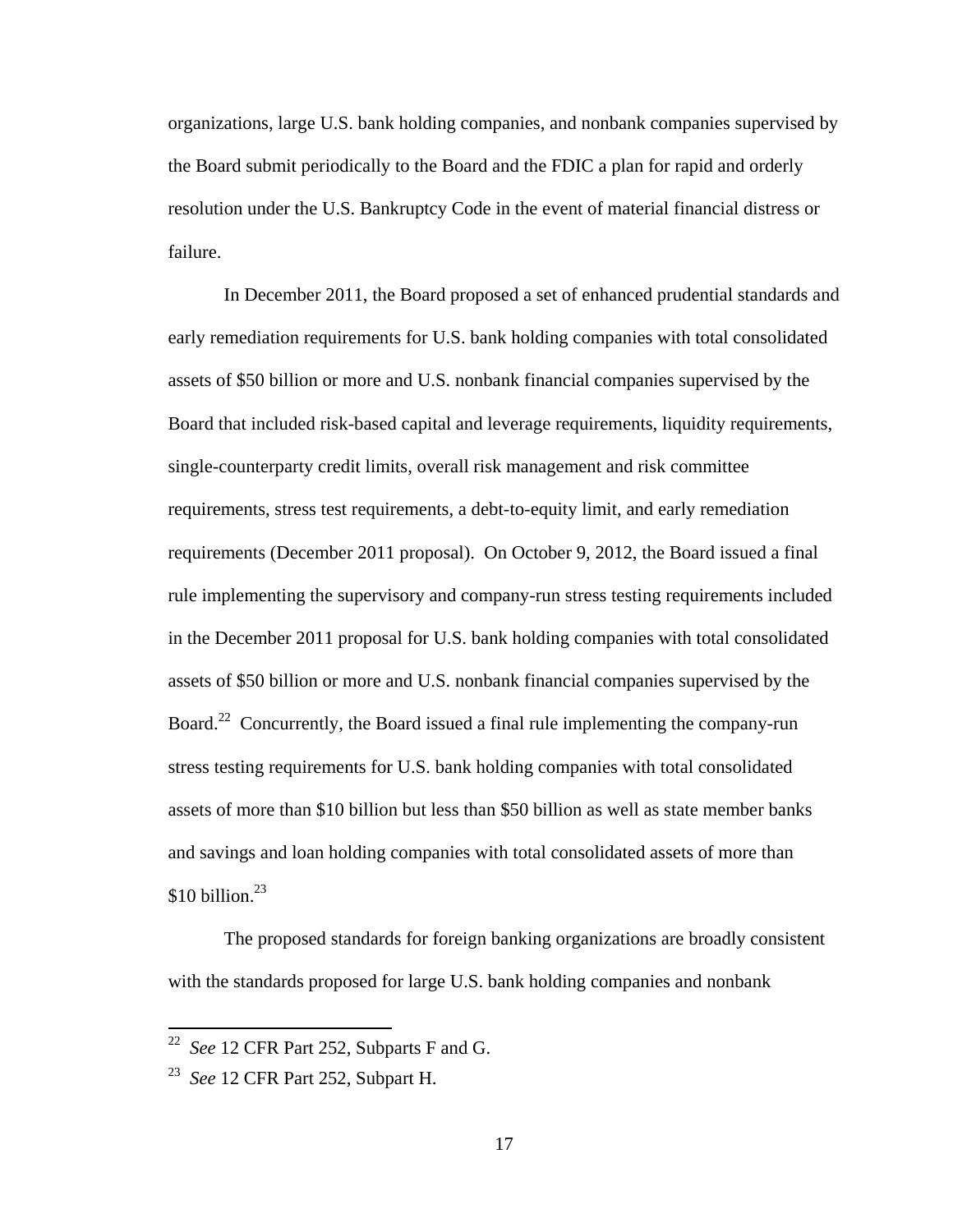financial companies supervised by the Board in the December 2011 proposal. In general, differences between this proposal and the December 2011 proposal reflect the different regulatory framework and structure under which foreign banking organizations operate, and do not reflect potential modifications that may be made to the December 2011 proposal for U.S. bank holding companies. The Board is currently in the process of reviewing comments on the remaining standards in the December 2011 proposal and is considering modifications to the proposal in response to those comments. Comments on this proposal will help inform how the enhanced prudential standards should be applied differently to foreign banking organizations.

## **II. Overview of the Proposal**

 $\overline{a}$ 

The Board is requesting comment on proposed rules to implement the provisions of sections 165 and 166 of the Dodd-Frank Act for foreign banking organizations with total consolidated assets of \$50 billion or more and foreign nonbank financial companies supervised by the Board.<sup>24</sup> The proposal includes: risk-based capital and leverage requirements, liquidity requirements, single-counterparty credit limits, overall risk management and risk committee requirements, stress test requirements, a debt-to-equity limit for companies that the Council has determined pose a grave threat to financial stability, and early remediation requirements. As described below, the Board is also proposing a supplemental enhanced standard: a requirement for certain foreign banking

 $24$  For purposes of this proposal, foreign banking organization is a foreign bank that has a banking presence in the United States by virtue of operating a branch, agency, or commercial lending company subsidiary in the United States or controlling a bank in the United States; or any company of which the foreign bank is a subsidiary. A foreign nonbank financial company supervised by the Board is a nonbank financial company incorporated or organized in a country other than the United States that the Council has designated for Board supervision. No such designations have been made.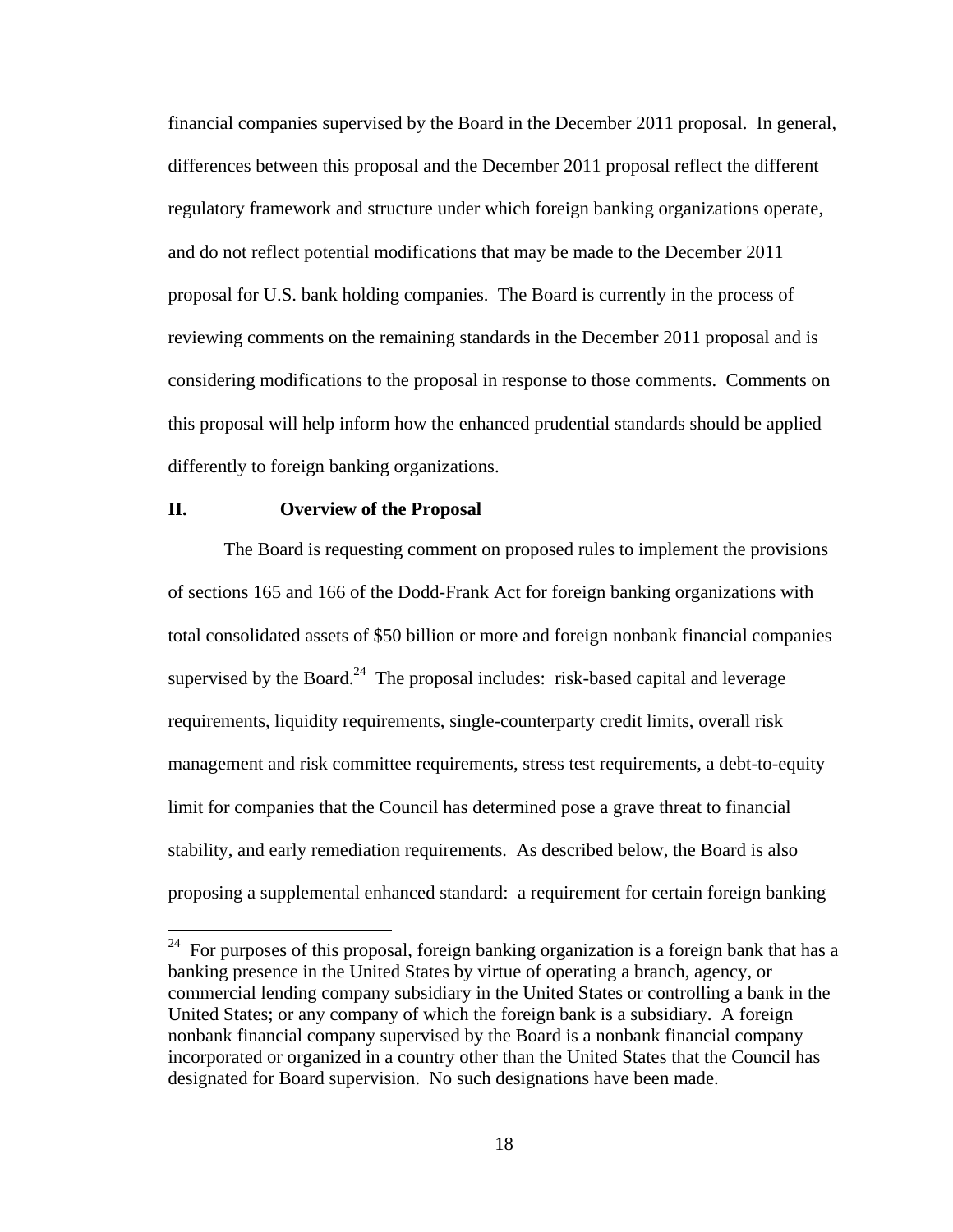organizations to form a U.S. intermediate holding company, which would generally serve as a U.S. top-tier holding company for the U.S. subsidiaries of the company. The Board is not proposing any other enhanced prudential standards at this time, but continues to consider whether adopting any additional standards would be appropriate.

By setting forth comprehensive enhanced prudential standards and an early remediation framework for large foreign banking organizations, the proposal would create an integrated set of requirements that are intended to increase the resiliency of the U.S. operations of large foreign banking organizations and minimize damage to the U.S. financial system and the U.S. economy in the event such a company fails. The proposed rules, which increase in stringency with the level of systemic risk posed by and the risk characteristics of the U.S. operations of the company, would provide incentives for large foreign banking organizations to reduce the riskiness of their U.S. operations and to consider the costs that their failure or distress would impose on the U.S. financial system.

In applying section 165 to foreign banking organizations, the Act directs the Board to give due regard to the principle of national treatment and equality of competitive opportunity.<sup>25</sup> As discussed above, the proposal broadly adopts the standards set forth in the December 2011 proposal to ensure equality of competitive opportunity, as modified appropriately for foreign banking organizations. Modifications address the fact that foreign banking organizations may operate in the United States through direct branches and agencies. The proposal also recognizes that not all foreign banking organizations that meet the statutory asset size thresholds, particularly those with a small U.S. presence, present the same level of risk to U.S. financial stability. As a result, the

<sup>&</sup>lt;sup>25</sup> 12 U.S.C. 5365(a)(2).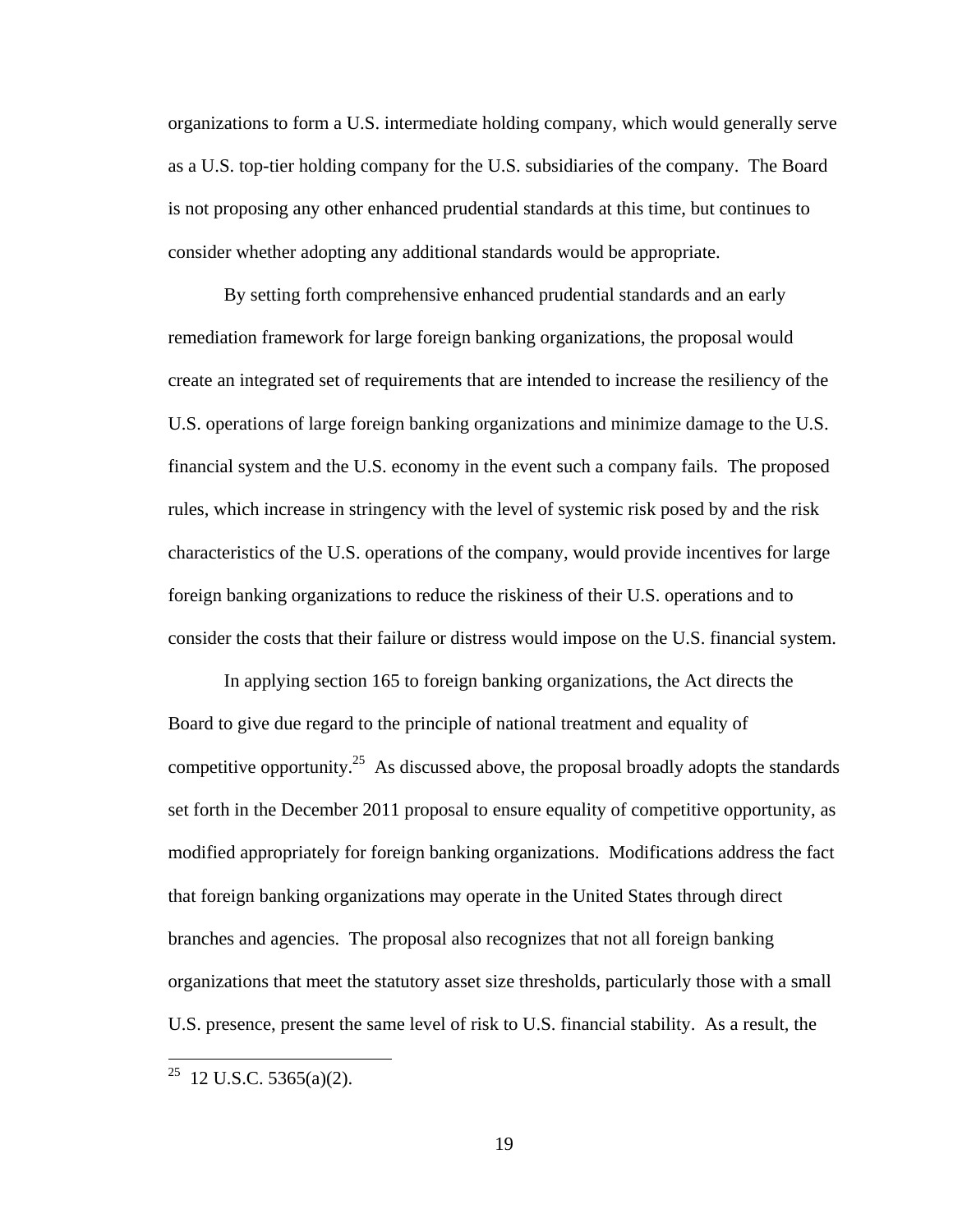proposal would apply a reduced set of requirements to foreign banking organizations with combined U.S. assets of less than \$50 billion in light of the reduced risk that these companies pose to U.S. financial stability.

The Act also directs the Board in implementing section 165 to take into account the extent to which a foreign banking organization is subject on a consolidated basis to home country standards that are comparable to those applied to financial companies in the United States. In developing the proposal, the Board has taken into account home country standards in balance with financial stability considerations and concerns about extraterritorial application of U.S. enhanced prudential standards. The proposed capital and stress testing standards rely on home country standards to a significant extent with respect to a foreign banking organization's U.S. branches and agencies because branches and agencies are not separate legal entities and are not required to hold capital separately from their parent organizations. In addition, the proposed risk management standards would provide flexibility for foreign banking organizations to rely on home country governance structures to implement certain proposed risk management requirements.

The Dodd-Frank Act requires the Board to apply enhanced prudential standards to any foreign nonbank financial company supervised by the Board. Consistent with this statutory requirement, the proposal would also apply the enhanced prudential standards, other than the intermediate holding company requirement, to a foreign nonbank financial company supervised by the Board. In addition, the proposal would set forth the criteria that the Board would consider to determine whether a U.S. intermediate holding company should be established by a foreign nonbank financial company. The Board would expect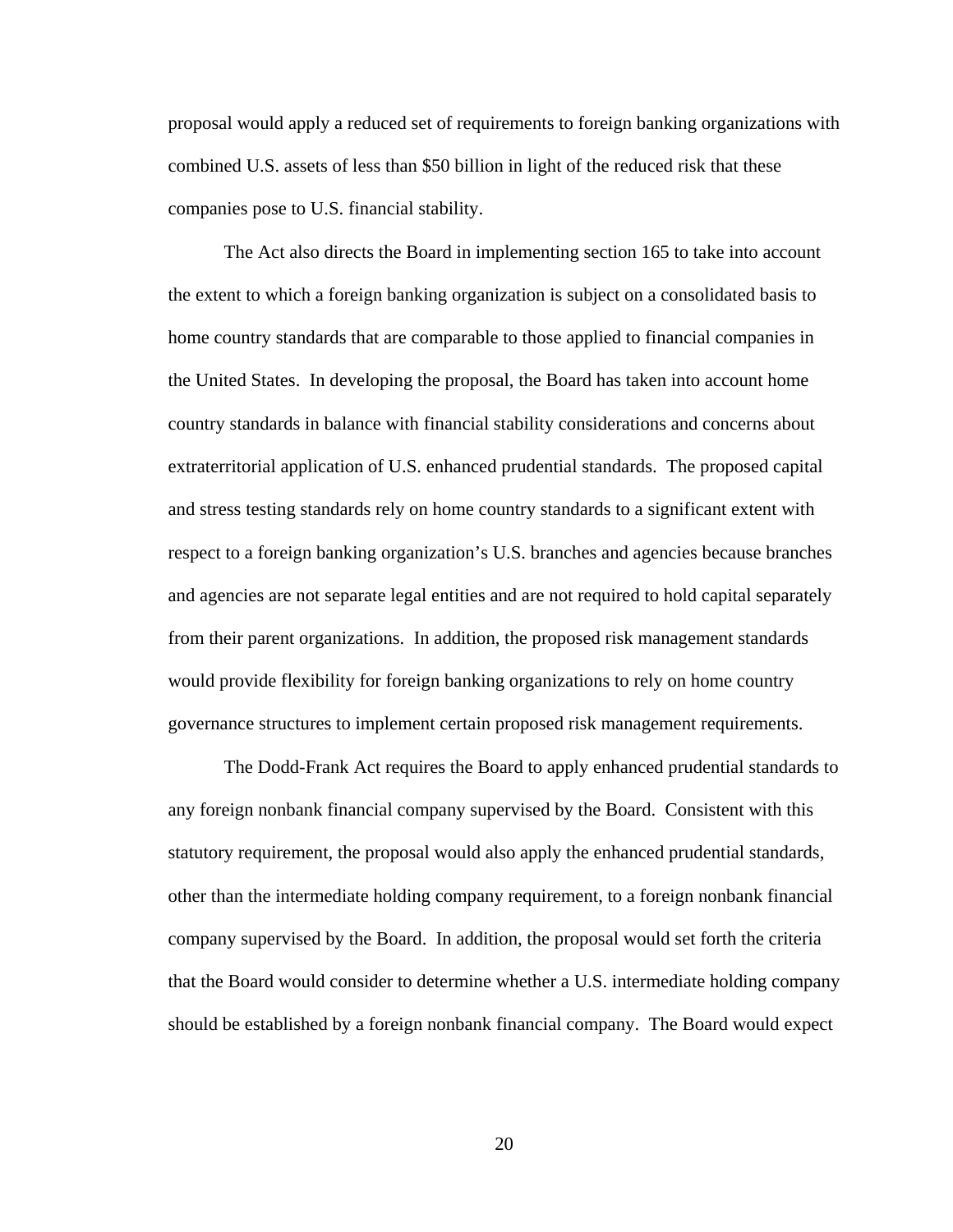to tailor the enhanced prudential standards to individual foreign nonbank financial companies, as necessary, upon designation by the Council.

### *Consultation with the Council*

The Board consulted with the Council by providing periodic updates to agencies represented on the Council and their staff on the development of the proposed enhanced prudential standards for foreign banking organizations. The proposal reflects comments provided to the Board as a part of this consultation process. The Board also intends to consult with each Council member agency that primarily supervises a functionally regulated subsidiary or depository institution subsidiary of a foreign banking organization subject to this proposal before imposing prudential standards or any other requirements pursuant to section 165 that are likely to have a significant impact on such subsidiary.26

## **A. Scope of Application**

This proposal would implement enhanced prudential standards under section 165 of the Dodd-Frank Act and early remediation requirements under section 166 of the Act for foreign banking organizations with total consolidated assets of \$50 billion or more. The proposal also would implement the risk committee and stress testing standards set forth in sections 165(h) and (i) of the Act that apply to a larger group of foreign banking organizations and, with respect to stress testing, foreign savings and loan holding companies.

In addition, foreign banking organizations with total consolidated assets of \$50 billion or more and combined U.S. assets (excluding U.S. branch and agency assets) of

<sup>26</sup> *See* 12 U.S.C. 5365(b)(4).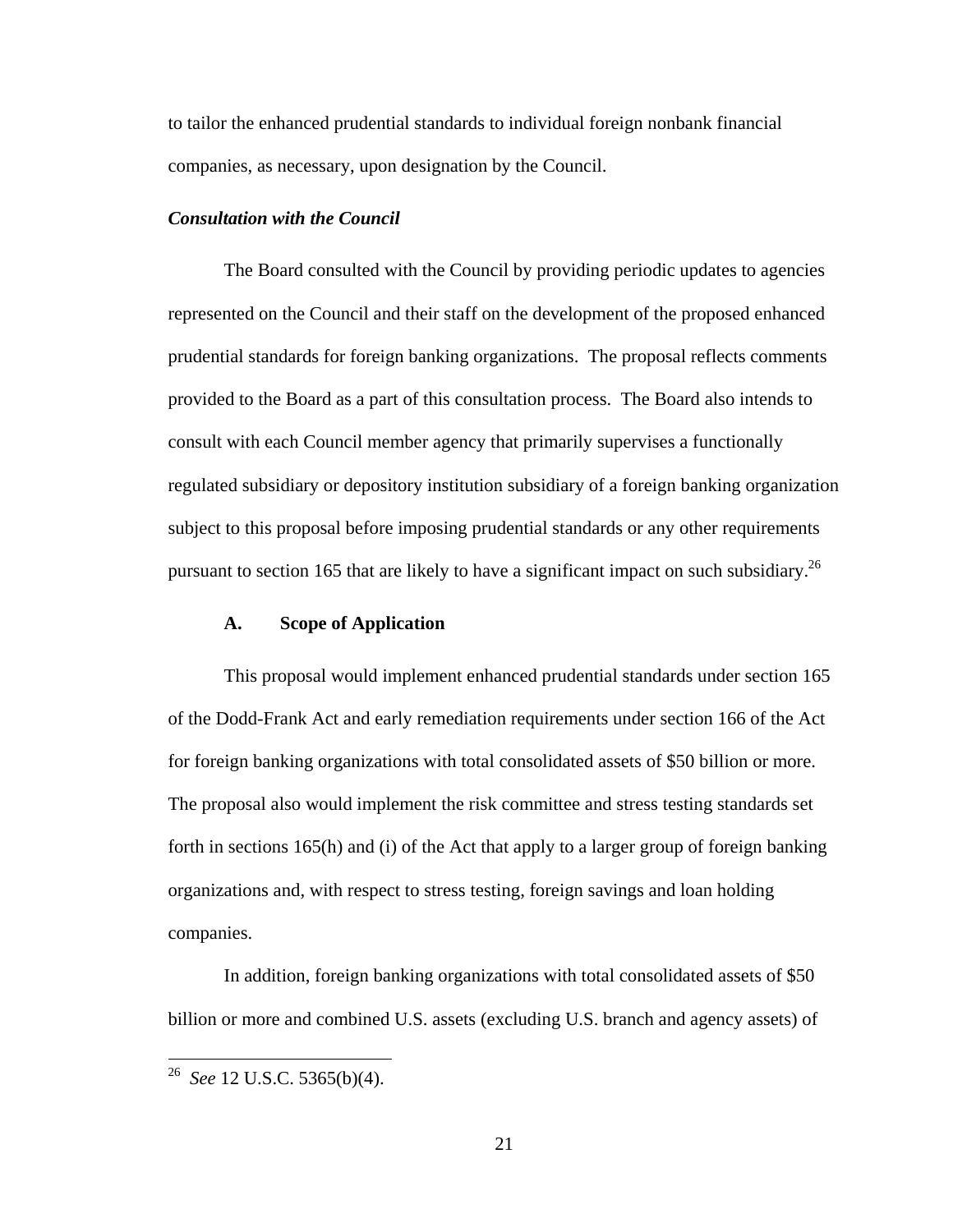\$10 billion or more would be required to form a U.S. intermediate holding company that directly would be subject to enhanced prudential standards.<sup>27</sup> Foreign banking organizations with total consolidated assets of \$500 billion or more would also be subject to more stringent single-counterparty credit limits.

A foreign banking organization or its U.S. intermediate holding company that meets any relevant asset threshold in this proposal would be subject to the requirements applicable to that size of company until the company's total consolidated assets or combined U.S. assets fell and remained below the relevant asset threshold for four consecutive quarters.

Table 1 includes a general description of the standards that apply to each type of foreign banking organization subject to sections 165 and 166 of the Dodd-Frank Act.

 $27$  Combined U.S. assets (excluding U.S. branch and agency assets) would be equal to the average of the total assets of each top-tier U.S. subsidiary of the foreign banking organization (excluding any section 2(h)(2) company) on a consolidated basis for the four most recent consecutive quarters as reported by the foreign banking organization on its Capital and Asset Report for Foreign Banking Organizations (FR Y-7Q). If a foreign banking organization had not filed the FR Y-7Q for each of the four most recent consecutive quarters, combined U.S. assets would be based on the most recent quarter or consecutive quarters as reported on FR Y-7Q (or as determined under applicable accounting standards, if no FR Y-7Q has been filed). A foreign banking organization would be permitted to reduce its combined U.S. assets (excluding the total assets of each U.S. branch and agency of the foreign banking organization) by the amount corresponding to balances and transactions between any U.S. subsidiaries that would be eliminated in consolidation were a U.S. intermediate holding company already formed.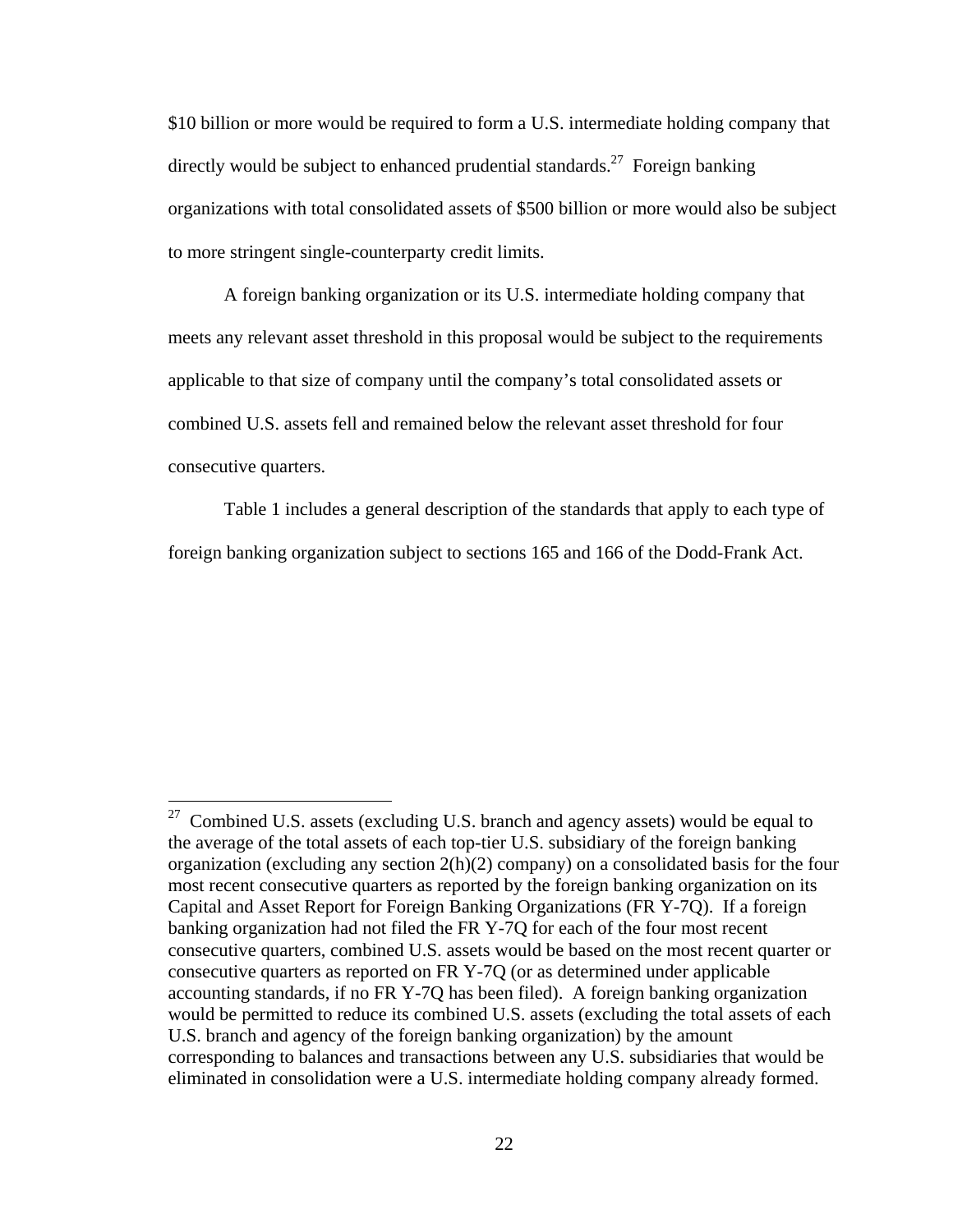| <b>Global</b><br>assets                         | <b>U.S.</b><br>assets | <b>Summary of requirements that apply</b>                                                                                                                                                                                                                                                                                                                                                                                                                                                                                                                                                                                                                                                                |
|-------------------------------------------------|-----------------------|----------------------------------------------------------------------------------------------------------------------------------------------------------------------------------------------------------------------------------------------------------------------------------------------------------------------------------------------------------------------------------------------------------------------------------------------------------------------------------------------------------------------------------------------------------------------------------------------------------------------------------------------------------------------------------------------------------|
| > \$10<br>billion<br>and<br>$<$ \$50<br>billion | n/a                   | Have a U.S. risk committee<br>$\bullet$<br>Meet home country stress test requirements that are broadly consistent with U.S. requirements<br>$\bullet$                                                                                                                                                                                                                                                                                                                                                                                                                                                                                                                                                    |
| $>$ \$50<br>billion                             | $<$ \$50<br>billion   | All of the above, plus:<br>Meet home country capital standards that are broadly consistent with Basel standards<br>$\bullet$<br>Single-counterparty credit limits <sup>28</sup><br>$\bullet$<br>Subject to an annual liquidity stress test requirement<br>$\bullet$<br>Subject to DFA section 166 early remediation requirements<br>$\bullet$<br>• Subject to U.S. intermediate holding company (IHC) requirements:<br>Required to form U.S. IHC if non-branch U.S. assets exceed \$10 billion. All U.S. IHCs are subject to<br>$\circ$<br>U.S BHC capital requirements<br>U.S. IHC with assets between \$10 and \$50 billion subject to DFA Stress Testing Rule (company-run<br>$\circ$<br>stress test) |
| $>$ \$50<br>billion                             | $>$ \$50<br>billion   | All of the above, plus:<br>U.S. IHC with assets >\$50 billion subject to capital plan rule and all DFA stress test requirements (CCAR)<br>$\bullet$<br>U.S. IHC and branch/agency network subject to monthly liquidity stress tests and in-country liquidity<br>$\bullet$<br>requirements<br>Must have a U.S. risk committee and U.S. Chief Risk Officer<br>$\bullet$<br>Subject to nondiscretionary DFA section 166 early remediation requirements                                                                                                                                                                                                                                                      |

# **Table 1: Scope of Application for FBOs**

 $^{28}$  Foreign banking organizations with assets of \$500 billion or more and U.S. IHCs with assets of \$500 billion or more would be subject to stricter limits.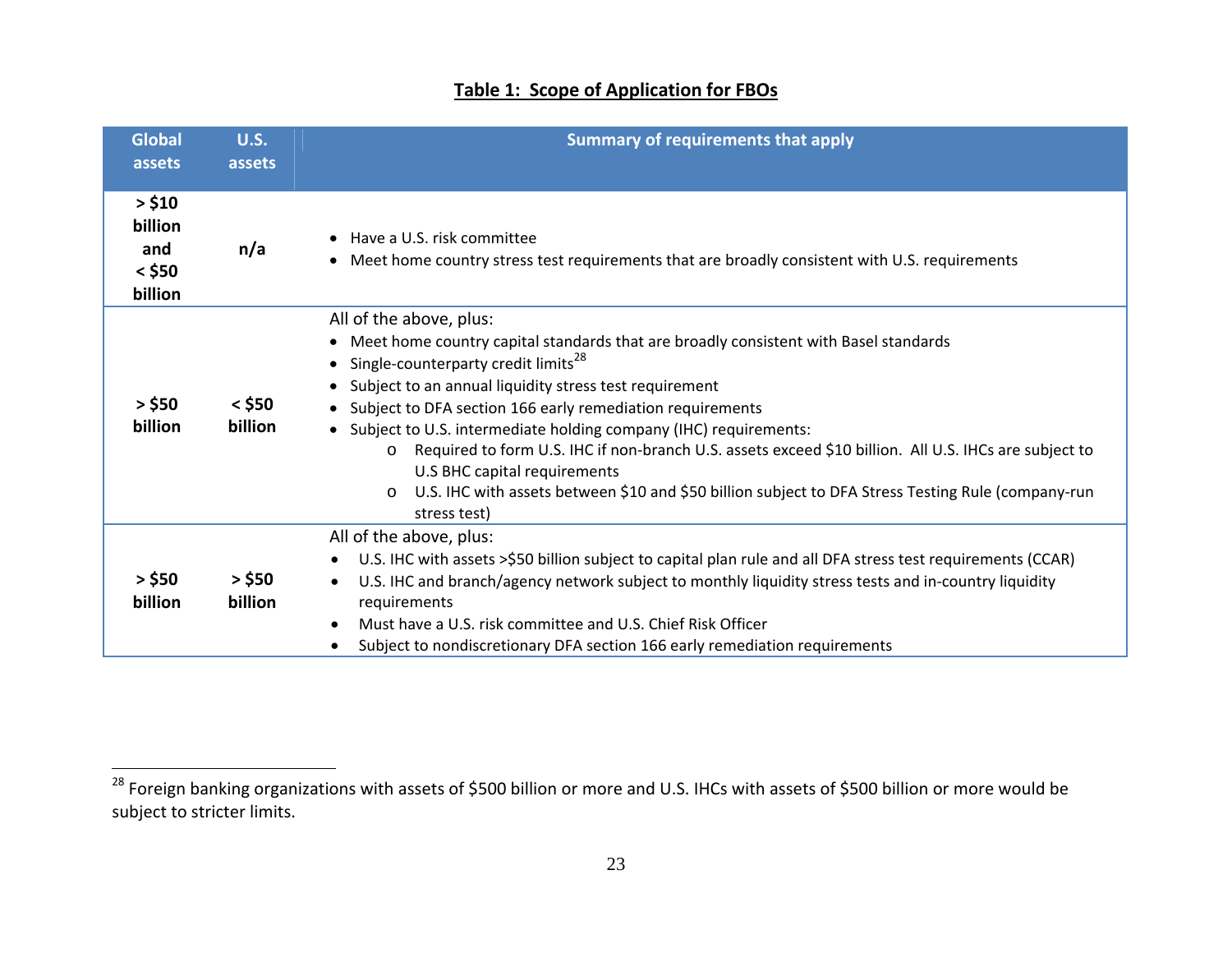## *Foreign banking organizations with total consolidated assets of \$50 billion or more*

The U.S. operations of foreign banking organizations with total consolidated assets of \$50 billion or more would be subject to the enhanced prudential standards of this proposal. Total consolidated assets for a foreign banking organization would include its global consolidated assets, calculated as the four-quarter average of total assets reported on the foreign banking organization's quarterly regulatory report filed with the Board, the Capital and Asset Report for Foreign Banking Organizations (FR Y-7Q).<sup>29</sup>

## *Foreign banking organizations with combined U.S. assets of \$50 billion or more*

As explained above, the proposal would apply more stringent standards to the U.S. operations of foreign banking organizations that have a more significant presence in the United States. The U.S. operations of a foreign banking organization with combined U.S. assets of \$50 billion or more (including U.S. branch and agency assets) would be subject to more stringent liquidity standards, risk management standards, stress testing requirements, and early remediation requirements than would apply to the U.S. operations of other foreign banking organizations. The proposal would measure combined U.S. assets of a foreign banking organization as the sum of (i) the average of the total assets of each U.S. branch and agency of the foreign banking organization for the four most recent consecutive quarters as reported by the foreign bank on the Report of

<u>.</u>

<sup>&</sup>lt;sup>29</sup> If the foreign banking organization had not filed the FR Y-7Q for each of the four most recent consecutive quarters, total consolidated assets would be based on the average of the foreign banking organization's total assets for the most recent quarter or consecutive quarters as reported on the FR Y-7Q (or as determined under applicable accounting standards, if no FR Y-7Q has been filed).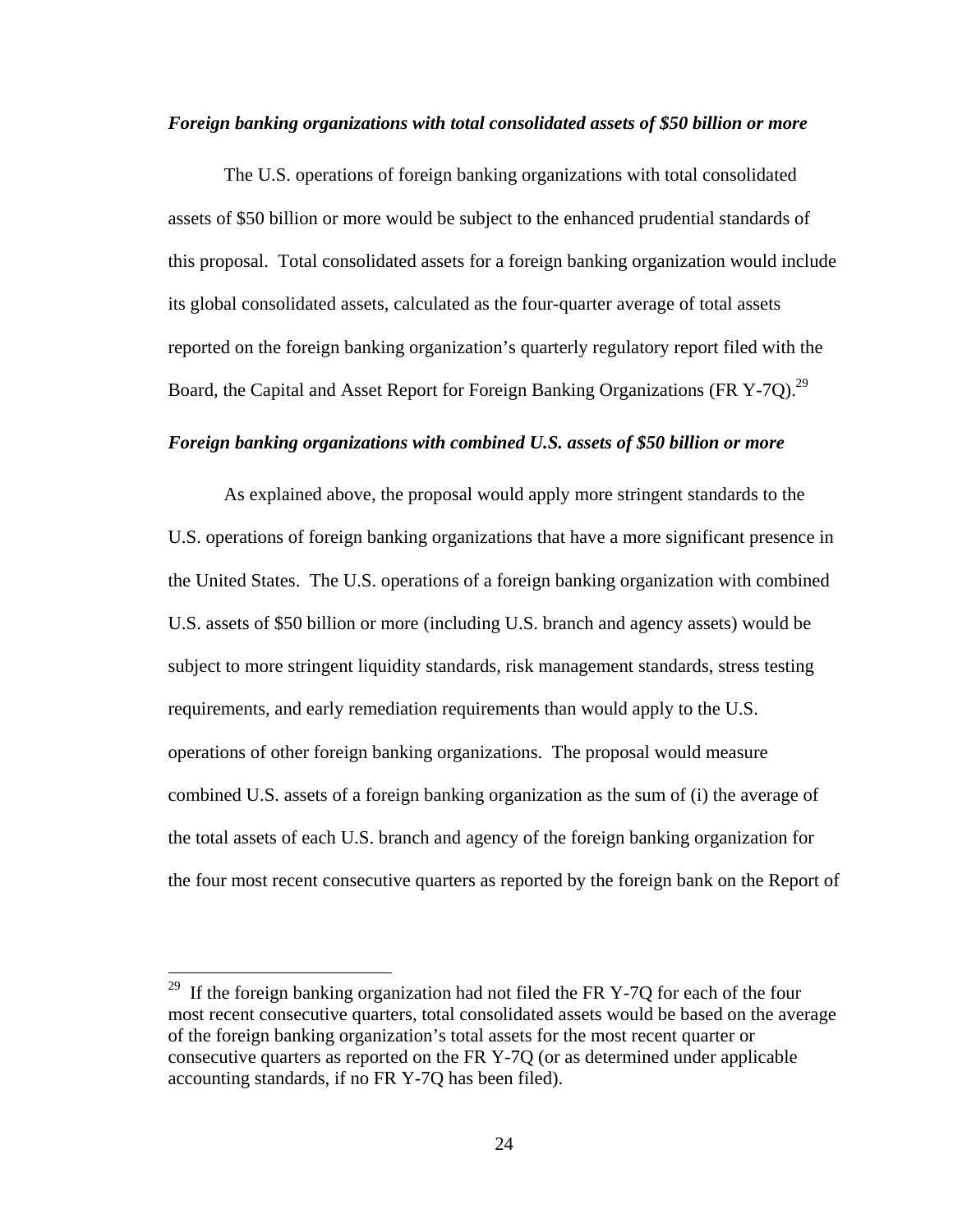Assets and Liabilities of U.S. Branches and Agencies of Foreign Banks (FFIEC  $002$ )<sup>30</sup> and (ii) the average of the total consolidated assets of its U.S. intermediate holding company for the four most recent consecutive quarters as reported to the Board on the U.S. intermediate holding company's Consolidated Financial Statements for Bank Holding Companies (FR Y-9C).<sup>31</sup> If the foreign banking organization had not established a U.S. intermediate holding company, combined U.S. assets would include the average of the total consolidated assets of each top-tier U.S. subsidiary of the foreign banking organization (other than a section  $2(h)(2)$  company).<sup>32</sup>

In any case, for this purpose, the company would be permitted to exclude from the calculation of its combined U.S. assets the amount corresponding to balances and transactions between any U.S. subsidiaries that would be eliminated in consolidation were a U.S. intermediate holding company already formed. The company may also exclude balances and transactions between any U.S. subsidiary and any U.S. branch or

 $30$  If the foreign bank had not filed the FFIEC 002 for each of the four most recent consecutive quarters, the foreign bank should use the most recent quarter or consecutive quarters as reported on FFIEC 002 (or as determined under applicable accounting standards, if no FFIEC 002 has been filed).

 $31$  All U.S. intermediate holding companies would be required to file Form FR Y-9C, regardless of whether they control a bank. If the U.S. intermediate holding company had not filed an FR Y-9C for each of the four most recent consecutive quarters, the U.S. intermediate holding company should use the most recent quarter or consecutive quarters as reported on FR Y-9C (or as determined under applicable accounting standards, if no FR Y-9C had been filed).

 $32$  A "section 2(h)(2) company" would be defined to have the same meaning as in section  $2(h)(2)$  of the Bank Holding Company Act (12 U.S.C.  $2(h)(2)$ ) and section  $211.23(f)(3)$ or (f)(5) of the Board's Regulation Y. If the foreign banking organization had not filed the relevant reporting form for each of the four most recent consecutive quarters, total consolidated assets would be based on the average of the foreign banking organization's total assets for the most recent quarter or consecutive quarters as reported on the relevant reporting form (or as determined under applicable accounting standards, if no reporting form has been filed).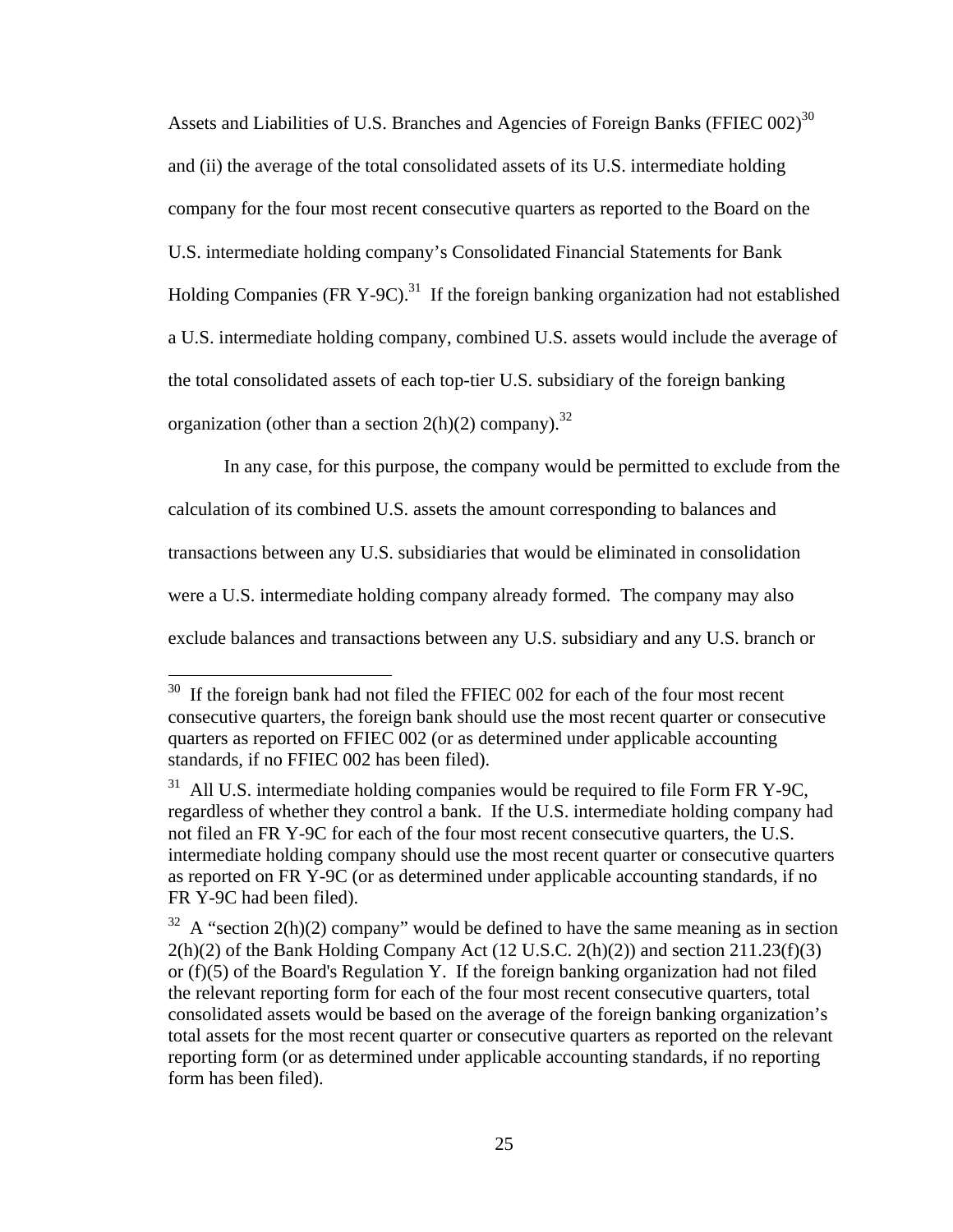agency. The company would be required to reflect balances and transactions between the U.S. subsidiary or U.S. branch or agency, on the one hand, and the foreign bank's non-U.S. offices and other non-U.S. affiliates, on the other.

Several Dodd-Frank Act rulemakings require the calculation of combined U.S. assets and combined U.S. risk-weighted assets. The Board expects to standardize this calculation, as appropriate, and implement reporting requirements on the FR Y-7Q through the regulatory report development process.

In addition, if a foreign banking organization's U.S. intermediate holding company itself had total consolidated assets of \$50 billion or more, the U.S. intermediate holding company would be subject to more stringent requirements in addition to those that would apply to all U.S. intermediate holding companies, including higher capital standards, stress testing standards, and early remediation requirements. In addition, a U.S. intermediate holding company with total consolidated assets of \$500 billion or more would be subject to stricter single-counterparty credit limits.

# *Foreign banking organizations and foreign savings and loan holding companies with total consolidated assets of more than \$10 billion*

The proposal also would implement the risk management and stress testing provisions of section 165 that apply to a broader set of entities than the other standards in section 165 of the Dodd-Frank Act. Section 165(h) of the Dodd-Frank Act requires any publicly traded bank holding company with \$10 billion or more in total consolidated assets to establish a risk committee.<sup>33</sup> The Board proposes to apply this requirement to any foreign banking organization with publicly traded stock and total consolidated assets

 $33$  12 U.S.C. 5365(h).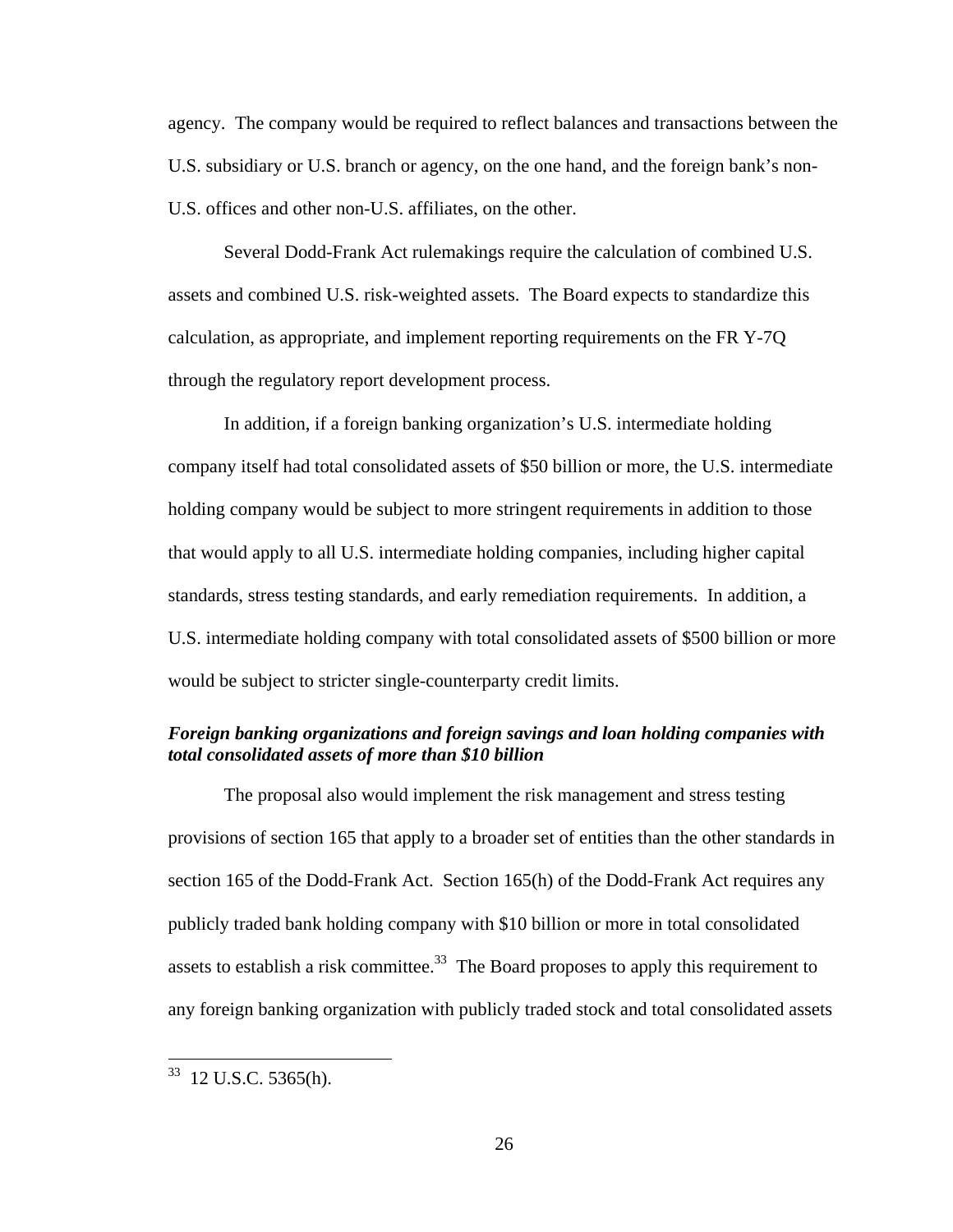of \$10 billion or more and any foreign banking organization, regardless of whether its stock is publicly traded, with total consolidated assets of \$50 billion or more.

Section 165(i)(2) requires any financial company with more than \$10 billion in total consolidated assets that is regulated by a primary federal financial regulator to conduct annual company-run stress tests. $34$  The Board, as the primary federal financial regulatory agency for foreign banking organizations and foreign savings and loan holding companies, proposes to apply certain stress test requirements to any foreign banking organization and foreign savings and loan holding company with more than \$10 billion in total consolidated assets.<sup>35</sup> Finally, a U.S. intermediate holding company that has total consolidated assets of \$10 billion or more would be subject to certain company-run stress test requirements.

The proposed stress test and risk management requirements applicable to each set of companies are explained in detail below.

 $34$  12 U.S.C. 5365(i)(2). The Dodd-Frank Act defines primary financial regulatory agency in section 2 of the Act. *See* 12 U.S.C. 5301(12).

<sup>&</sup>lt;sup>35</sup> For a savings and loan holding company, "total consolidated assets" would be defined as the average of the total assets reported by the foreign savings and loan holding company on its applicable regulatory report for the four most recent consecutive quarters, or if not reported, as determined under applicable accounting standards. Consistent with the methodology used to calculate "total consolidated assets" of a foreign banking organization, if the foreign savings and loan holding company had not filed the applicable reporting form for each of the four most recent consecutive quarters, total consolidated assets would be based on the average of the foreign savings and loan holding company's total consolidated assets, as reported on the company's regulatory report, for the most recent quarter or consecutive quarters. There are currently no foreign savings and loan holding companies.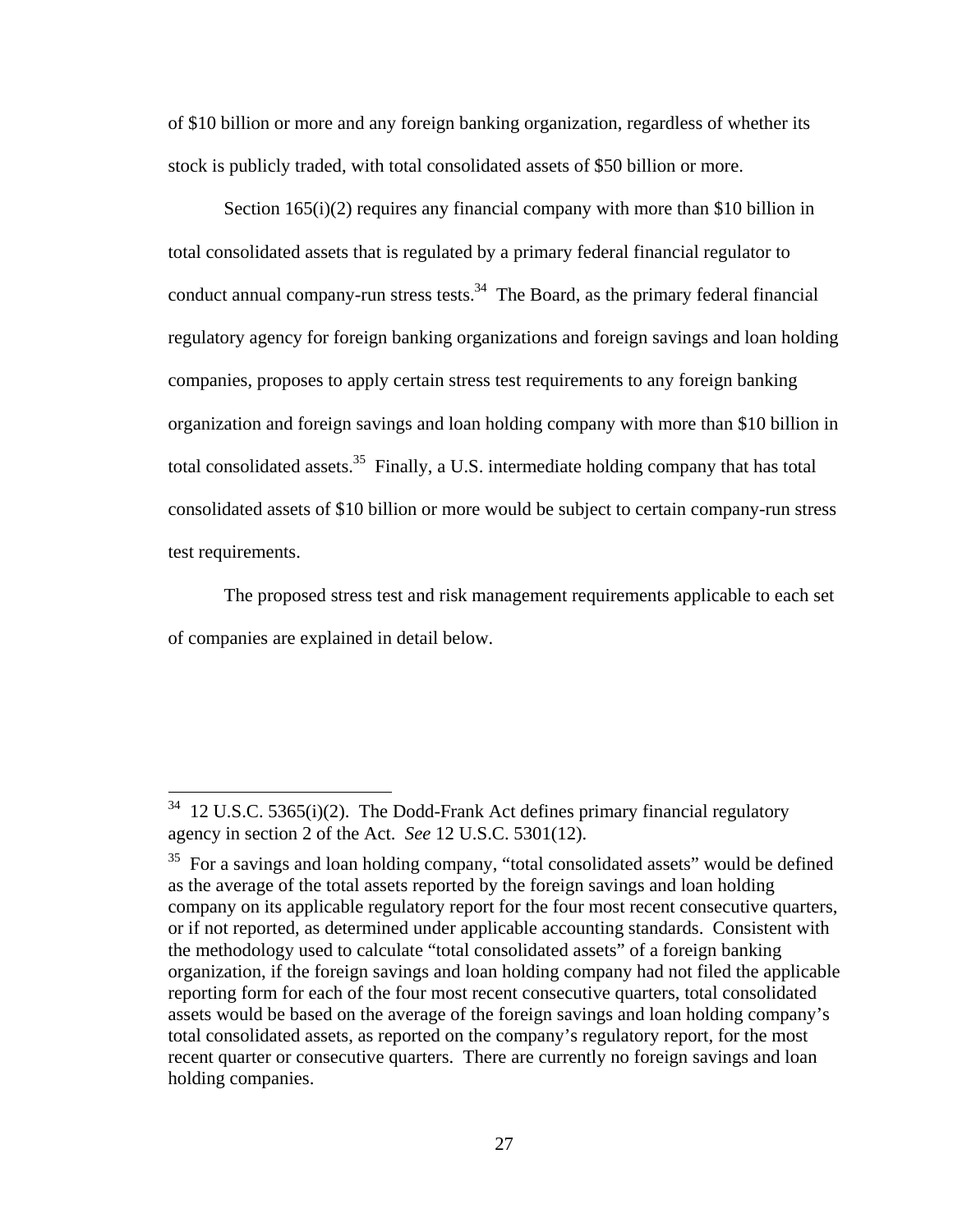# *Foreign nonbank financial companies*

Under the Dodd-Frank Act, the Council generally may determine that a U.S. or foreign nonbank financial company should be subject to supervision by the Board if it determines that material financial distress at the company, or the nature, scope, size, scale, concentration, interconnectedness, or mix of the activities of the company, could pose a threat to the financial stability of the United States.<sup>36</sup> Upon such a determination, the Board is required to apply the enhanced prudential standards under section 165 of the Act and the early remediation requirements under section 166 of the Act to a nonbank financial company supervised by the Board. The Board may also determine whether to require the foreign nonbank financial company to establish a U.S. intermediate holding company under section 167 of the Act. At present, the Council has not designated any nonbank financial companies for supervision by the Board.

Consistent with the Dodd-Frank Act, this proposal would establish the general framework for application of the enhanced prudential standards and the early remediation requirements applicable to a foreign nonbank financial company supervised by the Board. In addition, the proposal would set forth the criteria that the Board would use to consider whether a U.S. intermediate holding company should be established by a foreign nonbank financial company.

In applying the proposed enhanced prudential standards to foreign nonbank financial companies supervised by the Board, the Board expects to tailor the application of the standards to different companies on an individual basis or by category, taking into

<sup>36</sup> *See* 12 U.S.C. 5315; *see also* 77 FR 21637 (April 11, 2012) (final rule regarding the Council's authority under section 113 of the Dodd-Frank Act).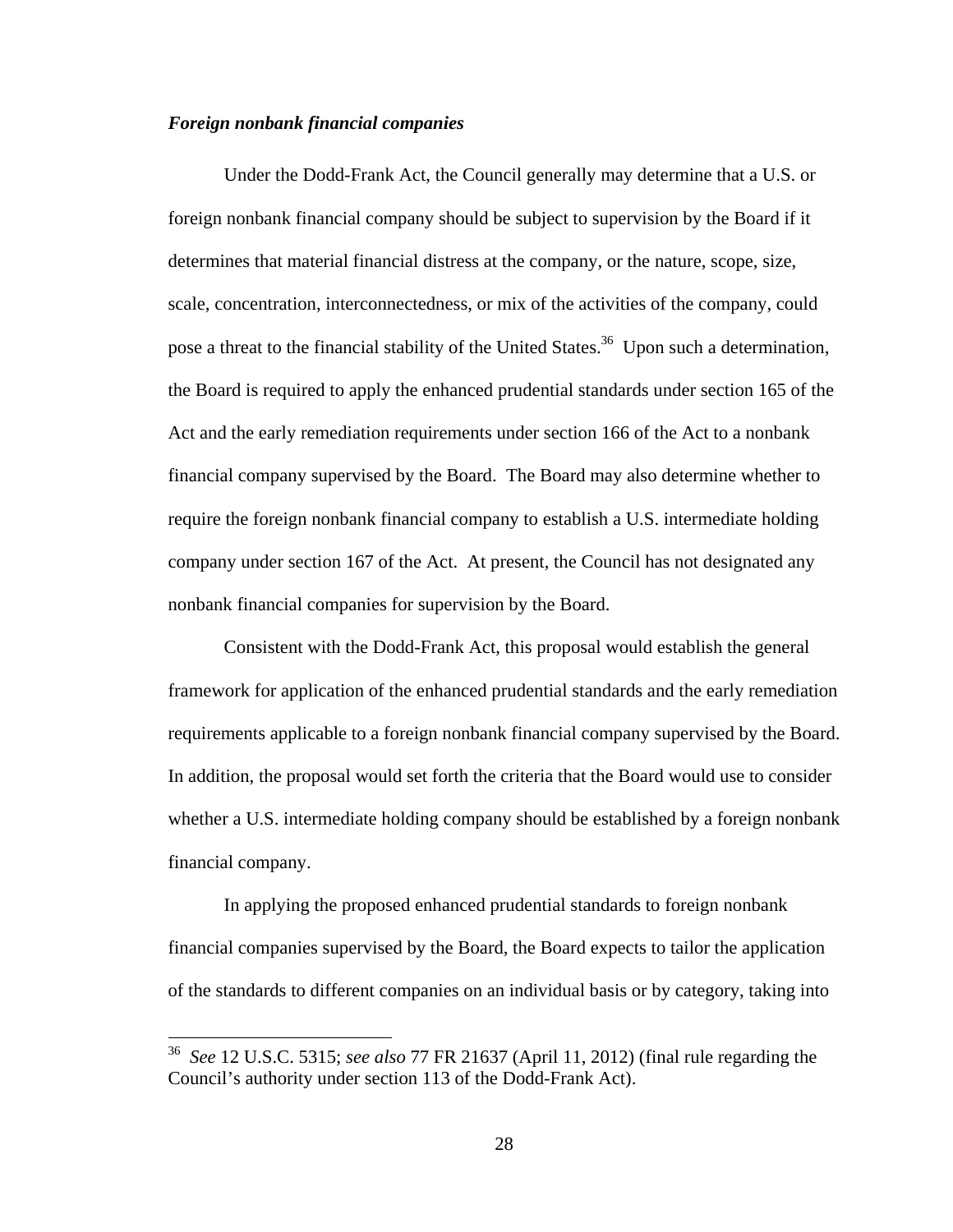consideration their capital structure, riskiness, complexity, financial activities, size, and any other risk-related factors that the Board deems appropriate.<sup>37</sup> The Board also would review whether enhanced prudential standards as applied to particular foreign nonbank financial companies would give due regard to the principle of national treatment and equality of competitive opportunity and would take into account the extent to which the foreign nonbank financial company is subject on a consolidated basis to home country standards that are comparable to those applied to financial companies in the United States. The Board expects to issue an order that provides clarity on how the enhanced prudential standards would apply to a particular foreign nonbank financial company once the company is designated by the Council.

*Question 1*: Should the Board require a foreign nonbank financial company supervised by the Board to establish a U.S. intermediate holding company? Why or why not? What activities, operations, or subsidiaries should the foreign nonbank financial company be required to conduct or hold under the U.S. intermediate holding company?

*Question 2*: If the Board required a foreign nonbank financial company supervised by the Board to form a U.S. intermediate holding company, how should the Board modify the manner in which the enhanced prudential standards and early remediation requirements would apply to the U.S. intermediate holding company, if at all? What specific characteristics of a foreign nonbank financial company should the Board consider when determining how to apply the enhanced prudential standards and the early remediation requirements to such a company?

 $37$  12 U.S.C. 5365(a)(2).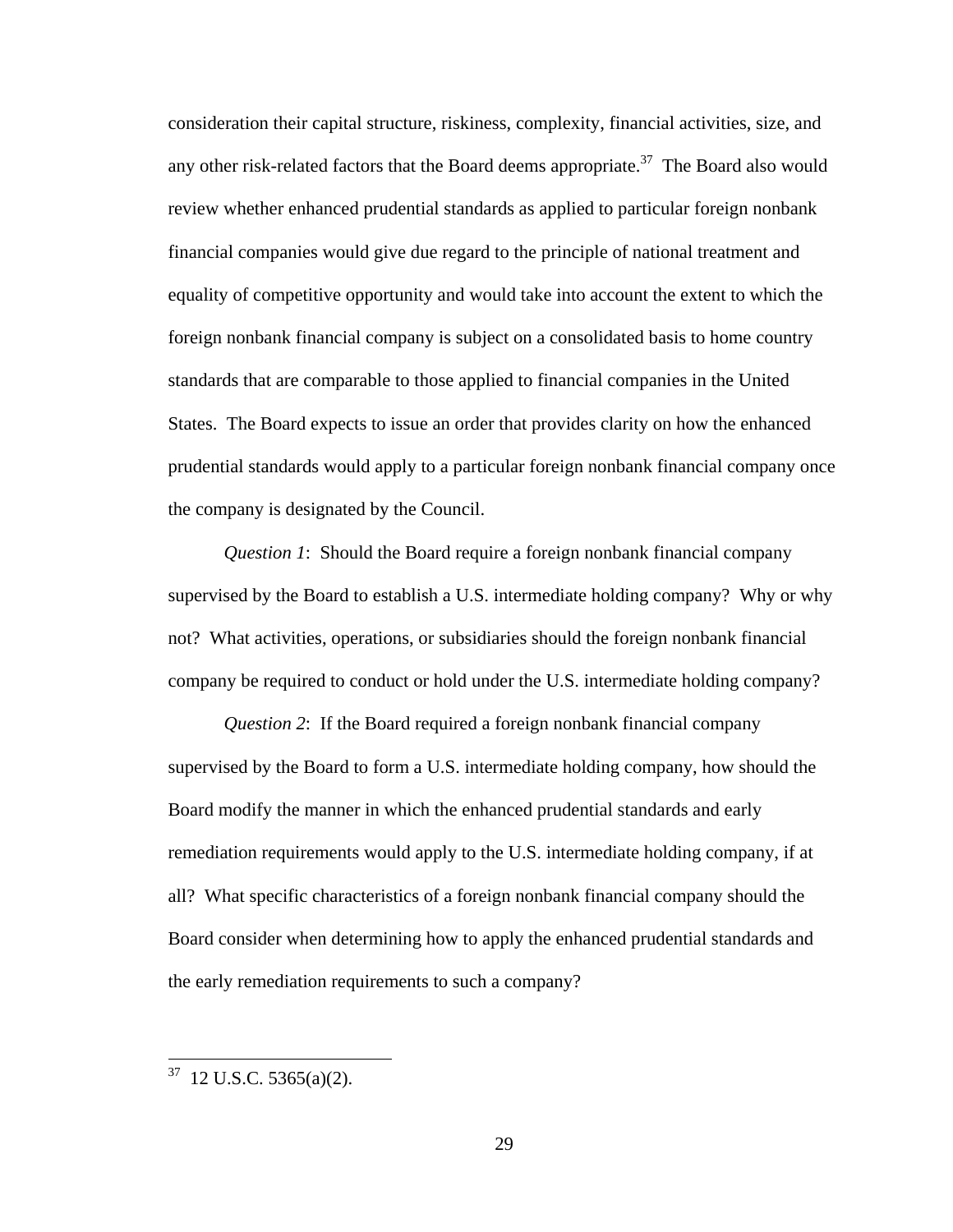### **B. Summary of the Major Elements of the Proposal**

The proposal would implement sections 165 and 166 through requirements that enhance the Board's current regulatory framework for foreign banking organizations in order to better mitigate the risks posed to U.S. financial stability by the U.S. activities of foreign banking organizations. These changes would provide a platform for consistent regulation and supervision of the U.S. operations of large foreign banking organizations. The changes would also bolster the capital and liquidity positions of the U.S. operations of foreign banking organizations to improve their resiliency to asset quality or funding shocks and may mitigate certain challenges associated with the resolution of the U.S. operations of a large foreign banking organization. Together, these changes should increase the resiliency of the U.S. operations of foreign banking organizations during normal and stressed periods. The Board seeks comment on all elements of this proposal.

### *Enhanced structural, capital, and liquidity requirements*

The proposal would mandate a more standardized structure for the U.S. bank and nonbank subsidiaries of foreign banking organizations in order to enhance regulation and supervision of their combined U.S. operations. Foreign banking organizations with total consolidated assets of \$50 billion or more and with combined U.S. assets (excluding the total assets of each U.S. branch and agency of the foreign banking organization) of \$10 billion or more would be required to establish a top-tier U.S. intermediate holding company over all U.S. bank and nonbank subsidiaries of the company, except for any company held under section  $2(h)(2)$  of the Bank Holding Company Act.<sup>38</sup> The U.S.

 $38$  12 U.S.C. 1841(c)(2).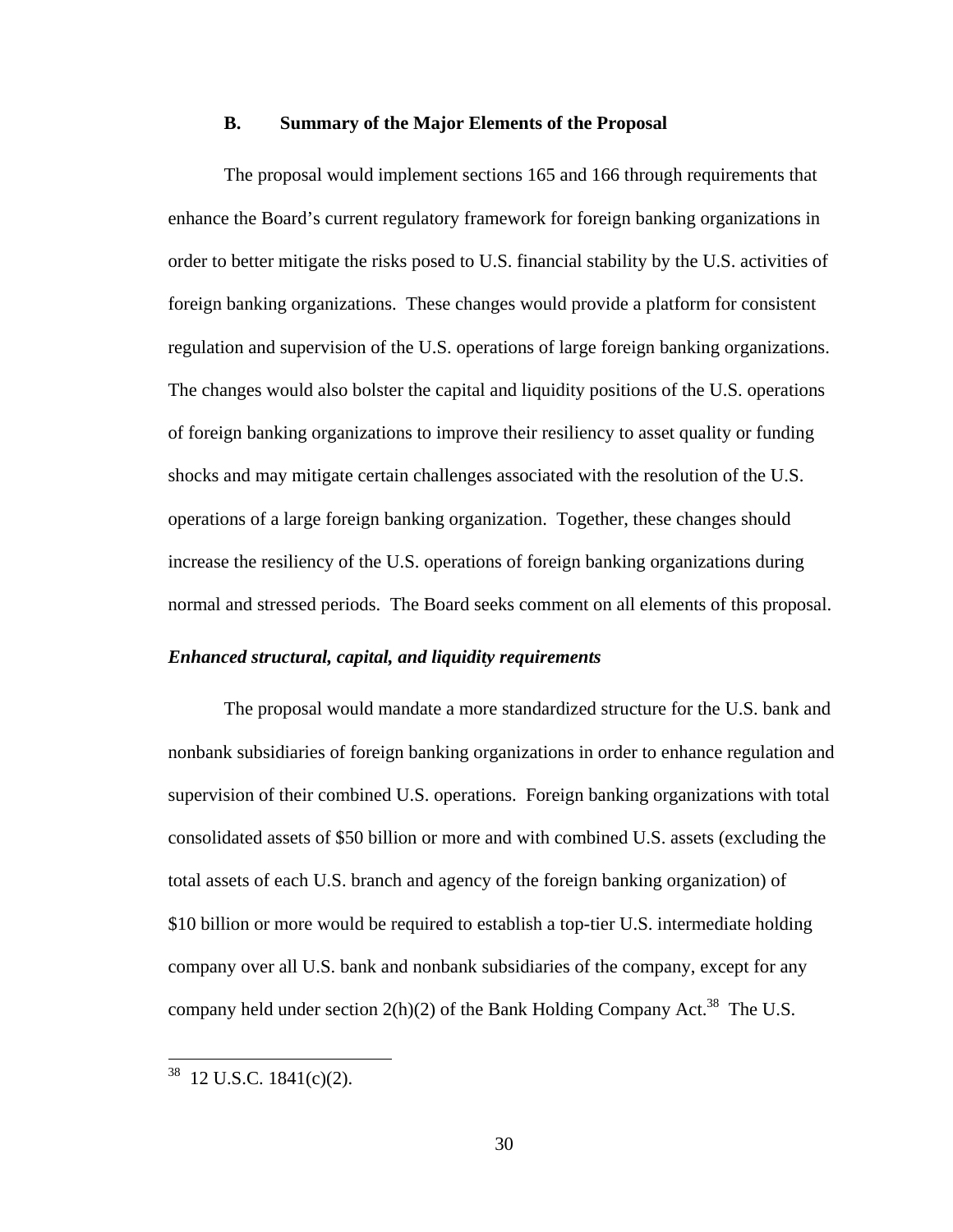intermediate holding company would be subject to the enhanced prudential standards of this proposal and would not be separately subject to the enhanced prudential standards applicable to U.S. bank holding companies.

The U.S. intermediate holding company requirement would provide consistency in the application of enhanced prudential standards to the U.S. operations of foreign banking organizations with a large U.S. subsidiary presence. In addition, a U.S. intermediate holding company structure would provide the Board, as umbrella supervisor of the U.S. operations of foreign banking organizations, with a more uniform platform on which to implement its supervisory program across the U.S. operations of foreign banking organizations. In the case of a foreign banking organization with large subsidiaries in the United States, the U.S. intermediate holding company could also help facilitate the resolution of those U.S. subsidiaries. A foreign banking organization would be permitted to continue to operate in the United States through branches and agencies, albeit subject to the enhanced prudential standards included in the proposal for U.S. branch and agency networks.<sup>39</sup>

The proposed rule would apply the risk-based capital and leverage rules that are applicable to U.S. bank holding companies to U.S. intermediate holding companies of foreign banking organizations, including U.S. intermediate holding companies that do not have a depository institution subsidiary. U.S. intermediate holding companies with total consolidated assets of \$50 billion or more would also be subject to the capital plan rule.<sup>40</sup> In addition, any foreign banking organization with total consolidated assets of \$50 billion

<sup>&</sup>lt;sup>39</sup> U.S. branch and agency network would be defined to include all U.S. branches and U.S. agencies of a foreign bank subject to this proposal.

<sup>40</sup> *See* 12 CFR 225.8.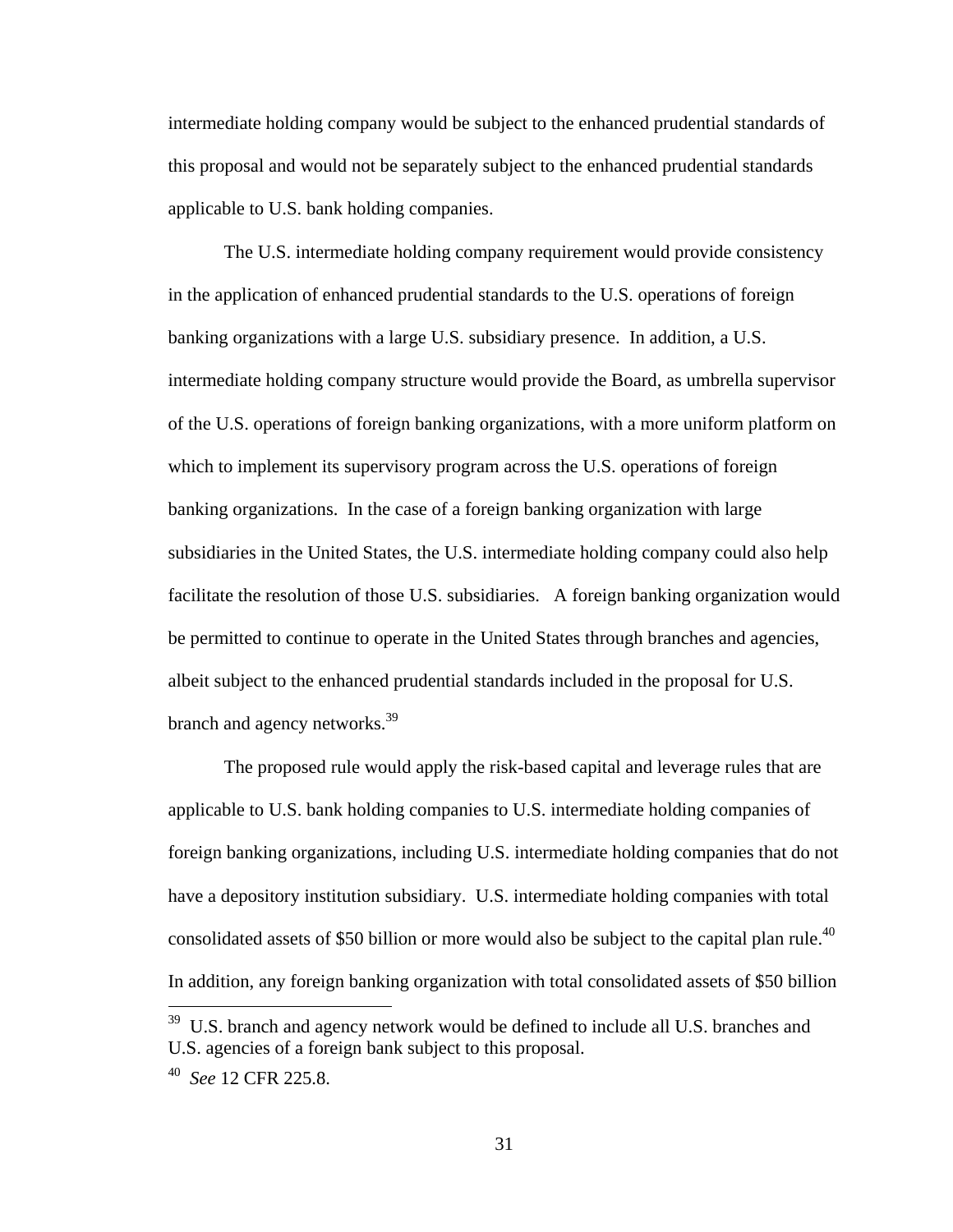or more generally would be required to meet its home country's risk-based capital and leverage standards at the consolidated level that are consistent with internationally agreed risk-based capital and leverage standards, including the risk-based capital and leverage requirements included in the Basel III agreement, on an ongoing basis as that framework is scheduled to take effect. $41$ 

The proposal would also generally apply the same set of liquidity risk management standards to the U.S. operations of foreign banking organizations with combined U.S. assets of \$50 billion or more that would be required under the December 2011 proposal for large U.S. bank holding companies. These standards would include a requirement to conduct monthly liquidity stress tests over a series of time intervals out to one year, and to hold a buffer of high quality liquid assets to cover the first 30 days of stressed cash flow needs. These standards are designed to increase the resiliency of the U.S. operations of foreign banking organizations during times of stress and to reduce the risk of asset fire sales when U.S. dollar funding channels are strained and short-term debt cannot easily be rolled over.

Under the proposal, the liquidity buffer would separately apply to the U.S. branch and agency network and the U.S. intermediate holding company of a foreign banking organization with combined U.S. assets of \$50 billion or more. The proposal would require the U.S. intermediate holding company to maintain the entire 30-day buffer in the United States to maintain consistency with requirements for large U.S. bank holding companies. In recognition that U.S. branches and agencies are not separate legal entities

<sup>41</sup> *See* Basel Committee on Banking Supervision (BCBS), Basel III: *A global framework for more resilient banks and banking systems* (December 2010), available at http://www.bis.org/publ/bcbs189.pdf (Basel III Accord).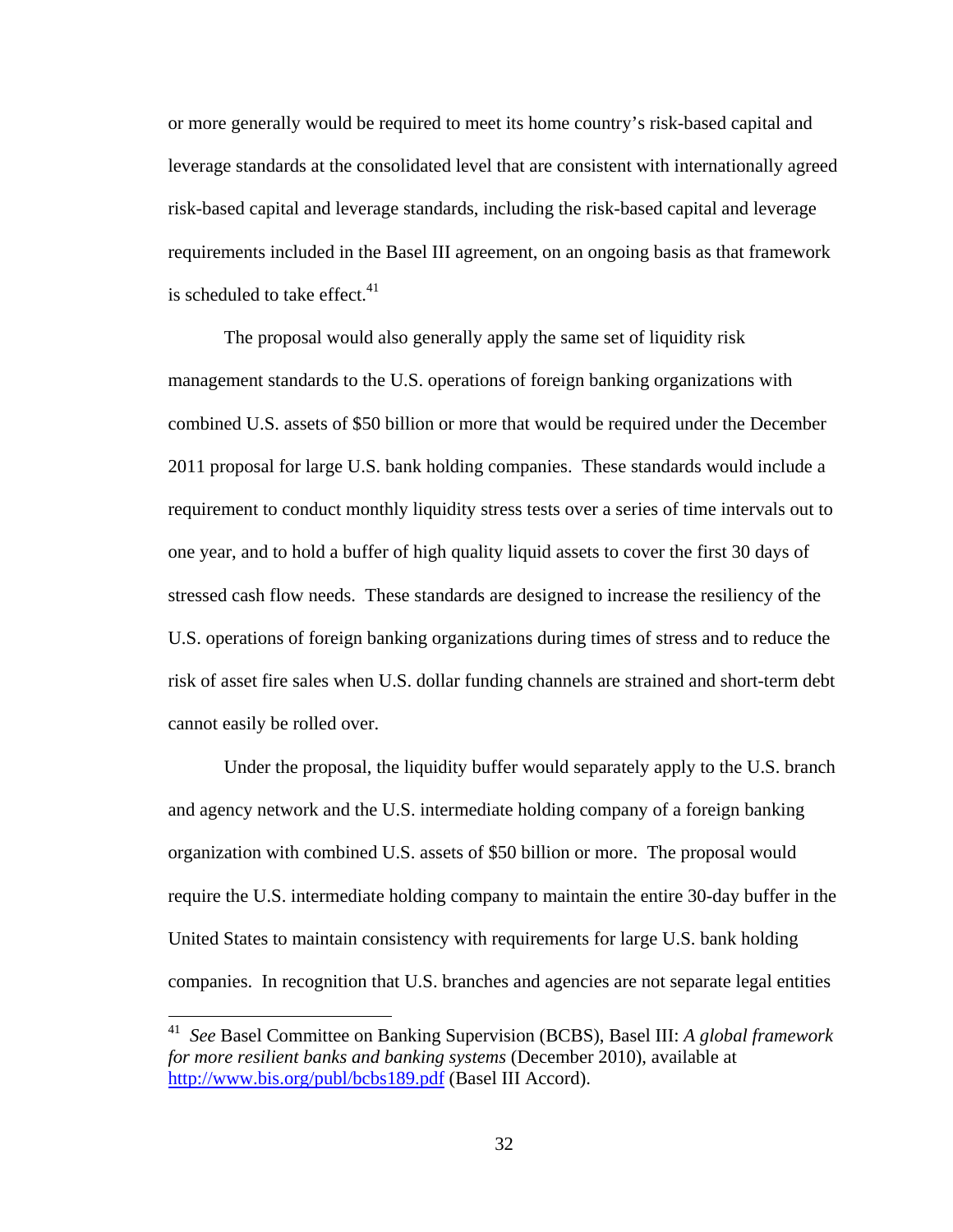from their parent foreign bank and can engage only in traditional banking activities by the terms of their licenses, the proposal would require the U.S. branch and agency network to maintain the first 14 days of its 30-day liquidity buffer in the United States and would permit the U.S. branch and agency network to meet the remainder of its requirement at the consolidated level.

## *Single-counterparty credit limits*

In addition to the structural, capital and liquidity requirements described above, the proposal would apply single-counterparty credit limits to foreign banking organizations in a manner generally consistent with the December 2011 proposal. Single-counterparty credit limits would be separately applied to a foreign banking organization with total consolidated assets of \$50 billion or more with respect to its combined U.S. operations and its U.S. intermediate holding company. In general, the combined U.S. operations of a foreign banking organization would be subject to a limit of 25 percent of the foreign banking organization's total regulatory capital to a singlecounterparty, and the U.S. intermediate holding company would be subject to a limit of 25 percent of its total regulatory capital to a single-counterparty. The proposal would also apply a more stringent limit to the combined U.S. operations of a foreign banking organization that has total consolidated assets of \$500 billion or more and to a U.S. intermediate holding company that has total consolidated assets of \$500 billion or more, with respect to exposures to certain large financial counterparties. The size of the stricter limit would be aligned with the limit imposed on U.S. bank holding companies with total consolidated assets of \$500 billion or more.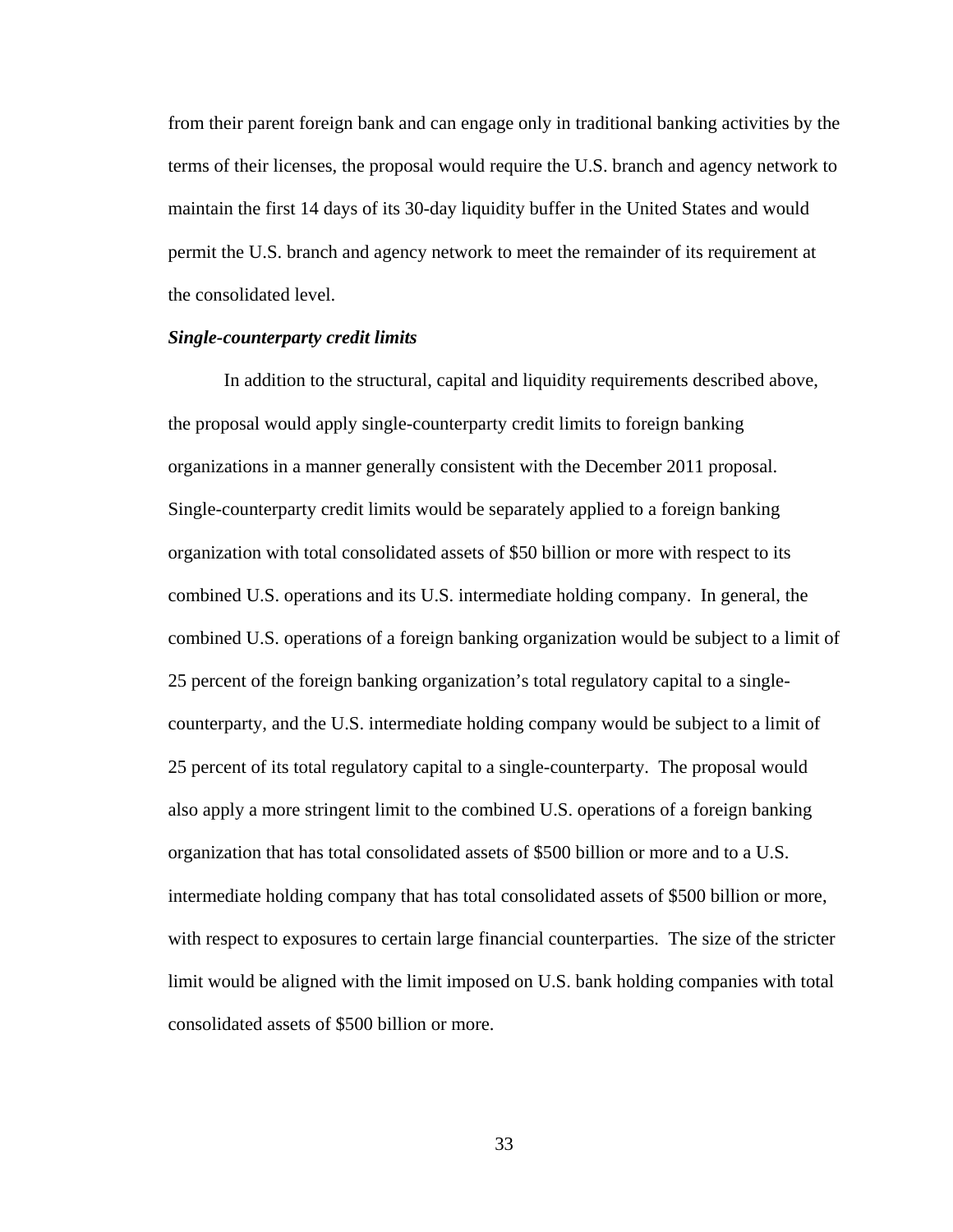The Board received a large volume of comments on the single-counterparty credit limits set forth in the December 2011 proposal. The Board is currently in the process of reviewing comments on the standards in the December 2011 proposal and is considering modifications to the proposal in response to those comments. Comments on this proposal will help inform how the enhanced prudential standards should be applied differently to foreign banking organizations.

## *Risk management requirements*

The proposal would require any foreign banking organization with publicly traded stock and total consolidated assets of \$10 billion or more and any foreign banking organization, regardless of whether its stock is publicly traded, with total consolidated assets of \$50 billion or more to certify that it maintains a U.S. risk committee. In addition, a foreign banking organization with combined U.S. assets of \$50 billion or more would be required to employ a U.S. chief risk officer and implement enhanced risk management requirements in a manner that is generally consistent with the requirements in the December 2011 proposal. However, the proposal would also implement these requirements in a manner that provides some flexibility for foreign banking organizations and recognizes the complexity in applying standards to foreign banking organizations that maintain a U.S. branch and agency network and bank and nonbank subsidiaries.

## *Stress testing*

The proposal would implement stress test requirements for a U.S. intermediate holding company in a manner parallel to those required of a U.S. bank holding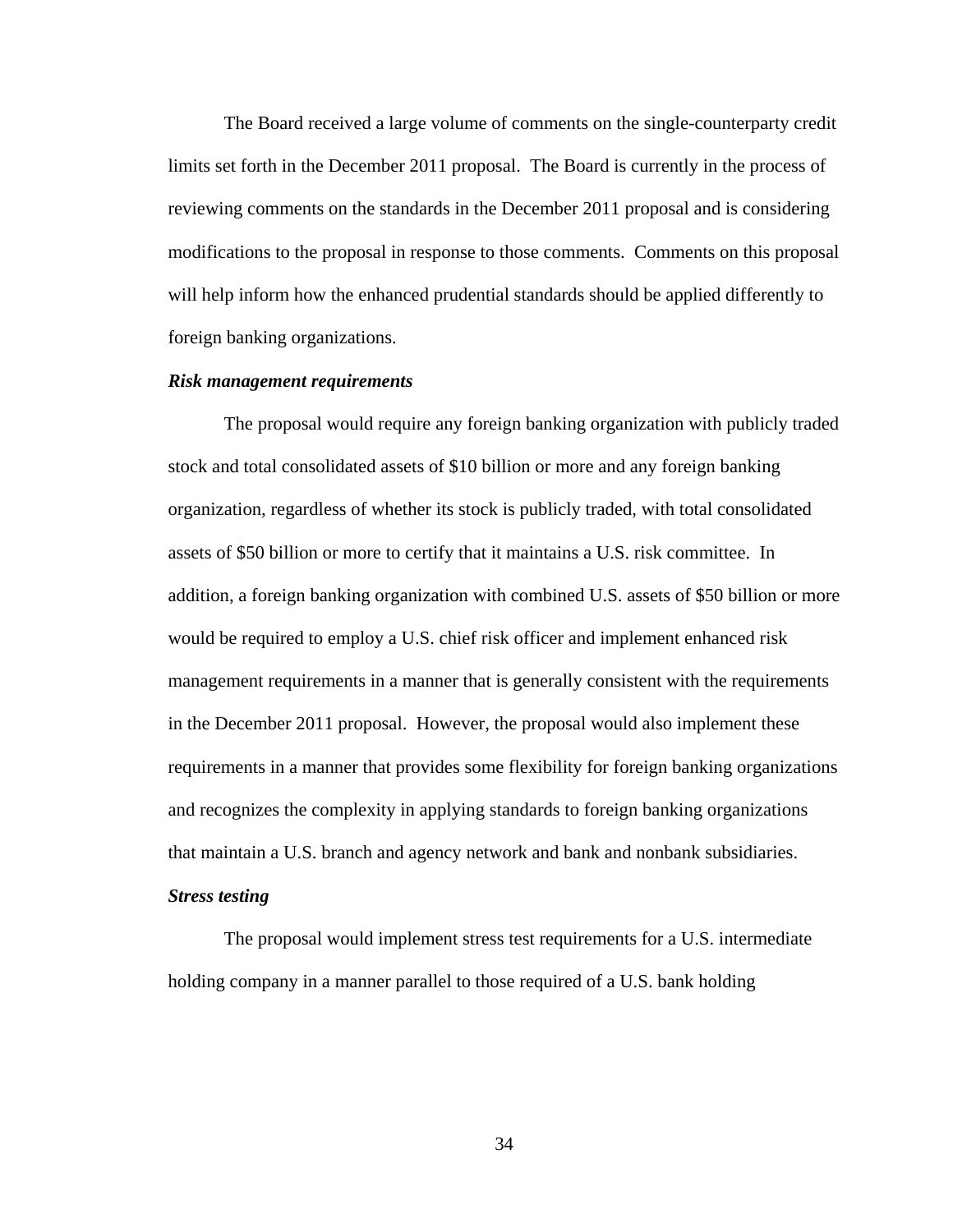company.<sup>42</sup> The parallel implementation would help to ensure that U.S. intermediate holding companies have sufficient capital in the United States to withstand a severely adverse stress scenario. As provided in more detail in section VIII of this preamble, a foreign banking organization with total consolidated assets of \$50 billion or more that maintains a U.S. branch and agency network could satisfy the proposal's stress test requirements applicable to the U.S. branch and agency network if it is subject to a consolidated capital stress testing regime that is broadly consistent with the stress test requirements in the United States and, if it has combined U.S. assets of \$50 billion or more, provides information to the Board regarding the results of the consolidated stress tests.

## *Early remediation*

1

The recent financial crisis revealed that the condition of large U.S. and foreign banking organizations can deteriorate rapidly even during periods when their reported capital ratios and other financial positions are well above minimum requirements. The proposal would implement early remediation requirements for foreign banking organizations with total consolidated assets of \$50 billion or more in a manner generally consistent with the December 2011 proposal. All foreign banking organizations subject to the regime would be subject to the same set of triggers; however, only foreign banking organizations with combined U.S. assets of \$50 billion or more would be subject to mandatory remedial actions.

# **C. Considerations in Developing the Proposal**

<sup>42</sup> *See* 77 FR 62378 (October 12, 2012); 77 FR 62396 (October 12, 2012).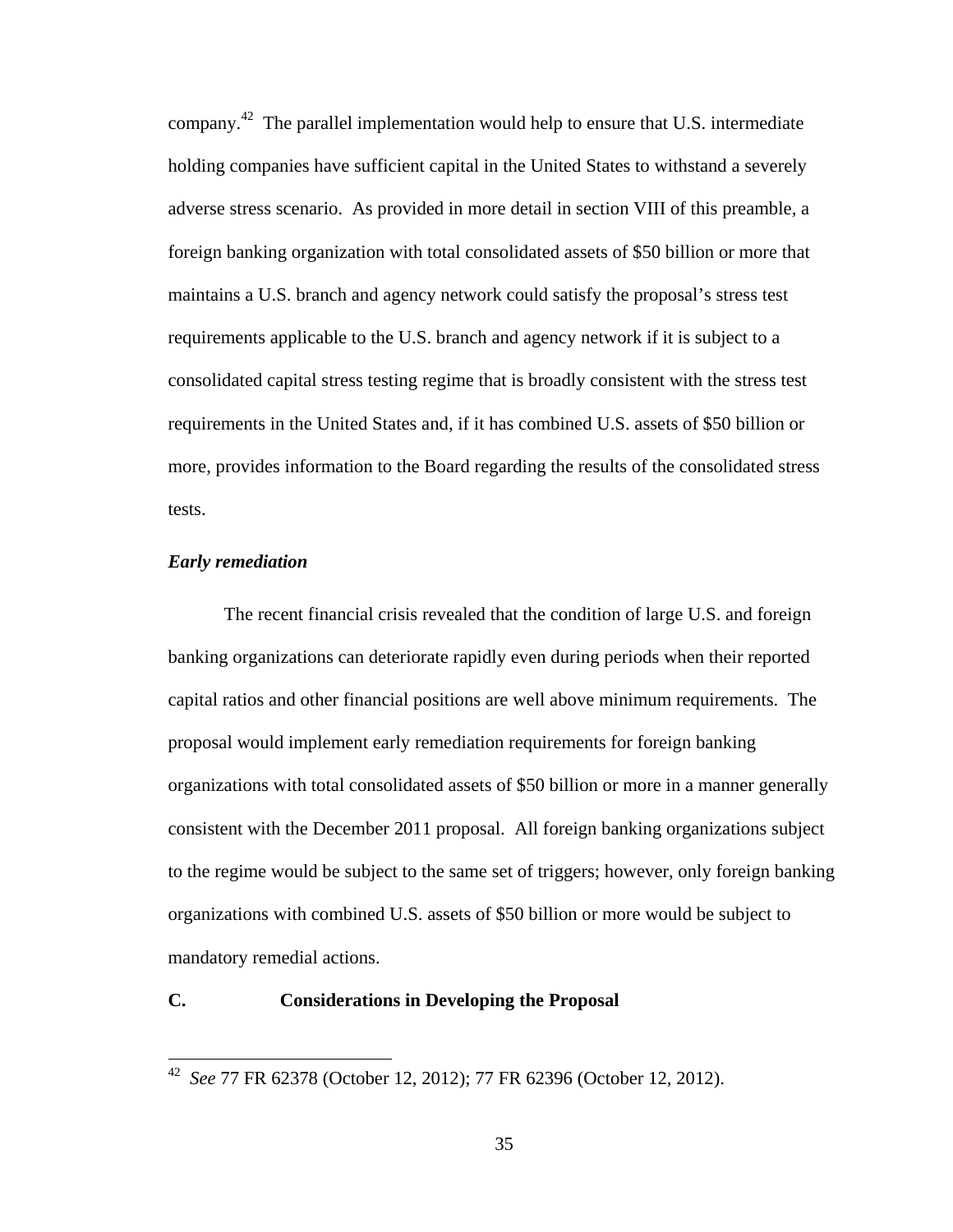While this proposal would implement some standards that require a more direct allocation of capital and liquidity resources to U.S. operations than the Board's current approach to foreign bank regulation, the proposal should be viewed as supplementing rather than departing from existing supervisory practice. The proposal would continue to allow foreign banking organizations to operate branches and agencies in the United States and would generally allow U.S. branches and agencies to continue to meet capital requirements at the consolidated level. Similarly, the proposal would not impose a cap on cross-border intra-group flows, thereby allowing foreign banking organizations in sound financial condition to continue to obtain U.S. dollar funding for their global operations through their U.S. operations. The proposal would, however, regulate liquidity risk in the U.S. operations of foreign banking organizations in a way that increases their resiliency to changes in the availability of funding.

Requiring capital and liquidity buffers in a specific jurisdiction of operation below the consolidated level may incrementally increase costs and reduce flexibility of internationally active banks that manage their capital and liquidity on a centralized basis. However, managing liquidity and capital within jurisdictions can have benefits not just for financial stability generally, but also for firms themselves. During the crisis, more decentralized global banks relied less on cross-currency funding and were less exposed to disruptions in international wholesale funding and foreign exchange swap markets than more centralized banks. $43$ 

Committee on the Global Financial System, Funding patterns and liquidity management of internationally active banks, *supra* note 11.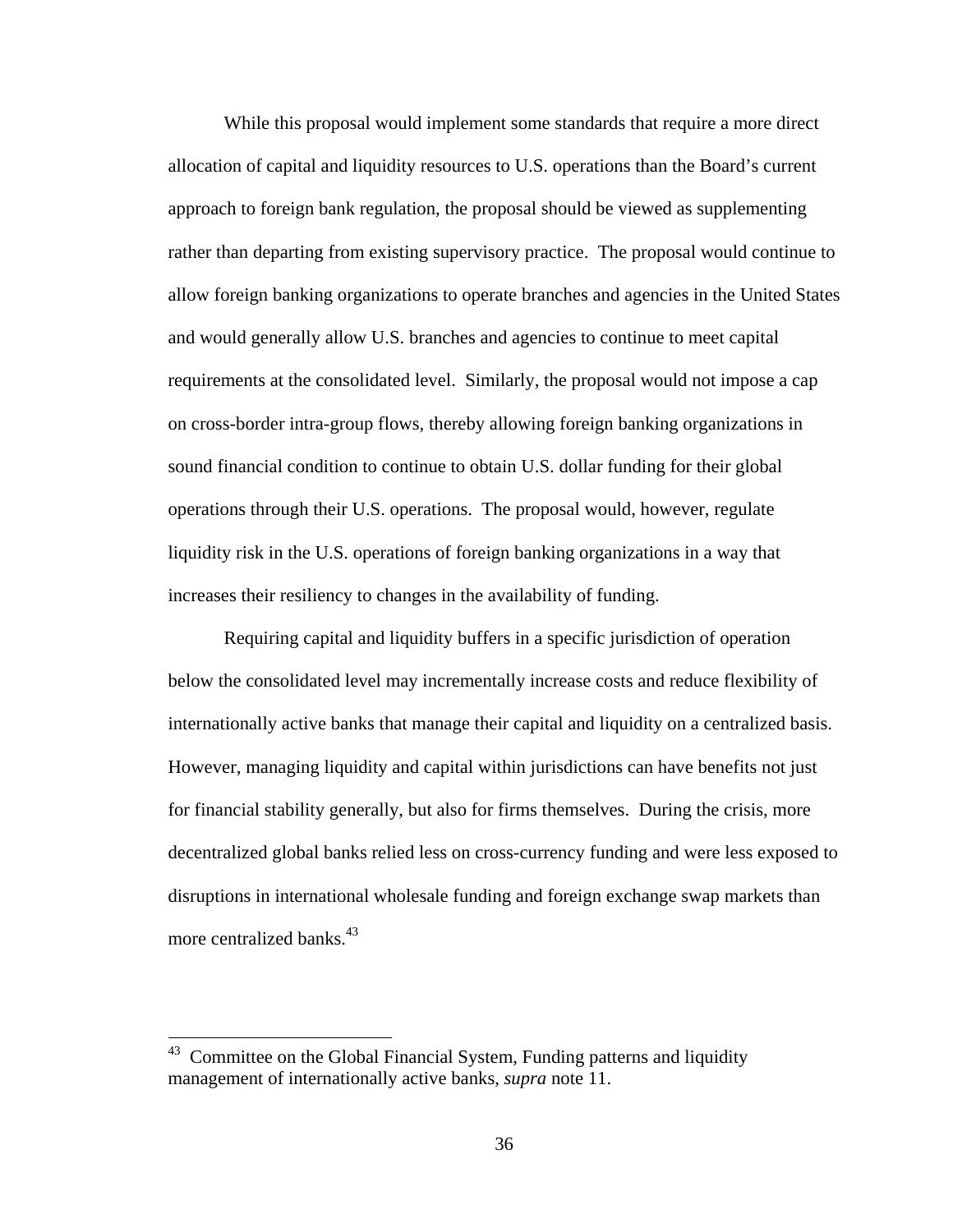The Board considered implementing the enhanced prudential standards required under the Dodd-Frank Act for foreign banking organizations by extending the Federal Reserve's current approach to foreign bank regulation to include ongoing and more detailed assessments of each firm's home country regulatory and resolution regimes and each firm's consolidated financial condition. While this type of analysis is an important part of ongoing supervisory efforts, such an approach to financial stability regulation, on its own, could significantly increase regulatory uncertainty and lead to meaningful inconsistencies in the U.S. regulatory regime for foreign and U.S. companies. In addition, as host supervisor, the Board is limited in its ability to assess the financial condition of a foreign banking organization on a timely basis, inhibiting complete analysis of the parent organization's ability to act as a source of support to its U.S. operations during times of stress.

#### *Additional information requests*

The Board recognizes that the U.S. operations of foreign banking organizations represent only one part of the global consolidated company and as such will be affected by developments at the consolidated and U.S. operations levels. In addition, U.S. branches and agencies are direct offices of the foreign banking organization and are not subject to U.S. capital requirements or restrictions in the United States on providing funding to their parent. As a result, the Board anticipates that U.S. supervisors of foreign banking organizations would continue to require information about the overall financial condition of the consolidated entity. Requests for information on the consolidated operations of foreign banking organizations that are part of this proposal or the Federal Reserve's broader supervisory process would be more frequent for those companies that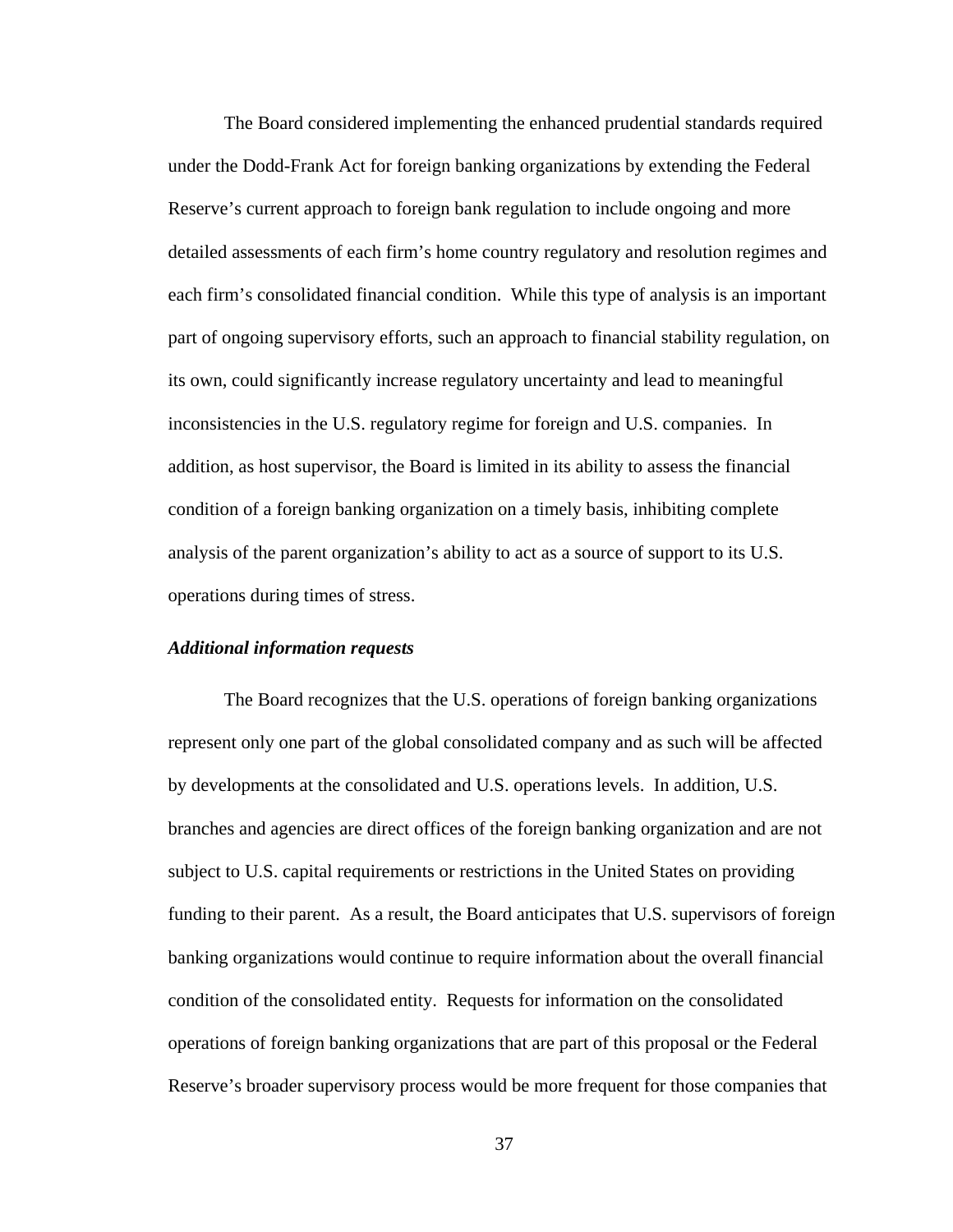pose more material risk to U.S. financial stability. Information requests may also increase in frequency in cases when the condition of the consolidated foreign banking organization has shown signs of deterioration, when the Federal Reserve has significant concerns about the willingness or ability of the foreign banking organization to provide support to its U.S. operations, when the U.S. operations of a foreign banking organization represent a large share of the global firm, or when risk management decisions for the U.S. operations are largely made at the consolidated level.

*Question 3*: Does the proposal effectively promote the policy goals stated in this preamble and help mitigate the challenges with cross-border supervision discussed above? Do any aspects of the policy create undue burden for supervised institutions?

## **D. Timing of Application**

 $\overline{a}$ 

The proposal would provide an extended phase-in period to allow foreign banking organizations time to implement the proposed requirements. For foreign banking organizations that meet the total consolidated asset threshold of \$50 billion and, as applicable, the combined U.S. asset threshold of \$50 billion as of July 1, 2014, the enhanced prudential standards required under this proposal would apply beginning on July 1,  $2015.<sup>44</sup>$ 

Foreign banking organizations that become subject to the requirements of the proposal after July 1, 2014, would be required to form a U.S. intermediate holding company beginning 12 months after they reach the total consolidated asset threshold of

 $44$  The proposed debt-to-equity ratio limitation, which applies upon a determination by the Council that a foreign banking organization with total consolidated assets of \$50 billion or more poses a grave threat to the financial stability of the United States and that the imposition of a debt to equity requirement is necessary to mitigate such risk, would apply beginning on the effective date of the final rule.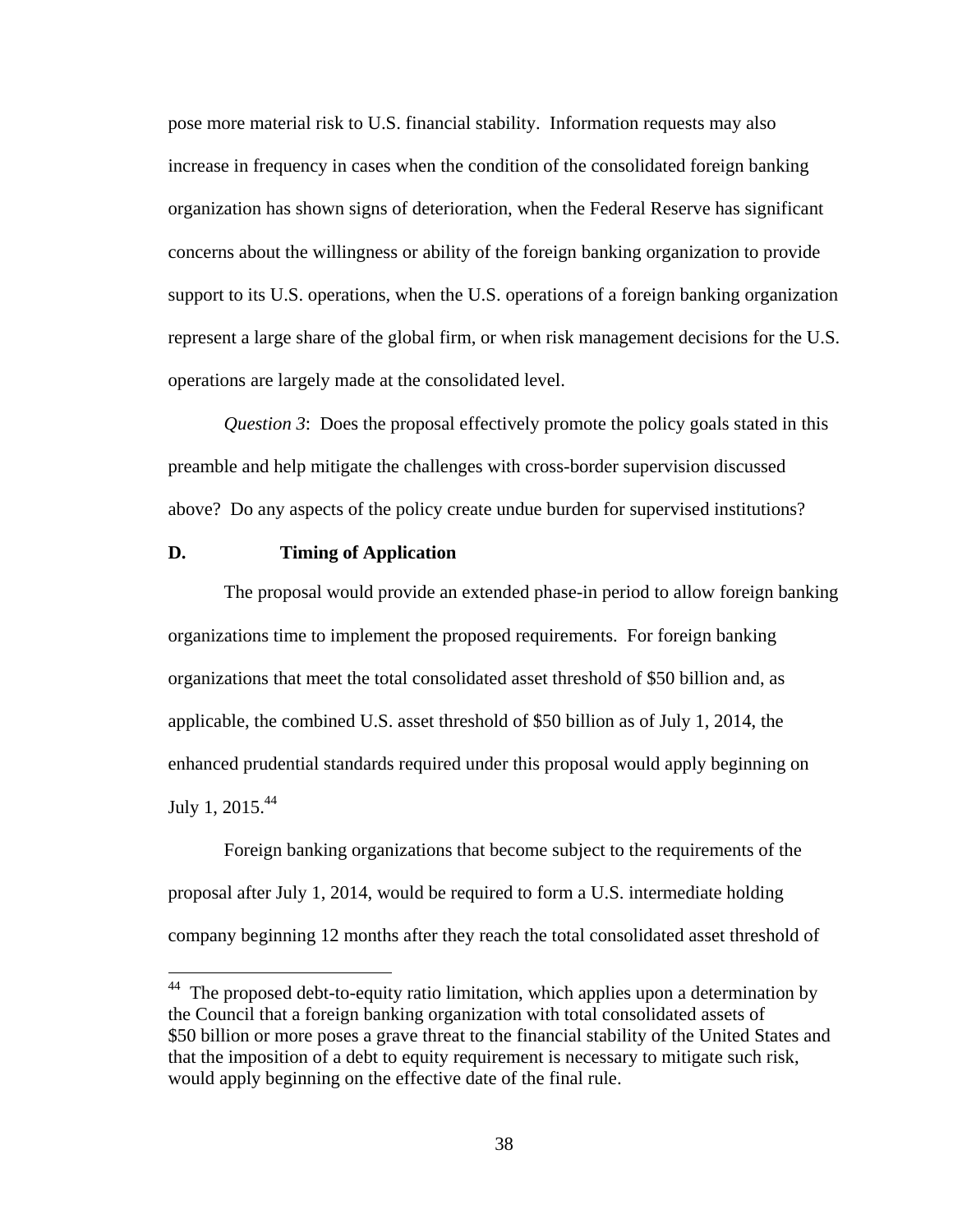\$50 billion, unless accelerated or extended by the Board in writing. These foreign banking organizations would be required to comply with the enhanced prudential standards (other than stress test requirements and the capital plan rule) beginning on the same date they are required to establish a U.S. intermediate holding company, unless accelerated or extended by the Board. Stress test requirements and the capital plan rule would be applied in October of the year after that in which the foreign banking organization is required to establish a U.S. intermediate holding company.

*Question 4*: What challenges are associated with the proposed phase-in schedule? *Question 5*: What other considerations should the Board address in developing any phase-in of the proposed requirements?

## **III. Requirement to Form a U.S. Intermediate Holding Company**

#### **A. Background**

As noted previously, foreign banking organizations operate in the United States under a variety of structures. Some foreign banking organizations conduct banking activities directly through a U.S. branch or agency; others own U.S. depository institutions through a U.S.-based bank holding company; and still others own a U.S. depository institution directly. Most large foreign banking organizations also conduct a range of nonbank activities through separate nonbank subsidiaries, which may or may not be under a U.S.-based bank holding company. Many foreign banking organizations do not have a single top-tier U.S. entity through which to apply prudential requirements to their combined U.S. operations.

Section 165 requires the Board to impose enhanced prudential standards on foreign banking organizations with total consolidated assets of \$50 billion or more in a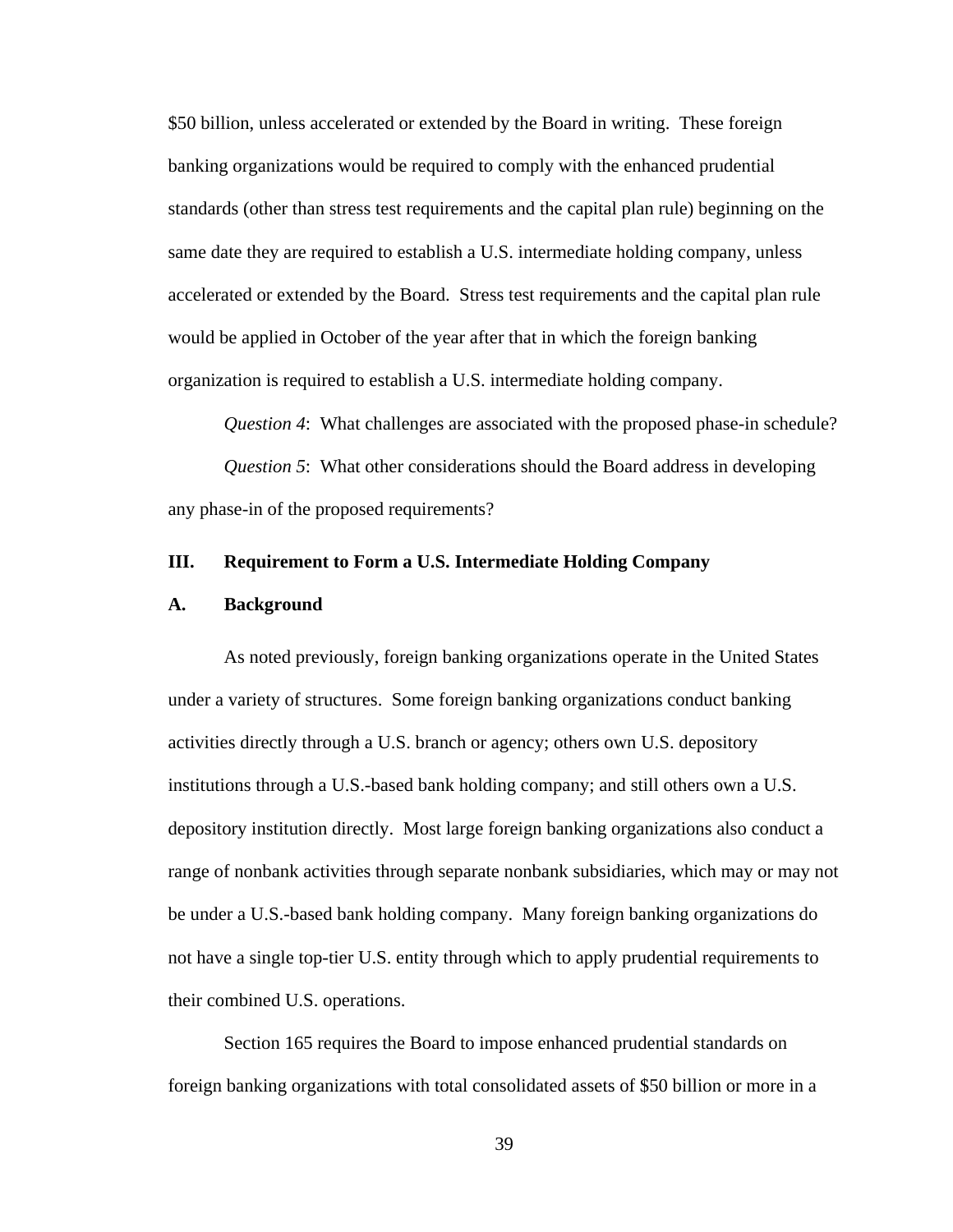manner that preserves national treatment and reduces risk to U.S. financial stability. Given the current variety in structures, applying these standards consistently across the U.S. operations of foreign banking organizations and in comparable ways to both large U.S. bank holding companies and foreign banking organizations would be challenging and may not reduce the risk posed by these companies.

Furthermore, relying solely on home country implementation of the enhanced prudential standards would also present challenges. Several of the Act's required enhanced prudential standards are not subject to international agreement. In addition, U.S. supervisors, as host authorities, have limited access to timely information on the global operations of foreign banking organizations. As a result, monitoring compliance with any enhanced prudential standards at the consolidated foreign banking organization would be difficult and may raise concerns of extraterritorial application of the standards.

Accordingly, the proposal would apply a structural enhanced standard under which foreign banking organizations with total consolidated assets of \$50 billion or more and combined U.S. assets of \$10 billion or more (excluding U.S. branch and agency assets and section 2(h)(2) companies) would be required to form a U.S. intermediate holding company. The foreign banking organization would hold and operate its U.S. operations (other than those operations conducted through U.S. branches and agencies and section  $2(h)(2)$  companies, as defined below) through the U.S. intermediate holding company, which would serve as a focal point for the Board's supervision and regulation of the foreign banking organization's U.S. subsidiaries.

The U.S. intermediate holding company requirement would be an integral component of the proposal's risk-based capital requirements, leverage limits, and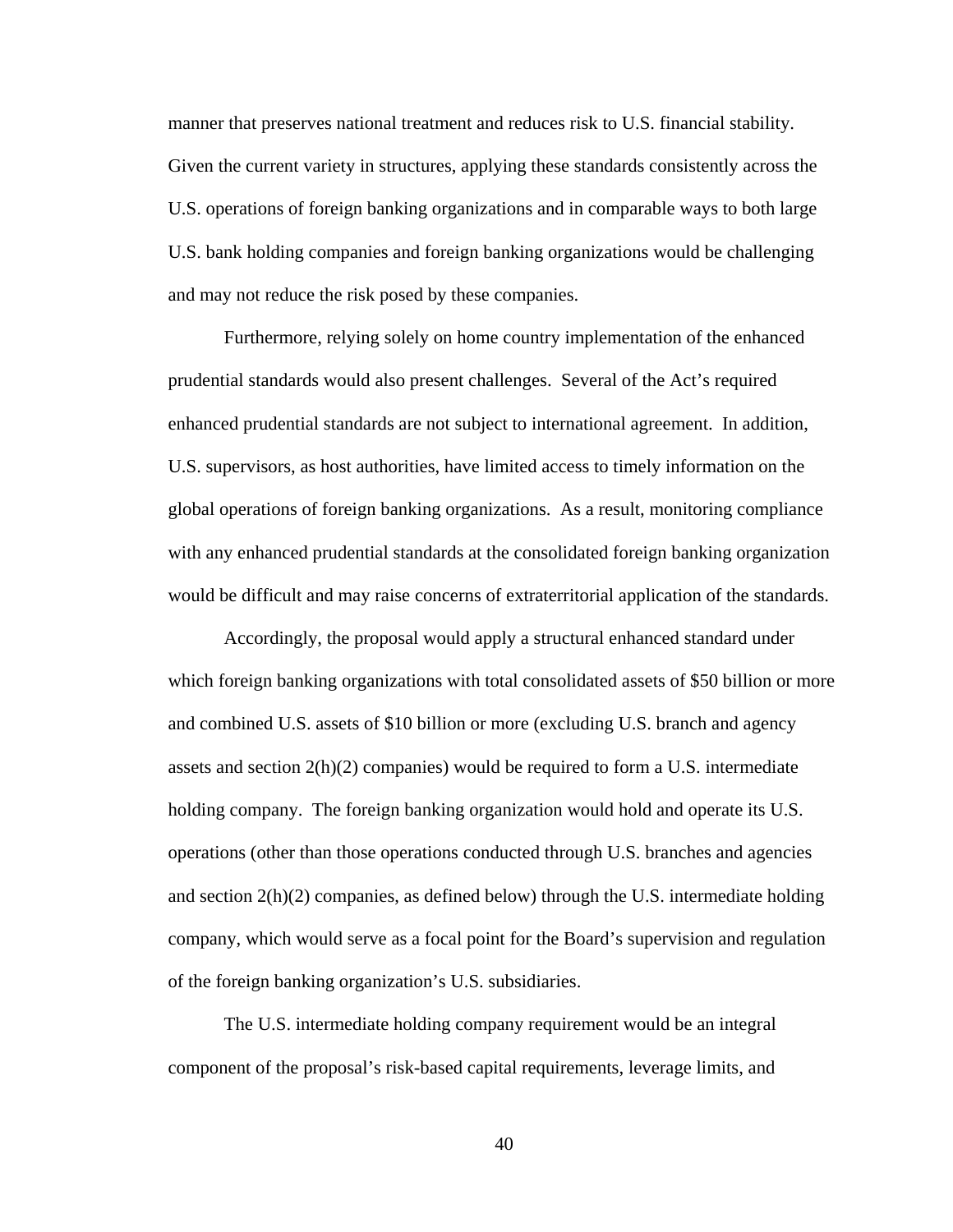liquidity requirements. It would enable the Board to impose these standards on the foreign banking organization's U.S. bank and nonbank subsidiaries on a consistent, comprehensive, and consolidated basis. The U.S. intermediate holding company requirement would also assist in implementing the proposal's other enhanced risk management standards, as it would facilitate the foreign company's ability to oversee and the Board's ability to supervise the combined risks taken by the foreign company's U.S. operations. A U.S. intermediate holding company could also help facilitate the resolution or restructuring of the U.S. subsidiary operations of a foreign banking organization by providing one top-tier U.S. legal entity to be resolved or restructured.

# **B. Intermediate Holding Company Requirements for Foreign Banking Organizations with Combined U.S. Assets (Excluding U.S. Branch and Agency Assets) of \$10 Billion or More**

As noted, the proposal would require a foreign banking organization with total consolidated assets of \$50 billion or more and combined U.S. assets (excluding U.S. branch and agency assets) of \$10 billion or more to establish a U.S. intermediate holding company.45 The Board has chosen the \$10 billion threshold because it is aligned with the \$10 billion threshold established by the Dodd-Frank Act for stress test and risk management requirements.

A foreign banking organization that meets the asset thresholds would be required to establish a U.S. intermediate holding company on July 1, 2015, unless that time is

 $45$  Combined U.S. assets (excluding U.S. branch and agency assets) would be based on the total consolidated assets of each top-tier U.S. subsidiary of the foreign banking organization (excluding any section 2(h)(2) company). A company would be permitted to reduce its combined U.S. assets for this purpose by the amount corresponding to balances and transactions between any U.S. subsidiaries that would be eliminated in consolidation were a U.S. intermediate holding company already formed.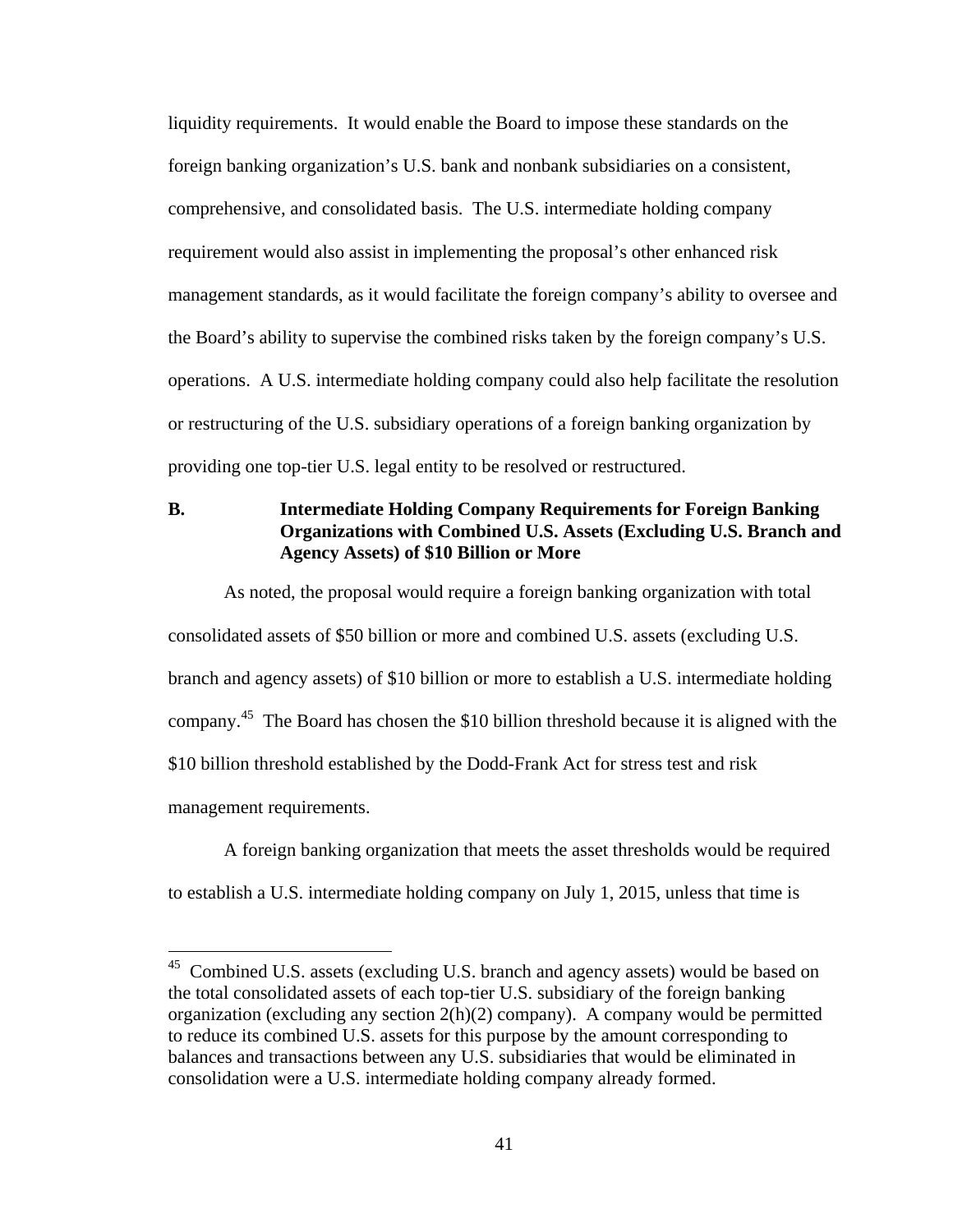extended by the Board in writing. A foreign banking organization that crosses the asset thresholds after July 1, 2014 would be required to establish a U.S. intermediate holding company 12 months after it crossed the asset threshold, unless that time is accelerated or extended by the Board in writing.

A foreign banking organization that establishes a U.S. intermediate holding company would be required to hold its interest in any U.S. subsidiary, other than a section  $2(h)(2)$  company, through the U.S. intermediate holding company. The term subsidiary would be defined using the Bank Holding Company Act definition of control, such that a foreign banking organization would be required to transfer its interest in any U.S. company, including interests in joint ventures, for which it: (i) directly or indirectly or acting through one or more other persons owns, controls, or has power to vote 25 percent or more of any class of voting securities of the company; (ii) controls in any manner the election of a majority of the directors or trustees of the company; or (iii) directly or indirectly exercises a controlling influence over the management or policies of the company.

U.S. subsidiaries held under section 2(h)(2) of the Bank Holding Company Act are not required to be held under the U.S. intermediate holding company. Section 2(h)(2) of the Bank Holding Company Act allows qualifying foreign banking organizations to retain their interest in foreign commercial firms that conduct business in the United States. This long-standing statutory exception was enacted in recognition of the fact that some foreign jurisdictions do not impose a clear separation between banking and commerce. The current proposal would not require foreign banking organizations to hold section  $2(h)(2)$  investments under the U.S. intermediate holding company because these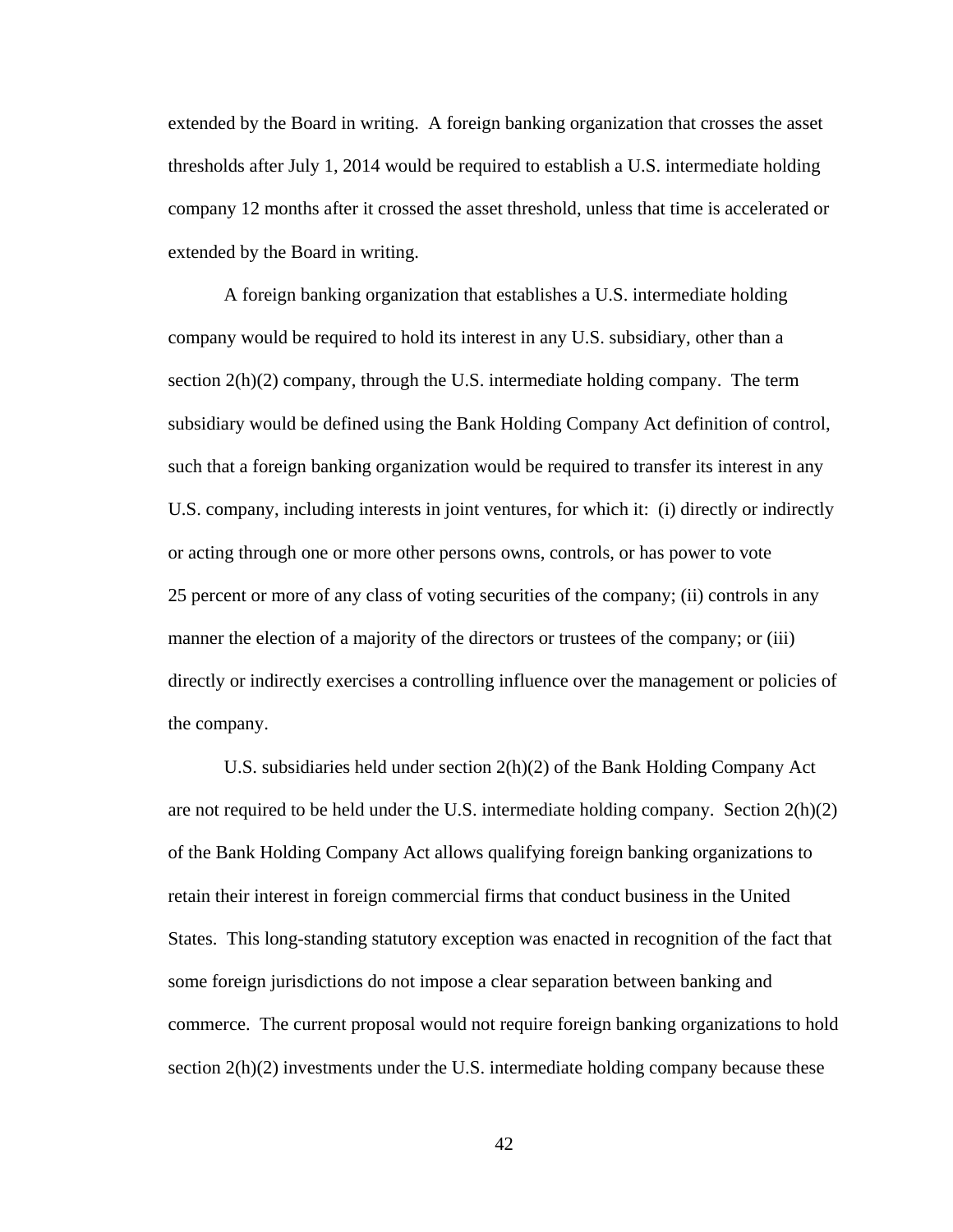commercial firms have not been subject to Board supervision, are not integrated into the U.S. financial operations of foreign banking organizations, and foreign banking organizations often cannot restructure their foreign commercial investments. The proposal would also require the foreign banking organization to transfer to the U.S. intermediate holding company any controlling interests in U.S. companies acquired pursuant to merchant banking authority.

In exceptional circumstances, the proposal would provide the Board with authority to permit a foreign banking organization to establish multiple U.S. intermediate holding companies or use an alternative organizational structure to hold its U.S. operations. For example, the Board may exercise this authority when a foreign banking organization controls multiple lower-tier foreign banking organizations that have separate U.S. operations. In addition, the Board may exercise this authority when, under applicable home country law, the foreign banking organization may not control its U.S. subsidiaries through a single U.S. intermediate holding company. Finally, the proposal would provide the Board with authority on an exceptional basis to approve a modified U.S. organizational structure based on the foreign banking organization's activities, scope of operations, structure, or similar considerations.

The proposal would not require a foreign banking organization to transfer any assets associated with a U.S. branch or agency to the U.S. intermediate holding company. Congress has permitted foreign banking organizations to establish branches and agencies in the United States if they meet specific standards, and has chosen not to require foreign banks to conduct their banking business in the United States only through subsidiary U.S. depository institutions. Excluding U.S. branches and agencies from the intermediate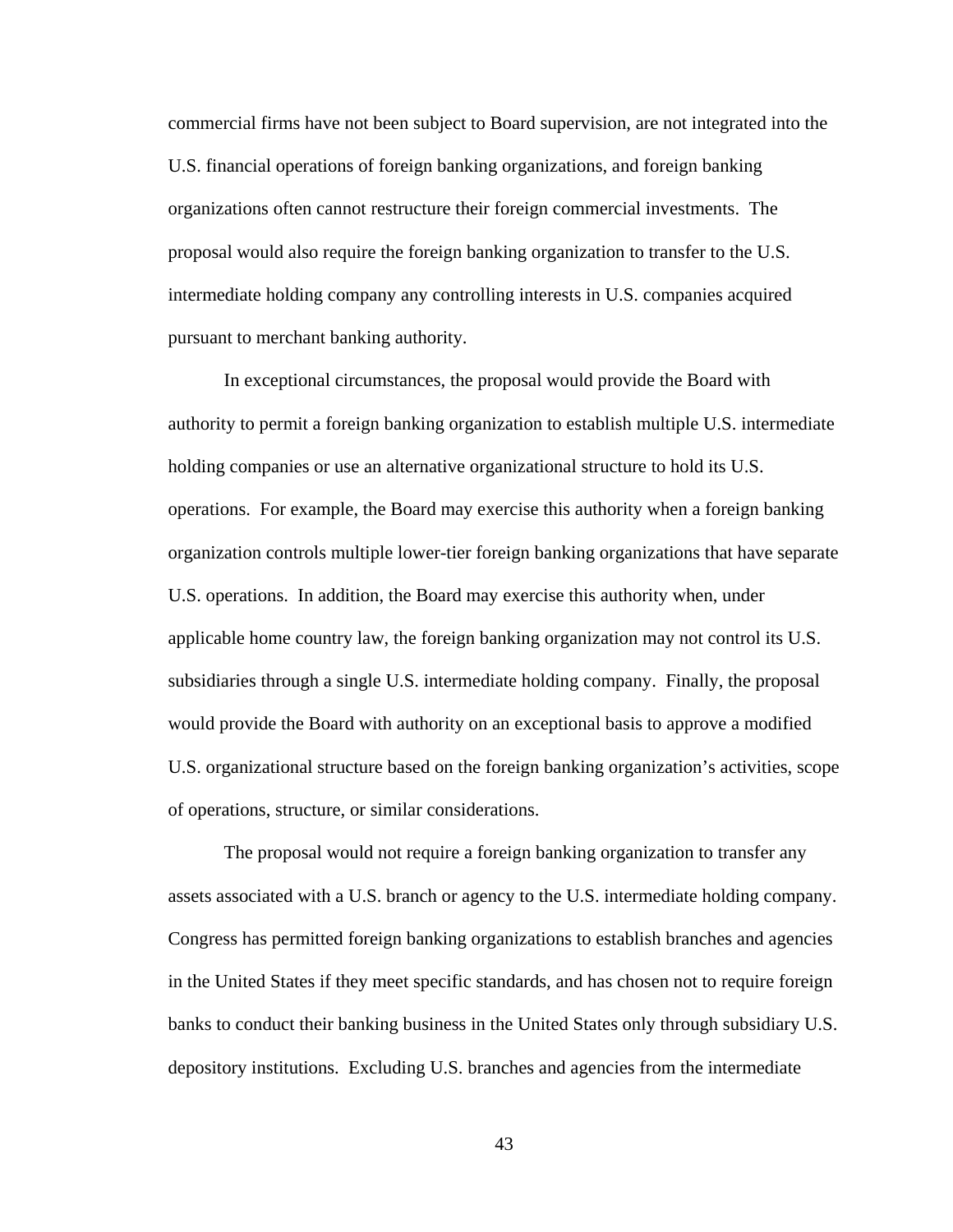holding company requirement would also preserve flexibility for foreign banking organizations to operate directly in the United States based on the capital adequacy of their consolidated organization, subject to proposed enhanced prudential standards applicable to the U.S. branch and agency networks.

After issuing a final rule, the Board intends to monitor how foreign banking organizations adapt their operations in response to the structural requirement, including whether foreign banking organizations relocate activities from U.S. subsidiaries into their U.S. branch and agency networks.

*Question 6*: What opportunities for regulatory arbitrage exist within the proposed framework, if any? What additional requirements should the Board consider applying to a U.S. branch and agency network to ensure that U.S. branch and agency networks do not receive favorable treatment under the enhanced prudential standards regime?

*Question 7*: Should the Board consider an alternative asset threshold for purposes of identifying the companies required to form a U.S. intermediate holding company, and if so, what alternative threshold should be considered and why? What other methodologies for calculating a company's total U.S. assets would better serve the purposes of the proposal?

*Question 8*: Should the Board provide an exclusive list of exemptions to the intermediate holding company requirement or provide exceptions on a case-by-case basis?

*Question 9*: Is the definition of U.S. subsidiary appropriate for purposes of determining which entities should be held under the U.S. intermediate holding company?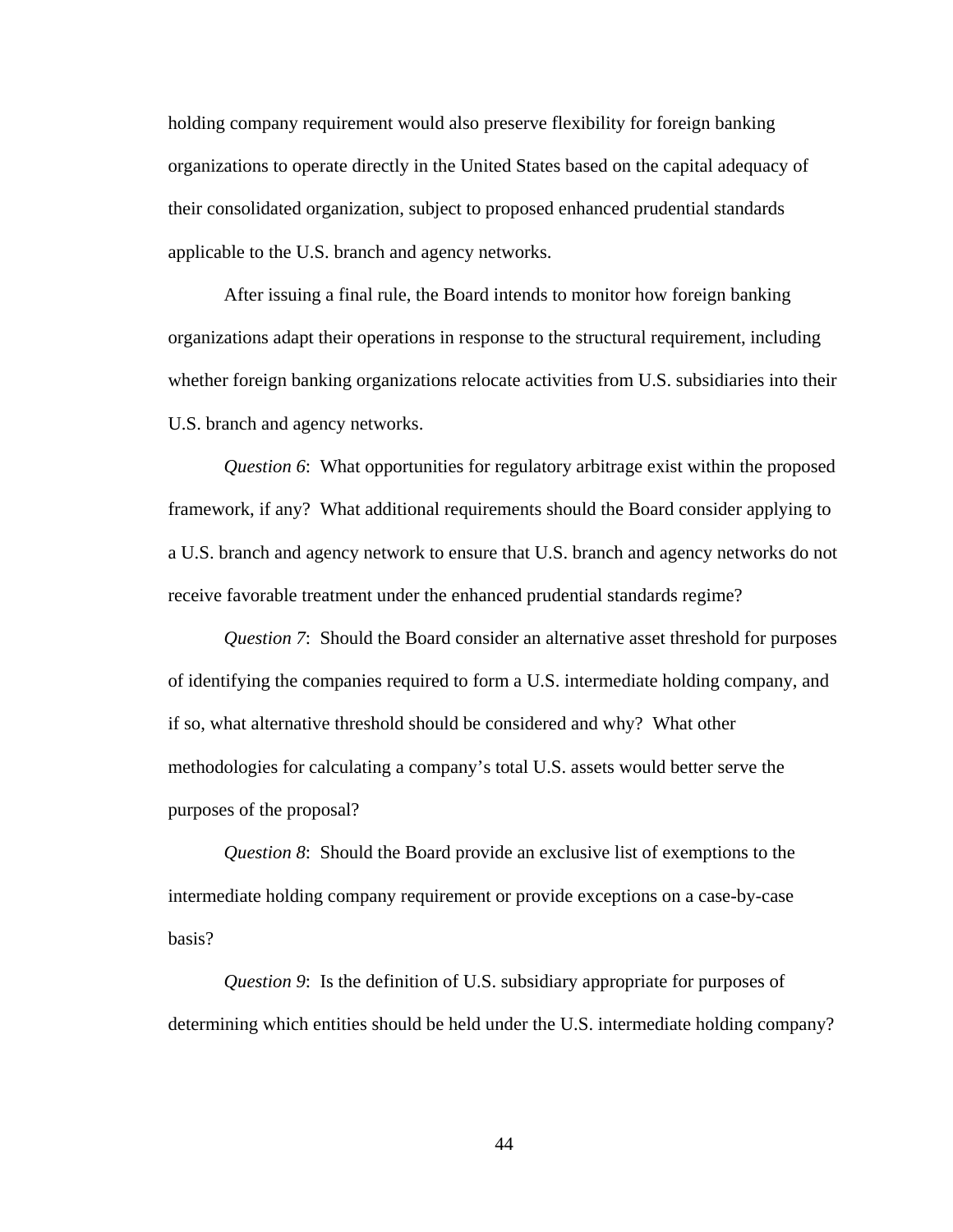*Question 10*: Should the Board consider exempting any other categories of companies from the requirement to be held under the U.S. intermediate holding company, such as controlling investments in U.S. subsidiaries made by foreign investment vehicles that make a majority of their investments outside of the United States, and if so, which categories of companies?

*Question 11*: What, if any, tax consequences, international or otherwise, could present challenges to a foreign banking organization seeking to (1) reorganize its U.S. subsidiaries under a U.S. intermediate holding company and (2) operate on an ongoing basis in the United States through a U.S. intermediate holding company that meets the corporate form requirements described in the proposal?

*Question 12*: What other costs would be associated with forming a U.S. intermediate holding company? Please be specific and describe accounting or other operating costs.

*Question 13*: What impediments in home country law exist that could prohibit or limit the formation of a single U.S. intermediate holding company?

## *Notice requirements*

To reduce burden on foreign banking organizations, the Board proposes to adopt an after-the-fact notice procedure for the formation of a U.S. intermediate holding company and the changes in corporate structure required by this proposal. Under the proposal, within 30 days of establishing a U.S. intermediate holding company, a foreign banking organization would be required to provide to the Board: (1) a description of the U.S. intermediate holding company, including its name, location, corporate form, and organizational structure, (2) a certification that the U.S. intermediate holding company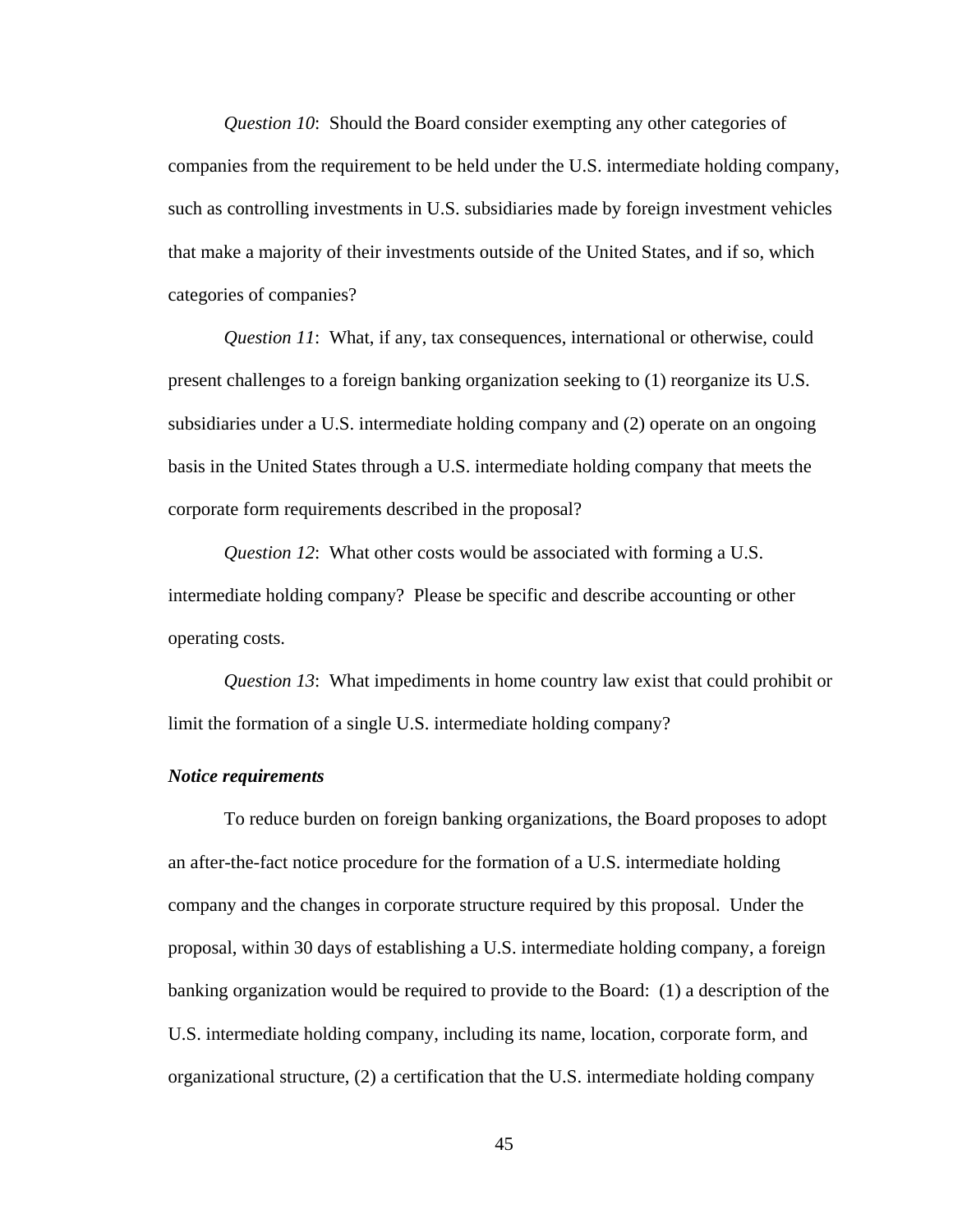meets the requirements of this section, and (3) any other information that the Board determines is appropriate.

*Question 14*: Should the Board adopt an alternative process in addition to, or in lieu of, the post-notice procedure described above? For example, should the Board require a before-the-fact application? Why or why not?

## *Corporate form*

The proposal would require that a U.S. intermediate holding company be organized under the laws of the United States, any state, or the District of Columbia. While the proposal generally provides flexibility in the corporate form of the U.S. intermediate holding company, the U.S. intermediate holding company could not be structured in a manner that would prevent it from meeting the requirements in subparts K through R of this proposal. $46$ 

Under the risk management requirements of subpart O, the U.S. intermediate holding company would be required to have a board of directors or equivalent thereto to help ensure a strong, centralized corporate governance system.

## *Applicable standards and supervision*

1

Under the proposal, a U.S. intermediate holding company would be subject to the enhanced prudential standards set forth in this proposal. In addition, a U.S. intermediate holding company would be subject to comparable regulatory reporting requirements and

The proposal would not require the U.S. intermediate holding company to be wholly owned. Thus, a U.S. intermediate holding company could have minority investors.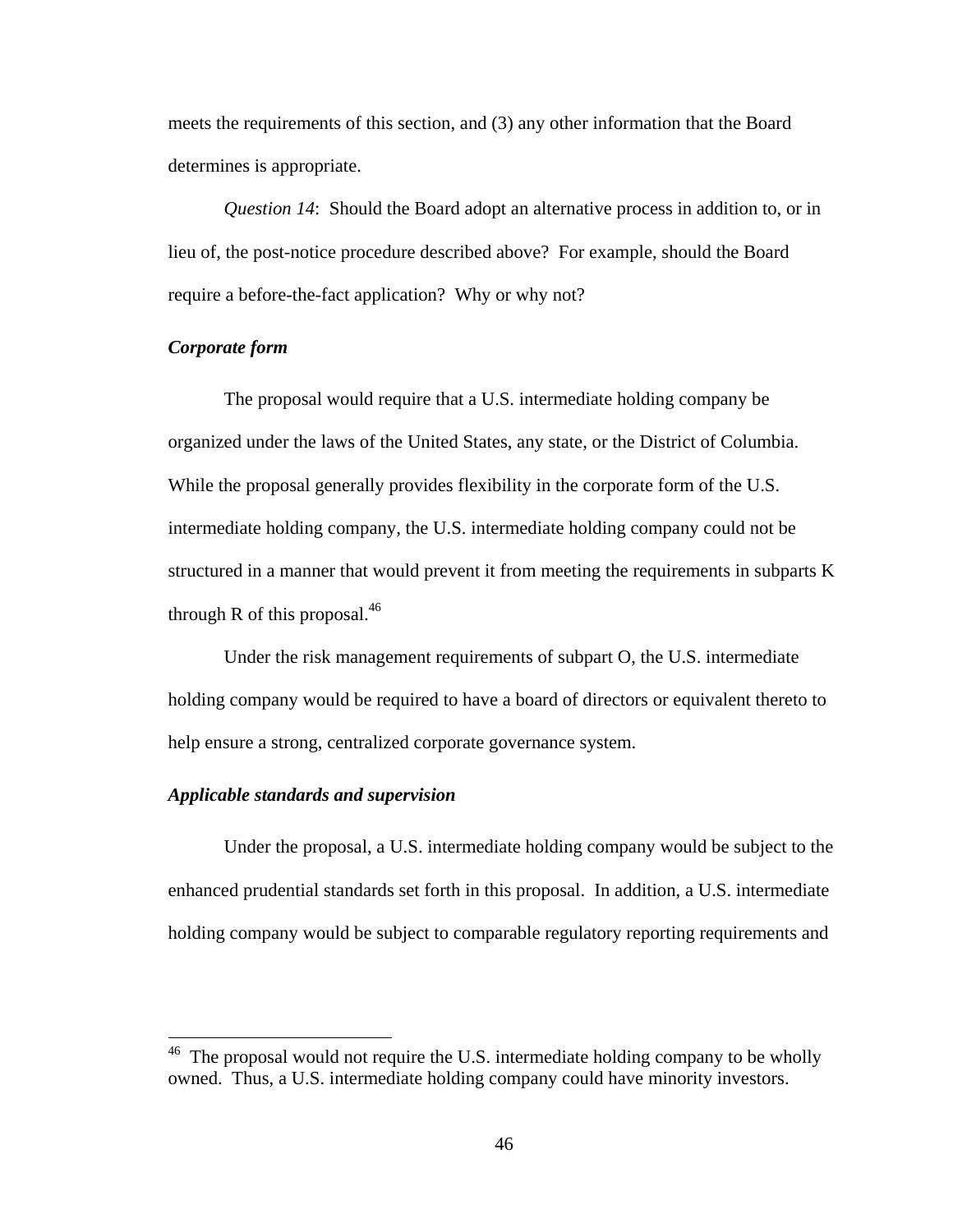inspection requirements to those described in section 225.5 of the Board's Regulation Y (12 CFR 225.5) that apply to a bank holding company.

The proposal would also provide that a U.S. intermediate holding company would be subject to the enhanced prudential standards of this proposal, and would not be separately subject to the enhanced prudential standards applicable to U.S. bank holding companies, regardless of whether the company would also meet the scope of application of those provisions. In doing so, the proposal intends to minimize uncertainty about the timing or applicability of certain requirements and to ensure that all U.S. intermediate holding companies of foreign banking organizations are subject to consistent rules.

In connection with this and other rulemakings, the Board is conducting a review of existing supervisory guidance to identify guidance that may be relevant to the operations and activities of a U.S. intermediate holding company that does not have a bank subsidiary. The Board proposes to apply such guidance to U.S. intermediate holding companies on a rolling basis, either by revising and reissuing the guidance or by publishing a notification that references the applicable guidance.

## **IV. Risk-Based Capital Requirements and Leverage Limits**

#### **A. Background**

The financial crisis revealed that internationally agreed bank capital requirements were too low, the definition of capital was too weak, and the risk weights assigned to certain asset classes were not proportional to their actual risk. The financial crisis also demonstrated that in the resolution of a failing financial firm, the location of capital is critical and that companies that managed resources on a decentralized basis were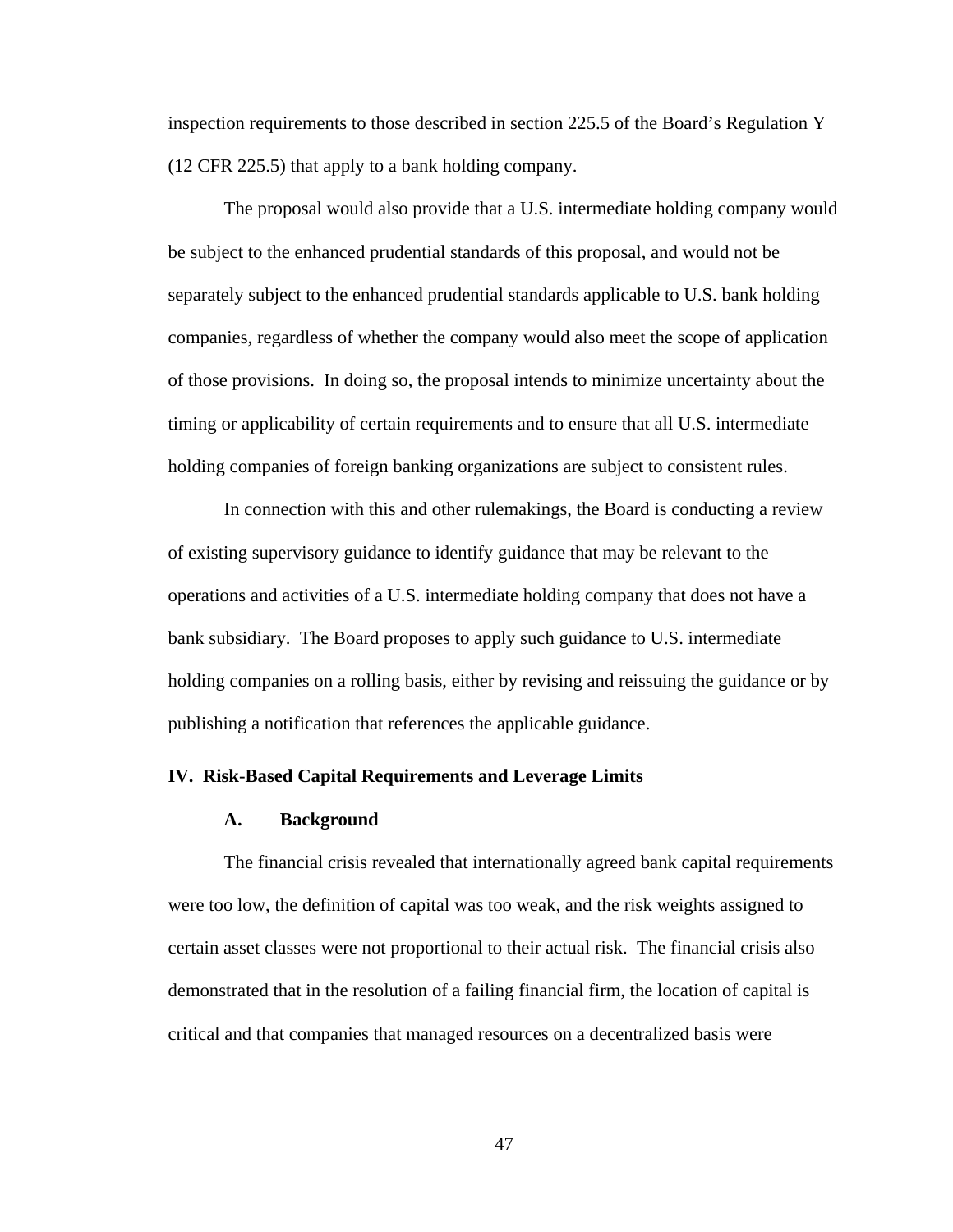generally less exposed to disruptions in international markets than those that solely managed resources on a centralized basis.

The international regulatory community has made substantial progress on strengthening consolidated bank capital standards in response to the crisis. The Basel Committee on Banking Supervision's (BCBS) comprehensive reform package, "Basel III: A global regulatory framework for more resilient banks and banking systems" (Basel III Accord), has significantly enhanced the strength of international consolidated capital standards by raising minimum standards, more conservatively defining qualification standards for regulatory capital, and establishing a framework for capital conservation when capital levels do not remain well above the minimum standards. $47$ 

While Basel III improves the standards for quantity and quality of consolidated capital of internationally active banking organizations, it does not address the capitalization of host country operations of an internationally active banking organization. Moreover, lack of access to timely information on the consolidated capital position of the parent organization can limit the ability of host supervisors to respond to changes in consolidated capital adequacy, creating a risk of large losses in the host country operations of the foreign bank if the parent becomes distressed or fails.

The Board's current approach to capital regulation of the U.S. operations of foreign banking organizations was designed to provide them with the flexibility to manage capital on a global consolidated basis, while helping to promote global competitive equity with U.S. banking organizations. Under the current approach, in order to establish a branch, agency, commercial lending company, or bank subsidiary in the

<sup>47</sup> *See* Basel III Accord, *supra* note 40.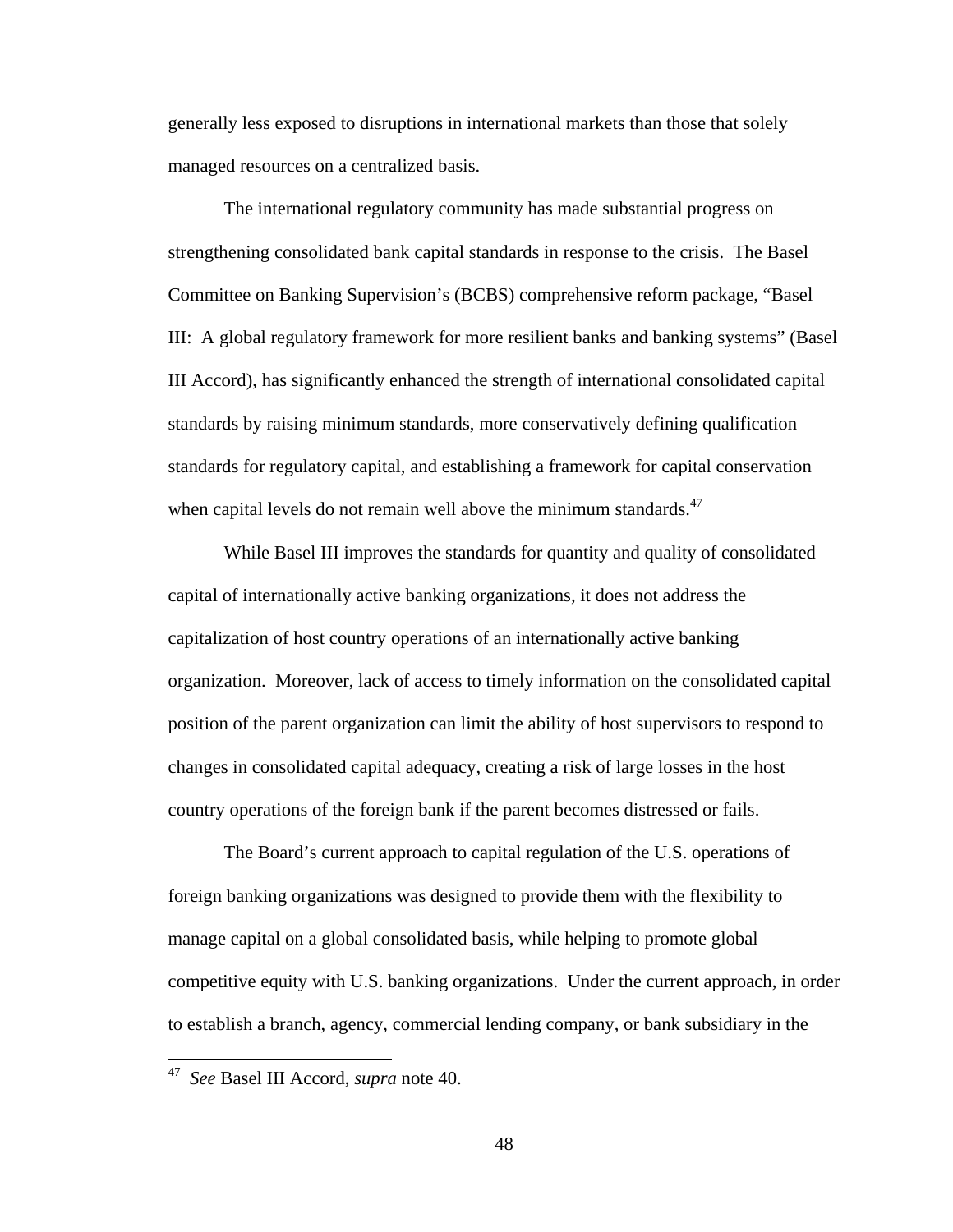United States, a foreign bank is required to maintain capital levels at the consolidated parent organization that are equivalent to those required of a U.S. banking organization. In making equivalency determinations, the Board has allowed foreign banking organizations to use home country capital standards if those standards are consistent with the standards established by the BCBS. To the extent that a foreign banking organization controls a U.S. depository institution subsidiary, the U.S. depository institution subsidiary is subject to the same set of risk-based capital and leverage requirements that apply to other U.S. depository institutions. Any functionally regulated nonbank subsidiaries of foreign banking organizations are subject to capital requirements at the individual nonbank subsidiary level as may be established by primary federal or state regulators. Pursuant to the Board's SR Letter 01–01, as a general matter, a U.S. bank holding company subsidiary of a foreign banking organization that qualifies as a financial holding company has not been required to comply with the Board's capital standards since 2001<sup>48</sup> This approach has been predicated on the basis of the foreign bank parent maintaining sufficient consolidated capital levels to act as a source of support to its U.S. operations under stressed conditions.

Several factors have prompted a targeted reassessment of the Board's traditional primary reliance on consolidated capital requirements in implementing capital regulation for U.S. subsidiaries of foreign banking organizations. These factors include the financial stability risk posed by the U.S. operations of the largest foreign banking

<u>.</u>

 $48$  In cases in which the Board determined that a foreign bank operating a U.S. branch, agency, or commercial lending company was well-capitalized and well-managed under standards comparable to those of U.S. banks controlled by financial holding companies, the Board has applied a presumption that the foreign banking organization had sufficient financial strength and resources to support its banking activities in the United States.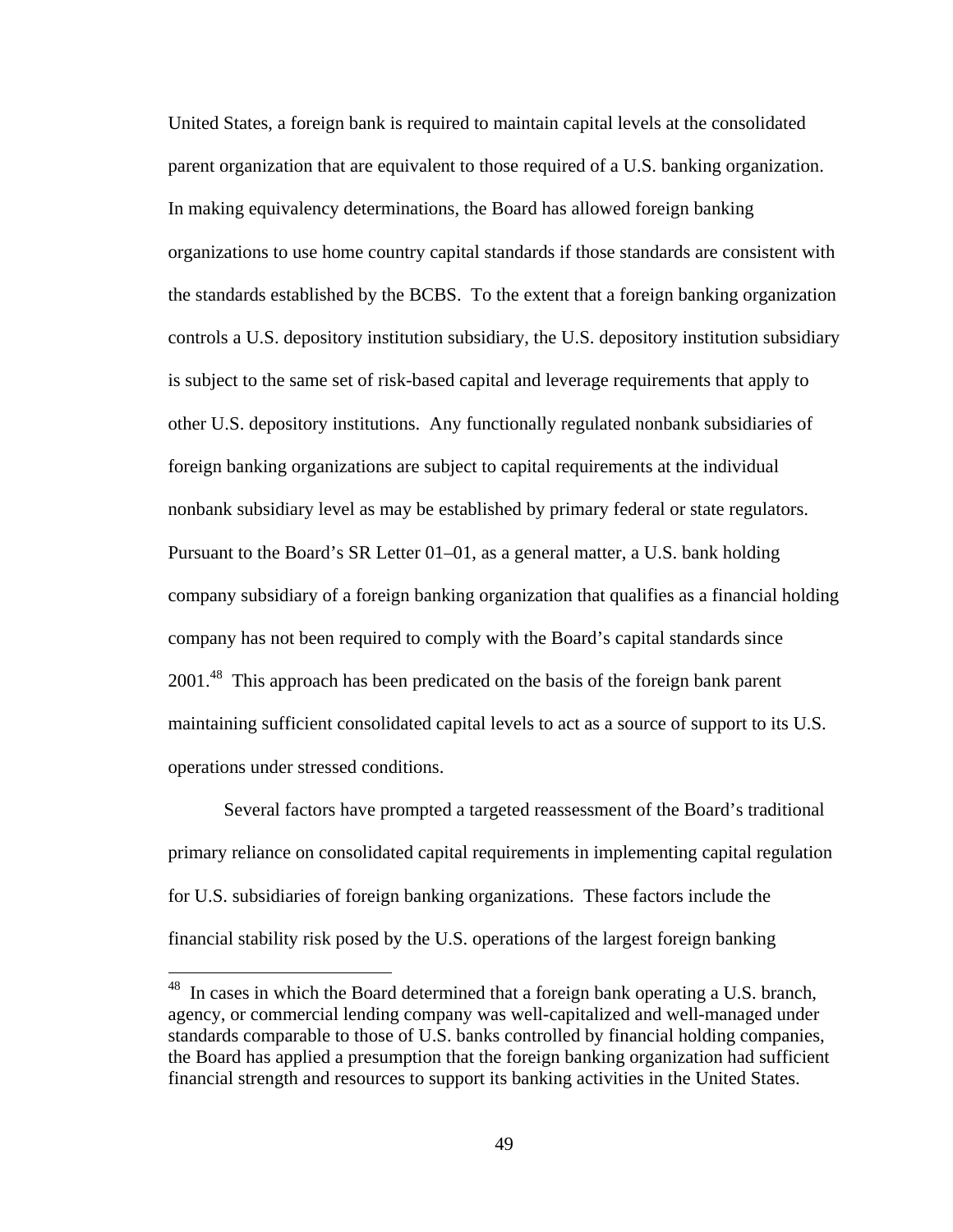organizations, questions about the ability and willingness of parent foreign banking organizations to act as a source of support to their U.S. operations during stressed periods, and challenges associated with cross-border resolution that create incentives for home and host jurisdictions to restrict cross-border intra-group capital flows when banking organizations face difficulties.

The Board has considered these factors in determining how best to implement section 165 of the Dodd-Frank Act, which directs the Board to impose enhanced riskbased capital and leverage requirements on foreign banking organizations with total consolidated assets of \$50 billion or more.<sup>49</sup> In addition, the Board has considered section 171 of the Dodd-Frank Act, which requires top-tier U.S. bank holding company subsidiaries of foreign banking organizations that relied on SR Letter 01-01 to meet U.S. capital standards that are not less than the standards generally applicable to U.S. depository institutions beginning in July,  $2015^{50}$ 

As described below, the proposal would subject U.S. intermediate holding companies to the capital standards applicable to U.S. bank holding companies. This would both strengthen the capital position of U.S. subsidiaries of foreign banking organizations and provide parity in the capital treatment for U.S. bank holding companies and the U.S. subsidiaries of foreign banking organizations on a consolidated basis. The proposal would also subject U.S. intermediate holding companies with total consolidated assets of \$50 billion or more to the Board's capital plan rule (12 CFR 225.8) in light of the more significant risks posed by these firms. Aligning the capital requirements

<sup>49 12</sup> U.S.C. § 5365(b).

 $^{50}$  12 U.S.C. § 5371(b)(4)(E).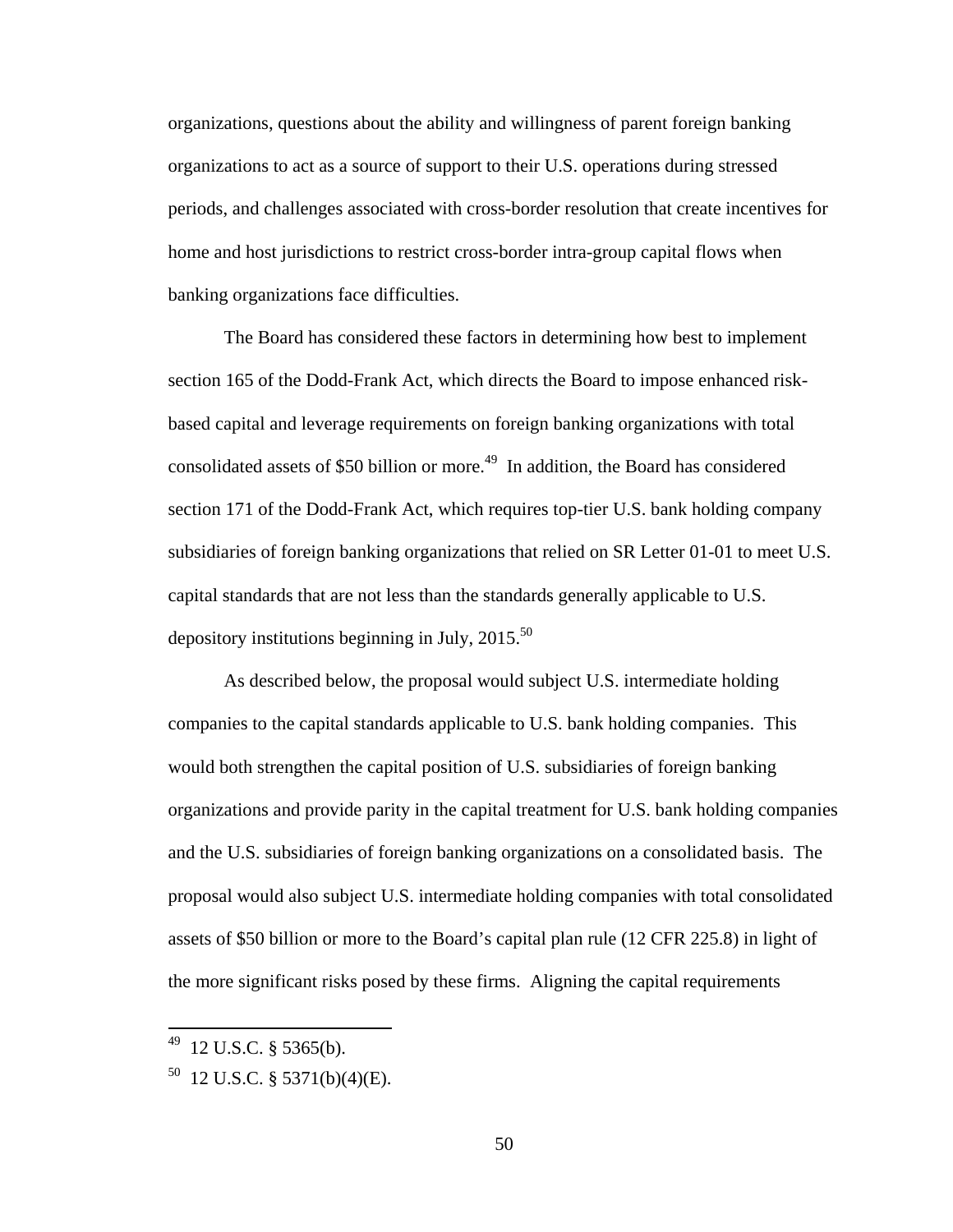between U.S. subsidiaries of foreign banking organizations on a consolidated basis and U.S. bank holding companies is also consistent with long-standing international capital agreements, which provide flexibility to host jurisdictions to set capital requirements for local subsidiaries of foreign banking organizations, so long as national treatment is preserved.

The proposal would allow U.S. branch and agency networks of foreign banking organizations with total consolidated assets of \$50 billion or more to continue to meet U.S. capital equivalency requirements at the consolidated level. Specifically, the proposal would require a foreign banking organization to certify that it meets on an ongoing basis home country capital adequacy standards that are consistent with the Basel Capital Framework, as defined below. This requirement is intended to help ensure that the consolidated capital base supporting the activities of U.S. branches and agencies remains strong, and that weaknesses at the consolidated foreign parent do not undermine the financial strength of its direct U.S. operations.

## **B. Risk-Based Capital Requirements Applicable to U.S. Intermediate Holding Companies**

This proposal would require all U.S. intermediate holding companies of foreign banking organizations with total consolidated assets of \$50 billion or more, regardless of whether the U.S. intermediate holding company controls a depository institution, to calculate and meet any applicable capital adequacy standards, including minimum riskbased capital and leverage requirements and any restrictions based on capital adequacy, in the same manner and to the same extent as a U.S. bank holding company in accordance with any capital standards established by the Board for bank holding companies. Currently, the Board's rules for calculating minimum capital requirements for bank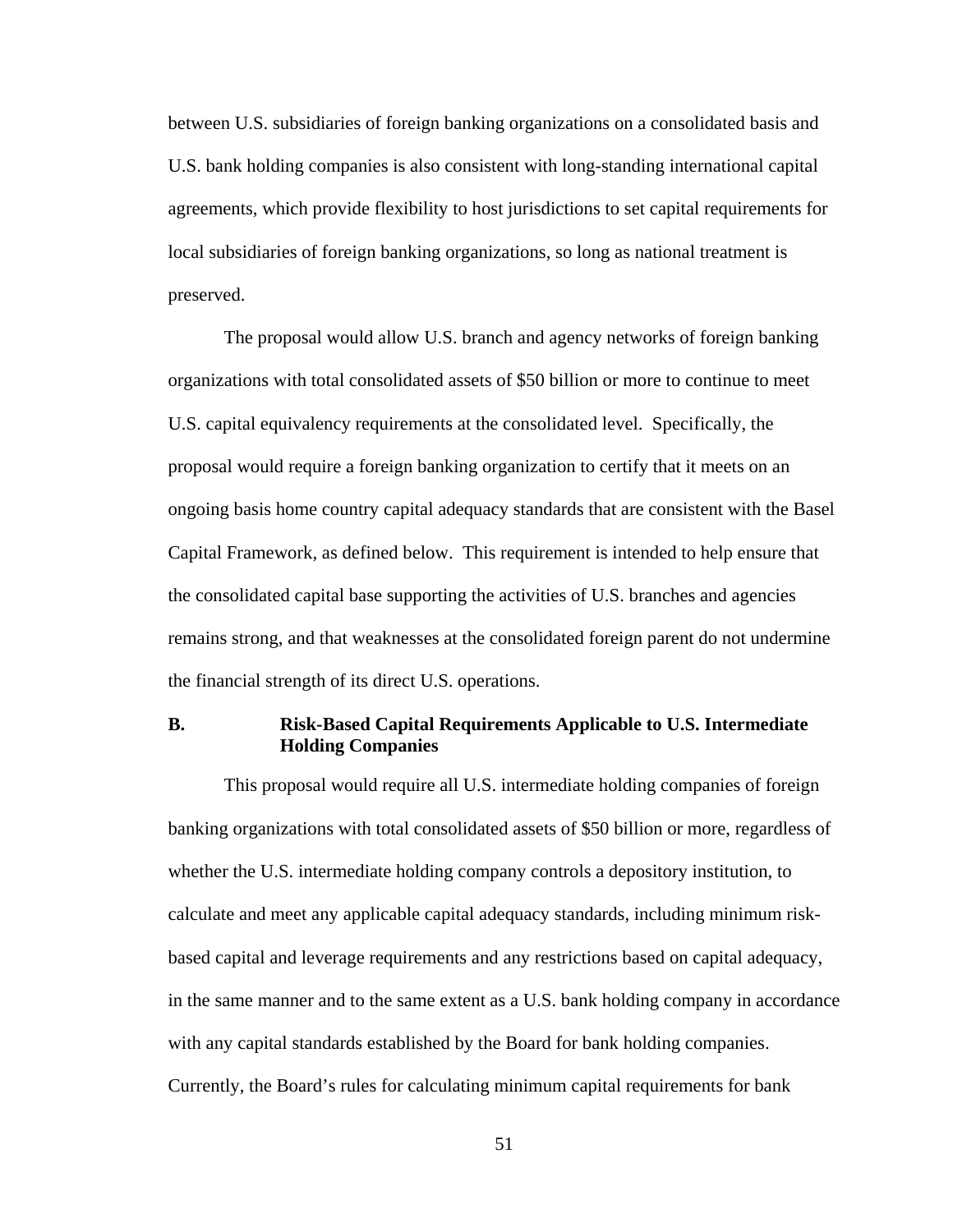holding companies are found at 12 CFR part 225, Appendix A (general risk-based capital rule), 12 CFR part 225, Appendix D (leverage rule), 12 CFR part 225, Appendix E (market risk rule), and 12 CFR part 225, Appendix G (advanced approaches risk-based capital rule). A U.S. intermediate holding company that met the applicability thresholds under the market risk rule or the advanced approaches risk-based capital rule would be required to use those rules to calculate its minimum risk-based capital requirements, in addition to the general risk-based capital requirements and the leverage rule.

The Board, along with the other banking agencies, has proposed revisions to its capital requirements that would include implementation in the United States of the Basel III Accord.<sup>51</sup> The Board anticipates that the capital adequacy standards for U.S. bank holding companies on July 1, 2015, will incorporate the standards in the Basel III Accord.

A U.S. intermediate holding company established on July 1, 2015, would be required to comply with the capital adequacy standards on that date, unless that time is accelerated or extended by the Board in writing. A U.S. intermediate holding company that is required to be established after July 1, 2015, would be required to comply with the capital adequacy standards applicable to bank holding companies beginning on the date it is established, unless that time is accelerated or extended by the Board in writing.

 $51$  In June 2012, the Board, together with the OCC and FDIC, published three notices of proposed rulemaking to implement the Basel III Accord in the United States. *See* 77 FR 52792 (August 30, 2012); 77 FR 52888 (August 30, 2012); 77 FR 52978 (August 30, 2012) (collectively, the Basel III proposals). These proposed requirements, if adopted in final form, are expected to form the basis for the capital regime applicable to U.S. bank holding companies.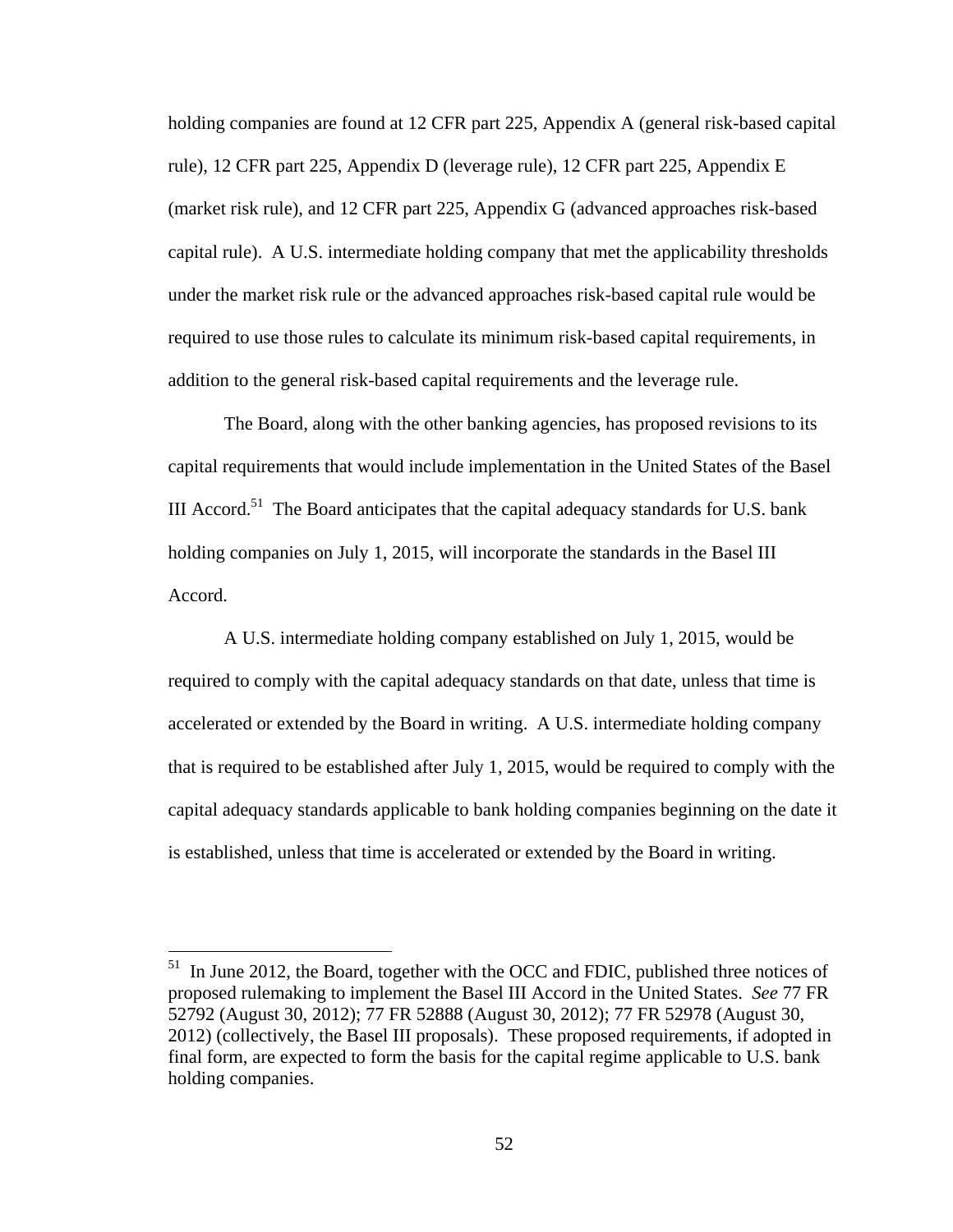The Board may also, through a separate, future rulemaking, apply a quantitative risk-based capital surcharge in the United States to a U.S. intermediate holding company that is determined to be a domestic systemically important banking organization (D-SIB), consistent with the proposed BCBS D-SIB regime or similar framework.<sup>52</sup>

*Question 15*: Are there provisions in the Board's Basel III proposals that would be inappropriate to apply to U.S. intermediate holding companies?

# *U.S. Intermediate Holding Companies With Total Consolidated Assets Of \$50 Billion Or More*

All U.S. intermediate holding companies with total consolidated assets of \$50 billion or more would be required to comply with section 225.8 of Regulation Y (capital plan rule) in the same manner and to the same extent as a bank holding company subject to that section.<sup>53</sup> The capital plan rule currently applies to all U.S. domiciled bank holding companies with total consolidated assets of \$50 billion or more (except that U.S. domiciled bank holding companies with total consolidated assets of \$50 billion or more that are relying on SR Letter 01-01 are not required to comply with the capital plan rule until July 21, 2015).

A U.S. intermediate holding company that meets the asset threshold on July 1, 2015, would be required to submit its first capital plan on January 5, 2016, unless that time is extended by the Board in writing. This requirement would replace the requirement that a U.S. domiciled bank holding company subsidiary of a foreign banking

 $52$  BCBS, A framework for dealing with domestic systemically important banks (August) 1, 2012), available at http://www.bis.org/publ/bcbs224.pdf.

<sup>53 12</sup> CFR 225.8. *See* 76 FR 74631 (December 1, 2011).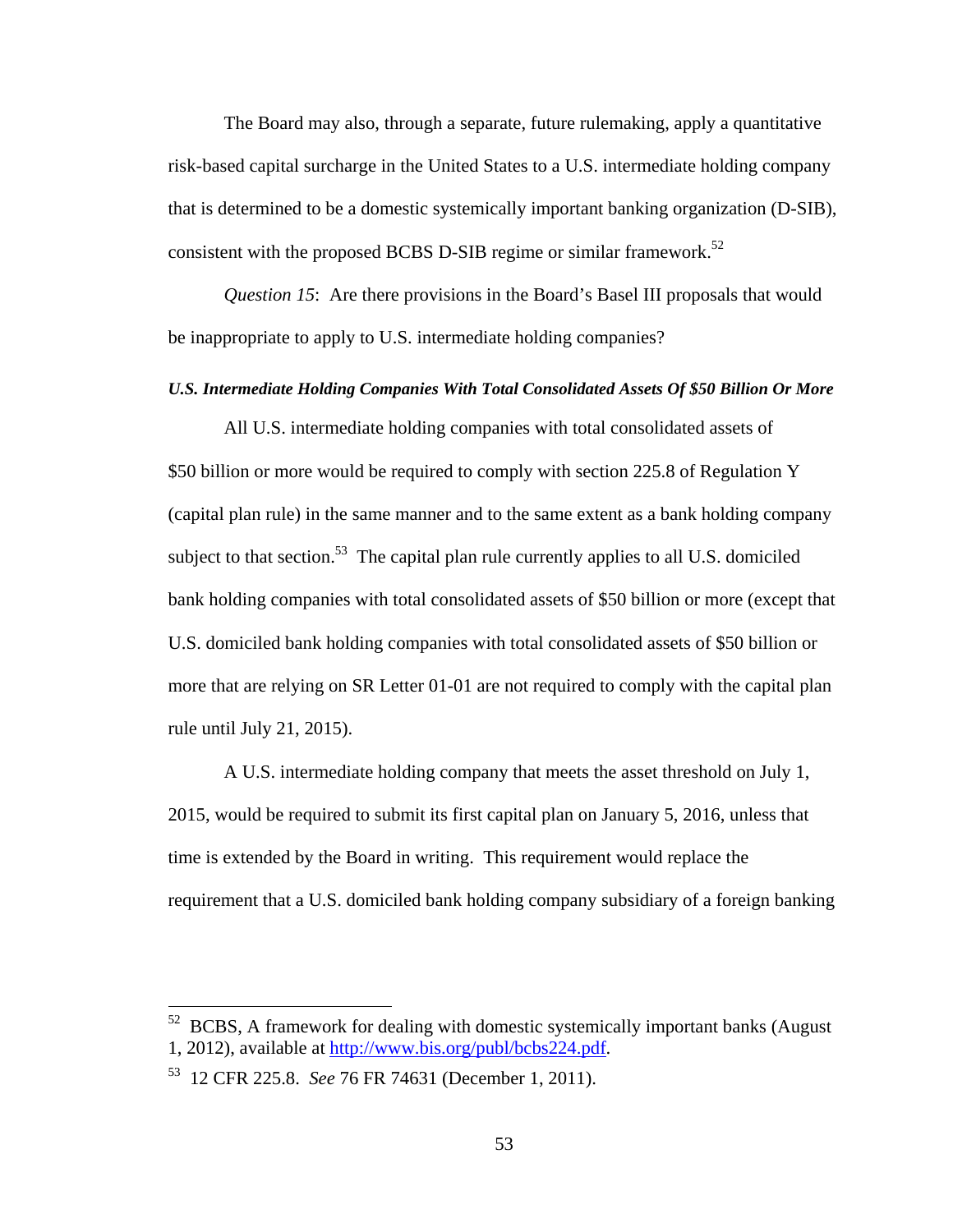organization submit a capital plan under section 225.8 of the Board's Regulation Y (12 CFR 225.8).

A U.S. intermediate holding company that meets the \$50 billion asset threshold after July 1, 2015 would be required to comply with the capital plan rule beginning in October of the calendar year after the year in which the U.S. intermediate holding company is established or otherwise crosses the \$50 billion total consolidated asset threshold.

Under the capital plan rule, a U.S. intermediate holding company with total consolidated assets of \$50 billion or more would be required to submit annual capital plans to the Federal Reserve in which it demonstrates an ability to maintain capital above the Board's minimum risk-based capital ratios under both baseline and stressed conditions over a minimum nine-quarter, forward-looking planning horizon. A U.S. intermediate holding company that is unable to satisfy these requirements generally would not be able to make any capital distributions until it provided a satisfactory capital plan to the Board.

The capital plan requirement would help ensure that U.S. intermediate holding companies hold capital commensurate with the risks they would face under stressful financial conditions and should reduce the probability of their failure by limiting their capital distributions under certain circumstances.

*Question 16*: In what ways, if any, should the Board consider modifying the requirements of the capital plan rule as it would apply to U.S. intermediate holding companies? For example, would the capital policy of a U.S. intermediate holding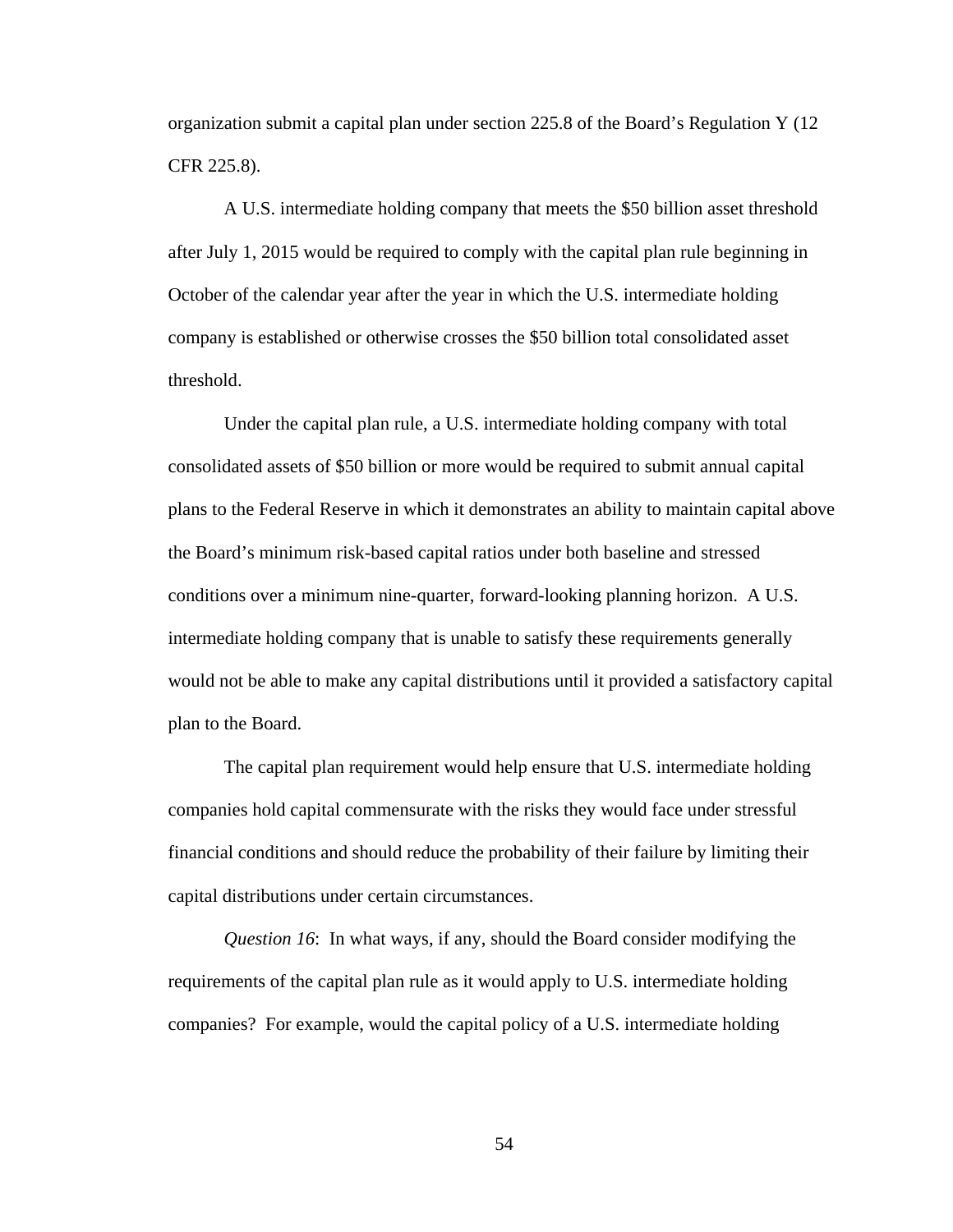company of a foreign banking organization differ meaningfully from the capital policy of a U.S. bank holding company?

## **C. Risk-Based Capital Requirements Applicable to Foreign Banking Organizations with Total Consolidated Assets of \$50 Billion or More**

The proposal would require a foreign banking organization with total consolidated assets of \$50 billion or more to certify or otherwise demonstrate to the Board's satisfaction that it meets capital adequacy standards at the consolidated level that are consistent with the Basel Capital Framework. The proposal defines the Basel Capital Framework as the regulatory capital framework published by the BCBS, as amended from time to time. This requirement would include the standards in the Basel III Accord for minimum risk-based capital ratios and restrictions and limitations if capital conservation buffers above the minimum ratios are not maintained, as these requirements would come into effect under the transitional provisions included in the Basel III Accord.54

A company may satisfy this requirement by certifying that it meets the capital adequacy standards established by its home country supervisor, including with respect to the types of capital instruments that would satisfy requirements for common equity tier 1, additional tier 1, and tier 2 capital and for calculating its risk-weighted assets, if those capital adequacy standards are consistent with the Basel Capital Framework. If a foreign

<sup>&</sup>lt;sup>54</sup> The Basel III Accord establishes the following minimum risked-based capital standards: 4.5 percent tier 1 common equity to risk-weighted assets, 6.0 percent tier 1 capital to risk-weighted assets, and 8.0 percent total capital to risk-weighted assets. In addition, the Basel III Accord includes restrictions on capital distributions and certain discretionary bonus payments if a banking organization does not hold tier 1 common equity sufficient to exceed the minimum risk-weighted ratio requirements outlined above by at least 2.5 percent. *See* Basel III Accord, *supra* note 40.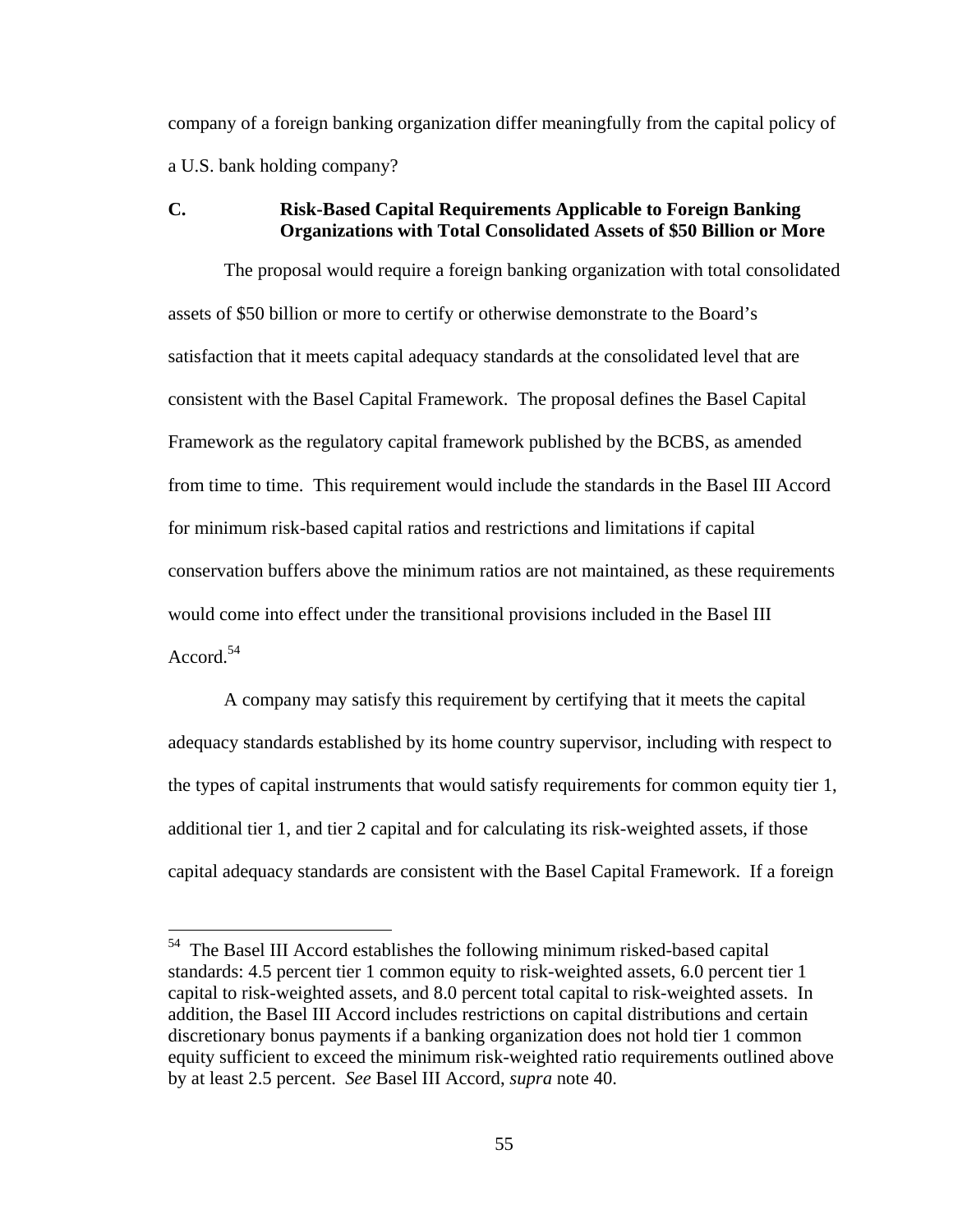banking organization's home country standards are not consistent with the Basel Capital Framework, the foreign banking organization may demonstrate to the Board's satisfaction that it meets standards consistent with the Basel Capital Framework.

In addition, a foreign banking organization would be required to provide to the Board certain information on a consolidated basis. This information would include its risk-based capital ratios (including its tier 1 risk-based capital ratio and total risk-based capital ratio and amount of tier 1 capital and tier 2 capital), risk-weighted assets, and total assets and, consistent with the transition period in the Basel III Accord, the common equity tier 1 ratio, leverage ratio and amount of common equity tier 1 capital, additional tier 1 capital, and total leverage assets on a consolidated basis.<sup>55</sup>

Under the proposal, a foreign banking organization with total consolidated assets of \$50 billion or more as of July 1, 2014, would be required to comply with the proposed certification beginning on July 1, 2015, unless that time is extended by the Board in writing. A foreign banking organization that exceeds the \$50 billion asset threshold after July 1, 2014, would be required to comply with the proposed requirements beginning 12 months after it crossed the asset threshold, unless that time is accelerated or extended by the Board in writing.

The proposal would not apply the current minimum leverage ratio for U.S. bank holding companies to a foreign banking organization. However, the international leverage ratio set forth in the Basel III Accord is expected to be implemented internationally in 2018. At that time, the proposal would require foreign banking

This information would have to be provided as of the close of the most recent quarter and as of the close of the most recent audited reporting period.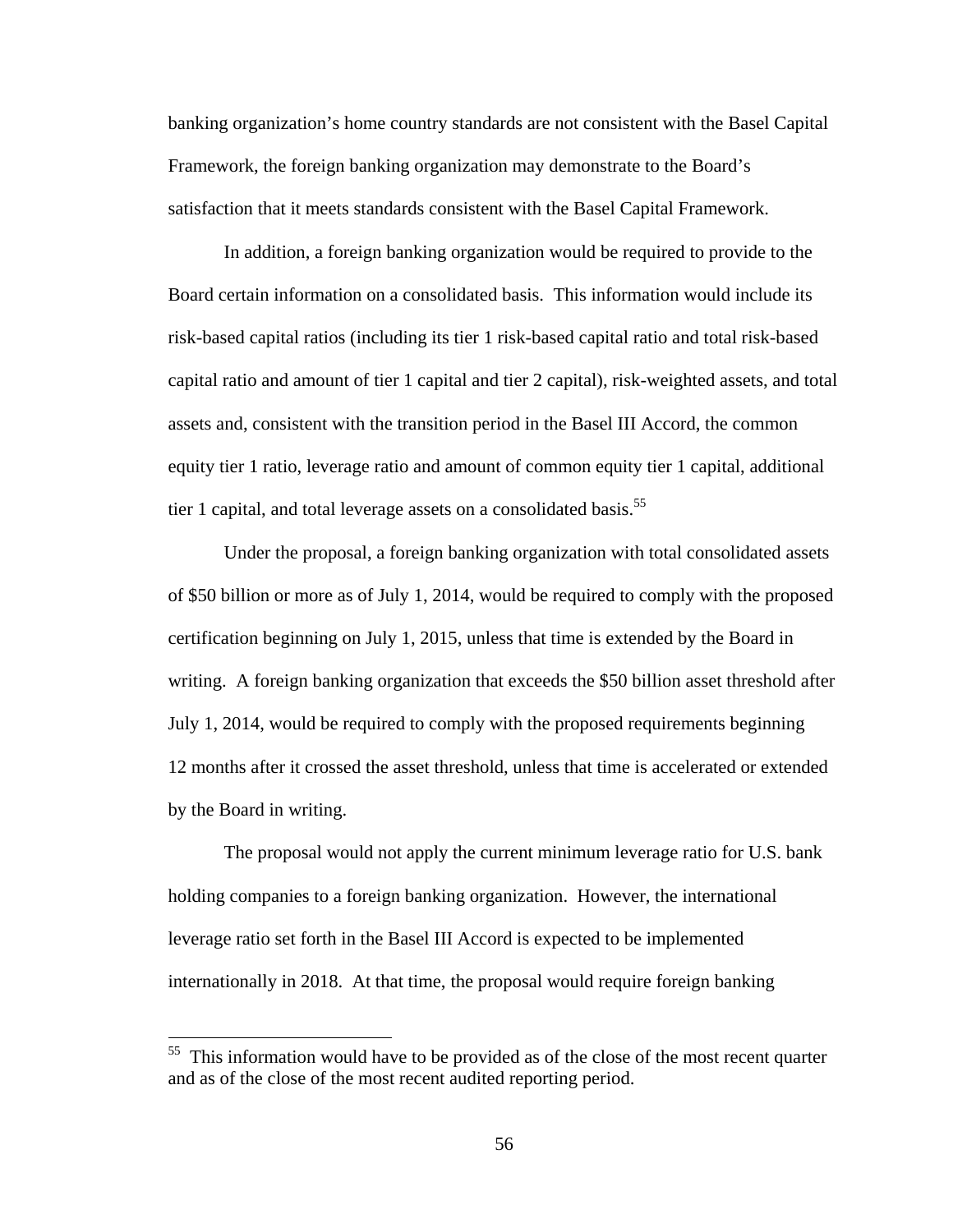organizations subject to this requirement to certify or otherwise demonstrate that they comply with the international leverage ratio, consistent with the Basel Capital Framework.

If a foreign banking organization cannot provide the certification or otherwise demonstrate to the Board that it meets capital adequacy standards at the consolidated level that are consistent with the Basel Capital Framework, the proposal would provide that the Board may impose conditions or restrictions relating to the activities or business operations of the U.S. operations of the foreign banking organization. In implementing any conditions or restrictions, the Board would coordinate with any relevant U.S. licensing authority.

In addition, through a separate rulemaking, the Board may introduce a consolidated capital surcharge certification requirement for a foreign banking organization that maintains U.S. operations and that is designated by the BCBS as a global systemically important banking organization (G-SIBs). The surcharge amount would be aligned with the international requirement.<sup>56</sup>

*Question 17*: What challenges would foreign banking organizations face in complying with the proposed enhanced capital standards framework described above? What alternatives should the Board consider? Provide detailed descriptions for alternatives.

*Question 18*: What concerns, if any, are raised by the proposed requirement that a foreign banking organization calculate regulatory capital ratios in accordance with home

<sup>56</sup> BCBS, *Global systemically important banks: assessment methodology and the additional loss absorbency requirement* (November 2011), available at http://www.bis.org/publ/bcbs207.pdf.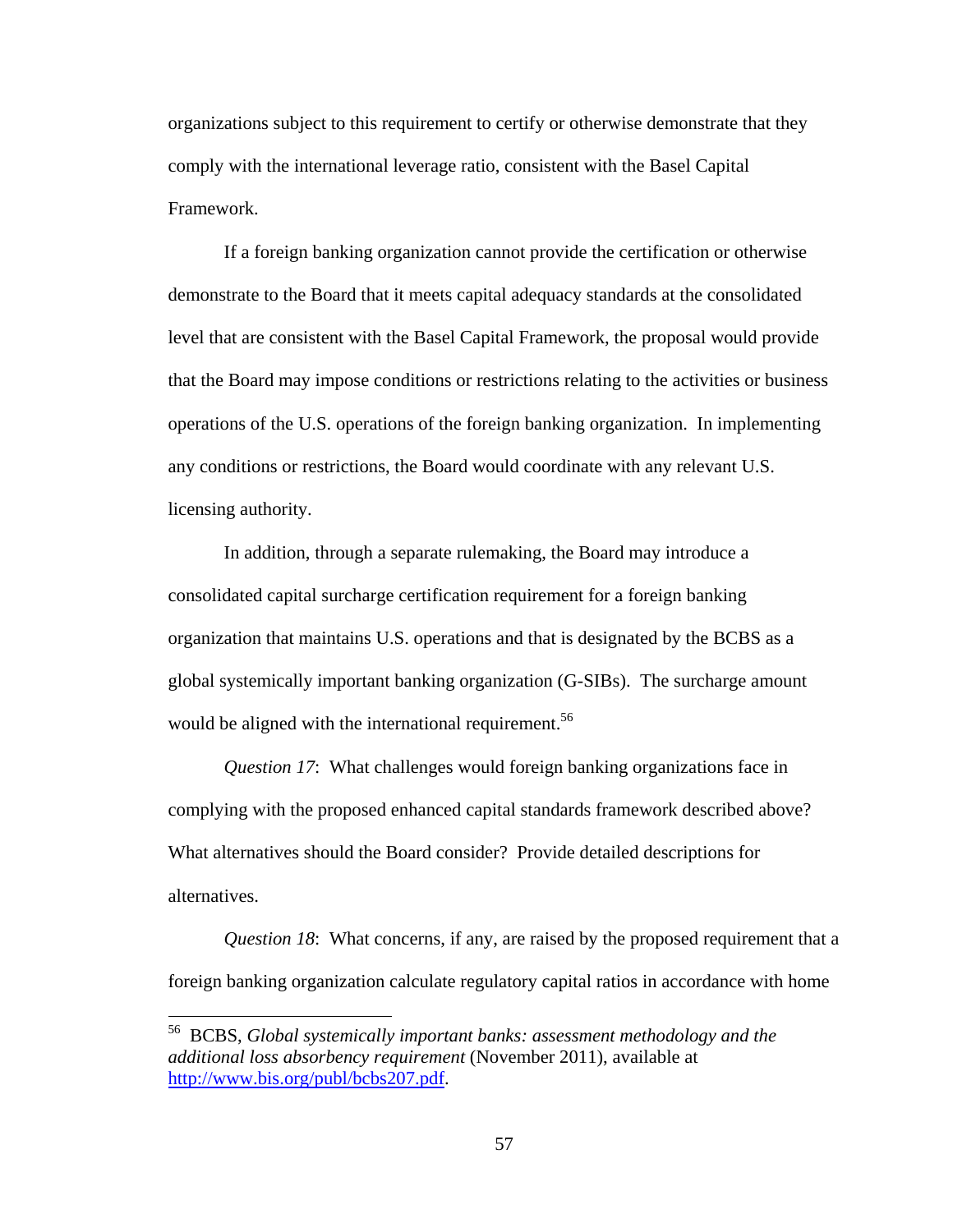country rules that are consistent with the Basel Accord, as amended from time to time? How might the Federal Reserve refine the proposed requirement to address those concerns?

*Question 19*: Should the Board require a foreign banking organization to meet the current minimum U.S. leverage ratio of 4 percent on a consolidated basis in advance of the 2018 implementation of the international leverage ratio? Why or why not?

## **V. Liquidity Requirements**

## **A. Background**

During the financial crisis, many global financial companies experienced significant financial stress due, in part, to inadequate liquidity risk management. In some cases, companies that were otherwise solvent had difficulty in meeting their obligations as they became due because some sources of funding became severely restricted. These events followed several years of ample liquidity in the financial system, during which liquidity risk management did not receive the same level of priority and scrutiny as management of other sources of risk. The rapid reversal in market conditions and availability of liquidity during the crisis illustrated how quickly liquidity can evaporate, and that illiquidity can last for an extended period, leading to a company's insolvency before its assets experience significant deterioration in value. The Senior Supervisors Group (SSG), which comprises senior financial supervisors from seven countries, conducted reviews of financial companies in different countries and found that failure of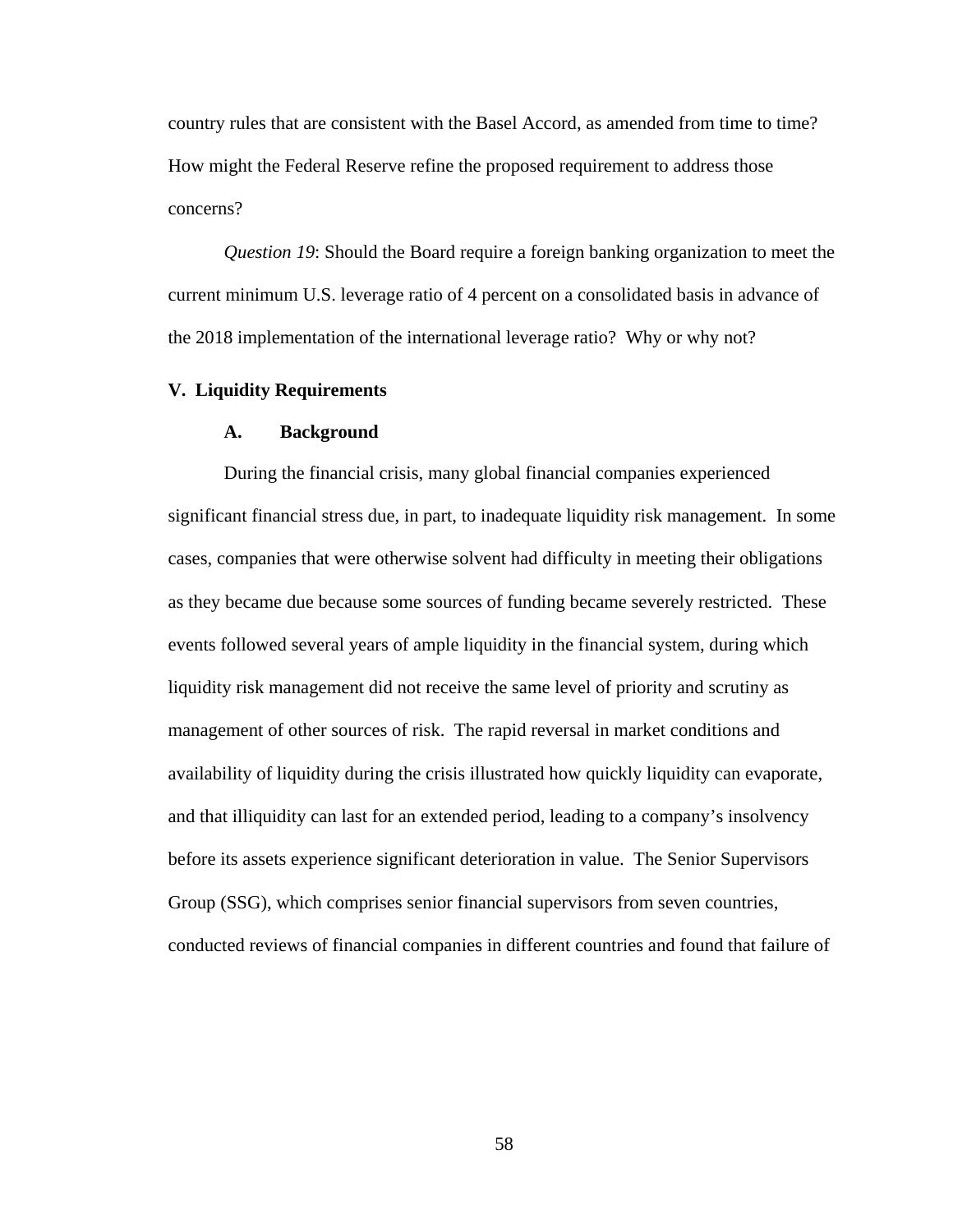liquidity risk management practices contributed significantly to the financial crisis.<sup>57</sup> In particular, the SSG noted that firms' inappropriate reliance on short-term sources of funding and in some cases inaccurate measurements of funding needs and lack of effective contingency funding plans contributed to the liquidity crises many firms faced.<sup>58</sup>

The U.S. operations of foreign banking organizations also experienced liquidity stresses during the financial crisis and more recently in response to financial strains in Europe, due in part to their high levels of reliance on short-term, U.S. dollar wholesale funding. In the lead up to the crisis, many foreign banking organizations used their U.S. operations to raise short-term U.S. dollar debt in U.S. markets to fund longer-term assets held in other jurisdictions. The vulnerabilities associated with this activity are difficult for U.S. supervisors to monitor, due to their lack of access to timely information on the global U.S. dollar balance sheets of the consolidated banking organization. While additional information on the global consolidated company would partially alleviate this problem, U.S. supervisors are likely to remain at a significant information disadvantage relative to home country authorities, which limits U.S. supervisors' ability to fully assess the liquidity resiliency of the consolidated firm. Further, liquidity crises tend to occur rapidly, leaving banking organizations and supervisors limited time to react and increasing the importance of local management of liquidity sources to cover local vulnerabilities.

<sup>57</sup> *See* Senior Supervisors Group, Observations on Risk Management Practices During the Recent Market Turbulence (March 2008) (2008 SSG Report), available at http://www.newyorkfed.org/newsevents/news/banking/2008/SSG\_Risk\_Mgt\_doc\_final.pdf .

<sup>58</sup> *See* Senior Supervisors Group, Risk Management Lessons from the Global Banking Crisis of 2008 (October 2009) (2009 SSG Report), available at http://www.newyorkfed.org/newsevents/ news\_archive/banking/2009/SSG\_report.pdf.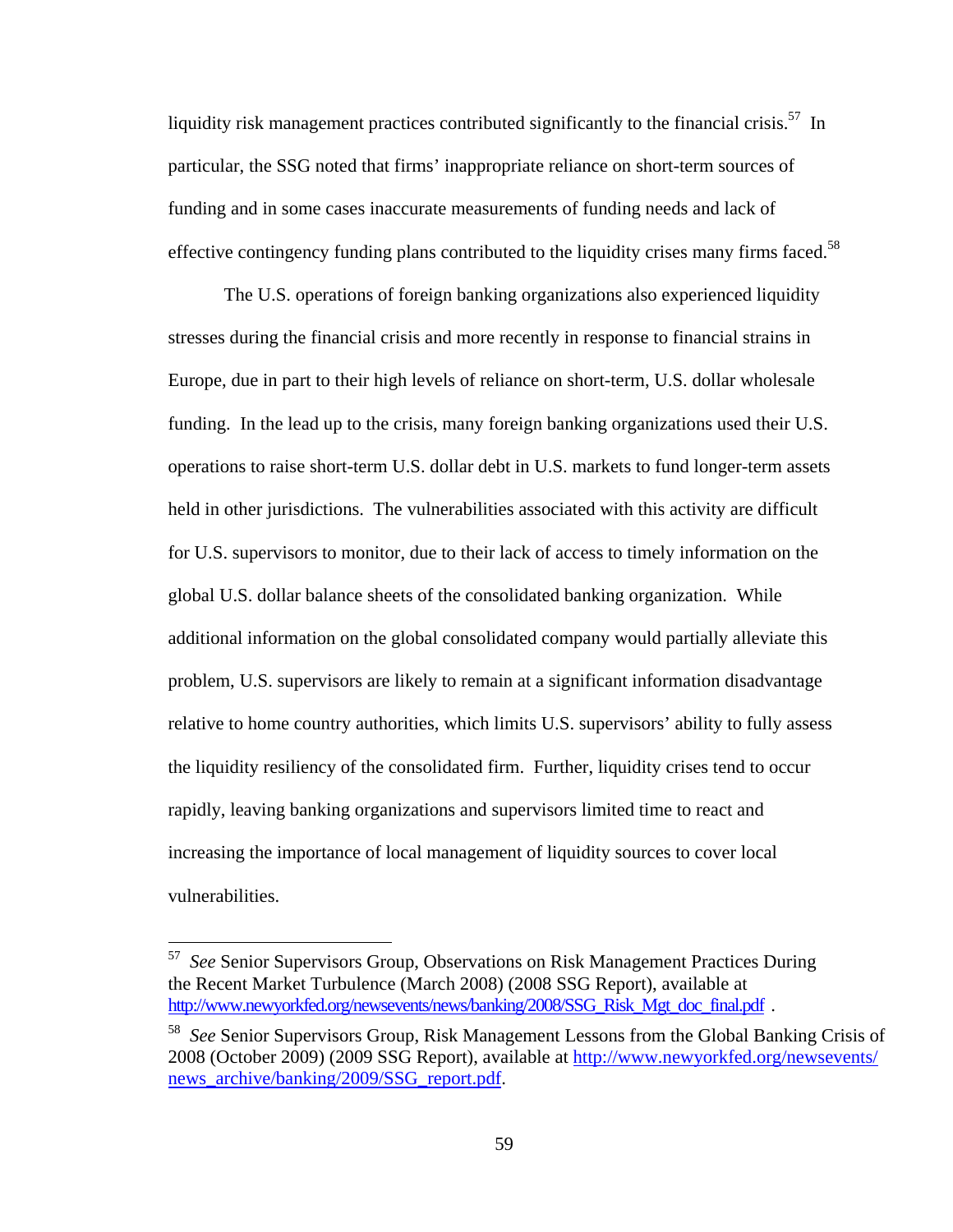Sole reliance on consolidated liquidity risk management of foreign banking organizations has also resulted in a disadvantageous funding structure for the U.S. operations of many firms relative to their home country operations. Many foreign banking organizations provide funding to their U.S. branches on a short-term basis and receive funding from their U.S. branches on a longer-term basis.

To address these risks and help ensure parallel treatment of U.S. and foreign banking organizations operating in the United States that pose risk to U.S. financial stability, this proposal would implement a set of liquidity requirements for foreign banking organizations that build on the core provisions of the Board's SR Letter 10-6, "Interagency Policy Statement on Funding and Liquidity Risk Management" issued March 2010 (Interagency Liquidity Risk Policy Statement).<sup>59</sup> These requirements are broadly consistent with risk management requirements proposed for U.S. bank holding companies in the December 2011 proposal.

In general, the liquidity requirements in this proposal would establish a regulatory framework for the management of liquidity risk for the U.S. operations of foreign banking organizations with combined U.S. assets of \$50 billion or more. The proposal would also require the U.S. operations of these companies to conduct monthly liquidity stress tests and maintain a buffer of local liquidity to cover cash flow needs under stressed conditions. The proposal would apply local liquidity buffer requirements to the U.S. branch and agency networks of these companies, as well as to U.S. intermediate holding companies.

<sup>59</sup> SR Letter 10-6, Interagency Policy Statement on Funding and Liquidity Risk Management (March 2010), available at http://www.federalreserve.gov/ boarddocs/srletters/2010/sr1006.htm.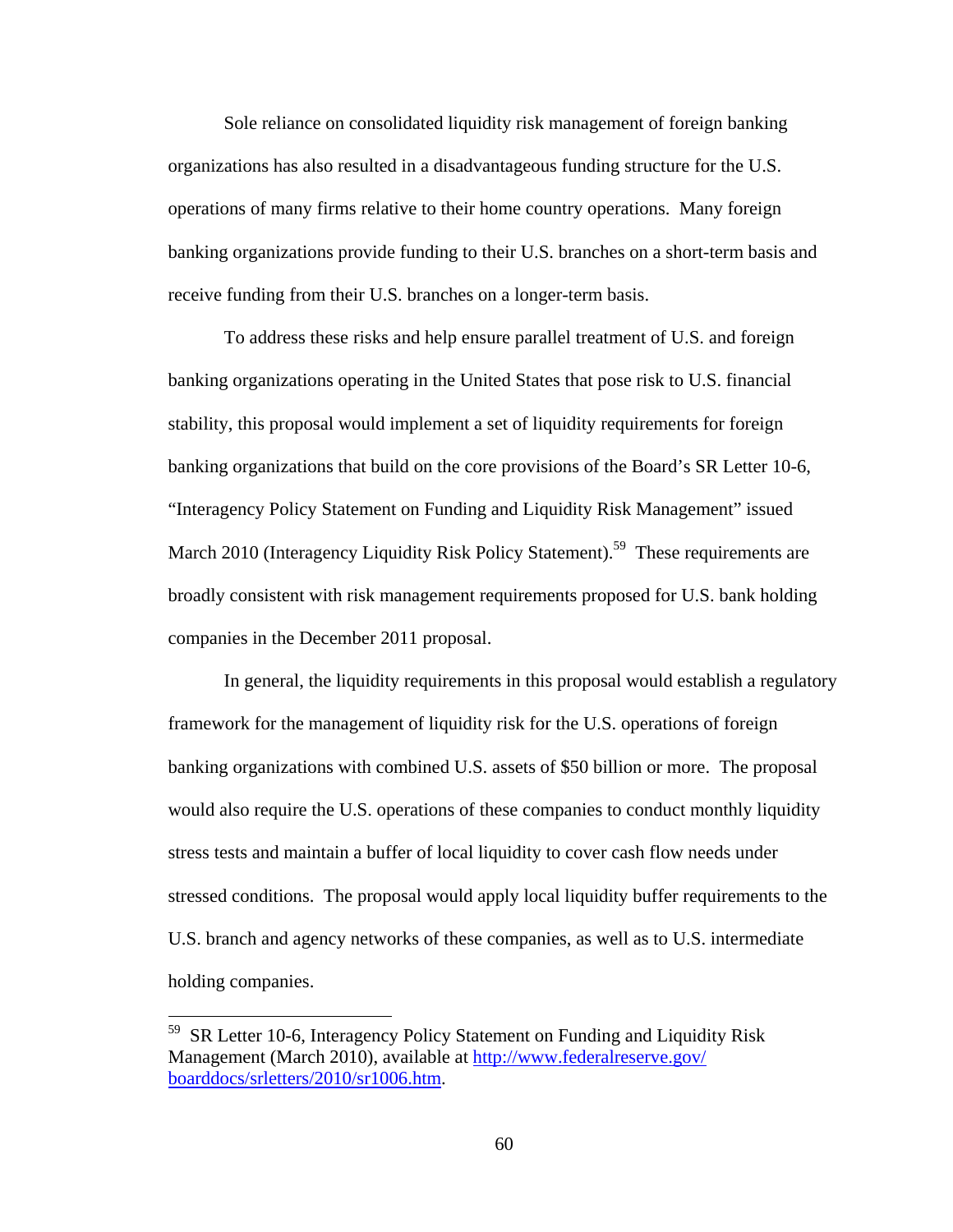The liquidity requirements for U.S. operations of foreign banking organizations included in this proposal are aimed at increasing the overall liquidity resiliency of these operations during times of idiosyncratic and market-wide stress and reducing the threat of asset fire sales during periods when U.S. dollar funding channels are strained and shortterm debt cannot easily be rolled over. The proposed liquidity requirements are intended to reduce the need to rely on parent and government support during periods of stress. This proposal would also provide an incentive for foreign banking organizations to better match the term structure of funding provided by the U.S. operations to the head office with funding provided from the head office to the U.S. operations. Beyond improving the going-concern resiliency of the U.S. operations of foreign banking organizations, the proposed liquidity requirements are aimed at minimizing the risk that extraordinary funding would be needed to resolve the U.S. operations of a foreign banking organization.

The liquidity buffer for the U.S. intermediate holding company and the U.S. branch and agency network included in this proposal is not intended to increase the foreign banking organization's overall consolidated liquidity requirements. Instead, the proposal is aimed at ensuring that the portion of the consolidated liquidity requirement attributable to short-term third-party U.S. liabilities would be held in the United States. Foreign banking organizations that raise funding through U.S. entities on a 30-day or longer basis and match the term structures of intracompany cross-border cash flows would be able to minimize the amount of liquid assets they would be required to hold in the United States under this proposal. Finally, local *ex ante* liquidity requirements would also allow U.S. supervisors to better monitor the liquidity risk profile of the U.S.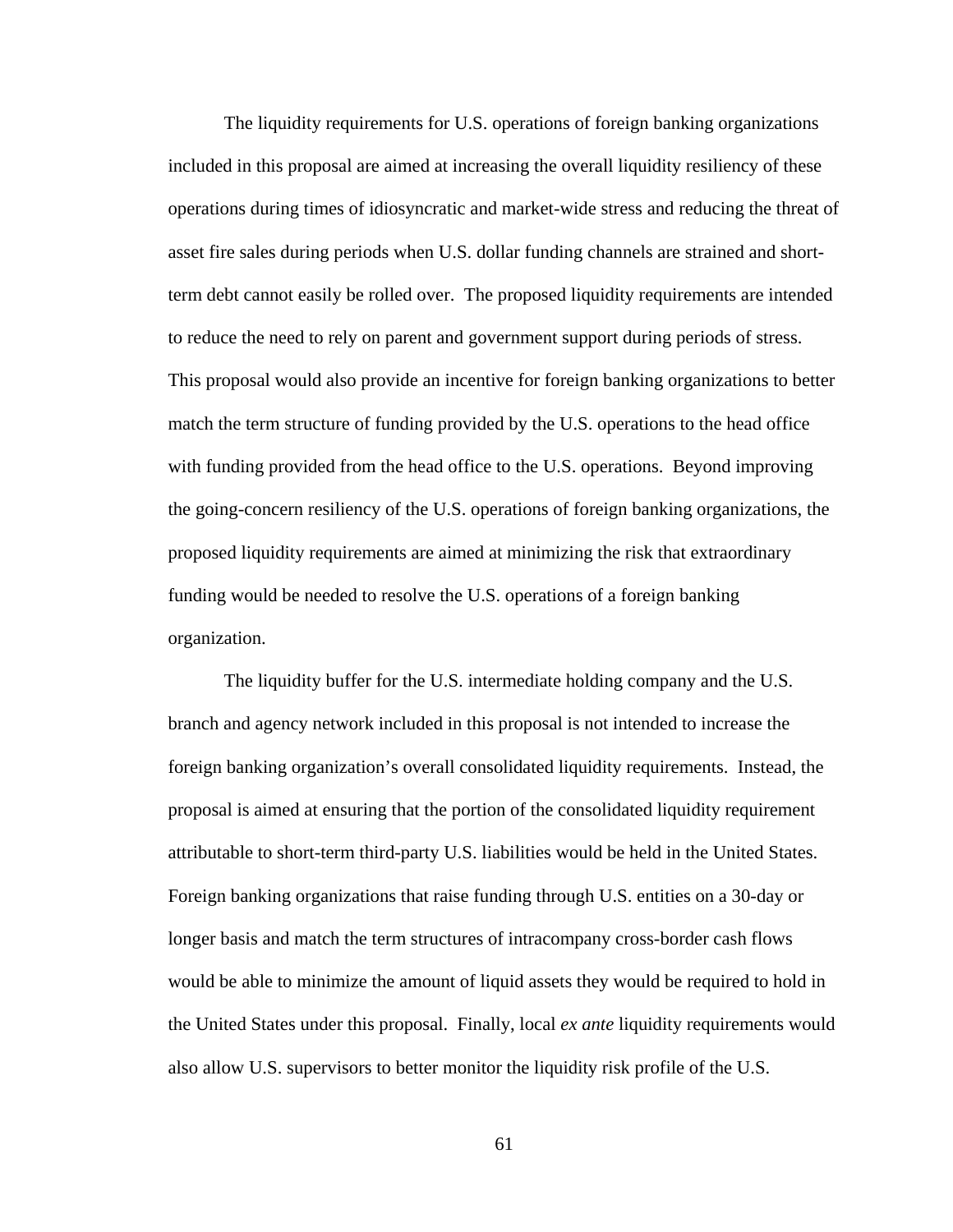operations of large foreign banking organizations, reducing the need to implement destabilizing limits on intragroup flows at the moment when a foreign banking organization is experiencing financial distress.

The proposed rule provides a tailored approach for foreign banking organizations with combined U.S. assets of less than \$50 billion, reflecting the lower risk these firms present to U.S. financial stability. Generally, these foreign banking organizations would not be subject to the full set of liquidity requirements in the proposal, but would be required to report to the Board the results of an internal liquidity stress test for the combined U.S. operations on an annual basis. The proposal requires that this internal test be conducted in a manner consistent with BCBS principles for liquidity risk management.<sup>60</sup>

The liquidity risk management requirements in this proposal represent an initial set of enhanced liquidity requirements for foreign banking organizations with \$50 billion or more in combined U.S. assets that would be broadly consistent with the December 2011 proposal. The Board intends through future separate rulemakings to implement the quantitative liquidity standards included in the Basel III Accord for the U.S. operations of some or all foreign banking organizations with \$50 billion or more in combined U.S. assets, consistent with the international timeline.

*Question 20*: Is the Board's approach to enhanced liquidity standards for foreign banking organizations with significant U.S. operations appropriate? Why or why not?

<sup>60</sup> *See* BCBS, *Principles for Sound Liquidity Risk Management and Supervision* (September 2008) (BCBS principles for liquidity risk management), available at http://www.bis.org/publ/bcbs144.htm.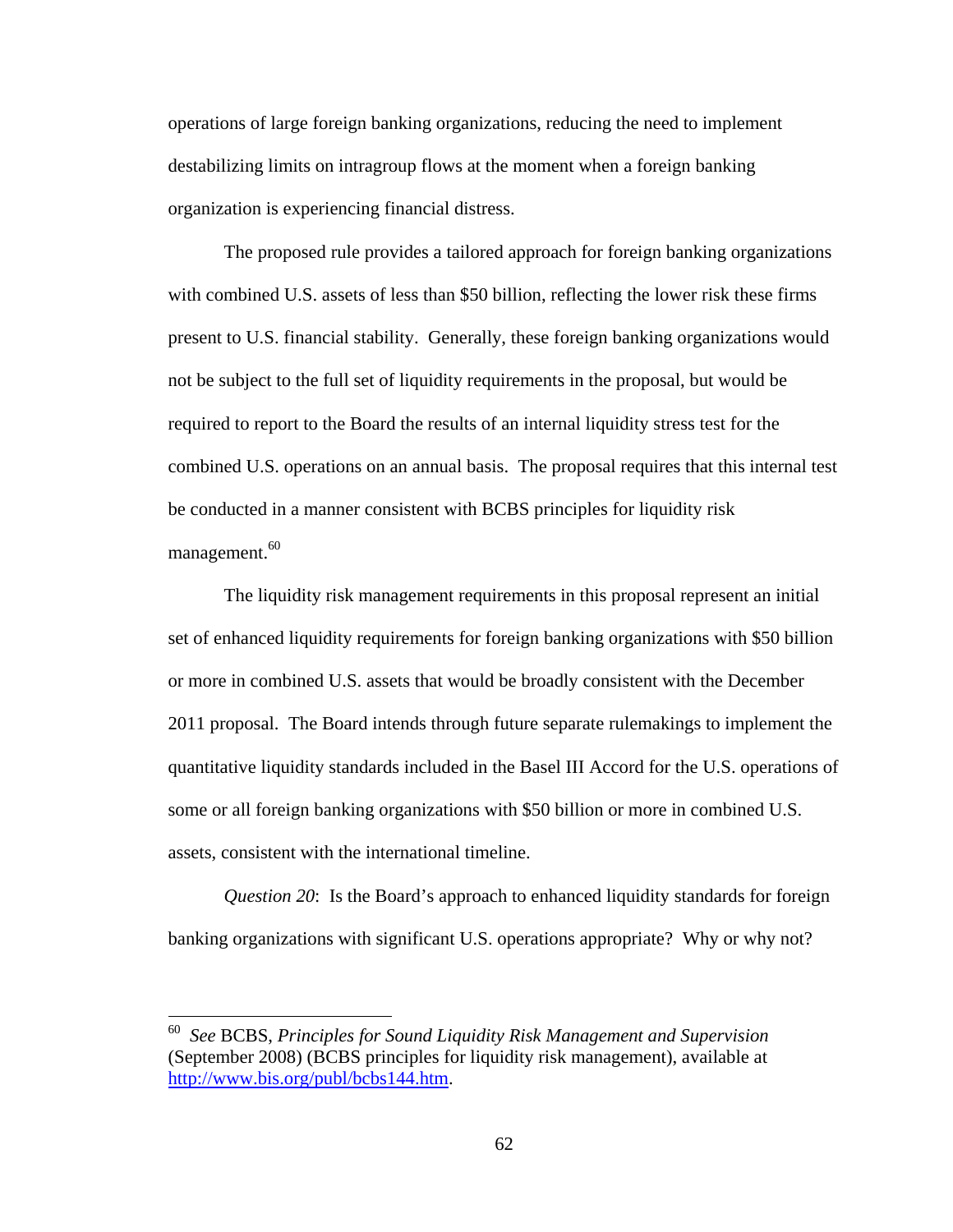*Question 21*: Are there other approaches that would more effectively enhance liquidity standards for these companies? If so, provide detailed examples and explanations.

*Question 22*: The Dodd-Frank Act contemplates additional enhanced prudential standards, including a limit on short-term debt. Should the Board adopt a short-term debt limit in addition to, or in place of, the Basel III liquidity requirements in the future? Why or why not?

## **B. Liquidity Requirements for Foreign Banking Organizations with Combined U.S. Assets of \$50 Billion or More**

In general, the liquidity requirements proposed for foreign banking organizations with combined U.S. assets of \$50 billion or more would fall into three broad categories. First, the proposal would establish a framework for the management of liquidity risk. Second, the proposal would require these foreign banking organizations to conduct monthly liquidity stress tests. Third, each such company would be required to maintain a buffer of highly liquid assets primarily in the United States to cover cash flow needs under stressed conditions.

A foreign banking organization with combined U.S. assets of \$50 billion or more on July 1, 2014, would be required to comply with the proposed liquidity requirements on July 1, 2015, unless that time is extended by the Board in writing. A foreign banking organization whose combined U.S. assets exceeded \$50 billion after July 1, 2014, would be required to comply with the proposed liquidity standards beginning 12 months after it crossed the \$50 billion asset threshold, unless that time is accelerated or extended by the Board in writing.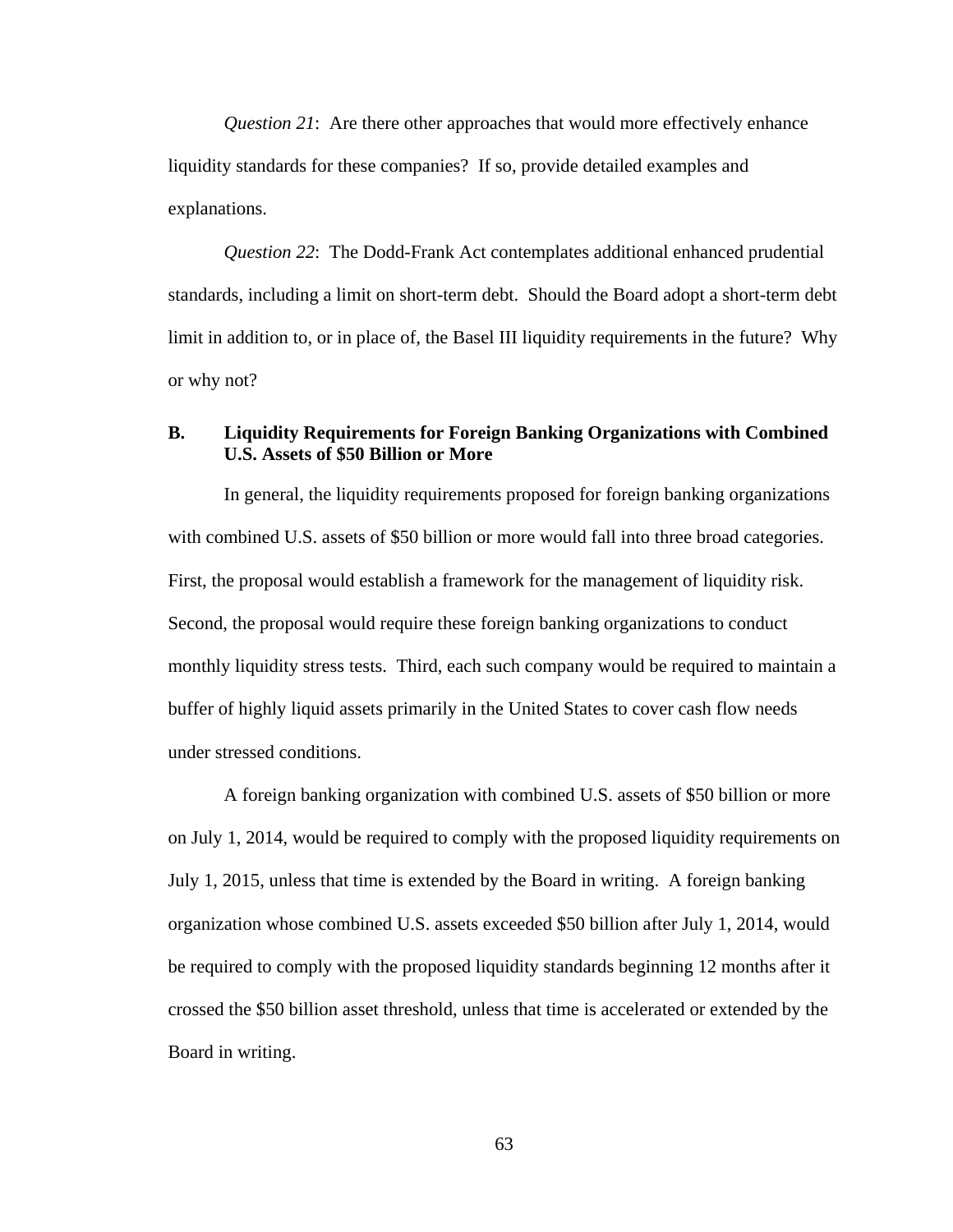# *Framework for managing liquidity risk*

 $\overline{a}$ 

A critical element of sound liquidity risk management is effective corporate governance, consisting of oversight of a company's liquidity risk management by its board of directors and the appropriate risk management committee and executive officers.

As discussed further below in section VII of this preamble, the proposal would require that a foreign banking organization with combined U.S. assets of \$50 billion or more establish a risk committee to oversee the risk management of the combined U.S. operations of the company.<sup>61</sup> The proposal would also require a foreign banking organization with combined U.S. assets of \$50 billion or more to appoint a U.S. chief risk officer with responsibility for implementing the company's risk management practices for the combined U.S. operations.

The U.S. risk committee would be required to review and approve the company's liquidity risk tolerance for its U.S. operations at least annually, with the concurrence of the company's board of directors or the enterprise-wide risk committee (if a different committee than the U.S. risk committee).<sup>62</sup> In reviewing its liquidity risk tolerance, the U.S. risk committee would be required to consider the capital structure, risk profile, complexity, activities, and size of the company's U.S. operations in order to help ensure that the established liquidity risk tolerance is appropriate for the company's business strategy with respect to its U.S. operations and the role of those operations in the U.S.

 $61$  The U.S. risk committee can be the foreign banking organization's enterprise-wide risk committee, as described in section VII of this preamble, as long as the enterprisewide risk committee specifically assumes the specified responsibilities just described.

 $62$  Liquidity risk tolerance is the acceptable level of liquidity risk the company may assume in connection with its operating strategies for its combined U.S. operations.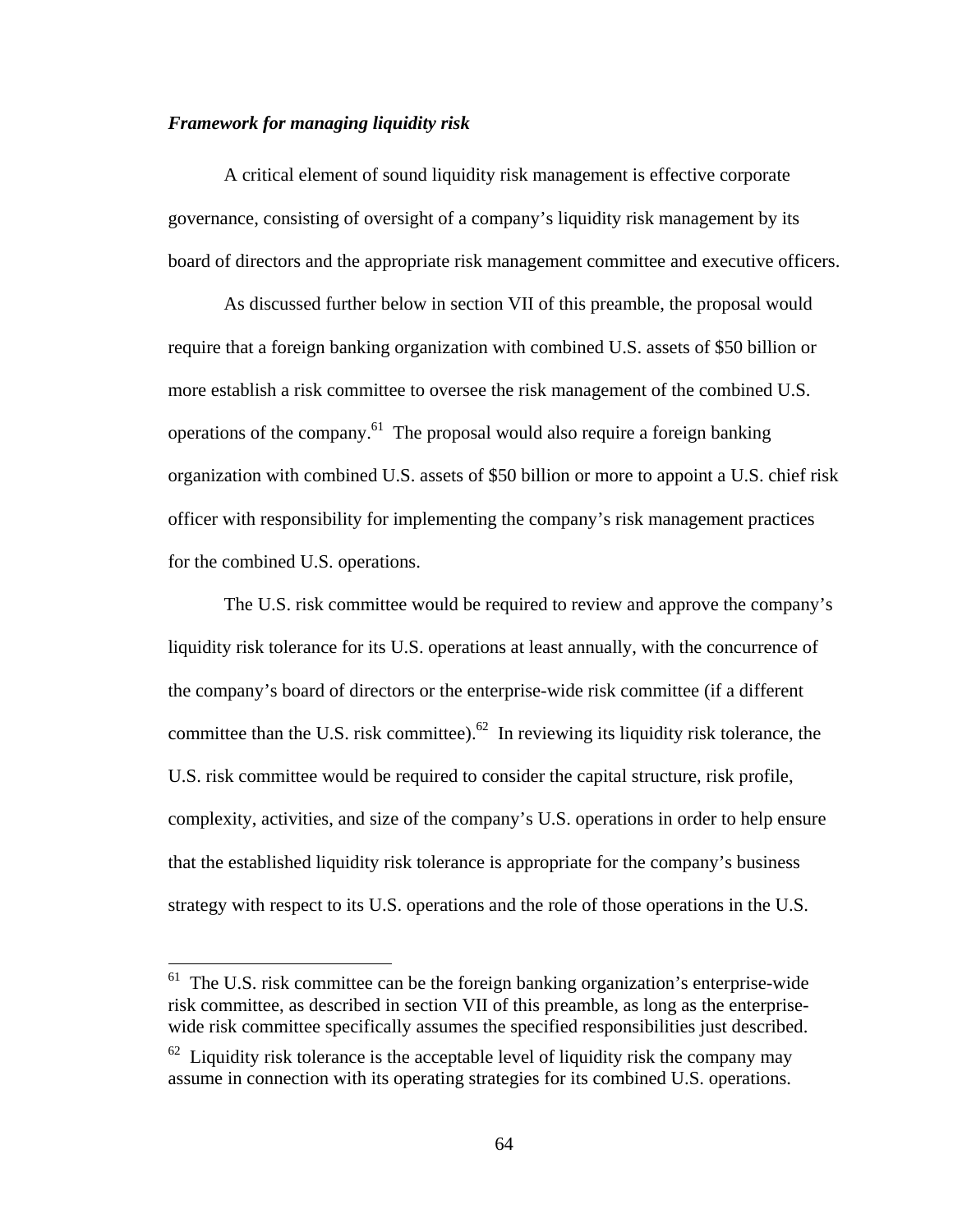financial system. The liquidity risk tolerance for the U.S. operations should also be consistent with the enterprise-wide liquidity risk tolerance established for the consolidated organization by the board of directors or the enterprise-wide risk committee.

The liquidity risk tolerance should reflect the U.S. risk committee's assessment of tradeoffs between the costs and benefits of liquidity. Inadequate liquidity for the U.S. operations could expose the operations to significant financial stress and endanger the ability of the company to meet contractual obligations arising out of its U.S. operations. Conversely, too much liquidity can entail substantial opportunity costs and have a negative impact on the profitability of the company's U.S. operations.

The U.S. risk committee should communicate the liquidity risk tolerance to management within the U.S. operations such that they understand the U.S. risk committee's policy for managing the trade-offs between the risk of insufficient liquidity and generating profit and are able to apply the policy to liquidity risk management throughout the U.S. operations.

The proposal would also require that the U.S. chief risk officer review and approve the liquidity costs, benefits, and risk of each significant new business line engaged in by the U.S. operations and each significant new product offered, managed, or sold through the U.S. operations before the company implements the line or offer the product. In connection with this review, the U.S. chief risk officer would be required to consider whether the liquidity risk of the new strategy or product under current conditions and under liquidity stress scenarios is within the established liquidity risk tolerance of the U.S. operations. At least annually, the U.S. chief risk officer would be required to review approved significant business lines and products to determine whether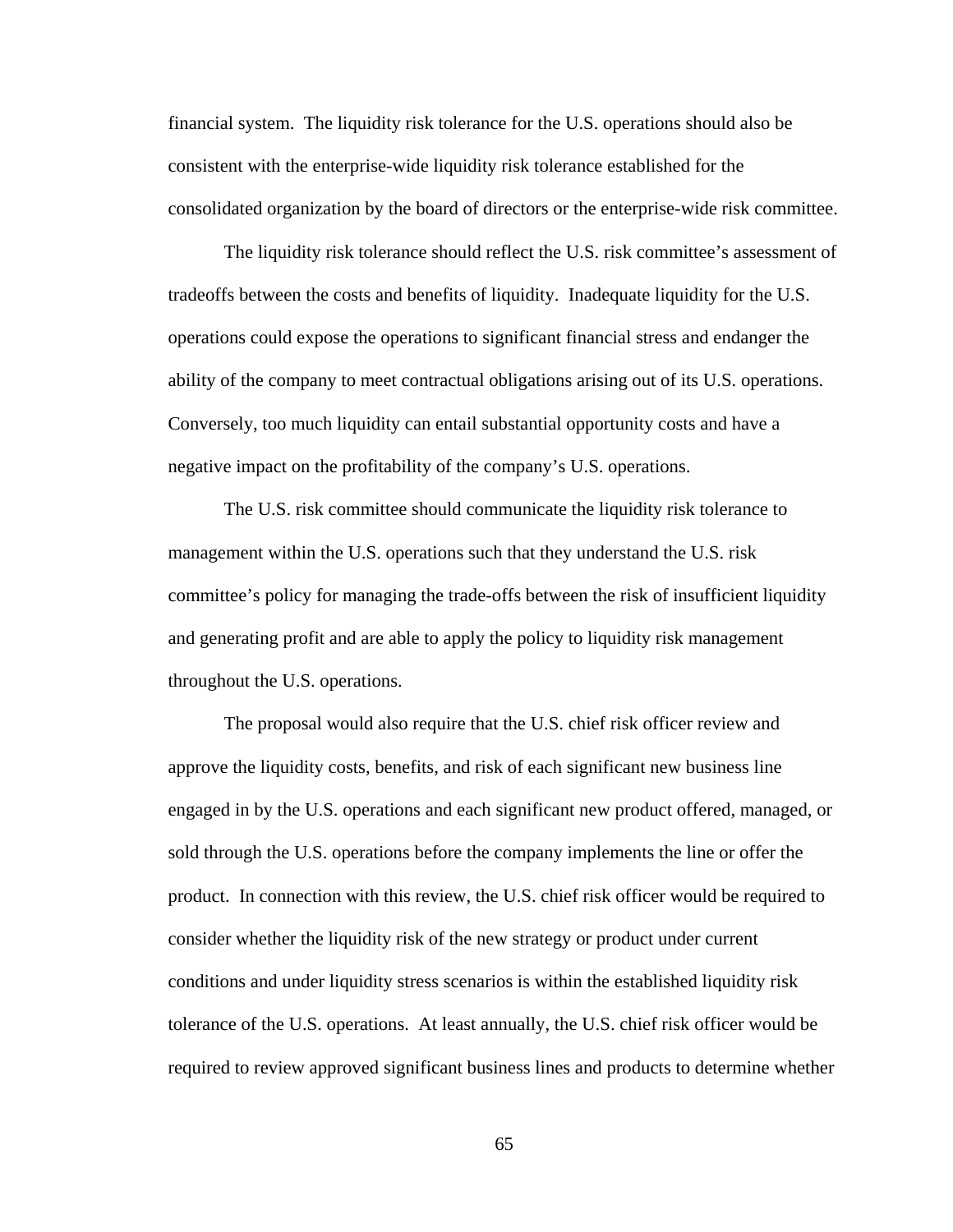each line or product has created any unanticipated liquidity risk, and to determine whether the liquidity risk of each line or product continues to be within the established liquidity risk tolerance of the U.S. operations.

A foreign banking organization with combined U.S. assets of \$50 billion or more would be required to establish a contingency funding plan for its combined U.S. operations. The U.S. chief risk officer would be required to review and approve the U.S. operations' contingency funding plan at least annually and whenever the company materially revises the plan either for the company as a whole or for the combined U.S. operations specifically.

As part of ongoing liquidity risk management within the U.S. operations, the proposal would require the U.S. chief risk officer to, at least quarterly, review the cash flow projections to ensure compliance with the liquidity risk tolerance; review and approve the liquidity stress test practices, methodologies, and assumptions; review the liquidity stress test results; approve the size and composition of the liquidity buffer; review and approve the specific limits on potential sources of liquidity risk and review the company's compliance with those limits; and review liquidity risk management information systems necessary to identify, measure, monitor, and control liquidity risk. In addition, the U.S. chief risk officer would be required to establish procedures governing the content of reports on the liquidity risk profile of the combined U.S. operations.

## *Additional responsibilities of the U.S. chief risk officer*

Under the proposed rule, the U.S. chief risk officer would be required to review the liquidity risk management strategies and policies and procedures established by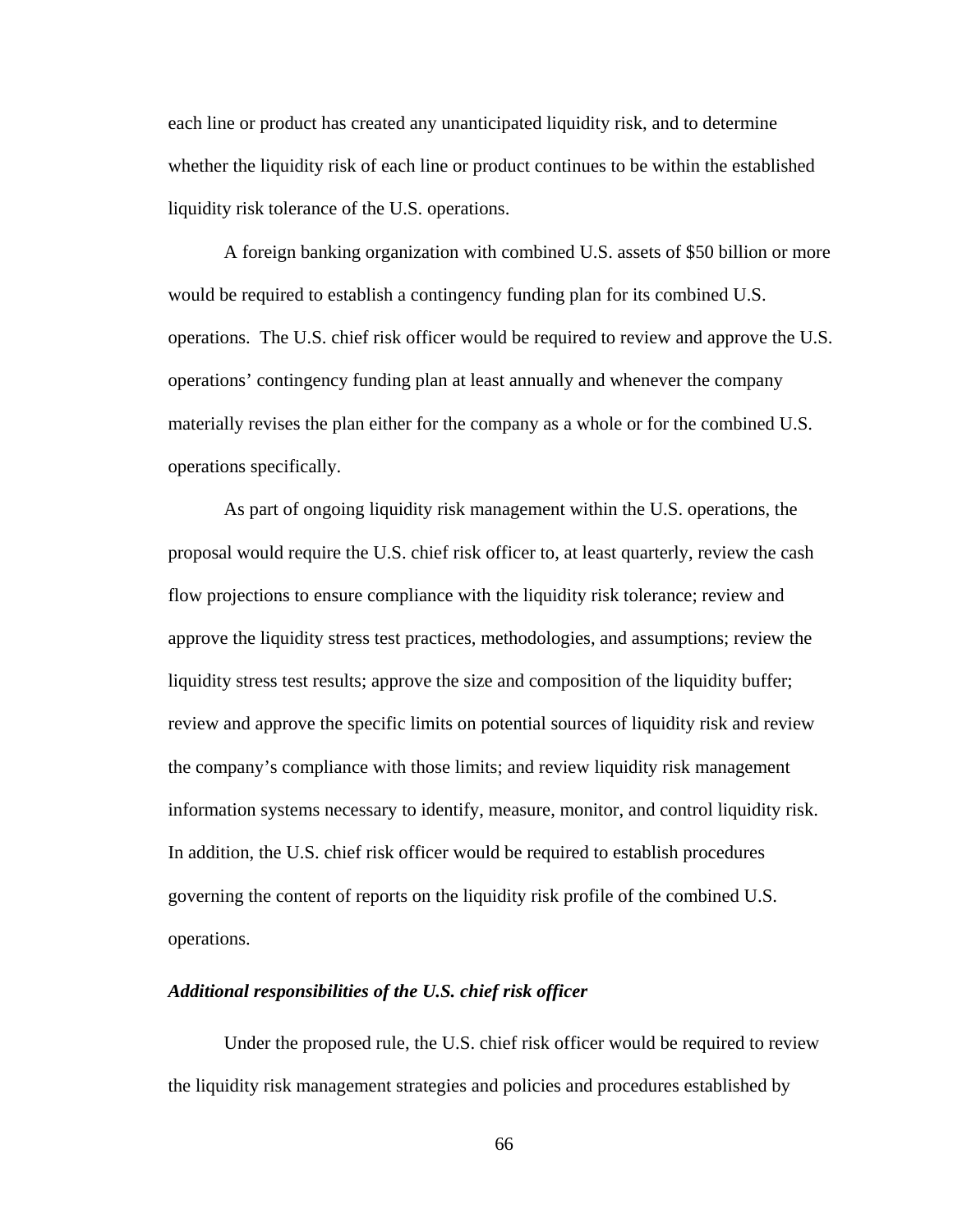senior management of the combined U.S. operations of the foreign banking organization. These strategies and policies and procedures should include those relating to liquidity risk measurement and reporting systems, cash flow projections, liquidity stress testing, liquidity buffer, contingency funding plan, specific limits, and monitoring procedures required under the proposed rule. The proposal also would require the U.S. chief risk officer to review information provided by the senior management of the U.S. operations to determine whether those operations are managed in accordance with the established liquidity risk tolerance. The U.S. chief risk officer would additionally be required to report at least semi-annually to the U.S. risk committee and enterprise-wide risk committee (or designated subcommittee thereof) on the liquidity risk profile of the combined U.S. operations of the company, and to provide other relevant and necessary information to the U.S. risk committee and the enterprise-wide risk committee to ensure that the U.S. operations are managed within the established liquidity risk tolerance.

#### *Independent review*

Under the proposed rule, a foreign banking organization with combined U.S. assets of \$50 billion or more would be required to establish and maintain an independent review function to evaluate the liquidity risk management of its combined U.S. operations. The review function would be independent of management functions that execute funding (the treasury function). The independent review function would be required to review and evaluate the adequacy and effectiveness of the U.S. operations' liquidity risk management processes regularly, but no less frequently than annually. It would also be required to assess whether the U.S. operations' liquidity risk management complies with applicable laws, regulations, supervisory guidance, and sound business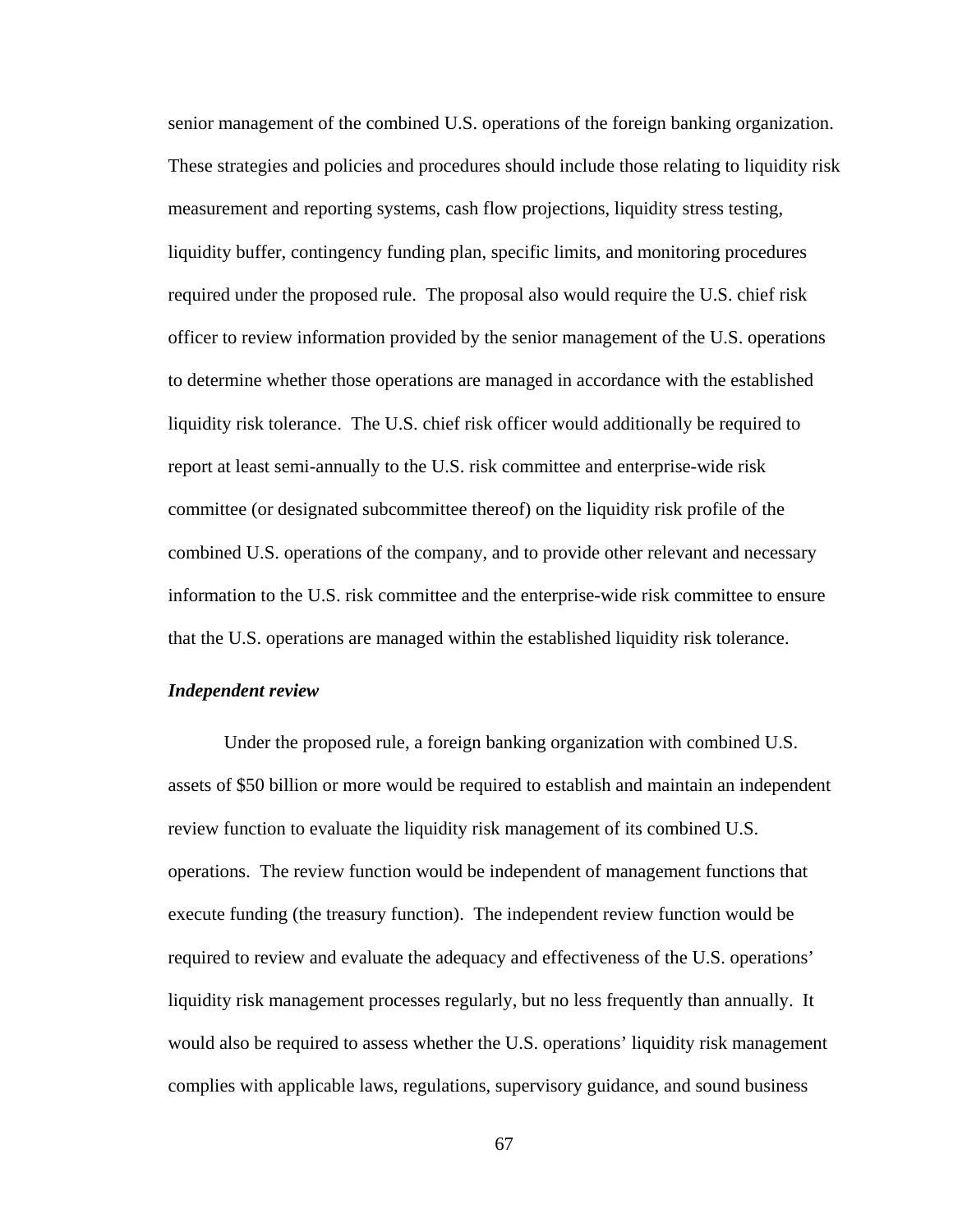practices, and to report statutory and regulatory noncompliance and other material liquidity risk management issues to the U.S. risk committee and the enterprise-wide risk committee (or designated subcommittee) in writing for corrective action.

An appropriate internal review conducted by the independent review function should address all relevant elements of the liquidity risk management process for the U.S. operations, including adherence to the established policies and procedures, and the adequacy of liquidity risk identification, measurement, and reporting processes. Personnel conducting these reviews should seek to understand, test, document, and evaluate the liquidity risk management processes, and recommend solutions to any identified weaknesses.

#### *Cash flow projections*

 $\overline{a}$ 

To ensure that a foreign banking organization with combined U.S. assets of \$50 billion or more has a sound process for identifying and measuring liquidity risk, the proposed rule would require comprehensive projections for the company's U.S. operations that include forecasts of cash flows arising from assets, liabilities, and offbalance sheet exposures over appropriate time periods, and identify and quantify discrete and cumulative cash flow mismatches over these time periods. The proposed rule would specifically require the company to provide cash flow projections for the U.S. operations over short-term and long-term time horizons that are appropriate to the capital structure, risk profile, complexity, activities, size, and other risk-related factors of the U.S. operations.<sup>63</sup>

 $63$  A company would be required to update short-term cash flow projections daily, and update long-term cash flow projections at least monthly.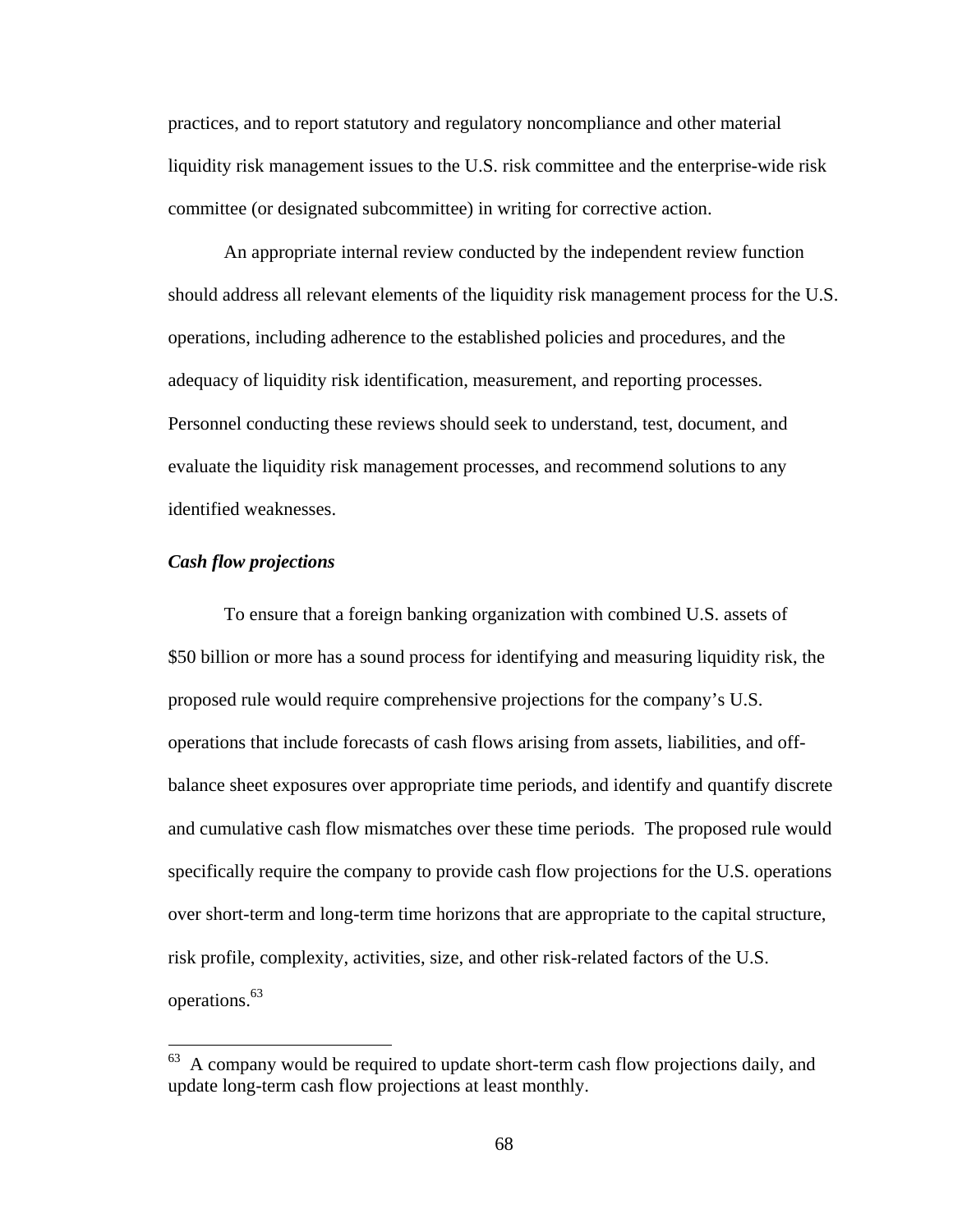The proposed rule states that a foreign banking organization must establish a methodology for making its cash flow projections for its U.S. operations, and must use reasonable assumptions regarding the future behavior of assets, liabilities, and offbalance sheet exposures in the projections. Given the critical importance that the methodology and underlying assumptions play in liquidity risk measurement, the company would also be required to adequately document the methodology and assumptions. In addition, the Board expects senior management to periodically review and approve the assumptions used in the cash flow projections for the U.S. operations to ensure that they are reasonable and appropriate.

To ensure that the cash flow projections incorporate liquidity risk exposure to contingent events, the proposed rule would require that projections include cash flows arising from contractual maturities, and intercompany transactions, as well as cash flows from new business, funding renewals, customer options, and other potential events that may affect the liquidity of the U.S. operations. The Board would expect a company to use dynamic analysis because static projections may inadequately quantify important aspects of potential liquidity risk that could have a significant effect on the liquidity risk profile of the U.S. operations. A dynamic analysis that incorporates management's reasoned assumptions regarding the future behavior of assets, liabilities, and off-balance sheet items in projected cash flows is important for identifying potential liquidity risk exposure.

The proposed rule would not require firms to provide specific cash flow information to the Board on their worldwide U.S. dollar activity. However, firms that have large global cash flows in U.S. dollars may require significant funding from sources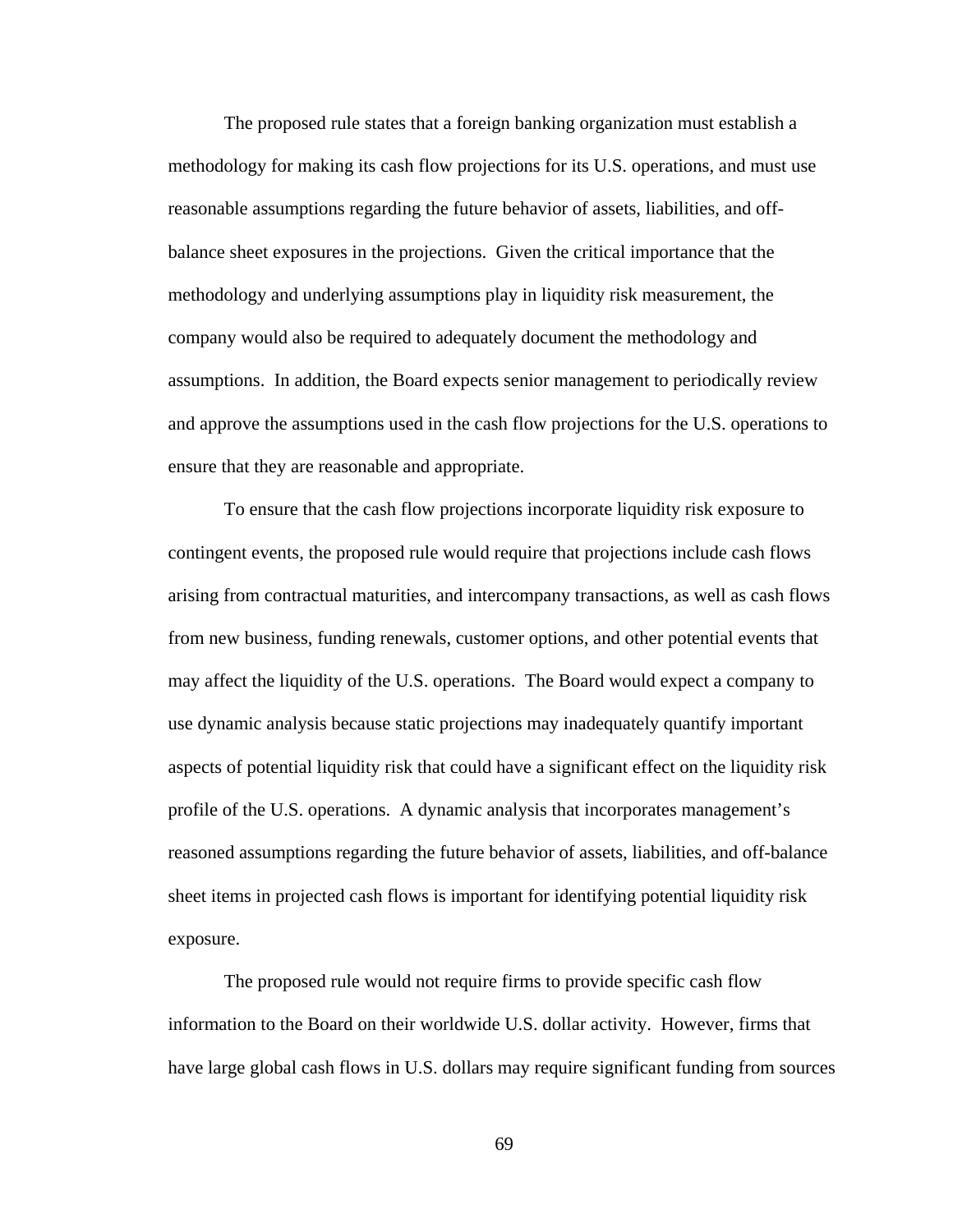in the United States during a time of financial stress, which may present risk to the U.S. financial system. The Board therefore is considering whether to require foreign banking organizations with combined U.S. assets of \$50 billion or more to report all of their global consolidated cash flows that are in U.S. dollars. This information could assist U.S. supervisors in understanding the extent to which companies conduct their activities around the world in U.S. dollars and the potential need these companies may have for U.S. dollar funding.

*Question 23*: Should foreign banking organizations with a large U.S. presence be required to provide cash flow statements for all activities they conduct in U.S. dollars, whether or not through the U.S. operations? Why or why not?

#### *Liquidity stress test requirements*

The proposal would require a foreign banking organization with combined U.S. assets of \$50 billion or more to conduct monthly liquidity stress tests separately on its U.S. intermediate holding company and its U.S. branch and agency network. By considering how severely adverse events, conditions, and outcomes would affect the liquidity risk of its U.S. branch and agency network and its U.S. intermediate holding company, the company can identify vulnerabilities; quantify the depth, source, and degree of potential liquidity strain in its U.S. operations; and analyze the possible effects. When combined with comprehensive information about an institution's funding position, stress testing can serve as an important tool for effective liquidity risk management.

In conducting liquidity stress test, the foreign banking organization would be required to separately identify adverse liquidity stress scenarios and assess the effects of these scenarios on the cash flow and liquidity of each of the U.S. branch and agency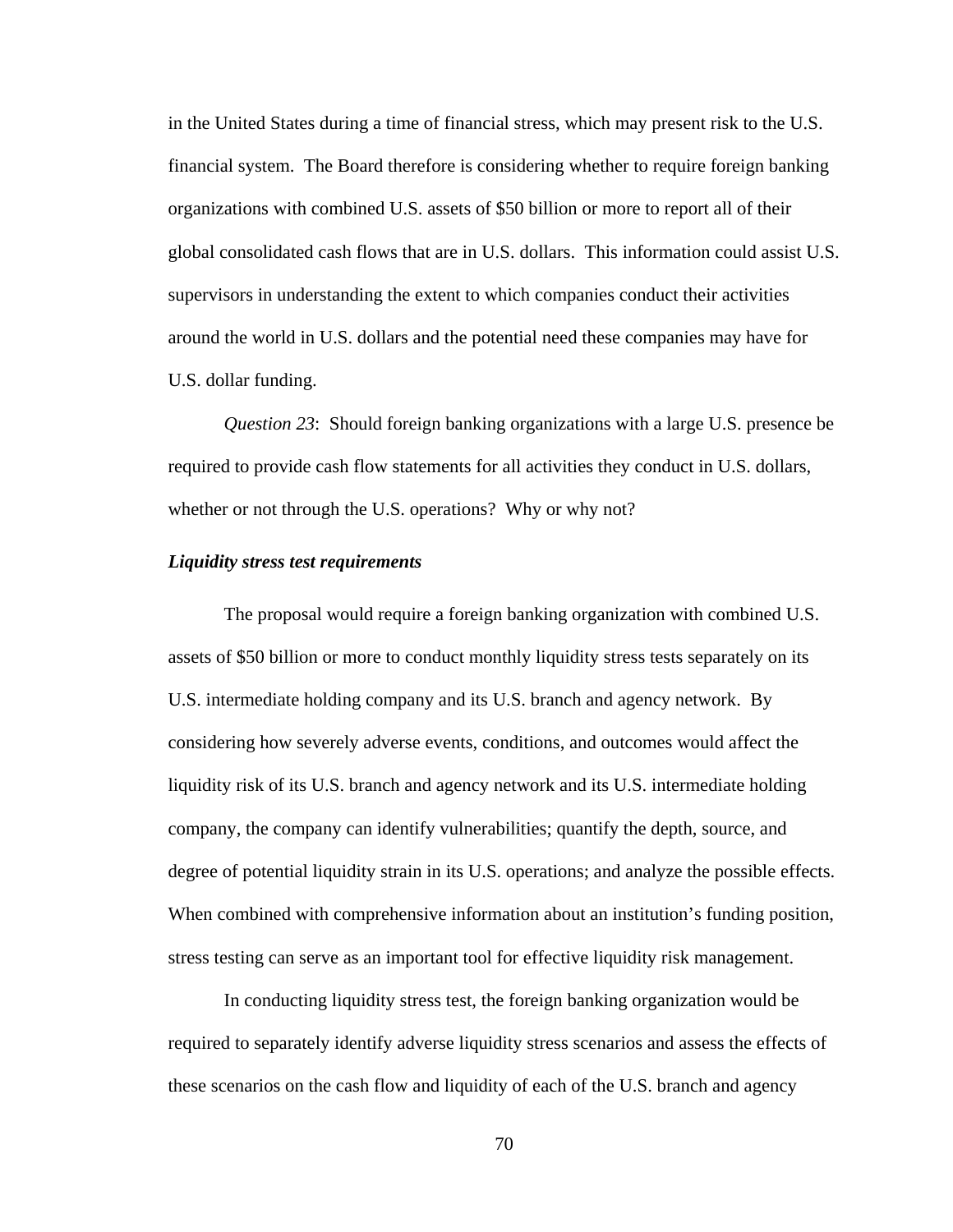network and the U.S. intermediate holding company. In addition to monthly stress testing, the U.S. operations of the foreign banking organization must be prepared to conduct "ad hoc" stress tests to address rapidly emerging risks or consider the effect of sudden events, upon the request of the Board. The Board may, for example, require the U.S. operations of a company to perform additional stress tests where there has been a significant deterioration in the company's earnings, asset quality, or overall financial condition; when there are negative trends or heightened risk associated with a particular product line of the U.S. operations; or when there are increased concerns over the company's funding of off-balance sheet exposures related to U.S. operations.

Effective stress testing should include adverse scenario analyses that incorporate historical and hypothetical scenarios to assess the effect on liquidity of various events and circumstances, including variations thereof. At a minimum, a company would be required to incorporate stress scenarios for its U.S. operations that account for adverse conditions due to market stress, idiosyncratic stress, and combined market and idiosyncratic stresses. Additional scenarios should be used as needed to ensure that all of the significant aspects of liquidity risks to the relevant U.S. operations have been modeled. The proposed rule would also require that the stress testing addresses the potential for market disruptions to have an adverse effect on the company's combined U.S. operations, and the potential actions of other market participants experiencing liquidity stresses under the same market disruption. The stress tests should appropriately consider how stress events would adversely affect not only the U.S. operations on a standalone basis, but also how idiosyncratic or market-related stresses on other operations of the company may affect the U.S. operations' liquidity.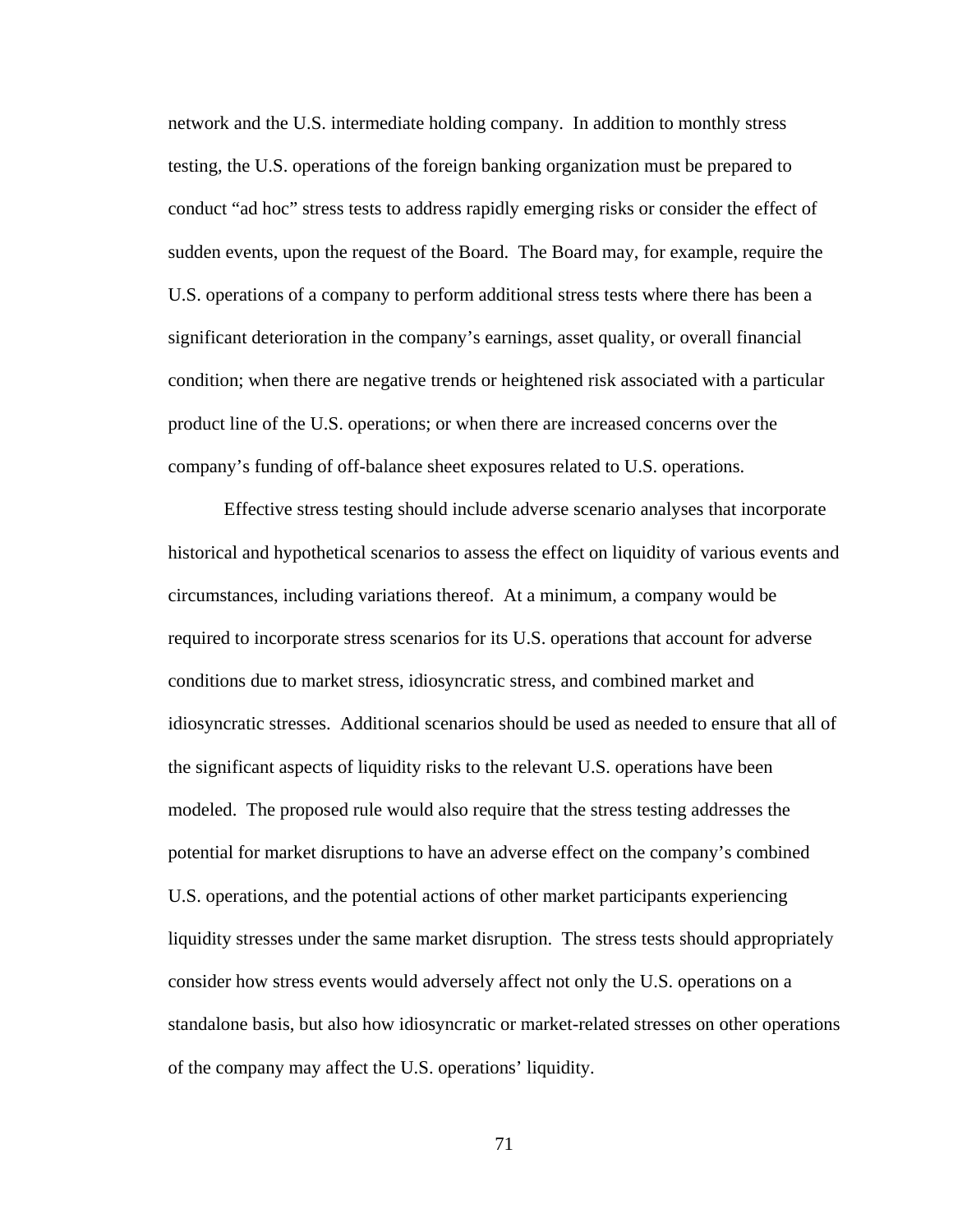Stress testing should address the full set of activities, exposures and risks, both on- and off-balance sheet, of the U.S. operations, and address non-contractual sources of risks, such as reputational risks. For example, stress testing should address potential liquidity issues arising from use of sponsored vehicles that issue debt instruments periodically to the markets, such as asset-backed commercial paper and similar conduits. Under stress scenarios, elements of the U.S. operations may be contractually required, or compelled in the interest of mitigating reputational risk, to provide liquidity support to such a vehicle.

Effective liquidity stress testing should be conducted over a variety of different time horizons to adequately capture rapidly developing events, and other conditions and outcomes that may materialize in the near or long term. To ensure that a company's stress testing for its U.S. operations contemplates such events, conditions, and outcomes, the proposed rule would require that the stress scenarios use a minimum of four time horizons including an overnight, a 30-day, a 90-day, and a one-year time horizon. Additional time horizons may be necessary to reflect the capital structure, risk profile, complexity, activities, size, and other relevant factors of the company's combined U.S. operations.

The proposal further provides that liquidity stress testing must be tailored to, and provide sufficient detail to reflect the capital structure, risk profile, complexity, activities, size, and other relevant characteristics of the U.S. operations. This requirement is intended to ensure that stress testing under the proposed rule would be tied directly to the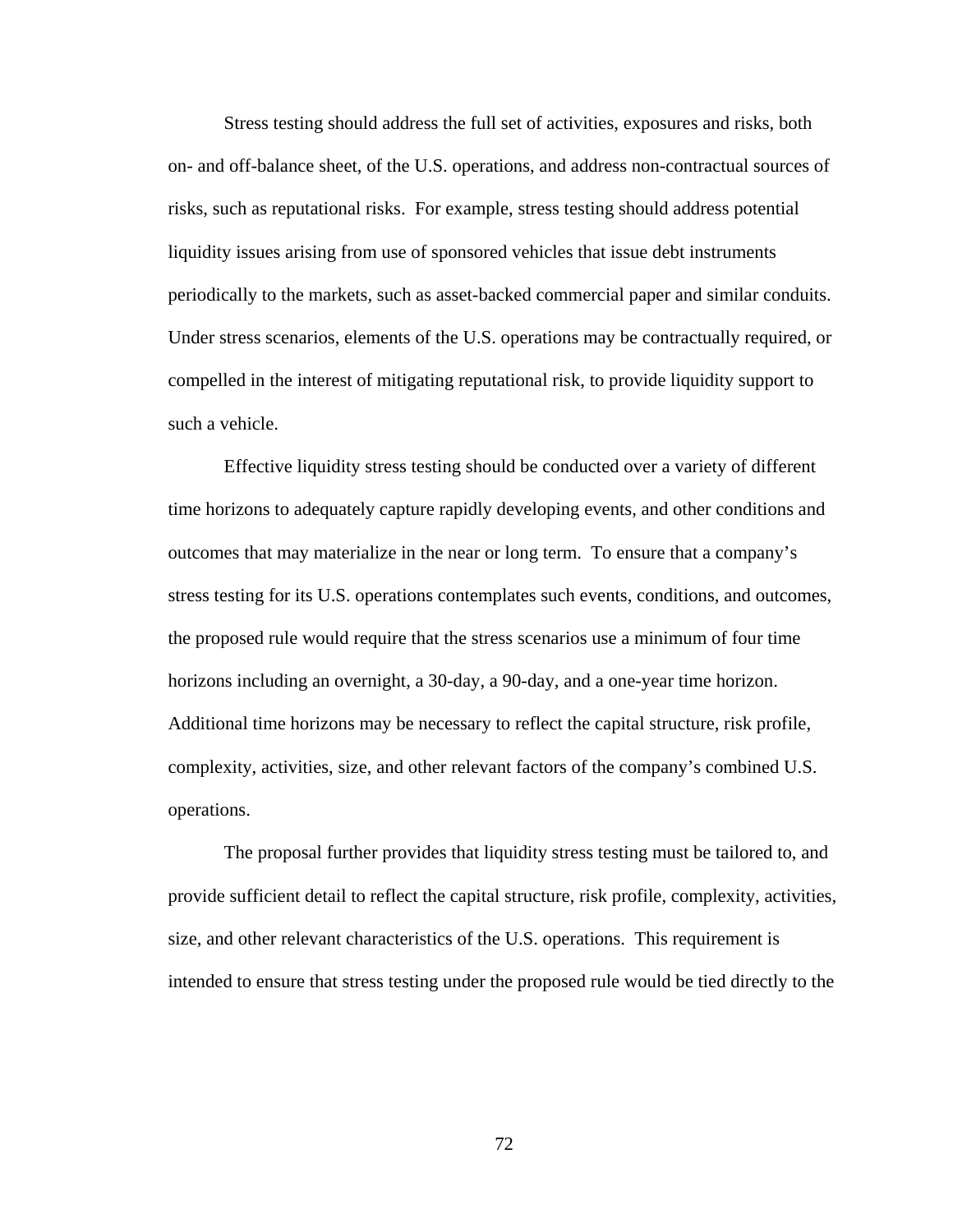business profile and the regulatory environment of the U.S. operations.<sup>64</sup> The requirement also addresses relevant risk areas, provides for an appropriate level of aggregation, and captures appropriate risk drivers, internal and external influences, and other key considerations that may affect the liquidity position of the U.S. operations and the company as a whole. In order to fully assess the institution's liquidity risk profile, stress testing by business line or legal entity or stress scenarios that use additional time horizons may be necessary beyond the tests described above.

A foreign banking organization must assume that, for the first 30 days of a liquidity stress horizon, only highly liquid assets that are unencumbered may be used as cash flow sources to meet projected funding needs for the U.S. operations. For time periods beyond the first 30 days of a liquidity stress scenario, highly liquid assets that are unencumbered and other appropriate funding sources may be used.<sup>65</sup>

Liquidity stress testing for the U.S. operations should account for deteriorations in asset valuations when there is market stress. Accordingly, the proposed rule would require discounting the fair market value of an asset that is used as a cash flow source to offset projected funding needs in order to reflect any credit risk and market price volatility of the asset. The proposed rule would also require that sources of funding used to generate cash to offset projected outflows be diversified by collateral, counterparty, or borrowing capacity, or other factors associated with the liquidity risk of the assets

 $\overline{a}$ 

 $64$  For example, applicable statutory and regulatory restrictions on companies, including restrictions on the transferability of assets between legal entities, would need to be incorporated. These restrictions include sections 23A and 23B of the Federal Reserve Act (12 U.S.C. 371c and 371c-1) and Regulation W (12 CFR part 223), which govern covered transactions between banks and their affiliates.

 $65$  The liquidity buffer and the definitions of unencumbered and highly liquid asset are discussed below.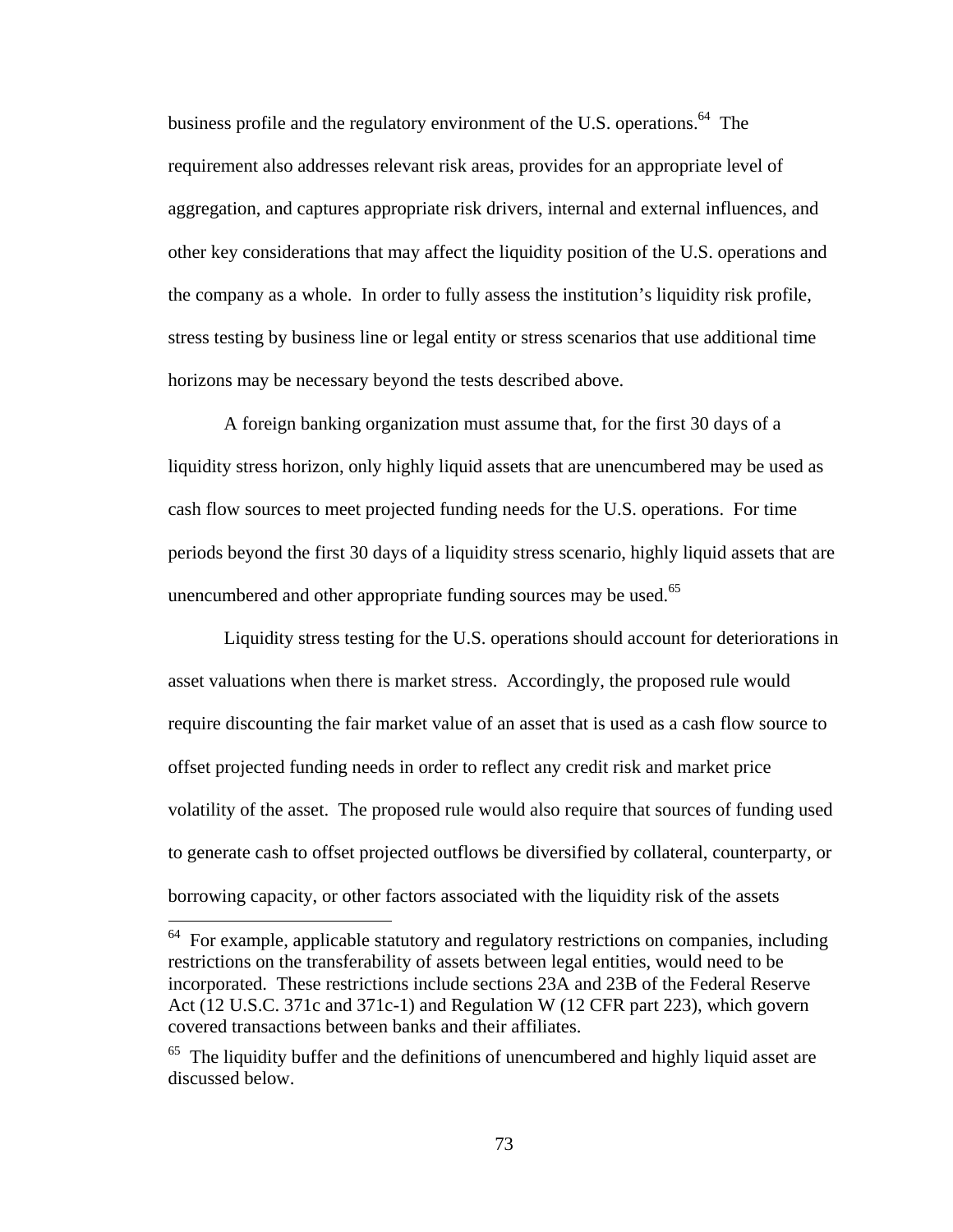throughout each stress test time horizon. Thus, if U.S. operations hold high quality assets other than cash and securities issued or guaranteed by the U. S. government, a U.S. government agency,<sup>66</sup> or a U.S. government-sponsored entity,<sup>67</sup> to meet future outflows, the assets must be diversified by collateral, counterparty, or borrowing capacity, and other liquidity risk identifiers.

The proposed rule would require that the U.S. operations maintain policies and procedures that outline its liquidity stress testing practices, methodologies, and assumptions, and provide for the enhancement of stress testing practices as risks change and as techniques evolve. The proposal would also require the company to provide to the Board the results of its stress test for U.S. operations on a monthly basis within 14 days of the end of each month.

Foreign banking organizations also would be required to provide to the Board a summary of the results of any liquidity stress test and liquidity buffers established by their home country regulators, on a quarterly basis and within 14 days of completion of the stress test. This information is required to demonstrate how vulnerabilities identified within its U.S. operations will be covered by a buffer being held by the company for its global operations and how vulnerabilities outside the United States may affect its U.S. operations. The Board may require additional information from foreign banking

 $\overline{a}$ 

<sup>&</sup>lt;sup>66</sup> A U.S. government agency is defined in the proposed rule as an agency or instrumentality of the U.S. government whose obligations are fully and explicitly guaranteed as to the timely payment of principal and interest by the full faith and credit of the U.S. government.

 $67$  A U.S. government-sponsored entity is defined in the proposed rule as an entity originally established or chartered by the U.S. government to serve public purposes specified by the U.S. Congress, but whose obligations are not explicitly guaranteed by the full faith and credit of the U.S. government.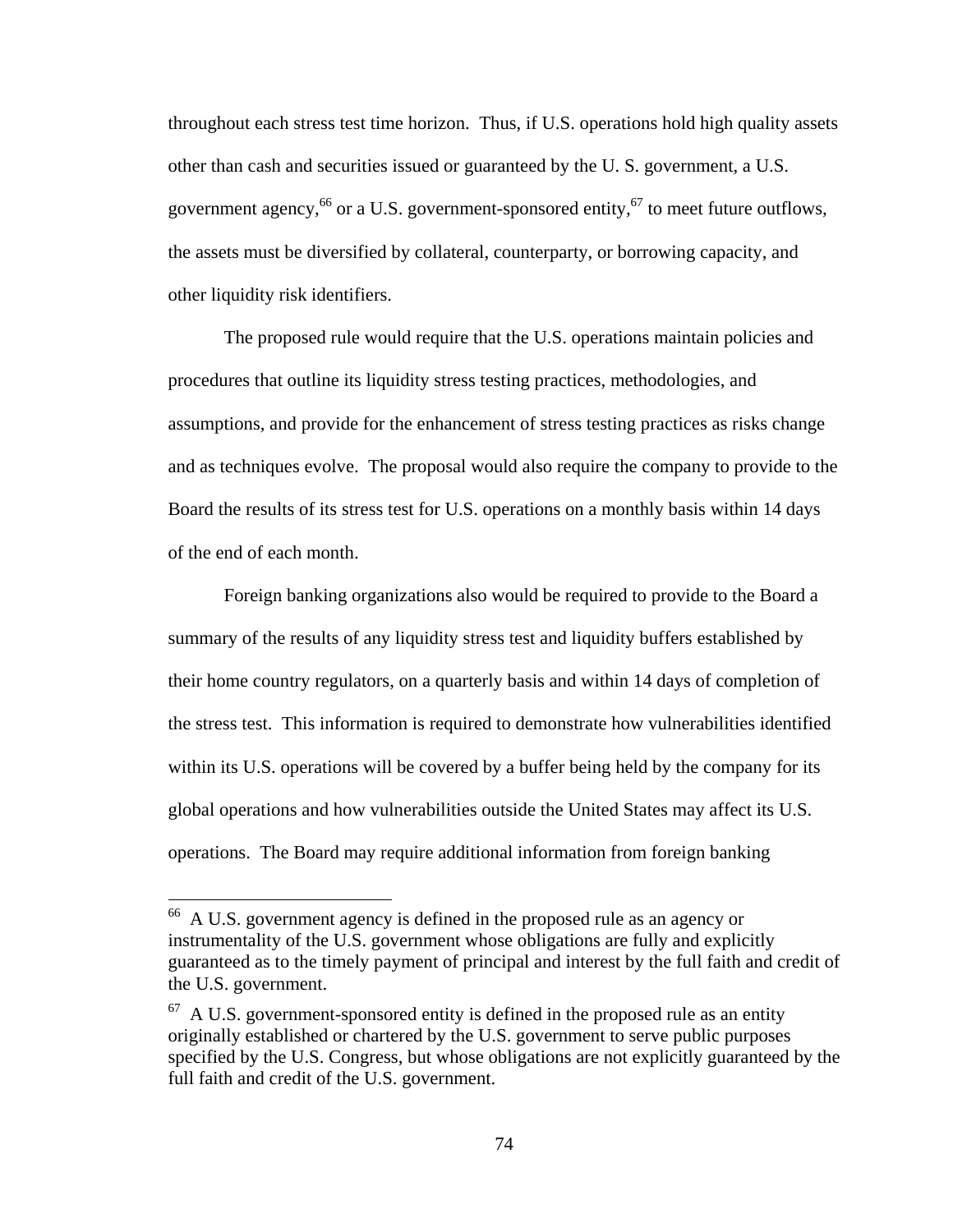organizations whose U.S. operations significantly rely on the foreign parent for funding with respect to their home country liquidity stress tests and buffers.

*Question 24*: What challenges will foreign banking organizations face in formulating and implementing liquidity stress testing described in the proposed rule? What changes, if any, should be made to the proposed liquidity stress testing requirements (including the stress scenario requirements) to ensure that analyses of the stress testing will provide useful information for the management of a company's liquidity risk? What alternatives to the proposed liquidity stress testing requirements, including the stress scenario requirements, should the Board consider? What additional parameters for the liquidity stress tests should the Board consider defining?

### *Liquidity buffer*

To withstand liquidity stress under adverse conditions, a company generally needs a sufficient supply of liquid assets that can be sold or pledged to obtain funds needed to meet its obligations. During the financial crisis, financial companies that experienced severe liquidity difficulties often held insufficient liquid assets to meet their liquidity needs, which had increased sharply as market sources of funding became unavailable. Accordingly, the proposed rule would require a company to maintain a liquidity buffer of unencumbered highly liquid assets for its U.S. operations to meet the cash flow needs identified under the required stress tests described above.

The proposal would require separate liquidity buffers for a foreign banking organization's U.S. branch and agency network and its U.S. intermediate holding company that are equal to their respective net stressed cash flow needs as identified by the required stress test. Each calculation of the net stressed cash flow need described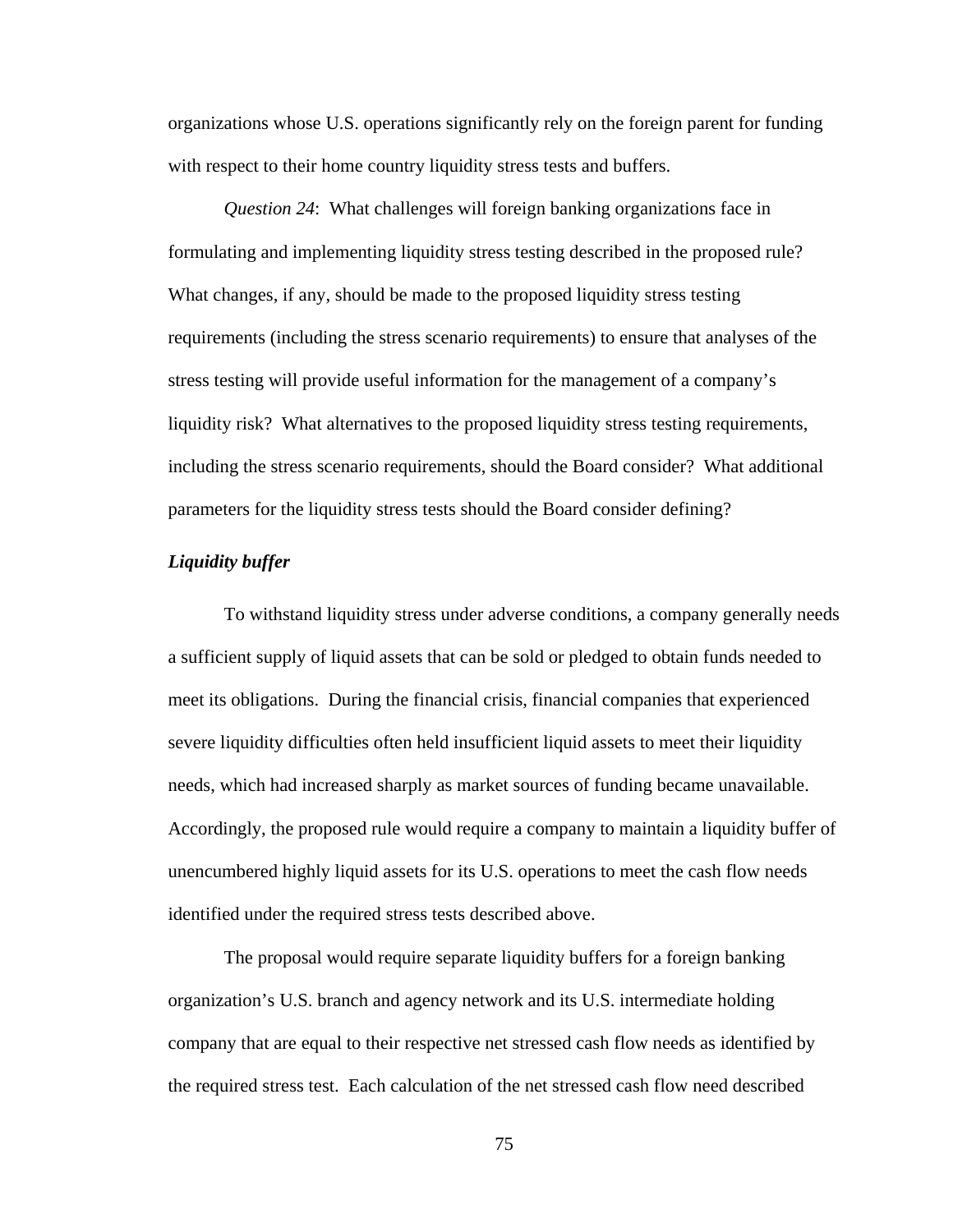below must be performed for the U.S. branch and agency network and U.S. intermediate holding company separately. These calculations assess the stressed cash flow need both with respect to intracompany transactions and transactions with unaffiliated parties to quantify the liquidity vulnerabilities of the U.S. operations during the 30-day stress horizon.

# *Liquidity buffer calculation*

Under the proposal, each U.S. branch and agency network and U.S. intermediate holding company must maintain a liquidity buffer equal to its net stressed cash flow need over a 30-day stress horizon. The net stressed cash flow need is equal to the sum of (1) the net external stressed cash flow need and (2) the net internal stressed cash flow need. The calculation of external and internal stressed cash flow needs is conducted separately in order to provide different treatment of these two sets of cash flows when sizing the liquidity buffer needs of the U.S. operations. The proposal treats these cash flows differently to minimize the ability of a foreign banking organization to meet its external net stressed cash flow needs with intragroup cash flows. This approach is aimed at addressing the risk that the U.S. operations of a foreign banking organization and its non-U.S. operations will face funding pressures simultaneously.

A U.S. intermediate holding company would be required to calculate its liquidity buffer based on both net internal stressed cash flow needs and net external stressed cash flow needs, as described below, for the entire 30-day stress period, and maintain the assets comprising the liquidity buffer in the United States. To avoid evasion of these requirements, cash assets counted in the liquidity buffer of the U.S. intermediate holding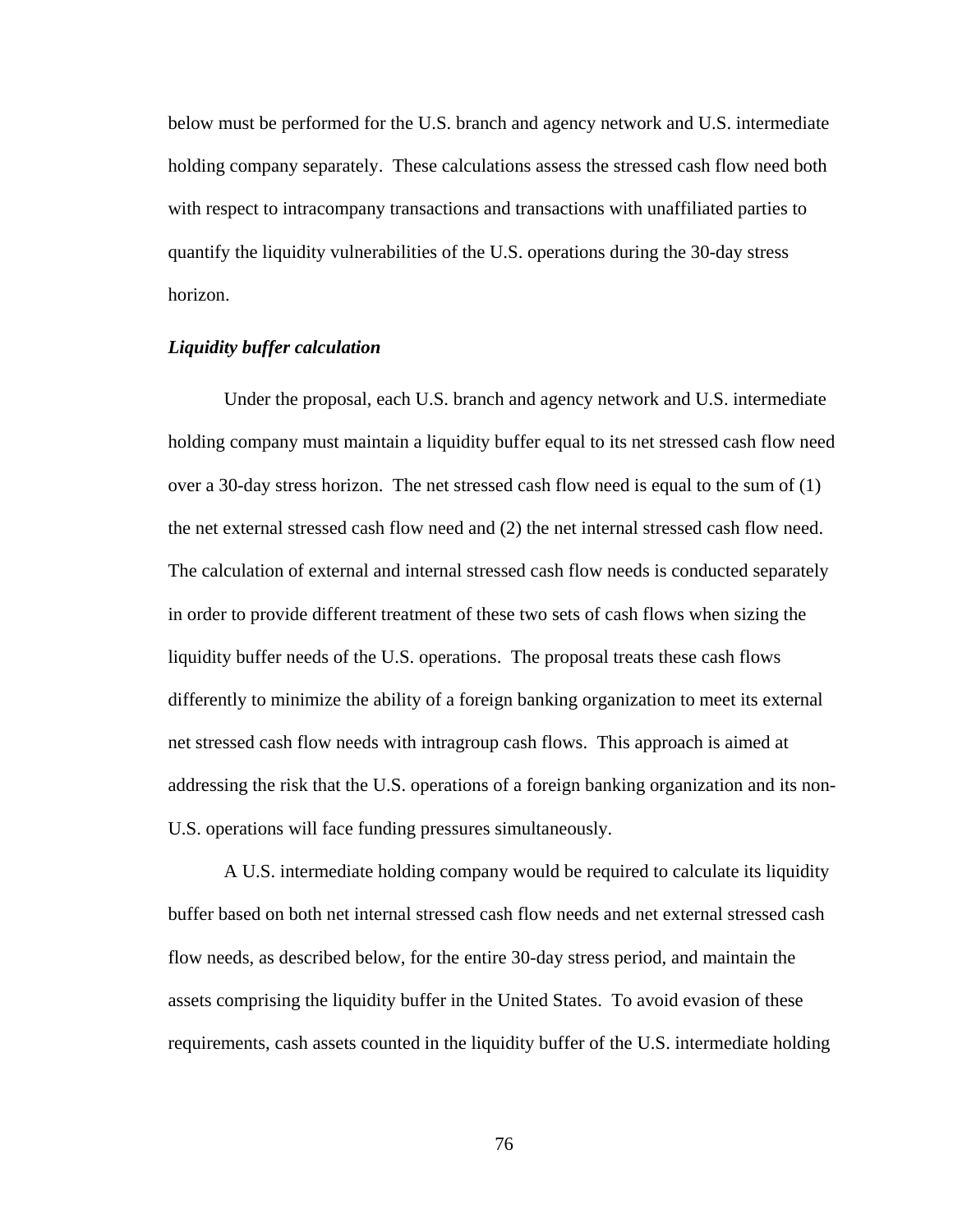company may not be held in an account located at an affiliate of the U.S. intermediate holding company.

The U.S. branch and agency network would also be required to hold liquid assets in the United States to meet a portion of its 30-day liquidity buffer. The liquidity buffer requirement for a U.S. branch and agency network is calculated using a different methodology than the U.S. intermediate holding company because U.S. branches and agencies are not separate legal entities from the foreign bank and can engage only in traditional banking activities by the terms of their licenses.

For day 1 through day 14 of the 30-day stress period, the U.S. branch and agency network would be required to take into account net internal stressed cash flow needs and net external stressed cash flow needs. The U.S. branch and agency network would be required to maintain highly liquid assets sufficient to cover its net stressed cash flow needs for day 1 through day 14 in the United States. Consistent with the treatment of the U.S. intermediate holding company, cash assets counted in the 14-day liquidity buffer of the U.S. branch and agency network may not be held in an account located at the U.S. intermediate holding company, head office, or other affiliate. For day 15 through day 30 of the stress test horizon, the U.S. branch and agency network would be permitted to maintain its liquidity buffer to meet net stressed cash flow needs outside of the United States, provided that the company has demonstrated to the satisfaction of the Board that the company has and is prepared to provide, or its affiliate has and would be required to provide, highly liquid assets to the U.S. branch and agency network sufficient to meet the liquidity needs of the operations of the U.S. branch and agency network for day 15 through day 30 of the stress test horizon. The U.S. branch and agency network would be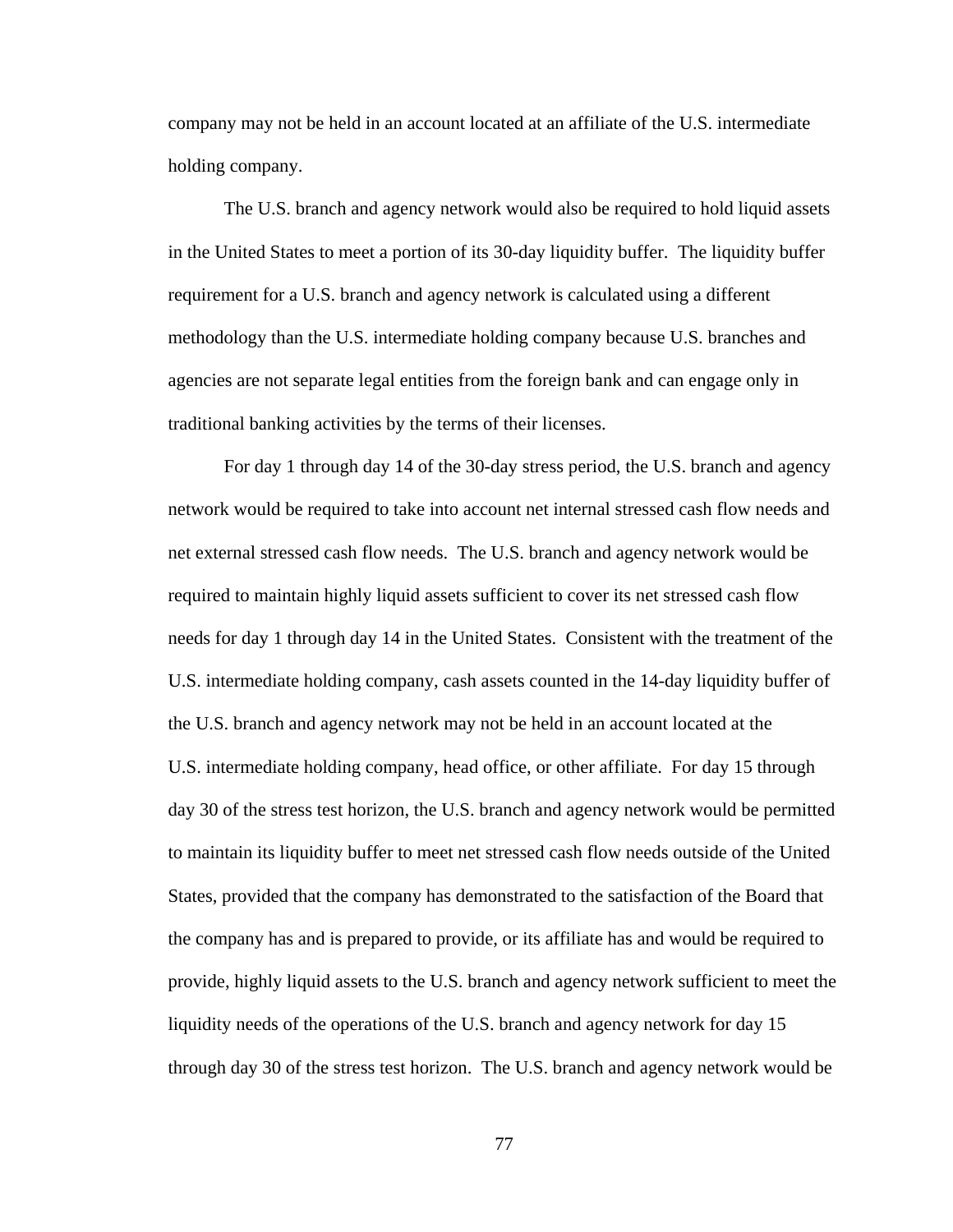permitted to calculate the liquidity buffer for day 15 through day 30 based on its external stressed cash flow need only because the buffer may be maintained at the parent level.

Under the proposal, the net external stressed cash flow need is the difference between (1) the amount that the U.S. branch and agency network or the U.S. intermediate holding company, respectively, must pay unaffiliated parties over the relevant period in the stress test horizon and (2) the amount that unaffiliated parties must pay the U.S. branch and agency network or the U.S. intermediate holding company, respectively, over the relevant period in the stress test horizon.

The net internal stressed cash flow need is the greatest daily cumulative cash flow need of a U.S. branch and agency network or a U.S. intermediate holding company, respectively, with respect to transactions with the head office and other affiliated parties identified during the stress horizon. The daily cumulative cash flow need is calculated as the sum of the net intracompany cash flow need calculated for that day and the net intracompany cash flow need calculated for each previous day of the stress test horizon. The methodology used to calculate the net internal stressed cash flow need is designed to provide a foreign banking organization with an incentive to minimize maturity mismatches in transactions between the U.S. branch and agency network or U.S. intermediate holding company, on the one hand, and the company's head office or affiliates, on the other hand. The methodology allows intracompany cash flow sources of a U.S. branch and agency network or U.S. intermediate holding company to offset intracompany cash flow needs of a U.S. branch and agency network or U.S. intermediate holding company only to the extent the term of the intracompany cash flow source is the same as or shorter than the term of the intracompany cash flow need. As noted above,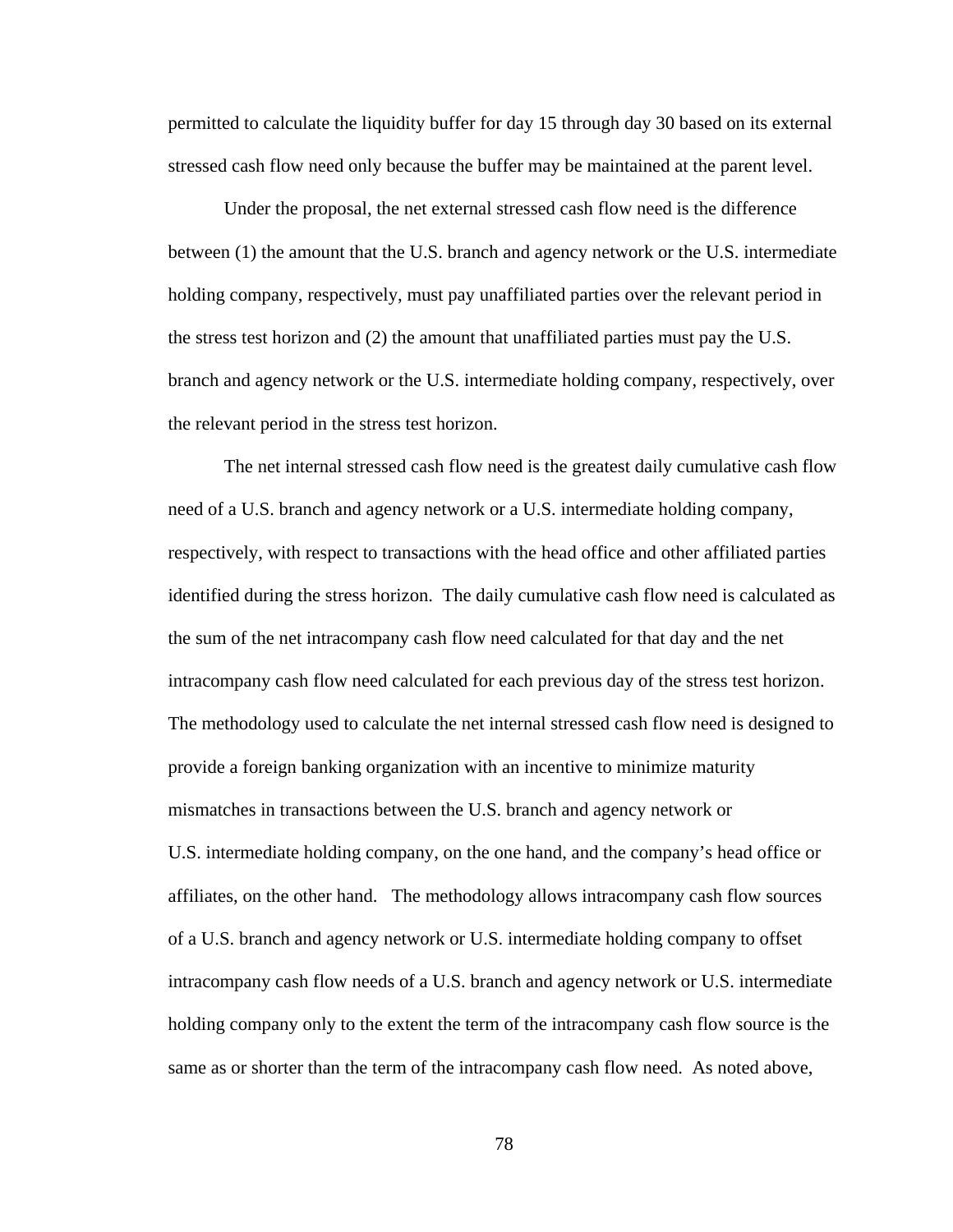these assumptions reflect the risk that during a stress scenario, the U.S. operations, the head office, and other affiliated counterparties may come under stress simultaneously. Under such a scenario, the head office may be unable or unwilling to return funds to the U.S. branch and agency network or the U.S. intermediate holding company when those funds are most needed.

Figure 1 below illustrates the steps required to calculate the components of the liquidity buffer.



**Figure 1. Diagram of steps for calculating net stressed cash flow need**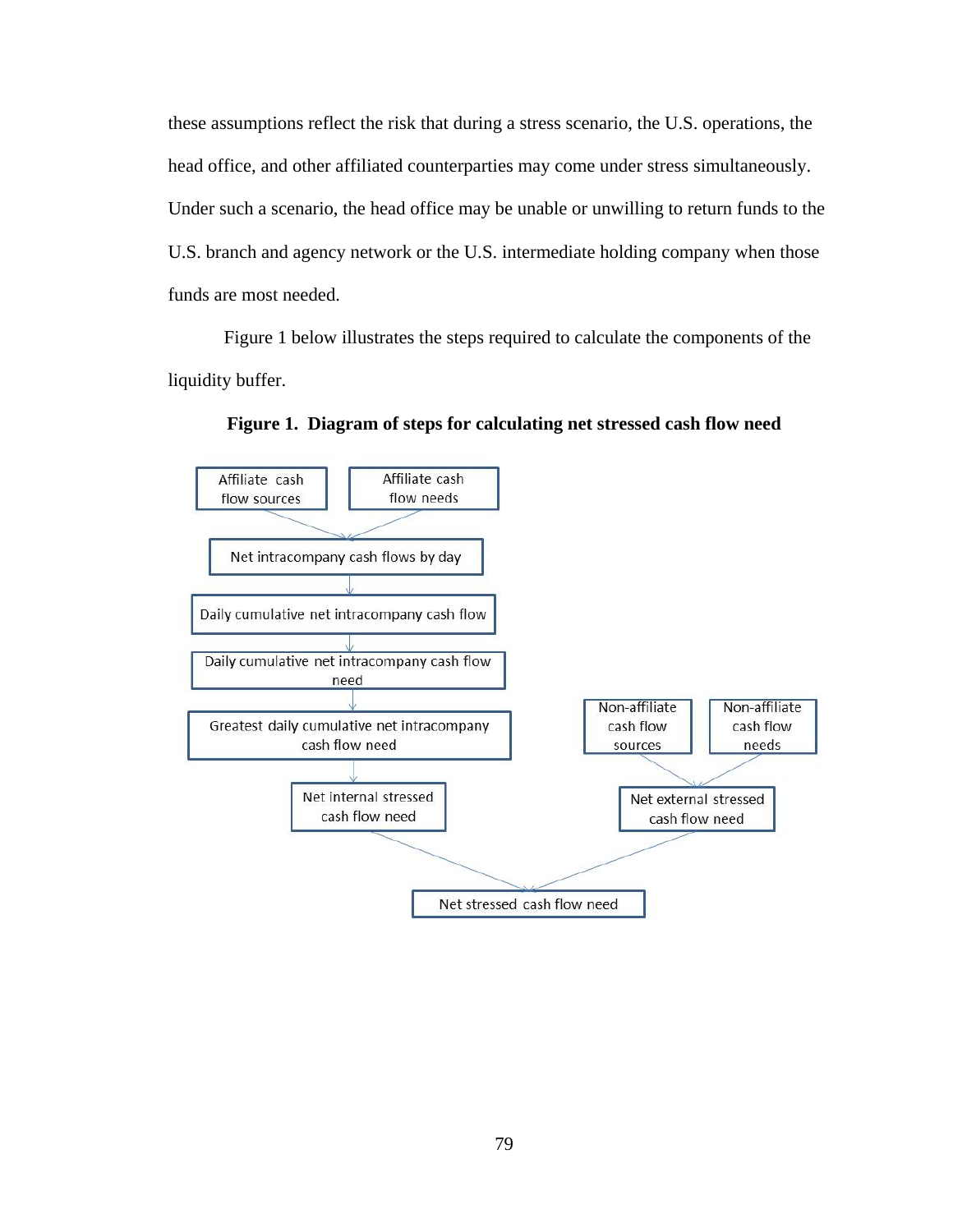The tables below set forth an example of a calculation of net stressed cash flow need as required under the proposal, using a stress period of five days. For purposes of the example, cash flow needs are represented as negative, and cash flow sources are represented as positive.

|                                               | Day          | Day            | Day | Day            | Day | Period |
|-----------------------------------------------|--------------|----------------|-----|----------------|-----|--------|
|                                               | $\mathbf{1}$ | $\overline{2}$ | 3   | $\overline{4}$ | 5   | Total  |
| <b>Non-affiliate cash flow sources</b>        |              |                |     |                |     |        |
| Maturing loans/placements with<br>other firms | 5            | 5              | 6   | 6              | 6   | 28     |
| Total non-affiliate cash flow sources         | 5            | 5              | 6   | 6              | 6   | 28     |
|                                               |              |                |     |                |     |        |
| <b>Non-affiliate cash flow needs</b>          |              |                |     |                |     |        |
| Maturing wholesale<br>funding/deposits        | (12)         | (8)            | (8) | (7)            | (7) | (42)   |
| Total non-affiliate cash flow needs           | (12)         | (8)            | (8) | (7)            | (7) | (42)   |
| Net external stressed cash flow need          | (7)          | (3)            | (2) | (1)            | (1) | (14)   |

**Example of net external stressed cash flow need**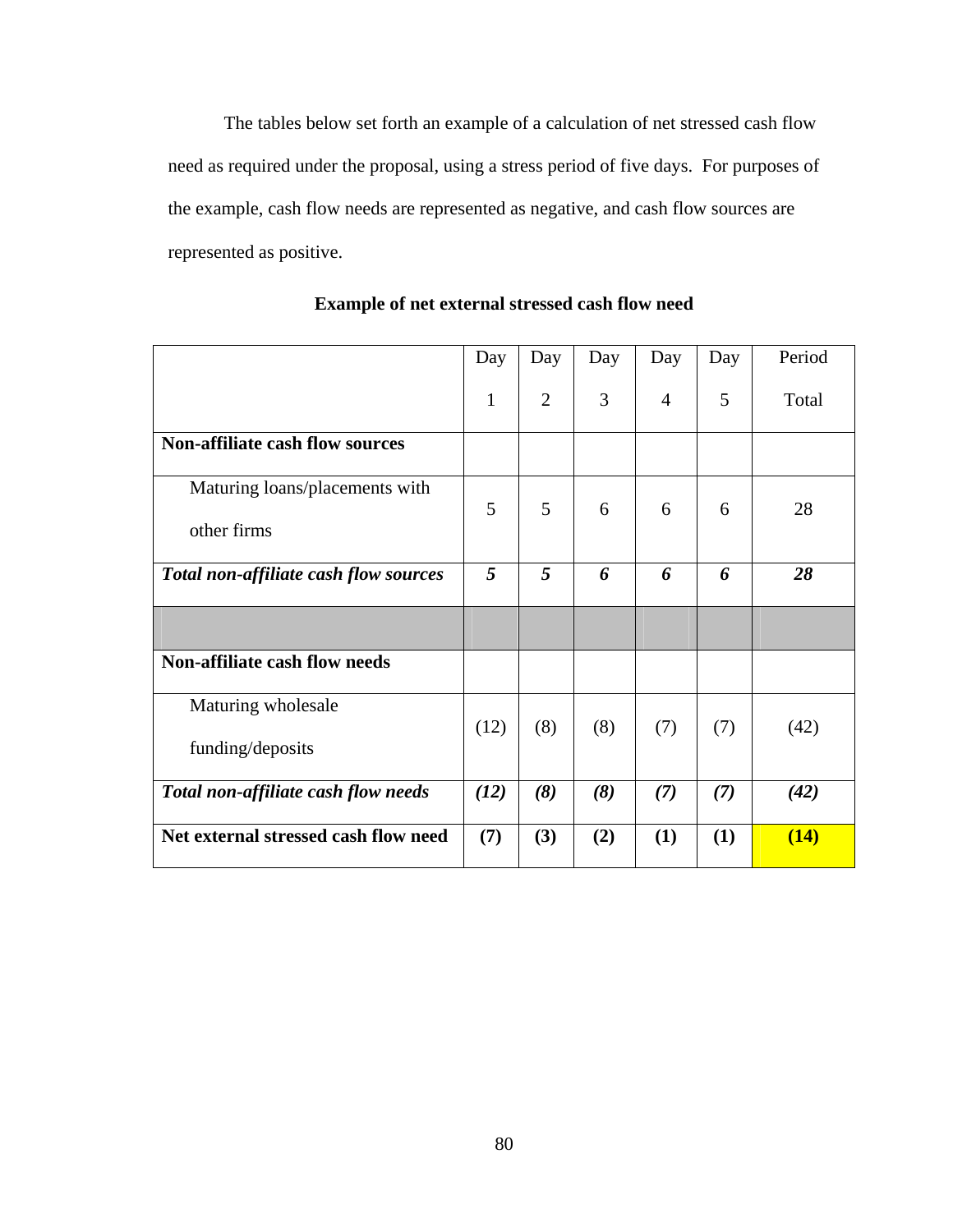|                                      | Day            | Day            | Day              | Day                     | Day                     | Period         |
|--------------------------------------|----------------|----------------|------------------|-------------------------|-------------------------|----------------|
|                                      | $\mathbf{1}$   | $\overline{2}$ | 3                | $\overline{4}$          | 5                       | Total          |
| <b>Affiliate cash flow sources</b>   |                |                |                  |                         |                         |                |
| Maturing loans to parent             | $\overline{2}$ | $\overline{2}$ | 3                | $\overline{2}$          | $\mathbf{1}$            | 10             |
| Maturing loans to non-U.S. entities  | $\theta$       | $\theta$       | $\mathbf{1}$     | $\mathbf{1}$            | $\overline{2}$          | $\overline{4}$ |
| Total affiliate cash flow sources    | $\overline{2}$ | $\overline{2}$ | $\boldsymbol{4}$ | $\overline{\mathbf{3}}$ | $\overline{3}$          | 14             |
|                                      |                |                |                  |                         |                         |                |
| <b>Affiliate cash flow needs</b>     |                |                |                  |                         |                         |                |
| Maturing funding from parent         | $\overline{0}$ | (4)            | (10)             | $\overline{0}$          | $\theta$                | (14)           |
| Maturing deposit from non-U.S.       | (1)            | (1)            | (1)              | $\overline{0}$          | $\overline{0}$          | (3)            |
| entities                             |                |                |                  |                         |                         |                |
| Total affiliate cash flow needs      | (I)            | (5)            | (11)             | $\boldsymbol{\theta}$   | 0                       | (17)           |
| Net intracompany cash flows          | $\mathbf{1}$   | (3)            | (7)              | 3                       | $\overline{\mathbf{3}}$ | (3)            |
|                                      |                |                |                  |                         |                         |                |
| Daily cumulative net intracompany    | $\mathbf{1}$   | (2)            | (9)              | (6)                     | (3)                     |                |
| cash flow                            |                |                |                  |                         |                         |                |
| Daily cumulative net intracompany    |                | (2)            | (9)              | (6)                     | (3)                     |                |
| cash flow need                       |                |                |                  |                         |                         |                |
| Greatest daily cumulative net        |                |                | (9)              |                         |                         |                |
| intracompany cash flow need          |                |                |                  |                         |                         |                |
| Net internal stressed cash flow need |                |                | (9)              |                         |                         | (9)            |

# **Example of net internal stressed cash flow need**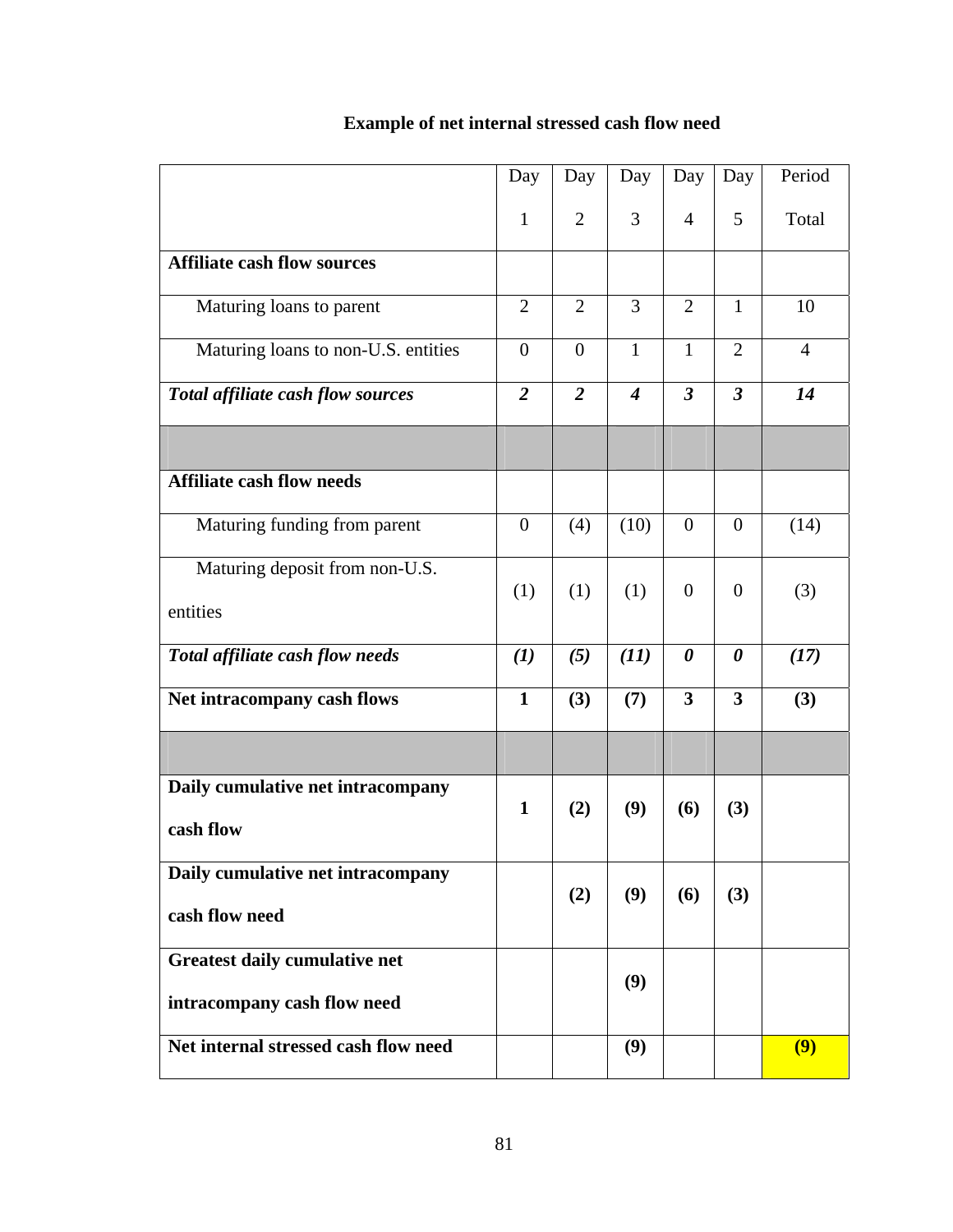|                                          | Period |
|------------------------------------------|--------|
|                                          | Total  |
| Net external stressed cash flow need     | (14)   |
| Net internal stressed cash flow need     | (9)    |
| <b>Total net stressed cash flow need</b> | (23)   |
| calculation                              |        |
|                                          |        |
| <b>Liquidity buffer</b>                  | 23     |

### **Example of net stressed cash flow need calculation**

As discussed above, the proposed liquidity framework provides an incentive for companies to match the maturities of cash flow needs and cash flow sources from affiliates, due to the likely high correlation between liquidity stress events in the U.S. operations and non-U.S. operations of a foreign banking organization. However, the Board recognizes that there may be appropriate alternatives and seeks comment on other approaches to addressing intracompany transactions in determining the size of the required U.S. liquidity buffer. The Board seeks comment on the following additional methods or approaches for calculating the net internal stressed cash flow need requirement:

(1) Assume that any cash flows expected to be received by U.S. operations from the head office or affiliates are received one day after the scheduled maturity date. This would help ensure that the U.S. operations receive any payments owed by affiliates before having to make payments to affiliates, thereby preventing intraday arbitrage of the proposed maturity matching requirement.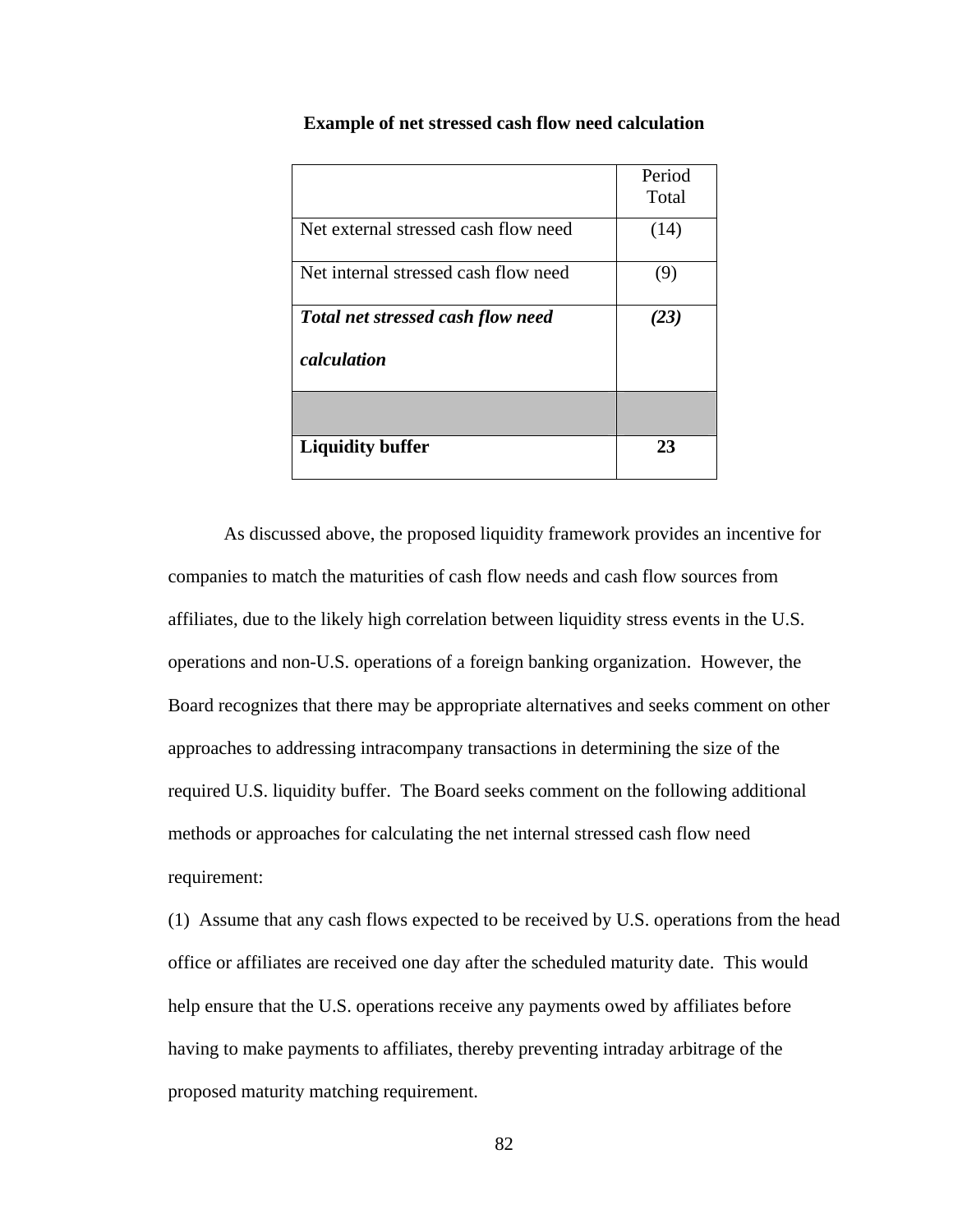(2) Allow the U.S. operations to net all intracompany cash flow needs and sources over the entire stress period, regardless of the maturities within the stress horizon, but apply a 50 percent haircut to all intracompany cash flow sources within the stress horizon. This approach could simplify the calculation and reduce compliance burden, but provides less incentive for foreign banking organizations to achieve maturity matches for their U.S. operations within the stress horizon.

(3) Assume that all intracompany cash flow needs during the relevant stress period mature and roll-off at a 100 percent rate and that all intracompany cash flow sources within the relevant stress period are not received (that is, they could not be used to offset cash flow needs). This approach would simplify the calculation, but assumes that the parent would make none of its contractual payments to the U.S. subsidiary or U.S. branch and agency network may be an unreasonable assumption even under conservatively stressed scenarios. Alternatively, this approach could be used as a heightened standard that could be imposed if the Board has particular concerns about of the ability or willingness of the parent company to serve as a source of strength.

*Question 25:* The Board requests feedback on the proposed approach to intragroup flows as well as the described alternatives. What are the advantages and disadvantages of the alternatives versus the treatment in the proposal? Are there additional alternative approaches to intracompany cash flows that the Board should consider? Provide detailed answers and supporting data where available.

*Question 26:* Should U.S. branch and agency networks be required to cover net internal stressed cash flow needs for days 15 to 30 of the required stress scenario within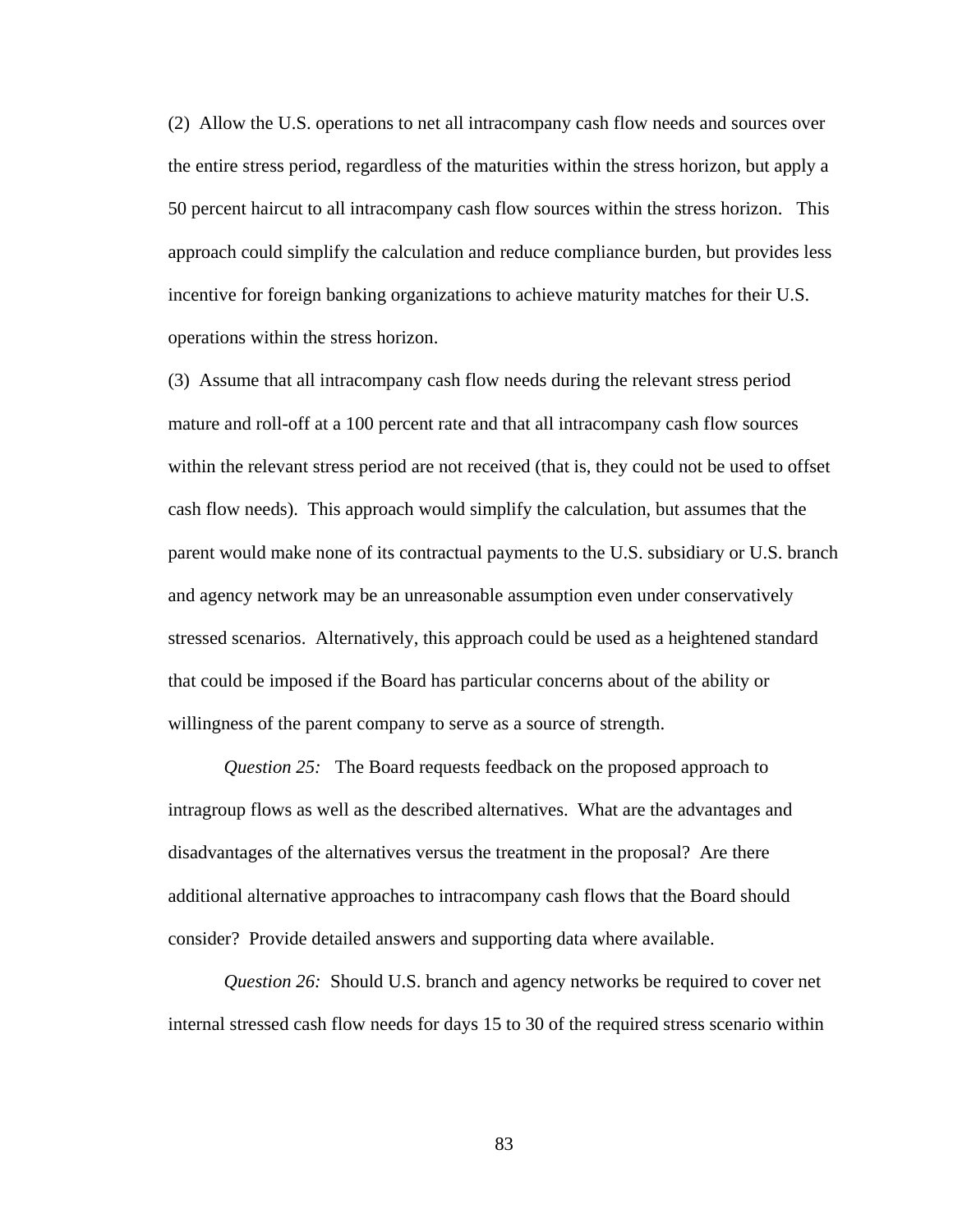the United States? Should U.S. branch and agency networks be required to hold the entire 30-day liquidity buffer in the United States?

# *Composition of the liquidity buffer*

 $\overline{a}$ 

Under the proposed rule, only highly liquid assets that are unencumbered may be included in a liquidity buffer for a U.S. intermediate holding company or U.S. branch and agency network. Assets in the liquidity buffer need to be easily and immediately convertible to cash with little or no loss of value. Thus, cash or securities issued or guaranteed by the U.S. government, a U.S. government agency, or a U.S. governmentsponsored entity are included in the proposed definition of highly liquid assets. In addition, under the proposed rule, other assets may be included in the liquidity buffer as highly liquid assets if a company demonstrates to the satisfaction of the Board that an asset:

(i) Has low credit risk (low risk of default) and low market risk (low price volatility); $68$ 

(ii) Is traded in an active secondary two-way market that has committed market makers and independent bona fide offers to buy and sell so that a price reasonably related to the last sales price or current bona fide competitive bid and offer quotations can be determined within one day and settled at that price within a reasonable time period conforming with trade custom; and

<sup>68</sup> Generally, market risk is the risk of loss that could result from broad market movements, such as changes in the general level of interest rates, credit spreads, equity prices, foreign exchange rates, or commodity prices. *See* 12 CFR part 225, appendix E.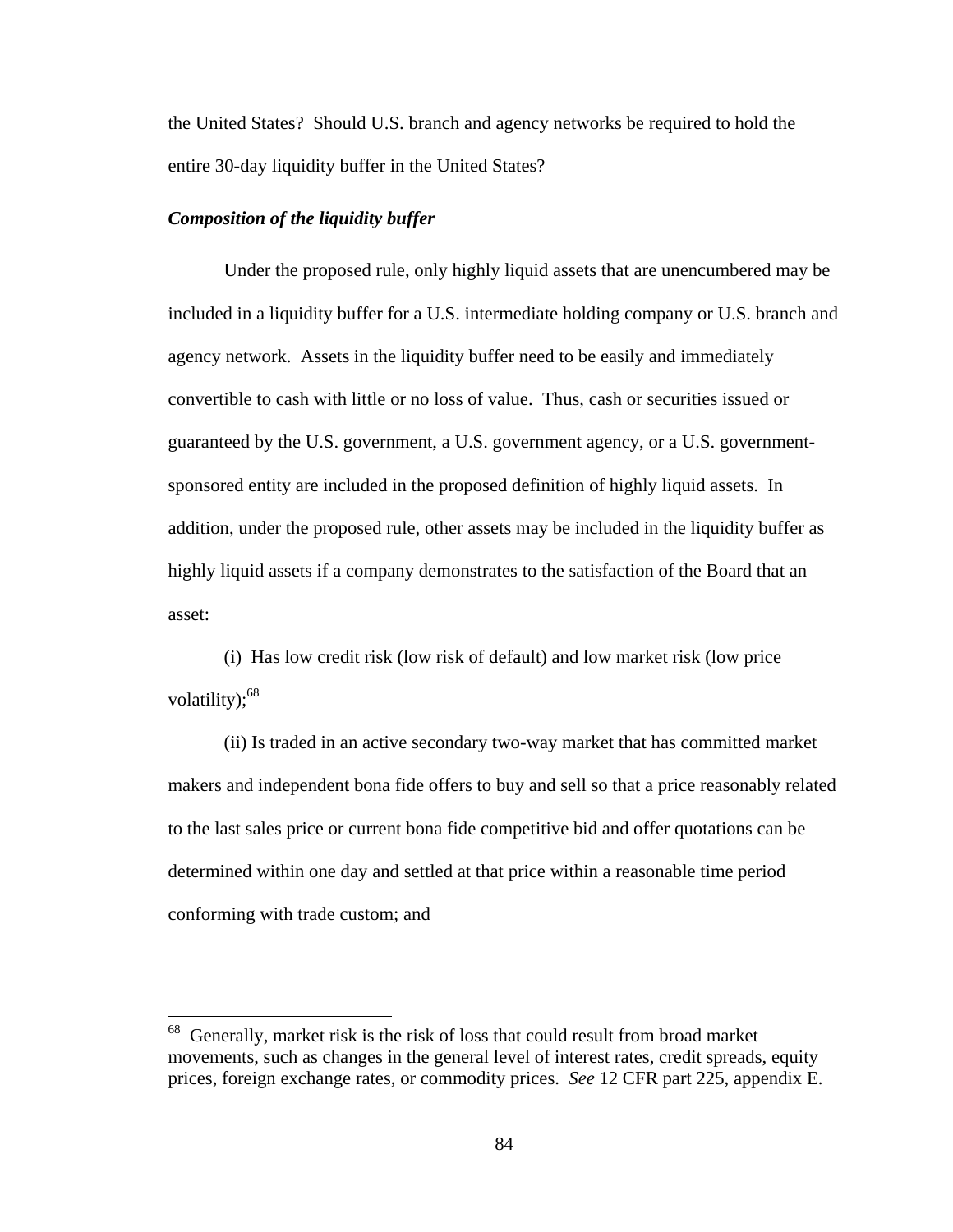(iii) Is a type of asset that investors historically have purchased in periods of financial market distress during which liquidity is impaired (flight to quality). For example, certain "plain vanilla" corporate bonds (that is, bonds that are neither structured products nor subordinated debt) issued by a nonfinancial company with a strong financial profile have been reliable sources of liquidity in the repo market during past stressed conditions. Assets with the above characteristics may meet the definition of a highly liquid asset as proposed.

The highly liquid assets in the liquidity buffer should be readily available at all times to meet the liquidity needs of the U.S. operations. Accordingly, the assets must be unencumbered. Under the proposed rule, an asset would be unencumbered if: (i) the asset is not pledged, does not secure, collateralize or provide credit enhancement to any transaction, and is not subject to any lien, or, if the asset has been pledged to a Federal Reserve bank or a U.S. government-sponsored entity, the asset has not been used; (ii) the asset is not designated as a hedge on a trading position under the Board's market risk rule;<sup>69</sup> and (iii) there are no legal or contractual restrictions on the ability of the company to promptly liquidate, sell, transfer, or assign the asset.

*Question 27:* The Board requests comment on all aspects of the proposed definitions of highly liquid assets and unencumbered. What, if any, other assets should be specifically listed in the definition of highly liquid assets? Why should these other assets be included? Are the criteria for identifying additional assets for inclusion in the

 $\overline{a}$ 

 $69$  The Board's market risk rule defines a trading position as a position that is held by a company for the purpose of short-term resale or with the intent of benefiting from actual or expected short-term price movements, or to lock-in arbitrage profits. *See* 12 CFR part 225, appendix E.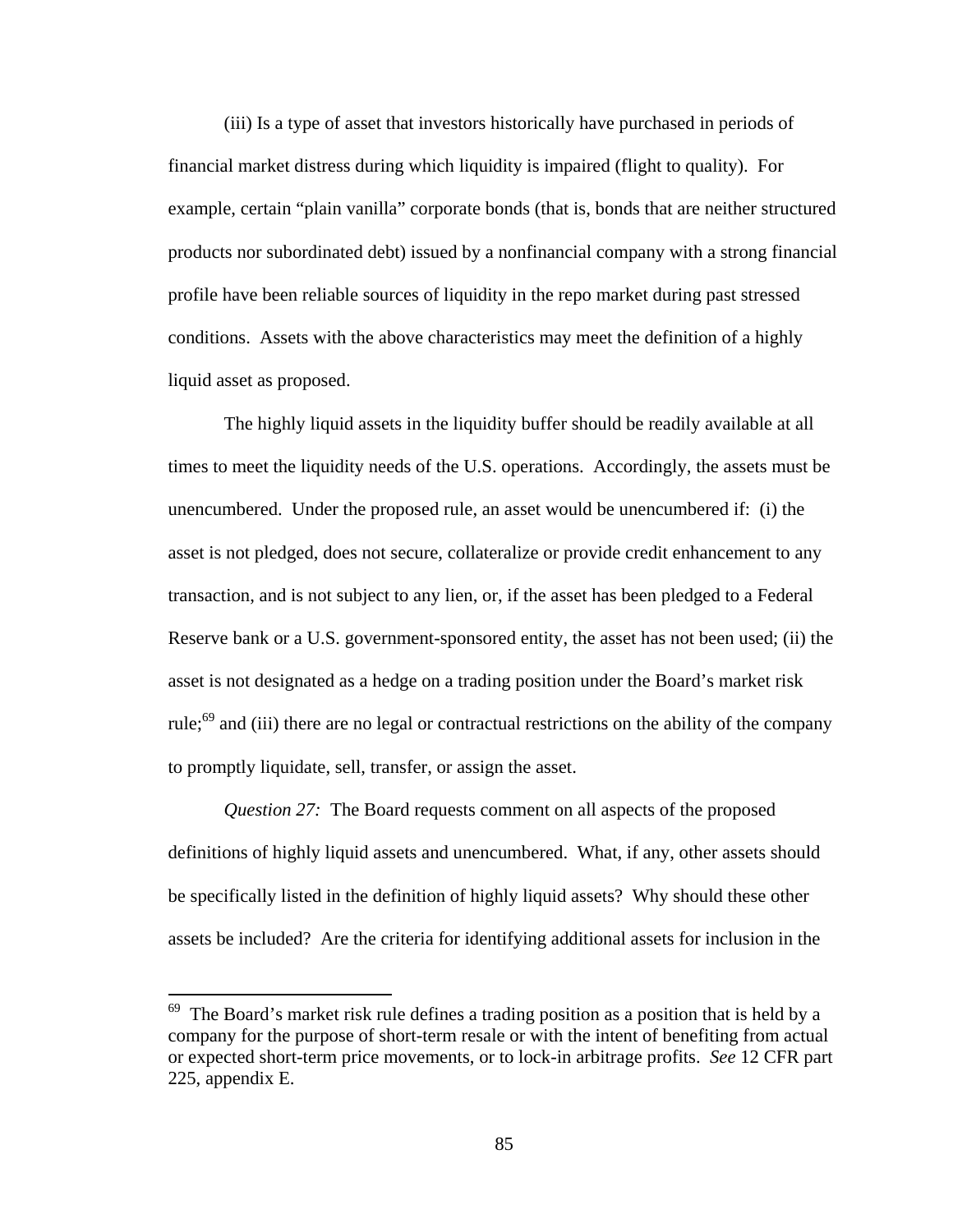definition of highly liquid assets appropriate? If not, how and why should the Board revise the criteria?

*Question 28*: Should the Board require matching of liquidity risk and the liquidity buffer at the individual branch level rather than allowing the firm to consolidate across U.S. branch and agency networks? Why or why not?

*Question 29*: Should U.S. intermediate holding companies be allowed to deposit cash portions of their liquidity buffer with affiliated branches or U.S. entities? Why or why not?

*Question 30*: In what circumstances should the cash portion of the liquidity buffer be permitted to be held in a currency other than U.S. dollars?

*Question 31*: Should the Board provide more clarity around when the liquidity buffer would be allowed to be used to meet liquidity needs during times of stress? What standards would be appropriate for usage of the liquidity buffer?

*Question 32:* Are there situations in which compliance with the proposed rule would hinder a foreign banking organization from employing appropriate liquidity risk management practices? Provide specific detail.

# *Contingency funding plan*

 The proposed rule would require a foreign banking organization with combined U.S. assets of \$50 billion or more to establish and maintain a contingency funding plan for its combined U.S. operations. The objectives of the contingency funding plan are to provide a plan for responding to a liquidity crisis, to identify alternate liquidity sources that the U.S. operations can access during liquidity stress events, and to describe steps that should be taken to ensure that the company's sources of liquidity are sufficient to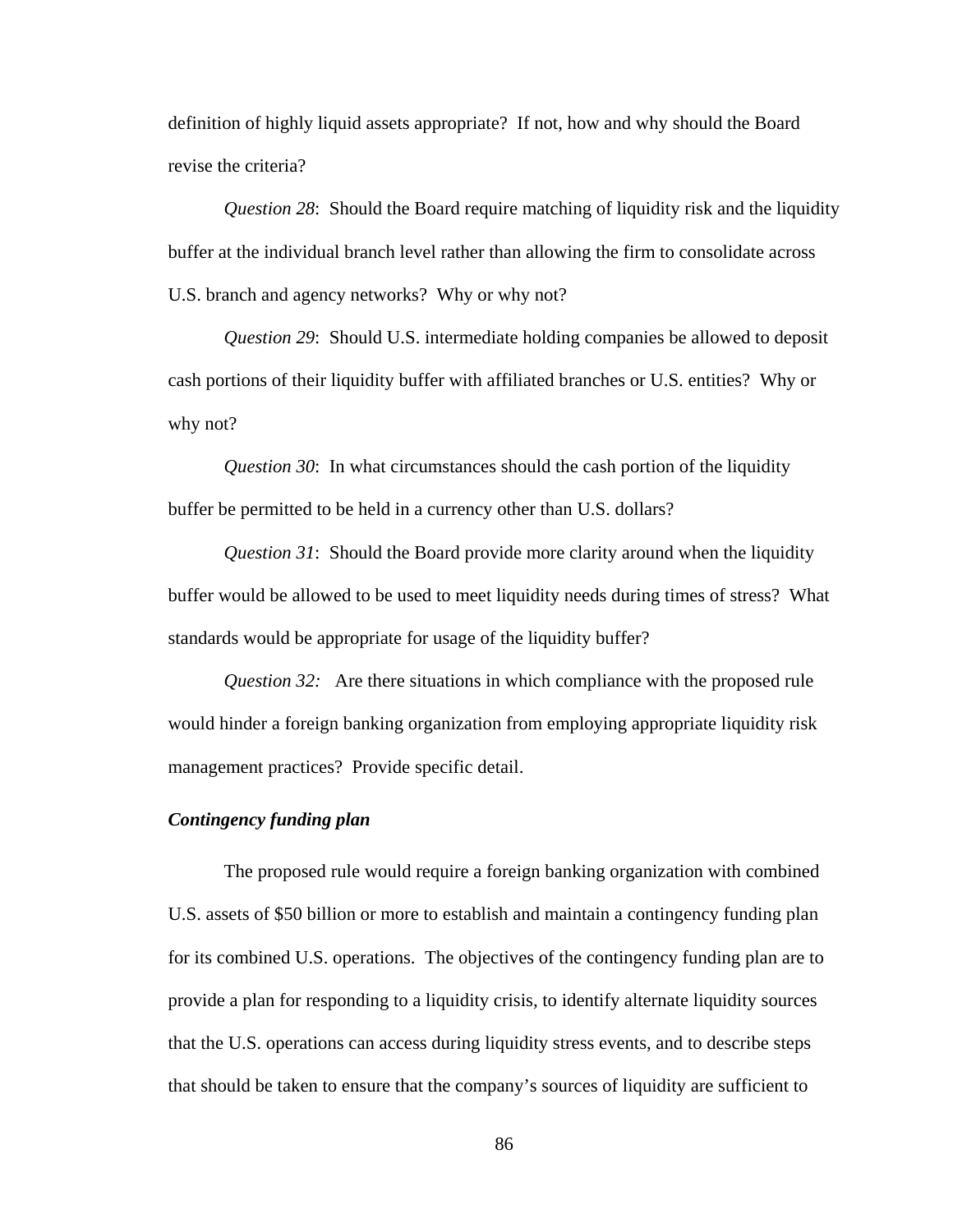fund its operating costs and meet its commitments while minimizing additional costs and disruption.

The contingency funding plan should set out the company's strategies for addressing liquidity needs during liquidity stress events. Under the proposed rule, the contingency funding plan would be required to be commensurate with the U.S. operations and the company's capital structure, risk profile, complexity, activities, size, other relevant factors, and established liquidity risk tolerance. The contingency funding plan should also specify the contingency funding plans related to specific legal entities, including the U.S. branch and agency network and U.S. intermediate holding company. A company would be required to update the contingency funding plan for its U.S. operations at least annually, or whenever changes to market and idiosyncratic conditions warrant an update.

Under the proposed rule, the contingency funding plan would include four components: a quantitative assessment, an event management process, monitoring requirements, and testing requirements. Under the quantitative assessment, a company must: (i) identify liquidity stress events that have a significant effect on the U.S. operations' liquidity; (ii) assess the level and nature of the effect on the U.S. operations' liquidity that may occur during identified liquidity events; (iii) assess available funding sources and needs during the identified liquidity stress events; and (iv) identify alternative funding sources that may be used during the liquidity stress events.

A liquidity stress event that may have a significant effect on a company's liquidity would include deterioration in asset quality, ratings downgrades, widening of credit default swap spreads, operating losses, declining financial institution equity prices,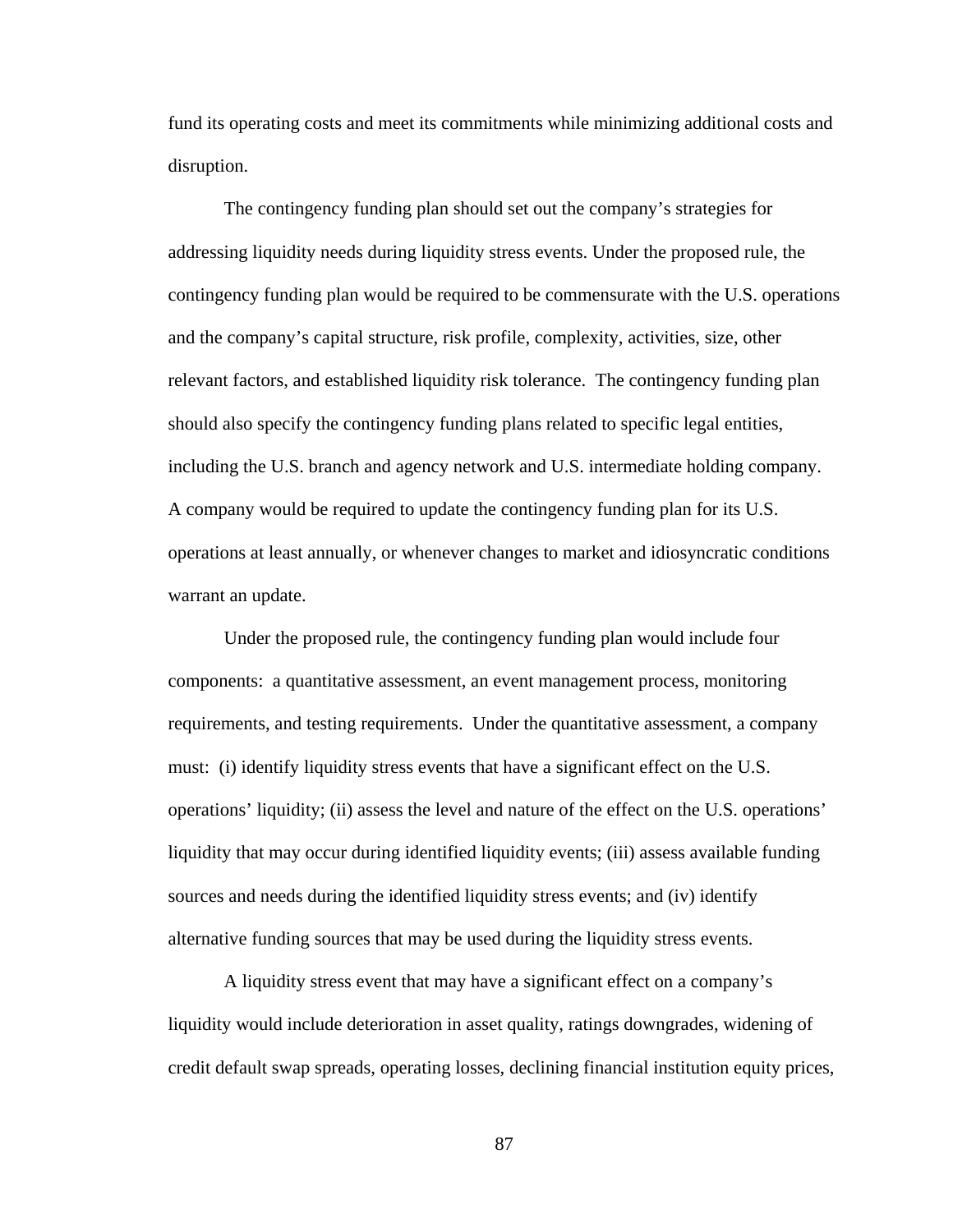negative press coverage, or other events that call into question the company or its U.S. operations' ability to meet its obligations.

The contingency funding plan should delineate the various levels of stress severity that can occur during the stress event, and identify the various stages for each type of event. The events, stages, and severity levels should include temporary disruptions, as well as those that might be intermediate or longer term. To meet the requirements of the proposal, the contingency funding plan must assess available funding sources and needs during identified liquidity stress events for the company's combined U.S. operations. This should include an analysis of the potential erosion of available funding at alternative stages or severity levels of each stress event, as well as the identification of potential cash flow mismatches that may occur during the various stress levels. A company is expected to base its analysis on realistic assessments of the behavior of funds providers during the event, and should incorporate alternative funding sources. The analysis should include all material on- and off-balance sheet cash flows and their related effects on the combined U.S. operations. The result should be a realistic analysis of the cash inflows, outflows, and funds available to the combined U.S. operations at different time intervals during the identified liquidity stress event.

Liquidity pressures are likely to spread from one funding source to another during significant liquidity stress events. Accordingly, the proposed rule would require a company to identify alternative funding sources that may be accessed by the combined U.S. operations during identified liquidity stress events. Any legal or other restrictions that exist that may limit the ability of funding sources to be used by different legal entities within the U.S. operations should be identified. Since some of these alternative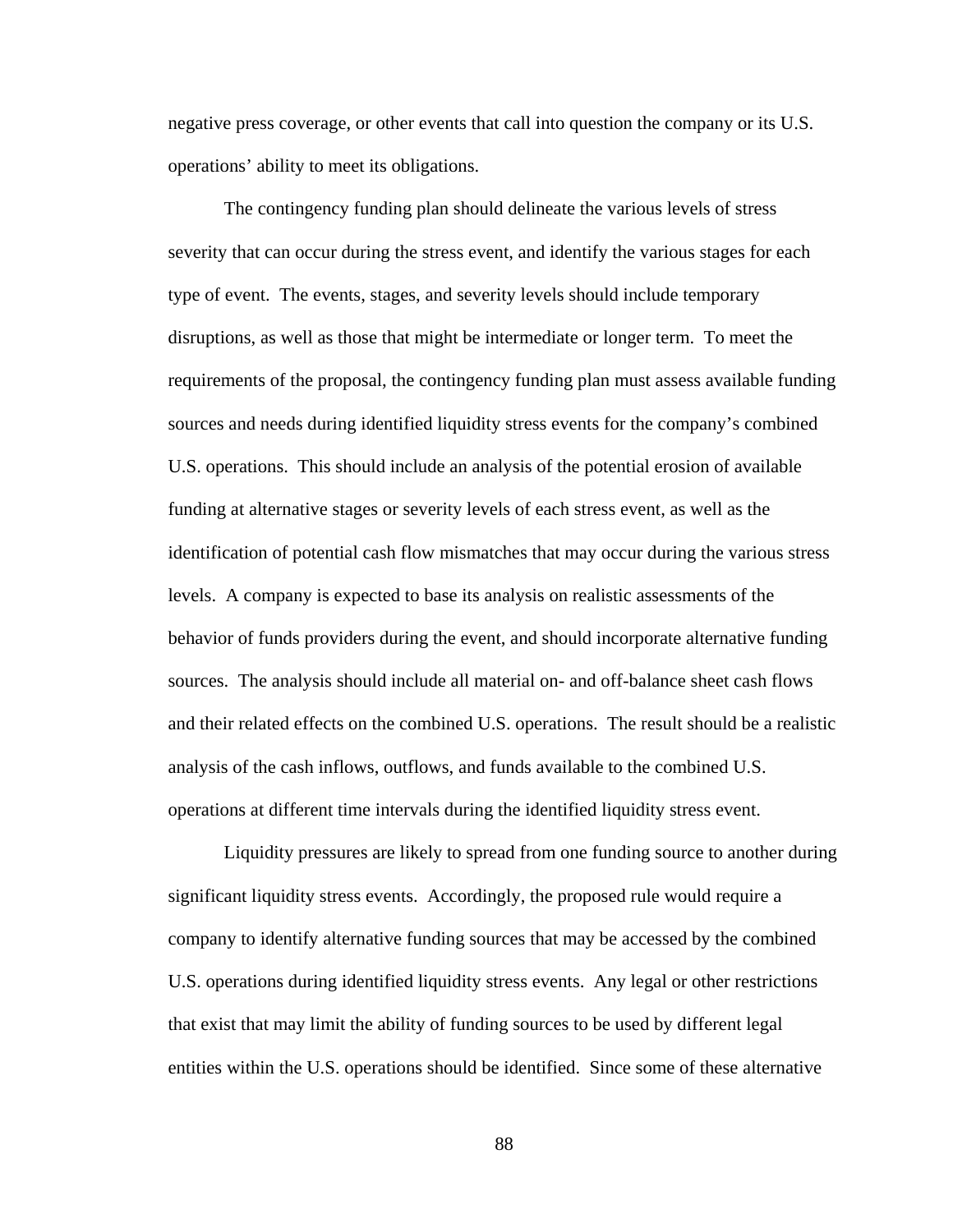funding sources will rarely be used in the normal course of business, the U.S. operations should conduct advance planning and periodic testing to ensure that the funding sources are available when needed. Administrative procedures and agreements are also expected to be in place before the U.S. operations needs to access the alternative funding sources.

Discount window credit may be incorporated into contingency funding plans as a potential source of funds for a foreign bank's U.S. branches and agencies, in a manner consistent with terms provided by Federal Reserve Banks. For example, primary credit is currently available on a collateralized basis for financially sound institutions as a backup source of funds for short-term funding needs. Contingency funding plans that incorporate borrowing from the discount window should specify the actions that would be taken to replace discount window borrowing with more permanent funding, and include the proposed time frame for these actions.

Under the proposed rule, the contingency funding plan must also include an event management process that sets out procedures for managing liquidity during identified liquidity stress events. This process must include an action plan that clearly describes the strategies the combined U.S. operations of the company would use to respond to liquidity shortfalls for identified liquidity stress events, including the methods that the company or its combined U.S. operations would use to access the alternative funding sources identified in the quantitative assessment.

 Under the proposed rule, the event management process must also identify a liquidity stress event management team that would execute the action plan described above and specify the process, responsibilities, and triggers for invoking the contingency funding plan, escalating the responses described in the action plan, decision-making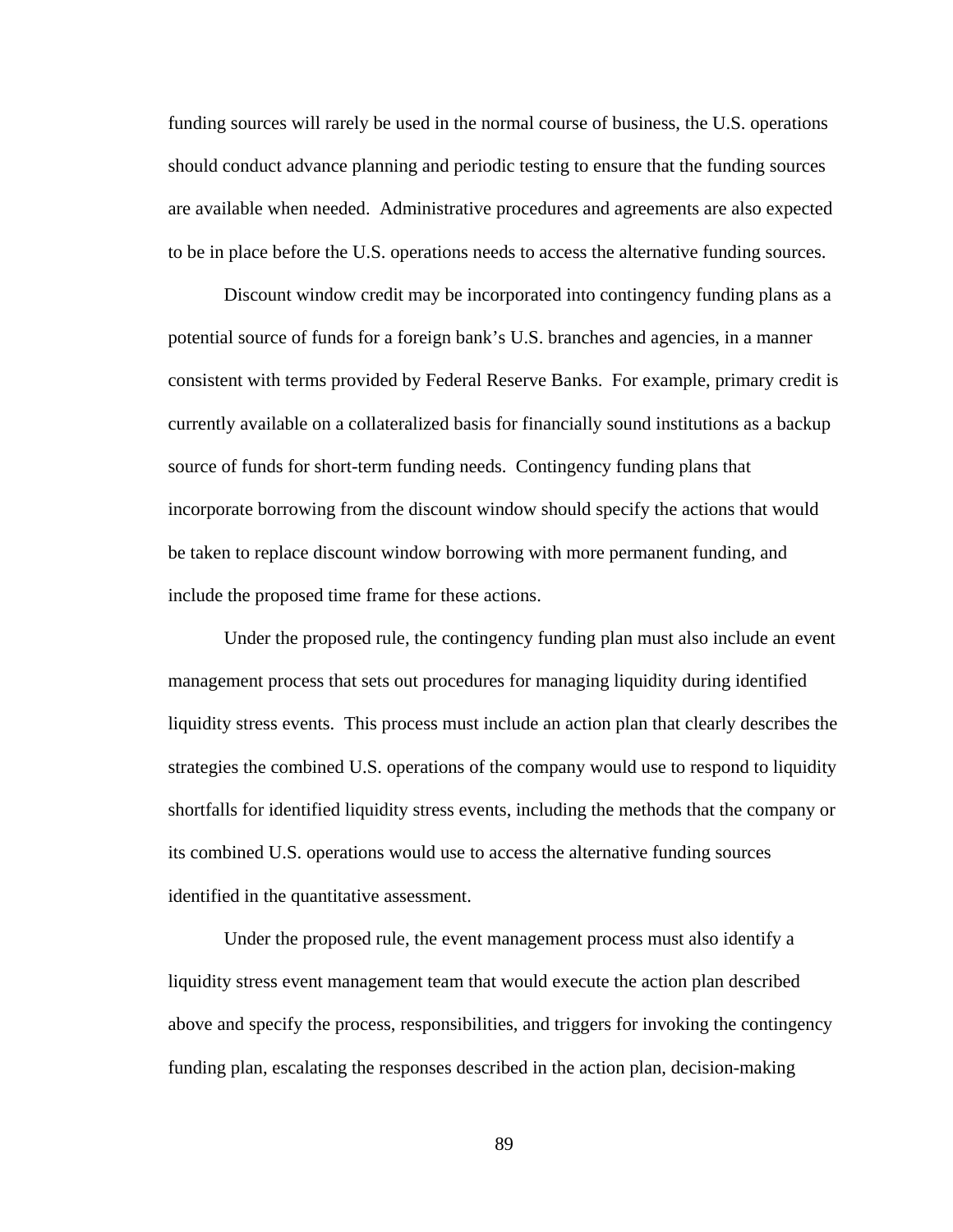during the identified liquidity stress events, and executing contingency measures identified in the action plan for the U.S. operations.

In addition, to promote the flow of necessary information during a period of liquidity stress, the proposed rule would require the event management process to include a mechanism that ensures effective reporting and communication within the company and its combined U.S. operations and with outside parties, including the Board and other relevant supervisors, counterparties, and other stakeholders.

The proposal would also impose monitoring requirements on the company's combined U.S. operations so that the U.S. operations would be able to proactively position themselves into progressive states of readiness as liquidity stress events evolve. These requirements include procedures for monitoring emerging liquidity stress events and for identifying early warning indicators of emerging liquidity stress events that are tailored to a company's capital structure, risk profile, complexity, activities, size, and other relevant factors. Such early warning indicators may include negative publicity concerning an asset class owned by the company, potential deterioration in the company's financial condition, widening debt or credit default swap spreads, and increased concerns over the funding of off-balance-sheet items.

The proposed rule would require a company to periodically test the components of the U.S. operations' contingency funding plan to assess its reliability during liquidity stress events. Such testing would include trial runs of the operational elements of the contingency funding plan to ensure that they work as intended during a liquidity stress event. These tests would include operational simulations to test communications,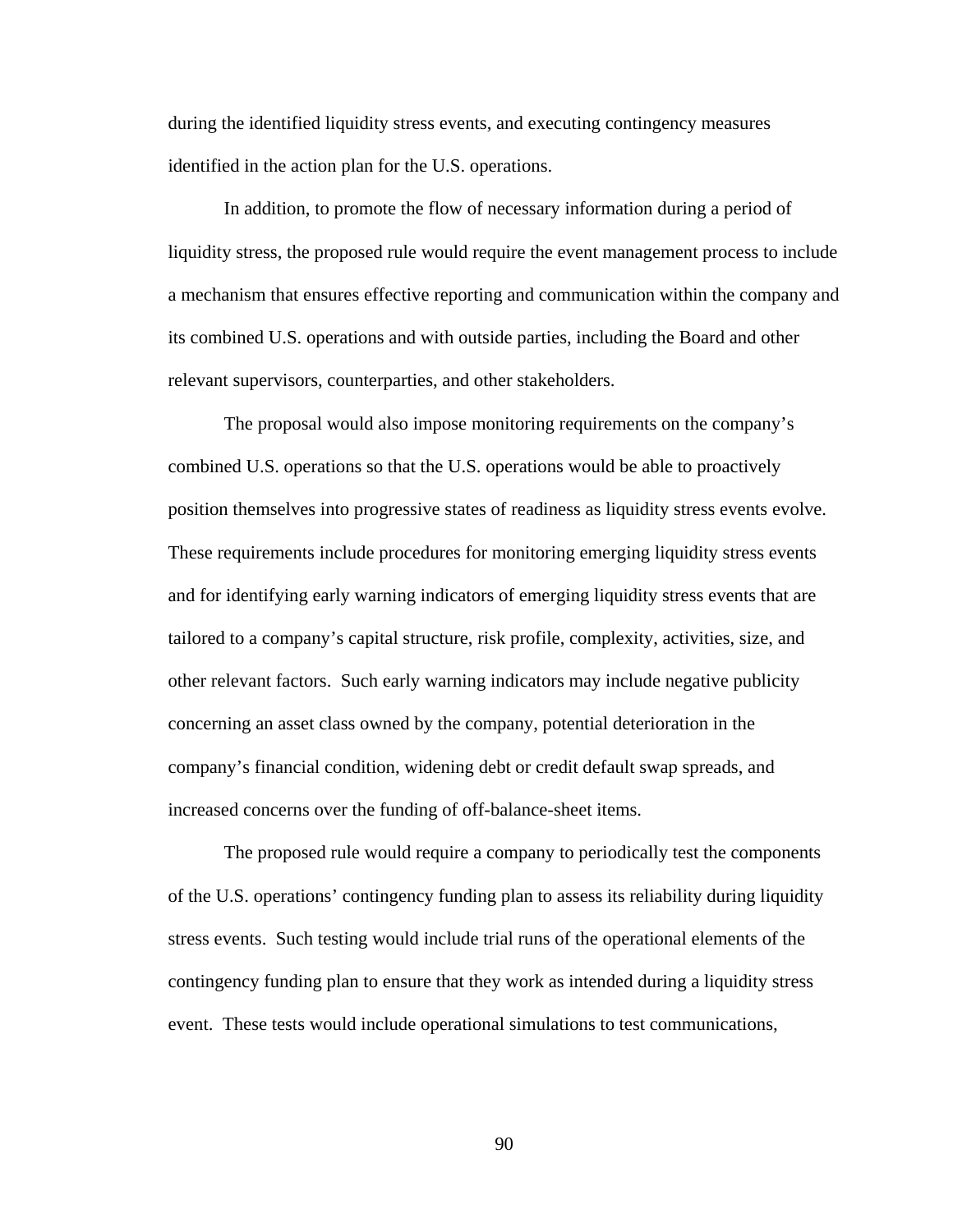coordination, and decision making involving relevant managers, including managers at relevant legal entities within the corporate structure.

 A company would also be required to periodically test the methods it will use to access alternate funding for its U.S. operations to determine whether these sources of funding would be readily available when needed. For example, the Board expects that a company would test the operational elements of a contingency funding plan that are associated with lines of credit, the Federal Reserve discount window, or other secured borrowings, since efficient collateral processing during a liquidity stress event is especially important for such funding sources.

# *Specific limits*

 $\overline{a}$ 

 To enhance management of liquidity risk, the proposed rule would require a foreign banking organization with combined U.S. assets of \$50 billion or more to establish and maintain limits on potential sources of liquidity risk. Proposed limitations would include limits on: concentrations of funding by instrument type, singlecounterparty, counterparty type, secured and unsecured funding, and other liquidity risk identifiers; the amount of specified liabilities that mature within various time horizons; and off-balance sheet exposures and other exposures that could create funding needs during liquidity stress events.<sup>70</sup> The U.S. operations would also be required to monitor intraday liquidity risk exposure in accordance with procedures established by the foreign banking organization.

 $70$  Such exposures may be contractual or non-contractual exposures, and include such liabilities as unfunded loan commitments, lines of credit supporting asset sales or securitizations, collateral requirements for derivative transactions, and letters of credit supporting variable demand notes.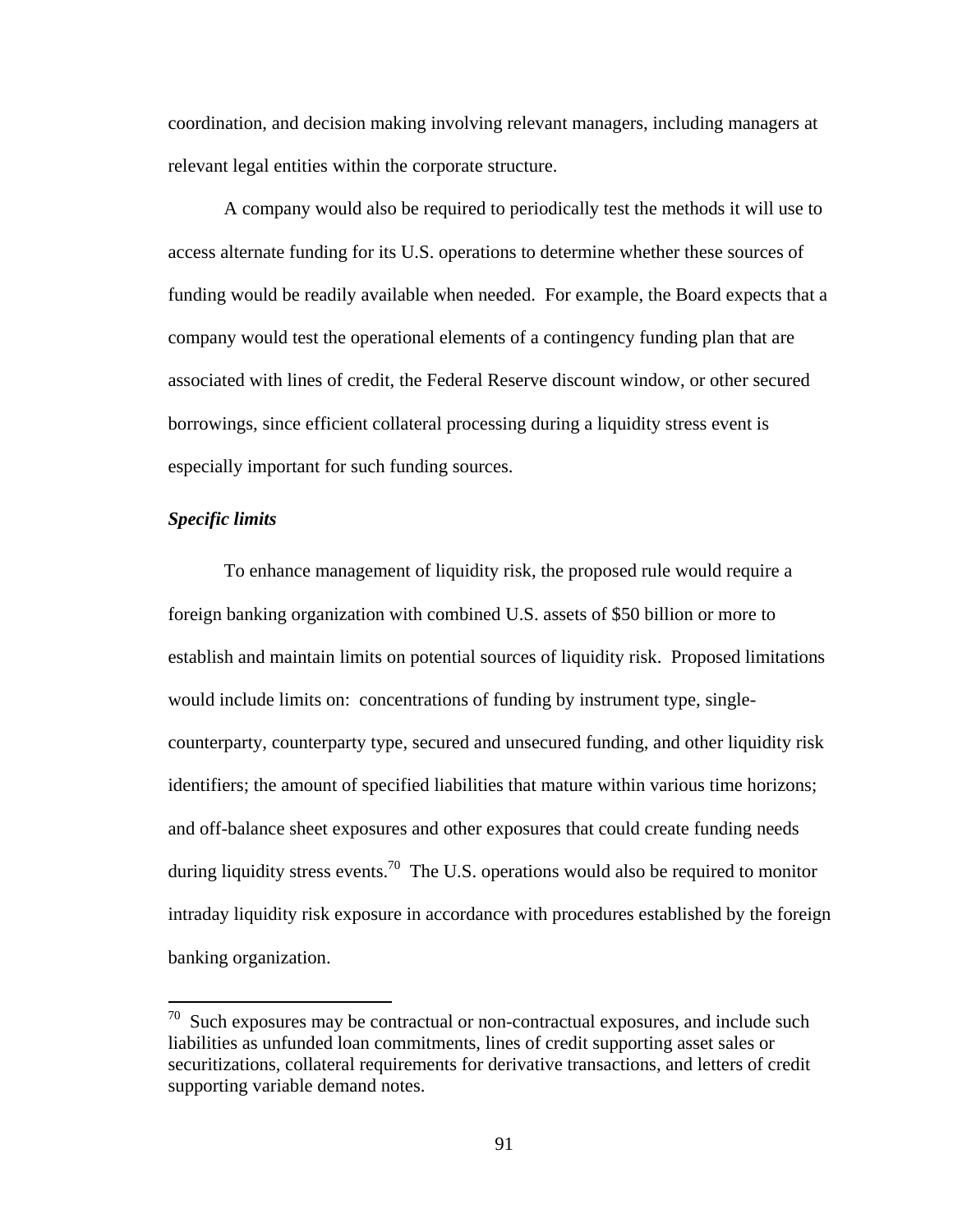A foreign banking organization would additionally be required to monitor its compliance with all limits established and maintained under the specific limit requirements. The size of each limit must reflect the U.S. operations' capital structure, risk profile, complexity, activities, size, and other appropriate risk related factors, and established liquidity risk tolerance.

*Question 33*: Should foreign banking organizations with a large U.S. presence be required to establish and maintain limits on other potential sources of liquidity risk in addition to the specific sources listed in the proposed rule? If so, identify these additional sources of liquidity risk.

### *Monitoring*

The proposed rule would require a foreign banking organization with combined U.S. assets of \$50 billion or more to monitor liquidity risk related to collateral positions of the U.S. operations, liquidity risks across its U.S. operations, and intraday liquidity positions for its combined U.S. operations, each as described below.

### *Collateral positions*

Under the proposed rule, a foreign banking organization with combined U.S. assets of \$50 billion or more would be required to establish and maintain procedures for monitoring assets of the combined U.S. operations it has pledged as collateral for an obligation or position, and assets that are available to be pledged. The procedures must address the ability of the company with respect to its combined U.S. operations to:

(i) calculate all of the collateral positions of the U.S. operations on a weekly basis (or more frequently as directed by the Board due to financial stability risks or the financial condition of the U.S. operations), including the value of assets pledged relative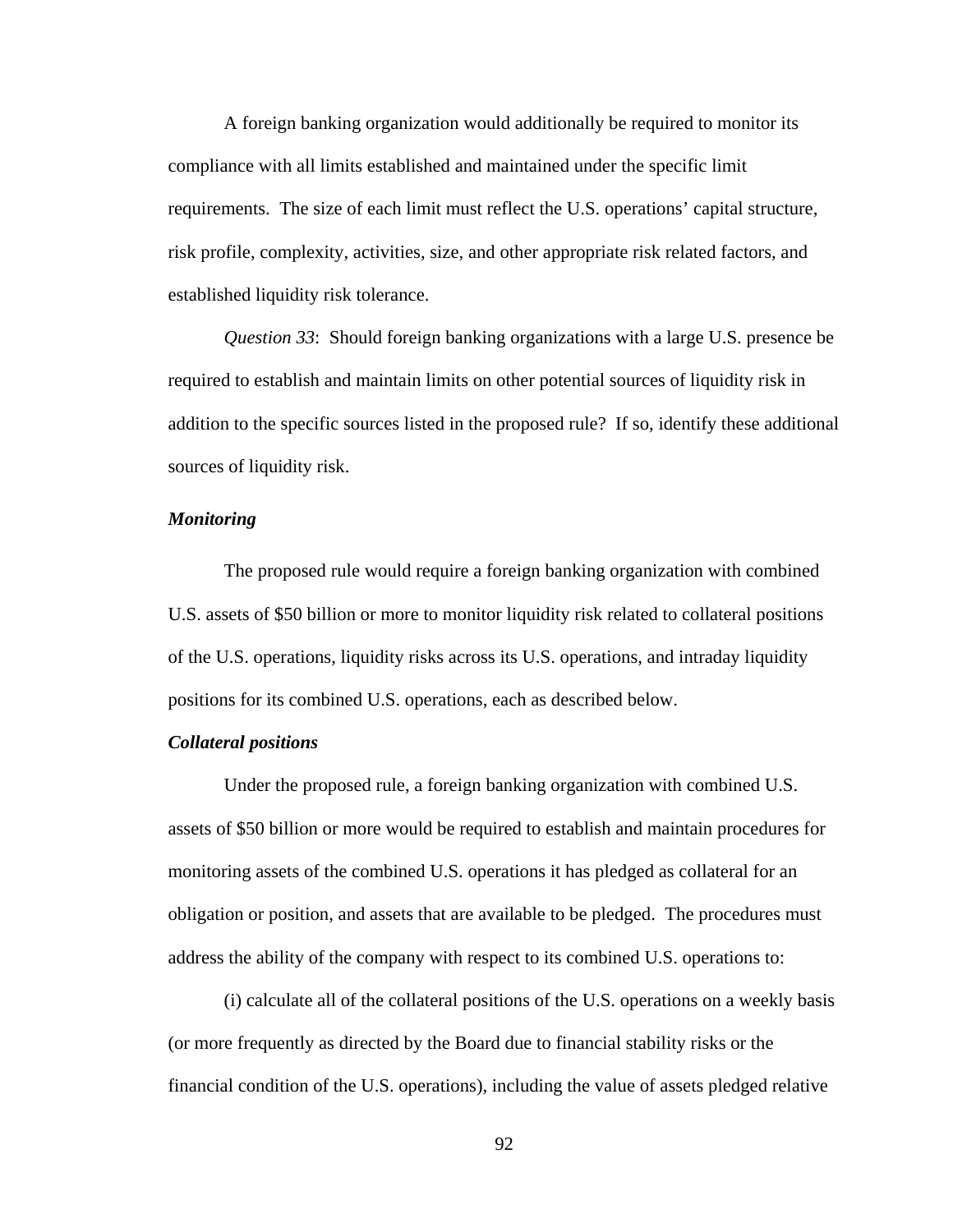to the amount of security required under the contract governing the obligation for which the collateral was pledged, and the unencumbered assets available to be pledged;

(ii) monitor the levels of available collateral by legal entity (including the U.S. branch and agency networks and U.S. intermediate holding company), jurisdiction, and currency exposure;

(iii) monitor shifts between intraday, overnight, and term pledging of collateral; and

(iv) track operational and timing requirements associated with accessing collateral at its physical location (for example, the custodian or securities settlement system that holds the collateral).

### *Legal entities, currencies, and business lines*

Regardless of its organizational structure, it is critical that a company actively monitor and control liquidity risks at the level of individual U.S. legal entities and the U.S. operations as a whole. Such monitoring would aggregate data across multiple systems to develop a U.S. operation-wide view of liquidity risk exposure and identify constraints on the transferability of liquidity within the organization.

To promote effective monitoring across the combined U.S. operations, the proposed rule would require a foreign banking organization with combined U.S. assets of \$50 billion or more to establish and maintain procedures for monitoring and controlling liquidity risk exposures and funding needs within and across significant legal entities, currencies, and business lines within its combined U.S. operations. In addition, the proposed rule would require the company to take into account legal and regulatory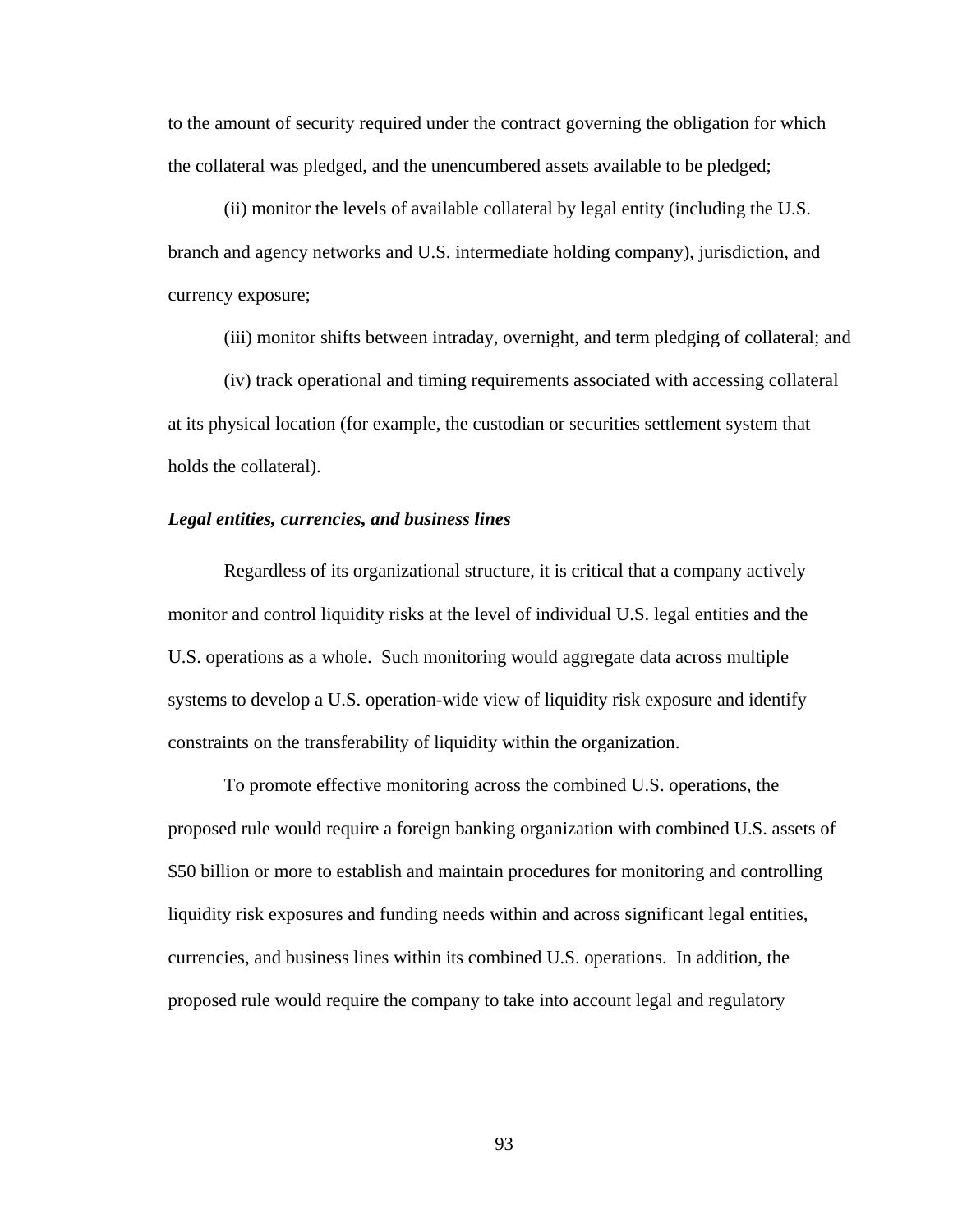restrictions on the transfer of liquidity between legal entities.<sup>71</sup> The company should ensure that legal distinctions and possible obstacles to cash movements between specific legal entities or between separately regulated entities are recognized for the combined U.S. operations.

### *Intraday liquidity*

1

Intraday liquidity monitoring is an important component of the liquidity risk management process for a company engaged in significant payment, settlement, and clearing activities and is generally an operational risk management function. Given the interdependencies that exist among payment systems, the inability of large complex organizations' to meet critical payments has the potential to lead to systemic disruptions that can prevent the smooth functioning of payments systems and money markets. In addition to the proposed requirements, to ensure that liquidity risk is also appropriately monitored, the Board expects foreign banking organizations subject to these requirements to provide for integrated oversight of intraday exposures within the operational risk and liquidity risk functions of its U.S. operations. The Board also expects that the stringency of the procedures for monitoring and managing intraday liquidity positions would reflect the complexity and scope of the U.S. operations.

*Question 34*: The Board requests comment on all aspects of the proposed rule. Specifically, what aspects of the proposed rule present implementation challenges and why? What alternative approaches to liquidity risk management should the Board

 $71$  For example, such restrictions include sections 23A and 23B of the Federal Reserve Act (12 U.S.C. 371c and 371c-1) and Regulation W (12 CFR part 223), which govern covered transactions between banks and their affiliates.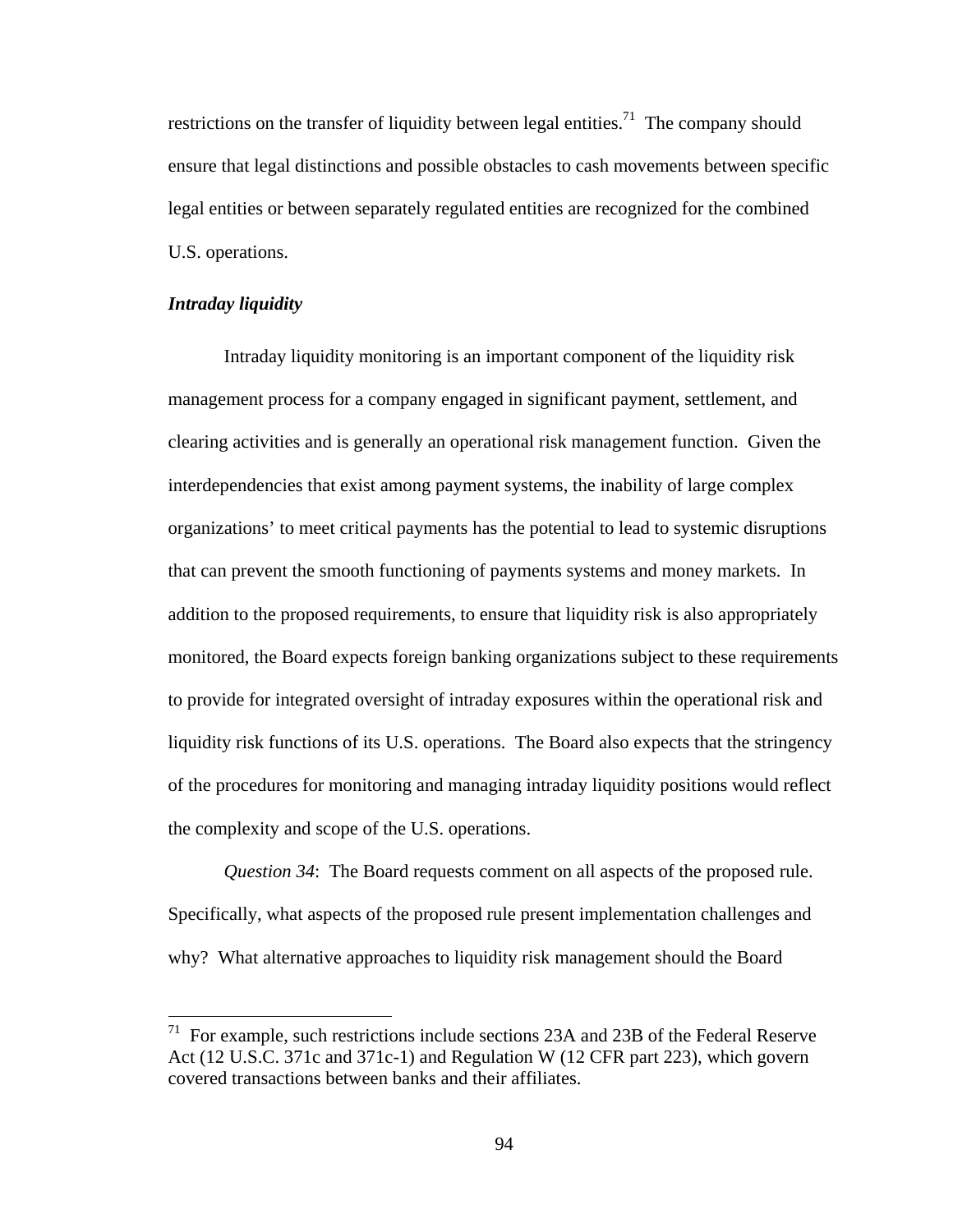consider? Are the liquidity management requirements of this proposal too specific or too narrowly defined? If, so explain how. Responses should be detailed as to the nature and effect of these challenges and should address whether the Board should consider implementing transitional arrangements in the proposal to address these challenges.

# **C. Liquidity Requirements for Foreign Banking Organizations with Total Consolidated Assets of \$50 Billion or More and Combined U.S. Assets of Less Than \$50 Billion**

Under the proposal, a foreign banking organization with \$50 billion or more in total consolidated assets and combined U.S. assets of less than \$50 billion must report to the Board on an annual basis the results of an internal liquidity stress test for either the consolidated operations of the company or its combined U.S. operations only, conducted consistently with the BCBS principles for liquidity risk management and incorporating 30-day, 90-day, and one-year stress test horizons. A company that does not comply with this requirement must cause its combined U.S. operations to remain in a net due to funding position or a net due from funding position with non-U.S. affiliated entities equal to no more than 25 percent of the third-party liabilities of its combined U.S. operations on a daily basis.

A foreign banking organization with total consolidated assets of \$50 billion or more and combined U.S. assets of less than \$50 billion on July 1, 2014, would be required to comply with the proposed liquidity requirements on July 1, 2015, unless that time is extended by the Board in writing. A foreign banking organization with combined U.S. assets of less than \$50 billion that crosses the \$50 billion total consolidated asset threshold after July 1, 2014 would be required to comply with these standards beginning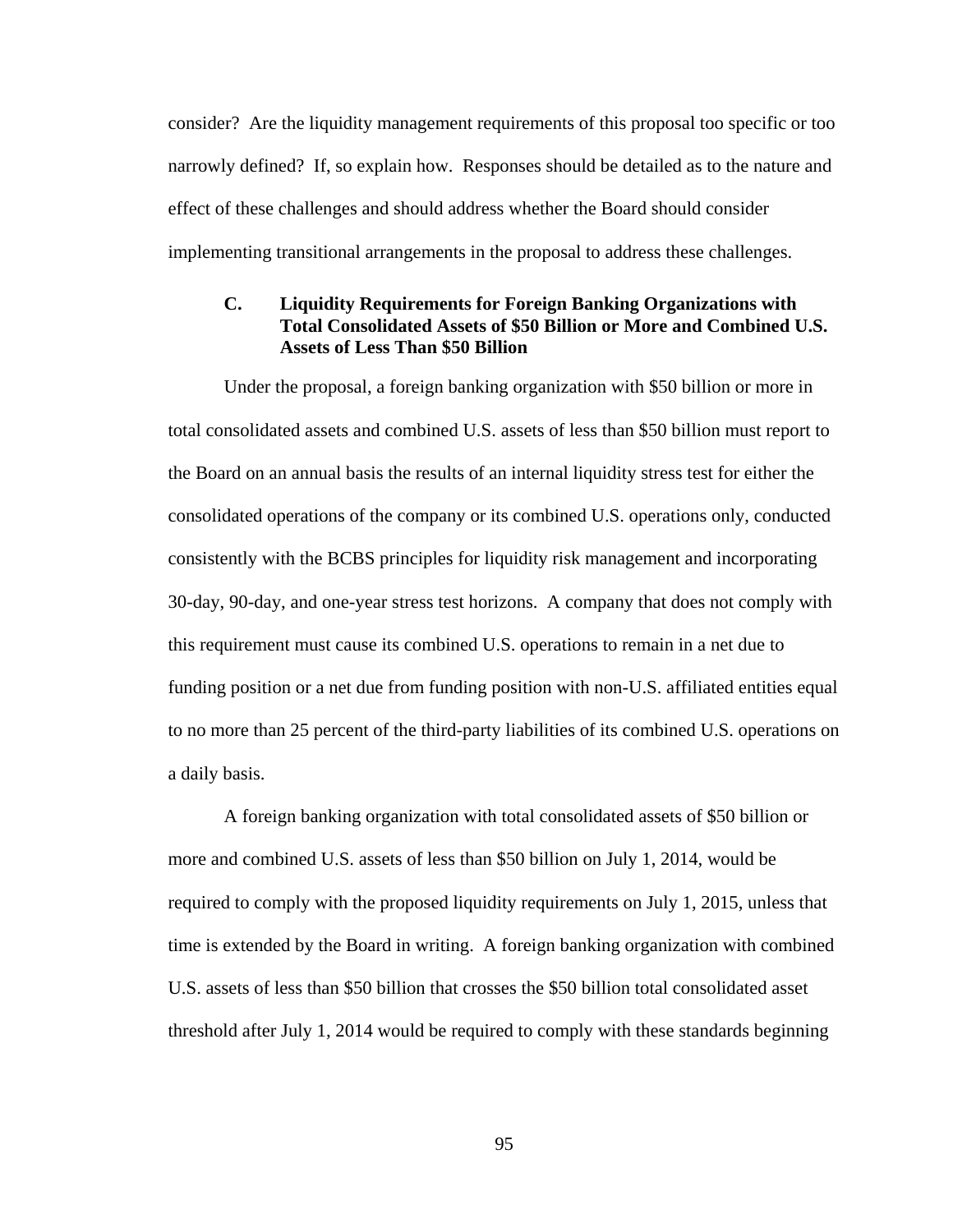12 months after it crosses the asset threshold, unless that time is accelerated or extended by the Board in writing.

# **VI. Single-Counterparty Credit Limits**

# **A. Background**

 $\overline{a}$ 

During the financial crisis, some of the largest financial firms in the world collapsed or nearly did so, with significant financial stability consequences for the United States and the global financial system. Counterparties of a failing firm were placed under severe strain when the failing firm could not meet its financial obligations, in some cases resulting in the counterparties' inability to meet their own obligations.

The financial crisis also revealed that the existing regulatory requirements generally failed to meaningfully limit the interconnectedness among large U.S. and foreign financial institutions in the United States and globally. In the United States, banks were subject to single-borrower lending and investment limits, but those limits were applied at the bank level, rather than the holding company level. In addition, lending limits excluded credit exposures generated by derivatives and some securities financing transactions.<sup>72</sup> Similar weaknesses existed in single-counterparty credit limit regimes around the world.

Section 165(e) of the Dodd-Frank Act addresses single-counterparty concentration risk among large financial companies. It directs the Board to establish

 $72$  Section 610 of the Dodd-Frank Act amends the term "loans and extensions of credit" for purposes of the lending limits applicable to national banks to include any credit exposure arising from a derivative transaction, repurchase agreement, reverse repurchase agreement, securities lending transaction, or securities borrowing transaction. *See* section 610 of the Dodd-Frank Act; 12 U.S.C. 84(b). These types of transactions are also subject to the singlecounterparty credit limits of section  $165(e)$  of the Act. 12 U.S.C. § 5365(e)(3).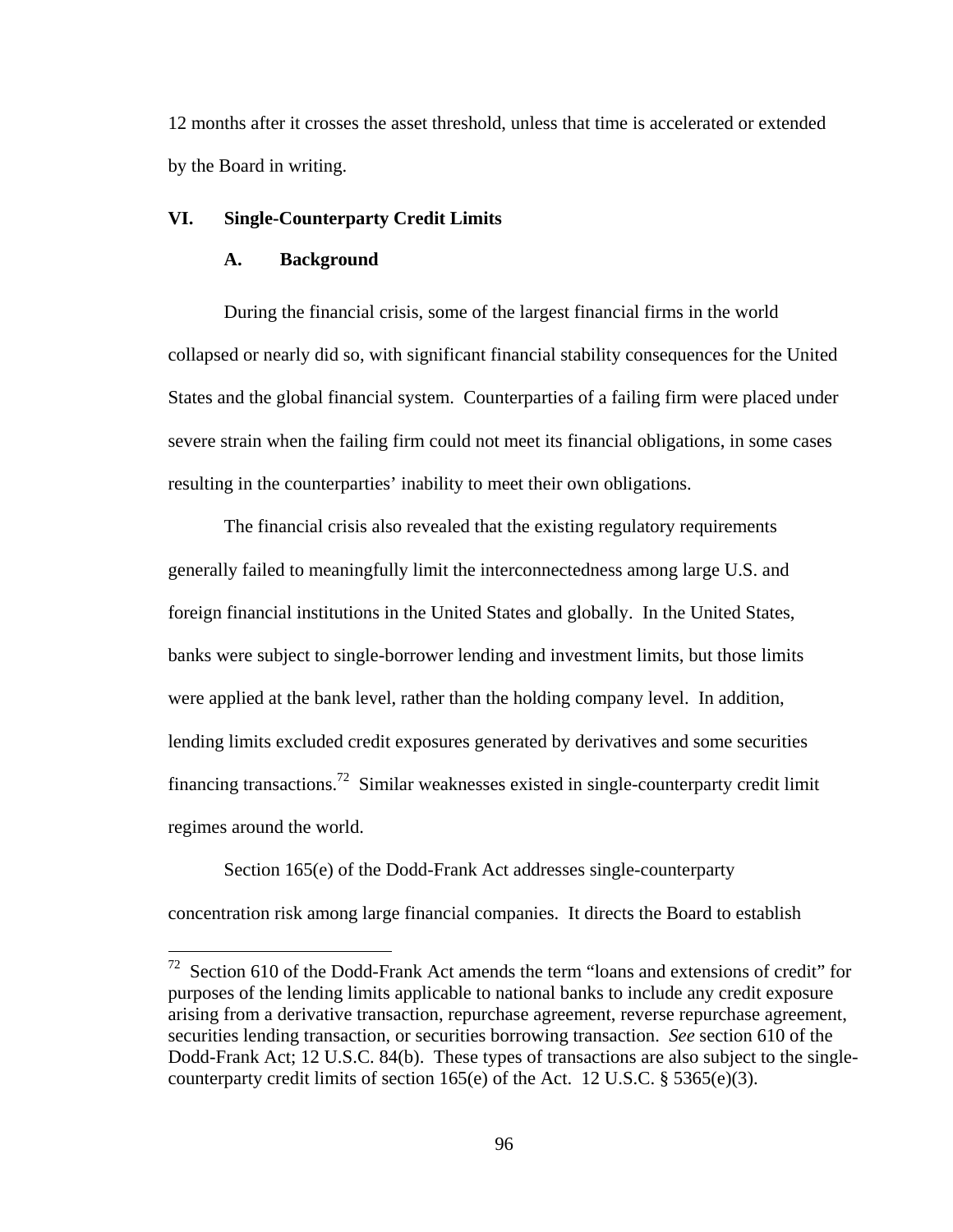single-counterparty credit exposure limits for bank holding companies and foreign banking organizations with total consolidated assets of \$50 billion or more and U.S. and foreign nonbank financial companies supervised by the Board in order to limit the risks that the failure of any individual firm could pose to the company.<sup>73</sup>

Section 165(e) grants authority to the Board to: (i) issue such regulations and orders as may be necessary to administer and carry out that section; and (ii) exempt transactions, in whole or in part, from the definition of the term "credit exposure," if the Board finds that the exemption is in the public interest and consistent with the purposes of section  $165(e)^{74}$ 

In the December 2011 proposal, the Board sought comment on regulations that would implement these limits for large U.S. bank holding companies and nonbank financial companies supervised by the Board.<sup>75</sup> The comment period for the December 2011 proposal has closed, and the Board received a large volume of comments on the single-counterparty credit limit. Many comments focused on the proposed valuation methodologies for derivatives and securities financing transactions, the proposal to use a lower threshold for exposures between major covered companies and major

 $\overline{a}$ 

<sup>73</sup> *See* 12 U.S.C. 5365(e)(1). Credit exposure to a company is defined in section 165(e) of the Dodd-Frank Act to mean all extensions of credit to the company, including loans, deposits, and lines of credit; all repurchase agreements, reverse repurchase agreements, and securities borrowing and lending transactions with the company (to the extent that such transactions create credit exposure to the company); all guarantees, acceptances, or letters of credit (including endorsement or standby letters of credit) issued on behalf of the company; all purchases of or investments in securities issued by the company; counterparty credit exposure to the company in connection with a derivative transaction with the company; and any other similar transaction that the Board, by regulation, determines to be a credit exposure for purposes of section 165.

<sup>74</sup> *See* 12 U.S.C. 5365(e)(5)-(6).

 $75$  77 FR 594 (January 5, 2012).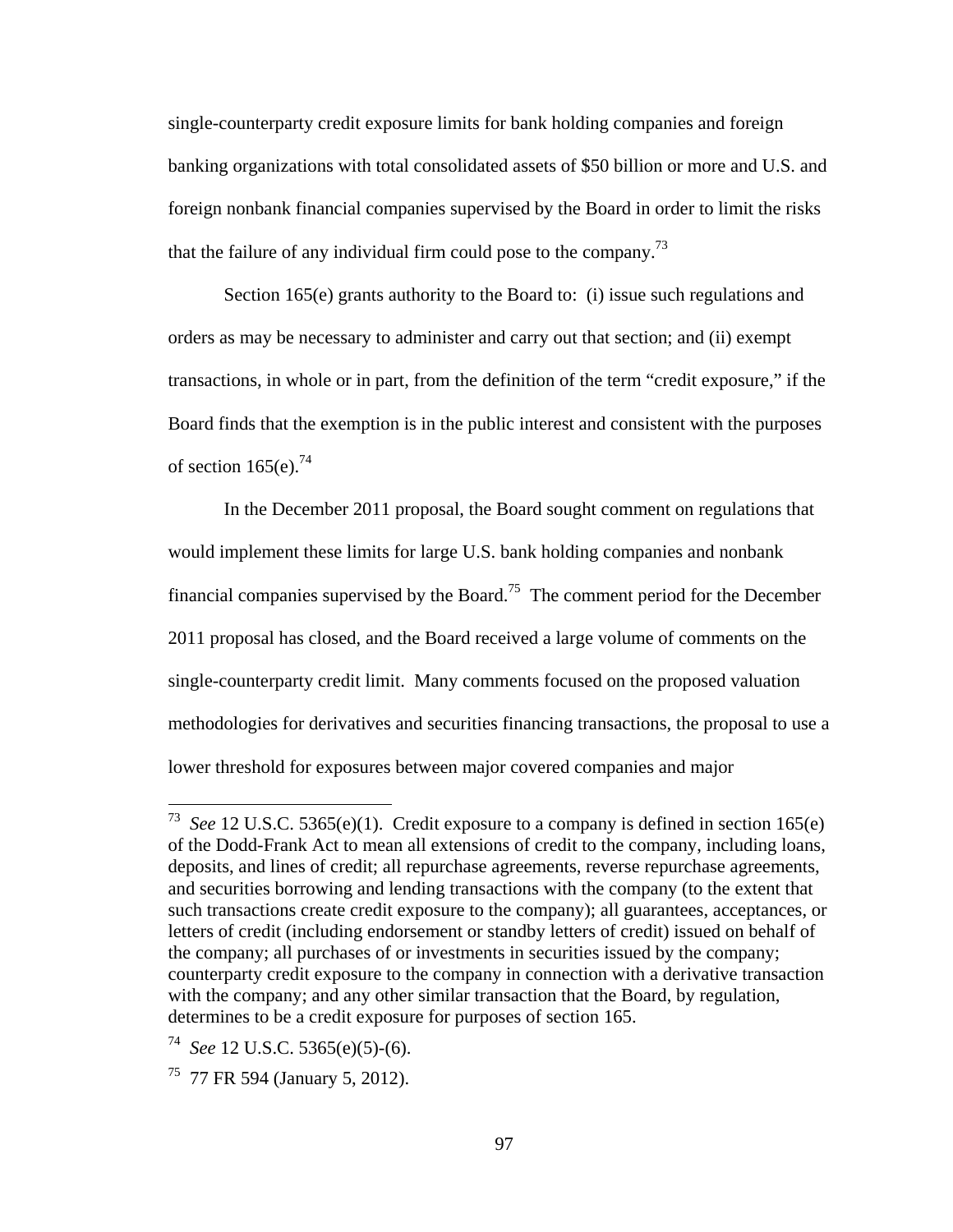counterparties, and the treatment of exposures to foreign sovereigns and central counterparties. The Board is currently in the process of reviewing comments on the standards in the December 2011 proposal and is considering modifications to the proposal in response to those comments. Comments on this proposal will help inform how the single-counterparty credit limits should be applied differently to foreign banking organizations.

Consistent with the December 2011 proposal, the proposal would impose a twotier single-counterparty credit limit on foreign banking organizations. First, the proposal would impose a 25 percent net credit exposure limit between a U.S. intermediate holding company or the combined U.S. operations of a foreign banking organization and a single unaffiliated counterparty. It would prohibit a U.S. intermediate holding company from having aggregate net credit exposure to any single unaffiliated counterparty in excess of 25 percent of the U.S. intermediate holding company's capital stock and surplus. Similarly, it would prohibit the combined U.S. operations of a foreign banking organization from having aggregate net credit exposure to any single unaffiliated counterparty in excess of 25 percent of the consolidated capital stock and surplus of the foreign banking organization.

Second, the proposal would impose a more stringent net credit exposure limit between a U.S. intermediate holding company or a foreign banking organization with total consolidated assets of \$500 billion or more (major U.S. intermediate holding company and major foreign banking organization) and financial counterparties of similar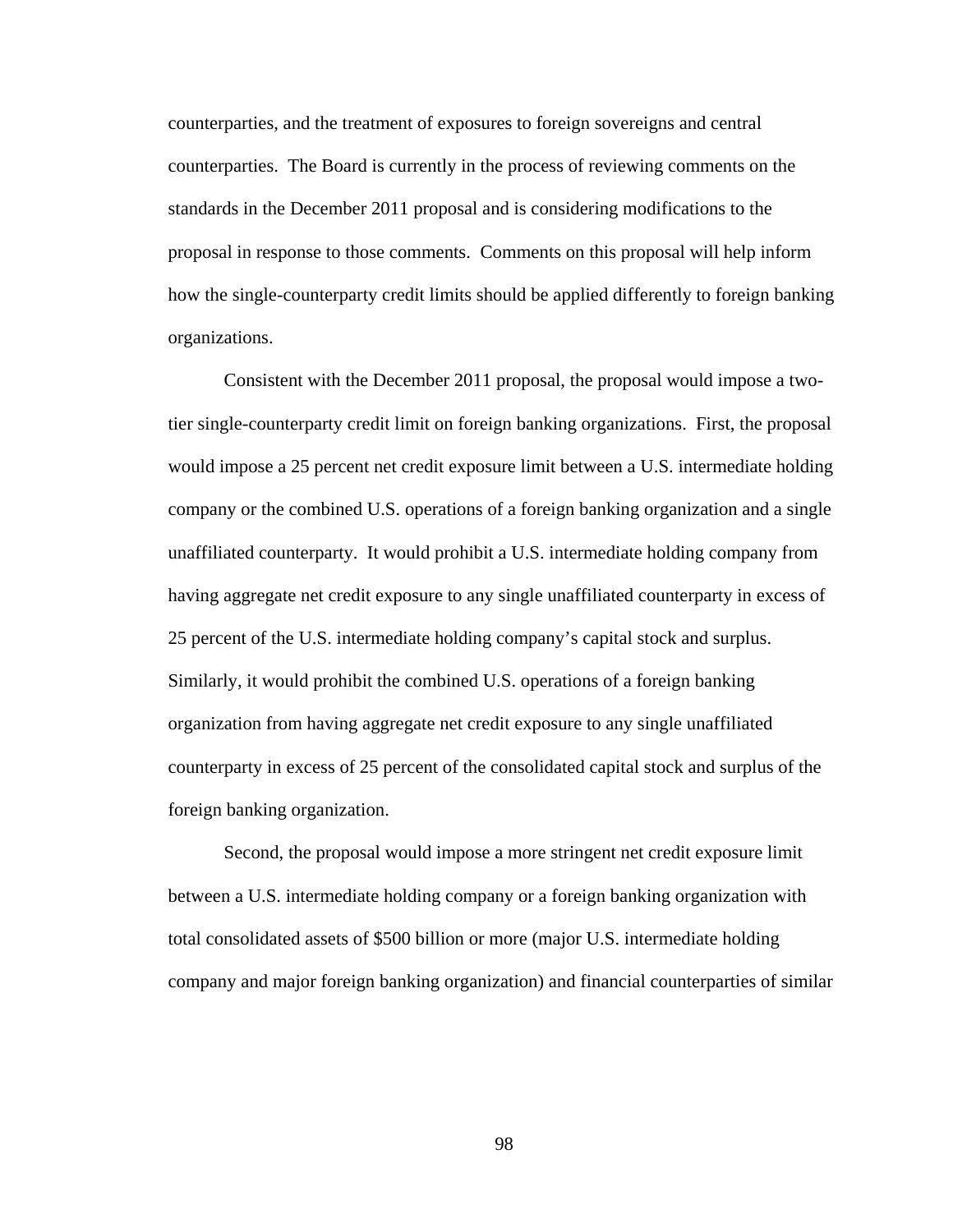size (major counterparty).<sup>76</sup> This more stringent limit would be consistent with the stricter limit established for major U.S. bank holding companies and U.S. nonbank financial companies supervised by the Board. The stricter limit was proposed to be 10 percent in the December 2011 proposal.

In response to weaknesses in the large exposures regimes observed in the crisis, the BCBS has established a working group to examine single-counterparty credit limit regimes across jurisdictions and evaluate potential international standards. If an international agreement on large exposure limits for banking organizations is reached, the Board may amend this proposed rule, as necessary, to achieve consistency with the international approach.

# **B. Single-Counterparty Credit Limit Applicable to Foreign Banking Organizations and U.S. Intermediate Holding Companies**

Under the proposal, a foreign banking organization that exceeds the \$50 billion asset threshold or, for any more stringent limit that is established, the \$500 billion asset threshold, as of July 1, 2014, would be required to comply with the proposed singlecounterparty credit limits on July 1, 2015, unless that time is extended by the Board in writing. A foreign banking organization that exceeds the \$50 billion or, for any more stringent limit that is established, the \$500 billion asset threshold, after July 1, 2014, would be required to comply with the proposed single-counterparty credit limits beginning 12 months after it crossed the relevant asset threshold, unless that time is accelerated or extended by the Board in writing.

 $\overline{a}$ 

<sup>&</sup>lt;sup>76</sup> Major counterparty would be defined to include a bank holding company or foreign banking organization with total consolidated assets of \$500 billion or more, and their respective subsidiaries, and any nonbank financial company supervised by the Board.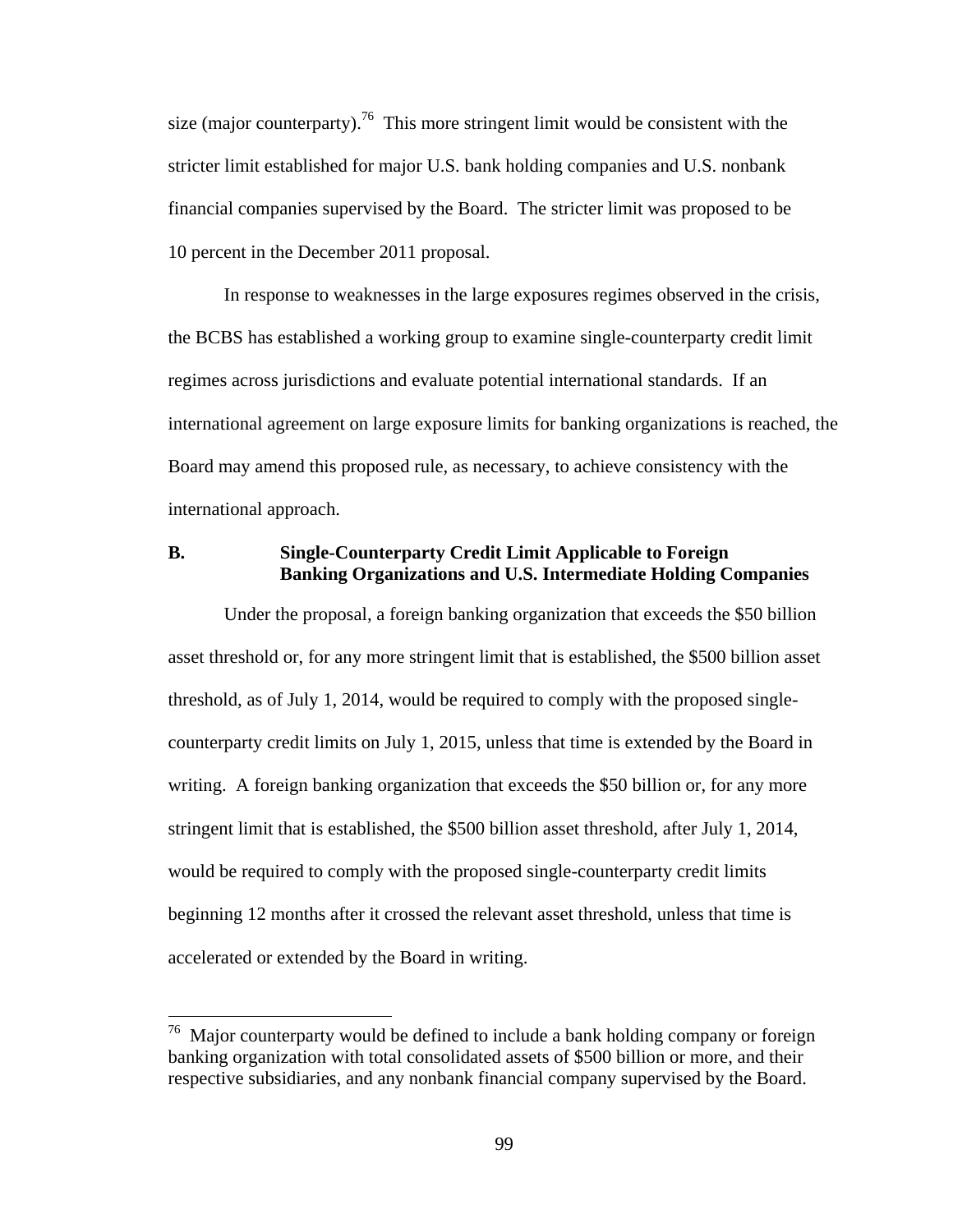Similarly, a U.S. intermediate holding company that is required to be established on July 1, 2015, would be required to comply with the proposed single-counterparty credit limits beginning on July 1, 2015, unless that time is extended by the Board in writing. A U.S. intermediate holding company established after July 1, 2015, would be required to comply with the proposed single-counterparty credit limits, including any more stringent limit that is established, beginning on the date it is required to be established, unless that time is accelerated or extended by the Board in writing. A U.S. intermediate holding company that meets the \$500 billion threshold after July 1, 2015, would be required to comply with any stricter proposed single-counterparty credit limit applicable to major U.S. intermediate holding companies beginning 12 months after it becomes a major U.S. intermediate holding company, unless that time is accelerated or extended by the Board in writing.

# *Scope of the proposed rule*

1

In calculating its net credit exposure to a counterparty, a foreign banking organization or U.S. intermediate holding company would generally be required to take into account exposures of its U.S. subsidiaries to the counterparty.<sup>77</sup> Similarly, exposure to a counterparty would include exposures to any subsidiaries of the counterparty.

Consistent with the December 2011 proposal, a company is treated as a subsidiary when it is directly or indirectly controlled by another company. A company controls another company if it: (i) owns or controls with the power to vote 25 percent or more of a class of voting securities of the company; (ii) owns or controls 25 percent or more of

 $77$  Because a foreign banking organization calculates only the credit exposure of its U.S. operations, it would be required to include exposure only of its U.S. subsidiaries.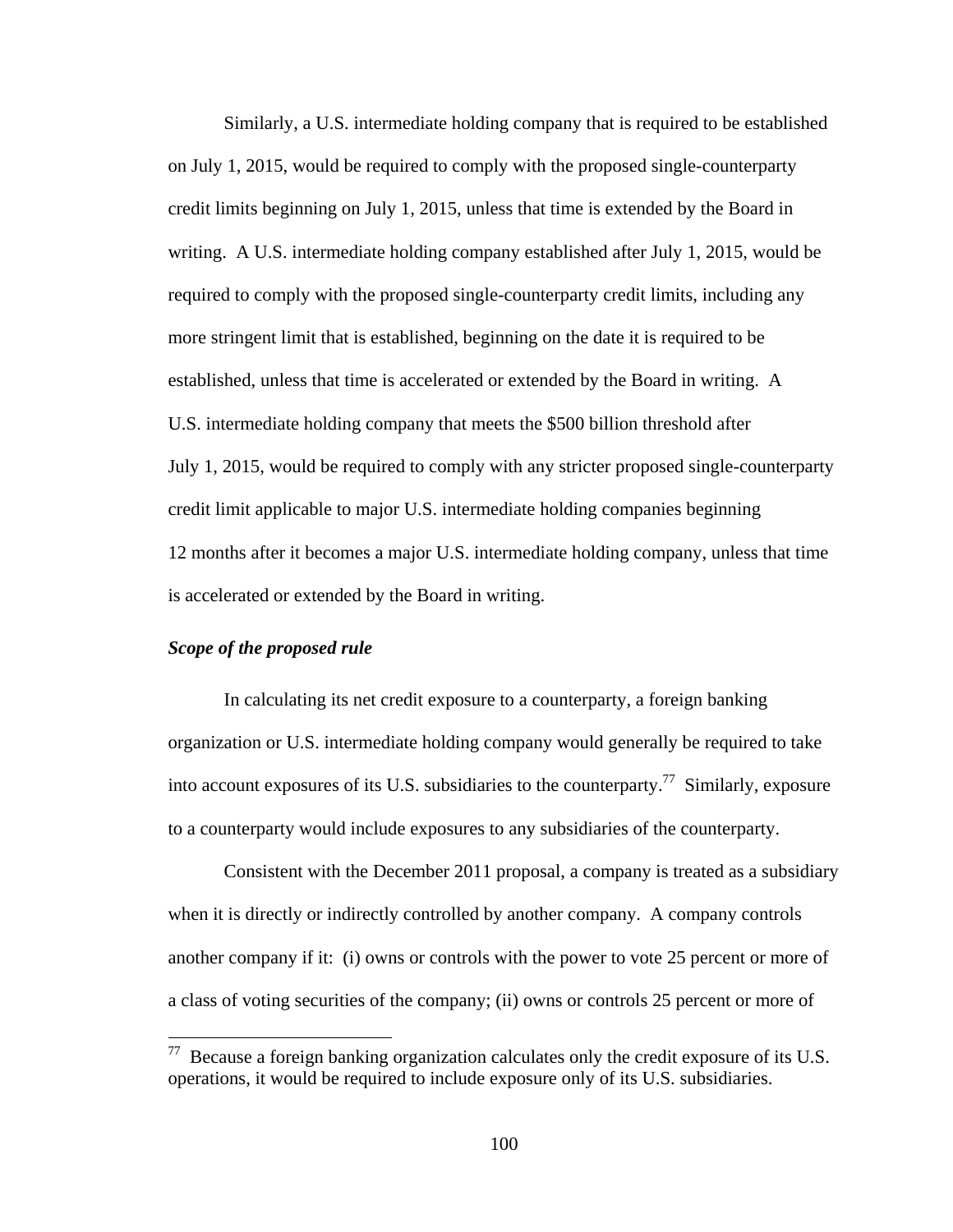the total equity of the company; or (iii) consolidates the company for financial reporting purposes. The proposed rule's definition of control differs from that in the Bank Holding Company Act and the Board's Regulation Y in order to provide a simpler, more objective definition of control.78

The proposed definition may be underinclusive in certain situations. For instance, by operation of the proposed definition of "subsidiary," a fund or vehicle that is sponsored or advised by a U.S. intermediate holding company or any part of the combined U.S. operations would not be considered a subsidiary of the U.S. intermediate holding company or the combined U.S. operations unless it was "controlled" by the U.S. intermediate holding company or any part of the combined U.S. operations.<sup>79</sup> A special purpose vehicle would not be a subsidiary of the U.S. intermediate holding company or the combined U.S. operations unless it was similarly "controlled." The Board contemplates that it may use its reservation of authority to look through a special purpose vehicle either to the issuer of the underlying assets in the vehicle or to the sponsor. In the alternative, the Board may require a U.S. intermediate holding company or any part of the combined U.S. operations to look through to the underlying assets of a special purpose vehicle, but only if the special purpose vehicle failed certain discrete concentration tests (such as having fewer than 20 underlying exposures).

<sup>78</sup> *See* 12 U.S.C. 1841(a)(2); 12 CFR 225.2(e)(1).

 $79$  The same issued is raised with respect to the treatment of funds sponsored and advised by counterparties. Such funds or vehicles similarly would not be considered to be part of the counterparty under the proposed rule's definition of control.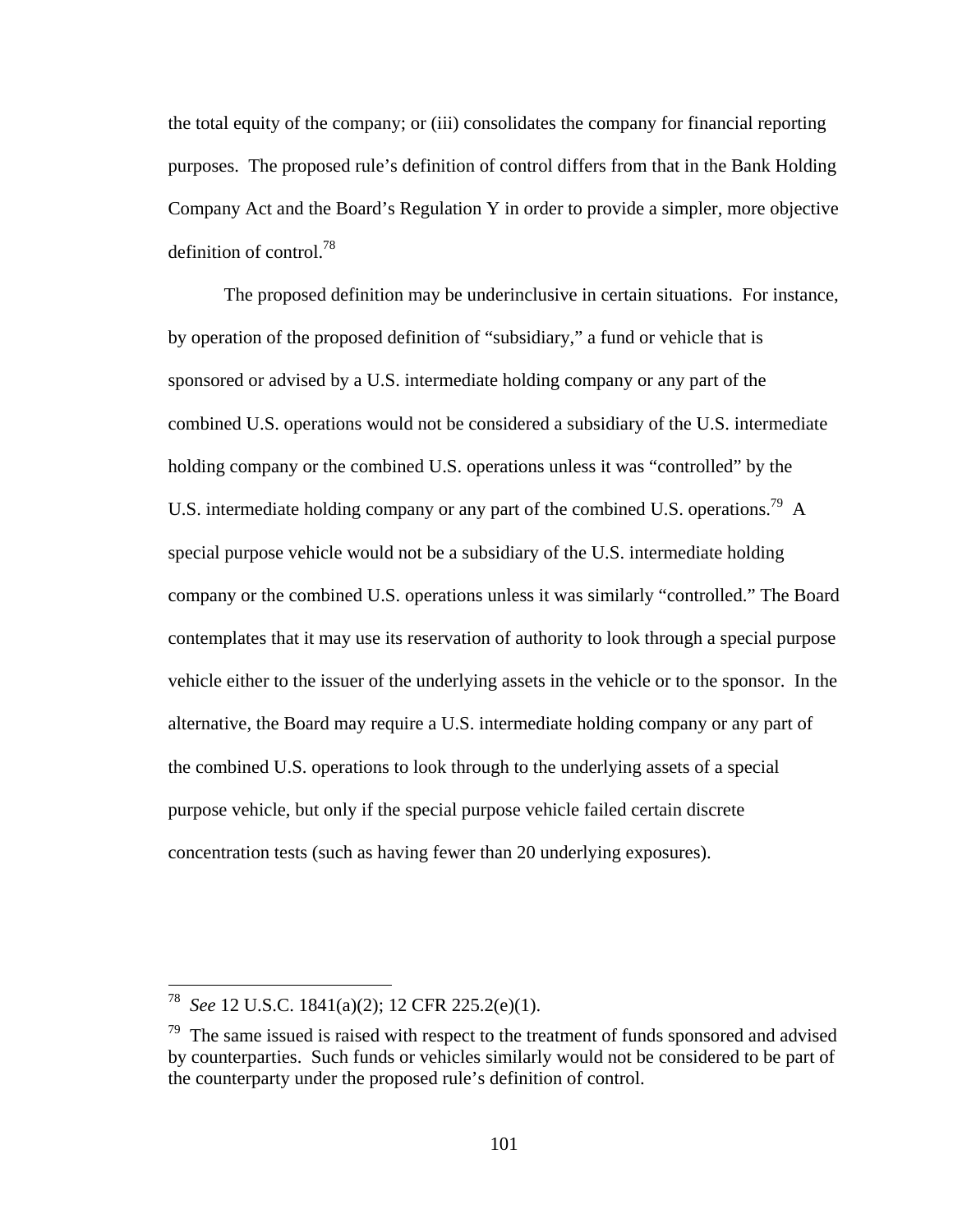Section 165(e) directs the Board to limit credit exposure of a foreign banking organization to "any unaffiliated company."80 Consistent with the December 2011 proposal, the proposal would include foreign sovereign entities in the definition of counterparty to limit the vulnerability of a foreign banking organization's U.S. operations to default by a single sovereign state. The severe distress or failure of a sovereign entity could have effects that are comparable to those caused by the failure of a financial firm or nonfinancial corporation. The Board believes that the authority in the Dodd-Frank Act and the Board's general safety and soundness authority in associated banking laws are sufficient to encompass sovereign governments in the definition of counterparty in this manner. $81$  As described below, the proposal would provide an exemption from the limits established in this subpart for exposures to a foreign banking organization's home country sovereign entity.

*Question 35*: What challenges would a foreign banking organization face in implementing the requirement that all subsidiaries of the U.S. intermediate holding

 $80$  12 U.S.C. 5365(e)(2)-(3). "Company" is defined for purposes of the proposed rule to mean a corporation, partnership, limited liability company, depository institution, business trust, special purpose entity, association, or similar organization.

<sup>81</sup> *See* 12 U.S.C. 5365(b)(1)(B)(iv) (allowing the Board to establish additional prudential standards as the Board, on its own or pursuant to a recommendation made by the Council in accordance with section 115 of the Dodd-Frank Act, determines are appropriate) and 12 U.S.C. 5368 (providing the Board with general rulemaking authority); *see also* section 5(b) of the Bank Holding Company Act (12 U.S.C. 1844(b)); and section 8(b) of Federal Deposit Insurance Act (12 U.S.C. 1818(b)). Section 5(b) of the Bank Holding Company Act provides the Board with the authority to issue such regulations and orders as may be necessary to enable it to administer and carry out the purposes of the Bank Holding Company Act. Section 8(b) of the Federal Deposit Insurance Act allows the Board to issue to bank holding companies an order to cease and desist from unsafe and unsound practices.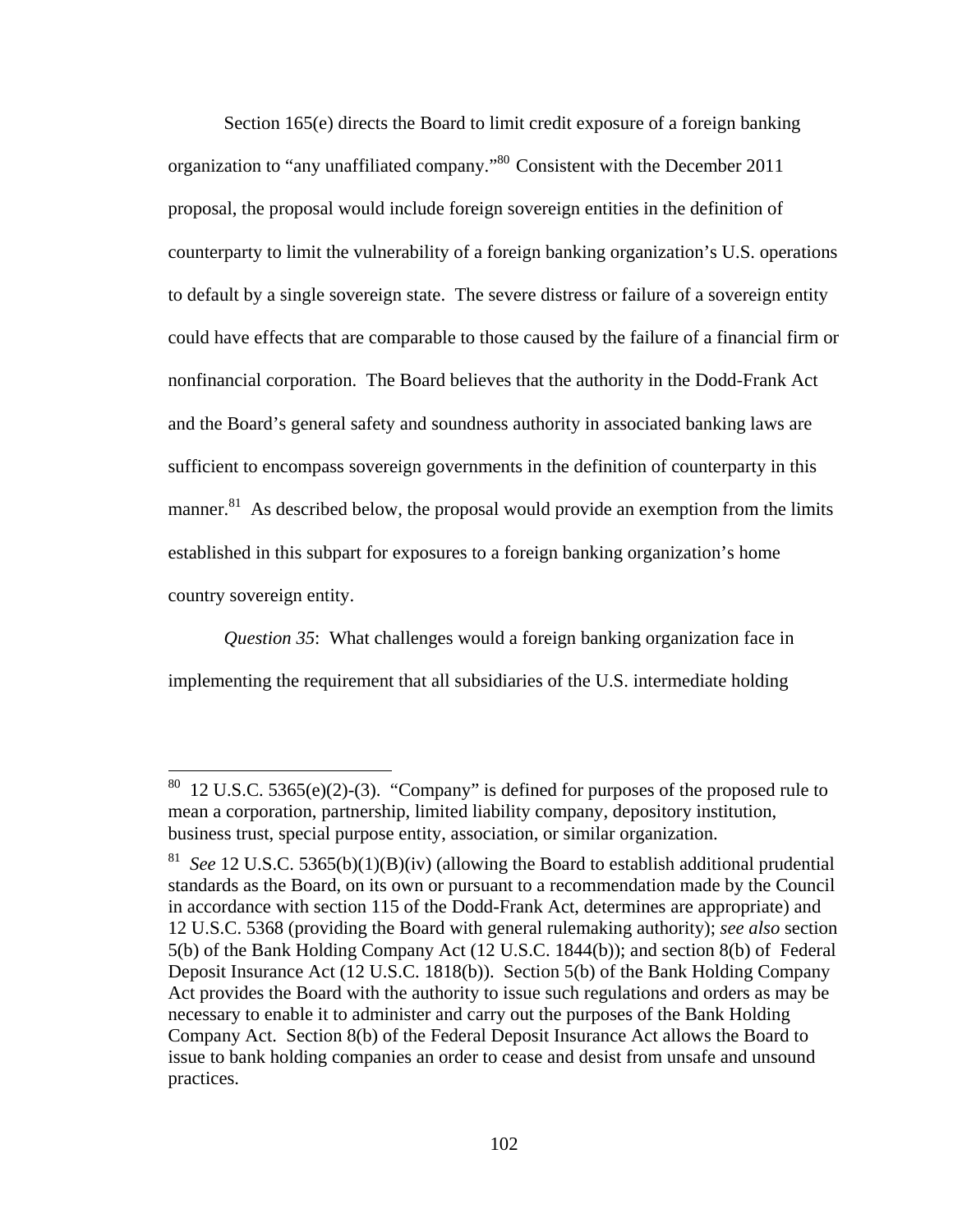company and any part of the combined U.S. operations are subject to the proposed singlecounterparty credit limit?

*Question 36:* Because a foreign banking organization may have strong incentives to provide support in times of distress to certain U.S.-based funds or vehicles that it sponsors or advises, the Board seeks comment on whether such funds or vehicles should be included as part of the U.S. intermediate holding company or the combined U.S. operations of the foreign banking organization for purposes of this rule.

*Question 37:* How should exposures to SPVs and their underlying assets and sponsors be treated? What other alternatives should the Board consider?

*Question 38:* Should the definition of "counterparty" differentiate between types of exposures to a foreign sovereign entity, including exposures to local governments? Should exposures to a company controlled by a foreign sovereign entity be included in the exposure to that foreign sovereign entity?

*Question 39:* What additional credit exposures to foreign sovereign entities should be exempted from the limitations of the proposed rule?

# *Definition of capital stock and surplus*

The credit exposure limit is calculated based on the capital stock and surplus of the U.S. intermediate holding company and the foreign banking organization, respectively.<sup>82</sup> Under the proposed rule, capital stock and surplus of a U.S. intermediate holding company is the sum of the company's total regulatory capital as calculated under the risk-based capital adequacy guidelines applicable to that U.S. intermediate holding

 $\overline{a}$ 

<sup>82</sup> *See* 12 U.S.C. 5365(e)(2).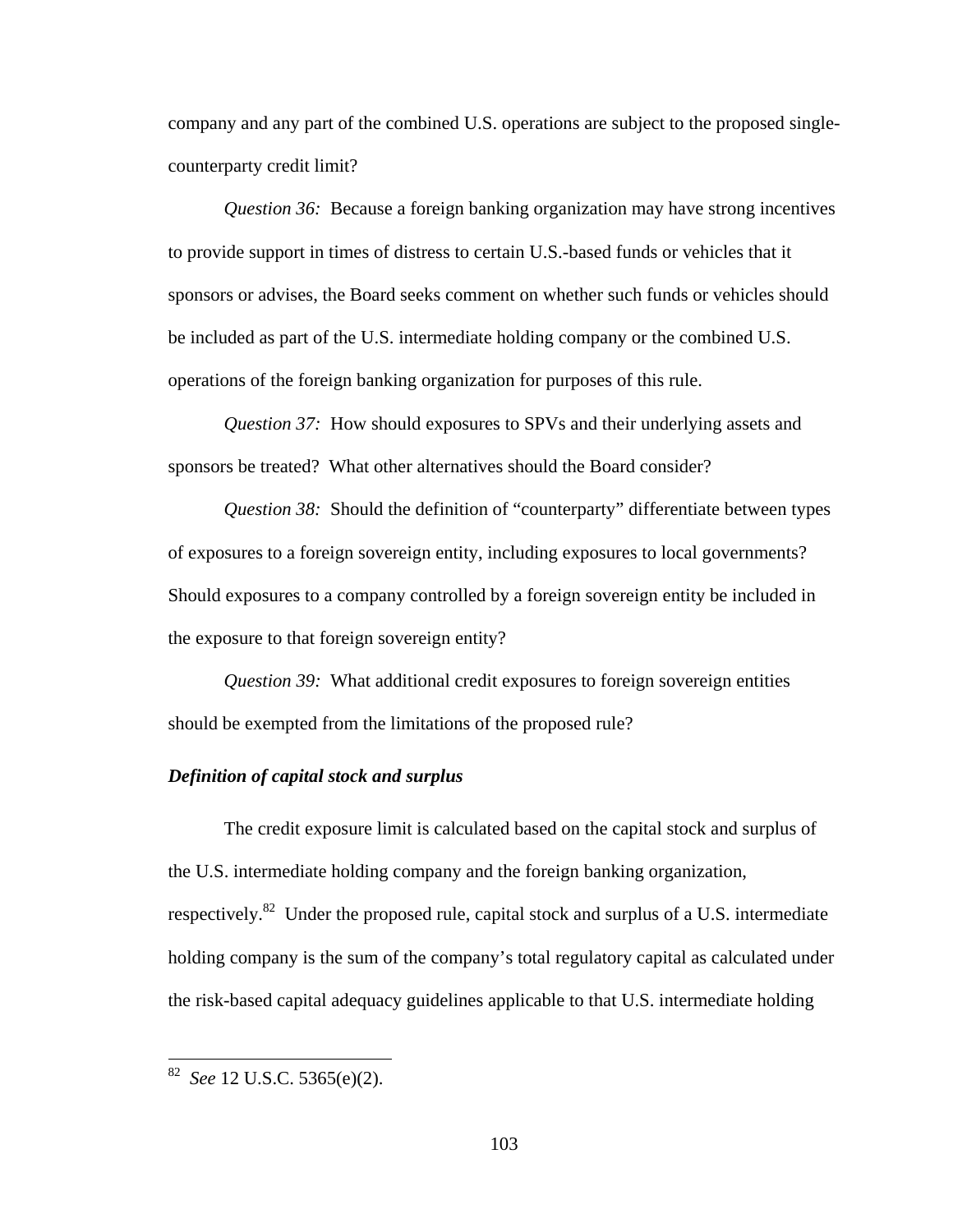company in subpart L and the balance of the allowance for loan and lease losses of the U.S. intermediate holding company not included in tier 2 capital under the capital adequacy guidelines in subpart L of this proposal. This definition of capital stock and surplus is generally consistent with the definition of the same term in the Board's Regulations O and W and the OCC's national bank lending limit regulation.<sup>83</sup>

In light of differences in international accounting standards, the capital stock and surplus of a foreign banking organization would not reflect the balance of the allowance for loan and lease losses not included in tier 2 capital. Instead, the term would be defined to include the total regulatory capital of such company on a consolidated basis, as determined in accordance with section 252.212(c) of the proposed rule.

An alternative measure of "capital stock and surplus" might focus on common equity. This would be consistent with the post-crisis global regulatory move toward tier 1 common equity as the primary measure of loss absorbing capital for internationally active banking firms. For example, Basel III introduces a specific tier 1 common equity requirement and uses tier 1 common equity measures in its capital conservation buffer and countercyclical buffer.<sup>84</sup> In addition, the BCBS capital surcharge framework for G-SIBs builds on the tier 1 common equity requirement in Basel III.<sup>85</sup> Further, the Board focused on tier 1 common equity in the Supervisory Capital Assessment Program (SCAP) conducted in early 2009 and again in the Comprehensive Capital Analysis and Review

 $\overline{a}$ 

<sup>83</sup> *See* 12 CFR 215.3(i), 223.3(d); *see also* 12 CFR 32.2(b).

<sup>84</sup> *See* Basel III Accord, *supra* note 40.

<sup>85</sup> *See* BCBS, Global systemically important banks: assessment methodology and the additional loss absorbency requirement, *supra* note 55.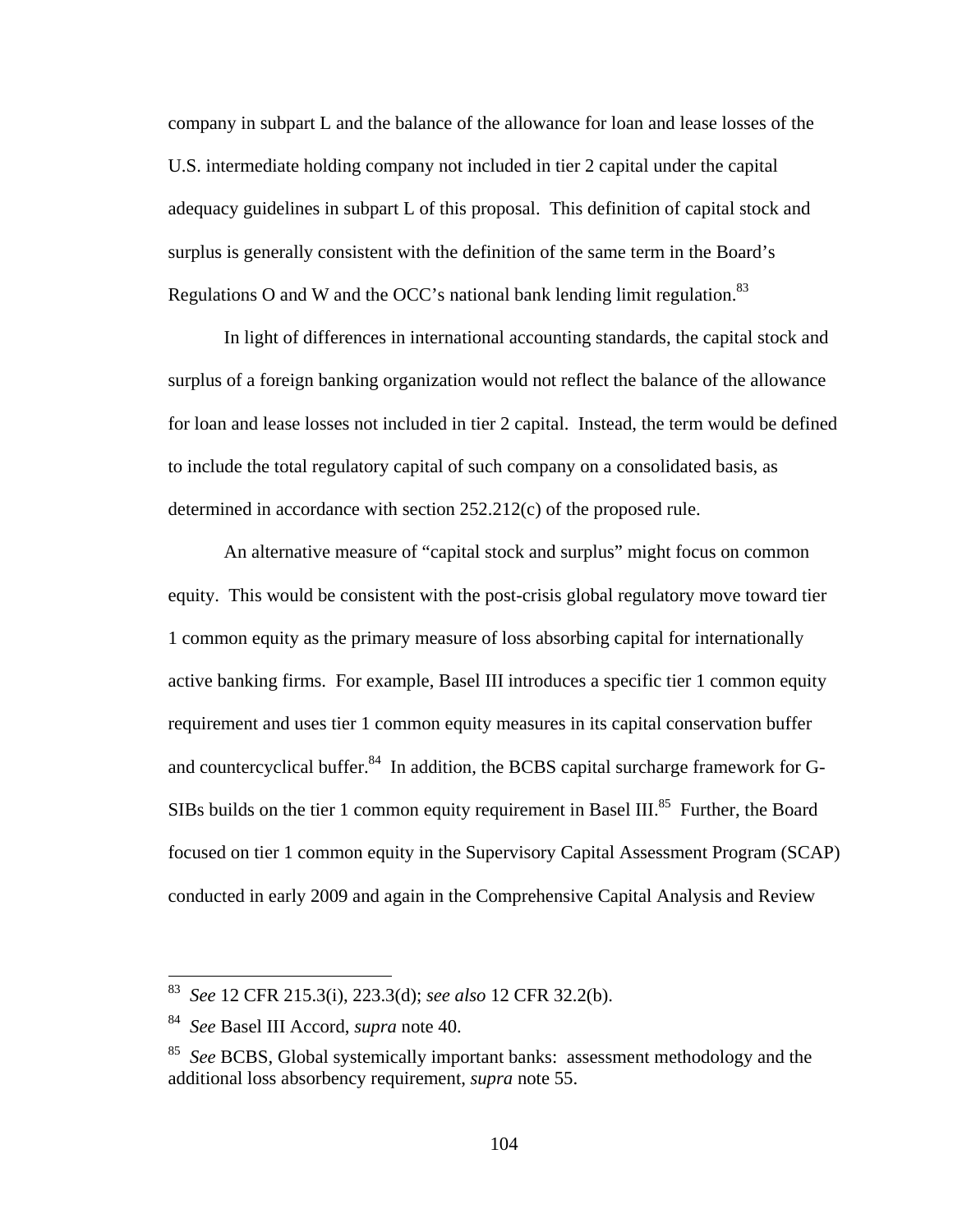(CCAR) exercises conducted in 2011 and 2012 to assess the capacity of bank holding companies to absorb projected losses.<sup>86</sup>

*Question 40*: What other alternatives to the proposed definitions of capital stock and surplus should the Board consider?

### *Credit exposure limit*

 $\overline{a}$ 

As discussed above, the proposal would impose a 25 percent limit on all U.S. intermediate holding companies and the combined U.S. operations of foreign banking organizations. In addition, a more stringent limit on major U.S. intermediate holding companies and the combined U.S. operations of major foreign banking organizations would be set, consistent with the stricter limit established for major U.S. bank holding companies and U.S. nonbank financial companies supervised by the Board.

The more stringent limit for major U.S. intermediate holding companies and major foreign banking organizations is consistent with the Dodd-Frank Act's direction to impose stricter limits on companies as necessary to mitigate risks to U.S. financial stability. The Board recognizes, however, that size is only a rough proxy for the systemic footprint of a company. Additional factors specific to a firm—including the nature, scope, scale, concentration, interconnectedness, and mix of its activities, its leverage, and its off-balance-sheet exposures, among other factors—may be determinative of a company's systemic footprint. For example, the BCBS proposal on capital surcharges for

86 *See, e.g.,* The Supervisory Capital Assessment Program: Overview of Results (May 7, 2009), available at http://www.federalreserve.gov/newsevents/press/bcreg/ bcreg20090507a1.pdf (SCAP Overview of Results); Comprehensive Capital Analysis and Review: Objectives and Overview (March 18, 2011), available at http://www.federalreserve.gov/newsevents/press/bcreg/bcreg20110318a1.pdf (CCAR Overview of Results); and 76 FR 74631, 74636 (December 1, 2011).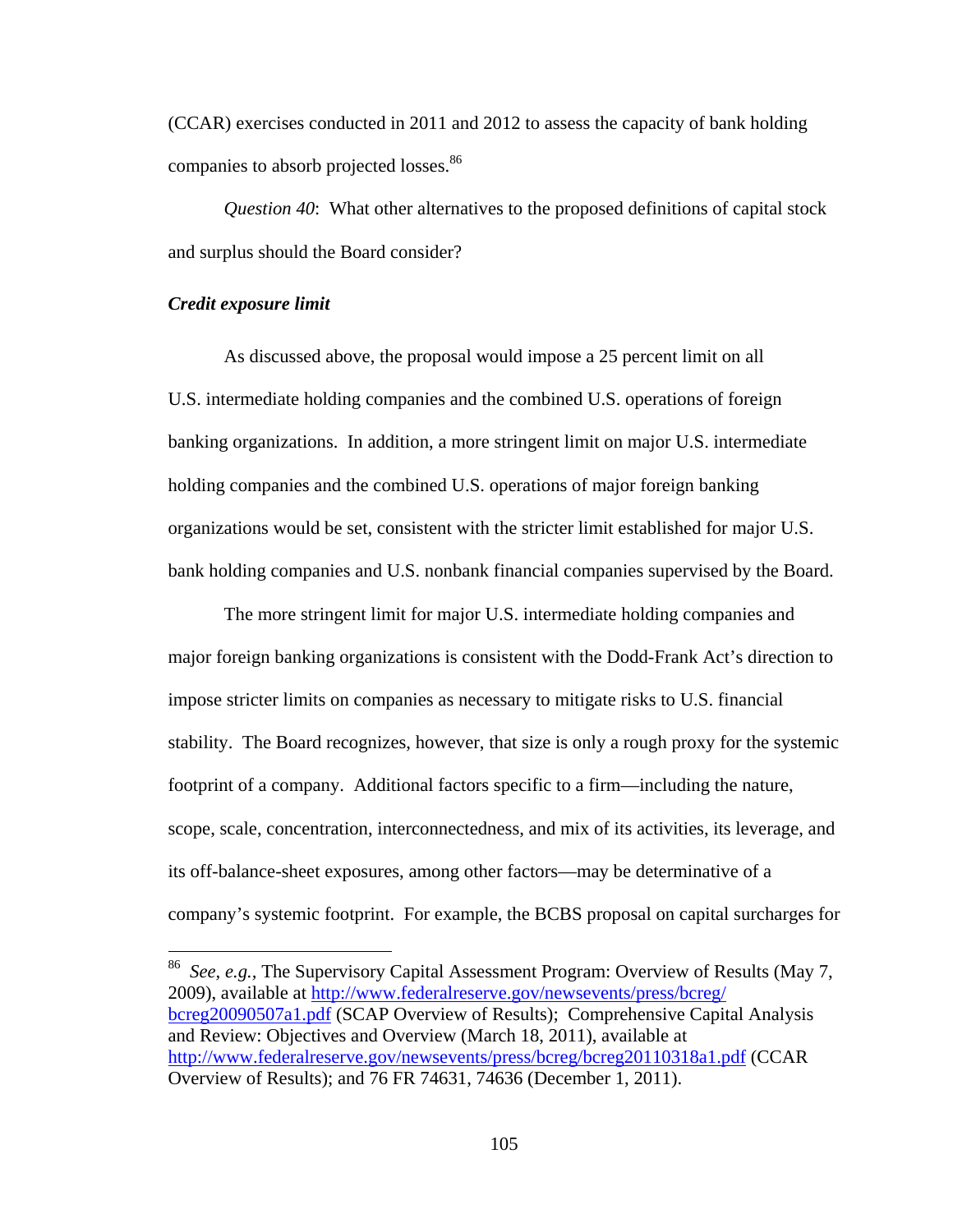systemically important banking organizations uses a twelve factor approach to determine the systemic importance of a global banking organization.<sup>87</sup> Moreover, the Board recognizes that drawing a line through the foreign banking organization population and imposing stricter limits on exposures between the combined U.S. operations of major foreign banking organizations or major U.S. intermediate holding companies and their respective major counterparties may not take into account nuances that might be captured by other approaches.

*Question 41*: Should the Board adopt a more nuanced approach, like the BCBS approach, in determining which foreign banking organizations and U.S. intermediate holding companies would be treated as major foreign banking organizations or major U.S. intermediate holding companies or which counterparties should be considered major counterparties?

*Question 42*: Should the Board introduce more granular categories of foreign banking organizations or U.S. intermediate holding companies to determine the appropriate credit exposure limit? If so, how could such granularity best be accomplished?

# *Measuring gross credit exposure*

 $\overline{a}$ 

The proposal specifies how the gross credit exposure of a credit transaction should be calculated for each type of credit transaction defined in the proposed rule. For purposes of describing the limit, the discussion below refers to U.S. intermediate holding

See BCBS, Global systemically important banks: assessment methodology and the additional loss absorbency requirement (November 2011), *supra* note 55.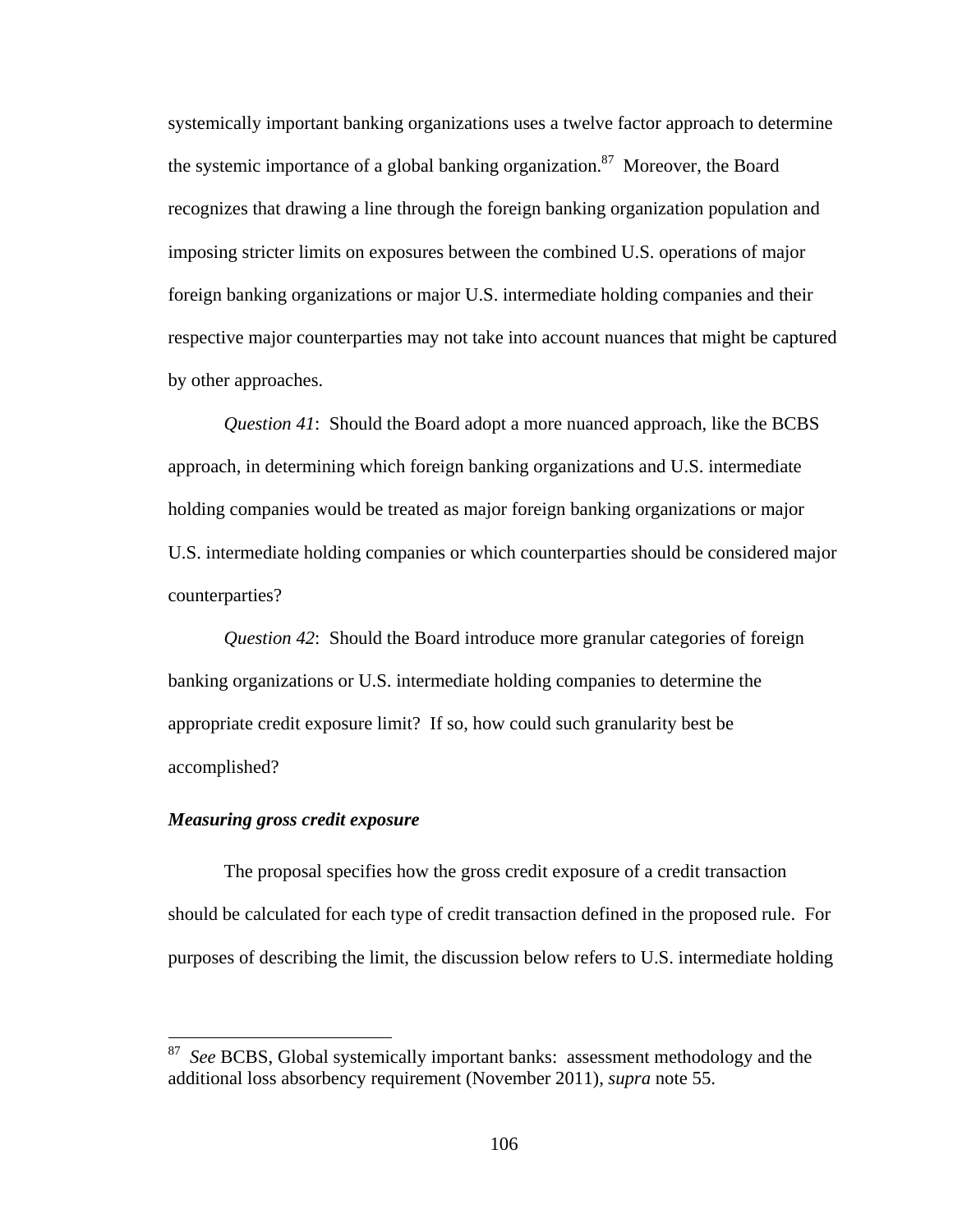companies and, with respect to their combined U.S. operations, foreign banking organizations as "covered entities."

The proposed valuation rules are consistent with those set forth in the December 2011 proposal, other than the proposed valuation for derivatives exposures of U.S. branches and agencies that are subject to a qualifying master netting agreement. When calculating a U.S. branch or agency's gross credit exposure to a counterparty for a derivative contract that is subject to a qualifying master netting agreement (and is not an eligible credit derivative or an eligible equity derivative purchased from an eligible protection provider), a foreign banking organization could choose either to use the Basel II-based exposure at default calculation set forth in the Board's advanced approaches capital rules (12 CFR part 225, appendix G,  $\S$  32(c)(6) provided that the collateral recognition rules of the proposed rule would apply) or to use the gross valuation methodology for derivatives not subject to a qualified master netting agreements. The approach recognizes that a qualified master netting agreement to which the U.S. branch or agency is subject may cover exposures of the foreign bank outside of the U.S. branch and agency network.

Consistent with the December 2011 proposal, the proposed rule includes the statutory attribution rule that provides that a covered entity must treat a transaction with any person as a credit exposure to a counterparty to the extent the proceeds of the transaction are used for the benefit of, or transferred to, that counterparty. The proposal adopts a minimal scope of application of this attribution rule in order to minimize burden on foreign banking organizations.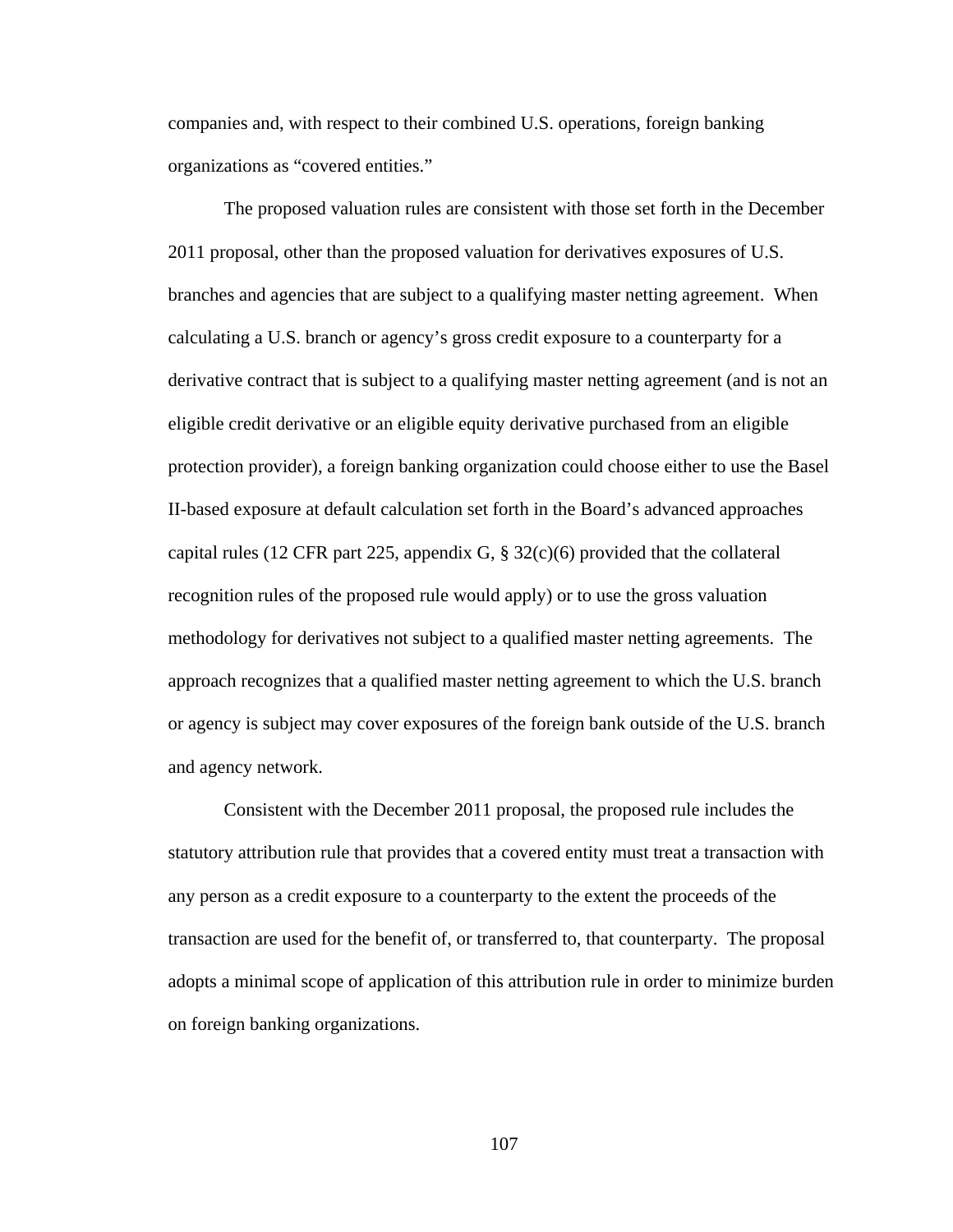*Question 43*: The Board seeks comment on all aspects of the valuation methodologies included in the proposed rule.

Question 44: The Board requests comment on whether the proposed scope of the attribution rule is appropriate or whether additional regulatory clarity around the attribution rule would be appropriate. What alternative approaches to applying the attribution rule should the Board consider? What is the potential cost or burden of applying the attribution rule as described above?

### *Net credit exposure*

The proposal describes how a covered entity would convert gross credit exposure amounts to net credit exposure amounts by taking into account eligible collateral, eligible guarantees, eligible credit and equity derivatives, other eligible hedges (that is, a short position in the counterparty's debt or equity security), and for securities financing transactions, the effect of bilateral netting agreements. The proposed treatment described below is consistent with the treatment proposed in the December 2011 proposal.

### *Eligible collateral*

In computing its net credit exposure to a counterparty for a credit transaction, the proposal would *permit* a covered entity to reduce its gross credit exposure on a transaction by the adjusted market value of any eligible collateral. Eligible collateral is generally defined consistently with the December 2011 proposal, but the proposal clarifies that eligible collateral would not include any debt or equity securities (including convertible bonds) issued by an affiliate of the U.S. intermediate holding company or by any part of the combined U.S. operations.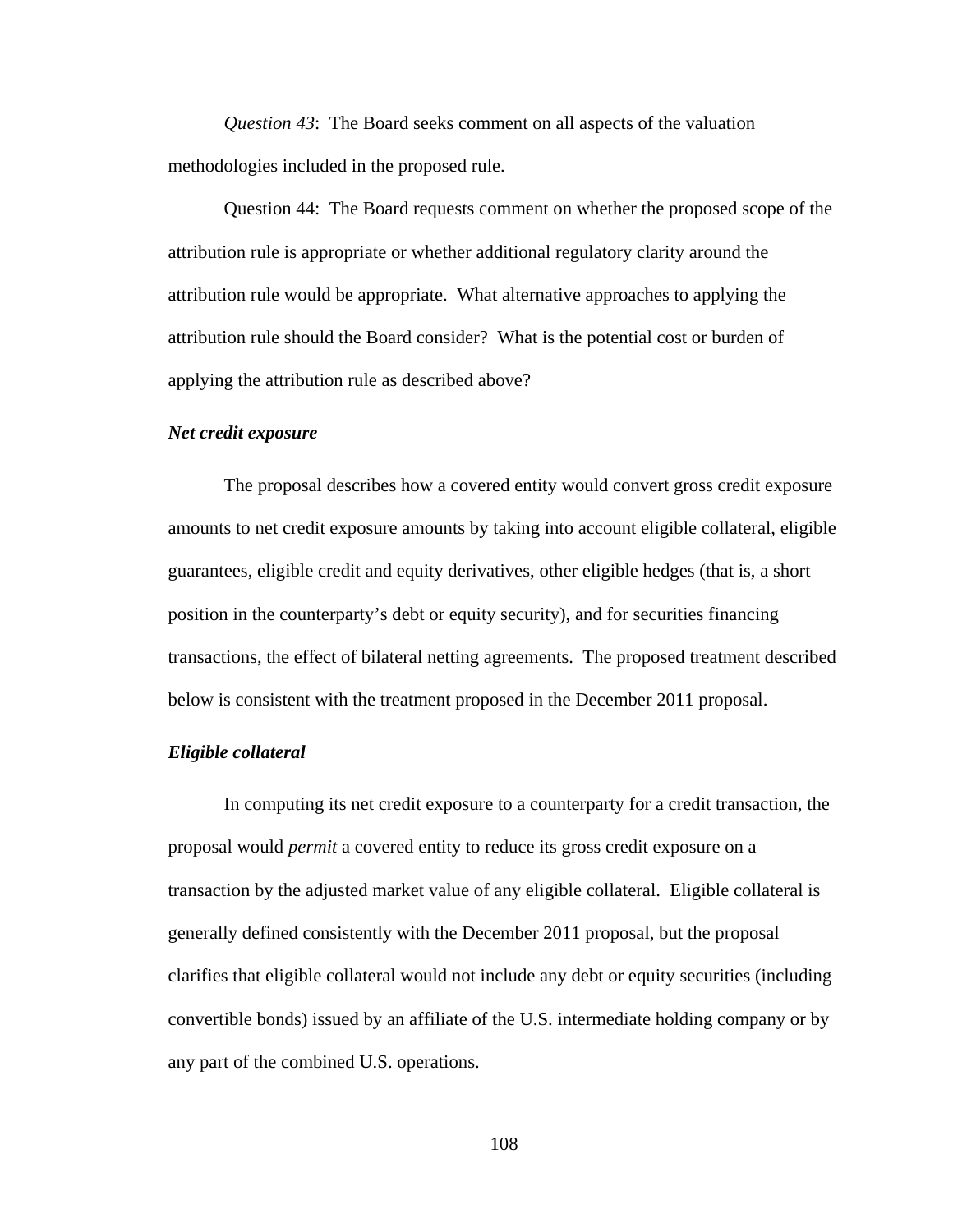If a covered entity chooses to reduce its gross credit exposure by the adjusted market value of eligible collateral, the covered entity would be required to include the adjusted market value of the eligible collateral when calculating its gross credit exposure to *the issuer of the collateral*.

*Question 45*: Should the list of eligible collateral be broadened or narrowed? Should a covered entity be able to use its own internal estimates for collateral haircuts as permitted under Appendix G to Regulation Y?

*Question 46*: Is recognizing the fluctuations in the value of eligible collateral appropriate?

*Question 47*: What is the burden associated with the proposed rule's approach to changes in the eligibility of collateral?

*Question 48*: Is the approach to eligible collateral that allows the covered entity to choose whether or not to recognize eligible collateral and shift credit exposure to the issuer of eligible collateral appropriate?

# *Unused credit lines*

In computing its net credit exposure to a counterparty for a credit line or revolving credit facility, the proposal would *permit* a covered entity to reduce its gross credit exposure by the amount of the unused portion of the credit extension. To qualify for this reduction, the covered entity cannot have any legal obligation to advance additional funds under the facility until the counterparty provides collateral in the amount that is required with respect to that unused portion of the facility. In addition, the credit contract would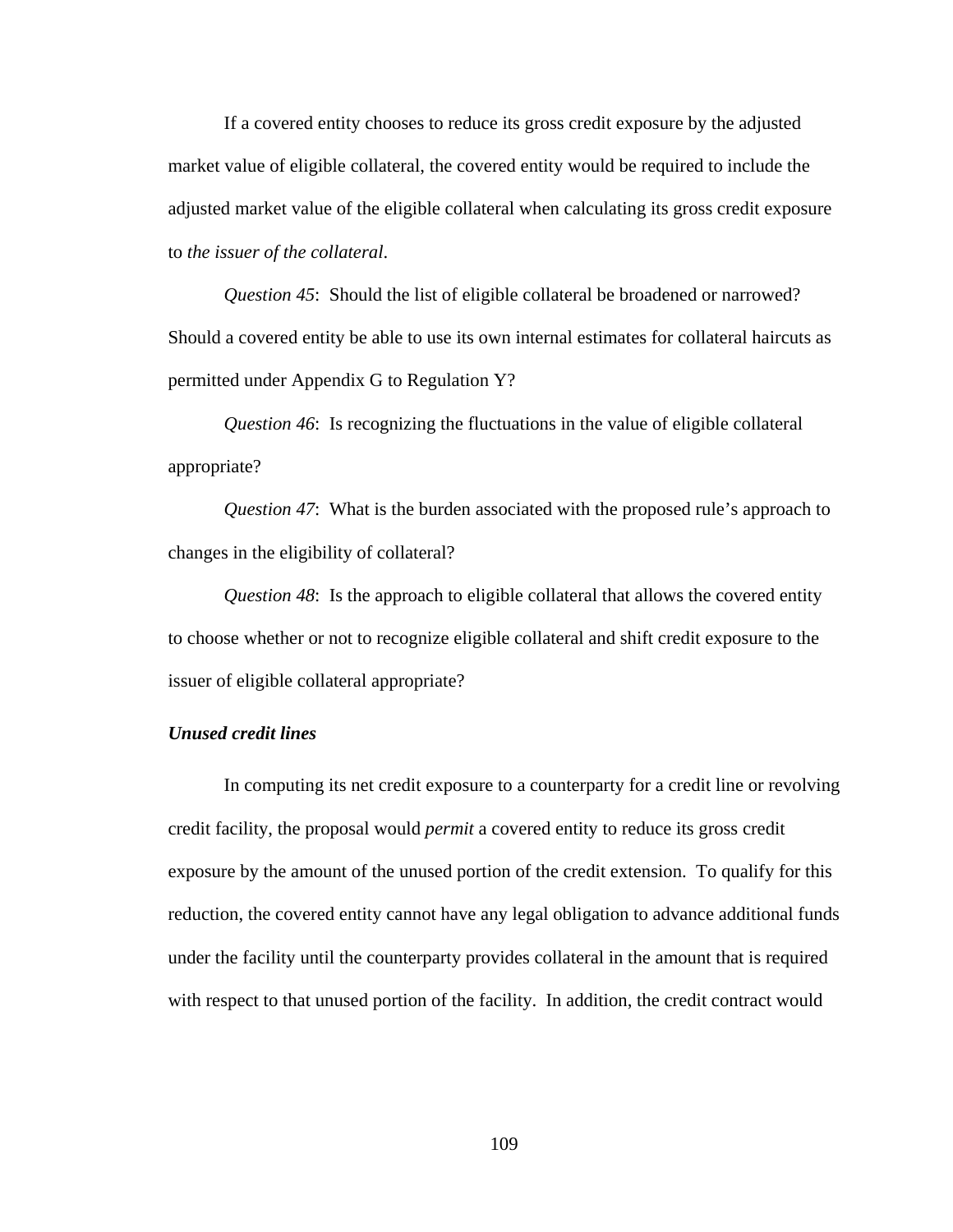be required to specify that any used portion of the credit extension must be fully secured at all times by high-quality of collateral.88

*Question 49*: What alternative approaches, if any, to the proposed treatment of the unused portion of certain credit facilities should the Board consider?

#### *Eligible guarantees*

 $\overline{a}$ 

In calculating its net credit exposure to the counterparty, the proposal would *require* a covered entity to reduce its gross credit exposure to the counterparty by the amount of any eligible guarantee from an eligible protection provider.<sup>89</sup>

The Board proposes to require gross exposure be reduced by the amount of an eligible guarantee in order to ensure that concentrations in exposures to guarantors are captured by the regime. This requirement is meant to limit the ability of the covered entity to extend loans or other forms of credit to a large number of high risk borrowers that are guaranteed by a single guarantor. As is the case with eligible collateral, in no

 $88$  Collateral must be either (i) cash; (ii) obligations of the United States or its agencies; (iii) obligations directly and fully guaranteed as to principal and interest by, the Federal National Mortgage Association or the Federal Home Loan Mortgage Corporation, only while operating under the conservatorship or receivership of the Federal Housing Finance Agency, and any additional obligations issued by a U.S. government sponsored entity as determined by the Board; or (iv) obligations of the home country sovereign entity.

<sup>&</sup>lt;sup>89</sup> Eligible protection provider would mean an entity (other than the foreign banking organization or an affiliate thereof) that is one of the following types of entities: a sovereign entity; the Bank for International Settlements, the International Monetary Fund, the European Central Bank, the European Commission, or a multilateral development bank; a Federal Home Loan Bank; the Federal Agricultural Mortgage Corporation; a U.S. depository institution; a bank holding company; a savings and loan holding company; a registered broker dealer; an insurance company; a foreign banking organization; a non-U.S.-based securities firm or a non-U.S.-based insurance company that is subject to consolidated supervision and regulation comparable to that imposed on U.S. depository institutions, securities broker-dealers, or insurance companies; or a qualifying central counterparty.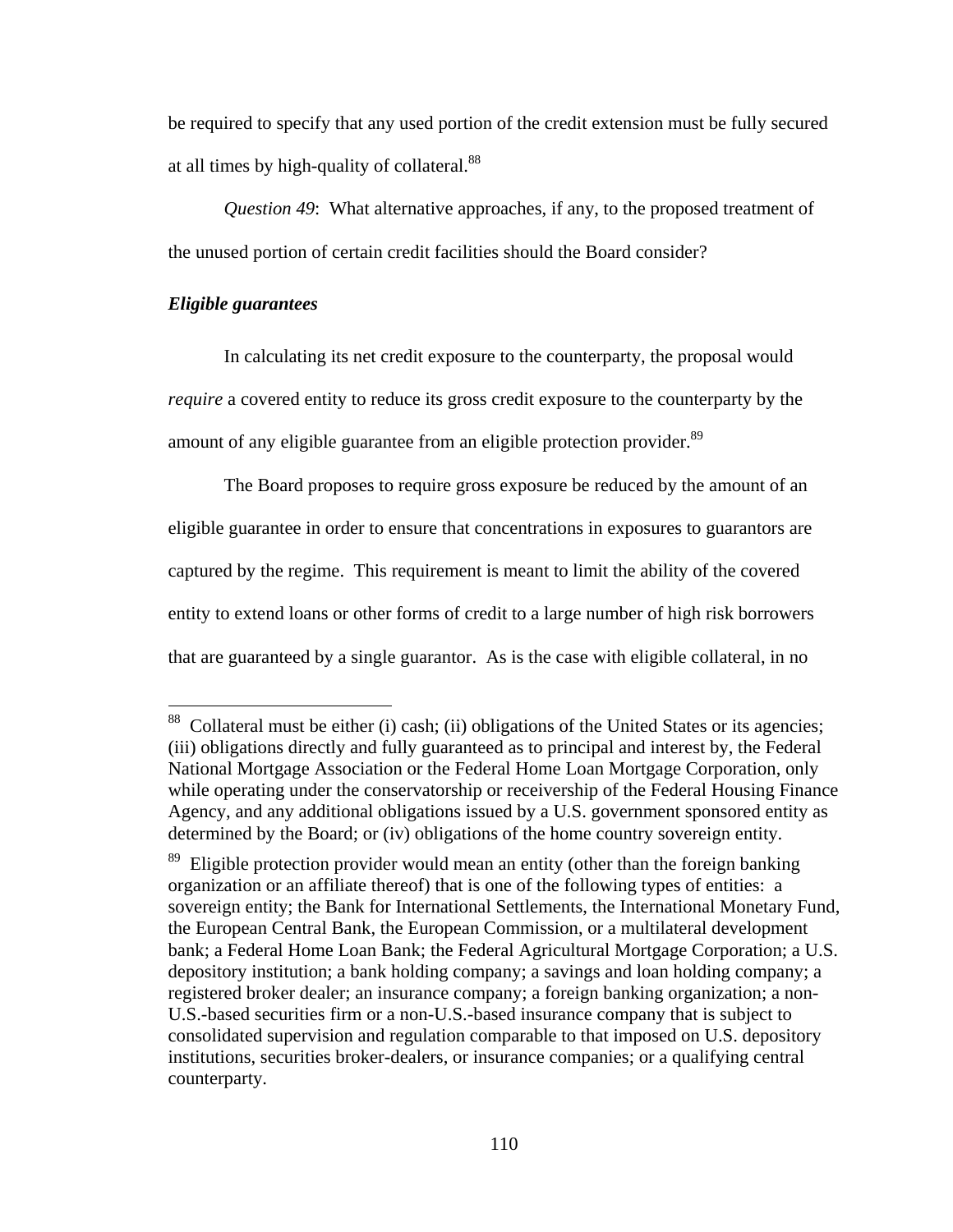event would a covered entity's gross credit exposure to an eligible protection provider with respect to an eligible guarantee be in excess of its gross credit exposure to the original counterparty on the credit transaction prior to the recognition of the eligible guarantee.

*Question 50*: Are there any additional or alternative requirements the Board should place on eligible protection providers to ensure their capacity to perform on their guarantee obligations?

*Question 51*: Should a covered entity have the choice of whether or not to fully shift exposures to eligible protection providers in the case of eligible guarantees or to divide an exposure between the original counterparty and the eligible protection provider in some manner?

## *Eligible credit and equity derivatives*

 $\overline{a}$ 

In the case when the covered entity is a protection purchaser of eligible credit and equity derivatives, the proposal would *require* a covered entity to reduce its credit exposure by the notional amount of those derivatives. To be recognized for purposes of calculating net credit exposure, hedges must meet the definitions of eligible credit and equity derivative hedges.<sup>90</sup> These derivatives must meet certain criteria, including that the derivative be written by an eligible protection provider. $91$ 

<sup>90</sup> By contrast, when the covered entity is the protection provider, *any* credit or equity derivative written by the covered entity would be included in the calculation of the covered entity's gross credit exposure to the reference obligor.

 $91$  The same types of organizations that are eligible protection providers for the purposes of eligible guarantees are eligible protection providers for purposes of eligible credit and equity derivatives.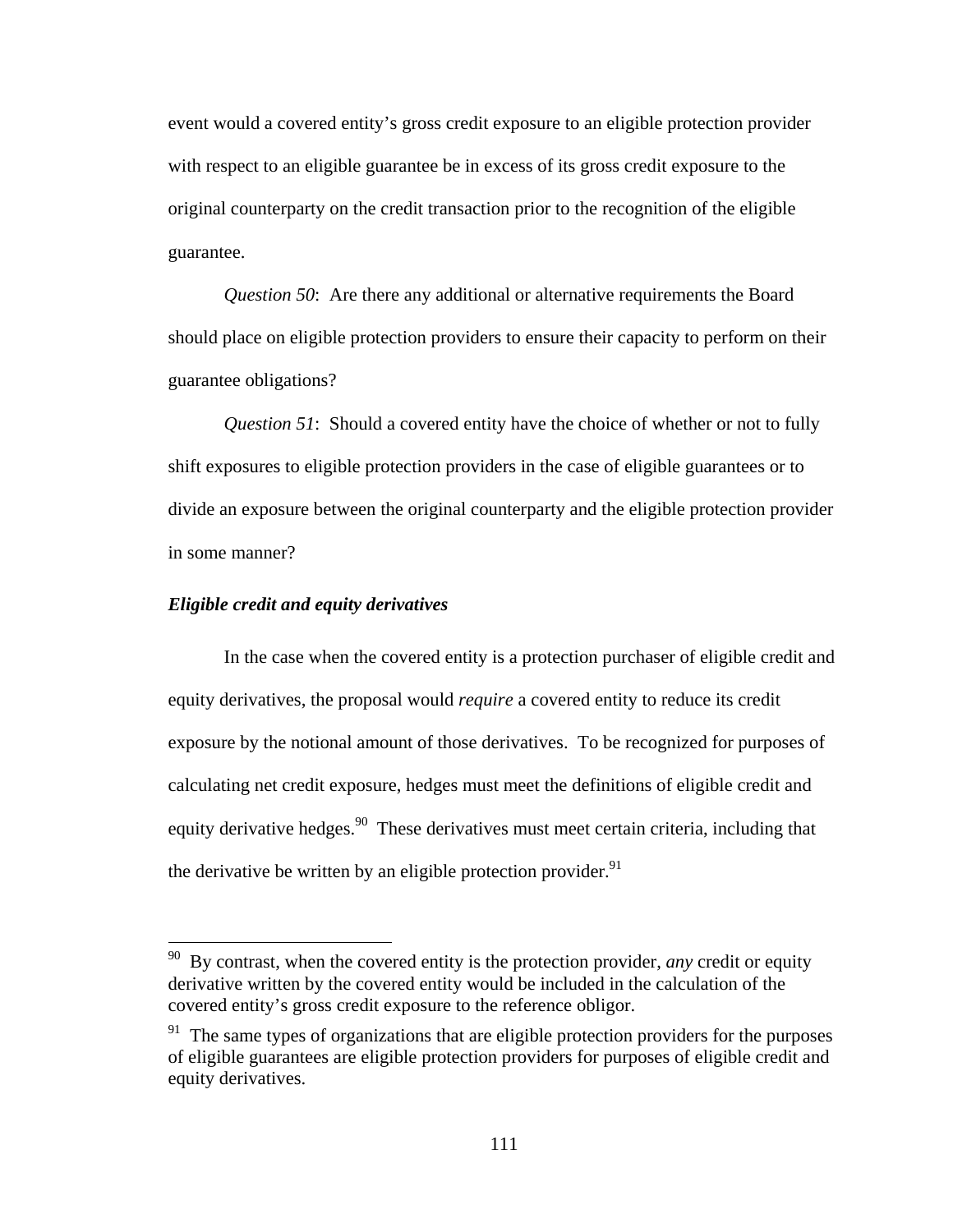#### *Other eligible hedges*

In addition to eligible credit and equity derivatives, the proposal would *permit* a covered entity to reduce exposure to a counterparty by the face amount of a short sale of the counterparty's debt or equity security.

*Question 52*: What types of derivatives should be eligible for mitigating gross credit exposure?

*Question 53*: What alternative approaches, if any, should the Board consider to capture the risk mitigation benefits of proxy or portfolio hedges or to permit U.S. intermediate holding companies or any part of the combined U.S. operations to use internal models to measure potential exposures to sellers of credit protection?

*Question 54*: Would a more conservative approach to eligible credit or equity derivative hedges be more appropriate, such as one in which the U.S. intermediate holding company or any part of the combined U.S. operations would be required to recognize gross notional credit exposure both to the original counterparty and the eligible protection provider?

# *Netting of securities financing transactions*

In calculating its credit exposure to a counterparty, the proposal would *permit* a covered entity to net the gross credit exposure amounts of (i) its repurchase and reverse repurchase transactions with a counterparty, and (ii) its securities lending and borrowing transactions with a counterparty, in each case, where the transactions are subject to a bilateral netting agreement with that counterparty.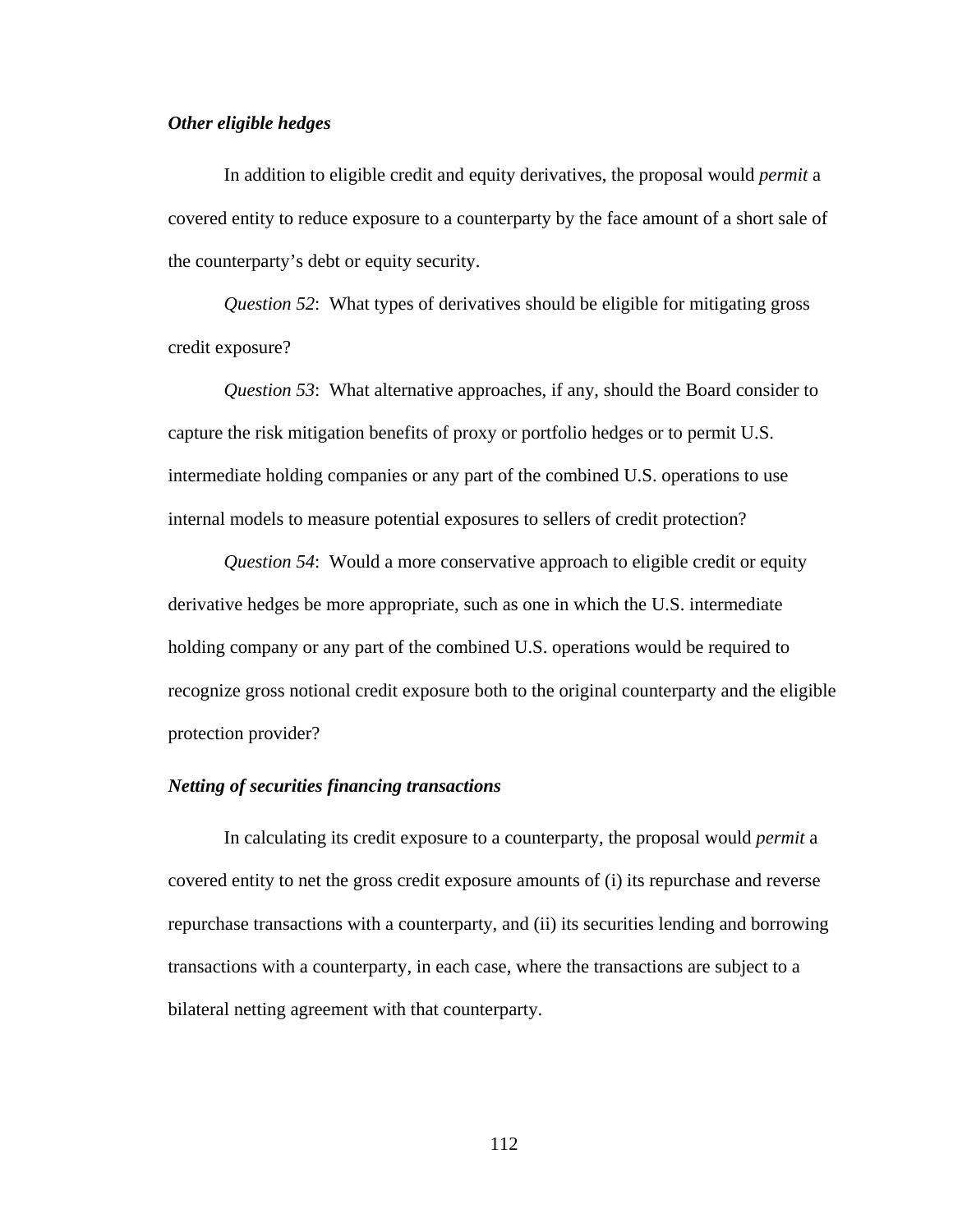## *Compliance*

Under the proposal, a foreign banking organization would be required to comply with the requirements of the proposed rule on a daily basis as of the end of each business day and must submit a monthly compliance report demonstrating its daily compliance. A foreign banking organization must ensure the compliance of its U.S. intermediate holding company and its combined U.S. operations. If either the U.S. intermediate holding company or the combined U.S. operations is not in compliance, both of the U.S. intermediate holding company and the U.S. operations would be prohibited from engaging in any additional credit transactions with such a counterparty, except in cases when the Board determines that such additional credit transactions are necessary or appropriate to preserve the safety and soundness of the foreign banking organization or financial stability. In considering special temporary exceptions, the Board may impose supervisory oversight and reporting measures that it determines are appropriate to monitor compliance with the foregoing standards.

*Question 55*: What temporary exceptions should the Board consider, if any?

## *Exemptions*

Section 165(e)(6) of the Dodd-Frank Act permits the Board to exempt transactions from the definition of the term "credit exposure" for purposes of this subsection, if the Board finds that the exemption is in the public interest and is consistent with the purposes of this subsection. The proposal would provide exemptions to the credit exposure limit for exposures to the United States and its agencies, Federal National Mortgage Association and the Federal Home Loan Mortgage Corporation (while these entities are operating under the conservatorship or receivership of the Federal Housing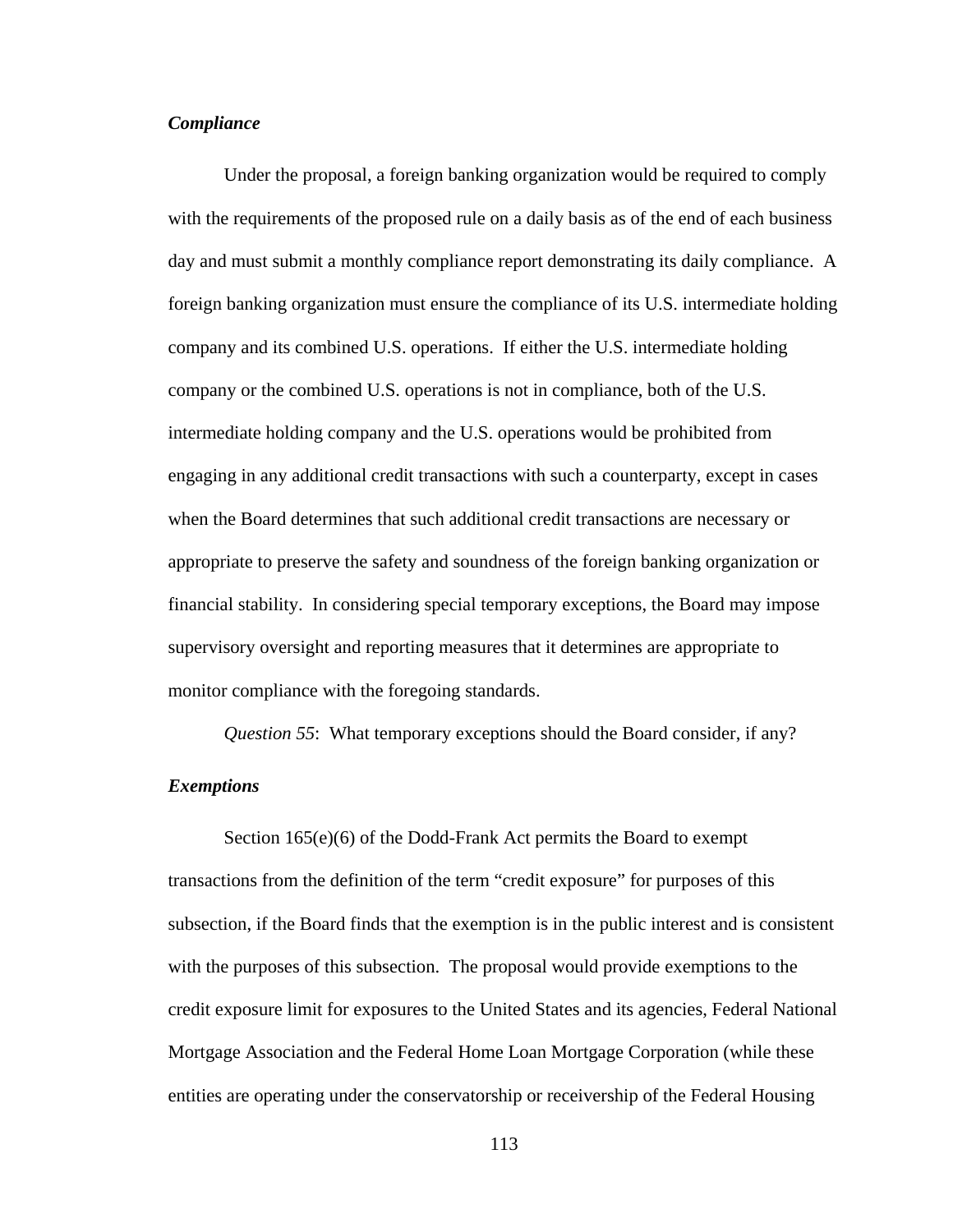Finance Agency), and a foreign banking organization's home country sovereign entity. The exemption for a foreign banking organization's home country sovereign would recognize that a foreign banking organization's U.S. operations may have exposures to its home country sovereign entity that are required by home country laws or are necessary to facilitate the normal course of business for the consolidated company.

In addition, the proposal would also provide an exception for intraday credit exposure to a counterparty. This exemption would help minimize the effect of the rule on the payment and settlement of financial transactions, which often involve large exposure but are settled on an intraday basis. The Board would have authority to exempt any transaction in the public interest and consistent with the purposes of the proposal. $^{92}$ 

*Question 56:* Would additional exemptions for foreign banking organizations be appropriate? Why or why not?

### **VII. Risk Management**

## **A. Background**

The recent financial crisis highlighted the need for large, complex financial companies to have more robust enterprise-wide risk management. A number of companies that experienced material financial distress or failed during the crisis had significant deficiencies in key areas of risk management. Recent reviews of risk management practices of banking organizations conducted by the Senior Supervisors Group (SSG) illustrated these deficiencies. $93$ 

<sup>92</sup> *See* 12 U.S.C. 5365(e)(6).

<sup>93</sup> *See* 2008 SSG Report, *supra* note 56; 2009 SSG Report, *supra* note 57.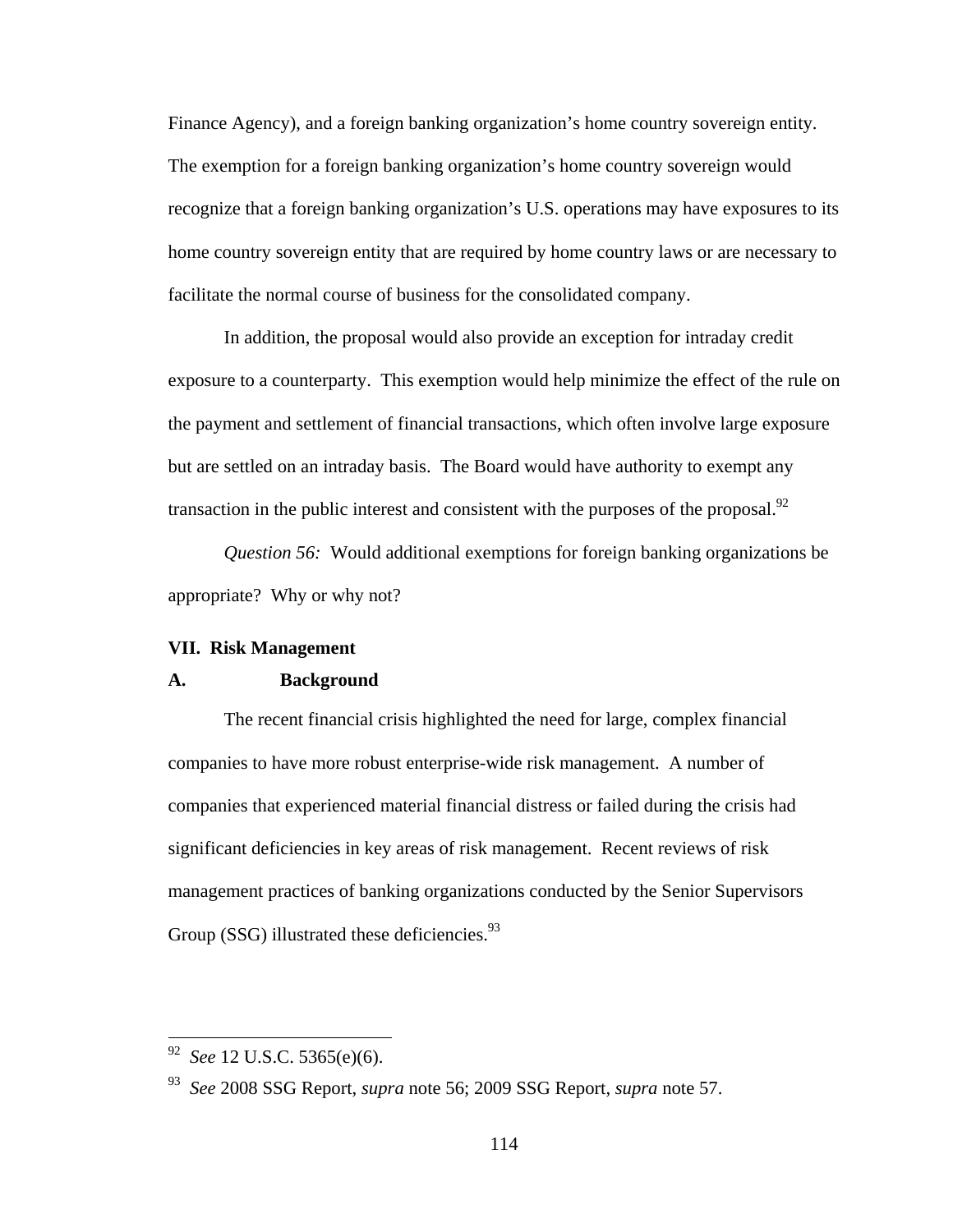The SSG found that business line and senior risk managers did not jointly act to address a company's risks on an enterprise-wide basis and business line managers made decisions in isolation. In addition, treasury functions were not closely aligned with risk management processes, preventing market and counterparty risk positions from being readily assessed on an enterprise-wide basis.

The risk management weaknesses revealed during the financial crisis among large U.S. bank holding companies were also apparent in the U.S. operations of large foreign banking organizations. Moreover, consolidated risk management practices across foreign banking organizations, while efficient from a global perspective, have at times limited U.S. supervisors' ability to understand the risks posed to U.S. financial stability by the U.S. operations of foreign banks. Further, centralized risk management practices that focus on risk by business line have generally limited the ability of large foreign banking organizations to effectively aggregate, monitor, and report risks across their U.S. legal entities on a timely basis.

Section  $165(b)(1)(A)$  of the Dodd-Frank Act requires the Board to establish overall risk management requirements as part of the enhanced prudential standards to ensure that strong risk management standards are part of the regulatory and supervisory framework for large bank holding companies, including foreign banking organizations, and nonbank companies supervised by the Board.<sup>94</sup> Section 165(h) of the Dodd-Frank Act directs the Board to issue regulations requiring publicly traded bank holding

 $94$  12 U.S.C. § 5365(b)(1)(A).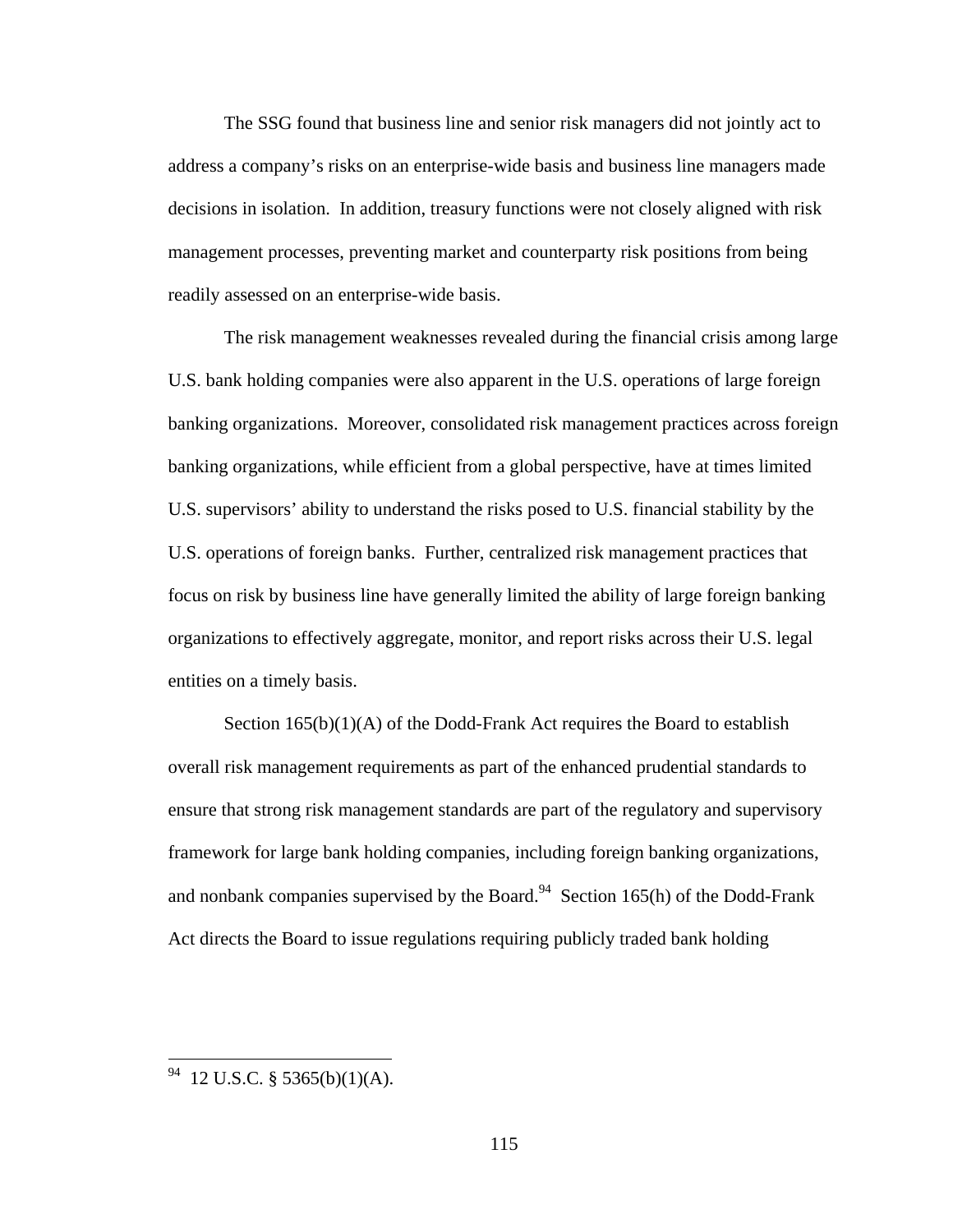companies with total consolidated assets of \$10 billion or more and publicly traded nonbank companies supervised by the Board to establish risk committees.<sup>95</sup>

In its December 2011 proposal, the Board proposed to establish enhanced risk management standards for U.S. bank holding companies with total consolidated assets of \$50 billion or more and U.S. nonbank financial companies supervised by the Board, to address weakness in risk management practices that had emerged during the crisis. The December 2011 proposal would (i) require oversight of enterprise-wide risk management by a stand-alone risk committee of the board of directors and chief risk officer; (ii) reinforce the independence of a firm's risk management function; and (iii) ensure appropriate expertise and stature for the chief risk officer. The Board also proposed to require U.S. bank holding companies with total consolidated assets of \$10 billion or more that are publicly traded companies to establish an enterprise-wide risk committee of the board of directors.

This proposal would apply the requirements of the December 2011 proposal to foreign banking organizations in a way that strengthens foreign banking organizations' oversight and risk management of their combined U.S. operations and requires foreign banking organizations with a large U.S. presence to aggregate and monitor risks on a combined U.S. operations basis. The proposal would permit a foreign banking organization some flexibility to structure the oversight of the risks of its U.S. operations in a manner that is efficient and effective in light of its broader enterprise-wide risk management structure.

 $^{95}$  12 U.S.C. § 5365(h).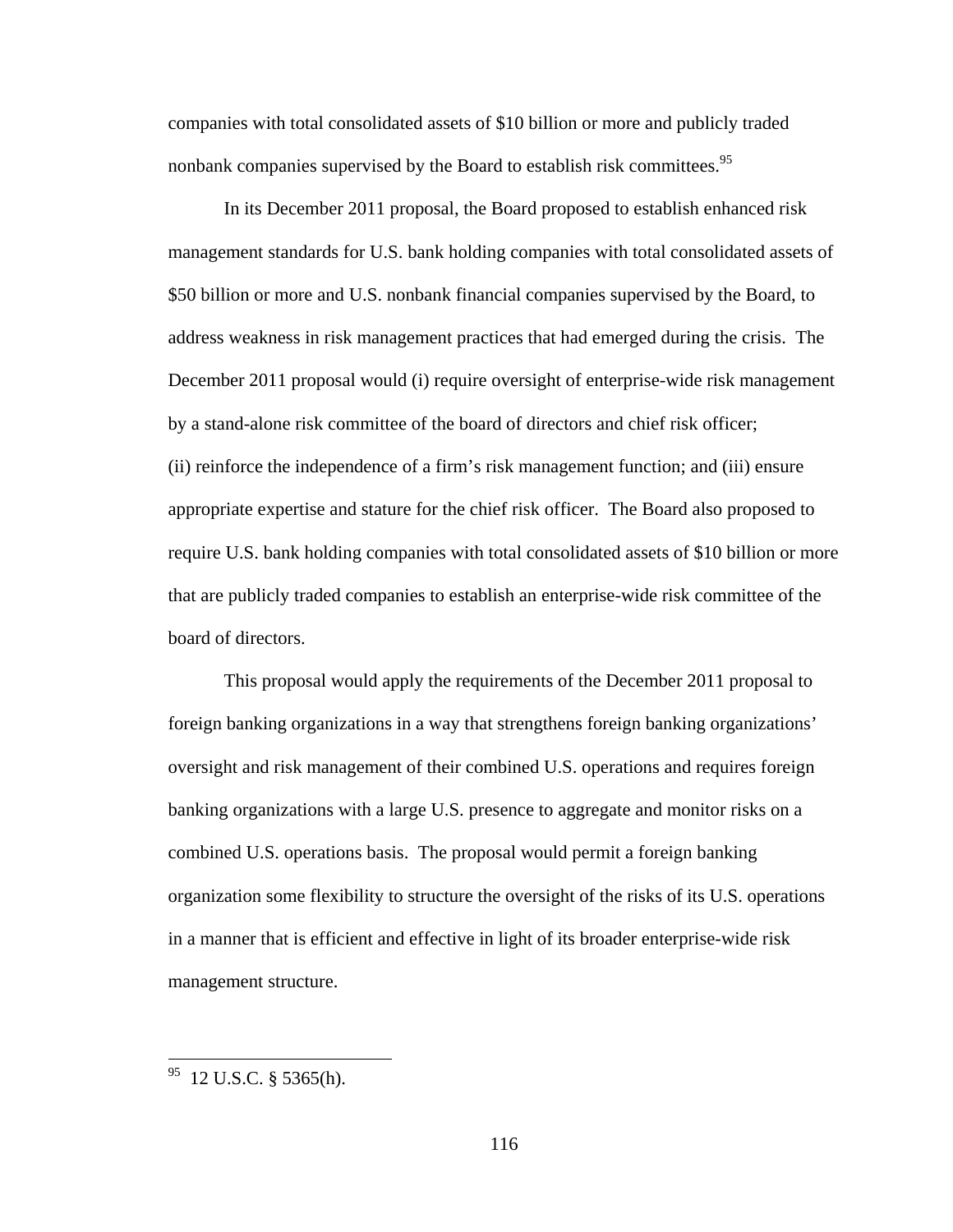The proposal includes a general requirement that foreign banking organizations that are publicly traded with total consolidated assets of \$10 billion or more and all foreign banking organizations, regardless of whether their stock is publicly traded, with total consolidated assets of \$50 billion or more certify that they maintain a risk committee to oversee the U.S. operations of the company. The proposal would set forth additional requirements for the U.S. risk committee of a foreign banking organization with combined U.S. assets of \$50 billion or more and would require these companies to appoint a U.S. chief risk officer in charge of implementing and maintaining a risk management framework for the company's combined U.S. operations.

The Board emphasizes that the enhanced U.S. risk management requirements contained in this proposal supplement the Board's existing risk management guidance and supervisory expectations for foreign banking organizations.<sup>96</sup> All foreign banking organizations supervised by the Board should continue to follow such guidance to ensure appropriate oversight of and limitations on risk.

# **B. Risk Committee Requirements for Foreign Banking Organizations with \$10 Billion or More in Consolidated Assets**

Consistent with the requirements of section 165(h) of the Dodd-Frank Act, the proposal would require a foreign banking organization with publicly traded stock and total consolidated assets of \$10 billion or more or a foreign banking organization, regardless of whether its stock is publicly traded, with total consolidated assets of \$50 billion or more, to certify to the Board, on an annual basis, that it maintains a

<sup>96</sup> *See* SR Letter 08-8 (October 16, 2008), available at http://fedweb.frb.gov/fedweb/ bsr/srltrs/SR0808.htm, and SR Letter 08-9 (October 16, 2008), available at http://fedweb.frb.gov/fedweb/bsr/srltrs/SR0809.htm.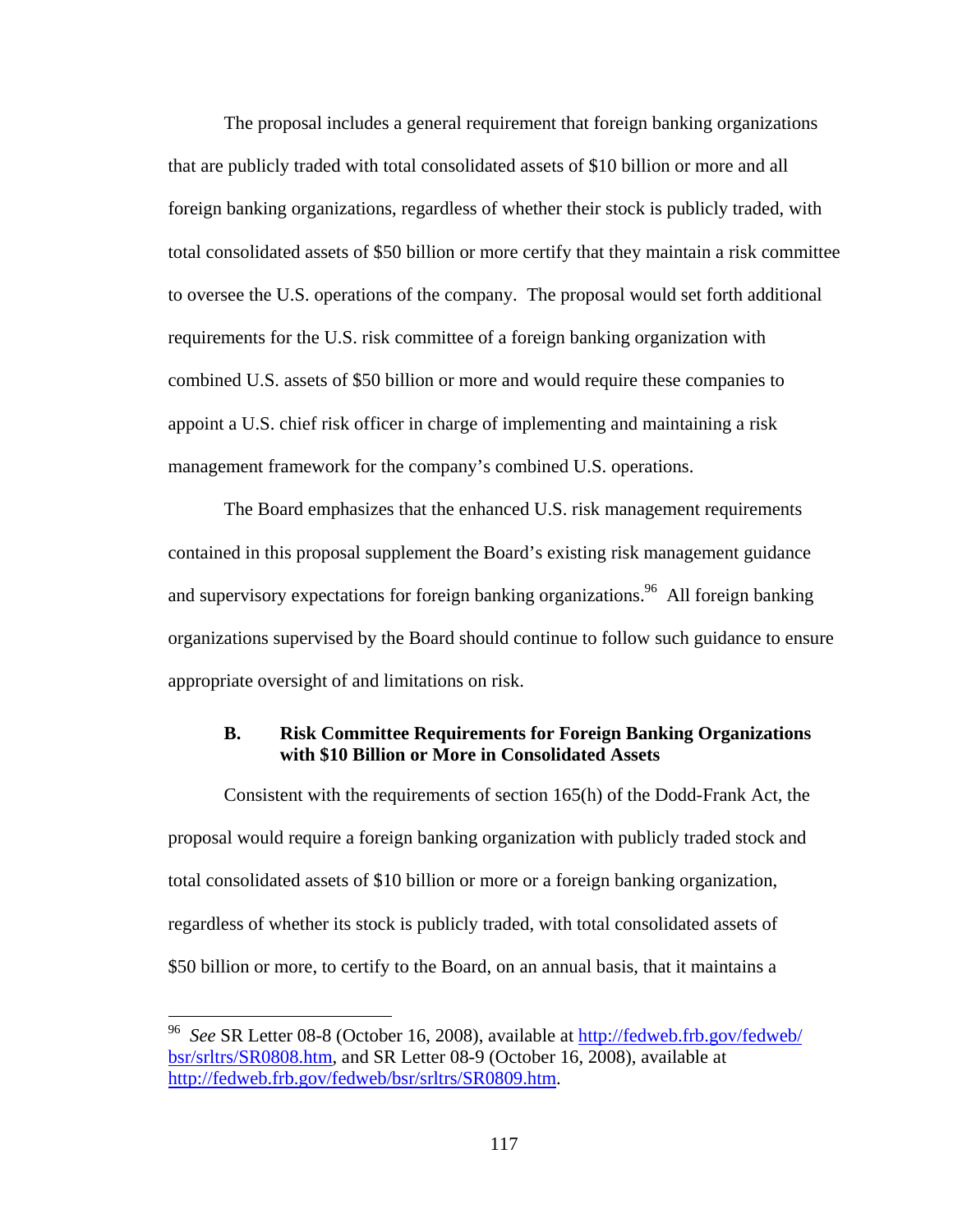committee that (1) oversees the U.S. risk management practices of the company, and (2) has at least one member with risk management expertise. This certification must be filed with the Board concurrently with the foreign banking organization's Form FR Y-7.

At least one member of a U.S. risk committee would be required to have risk management expertise that is commensurate with the capital structure, risk profile, complexity, activities, and size of the foreign banking organization's combined U.S. operations. The requisite level of risk management expertise for a company's U.S. risk committee should be commensurate with the capital structure, risk profile, complexity, activities, and size of the company's combined U.S. operations. Thus, the Board expects that the U.S. risk committee of a foreign banking organization that poses greater risks to the U.S. financial system would have members with commensurately greater risk management expertise than the U.S. risk committees of other companies whose combined U.S. operations pose less systemic risk.

Generally, a foreign banking organization would be permitted to maintain its U.S. risk committee either as a committee of its global board of directors (or equivalent thereof) or as a committee of the board of directors of the U.S. intermediate holding company. If the U.S. risk committee is a committee of the global board of directors, it may be organized on a standalone basis or as part of the enterprise-wide risk committee (or equivalent thereof). A foreign banking organization with combined U.S. assets of \$50 billion or more that conducts its operations in the United States solely through a U.S. intermediate holding company would be required to maintain its U.S. risk committee at its U.S. intermediate holding company.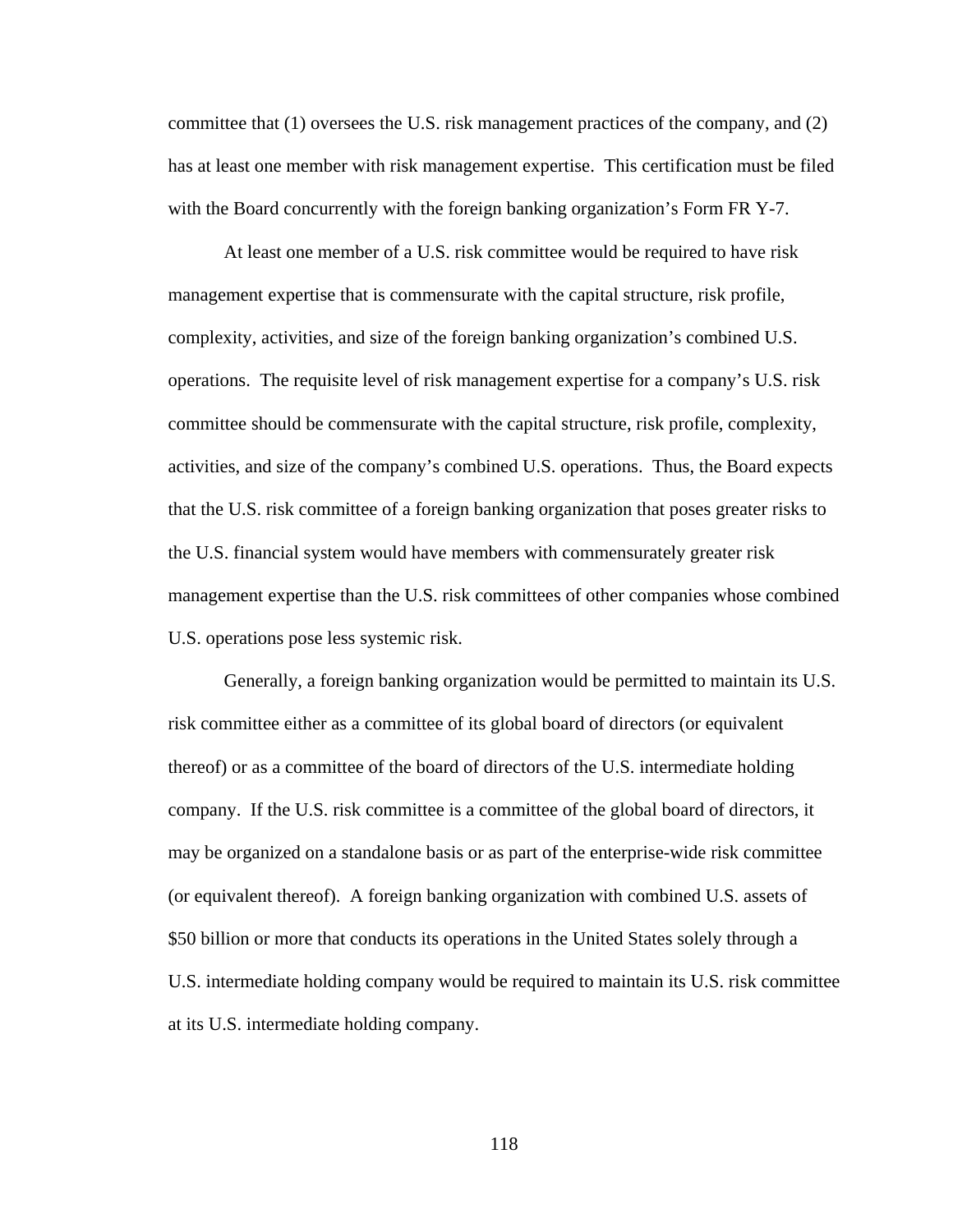In order to accommodate the diversity in corporate governance philosophies across countries, the proposal would not require the U.S. risk committee of a foreign banking organization with combined U.S. assets of less than \$50 billion to maintain a specific number of independent directors on the U.S. risk committee.<sup>97</sup> Further, a foreign banking organization's enterprise-wide risk committee may fulfill the responsibilities of the U.S. risk committee, unless the foreign banking organization has combined U.S. assets of \$50 billion or more and operates in the United States solely through a U.S. intermediate holding company.

Under the proposal, foreign banking organization with publicly traded stock and total consolidated assets of \$10 billion or more or a foreign banking organization, regardless of whether its stock is publicly traded, with total consolidated assets of \$50 billion or more as of July 1, 2014, would be required to comply with the proposed risk committee certification requirement on July 1, 2015, unless that time is extended by the Board in writing. A foreign banking organization that crossed the relevant asset threshold after July 1, 2014 would be required to comply with the proposed risk committee certification requirement beginning 12 months after it crosses the relevant asset threshold, unless that time is accelerated or extended by the Board in writing.

*Question 57*: Should the Board require that a company's certification under section 252.251 of the proposal include a certification that at least one member of the U.S. risk committee satisfies director independence requirements? Why or why not?

 $97$  As described below, foreign banking organizations with combined U.S. assets of \$50 billion or more would be required to maintain an independent director on its U.S. risk committee.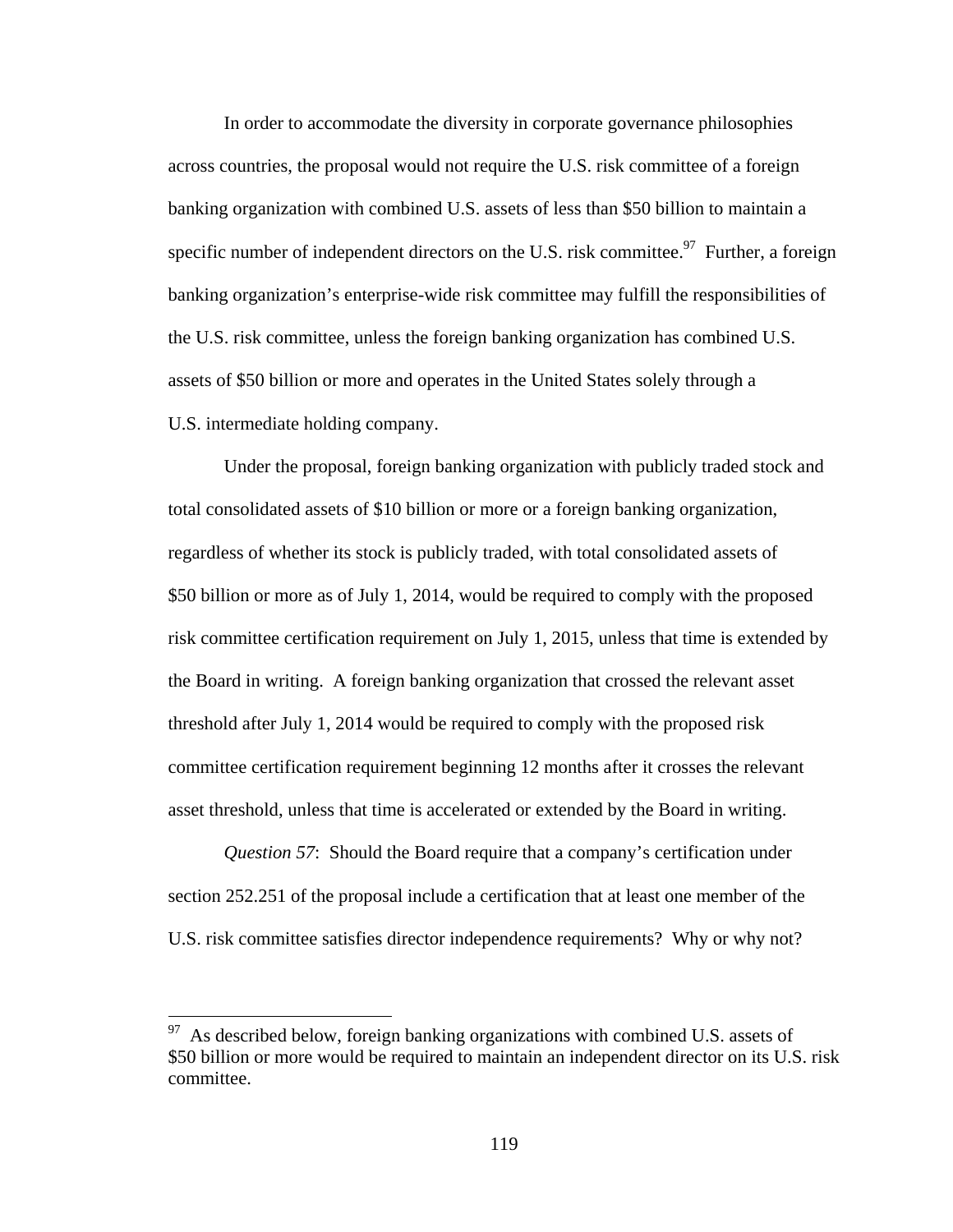*Question 58*: Should the Board consider requiring that all U.S. risk committees required under the proposal not be housed within another committee or be part of a joint committee, or limit the other functions that the U.S. risk committee may perform? Why or why not?

# **C. Risk Management Requirements for Foreign Banking Organizations with Combined U.S. Assets of \$50 Billion or More**

The proposal would establish additional requirements for the U.S. risk committee of a foreign banking organization with combined U.S. assets of \$50 billion or more relating to the committee's responsibilities and structure. Each foreign banking organization with combined U.S. assets of \$50 billion or more would also be required to appoint a U.S. chief risk officer in charge of overseeing and implementing the risk management framework of the company's combined U.S. operations. In general, the Board has sought to maintain consistency with the risk management requirements included in the December 2011 proposal, with certain adaptations to account for the unique characteristics of foreign banking organizations.

A foreign banking organization with combined U.S. assets of \$50 billion or more on July 1, 2014, would be required to comply with the proposed risk management requirements on July 1, 2015, unless that time is extended by the Board in writing. A foreign banking organization whose combined U.S. assets exceeded \$50 billion after July 1, 2014 would be required to comply with the proposed risk management standards beginning 12 months after it crosses the asset threshold, unless that time is accelerated or extended by the Board in writing.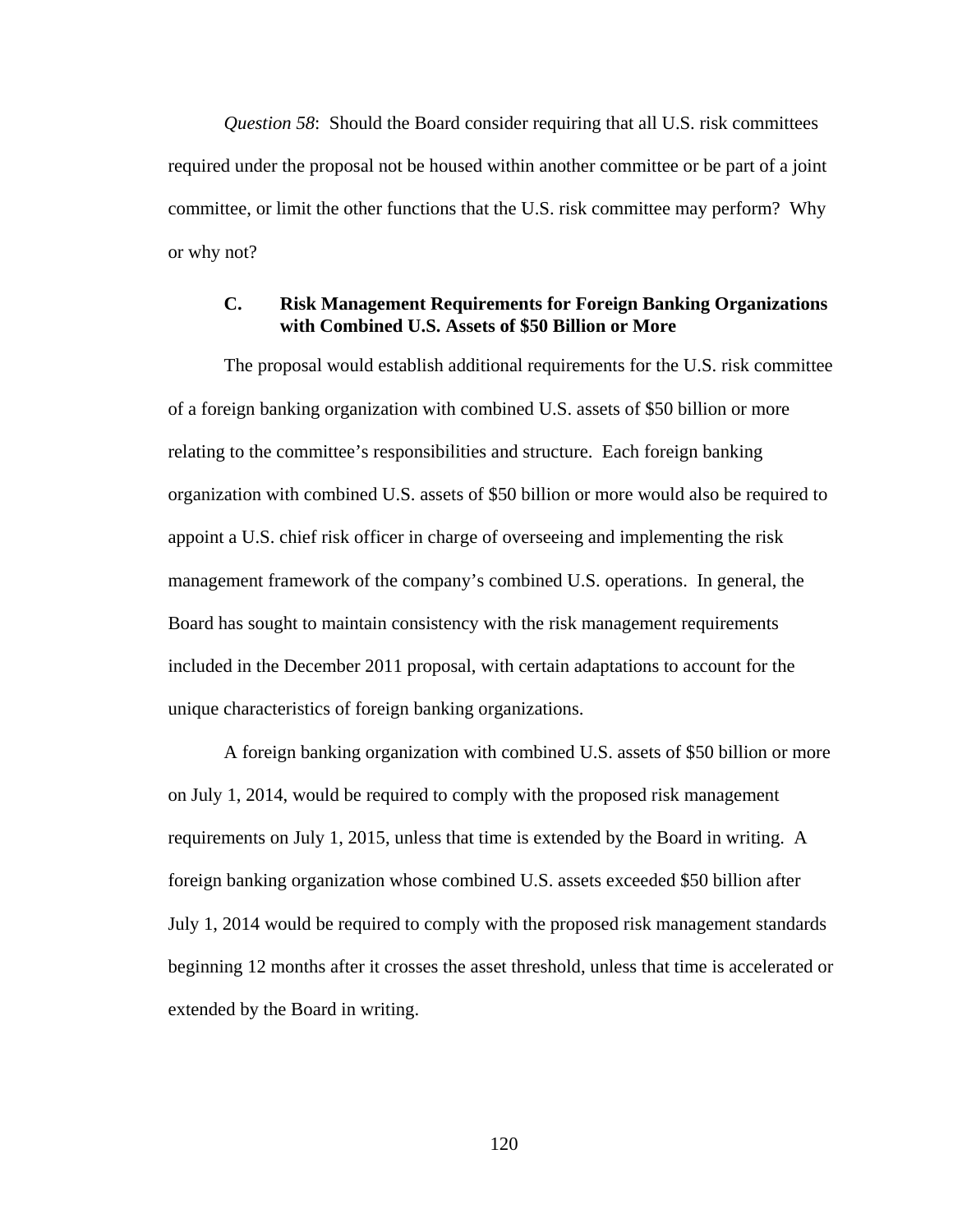#### *Responsibilities of the U.S. risk committee*

The proposal would require a U.S. risk committee to review and approve the risk management practices of the combined U.S. operations and to oversee the operation of an appropriate risk management framework that is commensurate with the capital structure, risk profile, complexity, activities, and size of the company's combined U.S. operations.

The risk management framework for the combined U.S. operations must be consistent with the enterprise-wide risk management framework of the foreign banking organization and must include:

- Policies and procedures relating to risk management governance, risk management practices, and risk control infrastructure for the combined U.S. operations of the company;
- Processes and systems for identifying and reporting risks and risk management deficiencies, including emerging risks, on a combined U.S. operations basis;
- Processes and systems for monitoring compliance with the policies and procedures relating to risk management governance, practices, and risk controls across the company's combined U.S. operations;
- Processes designed to ensure effective and timely implementation of corrective actions to address risk management deficiencies;
- Specification of management and employees' authority and independence to carry out risk management responsibilities; and
- Integration of risk management and control objectives in management goals and compensation structure of the company's combined U.S. operations.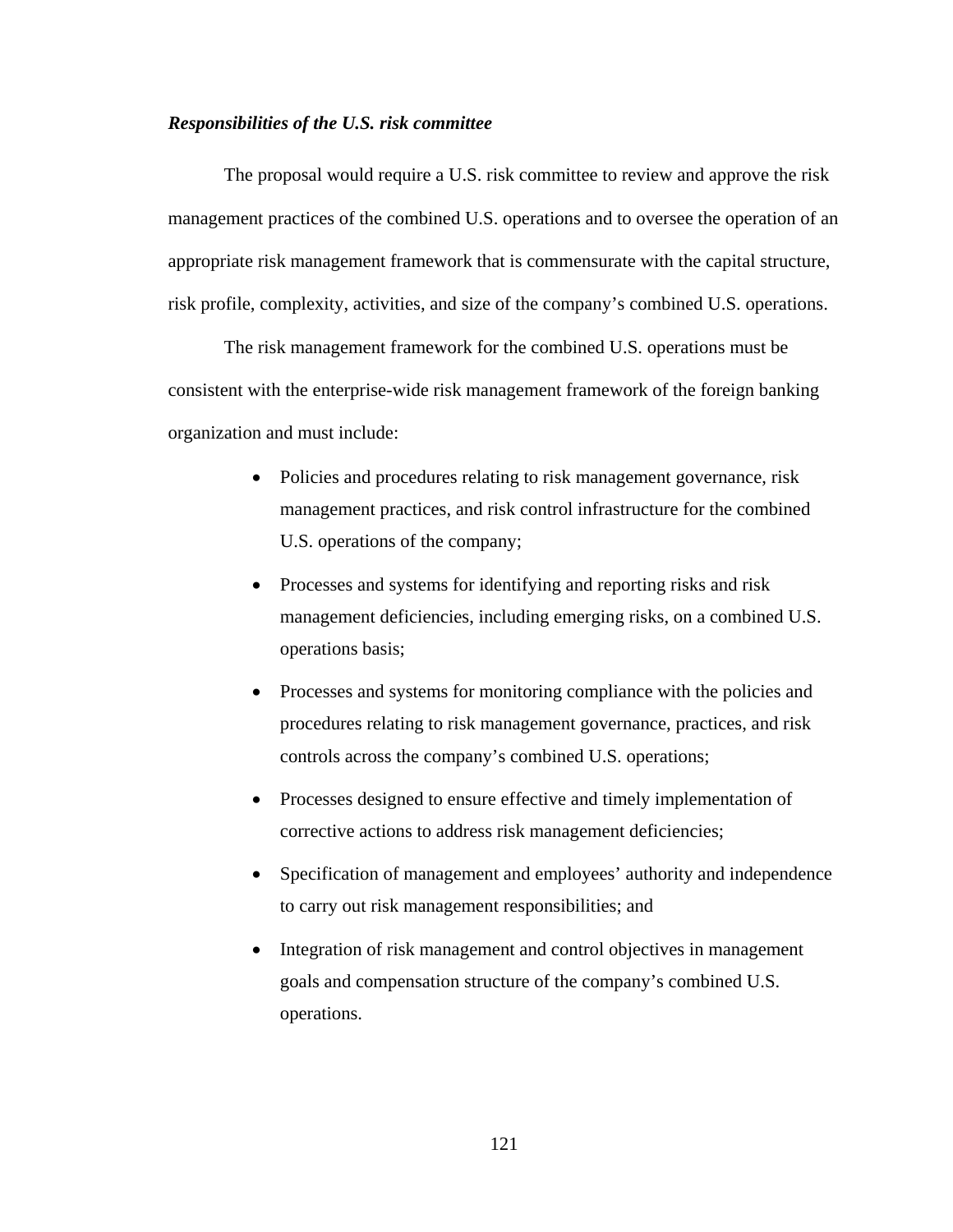The proposal would require that a U.S. risk committee meet at least quarterly and as needed, and that the committee fully document and maintain records of its proceedings, including risk management decisions.

The Board expects that members of a U.S. risk committee of a foreign banking organization with combined U.S. assets of \$50 billion or more generally would have an understanding of risk management principles and practices relevant to the U.S. operations of their company. U.S. risk committee members generally should also have experience developing and applying risk management practices and procedures, measuring and identifying risks, and monitoring and testing risk controls with respect to banking organizations.

*Question 59*: As an alternative to the proposed U.S. risk committee requirement, should the Board consider requiring each foreign banking organization with combined U.S. assets of \$50 billion or more to establish a risk management function solely in the United States, rather than permitting the U.S. risk management function to be located in the company's home office? Why or why not? If so, how should such a function be structured?

*Question 60*: Should the Board consider requiring or allowing a foreign banking organization to establish a "U.S. risk management function" that is based in the United States but not associated with a board of directors to oversee the risk management practices of the company's combined U.S. operations? What are the benefits and drawbacks of such an approach?

*Question 61*: Should the Board consider allowing a foreign banking organization with combined U.S. assets of \$50 billion or more that has a U.S. intermediate holding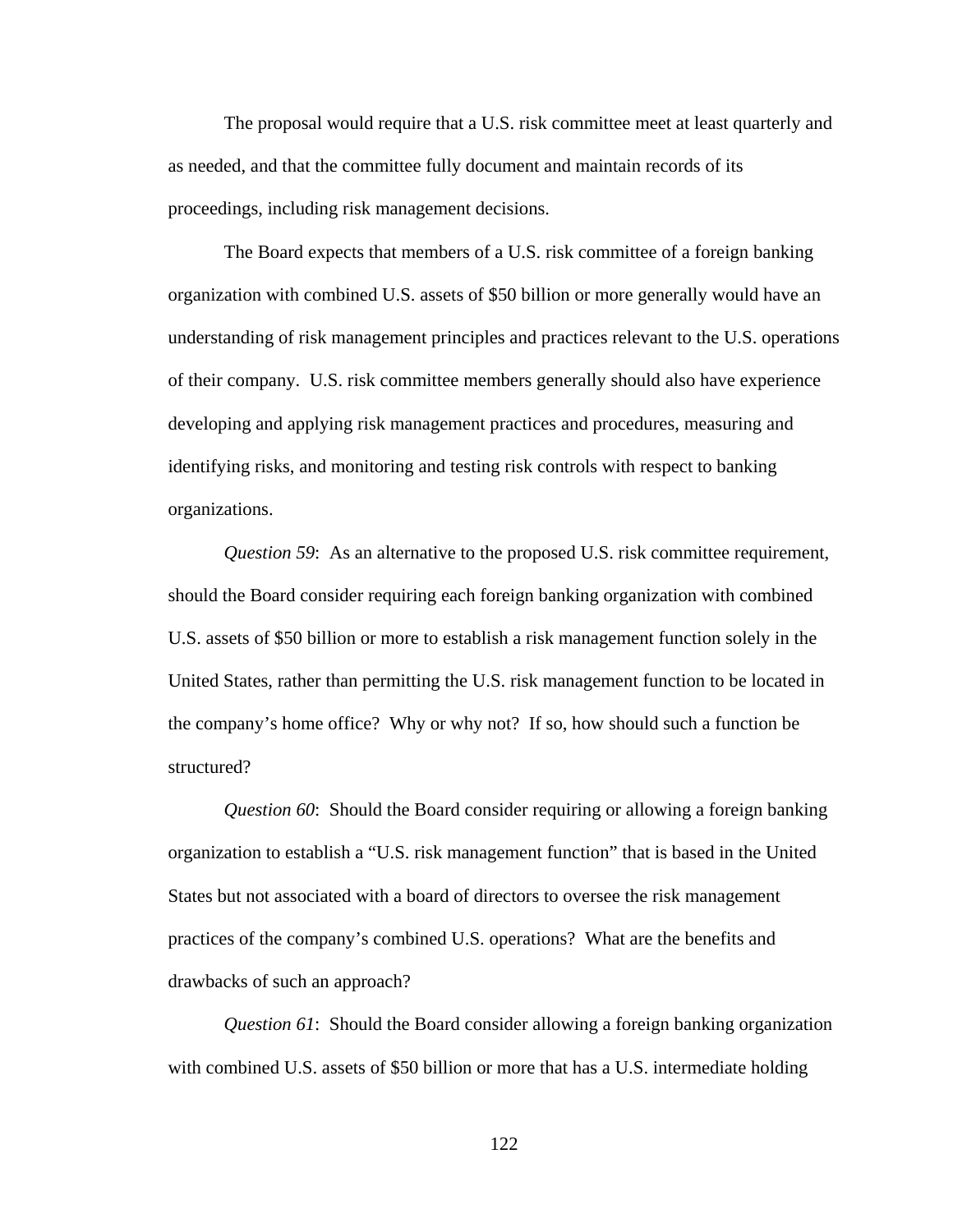company subsidiary and operates no branches or agencies in the United States the option to comply with the proposal by maintaining a U.S. risk committee of the company's global board of directors? Why or why not?

*Question 62*: Is the scope of review of the risk management practices of the combined U.S. operations of a foreign banking organization appropriate? Why or why not?

*Question 63*: What unique ownership structures of foreign banking organizations would present challenges for such companies to comply with the requirements of the proposal? Should the Board incorporate flexibility for companies with unique or nontraditional ownership structures into the rule, such as more than one top-tier company? If so, how?

*Question 64*: Is it appropriate to require the U.S. risk committee of a foreign banking organization to meet at least quarterly? If not, what alternative requirement should be considered and why?

#### *Independent member of the U.S. risk committee*

The proposal would require the U.S. risk committee of a foreign banking organization with combined U.S. assets of \$50 billion or more to include at least one member who is not (1) an officer or employee of the company or its affiliates and has not been an officer or employee of the company or its affiliates during the previous three years, or (2) a member of the immediate family of a person who is, or has been within the last three years, an executive officer of the company or its affiliates. This requirement would apply regardless of where the U.S. risk committee was located.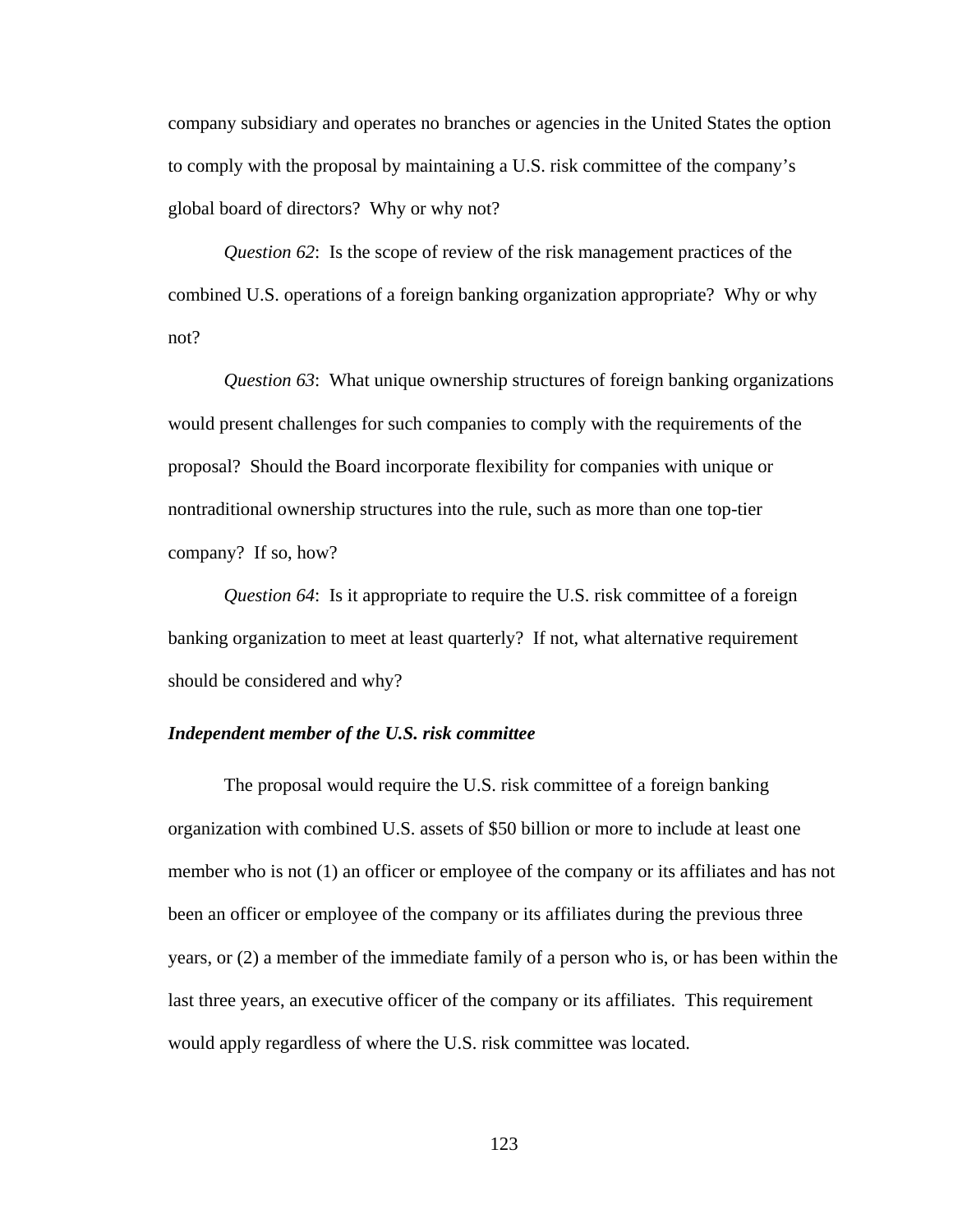This requirement is adapted from director independence requirements of certain U.S. securities exchanges and is similar to the requirement in the December 2011 proposal that the director of the risk committee of a U.S. bank holding company or nonbank financial company supervised by the Board be independent.<sup>98</sup>

*Question 65*: Should the Board require that a member of the U.S. risk committee comply with the director independence standards? Why or why not?

*Question 66:* Should the Board consider specifying alternative or additional qualifications for director independence? If so, describe the alternative or additional qualifications. Should the Board require that the chair of a U.S. risk committee satisfy the director independence standards, similar to the requirements in the December 2011 proposal for large U.S.bank holding companies?

#### *U.S. chief risk officer*

<u>.</u>

The proposal would require a foreign banking organization with combined U.S. assets of \$50 billion or more or its U.S. intermediate holding company subsidiary to appoint a U.S. chief risk officer that is employed by a U.S. subsidiary or U.S. office of the foreign banking organization. The U.S. chief risk officer would be required to have risk management expertise that is commensurate with the capital structure, risk profile, complexity, activities, and size of the combined U.S. operations of a foreign banking organization with combined U.S. assets of \$50 billion or more. In addition, the U.S.

<sup>&</sup>lt;sup>98</sup> The December 2011 proposal would require that the director be independent either under the SEC's regulations, or, if the domestic company was not publicly traded, the company be able to demonstrate to the Federal Reserve that the director would qualify as an independent director under the listing standards of a national securities exchange if the company were publicly traded.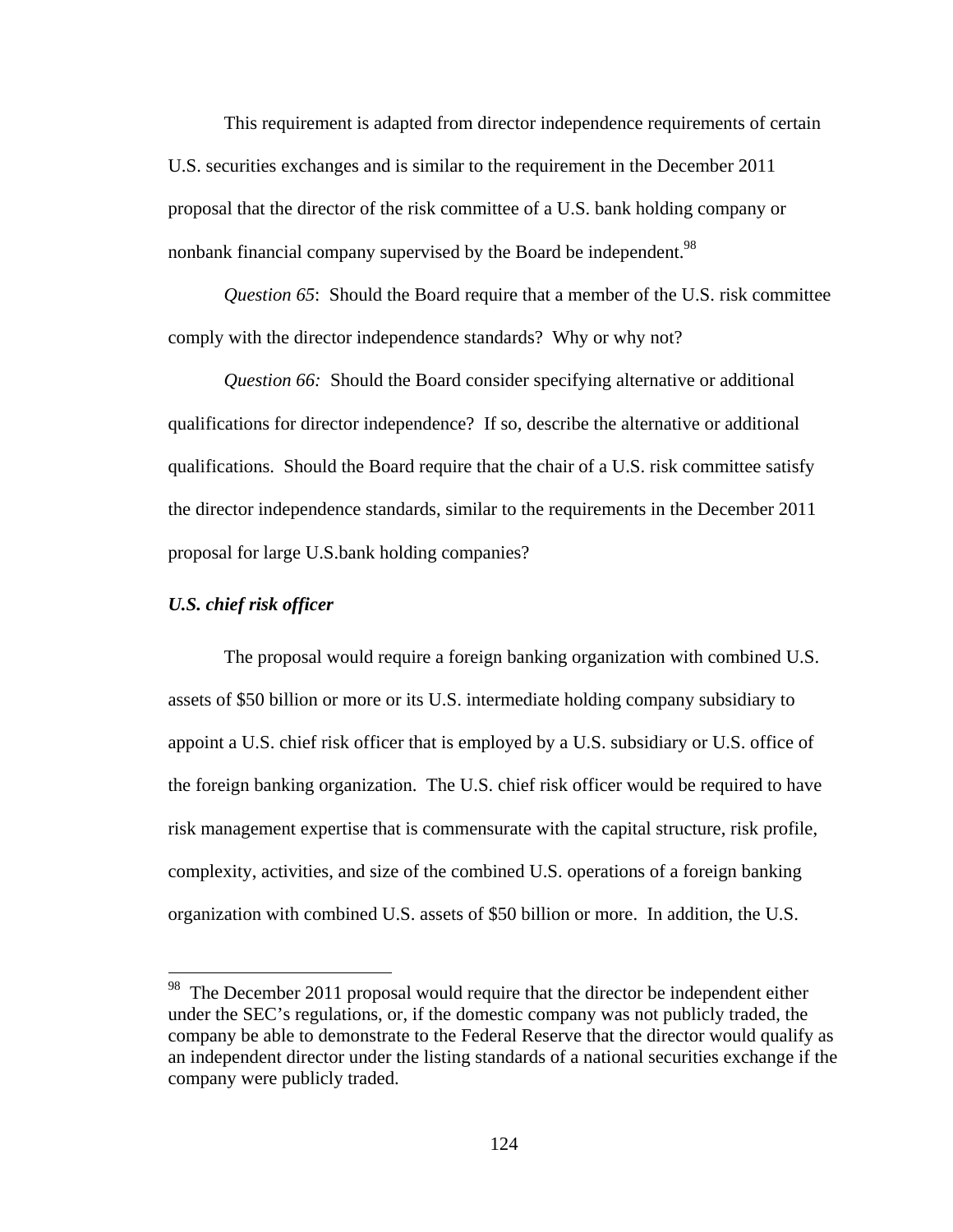chief risk officer would be required to receive appropriate compensation and other incentives to provide an objective assessment of the risks taken by the company's combined U.S. operations. The Board expects that the primary responsibility of the U.S. chief risk officer would be risk management oversight of the combined U.S. operations and that the U.S. chief risk officer would not also serve as the company's global chief risk officer.

In general, a U.S. chief risk officer would report directly to the U.S. risk committee and the company's global chief risk officer. However, the Board may approve an alternative reporting structure on a case-by-case basis if the company demonstrates that the proposed reporting requirements would create an exceptional hardship for the company.

*Question 67:* Would it be appropriate for the Board to permit the U.S. chief risk officer to fulfill other responsibilities, including with respect to the enterprise-wide risk management of the company, in addition to the responsibilities of section 252.253 of this proposal? Why or why not?

*Question 68:* What are the challenges associated with the U.S. chief risk officer being employed by a U.S. entity?

*Question 69*: Should the Board consider approving alternative reporting structures for a U.S. chief risk officer on a case-by-case basis if the company demonstrates that the proposed reporting requirements would create an exceptional hardship or under other circumstances?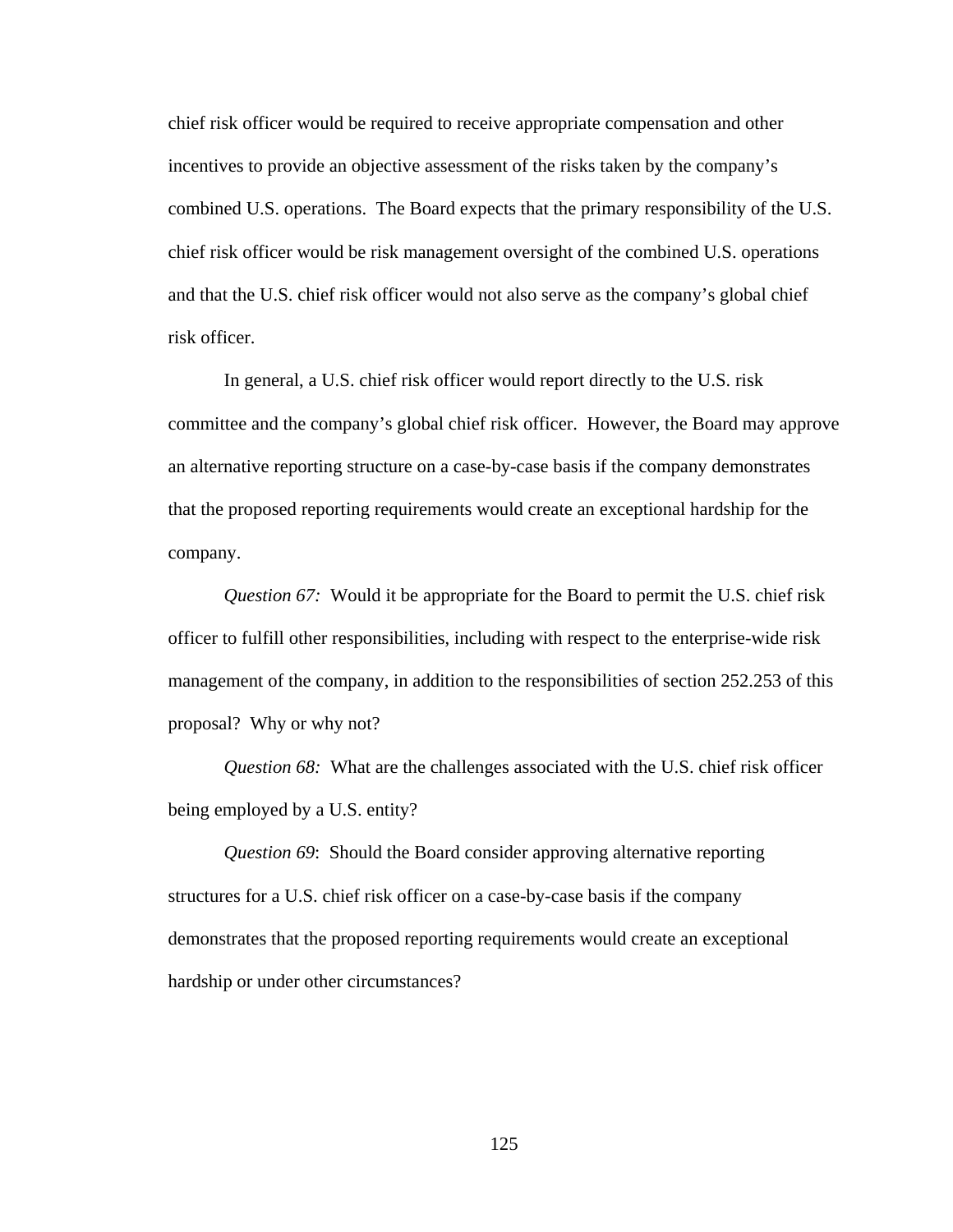*Question 70:* Should the Board consider specifying by regulation the minimum qualifications, including educational attainment and professional experience, for a U.S. chief risk officer?

Under the proposal, the U.S. chief risk officer would be required to directly oversee the measurement, aggregation, and monitoring of risks undertaken by the company's combined U.S. operations. The proposal would require a U.S. chief risk officer to directly oversee the regular provision of information to the U.S. risk committee, the global chief risk officer, and the Board or Federal Reserve supervisory staff.<sup>99</sup> Such information would include information regarding the nature of and changes to material risks undertaken by the company's combined U.S. operations, including risk management deficiencies and emerging risks, and how such risks relate to the global operations of the company.

In addition, the U.S. chief risk officer would be expected to oversee regularly scheduled meetings, as well as special meetings, with the Board or Federal Reserve supervisory staff to assess compliance with its risk management responsibilities. This would require the U.S. chief risk officer to be available to respond to supervisory inquiries from the Board as needed.

 The proposal includes additional responsibilities for which a U.S. chief risk officer must have direct oversight, including:

• Implementation of and ongoing compliance with appropriate policies and procedures relating to risk management governance, practices, and risk controls of

 $99$  The reporting would generally take place through the traditional supervisory process.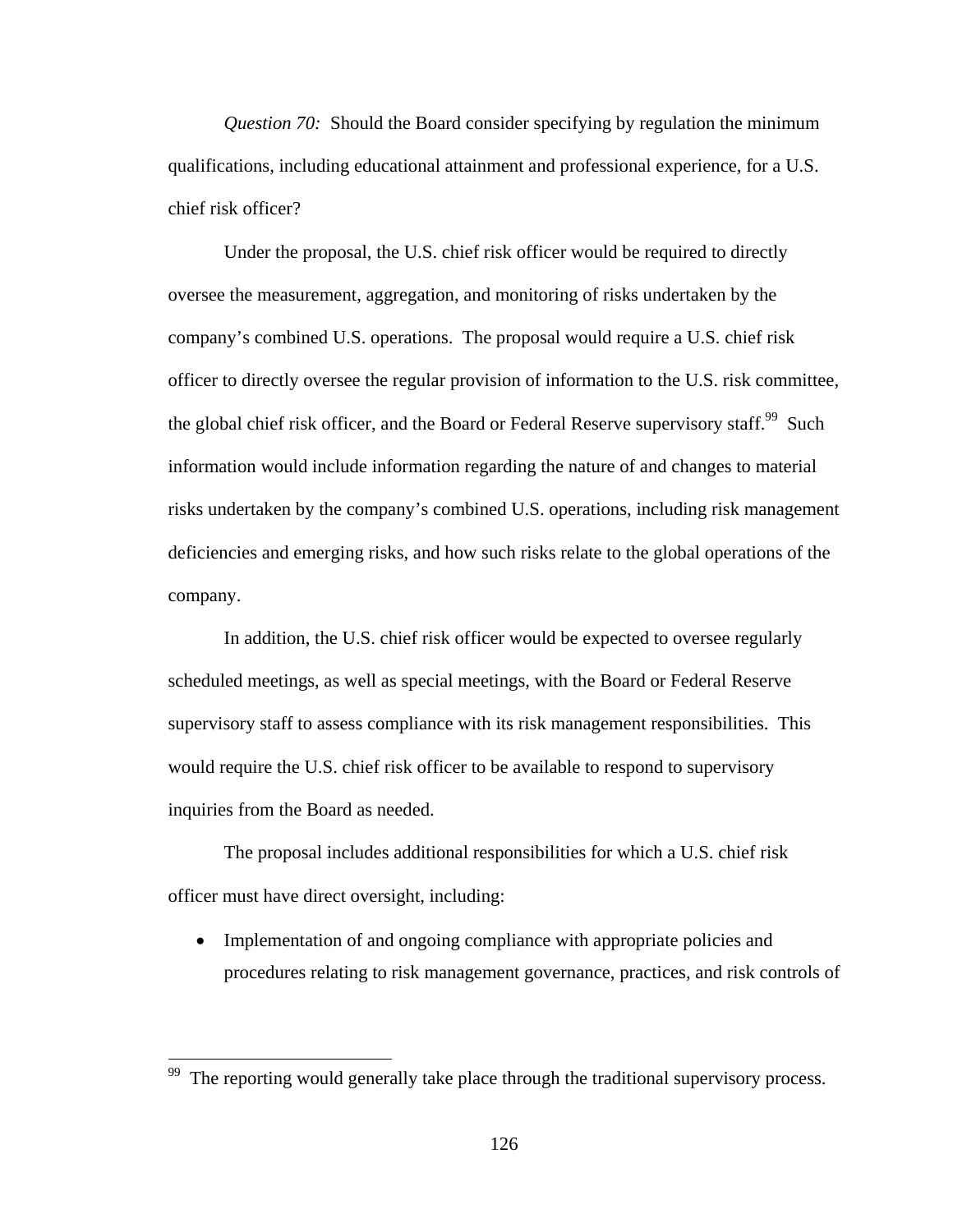the company's combined U.S. operations and monitoring compliance with such policies and procedures;

- Development appropriate processes and systems for identifying and reporting risks and risk management deficiencies, including emerging risks, on a combined U.S. operations basis;
- Management risk exposures and risk controls within the parameters of the risk control framework for the company's combined U.S. operations;
- Monitoring and testing of the risk controls of the combined U.S. operations; and
- Ensuring that risk management deficiencies with respect to the company's combined U.S. operations are resolved in a timely manner.

*Question 71*: What alternative responsibilities for the U.S. chief risk officer should the Board consider?

*Question 72:* Should the Board require each foreign banking organization with total consolidated assets of \$50 billion or more and combined U.S. assets of less than \$50 billion to designate an employee to serve as a liaison to the Board regarding the risk management practices of the company's combined U.S. operations? A liaison of this sort would meet annually, and as needed, with the appropriate supervisory authorities at the Board and be responsible for explaining the risk management oversight and controls of the foreign banking organization's combined U.S. operations. Would these requirements be appropriate? Why or why not?

# **VIII. Stress Test Requirements**

#### **A. Background**

The Board has long held the view that a banking organization should operate with capital levels well above its minimum regulatory capital ratios and commensurate with its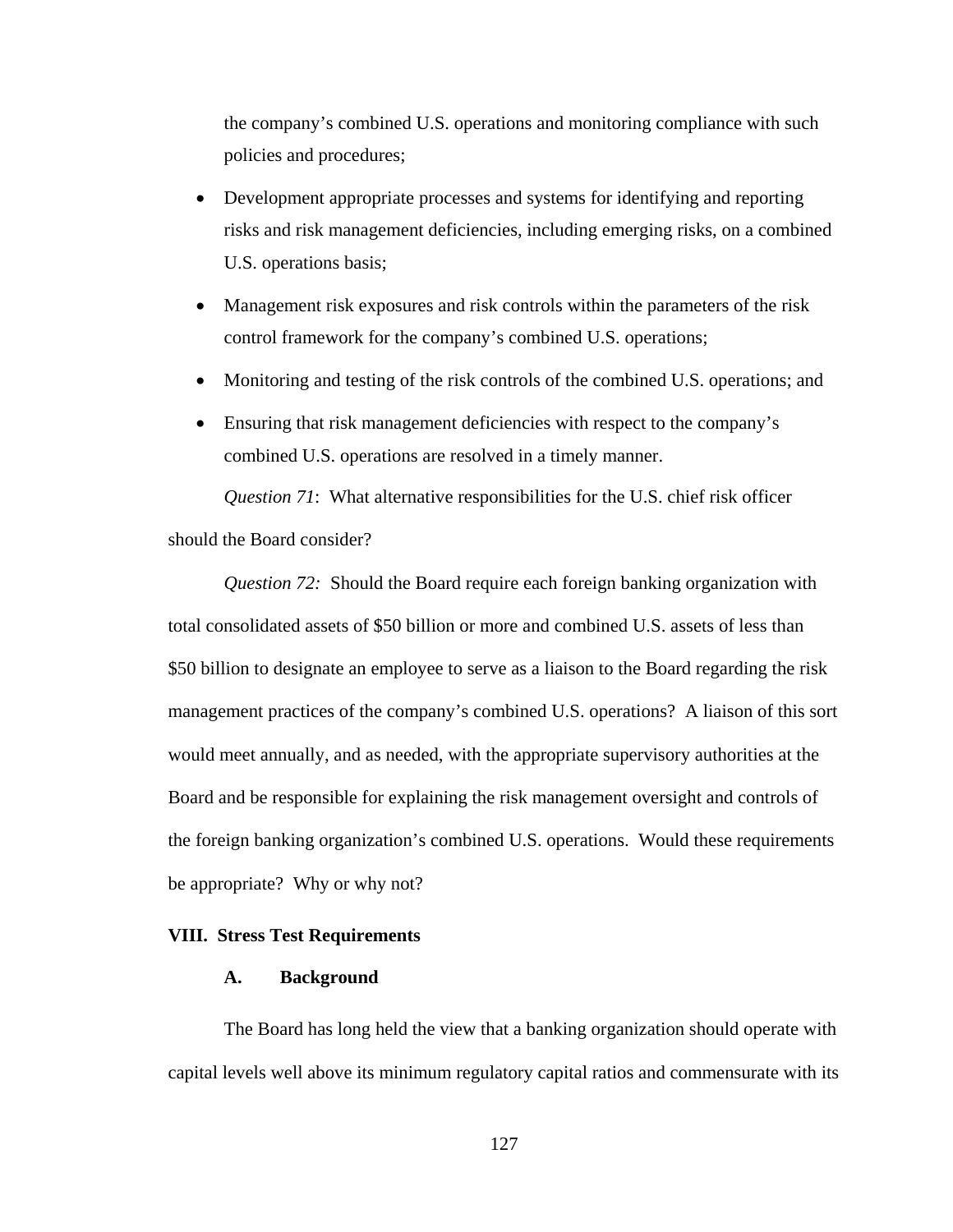risk profile.100 A banking organization should also have internal processes for assessing its capital adequacy that reflect a full understanding of its risks and ensure that it holds capital commensurate with those risks.<sup>101</sup> Stress testing is one tool that helps both bank supervisors and a banking organization measure the sufficiency of capital available to support the banking organization's operations throughout periods of economic and financial stress.102

The Board has previously highlighted the use of stress testing as a means to better

understand the range of a banking organization's potential risk exposures.<sup>103</sup> In

particular, as part of its effort to stabilize the U.S. financial system during the recent

financial crisis, the Board, along with other federal financial regulatory agencies,

conducted stress tests of large, complex bank holding companies through the Supervisory

 $100\,$ 100 *See* 12 CFR part 225, Appendix A; *see also* SR Letter 99-18, Assessing Capital Adequacy in Relation to Risk at Large Banking Organizations and Others with Complex Risk Profiles (July 1, 1999) (SR 99-18), available at http://www.federalreserve.gov/ boarddocs/srletters/1999/SR9918.HTM.

See SR Letter 09-4, Applying Supervisory Guidance and Regulations on the Payment of Dividends, Stock Redemptions, and Stock Repurchases at Bank Holding Companies (March 27, 2009) (SR 09-4), available at http://www.federalreserve.gov/boarddocs/ srletters/2009/SR0904.htm .

A full assessment of a company's capital adequacy must take into account a range of risk factors, including those that are specific to a particular industry or company.

<sup>103</sup> *See, e.g.,* Supervisory Guidance on Stress Testing for Banking Organizations With More Than \$10 Billion in Total Consolidated Assets, 77 FR 29458 (May 17, 2012); SR 10– 6, Interagency Policy Statement on Funding and Liquidity Risk Management (March 17, 2010), available at http://www.federalreserve.gov/boarddocs/srletters/2010/sr1006.htm ; Supervision and Regulation Letter 10–1, Interagency Advisory on Interest Rate Risk (January 11, 2010), available at http://www.federalreserve.gov/boarddocs/srletters/2010/sr1001.htm ; SR 09-4, *supra* note 99; SR Letter 07–1, Interagency Guidance on Concentrations in Commercial Real Estate (January 4, 2007), available at http://www.federalreserve.gov/ boarddocs/srletters/2007/SR0701.htm ; Supervisory Review Process of Capital Adequacy (Pillar 2) Related to the Implementation of the Basel II Advanced Capital Framework, 73 FR 44620 (July 31, 2008); SCAP Overview of Results and CCAR Overview of Results, *supra* note 85.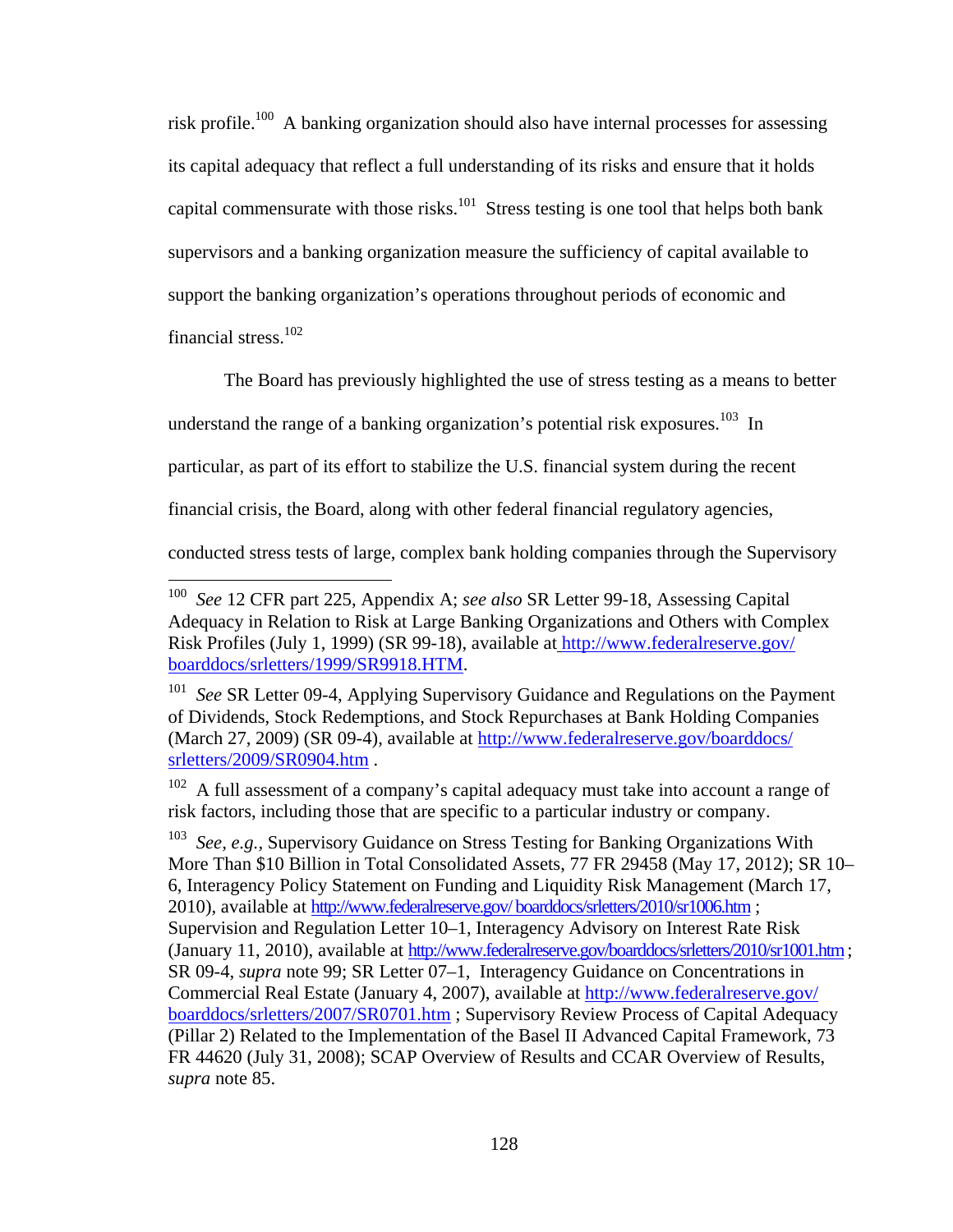Capital Assessment Program (SCAP). Building on the SCAP and other supervisory work coming out of the crisis, the Board initiated the annual Comprehensive Capital Analysis and Review (CCAR) in late 2010 to assess the capital adequacy and the internal capital planning processes of large, complex bank holding companies and to incorporate stress testing as part of the Board's regular supervisory program for large bank holding companies.

The global regulatory community has also emphasized the role of stress testing in risk management. Stress testing is an important element of capital adequacy assessments under Pillar 2 of the Basel II framework, and in 2009, the BCBS promoted principles for sound stress testing practices and supervision.<sup>104</sup> The BCBS recently reviewed the implementation of these stress testing principles at its member countries and concluded that, while countries are in various stages of maturity in their implementation of the BCBS's principles, stress testing has become a key component of the supervisory assessment process as well as a tool for contingency planning and communication.<sup>105</sup>

Section 165(i)(1) of the Dodd-Frank Act requires the Board to conduct annual stress tests of bank holding companies with total consolidated assets of \$50 billion or more, including foreign banking organizations, and nonbank financial companies supervised by the Board. In addition, section  $165(i)(2)$  requires the Board to issue regulations establishing requirements for certain regulated financial companies, including

<sup>104</sup> *See* BCBS, Principles for sound stress testing practices and supervision, (May 2009), available at http://www.bis.org/publ/bcbs155.pdf.

<sup>&</sup>lt;sup>105</sup> *See* BCBS, Peer review of supervisory authorities' implementation of stress testing principles, (April 2012), available at http://www.bis.org/publ/bcbs218.pdf.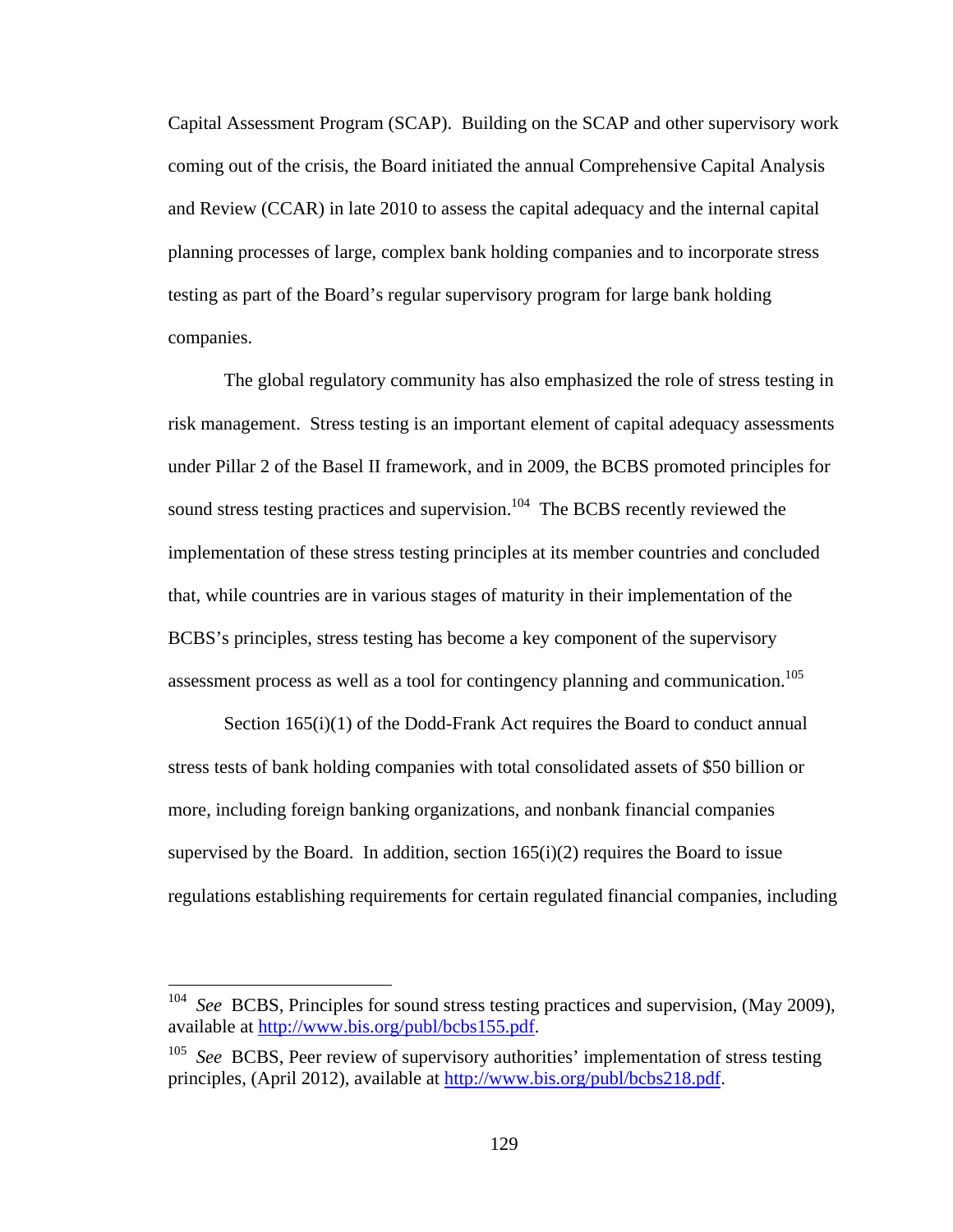foreign banking organizations and foreign savings and loan holding companies with total consolidated assets of more than \$10 billion, to conduct company-run stress tests.

The December 2011 proposal included provisions that would implement the stress testing provisions in section 165(i) of the Dodd-Frank Act for U.S. companies. On October 9, 2012, the Board issued a final rule implementing the supervisory and company-run stress testing requirements for U.S. bank holding companies with total consolidated assets of \$50 billion or more and U.S. nonbank financial companies supervised by the Board.<sup>106</sup> Concurrently, the Board issued a final rule implementing the company-run stress testing requirements for U.S. bank holding companies with total consolidated assets of more than \$10 billion but less than \$50 billion.<sup>107</sup>

This proposed rule seeks to adapt the requirements of the final stress testing rules currently applicable to U.S. bank holding companies to the U.S. operations of foreign banking organizations. The proposal would subject U.S. intermediate holding companies to the Board's stress testing rules as if they were U.S. bank holding companies, in order to ensure national treatment and equality of competitive opportunity. As a result, U.S. intermediate holding companies with total consolidated assets of more than \$10 billion but less than \$50 billion would be required to conduct annual company-run stress tests. U.S. intermediate holding companies with assets of \$50 billion or more would be required to conduct semi-annual company-run stress tests and would be subject to annual supervisory stress tests.

<sup>&</sup>lt;sup>106</sup> *See* 12 CFR part 252, subparts F and G.

<sup>107</sup> *See* 12 CFR part 252, subpart H.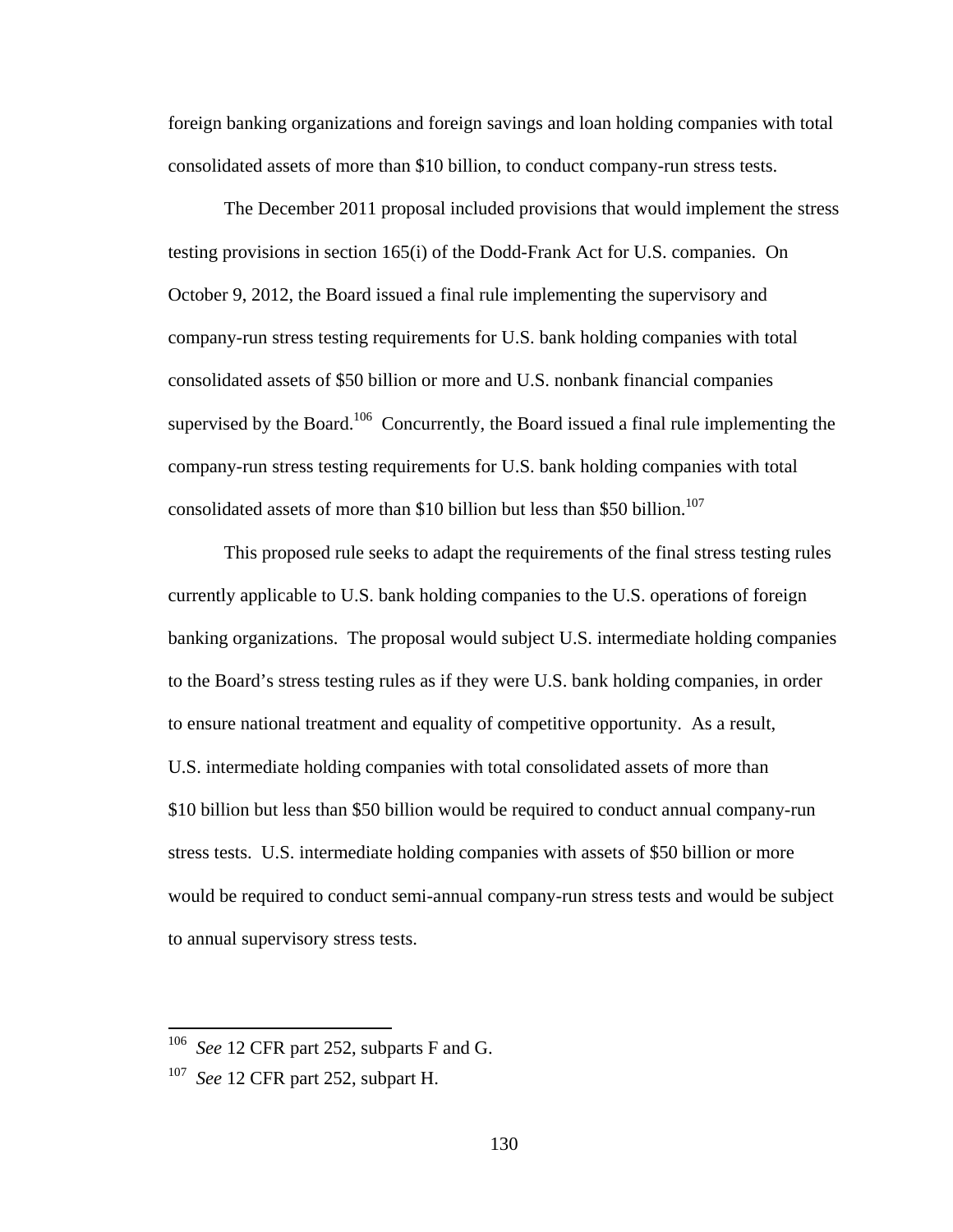The proposal takes a different approach to the U.S. branches and agencies of a foreign banking organization because U.S. branches and agencies do not hold capital separately from their parent foreign banking organization. Accordingly, the proposal also would apply stress testing requirements to the U.S. branches and agencies by first evaluating whether the home country supervisor for the foreign banking organization conducts a stress test and, if so, whether the stress testing standards applicable to the consolidated foreign banking organization in its home country are broadly consistent with U.S. stress testing standards.

Consistent with the approach taken in the final stress testing rules for U.S. firms, the proposal would tailor the stress testing requirements based on the size of the U.S. operations of the foreign banking organizations.

# **B. Stress Test Requirements for U.S. Intermediate Holding Companies**  *U.S. intermediate holding companies with total consolidated assets of \$50 billion or more*

U.S. intermediate holding companies with total consolidated assets of \$50 billion or more would be subject to the annual supervisory and semi-annual company-run stress testing requirements set forth in subparts F and G of Regulation  $YY$ .<sup>108</sup> A U.S. intermediate holding company that meets the \$50 billion total consolidated asset threshold as of July 1, 2015, would be required to comply with the stress testing final rule requirements beginning with the stress test cycle that commences on October 1, 2015, unless that time is extended by the Board in writing. A U.S. intermediate holding company that meets the \$50 billion total consolidated asset threshold after July 1, 2015, would be required to comply with the stress test requirements beginning in October of the

<sup>108</sup> *See* 77 FR 62378 (October 12, 2012); 77 FR 62396 (October 12, 2012).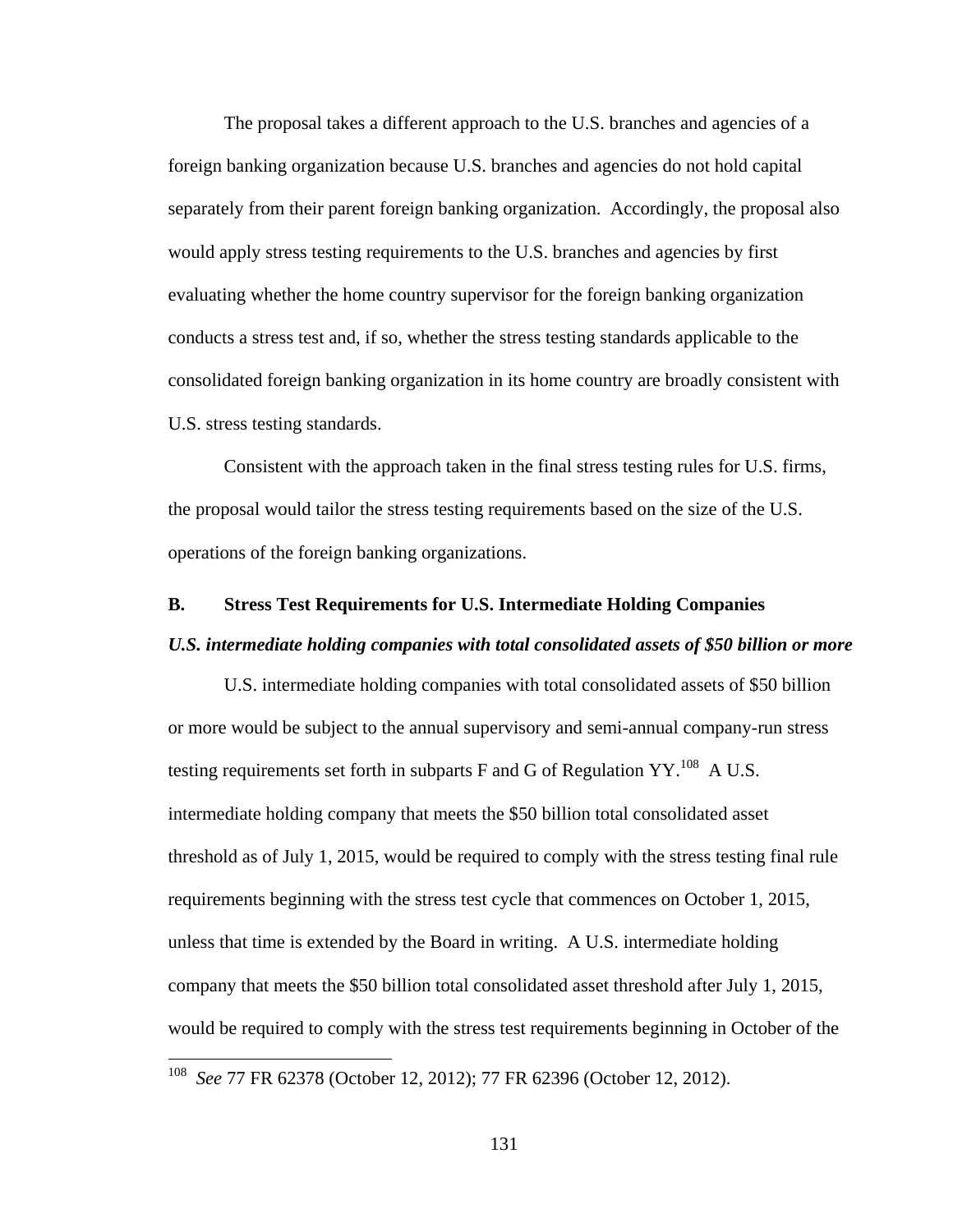calendar year after the year in which the U.S. intermediate holding company is established or otherwise crosses the \$50 billion total consolidated asset threshold, unless that time is accelerated or extended by the Board in writing.

In accordance with subpart G of Regulation YY, U.S. intermediate holding companies with total consolidated assets of \$50 billion or more would be required to conduct two company-run stress tests per year, with one test using scenarios provided by the Board (the "annual" test) and the other using scenarios developed by the company (the "mid-cycle" test). In connection with the annual test, the U.S. intermediate holding company would be required to file a regulatory report containing the results of its stress test with the Board by January 5 of each year and publicly disclose a summary of the results under the severely adverse scenario between March 15 and March 31.<sup>109</sup> In connection with the mid-cycle test, the company would be required to file a regulatory report containing the results of this stress test by July 5 of each year and disclose a summary of results between September 15 and September 30.

Concurrently with the U.S. intermediate holding company's annual company-run stress test, the Board would conduct a supervisory stress test in accordance with subpart F of Regulation YY of the U.S. intermediate holding company using scenarios identical to those provided for the annual company-run stress test. The U.S. intermediate holding company would be required to file regulatory reports that contain information to support the Board's supervisory stress tests. The Board would disclose a summary of the results of its supervisory stress test no later than March 31 of each calendar year.

 $109$  The annual company-run stress tests would satisfy some of a large intermediate holding company's proposed obligations under the Board's capital plan rule (12 CFR 225.8).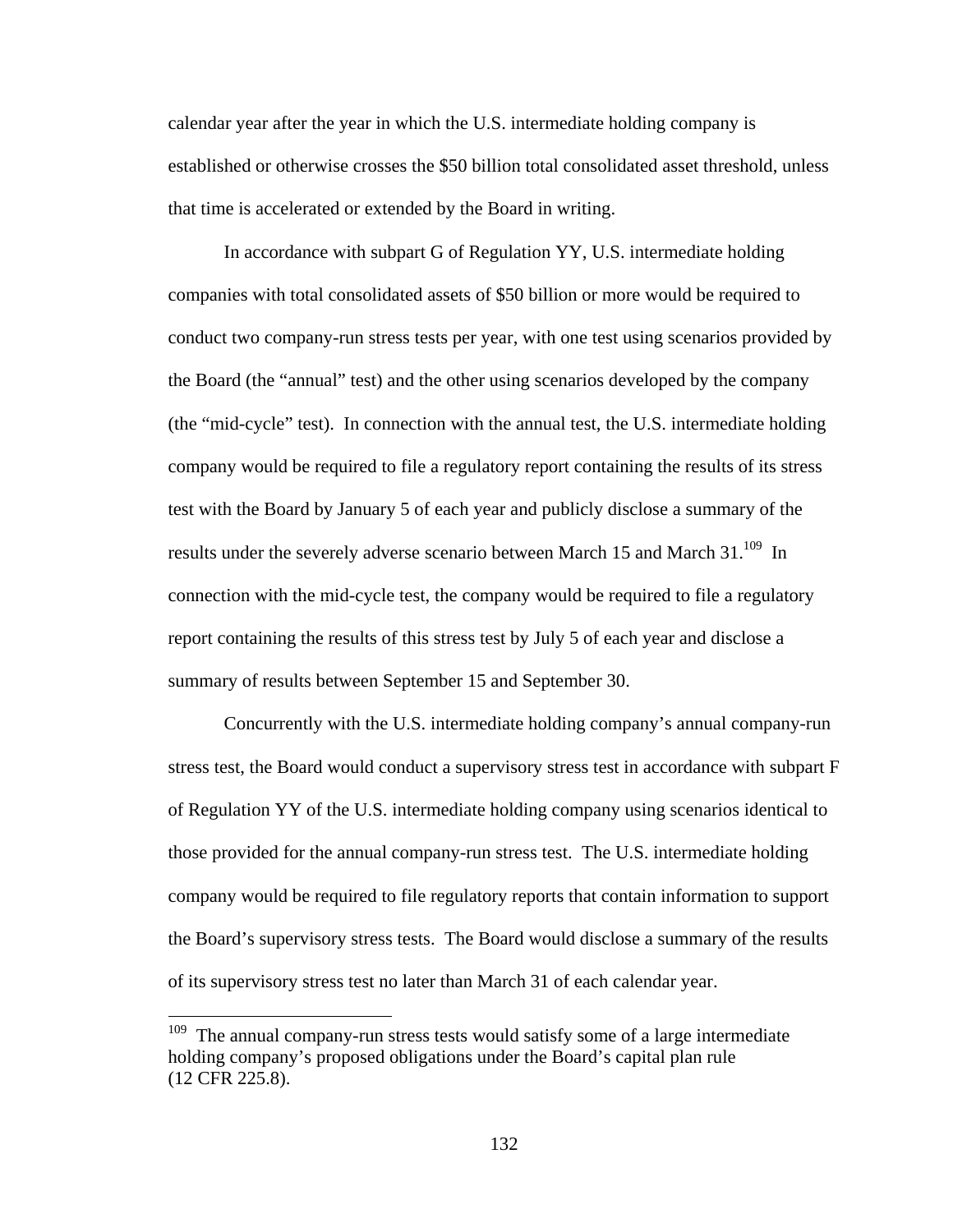# *U.S. intermediate holding companies with total consolidated assets more than \$10 billion but less than \$50 billion*

U.S. intermediate holding companies with total consolidated assets of more than \$10 billion but less than \$50 billion would be subject to the annual company-run stress testing requirements set forth in subpart H of Regulation YY. A U.S. intermediate holding company subject to this requirement as of July 1, 2015, would be required to comply with the requirements of the stress testing final rules beginning with the stress test cycle that commences on October 1, 2015, unless that time is extended by the Board in writing. A U.S. intermediate holding company that becomes subject to this requirement after July 1, 2015, would comply with the final rule stress testing requirements beginning in October of the calendar year after the year in which the U.S. intermediate holding company is established, unless that time is accelerated or extended by the Board in writing.

U.S. intermediate holding companies with total consolidated assets of more than \$10 billion but less than \$50 billion would be required to conduct one company-run stress test per year, using scenarios provided by the Board. In connection with the stress test, a U.S. intermediate holding company would be required to file a regulatory report containing the results of its stress test with the Board by March 31 of each year and publicly disclose a summary of the results of its stress test under the severely adverse scenario between June 15 and June 30.

# **C. Stress Test Requirements for Foreign Banking Organizations with Combined U.S. Assets of \$50 Billion or More**

In order to satisfy the proposed stress test requirements, a foreign banking organization with combined U.S. assets of \$50 billion or more must be subject to a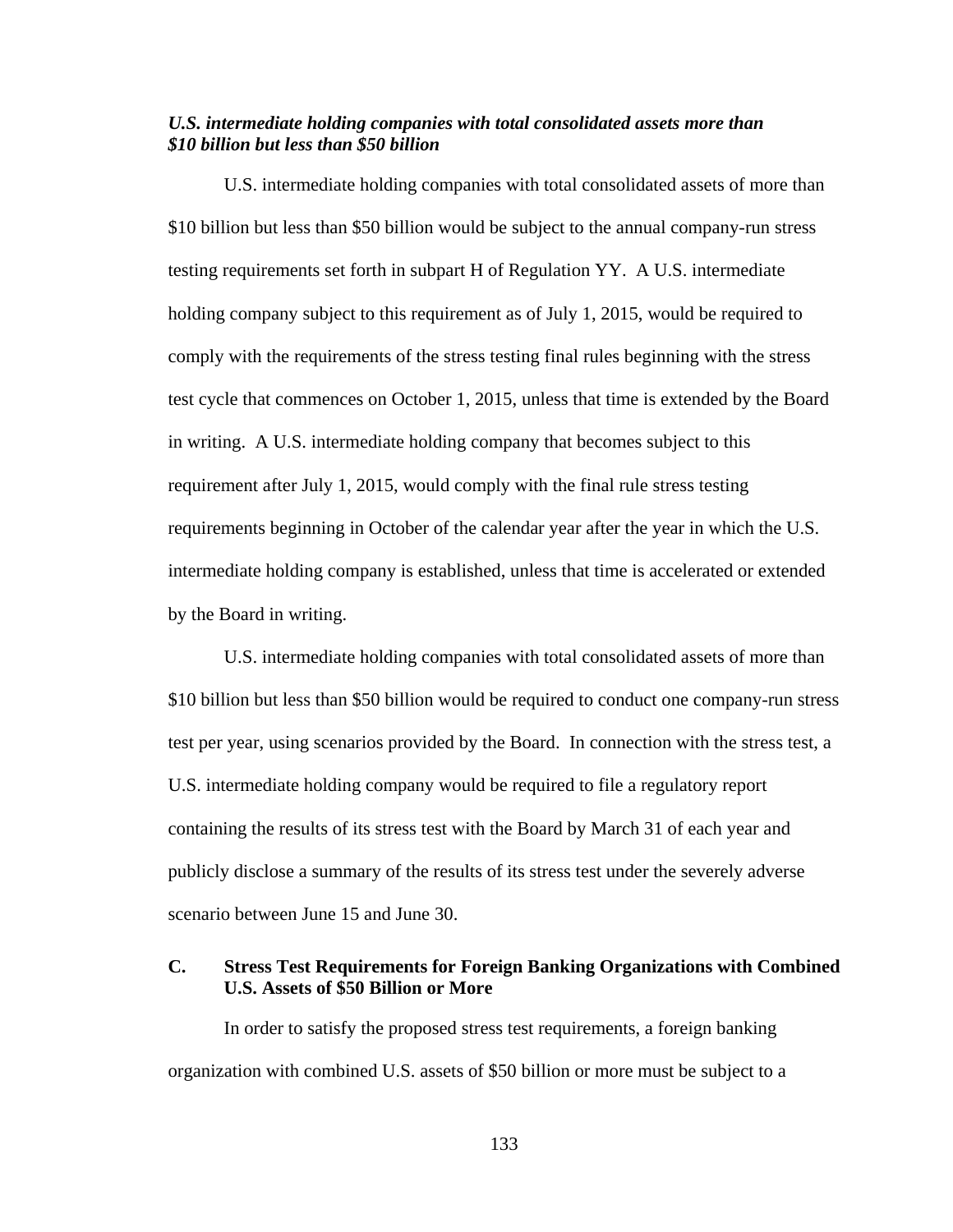consolidated capital stress testing regime that includes either an annual supervisory capital stress test conducted by the foreign banking organization's home country supervisor or an annual evaluation and review by the foreign banking organization's home country supervisor of an internal capital adequacy stress test conducted by the foreign banking organization. In either case, the home country capital stress testing regime must set forth requirements for governance and controls of the stress testing practices by relevant management and the board of directors (or equivalent thereof) of the foreign banking organization.

A foreign banking organization with combined U.S. assets of \$50 billion or more on July 1, 2014, would be required to comply with the proposal beginning in October 2015, unless that time is extended by the Board in writing. A foreign banking organization that exceeds the \$50 billion combined U.S. asset threshold after July 1, 2014, would be required to comply with the requirements of the proposal commencing in October of the calendar year after the company becomes subject to the stress test requirement, unless that time is accelerated or extended by the Board in writing.

*Question 73:* What other standards should the Board consider to determine whether a foreign banking organization's home country stress testing regime is broadly consistent with the capital stress testing requirements of the Dodd-Frank Act?

*Question 74*: Should the Board consider conducting supervisory loss estimates on the U.S. branch and agency networks of large foreign banking organizations by requiring U.S. branches and agencies to submit data similar to that required to be submitted by U.S. bank holding companies with total consolidated assets of \$50 billion or more on the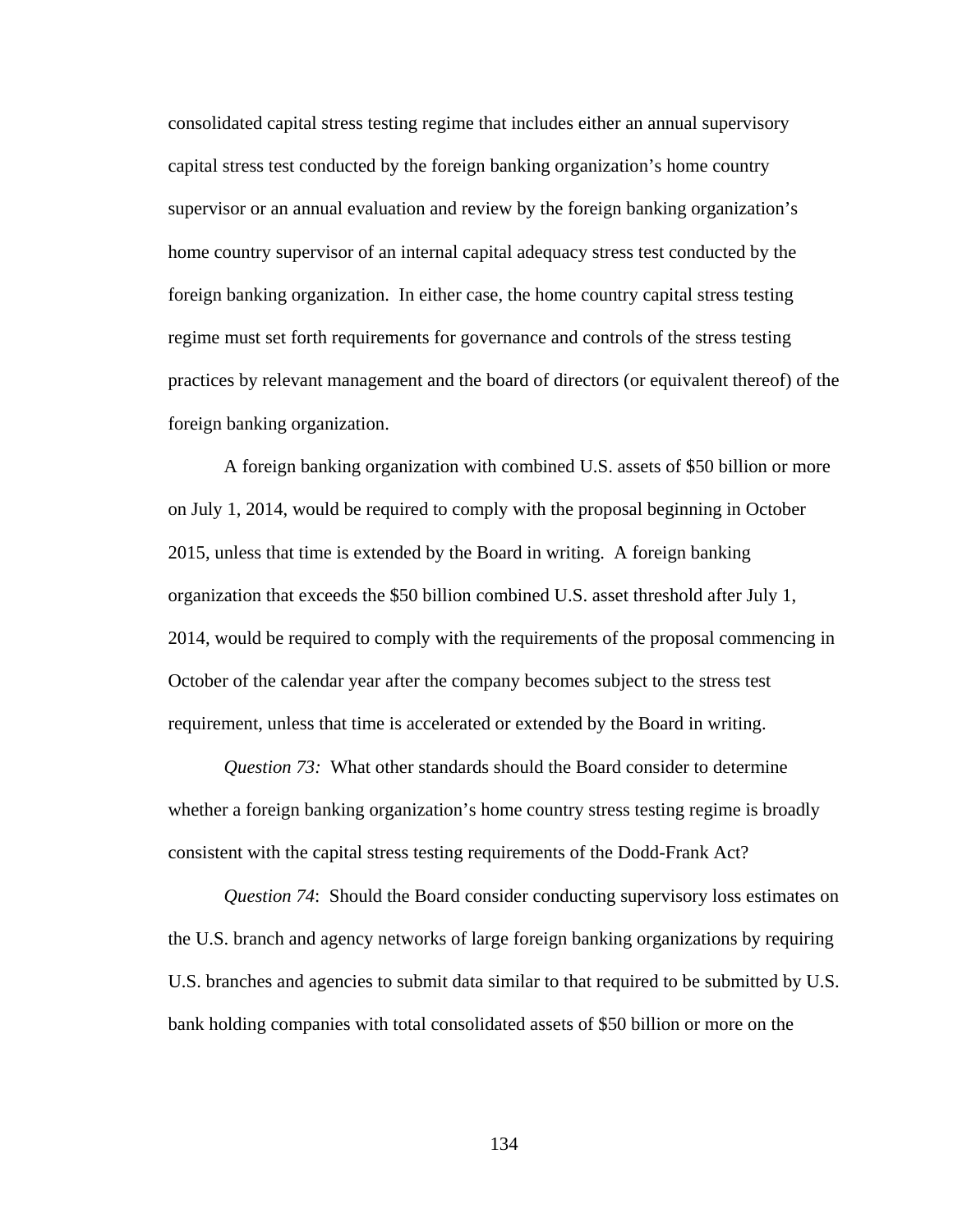# FR Y-14? Alternatively, should the Board consider requiring foreign banking organizations to conduct internal stress tests on their U.S. branch and agency networks?

# *Information requirements for foreign banking organizations with combined U.S. assets of \$50 billion or more*

The proposal would require a foreign banking organization with combined U.S. assets of \$50 billion or more to submit information regarding the results of its home country stress test. The information must include: a description of the types of risks included in the stress test; a description of the conditions or scenarios used in the stress test; a summary description of the methodologies used in the stress test; estimates of the foreign banking organization's projected financial and capital condition; and an explanation of the most significant causes for the changes in regulatory capital ratios.

When the U.S. branch and agency network is in a net due from position to the foreign bank parent or its foreign affiliates, calculated as the average daily position from October-October of a given year, the foreign banking organization would be required to report additional information to the Board regarding its stress tests. The additional information would include a more detailed description of the methodologies used in the stress test, detailed information regarding the organization's projected financial and capital position over the planning horizon, and any additional information that the Board deems necessary in order to evaluate the ability of the foreign banking organization to absorb losses in stressed conditions. The heightened information requirements reflect the greater risk to U.S. creditors and U.S. financial stability posed by U.S. branches and agencies that serve as funding sources to their foreign parent.

All foreign banking organizations with combined U.S. assets of \$50 billion or more would be required to provide this information by January 5 of each calendar year,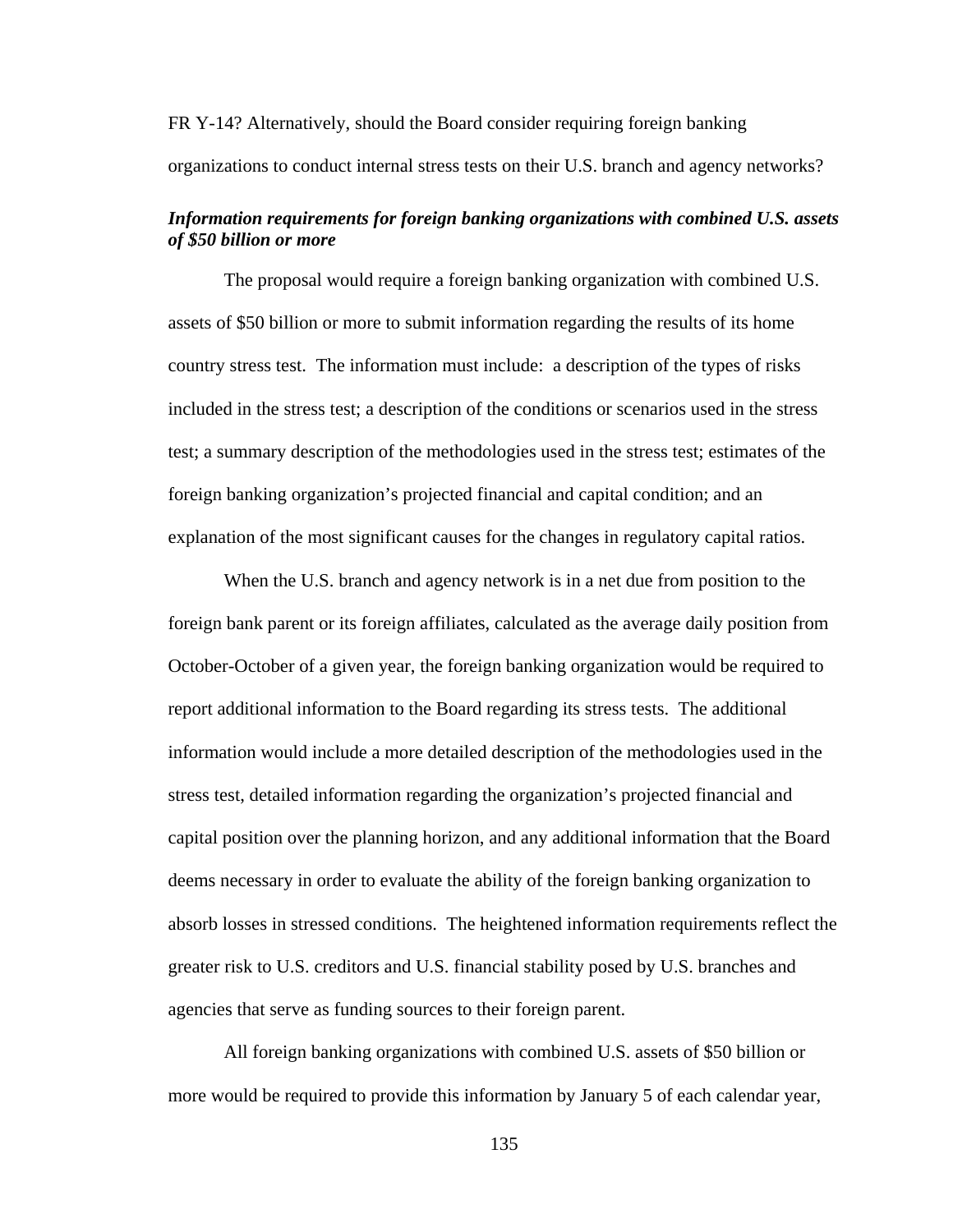unless extended by the Board in writing. The confidentiality of any information submitted to the Board with respect to stress testing results would be determined in accordance with the Board's rules regarding availability of information.<sup>110</sup>

# *Supplemental requirements for foreign banking organizations with combined U.S. assets of \$50 billion or more that do not comply with stress testing requirements*

#### *Asset maintenance requirement*

If a foreign banking organization with combined U.S. assets of \$50 billion or more does not meet the stress test requirements above, the Board would require its U.S. branch and agency network to maintain eligible assets equal to 108 percent of third-party liabilities (asset maintenance requirement). The 108 percent asset maintenance requirement reflects the 8 percent minimum risk-based capital standard currently applied to U.S. banking organizations.

The proposal generally aligns the mechanics of the asset maintenance requirement with the asset maintenance requirement that may apply to U.S. branches and agencies under existing federal or state rules. Under the proposal, definitions of the terms "eligible assets" and "liabilities" are generally consistent with the definitions of the terms "eligible assets" and "liabilities requiring cover" used in the New York State Superintendent's Regulations.<sup>111</sup>

*Question 75*: Should the Board consider alternative asset maintenance requirements, including definitions of eligible assets or liabilities under cover or the percentage?

<sup>110</sup> *See* 12 CFR part 261; *see also* 5 U.S.C. 552(b).

<sup>111 3</sup> NYCRR § 322.3-322.4.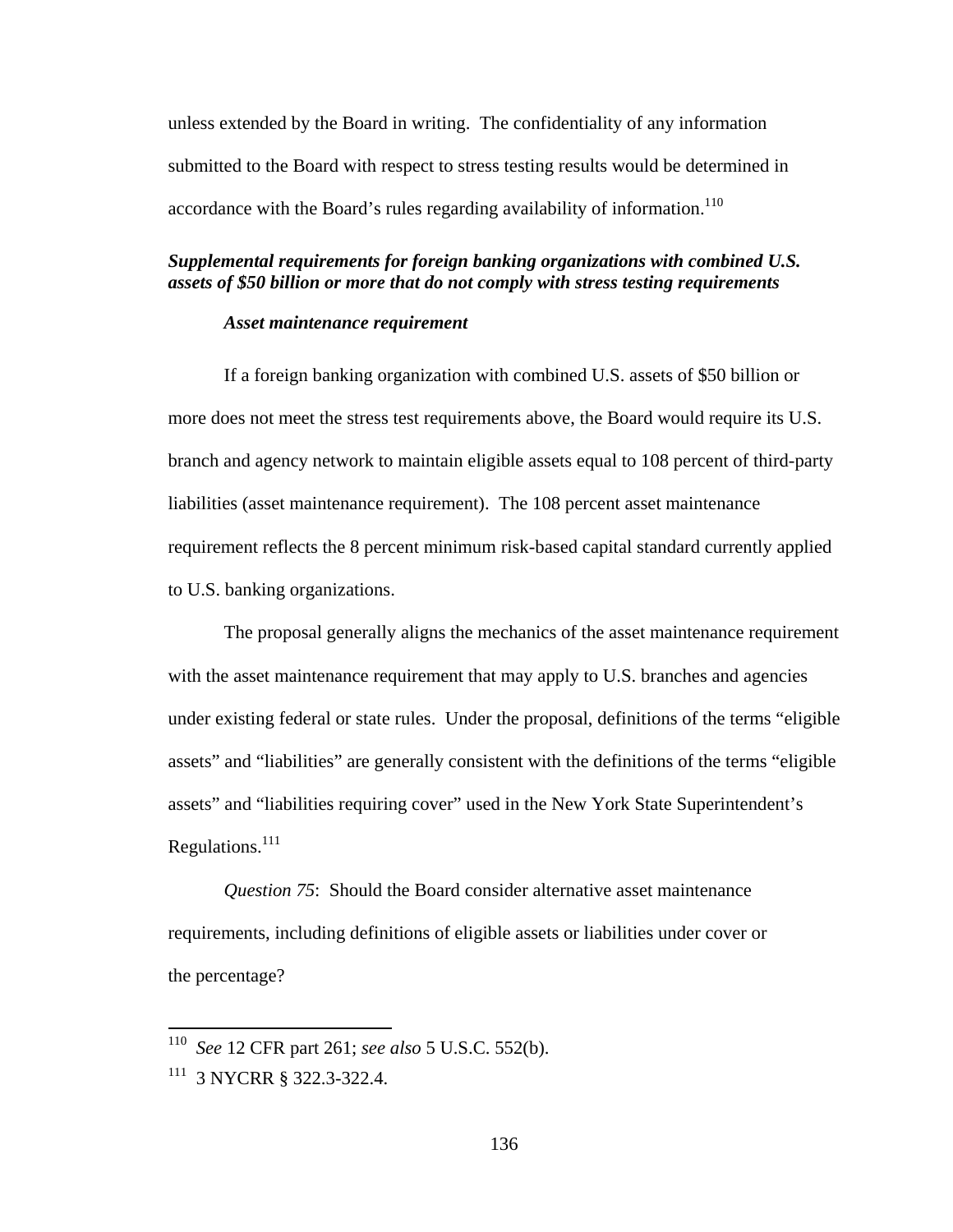*Question 76*: Do the proposed asset maintenance requirement pose any conflict with any asset maintenance requirements imposed on a U.S. branch or agency by another regulatory authority, such as the FDIC or the OCC?

## *Stress test of U.S. subsidiaries*

 $\overline{a}$ 

If a foreign banking organization with combined U.S. assets of \$50 billion or more does not meet the stress testing requirements, the foreign banking organization would be required to conduct an annual stress test of any U.S. subsidiary not held under a U.S. intermediate holding company (other than a section  $2(h)(2)$  company), separately or as part of an enterprise-wide stress test, to determine whether that subsidiary has the capital necessary to absorb losses as a result of adverse economic conditions.<sup>112</sup> The foreign banking organization would be required to report summary information about the results of the stress test to the Board on an annual basis.

*Question 77*: What alternative standards should the Board consider for foreign banking organizations that do not have a U.S. intermediate holding company and are not subject to broadly consistent stress testing requirements? What types of challenges would the proposed stress testing regime present?

# *Intragroup Funding Restrictions or Local Liquidity Requirements*

In addition to the asset maintenance requirement and the subsidiary-level stress test requirement described above, the Board may impose intragroup funding restrictions

 $112$  As described above under section III of this preamble, a foreign banking organization with combined U.S. assets (excluding assets held by a branch or agency or by a section  $2(h)(2)$  company) of less than \$10 billion would not be required to form a U.S. intermediate holding company.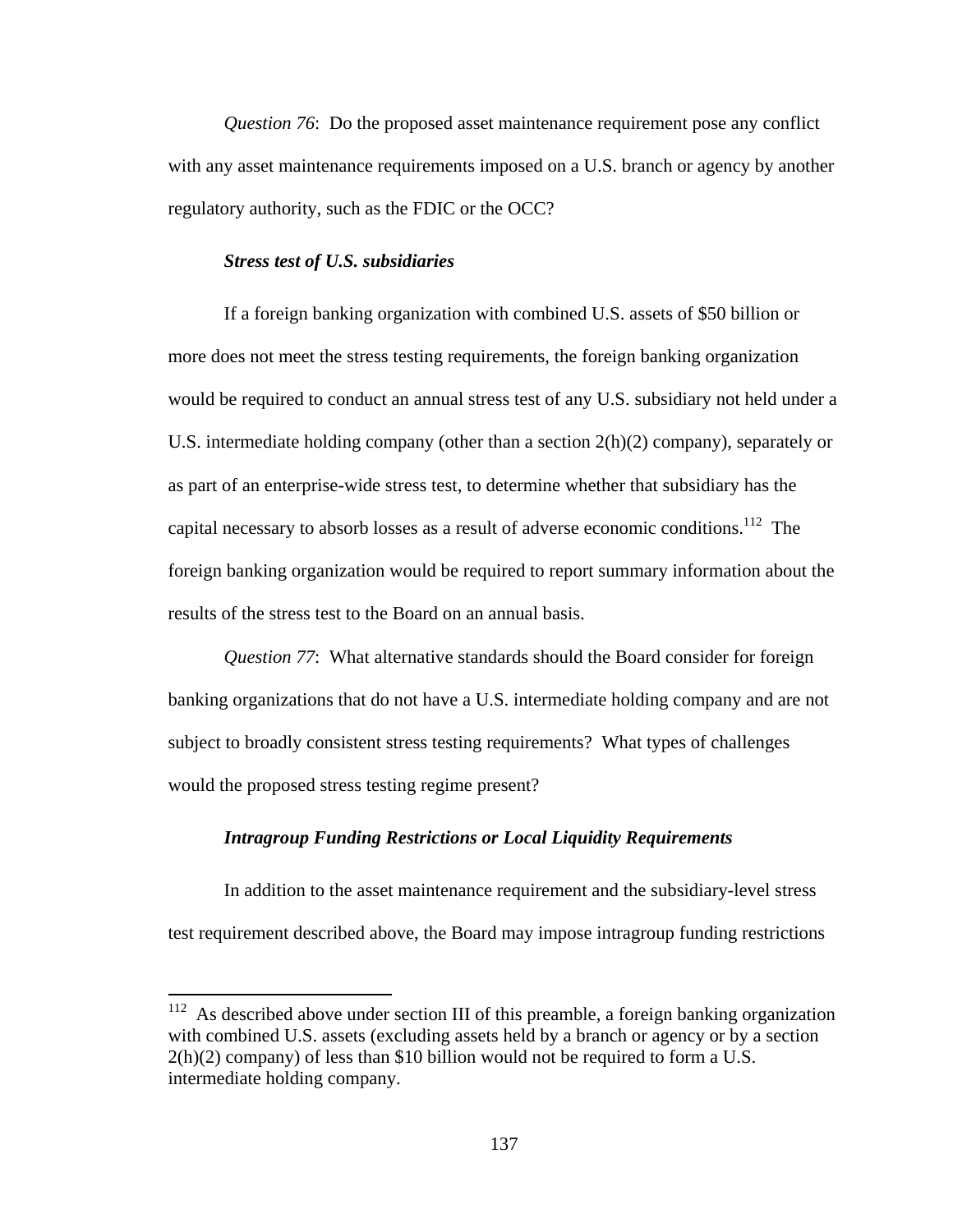on the U.S. operations of a foreign banking organization with combined U.S. assets of \$50 billion or more that does not satisfy the stress testing requirements. The Board may also impose increased local liquidity requirements with respect to the U.S. branch and agency network or on any U.S. subsidiary that is not part of a U.S. intermediate holding company. If the Board determines that it should impose intragroup funding restrictions or increased local liquidity requirements as a result of failure to meet the Board's stress testing requirements under this proposal, the Board would notify the company no later than 30 days before it proposes to apply additional standards. The notification will include the basis for imposing the additional requirement. Within 14 calendar days of receipt of a notification under this paragraph, the foreign banking organization may request in writing that the Board reconsider the requirement, including an explanation as to why the reconsideration should be granted. The Board will respond in writing within 14 calendar days of receipt of the company's request.

*Question 78*: Should the Board consider alternative prudential standards for U.S. operations of foreign banking organizations that are not subject to home country stress test requirements that are consistent with those applicable to U.S. banking organizations or do not meet the minimum standards set by their home country regulator?

# **D. Stress Test Requirements for Other Foreign Banking Organizations and Foreign Savings and Loan Holding Companies with Total Consolidated Assets of More than \$10 Billion**

The Dodd-Frank Act requires the Board to impose stress testing requirements on its regulated entities (including bank holding companies, state member banks, and savings and loan holding companies) with total consolidated assets of more than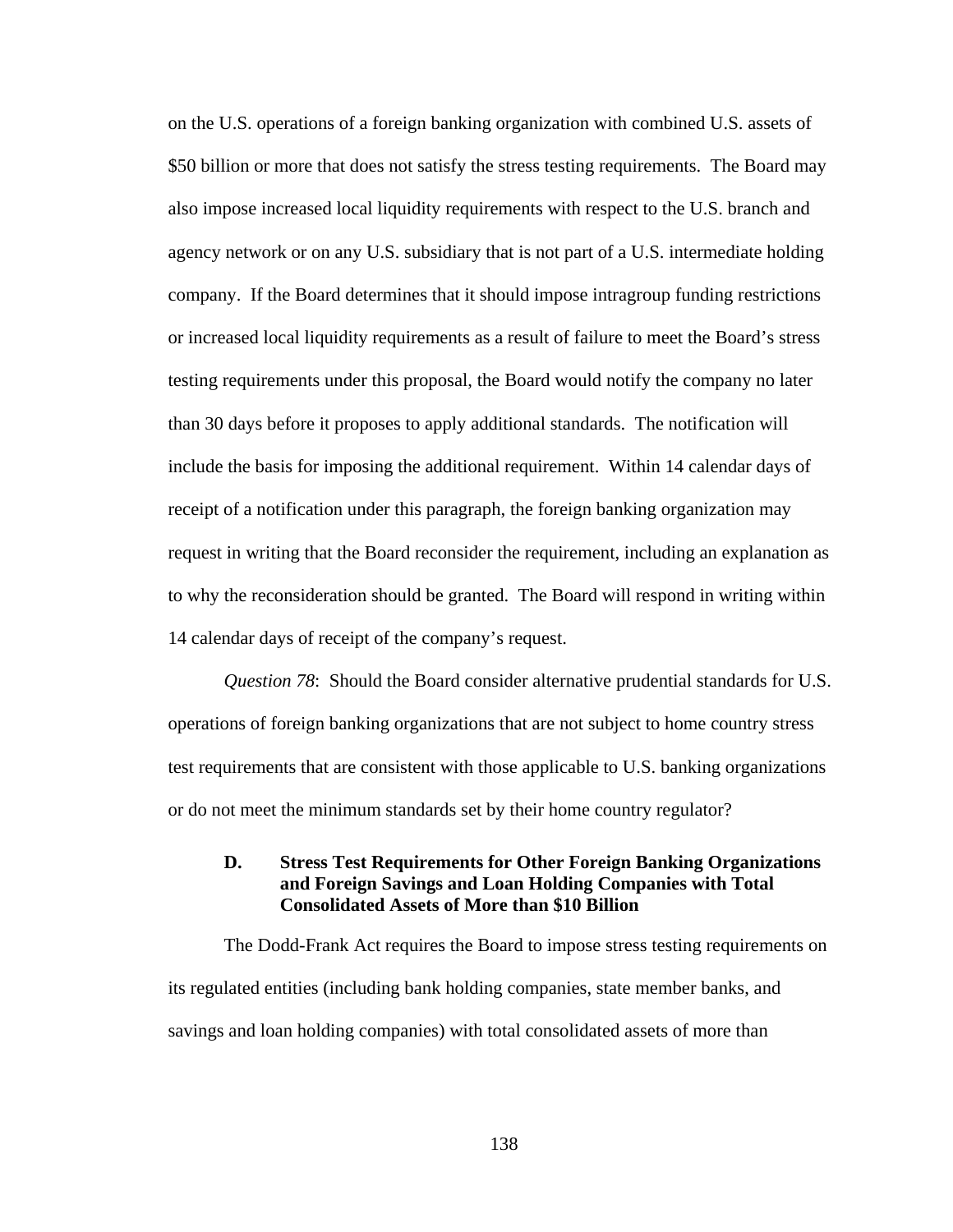$$10$  billion.<sup>113</sup> Thus, this proposal would apply stress testing requirements to foreign banking organizations with total consolidated assets of more than \$10 billion, but combined U.S. assets of less than \$50 billion, and foreign savings and loan holding companies with total consolidated assets of more than \$10 billion.

In order to satisfy the proposed stress testing requirements, a foreign banking organization or foreign savings and loan holding company described above must be subject to a consolidated capital stress testing regime that includes either an annual supervisory capital stress test conducted by the company's country supervisor or an annual evaluation and review by the company's home country supervisor of an internal capital adequacy stress test conducted by the company. In either case, the home country capital stress testing regime must set forth requirements for governance and controls of the stress testing practices by relevant management and the board of directors (or equivalent thereof) of the company. These companies would *not* be subject to separate information requirements imposed by the Board related to the results of their stress tests.

If a foreign banking organization or a foreign savings and loan holding company described above does not meet the proposed stress test requirements, the Board would require its U.S. branch and agency network, as applicable, to maintain eligible assets equal to 105 percent of third-party liabilities (asset maintenance requirement). The 105 percent asset maintenance requirement reflects the more limited risks that these companies pose to U.S. financial stability.

In addition, companies that do not meet the stress testing requirements would be required to conduct an annual stress test of any U.S. subsidiary not held under a U.S.

<sup>&</sup>lt;sup>113</sup> Section 165(i)(2) of the Dodd-Frank Act; 12 U.S.C. 5363(i)(2).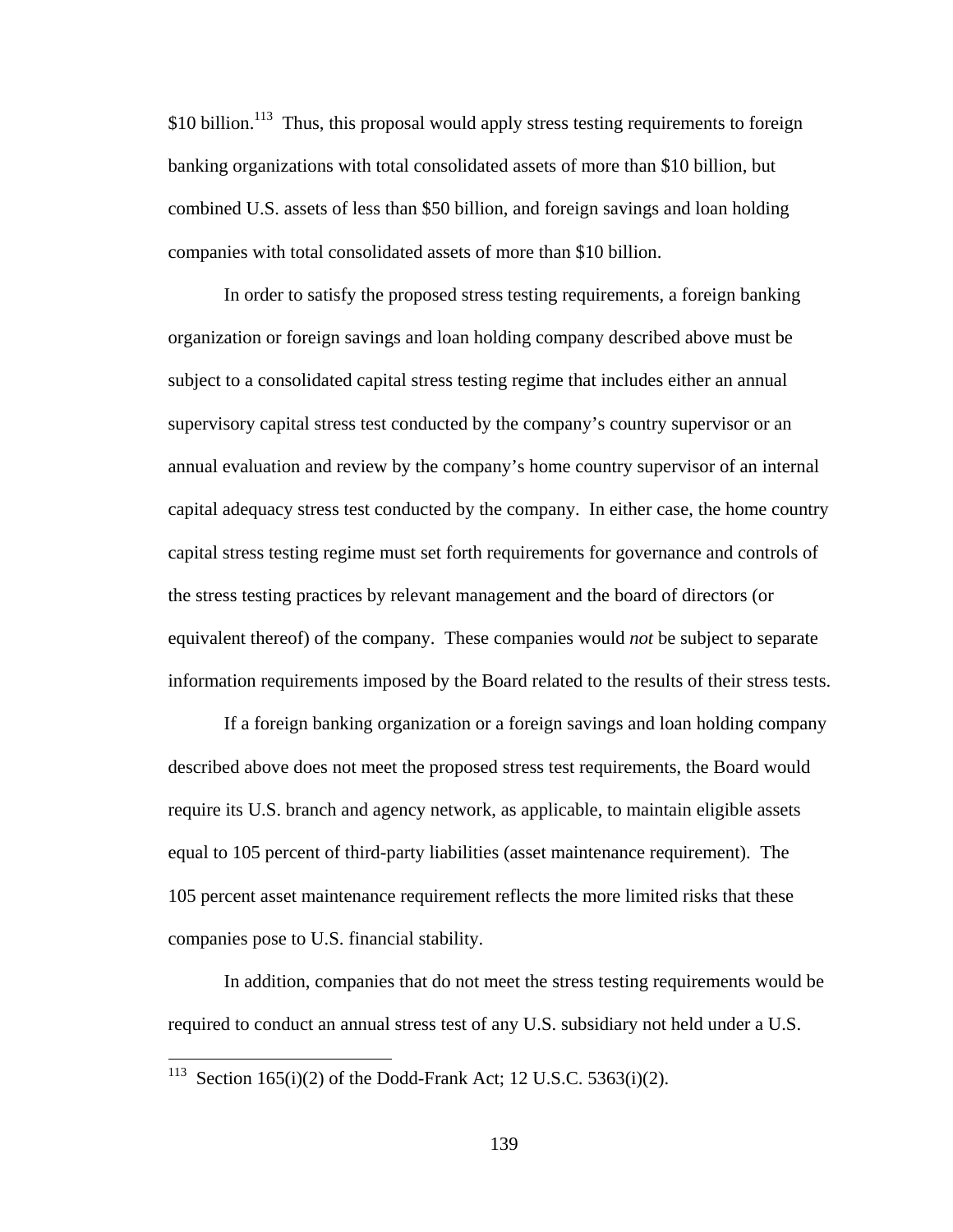intermediate holding company (other than a section  $2(h)(2)$  company), separately or as part of an enterprise-wide stress test, to determine whether that subsidiary has the capital necessary to absorb losses as a result of adverse economic conditions.<sup>114</sup> The company would be required to report high-level summary information about the results of the stress test to the Board on an annual basis.

*Question 79*: Should the Board consider providing a longer phase-in for foreign banking organizations with combined U.S. assets of less than \$50 billion?

*Question 80*: Is the proposed asset maintenance requirement calibrated appropriately to reflect the risks to U.S. financial stability posed by these companies?

*Question 81*: What alternative standards should the Board consider for foreign banking organizations that do not have a U.S. intermediate holding company and are not subject to consistent stress testing requirements? What types of challenges would the proposed stress testing regime present?

The proposal would require any foreign banking organization or foreign savings and loan holding company that meets the \$10 billion asset threshold as of July 1, 2014 to comply with the proposed stress testing requirements beginning in October 2015, unless that time is extended by the Board in writing. A foreign banking organization or foreign savings and loan holding company that meets the asset threshold after July 1, 2014, would be required to comply with the proposed requirements beginning in the October of

<sup>&</sup>lt;sup>114</sup> As described above under section III of this preamble, a foreign banking organization with combined U.S. assets (excluding assets held by a branch or agency or by a section 2(h)(2) company) of less than \$10 billion would not be required to form a U.S. intermediate holding company.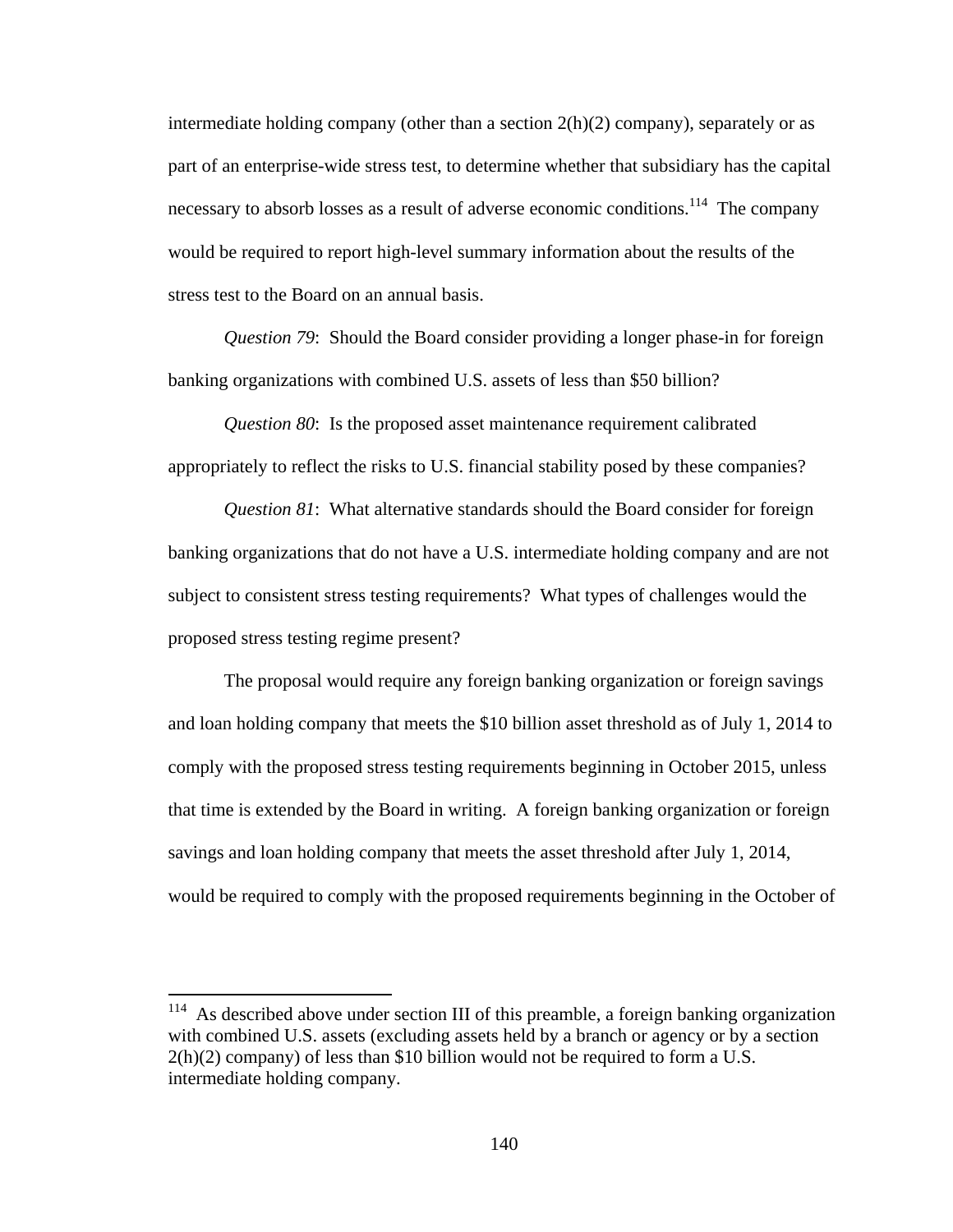the calendar year after it meets the asset threshold, unless that time is accelerated or extended by the Board in writing.

## **IX. Debt-to-Equity Limits**

Section 165(j) of the Act provides that the Board must require a foreign banking organization with total consolidated assets of \$50 billion or more to maintain a debt-toequity ratio of no more than 15-to-1, upon a determination by the Council that such company poses a grave threat to the financial stability of the United States and that the imposition of such requirement is necessary to mitigate the risk that such company poses to the financial stability of the United States.<sup>115</sup> The Board is required to promulgate regulations to establish procedures and timelines for compliance with section  $165(i)$ .<sup>116</sup>

The proposal would implement the debt-to-equity ratio limitation with respect to a foreign banking organization by applying a 15-to-1 debt-to-equity limitation on its U.S. intermediate holding company and any U.S. subsidiary not organized under a U.S. intermediate holding company (other than a section  $2(h)(2)$  company), and a 108 percent asset maintenance requirement on its U.S. branch and agency network. Unlike the other provisions of this proposal, the debt-to-equity ratio limitation would be effective on the effective date of the final rule.

Under the proposal, a foreign banking organization for which the Council has made the determination described above would receive written notice from the Council, or from the Board on behalf of the Council, of the Council's determination. Within 180

 $115$  The Act requires that, in making its determination, the Council must take into consideration the criteria in Dodd-Frank Act sections 113(a) and (b) and any other riskrelated factors that the Council deems appropriate. *See* 12 U.S.C. 5366(j)(1).

 $116$  12 U.S.C. 5366(j)(3).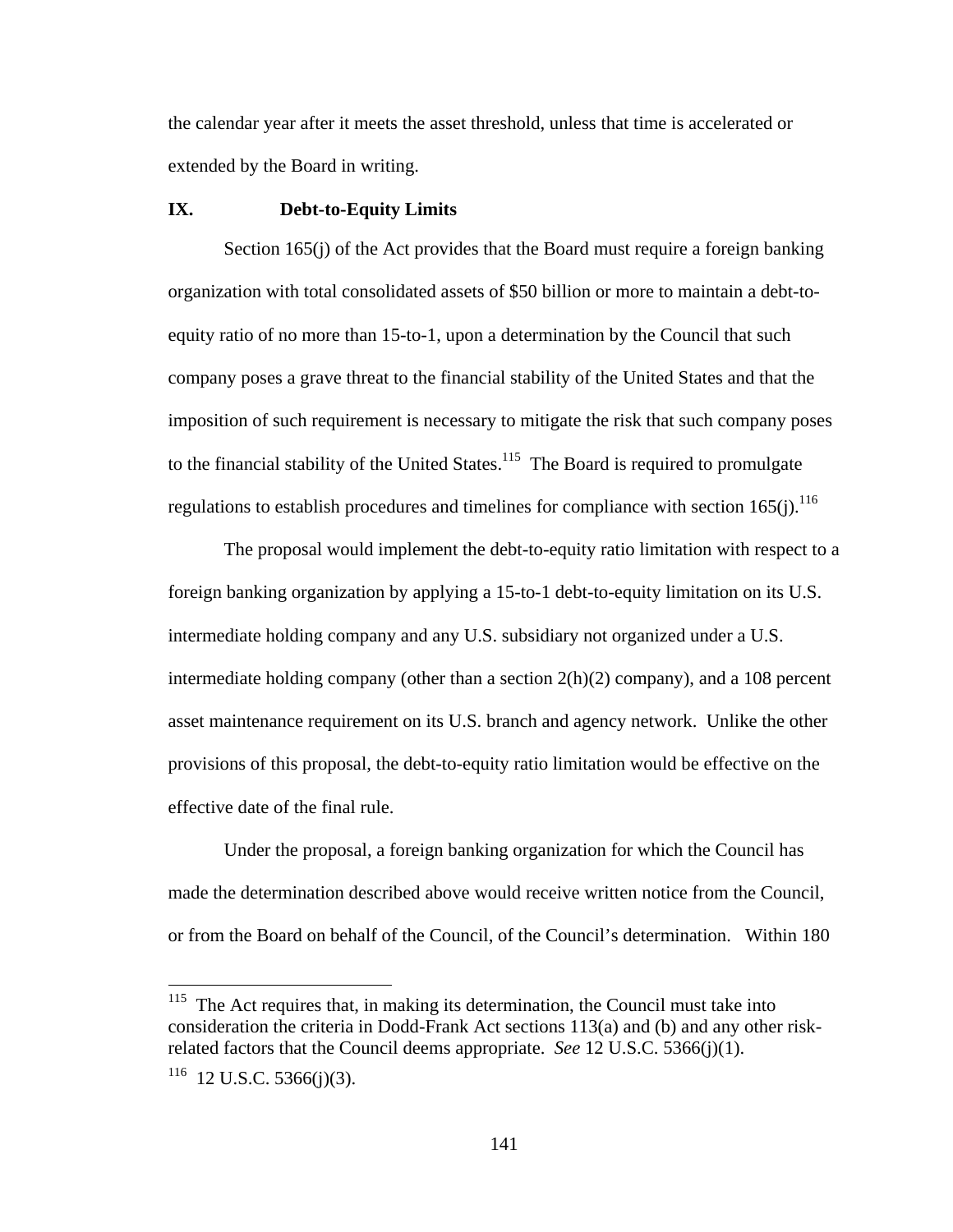calendar days from the date of receipt of the notice, the foreign banking organization must come into compliance with the proposal's requirements. The proposed rule does not establish a specific set of actions to be taken by a company in order to comply with the debt-to-equity ratio requirement; however, the company would be expected to come into compliance with the ratio in a manner that is consistent with the company's safe and sound operation and preservation of financial stability. For example, a company generally would be expected to make a good faith effort to increase equity capital through limits on distributions, share offerings, or other capital raising efforts prior to liquidating margined assets in order to achieve the required ratio.

The proposal would permit a company subject to the debt-to-equity ratio requirement to request up to two extension periods of 90 days each to come into compliance with this requirement. Requests for an extension of time to comply must be received in writing by the Board not less than 30 days prior to the expiration of the existing time period for compliance and must provide information sufficient to demonstrate that the company has made good faith efforts to comply with the debt-toequity ratio requirement and that each extension would be in the public interest. In the event that an extension of time is requested, the Board would review the request in light of the relevant facts and circumstances, including the extent of the company's efforts to comply with the ratio and whether the extension would be in the public interest.

A company would no longer be subject to the debt-to-equity ratio requirement of this subpart as of the date it receives notice of a determination by the Council that the company no longer poses a grave threat to the financial stability of the United States and that the imposition of a debt-to-equity requirement is no longer necessary.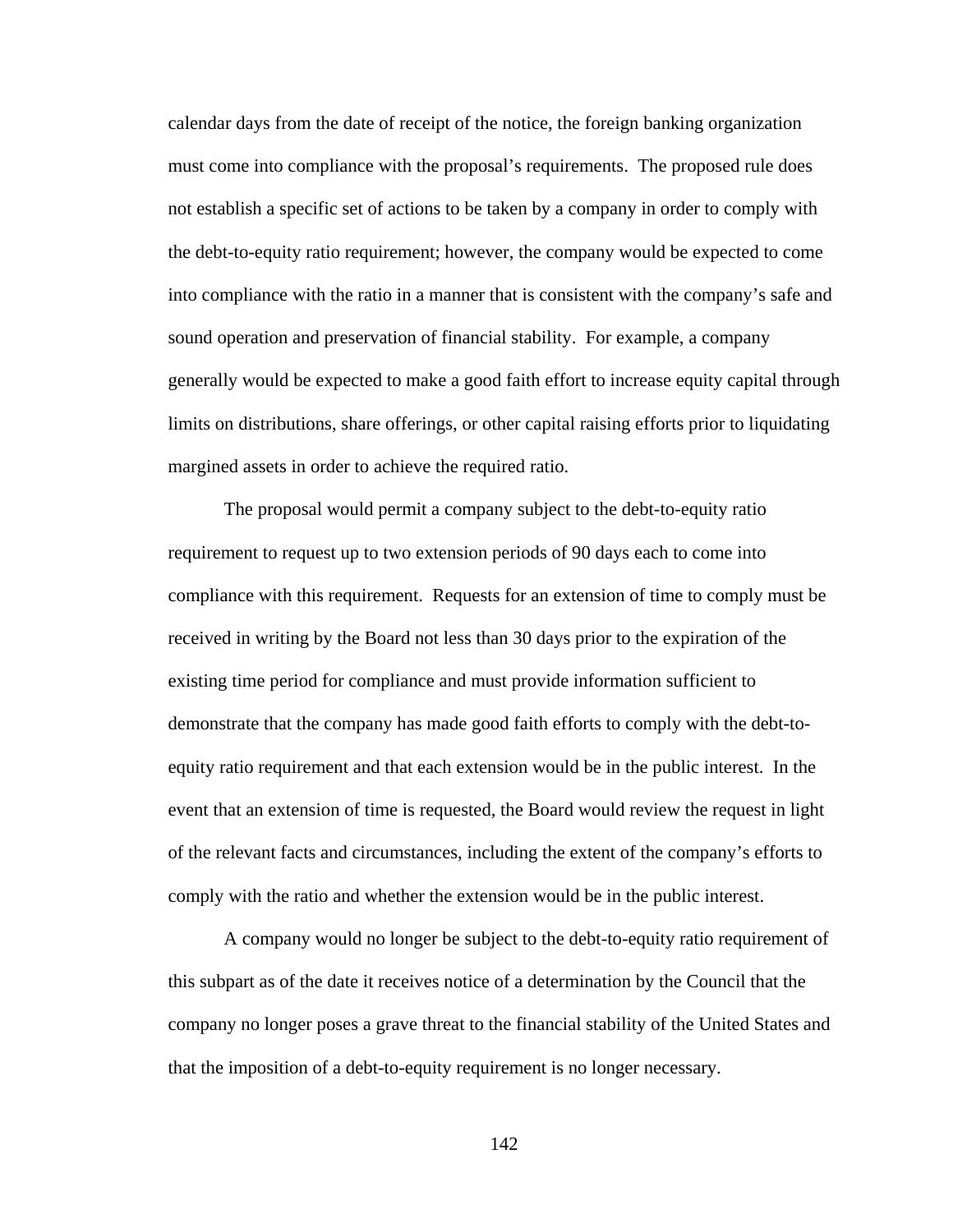*Question 82*: What alternatives to the definitions and procedural aspects of the proposed rule regarding a company that poses a grave threat to U.S. financial stability should the Board consider?

### **X. Early Remediation**

#### **A. Background**

The recent financial crisis revealed that the condition of large banking organizations can deteriorate rapidly even during periods when their reported capital ratios are well above minimum regulatory requirements. The crisis also revealed fundamental weaknesses in the U.S. regulatory community's tools to deal promptly with emerging issues.

Section 166 of the Dodd-Frank Act was designed to address these problems by directing the Board to establish a regulatory framework for the early remediation of financial weaknesses of U.S. bank holding companies and foreign banking organizations with total consolidated assets of \$50 billion or more and nonbank companies supervised by the Board. Such a framework would minimize the probability that such companies will become insolvent and mitigate the potential harm of such insolvencies to the financial stability of the United States.<sup>117</sup> The Dodd- Frank Act requires the Board to define measures of a company's financial condition, including regulatory capital, liquidity measures, and other forward-looking indicators that would trigger remedial action. The Dodd-Frank Act also mandates that remedial action requirements increase in stringency as the financial condition of a company deteriorates and include: (i) limits on capital distributions, acquisitions, and asset growth in the early stages of financial

 $\overline{a}$ 

<sup>117</sup> *See* 12 U.S.C. 5366(b).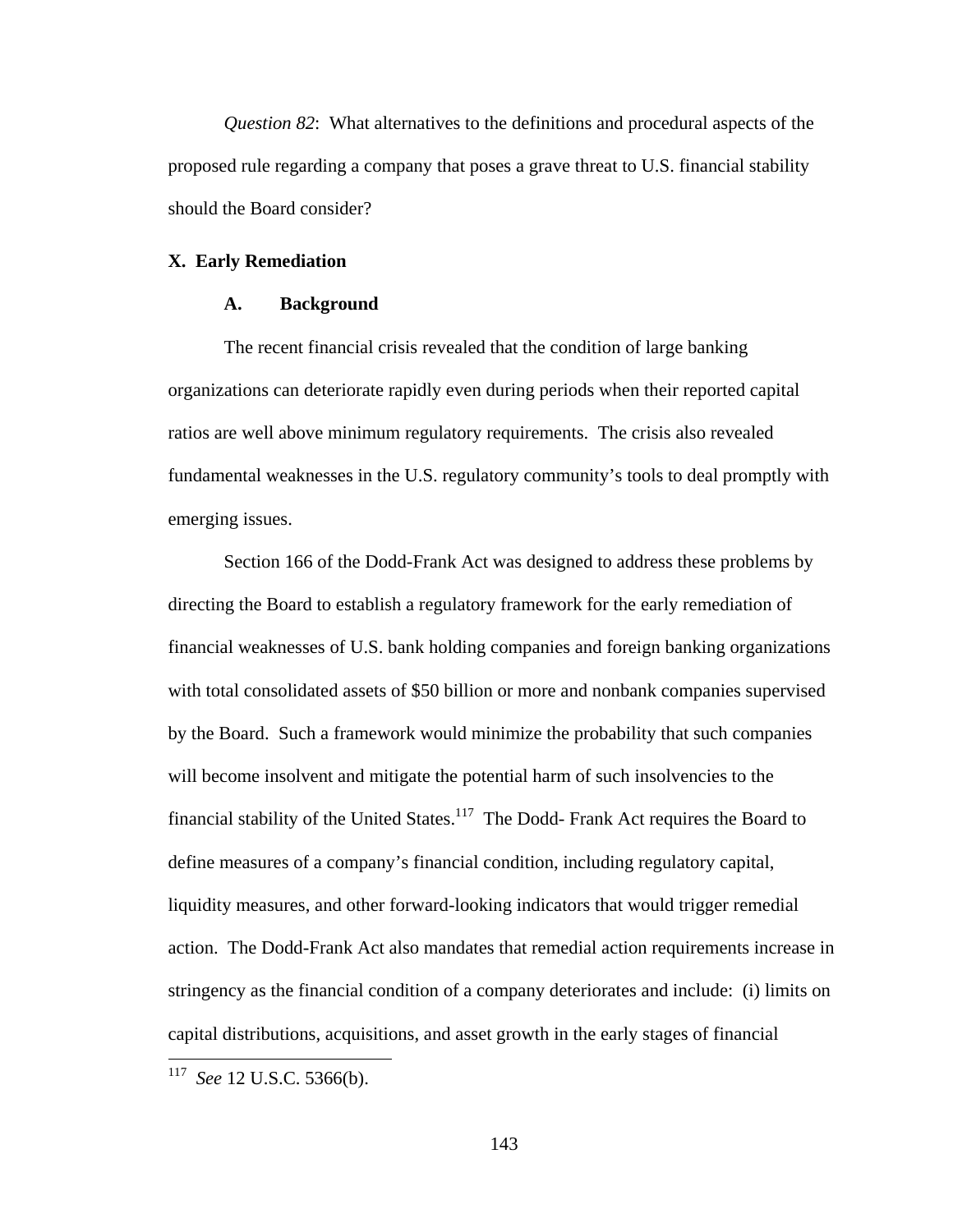decline; and (ii) capital restoration plans, capital raising requirements, limits on transactions with affiliates, management changes, and asset sales in the later stages of financial decline.<sup>118</sup>

The December 2011 proposal would establish a regime for early remediation of U.S. bank holding companies with total consolidated assets of \$50 billion or more and nonbank financial companies supervised by the Board. This proposal would adapt the requirements of the December 2011 proposal to the U.S. operations of foreign banking organizations, tailored to address the risk to U.S. financial stability posed by the U.S. operations of foreign banking organizations and taking into consideration their structure.

Similar to the December 2011 proposal, the proposed rule sets forth four levels of remediation. The proposed triggers would be based on capital, stress tests, risk management, liquidity risk management, and market indicators. As in the December 2011 proposal, this proposal does not include an explicit quantitative liquidity trigger because such a trigger could exacerbate funding pressures at the U.S. operations of foreign banking organizations, rather than provide for early remediation of issues. Remediation standards are tailored for each level of remediation and include restrictions on growth and capital distributions, intragroup funding restrictions, liquidity requirements, changes in management, and, if needed, actions related to the resolution or termination of the combined U.S. operations of the company. The U.S. operations of foreign banking organizations with combined U.S. assets of \$50 billion or more that meet the relevant triggers would automatically be subject to the remediation standards upon a trigger event, while the U.S. operations of foreign banking organizations with a more

<sup>&</sup>lt;sup>118</sup> 12 U.S.C. 5366.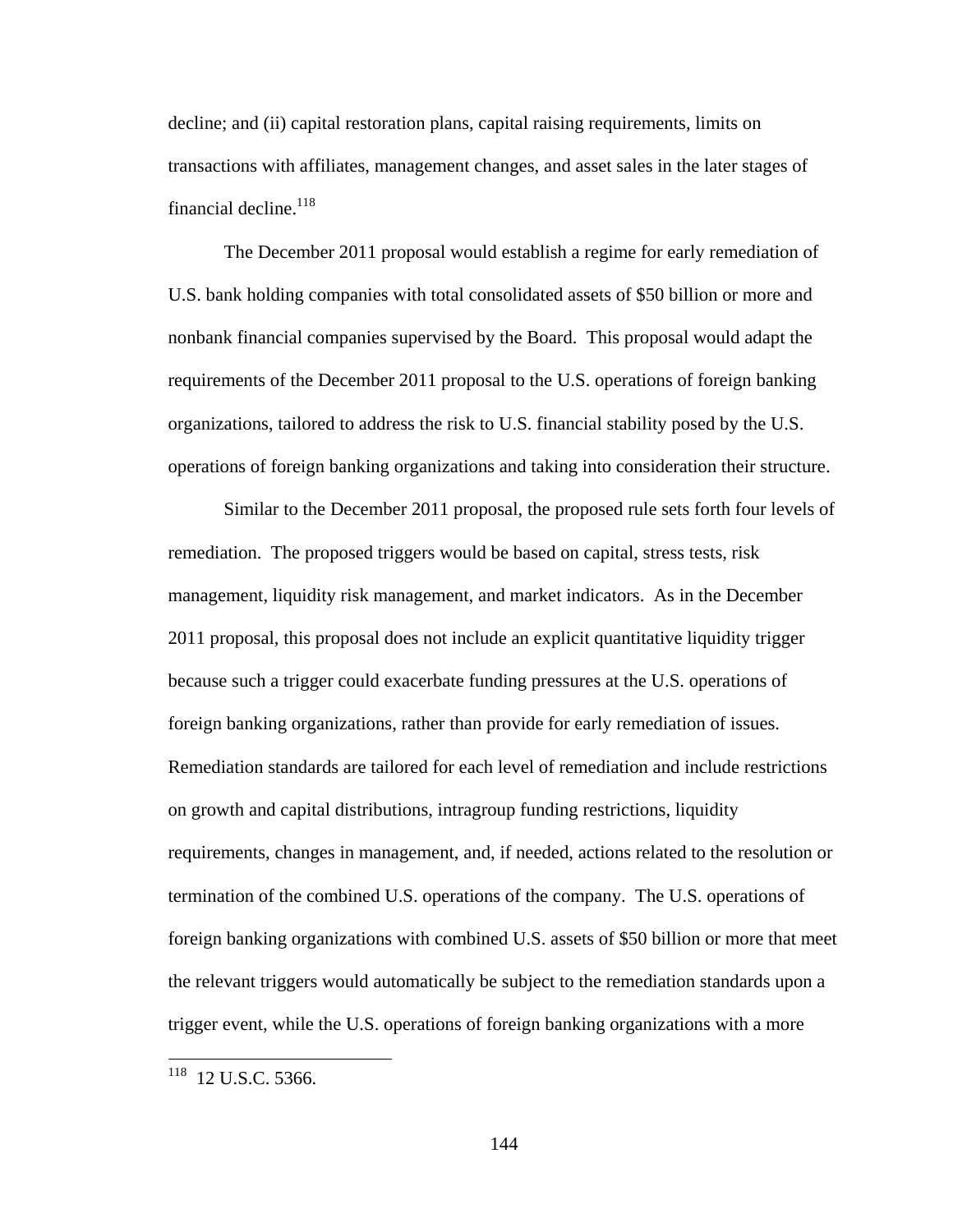limited U.S. presence would be subject to those remediation standards on a case-by-case basis.

A foreign banking organization with total consolidated assets of \$50 billion or more on July 1, 2014, would be required to comply with the proposed early remediation requirements on July 1, 2015, unless that time is extended by the Board in writing. A foreign banking organization whose total consolidated assets exceed \$50 billion after July 1, 2014 would be required to comply with the proposed early remediation standards beginning 12 months after it became subject to the early remediation requirements, unless that time is accelerated or extended by the Board in writing.

In implementing the proposed rule, the Board expects to notify the home country supervisor of a foreign banking organization, the primary regulators of a foreign banking organization's U.S. offices and subsidiaries, and the FDIC as the U.S. operations of the foreign banking organization enter into or change remediation levels.

Tables 2 and 3, below, provide a summary of all triggers and associated remediation actions in this proposed rule.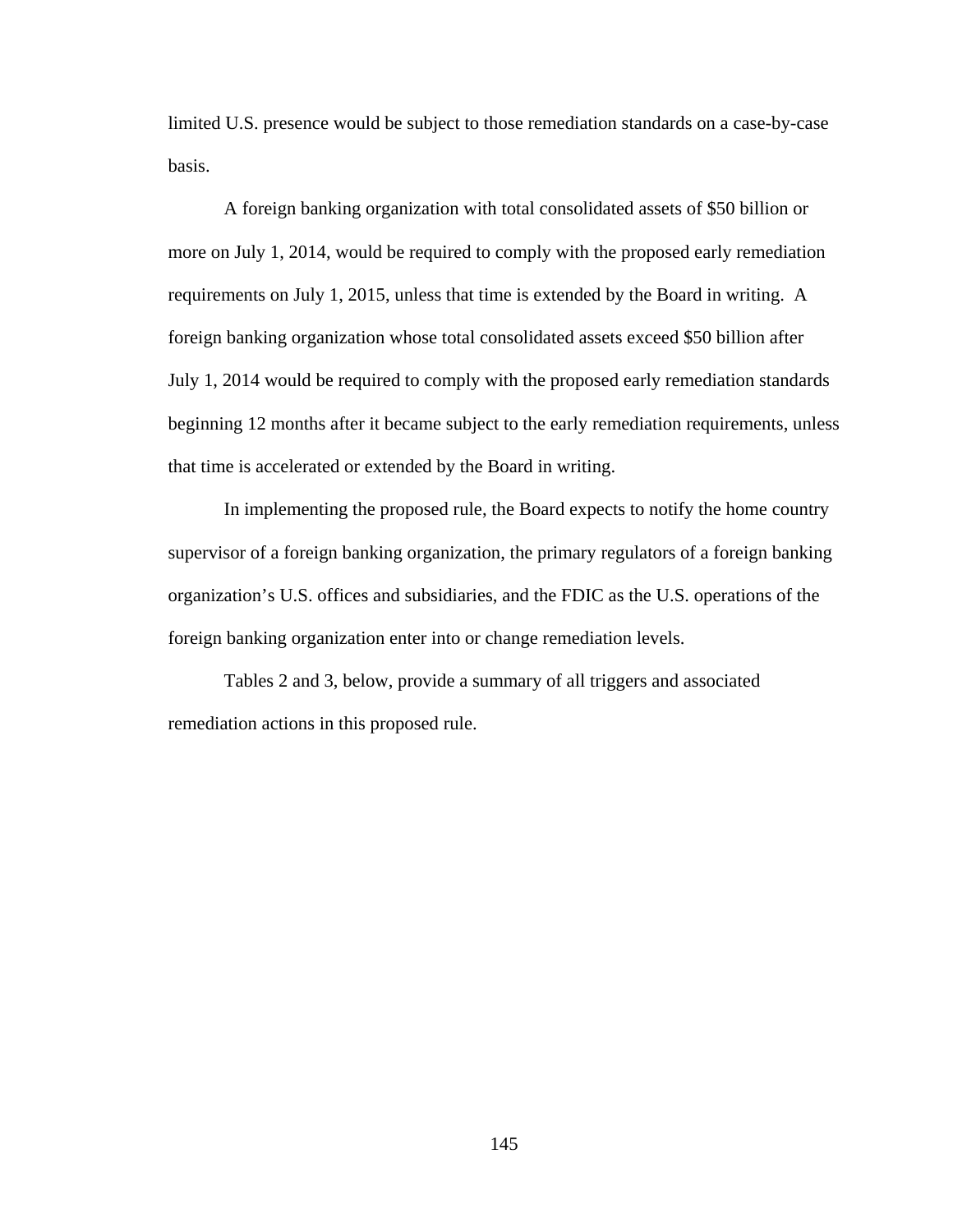# **Table 2: Early Remediation Triggers for Foreign Banking Organizations**

|                                                        | <b>Risk-Based Capital/Leverage</b><br>(U.S. IHC)                                                                                                                                                                                                                                                                                                                                                                                                                                                                                                                                                                                     | <b>Risk-Based Capital/Leverage</b><br>(Parent)                                                                                                                                                                                                                                                                                                                                                                                                                                                                                                                                                                                       | <b>Stress Tests</b><br>(U.S. IHC)                                                                                                                                                                                                      | <b>Enhanced Risk</b><br><b>Management and</b><br><b>Risk Committee</b><br><b>Standards</b><br>(U.S. combined<br>operations)                  | <b>Enhanced</b><br><b>Liquidity Risk</b><br>Management<br><b>Standards</b><br>(U.S. combined<br>operations)                      | <b>Market</b><br><b>Indicators</b><br>(Parent or<br>U.S. IHC as<br>applicable)                                         |
|--------------------------------------------------------|--------------------------------------------------------------------------------------------------------------------------------------------------------------------------------------------------------------------------------------------------------------------------------------------------------------------------------------------------------------------------------------------------------------------------------------------------------------------------------------------------------------------------------------------------------------------------------------------------------------------------------------|--------------------------------------------------------------------------------------------------------------------------------------------------------------------------------------------------------------------------------------------------------------------------------------------------------------------------------------------------------------------------------------------------------------------------------------------------------------------------------------------------------------------------------------------------------------------------------------------------------------------------------------|----------------------------------------------------------------------------------------------------------------------------------------------------------------------------------------------------------------------------------------|----------------------------------------------------------------------------------------------------------------------------------------------|----------------------------------------------------------------------------------------------------------------------------------|------------------------------------------------------------------------------------------------------------------------|
| Level 1<br>(Heightened<br>Supervisory<br>Review (HSR)) | The firm has demonstrated capital structure or capital<br>planning weaknesses, even though the firm:<br>Maintains risk-based capital ratios that exceed all<br>minimum risk-based and requirements established<br>under subpart L by [200-250] basis points or more; or<br>Maintains applicable leverage ratio(s) that exceed all<br>minimum leverage requirements established under<br>subpart L by [75-100] basis points or more.                                                                                                                                                                                                  | The firm has demonstrated capital structure or<br>capital planning weaknesses, even though the firm:<br>Maintains risk-based capital ratios that exceed all<br>minimum risk-based and requirements established<br>under subpart L by [200-250] basis points or more; or<br>Maintains an applicable leverage ratio that exceed all<br>minimum leverage requirements established under<br>subpart L by [75-100] basis points or more.                                                                                                                                                                                                  | The firm does not comply<br>with the Board's capital<br>plan or stress testing rules,<br>even though regulatory<br>capital ratios exceed<br>minimum requirements<br>under the supervisory<br>stress test severely adverse<br>scenario. | Firm has<br>manifested signs of<br>weakness in<br>meeting enhanced<br>risk management or<br>risk committee<br>requirements.                  | Firm has<br>manifested signs<br>of weakness in<br>meeting the<br>enhanced<br>liquidity risk<br>management<br>standards.          | The median<br>value of any<br>market<br>indicator over<br>the breach<br>period<br>crosses the<br>trigger<br>threshold. |
| Level 2<br>(Initial<br>remediation)                    | Any risk-based capital ratio is less than [200-250] basis<br>points above a minimum applicable risk-based capital<br>requirement established under subpart L; or<br>Any leverage ratio is less than [75-125] basis points<br>above a minimum applicable leverage requirement<br>established under subpart L.                                                                                                                                                                                                                                                                                                                         | Any risk-based capital ratio is less than [200-250]<br>basis points above a minimum applicable risk-based<br>capital requirement established under subpart L; or<br>Any applicable leverage ratio is less than [75-125]<br>basis points above a minimum applicable leverage<br>requirement established under subpart L.                                                                                                                                                                                                                                                                                                              | Under the supervisory<br>stress test severely adverse<br>scenario, the firm's tier 1<br>common risk-based capital<br>ratio falls below 5% during<br>any quarter of the nine<br>quarter planning horizon.                               | Firm has<br>demonstrated<br>multiple<br>deficiencies in<br>meeting the<br>enhanced risk<br>management and<br>risk committee<br>requirements. | Firm has<br>demonstrated<br>multiple<br>deficiencies in<br>meeting the<br>enhanced<br>liquidity risk<br>management<br>standards. | n.a.                                                                                                                   |
| Level 3<br>(Recovery)                                  | Any risk-based capital ratio is less than a minimum<br>applicable risk-based capital requirement established<br>under subpart L; or<br>Any applicable leverage ratio is less than a minimum<br>applicable leverage requirement established under<br>subpart L.<br>Or for two complete consecutive calendar quarters:<br>Any risk-based capital ratio is less than [200-250] basis<br>points above a minimum applicable risk-based capital<br>requirement established under subpart L; or<br>Any leverage ratio is less than [75-125] basis points<br>above a minimum applicable leverage requirement<br>established under subpart L. | Any risk-based capital ratio is less than a minimum<br>applicable risk-based capital requirement established<br>under subpart L; or<br>Any applicable leverage ratio is less than a minimum<br>applicable leverage requirement established under<br>subpart L.<br>Or for two complete consecutive calendar quarters:<br>Any risk-based capital ratio is less than [200-250]<br>basis points above a minimum applicable risk-based<br>capital requirement established under subpart L; or<br>Any leverage ratio is less than [75-125] basis points<br>above a minimum applicable leverage requirement<br>established under subpart L. | Under the severely adverse<br>scenario, the firm's tier 1<br>common risk-based capital<br>ratio falls below 3% during<br>any quarter of the nine<br>quarter planning horizon.                                                          | Firm is in<br>substantial<br>noncompliance<br>with enhanced risk<br>management and<br>risk committee<br>requirements.                        | Firm is in<br>substantial<br>noncompliance<br>with enhanced<br>liquidity risk<br>management<br>standards.                        | n.a.                                                                                                                   |
| Level 4<br>(Recommended<br>resolution)                 | Any risk-based capital ratio is more than [100-250]<br>basis points below a minimum applicable risk-based<br>capital requirement established under subpart L; or<br>Any applicable leverage ratio is more than [50-150]<br>basis points below a minimum applicable leverage<br>requirement established under subpart L.                                                                                                                                                                                                                                                                                                              | Any risk-based capital ratio is more than [100-250]<br>basis points below a minimum applicable risk-based<br>capital requirement established under subpart L; or<br>Any applicable leverage ratio is more than [50-150]<br>basis points below a minimum applicable leverage<br>requirement established under subpart L.                                                                                                                                                                                                                                                                                                              | n.a.                                                                                                                                                                                                                                   | n.a.                                                                                                                                         | n.a.                                                                                                                             | n.a.                                                                                                                   |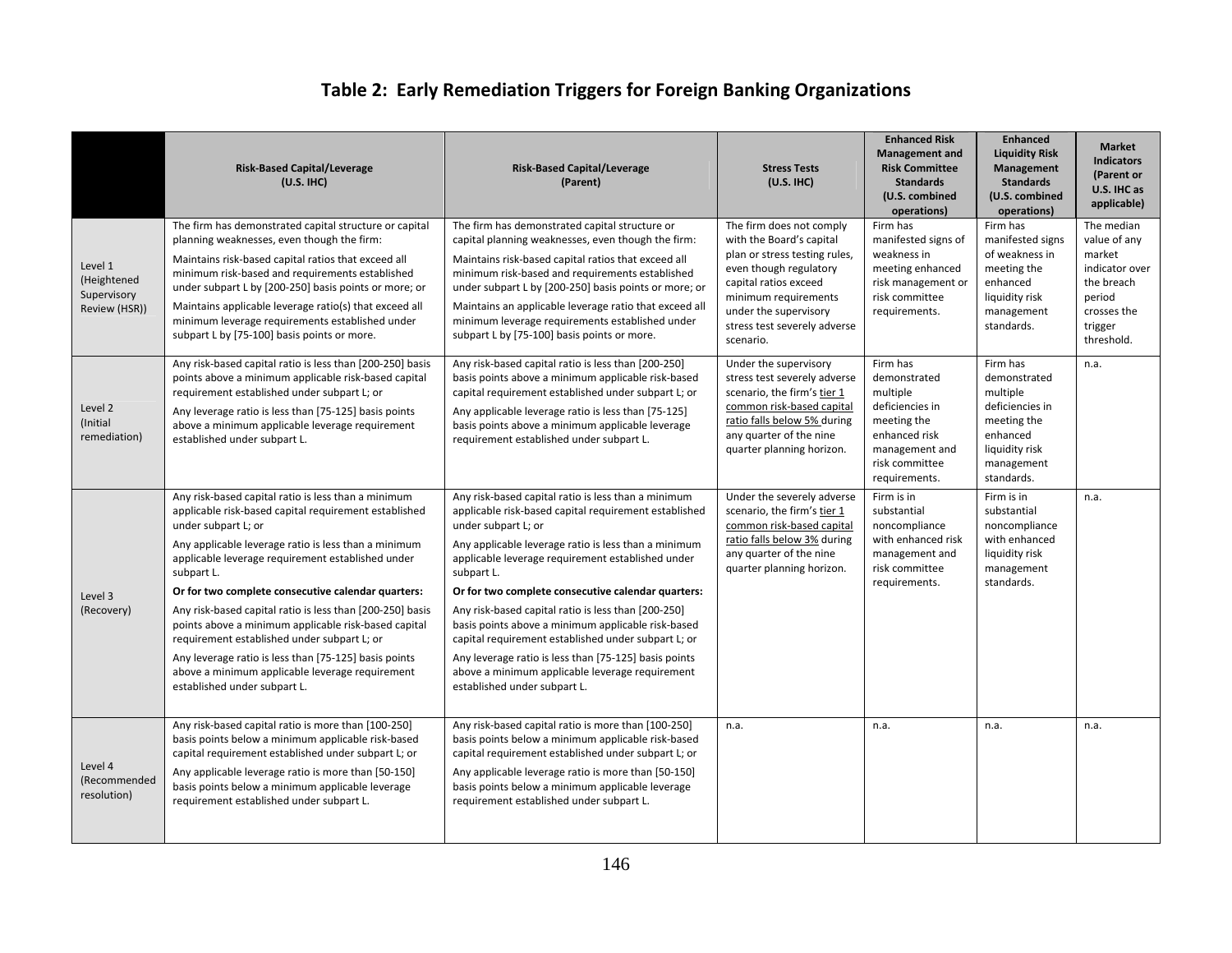# **Table 3: Remediation Actions for Foreign Banking Organizations**

|                                                  | <b>Risk-Based Capital/Leverage</b><br>(U.S. IHC or Parent Level)                                                                                                                                                                                                                                                                                                                                                                                                   | <b>Stress Tests</b><br>(U.S. IHC) | <b>Enhanced Risk Management and Risk</b><br><b>Committee Requirements</b><br>(U.S. combined operations) | <b>Enhanced Liquidity Risk Management</b><br><b>Standards</b><br>(U.S. combined operations) | <b>Market Indicators</b><br>(Parent or U.S. IHC as applicable) |
|--------------------------------------------------|--------------------------------------------------------------------------------------------------------------------------------------------------------------------------------------------------------------------------------------------------------------------------------------------------------------------------------------------------------------------------------------------------------------------------------------------------------------------|-----------------------------------|---------------------------------------------------------------------------------------------------------|---------------------------------------------------------------------------------------------|----------------------------------------------------------------|
| Level 1<br>(Heightened<br>supervisory<br>review) | For foreign banking organizations with \$50 billion or more of global consolidated assets:<br>The Board will conduct a targeted supervisory review of the combined U.S. operations to evaluate whether the combined U.S. operations are experiencing financial distress or material risk management<br>weaknesses, including with respect to exposures to the foreign banking organization, such that further decline of the combined U.S. operations is probable. |                                   |                                                                                                         |                                                                                             |                                                                |
| Level 2 (Initial<br>Remediation)                 | For foreign banking organizations with \$50 billion or more in U.S. assets:<br>U.S. IHC capital distributions (e.g., dividends and buybacks) are restricted to no more than 50% of the average of the firm's net income in the previous two<br>$\circ$<br>quarters.                                                                                                                                                                                                | n.a.                              |                                                                                                         |                                                                                             |                                                                |
|                                                  | <b>U.S. branches and agency network</b> must remain in a net due to position to head office and non-U.S. affiliates.<br>$\circ$                                                                                                                                                                                                                                                                                                                                    |                                   |                                                                                                         |                                                                                             |                                                                |
|                                                  | U.S. branch and agency network must hold 30-day liquidity buffer in the United States (not required in level 3).<br>$\circ$                                                                                                                                                                                                                                                                                                                                        |                                   |                                                                                                         |                                                                                             |                                                                |
|                                                  | U.S. IHC and U.S. branch and agency network face restrictions on growth (no more than 5% growth in total assets or total risk-weighted assets per quarter or<br>$\circ$<br>per annum), and must obtain prior approval before directly or indirectly acquiring controlling interest in any company.                                                                                                                                                                 |                                   |                                                                                                         |                                                                                             |                                                                |
|                                                  | Foreign banking organization must enter into non-public MOU to improve U.S. condition.<br>$\circ$                                                                                                                                                                                                                                                                                                                                                                  |                                   |                                                                                                         |                                                                                             |                                                                |
|                                                  | U.S. IHC and U.S. branch and agency network may be subject to other limitations and conditions on their conduct or activities as the Board deems appropriate.<br>$\circ$                                                                                                                                                                                                                                                                                           |                                   |                                                                                                         |                                                                                             |                                                                |
|                                                  | For foreign banking organizations with less than \$50 billion in U.S. assets: Supervisors may undertake some or all of the actions outlined above on a case-by-case<br>basis.                                                                                                                                                                                                                                                                                      |                                   |                                                                                                         |                                                                                             |                                                                |
| Level 3<br>(Recovery)                            | For foreign banking organizations with \$50 billion or more in U.S. assets:<br>Foreign banking organization must enter into written agreement that specifying that the U.S. IHC must take appropriate actions to restore its capital to or<br>$\circ$<br>above the applicable minimum capital requirements and take such other remedial actions as prescribed by the Board                                                                                         | n.a.                              |                                                                                                         |                                                                                             |                                                                |
|                                                  | U.S. IHC is prohibited from making capital distributions.<br>$\circ$                                                                                                                                                                                                                                                                                                                                                                                               |                                   |                                                                                                         |                                                                                             |                                                                |
|                                                  | U.S. branch and agency network must remain in a net due to position to office and non-U.S. affiliates<br>$\circ$                                                                                                                                                                                                                                                                                                                                                   |                                   |                                                                                                         |                                                                                             |                                                                |
|                                                  | U.S. branch and agency network is subject to a 108% asset maintenance requirement.<br>$\circ$                                                                                                                                                                                                                                                                                                                                                                      |                                   |                                                                                                         |                                                                                             |                                                                |
|                                                  | U.S. IHC and U.S. branch and agency network will be subject to a prohibition on growth, and must obtain prior approval before directly or indirectly acquiring<br>$\circ$<br>controlling interest in any company.                                                                                                                                                                                                                                                  |                                   |                                                                                                         |                                                                                             |                                                                |
|                                                  | Foreign banking organization and U.S. IHC are prohibited from increasing pay or paying bonus to U.S. senior management<br>$\circ$                                                                                                                                                                                                                                                                                                                                  |                                   |                                                                                                         |                                                                                             |                                                                |
|                                                  | <b>U.S. IHC</b> may be required to remove culpable senior management<br>$\circ$                                                                                                                                                                                                                                                                                                                                                                                    |                                   |                                                                                                         |                                                                                             |                                                                |
|                                                  | U.S. IHC and U.S. branch and agency network may be subject to other limitations and conditions on their conduct or activities as the Board deems appropriate.<br>$\circ$                                                                                                                                                                                                                                                                                           |                                   |                                                                                                         |                                                                                             |                                                                |
|                                                  | For foreign banking organizations with less than \$50 billion in U.S. assets: Supervisors may undertake some or all of the actions outlined above on a case-by-case<br>basis.                                                                                                                                                                                                                                                                                      |                                   |                                                                                                         |                                                                                             |                                                                |
|                                                  | The Board will consider whether the                                                                                                                                                                                                                                                                                                                                                                                                                                | n.a.                              |                                                                                                         |                                                                                             | n.a.                                                           |
| Level 4                                          | combined U.S. operations of the foreign                                                                                                                                                                                                                                                                                                                                                                                                                            |                                   |                                                                                                         |                                                                                             |                                                                |
|                                                  | banking organization warrant termination or<br>resolution based on the financial decline of                                                                                                                                                                                                                                                                                                                                                                        |                                   |                                                                                                         |                                                                                             |                                                                |
|                                                  | the U.S. combined operations, the factors                                                                                                                                                                                                                                                                                                                                                                                                                          |                                   |                                                                                                         |                                                                                             |                                                                |
|                                                  | contained in section 203 of the Dodd-Frank                                                                                                                                                                                                                                                                                                                                                                                                                         |                                   |                                                                                                         |                                                                                             |                                                                |
| (Recommende                                      | Act as applicable, or any other relevant factor.                                                                                                                                                                                                                                                                                                                                                                                                                   |                                   |                                                                                                         |                                                                                             |                                                                |
| d Resolution)                                    | If such a determination is made, the Board will                                                                                                                                                                                                                                                                                                                                                                                                                    |                                   |                                                                                                         |                                                                                             |                                                                |
|                                                  | take actions that include recommending to<br>the appropriate financial regulatory agencies                                                                                                                                                                                                                                                                                                                                                                         |                                   |                                                                                                         |                                                                                             |                                                                |
|                                                  | that an entity within the U.S. branch or agency                                                                                                                                                                                                                                                                                                                                                                                                                    |                                   |                                                                                                         |                                                                                             |                                                                |
|                                                  | network be terminated or that a U.S.                                                                                                                                                                                                                                                                                                                                                                                                                               |                                   |                                                                                                         |                                                                                             |                                                                |
|                                                  | subsidiary be resolved.                                                                                                                                                                                                                                                                                                                                                                                                                                            |                                   |                                                                                                         |                                                                                             |                                                                |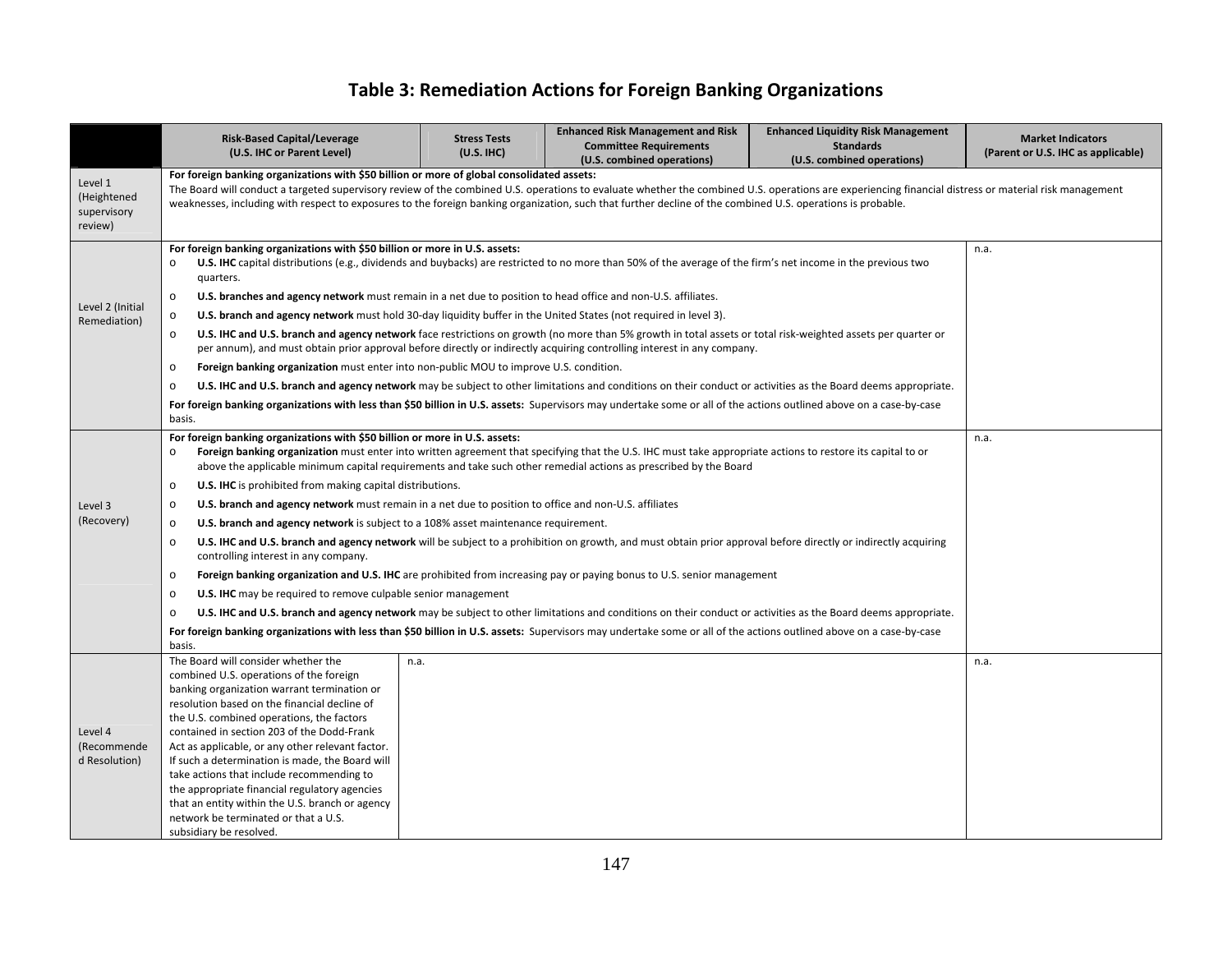# **B. Early Remediation Triggering Events**

The proposal would establish early remediation triggers based on the risk-based capital and leverage, stress tests, liquidity risk management, and risk management standards set forth in the other subparts of this proposal. These triggers are broadly consistent with the triggers set forth in the December 2011 proposal but are modified to reflect the structure of foreign banking organizations. Consistent with the December 2011 proposal, the proposal also includes early remediation triggers based on market indicators.

As noted above, the Board is currently in the process of reviewing comments on the remaining standards in the December 2011 proposal and is considering modifications to the proposal in response to those comments. Comments on this proposal will help inform how the enhanced prudential standards should be applied differently to foreign banking organizations.

## *Risk-based capital and leverage*

The proposed risk-based capital and leverage triggers for the U.S. operations of foreign banking organizations are based on the risk-based capital and leverage standards set forth in subpart L of this proposal applicable to U.S. intermediate holding companies and foreign banking organizations. If a home country supervisor establishes higher minimum capital ratios for a foreign banking organization, the Board will consider the foreign banking organization's capital with reference to the minimum capital ratios set forth in the Basel III Accord, rather than the home country supervisor's higher standards.

The capital triggers for each level of remediation reflect deteriorating levels of risk-based capital and leverage levels. The level 1 capital triggers are based on the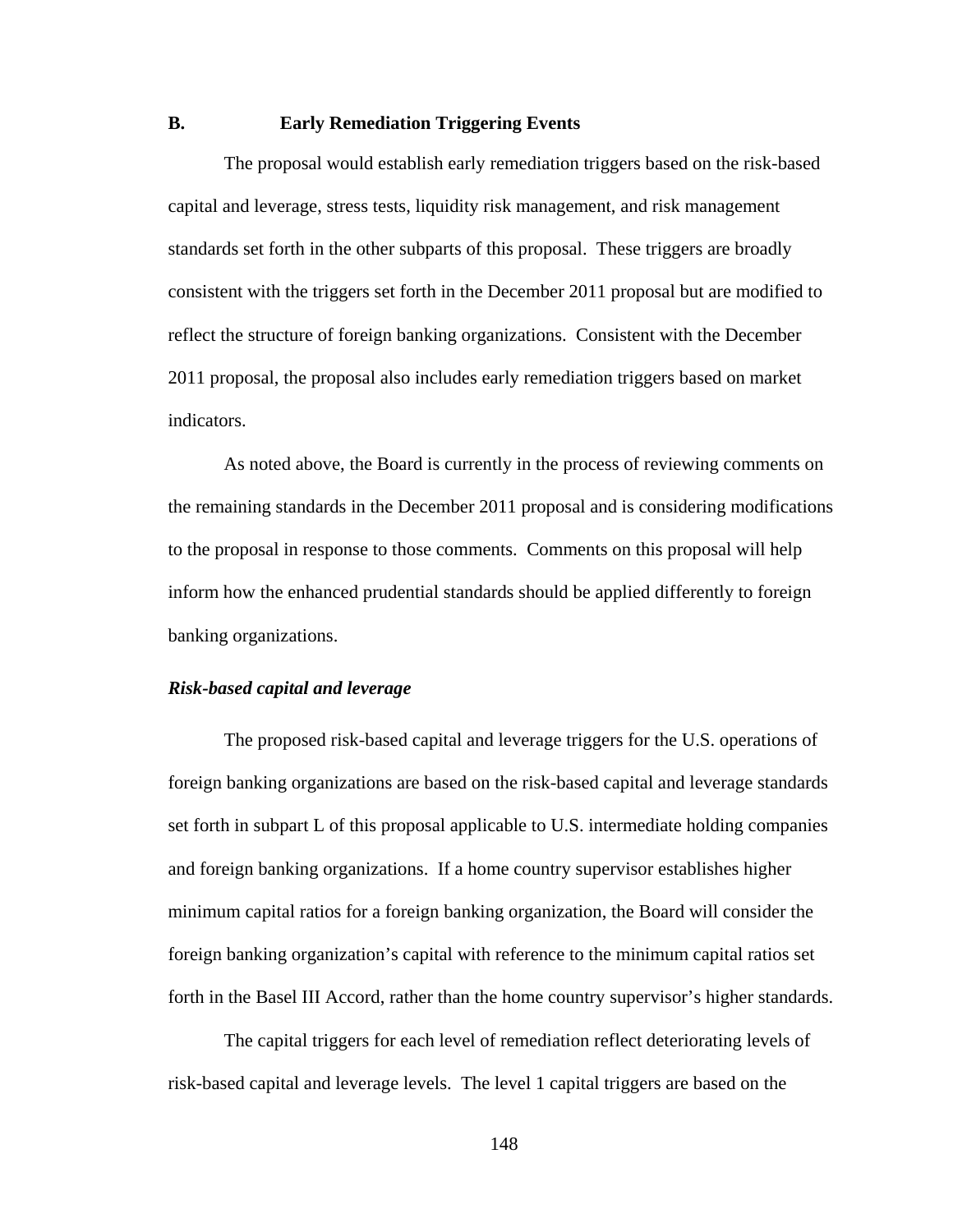Board's qualitative assessment of the capital levels of a foreign banking organization or U.S. intermediate holding company. The capital triggers for levels 2, 3 and 4 of early remediation are based on the quantitative measures of the capital ratios of a foreign banking organization or U.S. intermediate holding company relative to the minimum capital ratios applicable to that entity. The Board is considering a range of numbers that would establish these levels at this time, as set forth below and in the proposal. The final rule will include specific levels for the capital triggers for levels 2, 3, and 4 of early remediation, and the Board expects that the levels in the final rule will be within, or near to, the proposed range. The Board seeks comment on the numbers within the range.

*Question 83*: Should the Board consider a level outside of the specified range? Why or why not?

#### *Level 1 capital trigger*

Level 1 remediation would be triggered based on a determination by the Board that a foreign banking organization's or a U.S. intermediate holding company's capital position has evidenced signs of deterioration. The U.S. operations of a foreign banking organization would be subject to level 1 remediation if the Board determined that the capital position of the foreign banking organization or the U.S. intermediate holding company were not commensurate with the level and nature of the risks to which it is exposed in the United States. This trigger would apply even if the foreign banking organization or U.S. intermediate holding company maintained risk-based capital ratios that exceed any applicable minimum requirements under subpart L of the proposal by [200-250] basis points or more or leverage ratios that exceed any applicable minimum requirements by [75-125] basis points or more. The qualitative nature of the proposed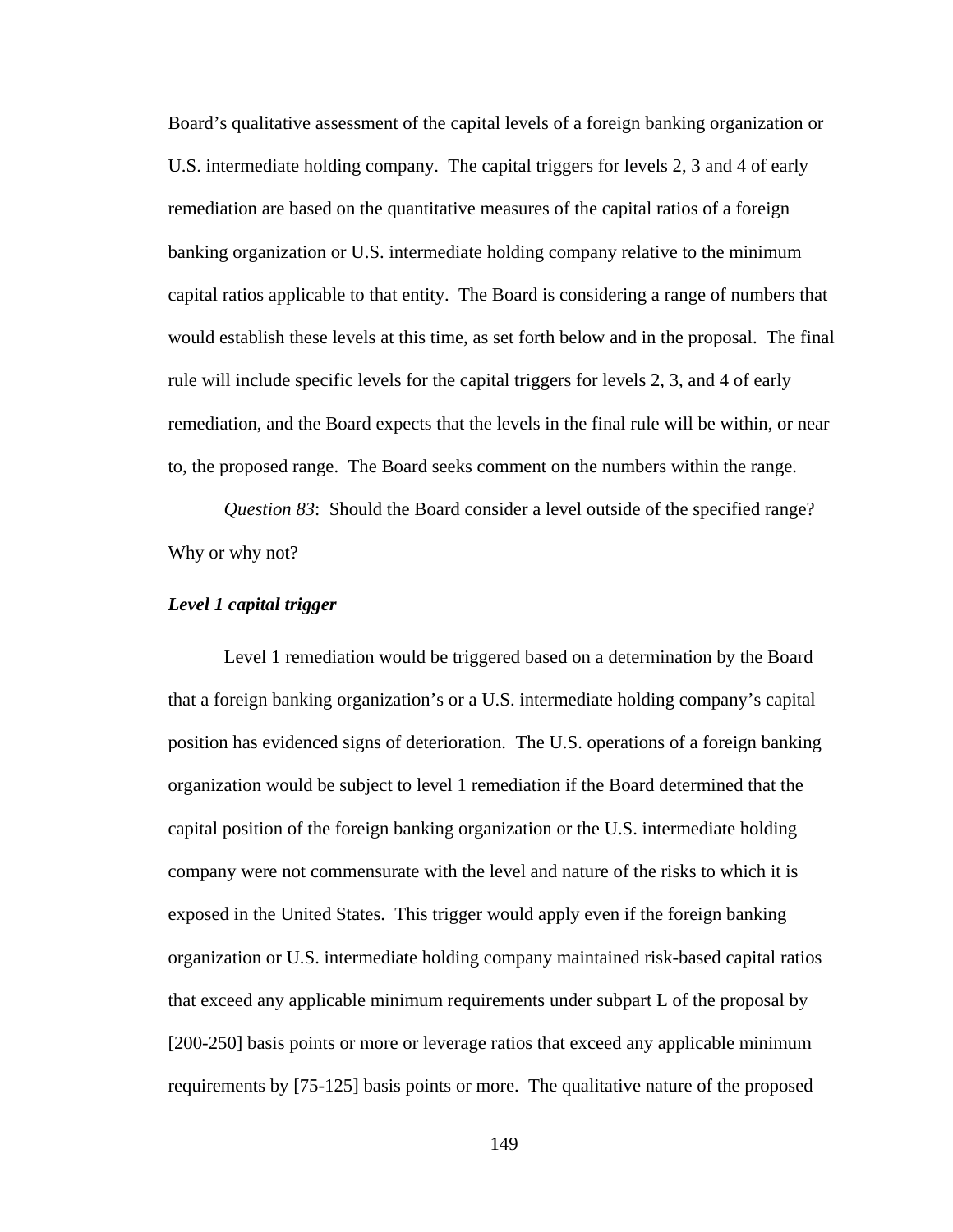level 1 capital trigger is consistent with the level 1 remedial action, the heightened supervisory review described below.

In addition, level 1 remediation would be triggered if the U.S. intermediate holding company of a foreign banking organization fell out of compliance with the Board's capital plan rule.<sup>119</sup>

### *Level 2 capital trigger*

 $\overline{a}$ 

The U.S. operations of a foreign banking organization would be subject to level 2 remediation when any risk-based capital ratio of the foreign banking organization or the U.S. intermediate holding company fell below [200-250] basis points above the minimum applicable risk-based capital requirements under subpart L of this proposal, or any applicable leverage ratio of the foreign banking organization or the U.S. intermediate holding company fell below [75-125] basis points above the minimum applicable leverage requirements under subpart L of this proposal.

For a foreign banking organization, the applicable level of risk-based capital ratios and minimum leverage ratio would be those established by the Basel III Accord, including relevant transition provisions, calculated in accordance with home country standards that are consistent with the Basel Capital Framework. As proposed, a U.S. intermediate holding company's minimum risk-based capital ratios and leverage ratios would be the same as those that apply to U.S. bank holding companies.

Assuming implementation of the Basel III Accord and the U.S. Basel III proposals, after the transition period, the relevant minimum risk-based capital ratios

 $119$  Only U.S. intermediate holding companies with total consolidated assets of \$50 billion or more would be subject to the capital plan rule.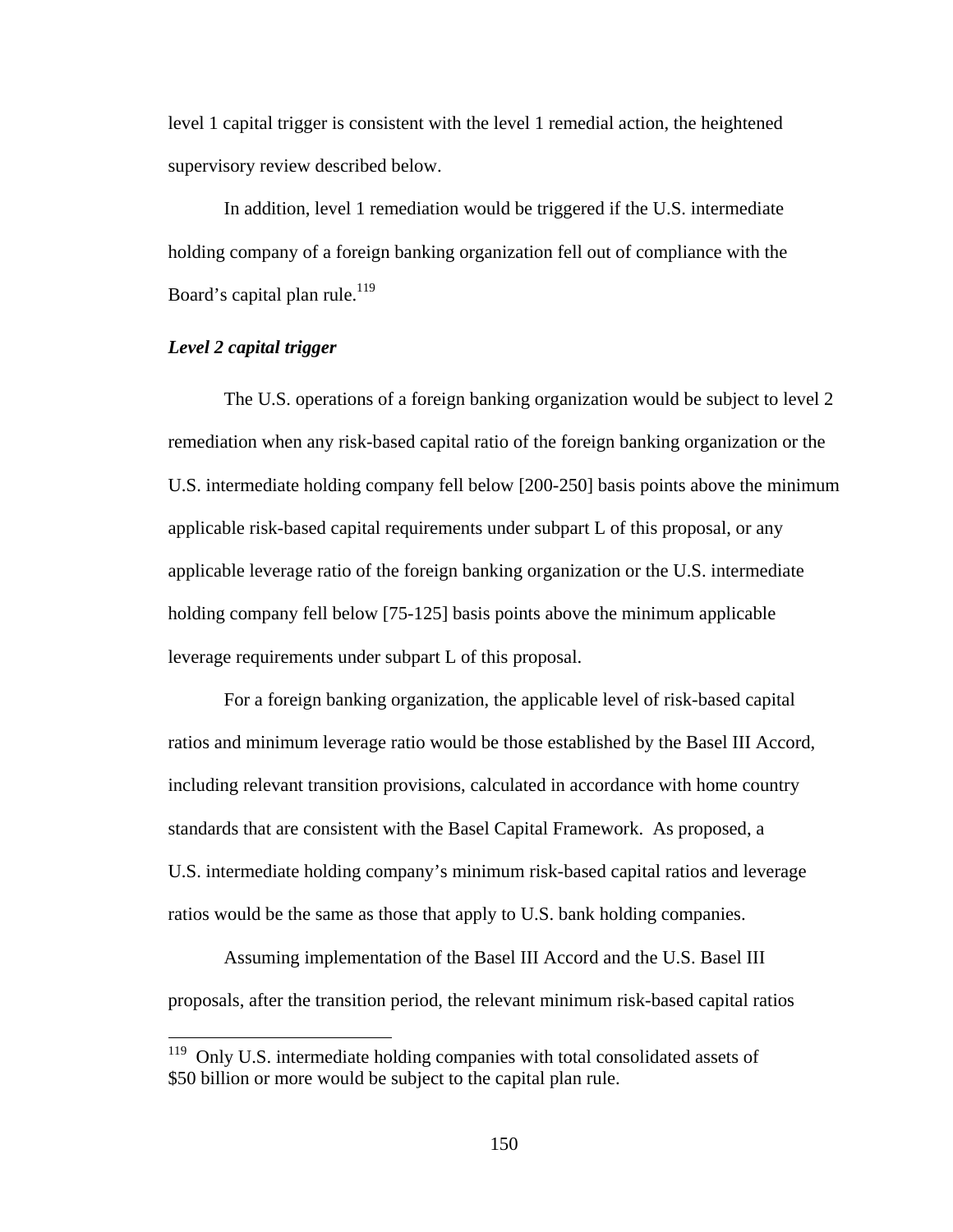applicable to the foreign banking organization and the U.S. intermediate holding company would be a 4.5 percent risk-based tier 1 common ratio, 6.0 percent risk-based tier 1 ratio, and 8.0 percent risk-based total capital ratio. Thus, the level 2 trigger would be breached if any of the foreign banking organization's or U.S. intermediate holding company's risk-based capital ratios fell below a [6.5-7.0] percent tier 1 common, [8.0- 8.5] percent tier 1, or [10.0-10.5] percent total risk-based capital ratio.

Similarly, assuming implementation of the Basel III Accord and the U.S. Basel III proposals, after the transition period, the relevant minimum leverage ratio applicable to a foreign banking organization would be the international leverage ratio of 3.0 percent, and the relevant minimum leverage ratio(s) applicable to a U.S. intermediate holding company would be the U.S. leverage ratio of 4.0 percent, and, if the U.S. intermediate holding company is subject to the advanced approaches rule,<sup>120</sup> a supplementary leverage ratio of 3.0 percent. Thus, the level 2 trigger would be breached if the foreign banking organization's leverage ratio fell below [3.75-4.25] or if the U.S. intermediate holding company's U.S. leverage ratio fell below [4.75-5.25] percent or its supplementary leverage ratio fell below [3.75-4.25] percent, if applicable.

# *Level 3 capital trigger*

 $\overline{a}$ 

The level 3 trigger would be breached where either: (1) *for two complete consecutive quarters,* any risk-based capital ratio of the foreign banking organization or the U.S. intermediate holding company fell below [200-250] basis points above the

 $120$  A U.S. intermediate holding company would be subject to the advanced approaches rules if its total consolidated assets are \$250 billion or more or its consolidated total onbalance sheet foreign exposures are \$10 billion or more. *See* 12 CFR part 225, appendix G.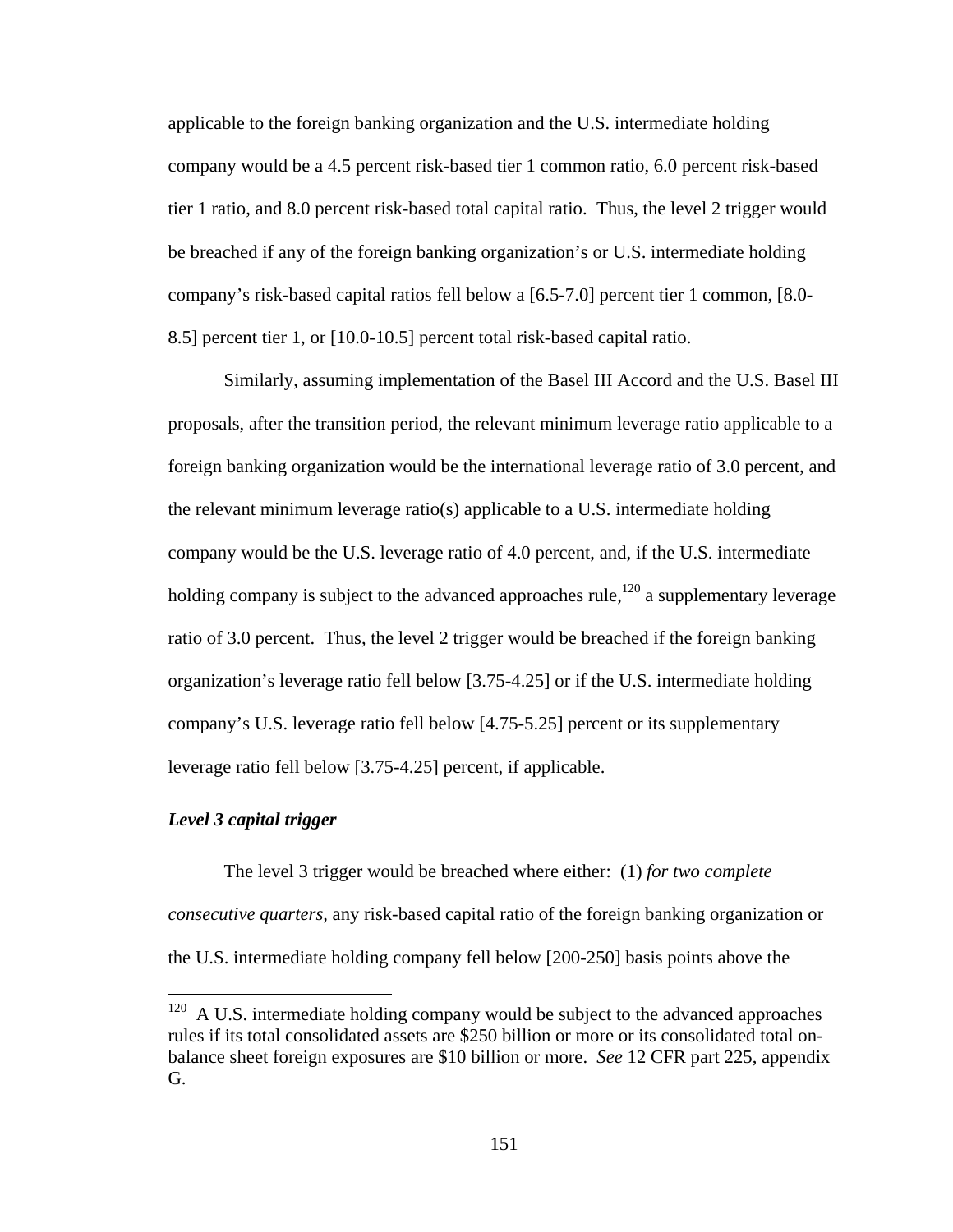minimum applicable risk-based capital ratios under subpart L, or any leverage ratio of the foreign banking organization or the U.S. intermediate holding company fell below [75- 125] basis points above any minimum applicable leverage ratio under subpart L; or (2) any risk-based capital ratio or leverage ratio of the foreign banking organization or the U.S. intermediate holding company fell below the minimum applicable risk-based capital ratio or leverage ratio under subpart L.

#### *Level 4 capital trigger*

For the U.S. operations of a foreign banking organization, the level 4 trigger would be breached where any of the foreign banking organization's or U.S. intermediate holding company's risk-based capital ratios fell [100-200] basis points or more below the applicable minimum risk-based capital ratios under subpart L or where any of the foreign banking organization's or U.S. intermediate holding company's leverage ratios fell [50- 150] basis points or more below applicable leverage requirements under subpart L.

*Question 84*: The Board seeks comment on the proposed risk-based capital and leverage triggers. What is the appropriate level within the proposed ranges above and below minimum requirements that should be established for the triggers in a final rule? Provide support for your answer.

*Question 85*: The Board seeks comment on how and to what extent the proposed risk-based capital and leverage triggers should be aligned with the capital conservation buffer of 250 basis points presented in the Basel III rule proposal.

*Question 86*: What alternative or additional risk-based capital or leverage triggering events, if any, should the Board adopt? Provide a detailed explanation of such alternative triggering events with supporting data.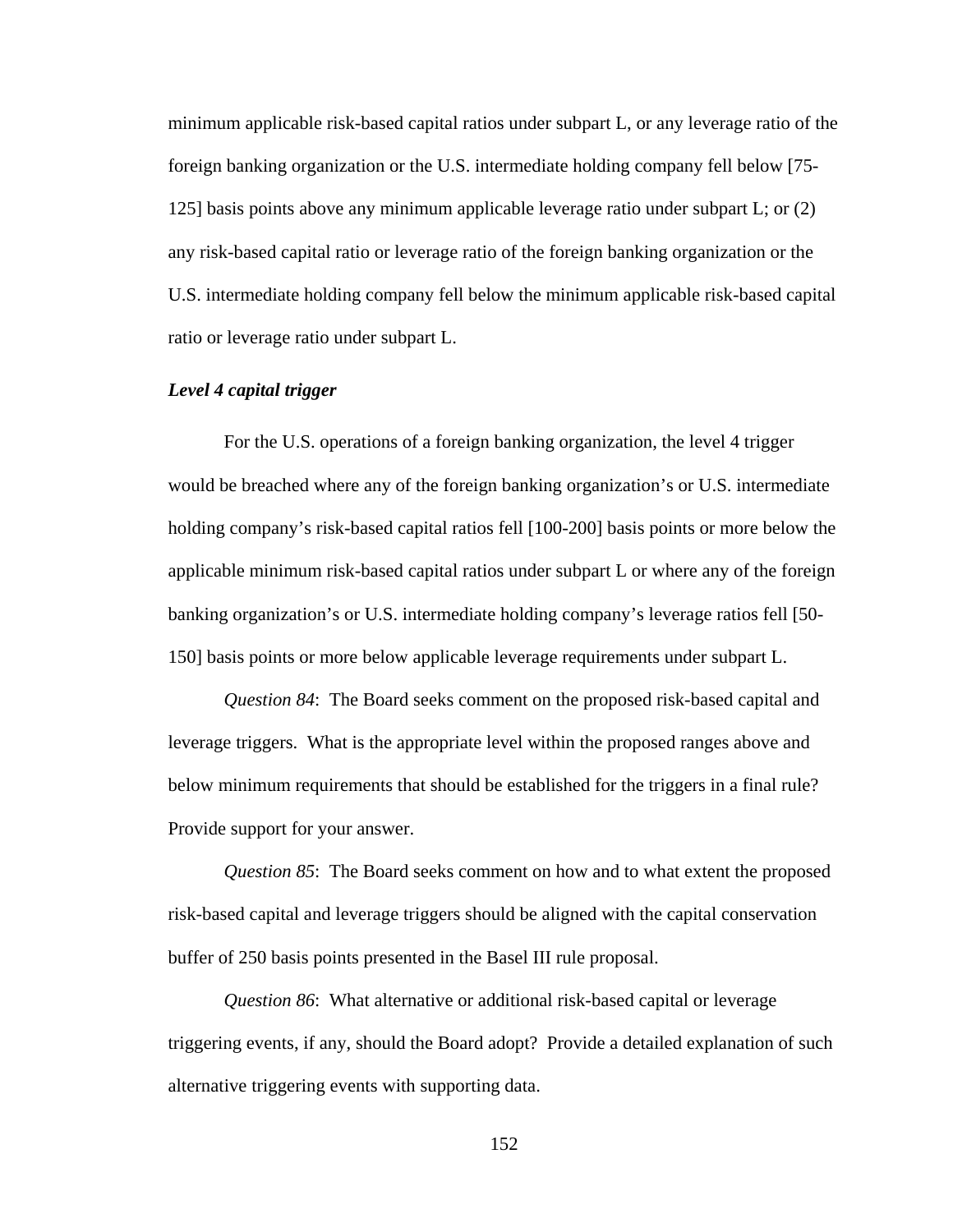# *Stress tests*

Under subpart P of this proposal, U.S. intermediate holding companies with total consolidated assets of \$50 billion or more would be subject to supervisory and companyrun stress tests, and all other U.S. intermediate holding companies would be subject to annual company-run stress tests. The proposal would use the stress test regime as an early remediation trigger, as stress tests can provide a forward-looking indicator of a company's ability to absorb losses in stressed conditions.

The stress test triggers for level 2 and 3 remediation would be based on the results of the Board's supervisory stress test of a U.S. intermediate holding company with total consolidated assets of \$50 billion or more. Foreign banking organizations that do not own U.S. intermediate holding companies that meet the \$50 billion asset threshold would not be subject to the triggers for levels 2 and 3 remediation.

#### *Level 1 stress test trigger*

The U.S. operations of a foreign banking organization would enter level 1 of early remediation if a U.S. intermediate holding company is not in compliance with the proposed rules regarding stress testing, including the company-run and supervisory stress test requirements applicable to U.S. intermediate holding companies.

#### *Level 2 stress test trigger*

The U.S. operations of a foreign banking organization would enter level 2 remediation if the results of a supervisory stress test of its U.S. intermediate holding company reflect a tier 1 common risk-based capital ratio of less than 5.0 percent, under the severely adverse scenario during any quarter of the nine-quarter planning horizon. A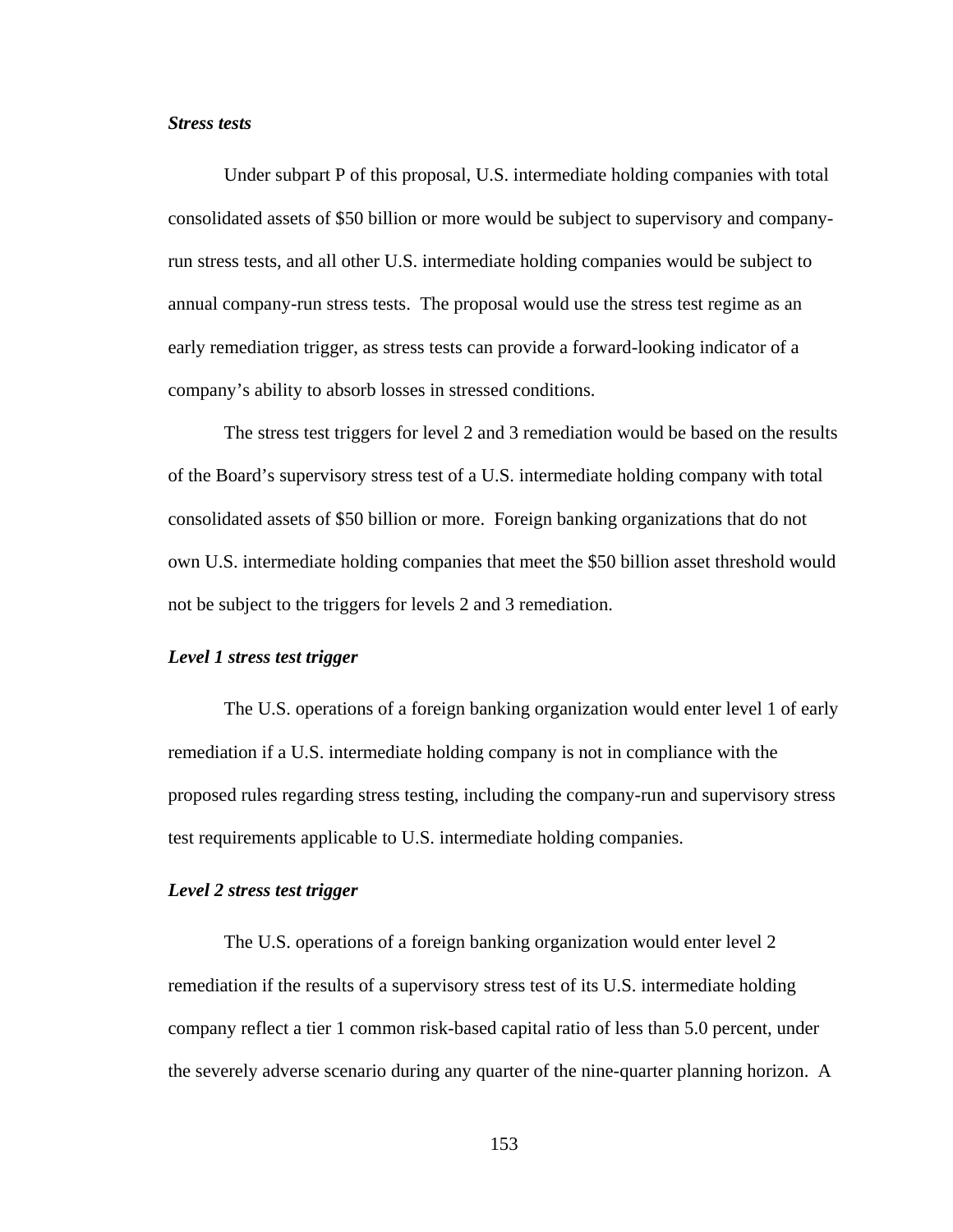severely adverse scenario is defined as a set of conditions that affect the U.S. economy or the financial condition of a U.S. intermediate holding and that overall are more severe than those associated with the adverse scenario, and may include trading or other additional components.<sup>121</sup>

# *Level 3 stress test trigger*

The U.S. operations of a foreign banking organization would enter level 3 remediation if the results of a supervisory stress test of its U.S. intermediate holding company reflect a tier 1 common risk-based capital ratio of less than 3.0 percent, under the severely adverse scenario during any quarter of the nine-quarter planning horizon.

*Question 87*: What additional factors should the Board consider when incorporating stress test results into the early remediation framework for foreign banking organizations? What alternative forward looking triggers should the Board consider in addition to or in lieu of stress test triggers?

*Question 88*: Is the severely adverse scenario appropriately incorporated as a triggering event? Why or why not?

### *Risk management*

 $\overline{a}$ 

Material weaknesses and deficiencies in risk management contribute significantly to a firm's decline and ultimate failure. Under the proposal, if the Board determines that the U.S. operations of a foreign banking organization have failed to comply with the enhanced risk management provisions of subpart O of the proposed rule, the U.S.

 $121$  77 FR 62378, 62391 (October 12, 2012).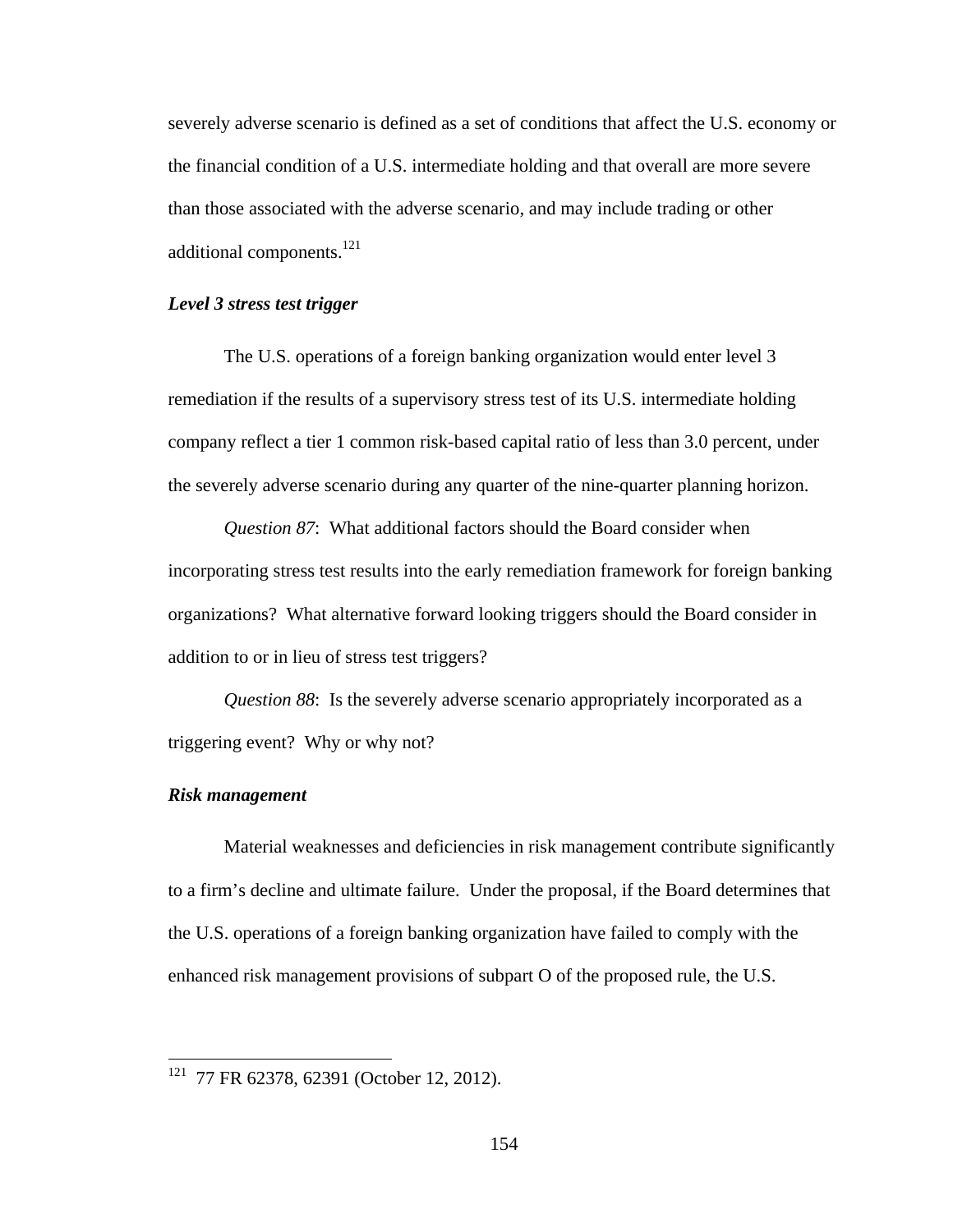operations of the foreign banking organization would be subject to level 1, 2, or 3 remediation, depending on the severity of the compliance failure.

Thus, for example, level 1 remediation would be triggered if the Board determines that any part of the U.S. operations of a foreign banking organization had manifested signs of weakness in meeting the proposal's enhanced risk management and risk committee requirements.

Similarly, level 2 remediation would be triggered if the Board determines that any part of the company's combined U.S. operations has demonstrated multiple deficiencies in meeting the enhanced risk management or risk committee requirements, and level 3 remediation would be triggered if the Board determines that any part of the company's combined U.S. operations is in substantial noncompliance with the enhanced risk management and risk committee requirements of the proposal.

*Question 89*: The Board seeks comment on triggers tied to risk management. Should the Board consider specific risk management triggers tied to particular events? If so, what might such triggers involve? How should failure to promptly address material risk management weaknesses be addressed by the early remediation regime? Under such circumstances, should companies be moved to progressively more stringent levels of remediation, or are other actions more appropriate? Provide a detailed explanation.

#### *Liquidity risk management*

The Dodd-Frank Act provides that the measures of financial condition to be included in the early remediation framework must include liquidity measures. This proposal would implement liquidity risk management triggers related to the liquidity risk management standards in subpart M of this proposal. The level of remediation to which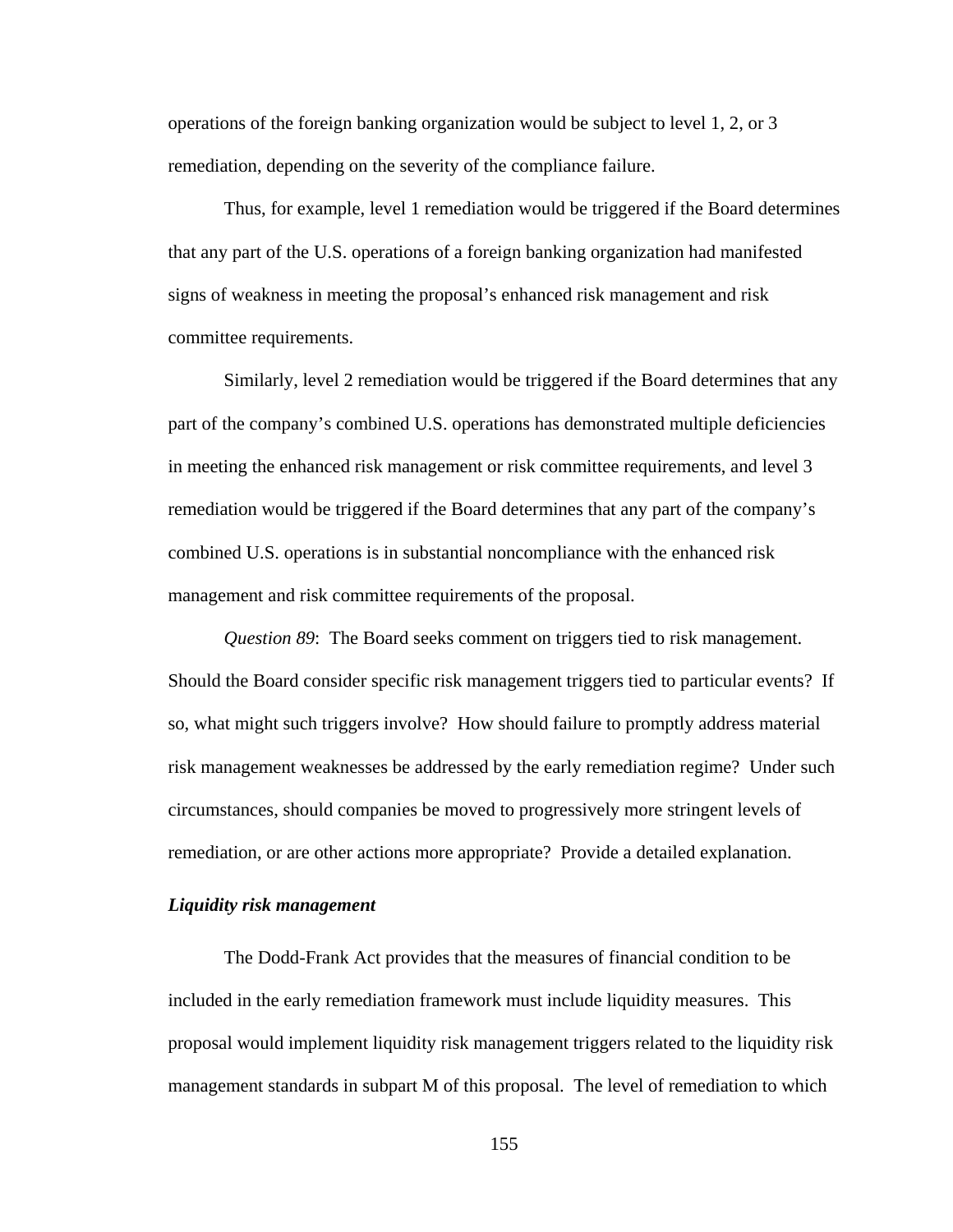the U.S. operations of a foreign banking organization would be subject would vary depending on the severity of the compliance failure.

The U.S. operations of a foreign banking organization would be subject to level 1 remediation if the Board determines that any part of the combined U.S. operations of the company has manifested signs of weakness in meeting the proposal's enhanced liquidity risk management standards. Similarly, the U.S. operations of a foreign banking organization would be subject to level 2 remediation if the Board determines that any part of its combined U.S. operations has demonstrated multiple deficiencies in meeting the enhanced liquidity risk management standards of this proposal, and level 3 remediation would be triggered if the Board determines that any part of its combined U.S. operations is in substantial noncompliance with the enhanced liquidity risk management standards.

### *Market indicators*

 $\overline{a}$ 

Section  $166(c)(1)$  of the Dodd-Frank Act directs the Board, in defining measures of a foreign banking organization's condition, to utilize "other forward-looking indicators." A review of market indicators in the lead up to the recent financial crisis reveals that market-based data often provided an early signal of deterioration in a company's financial condition. Moreover, numerous academic studies have concluded that market information is complementary to supervisory information in uncovering problems at financial companies.<sup>122</sup> Accordingly, the Board is considering whether to

<sup>122</sup> *See, e.g.*, Berger, Davies, and Flannery, *Comparing Market and Supervisory Assessments of Bank Performance: Who Knows What When?, Journal of Money, Credit, and Banking*, 32 (3), at 641-667 (2000). Krainer and Lopez, *How Might Financial Market Information Be Used for Supervisory Purposes?*, FRBSF Economic Review, at 29-45 (2003). Furlong and Williams, *Financial Market Signals and Banking*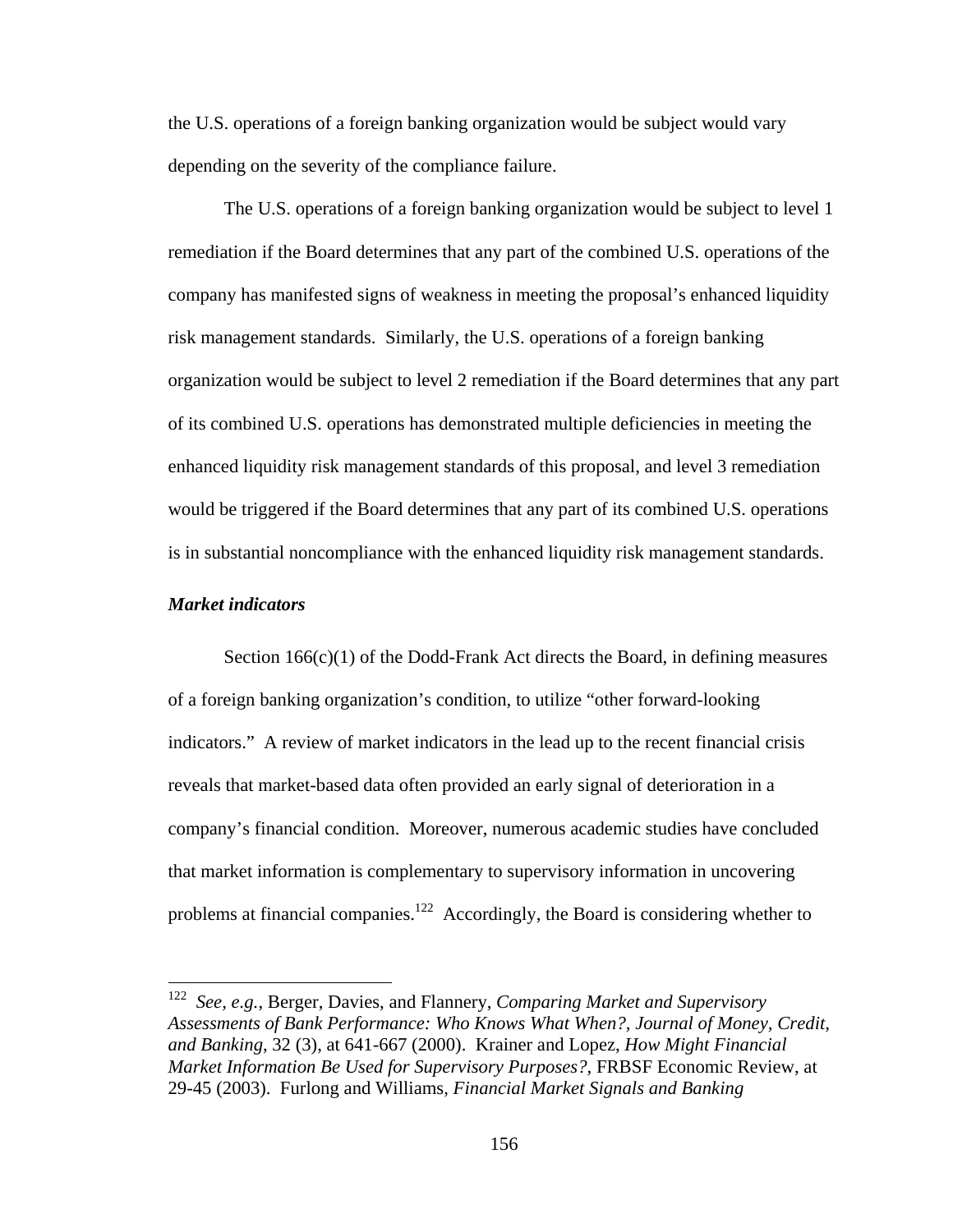use a variety of market-based triggers designed to capture both emerging idiosyncratic and systemic risk across foreign banking organizations in the early remediation regime.

The market-based triggers would trigger level 1 remediation, prompting heighted supervisory review of the financial condition and risk management of a foreign banking organization's U.S. operations. In addition to the Board's authority under section 166 of the Dodd-Frank Act, the Board may also use other supervisory authority to cause the U.S. operations of a foreign banking organization to take appropriate actions to address the problems reviewed by the Board under level 1 remediation.

The Board recognizes that market-based early remediation triggers—like all early warning metrics—have the potential to trigger remediation for firms that have no material weaknesses (false positives) and fail to trigger remediation for firms whose financial condition has deteriorated (false negatives), depending on the sample, time period and thresholds chosen. Further, the Board notes that if market indicators are used to trigger corrective actions in a regulatory framework, market prices may adjust to reflect this use and potentially become less revealing over time. Accordingly, the Board is not proposing to use market-based triggers to subject the U.S. operations of a foreign banking organization directly to remediation levels 2, 3, or 4 at this time. The Board expects to review this approach after gaining additional experience with the use of market data in the supervisory process.

Given that the informational content and availability of market data will change over time, the Board also proposes to publish for notice and comment the market-based

 $\overline{a}$ 

*Supervision: Are Current Practices Consistent with Research Findings?*, FRBSF Economics Review, at 17-29 (2006).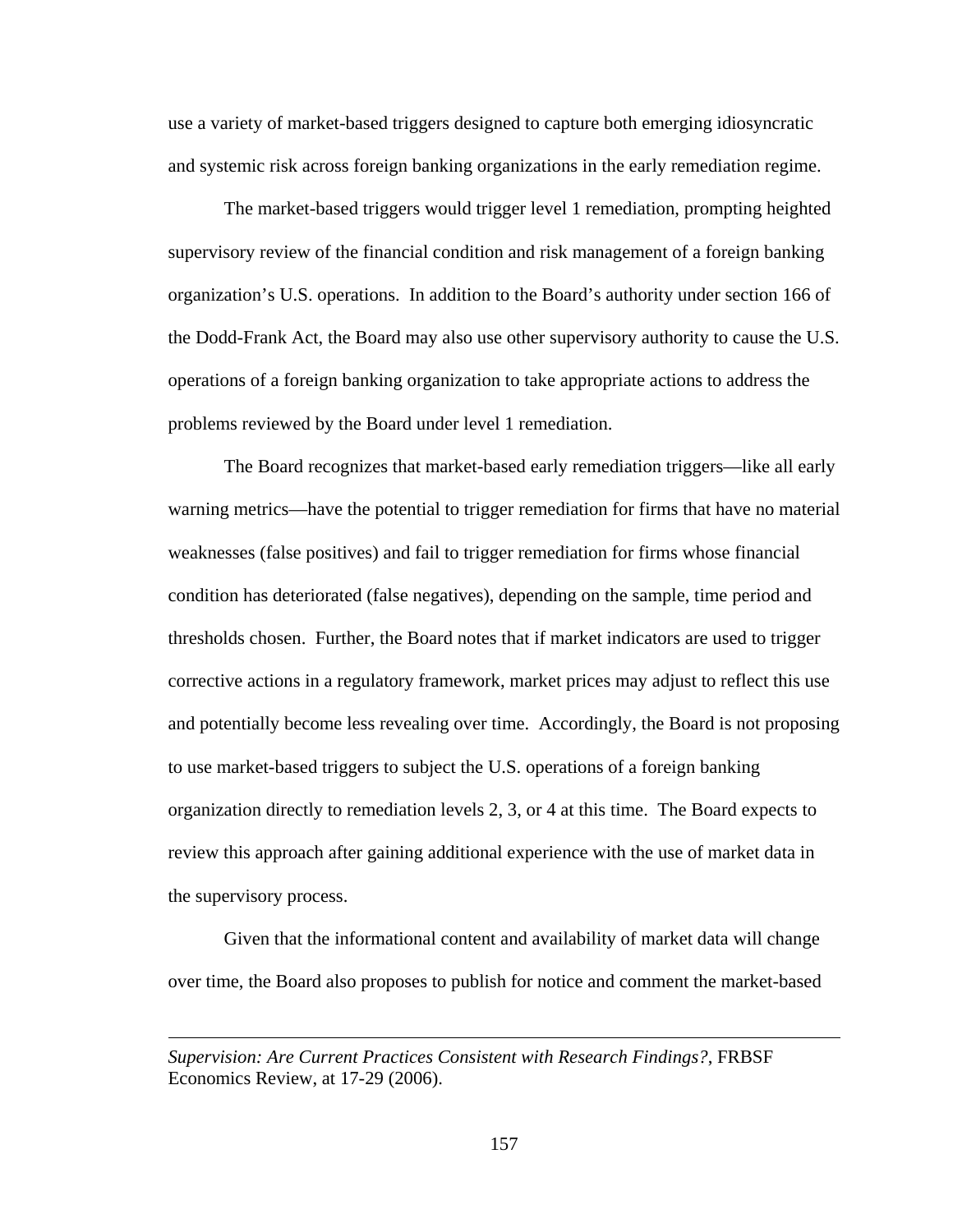triggers and thresholds on an annual basis (or less frequently depending on whether the Board determines that changes to an existing regime would be appropriate), rather than specifying these triggers in this proposal. In order to ensure transparency, the Board's disclosure of market-based triggers would include sufficient detail to allow the process to be replicated in general form by market participants. While the Board is not proposing market-based triggers at this time, it seeks comment on the potential use of market indicators for the U.S. operations of foreign banking organizations described in section G—Potential market indicators and potential trigger design.

*Question 90*: Should the Board include market indicators described in section G—Potential market indicators and potential trigger design of this preamble in the early remediation regime for the U.S. operations of foreign banking organizations? If not, what other market indicators or forward-looking indicators should the Board include?

*Question 91*: How should the Board consider the liquidity of an underlying security when it chooses indicators for the U.S. operations of foreign banking organizations?

*Question 92*: Should the Board consider using market indicators to move the U.S. operations of foreign banking organizations directly to level 2 (initial remediation)? If so, what time thresholds should be considered for such a trigger? What would be the drawbacks of such a second trigger?

*Question 93*: To what extent do these indicators convey different information about the short-term and long-term performance of foreign banking organizations that should be taken into account for the supervisory review?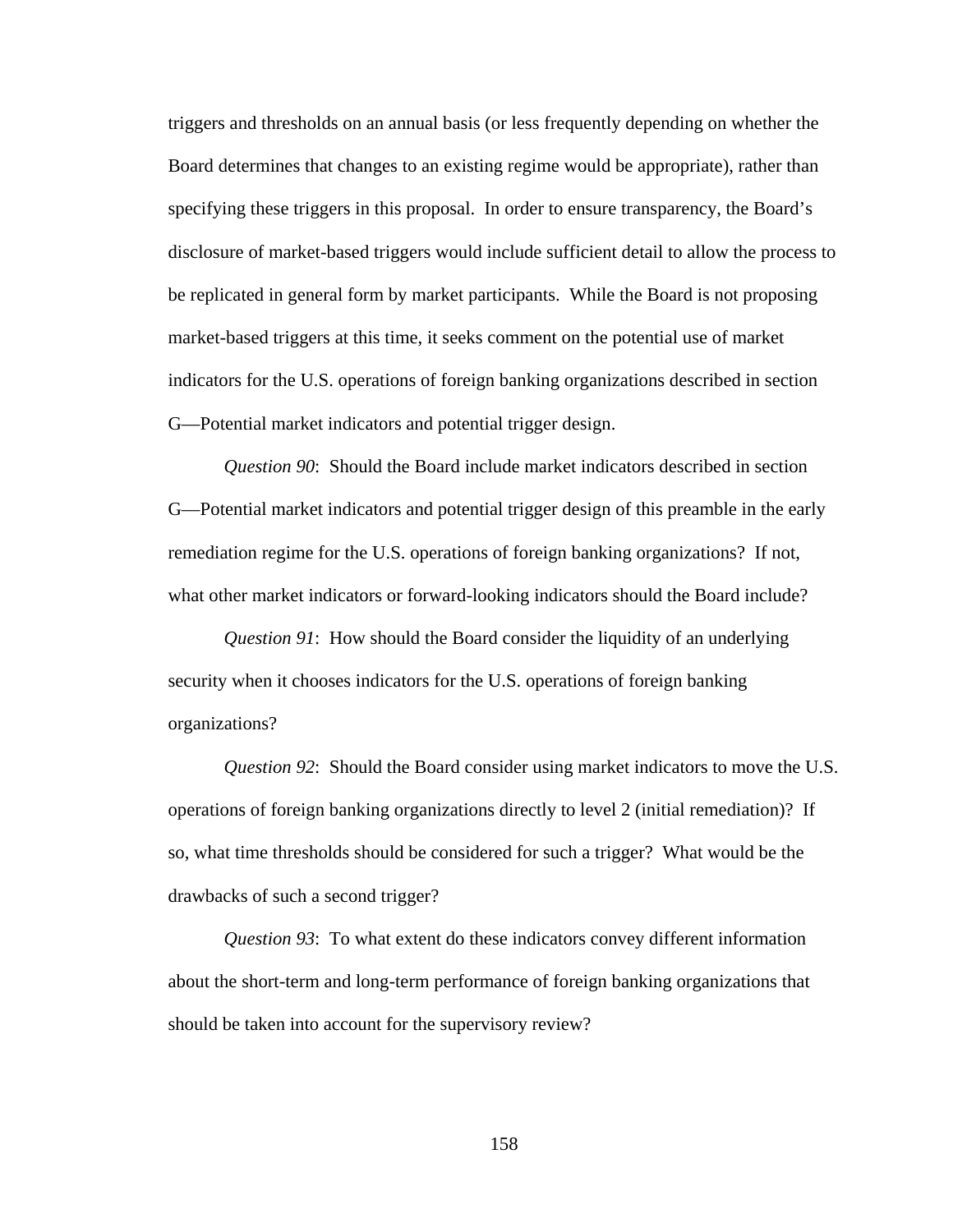*Question 94*: Should the Board use peer comparisons to trigger heightened supervisory review for foreign banking organizations? How should the peer group be defined for foreign banking organizations?

*Question 95*: How should the Board account for overall market movements in order to isolate idiosyncratic risk of foreign banking organizations?

# **C. Notice and Remedies**

Under the proposal, the Board would notify a foreign banking organization when it determines that a remediation trigger event has occurred and will provide a description of the remedial actions that would apply to the U.S. operations of the foreign banking organization as a result of the trigger. The U.S. operations of a foreign banking organization would remain subject to the requirements imposed by early remediation until the Board notifies the foreign banking organization that its financial condition or risk management no longer warrants application of the requirement. In addition, a foreign banking organization has an affirmative duty to notify the Board of triggering events and other changes in circumstances that could result in changes to the early remediation provisions that apply to it.

*Question 96*: What additional monitoring requirements should the Board impose to ensure timely notification of trigger breaches?

# **D. Early Remediation Requirements for Foreign Banking Organizations with Combined U.S. Assets of \$50 Billion or More**

#### *Level 1 remediation (heightened supervisory review)*

The first level of remediation for the U.S. operations of foreign banking organizations with combined U.S. assets of \$50 billion or more would consist of heightened supervisory review of the U.S. operations of the foreign banking organization.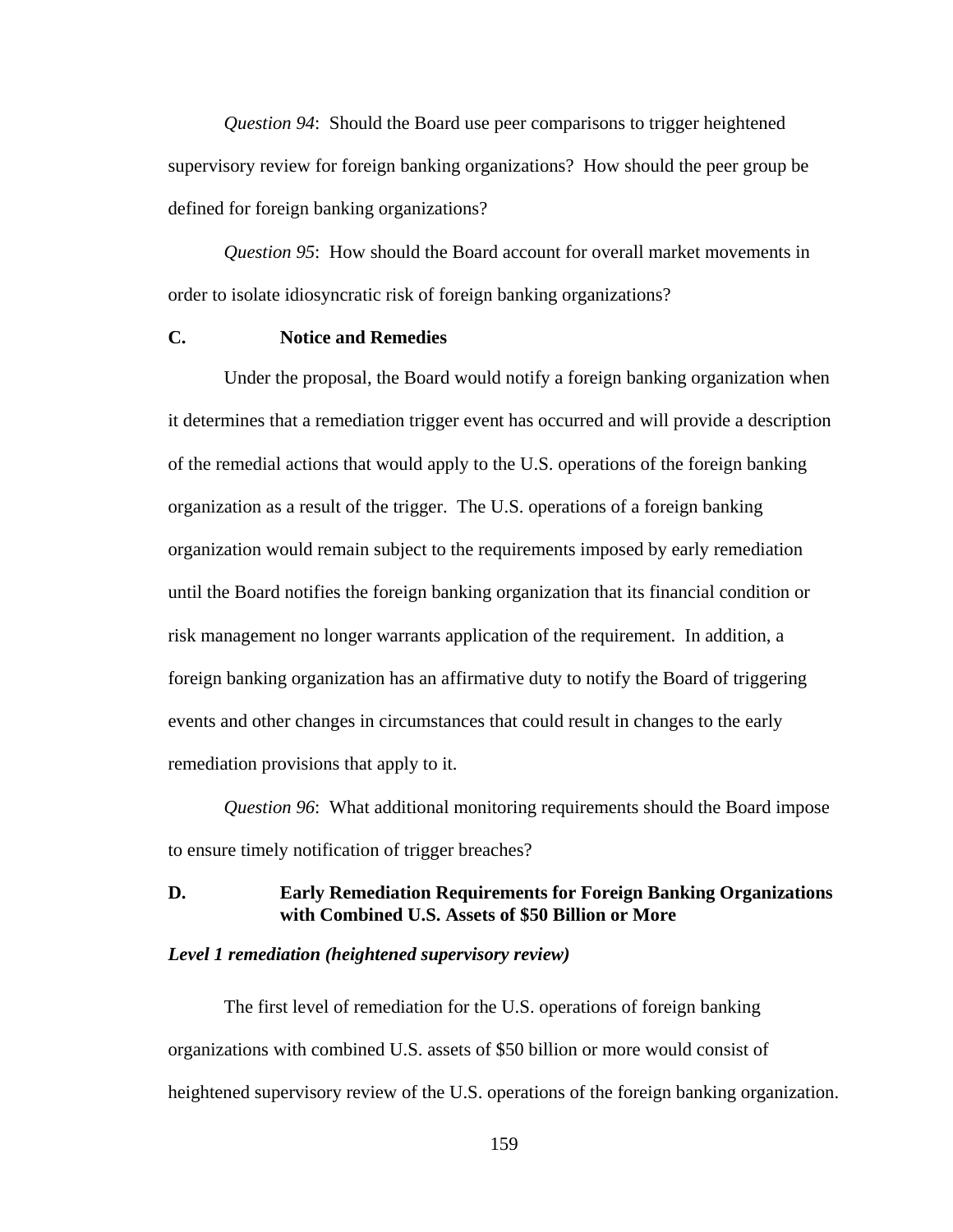In conducting the review, the Board would evaluate whether the U.S. operations of a foreign banking organization are experiencing financial distress or material risk management weaknesses, including with respect to exposures that the combined operations have to the foreign banking organization, such that further decline of the combined U.S. operations is probable.

The Board may also use other supervisory authority to cause the U.S. operations of a foreign banking organization to take appropriate actions to address the problems reviewed by the Board under level 1 remediation.

#### *Level 2 remediation (initial remediation)*

The Dodd-Frank Act provides that remedial actions of companies in the initial stages of financial decline must include limits on capital distributions, acquisitions, and asset growth. The proposal would implement these remedial actions for the U.S. operations of foreign banking organizations with combined U.S. assets of \$50 billion or more that have breached a level 2 trigger by imposing limitations on its U.S. intermediate holding company, its U.S. branch and agency network, and its combined U.S. operations.

Upon a level 2 trigger event, the U.S. intermediate holding company of a foreign banking organization would be prohibited from making capital distributions in any calendar quarter in an amount that exceeded 50 percent of the average of its net income for the preceding two calendar quarters. Capital distributions would be defined consistently with the Board's capital plan rule (12 CFR 225.8) to include any redemption or repurchase of any debt or equity capital instrument, a payment of common or preferred stock dividends, a payment that may be temporarily or permanently suspended by the issuer on any instrument that is eligible for inclusion in the numerator of any minimum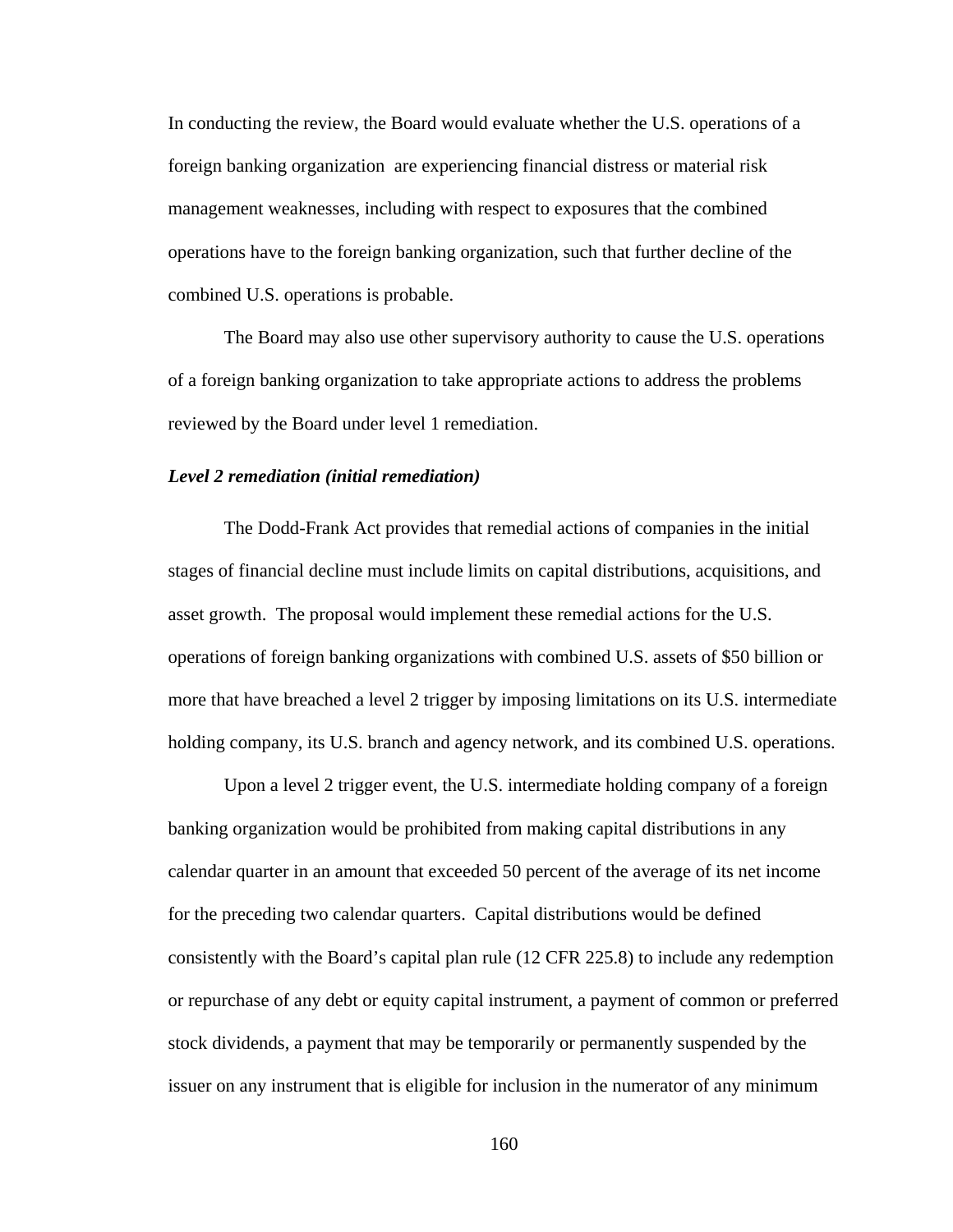regulatory capital ratio, and any similar transaction that the Board determines to be in substance a distribution of capital. The limitation would help to ensure that U.S. intermediate holding companies preserve capital through retained earnings during the earliest periods of financial stress. Prohibiting a weakened company from distributing more than 50 percent of its recent earnings should promote the company's ability to build a capital cushion to absorb additional potential losses while still allowing the firm some room to pay dividends and repurchase shares.<sup>123</sup> This cushion is important to making the company's failure less likely, and also to minimize the external costs that the company's distress or possible failure could impose on markets and the United States economy generally.

The U.S. branches and agencies of a foreign banking organization in level 2 remediation would also be subject to limitations. While in level 2 remediation, the U.S. branch and agency network would be required to remain in a net due to position to the foreign banking organization's non-U.S. offices and to non-U.S. affiliates. The U.S. branch and agency network would also be required to maintain a liquid asset buffer in the United States sufficient to cover 30 days of stressed outflows, calculated as the sum of net external stressed cash flow needs and net internal stressed cash flow needs for the full 30-day period. However, this requirement would cease to apply were the foreign banking organization to become subject to level 3 remediation.

 $\overline{a}$ 

<sup>123</sup> The Board notes that the capital conservation buffer implemented under the *Basel III Accord* is similarly designed to impose increasingly stringent restrictions on capital distributions and employee bonus payments by banking organizations as their capital ratios approach regulatory minima. *See* Basel III Accord, *supra* note 40.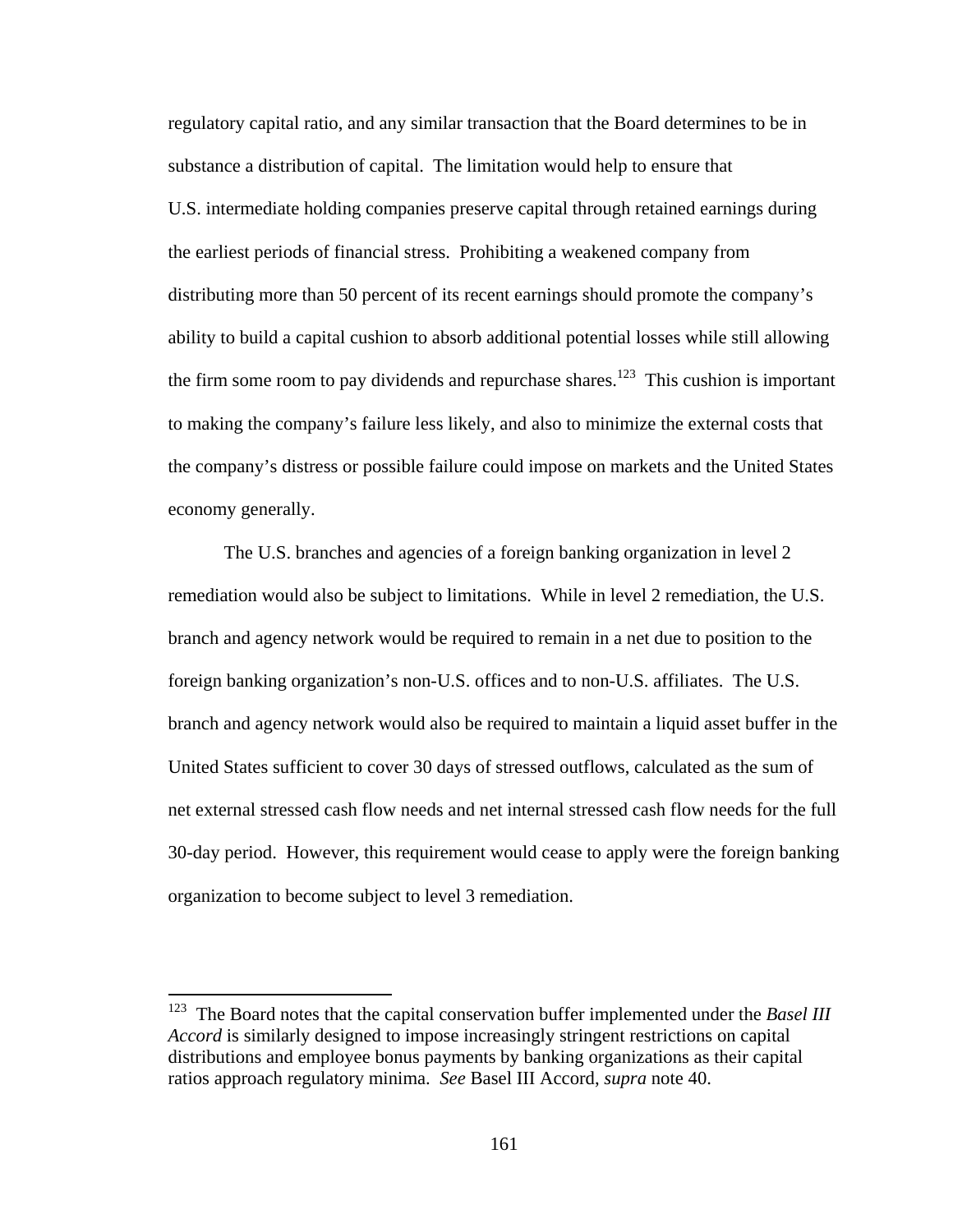In addition, the U.S. operations of the foreign banking organization in level 2 remediation would be subject to growth limitations. The foreign banking organization would be prohibited from allowing the average daily total assets or average daily total risk-weighted assets of its combined U.S. operations in any *calendar quarter* to exceed average daily total assets and average daily total risk-weighted assets, respectively, during the preceding *calendar quarter* by more than 5 percent. Similarly, it would be prohibited from allowing the average daily total assets or average daily total riskweighted assets of its combined U.S. operations in any *calendar year* to exceed average daily total assets and average daily total risk-weighted assets, respectively, during the preceding *calendar year* by more than 5 percent. These restrictions on asset growth are intended to prevent the consolidated U.S. operations of foreign banking organizations that are encountering the initial stages of financial difficulties from growing at a rate inconsistent with preserving capital and focusing on resolving material financial or risk management weaknesses. A 5 percent limit should generally be consistent with reasonable growth in the normal course of business.

In addition to existing requirements for prior Board approval to make certain acquisitions or establishing new branches or other offices, the foreign banking organization would also be prohibited, without prior Board approval, from establishing a new branch, agency, or representative office in the United States; engaging in any new line of business in the United States; or directly or indirectly acquiring a controlling interest (as defined in the proposal) in any company that would be required to be a subsidiary of a U.S. intermediate holding company under the proposal. This would include acquiring controlling interests in U.S. nonbank companies engaged in financial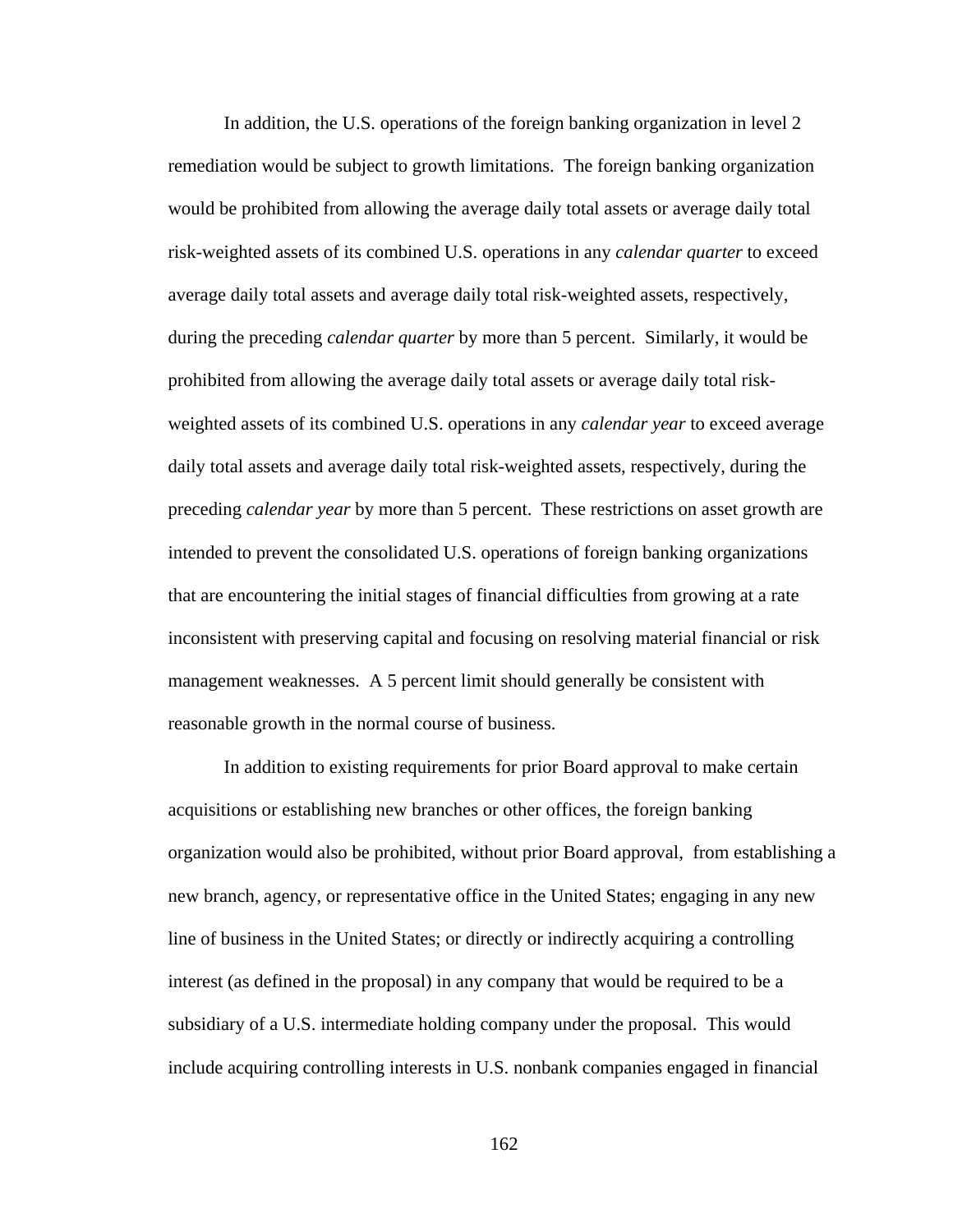activities. Non-controlling acquisitions, such as the acquisition of less than 5 percent of the voting shares of a company, generally would not require prior approval. The level 2 remediation restriction on acquisitions of controlling interests in companies would also prevent foreign banking organizations that are experiencing initial stages of financial difficulties from materially increasing their size in the United States or their systemic interconnectedness to the United States. Under this provision, the Board would evaluate the materiality of acquisitions on a case-by-case basis to determine whether approval is warranted. Acquisitions of non-controlling interests would continue to be permitted to allow the U.S. operations of foreign banking organizations to proceed with ordinary business functions (such as equity securities dealing) that may involve acquisitions of shares in other companies that do not rise to the level of control.

*Question 97*: Should the Board provide an exception to the prior approval requirement for *de minimis* acquisitions or other acquisitions in the ordinary course? If so, how would this exception be drafted in a narrow way so as not to subvert the intent of this restriction?

A foreign banking organization subject to level 2 remediation would be required to enter into a non-public memorandum of understanding, or other enforcement action acceptable to the Board. In addition, the Board may impose limitations or conditions on the conduct or activities of the combined U.S. operations of the foreign banking organization as the Board deems appropriate and consistent with the purposes of Title I of the Dodd-Frank Act. Those may include limitations or conditions deemed necessary to improve the safety and soundness of the consolidated U.S. operations of the foreign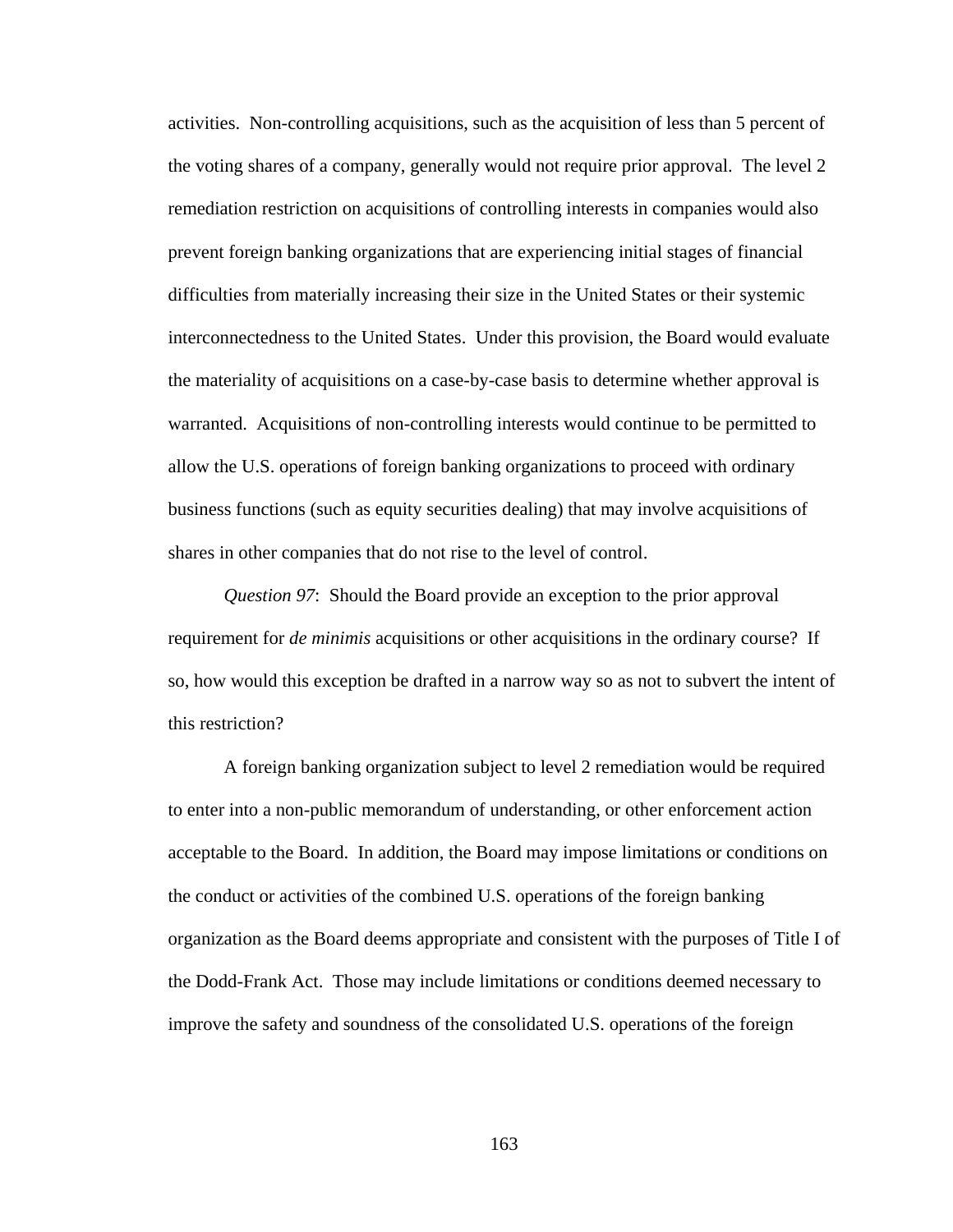banking organization, promote financial stability, or limit the external costs of the potential failure of the foreign banking organization or its affiliates.

#### *Level 3 remediation (recovery)*

The Dodd-Frank Act provides that remediation actions for companies in later stages of financial decline must include a capital restoration plan and capital raising requirements, limits on transactions with affiliates, management changes and asset sales. The proposal would implement these remedial actions for the U.S. operations of a foreign banking organization with combined U.S. assets of \$50 billion or more that has breached a level 3 trigger by imposing limitations on its U.S. intermediate holding company, its U.S. branch and agency network, and its combined U.S. operations.

A foreign banking organization and its U.S. intermediate holding company would be required to enter into a written agreement or other formal enforcement action with the Board that specifies that the U.S. intermediate holding company must take appropriate actions to restore its capital to or above the applicable minimum risk-based capital and leverage requirements under subpart L of this proposal and to take such other remedial actions as prescribed by the Board. If the company fails to satisfy the requirements of such a written agreement, the company may be required to divest assets identified by the Board as contributing to the financial decline or posing substantial risk of contributing to further financial decline of the company.

The U.S. intermediate holding company and other U.S. subsidiaries of a foreign banking organization also would be prohibited from making capital distributions.

In addition, the foreign banking organization in level 3 remediation would be subject to growth limitations with respect to its combined U.S. operations. It would be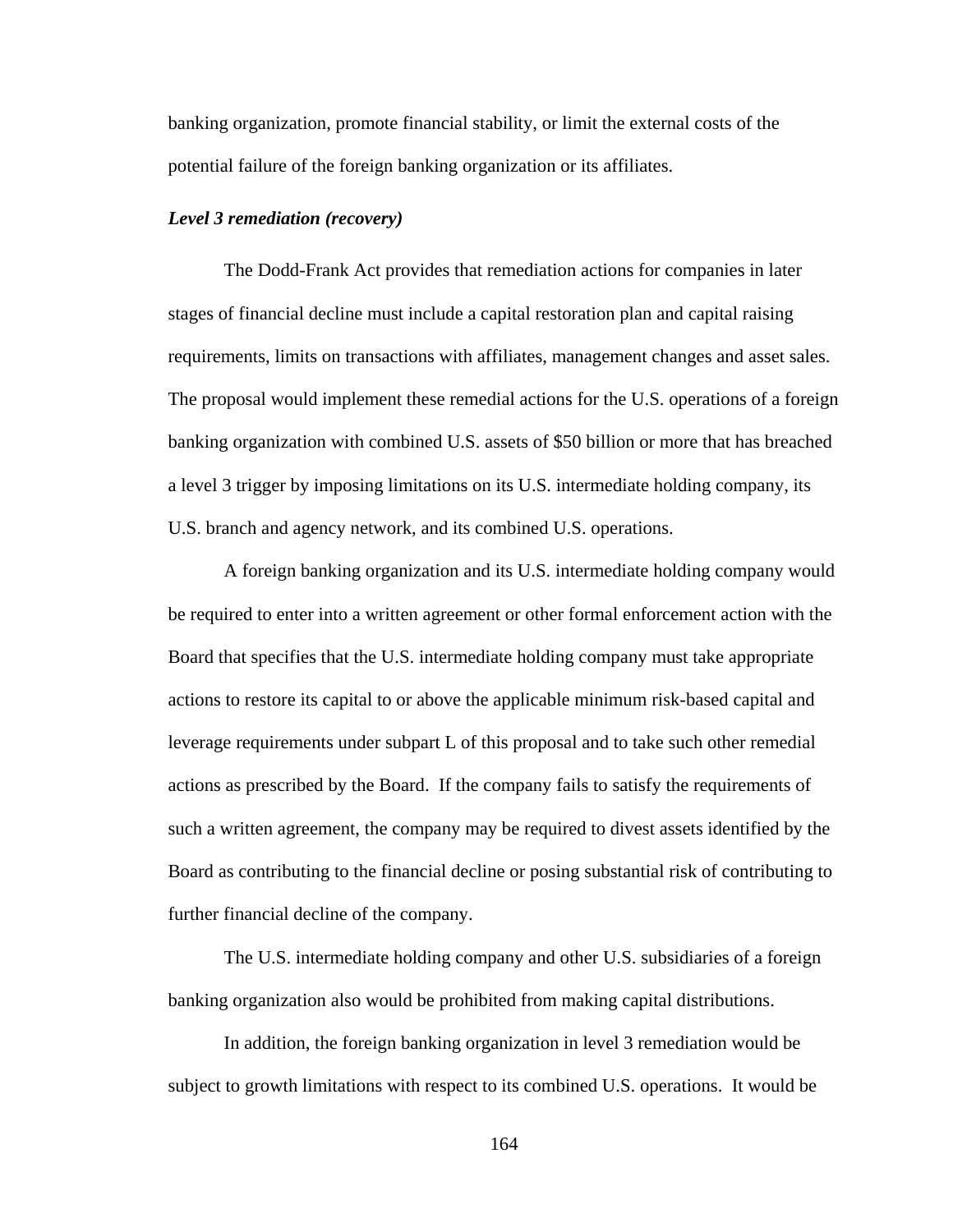prohibited from allowing the average daily total assets or average daily risk-weighted assets of its combined U.S. operations in any *calendar quarter* to exceed average daily total assets and average daily risk-weighted assets, respectively, during the preceding *calendar quarter*. Similarly, it would be prohibited from allowing the average daily total assets or average daily total risk-weighted assets of its combined U.S. operations in any *calendar year* to exceed average daily total assets and average daily total risk-weighted assets, respectively, during the preceding *calendar year*.

As in level 2 remediation, in addition to existing requirements for prior Board approval to making certain acquisitions or establishing new branches or other offices, the foreign banking organization would be prohibited, with prior Board approval, from establishing a new branch, agency, representative office or place of business in the United States, engaging in any new line of business in the United States, or directly or indirectly acquiring a controlling interest (as defined in the proposal) in any company that would be required to be a subsidiary of a U.S. intermediate holding company under the proposal. This would include acquiring controlling interests in nonbank companies engaged in financial activities.

In addition, the foreign banking organization and its U.S. intermediate holding company would not be able to increase the compensation of, or pay any bonus to, an executive officer whose primary responsibility pertains to any part of the combined U.S. operations or any member of the board of directors (or its equivalent) of the U.S. intermediate holding company. The Board could also require the U.S. intermediate holding company of a foreign banking organization in level 3 remediation to replace its board of directors, or require the U.S. intermediate holding company or foreign banking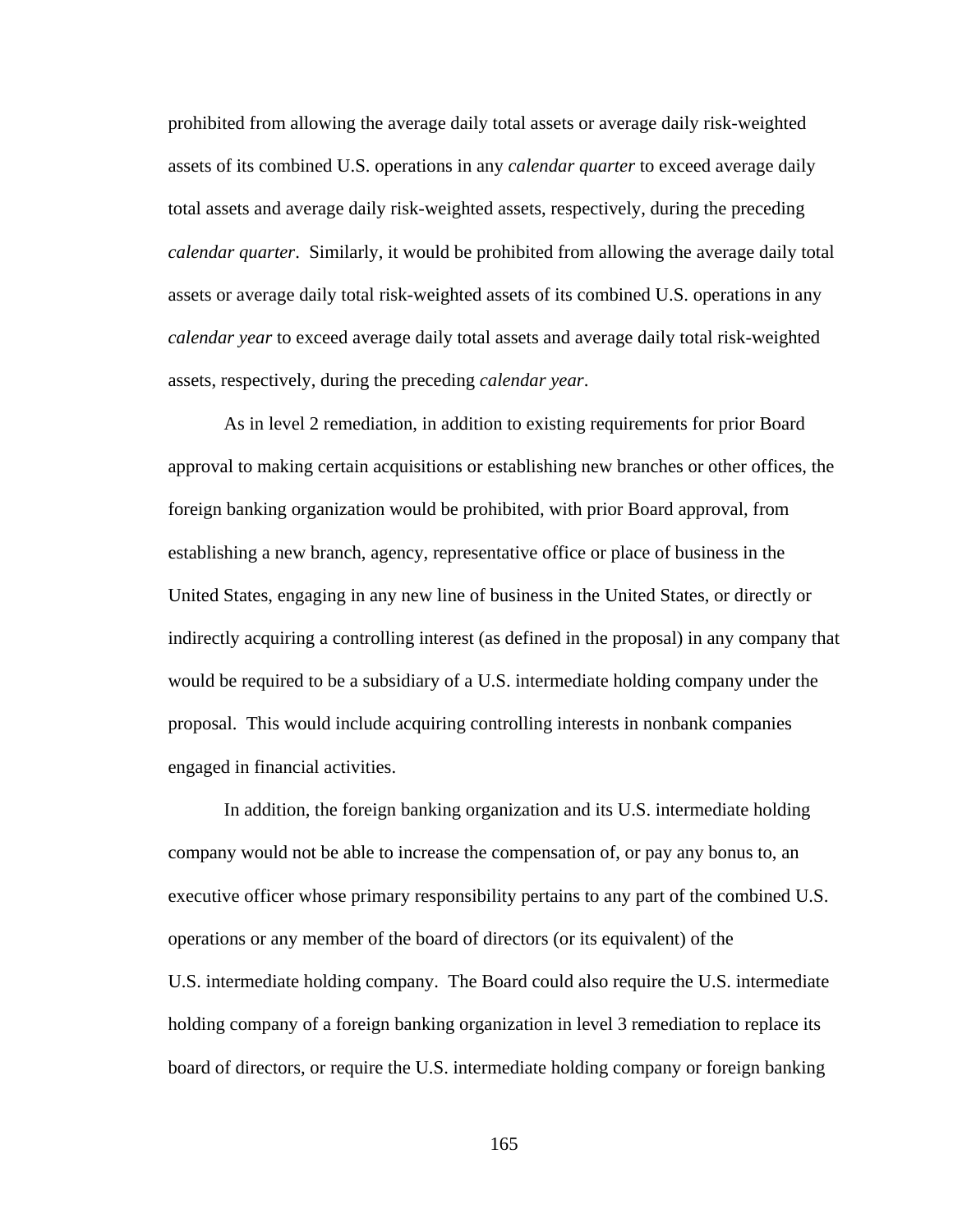organization to dismiss U.S. senior executive officers or the U.S. intermediate holding company to dismiss members of its board of directors who have been in office for more than 180 days, or add qualified U.S. senior executive officers subject to approval by the Board. To the extent that a U.S. intermediate holding company's or U.S. branch and agency network's management is a primary cause of a foreign banking organization's level 3 remediation status, the proposal would allow the Board to take appropriate action to ensure that such management could not increase the risk profile of the company or make its failure more likely.

Furthermore, the foreign banking organization would be required to cause its U.S. branch and agency network to remain in a net due to position with respect to the foreign bank's non-U.S. offices and non-U.S. affiliates and maintain eligible assets that equal at least 108 percent of the U.S. branch and agency network's third-party liabilities. However, the U.S. branch and agency network would not be subject to the liquid asset buffer required by level 2 remediation in order to allow the foreign banking organization to make use of those assets to mitigate liquidity stress.

The Board believes that these restrictions would appropriately limit a foreign banking organization's ability to increase its risk profile in the United States and ensure maximum capital conservation when its condition or risk management failures have deteriorated to the point that it is subject to level 3 remediation. These restrictions, while potentially disruptive to aspects of the company's U.S. business, are consistent with the purpose of section 166 of the Dodd-Frank Act: to arrest a foreign banking organization's decline in the United States and help to mitigate external costs in the United States associated with a potential failure.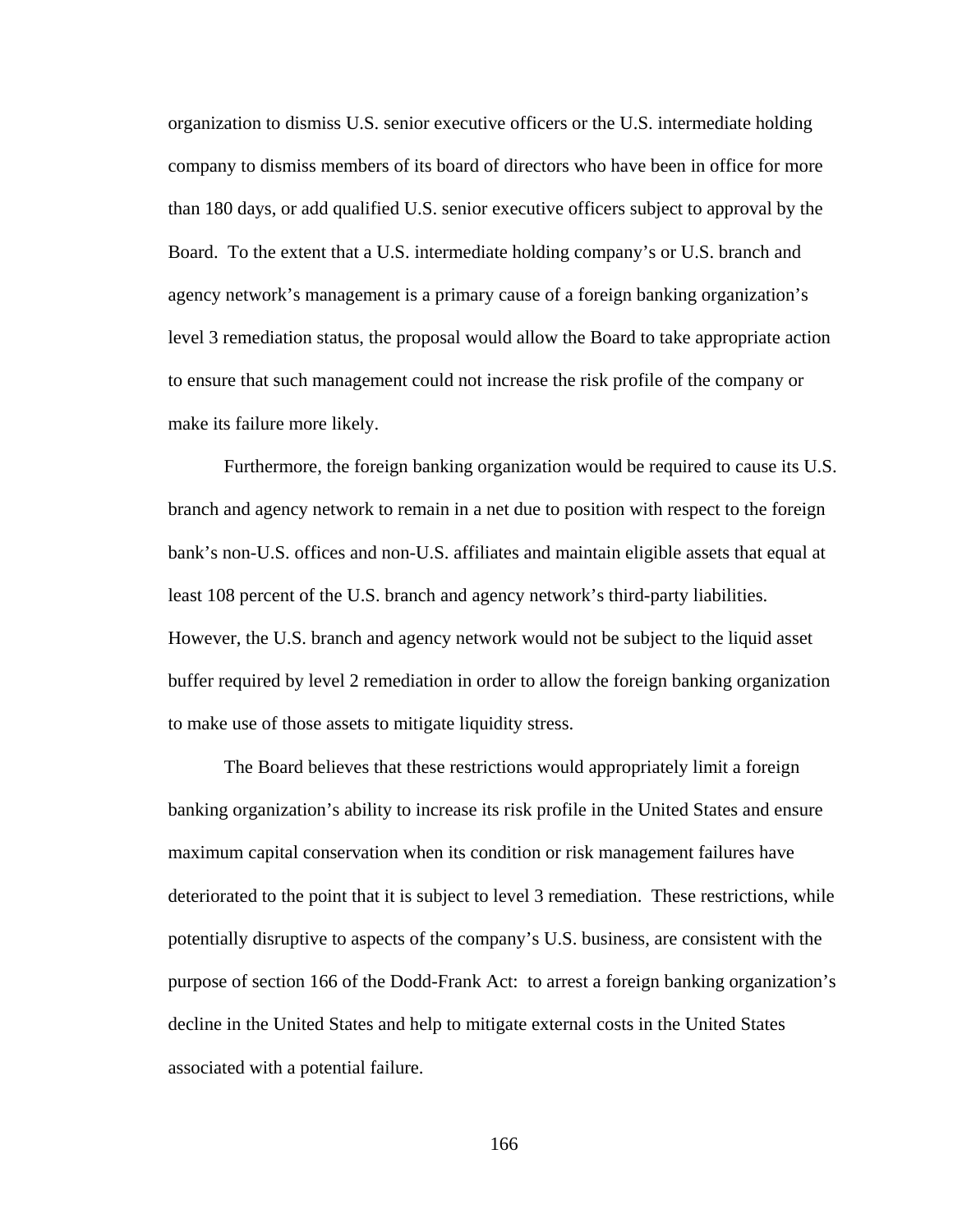Under the proposed rule, the Board has discretion to impose limitations or conditions on the conduct of activities at the combined U.S. operations of the company as the Board deems appropriate and consistent with Title I of the Dodd-Frank Act. Taken together, the mandatory and optional restrictions and actions of level 3 remediation provide the Board with important tools to make a foreign banking organization's potential failure less costly to the U.S. financial system.

#### *Level 4 remediation (resolution assessment)*

Under the proposed rule, if level 4 remediation is triggered, the Board would consider whether the combined U.S. operations of the foreign banking organization warrant termination or resolution based on the financial decline of the combined U.S. operations, the factors contained in section 203 of the Dodd-Frank Act as applicable, or any other relevant factor. If such a determination is made, the Board will take actions that include recommending to the appropriate financial regulatory agencies that an entity within the U.S. branch and agency network be terminated or that a U.S. subsidiary be resolved.

*Question 98*: The Board seeks comment on the proposed mandatory actions that would occur at each level of remediation. What, if any, additional or different restrictions should the Board impose on distressed foreign banking organizations or their U.S. operations?

# **E. Early Remediation Requirements for Foreign Banking Organizations With Total Consolidated Assets of \$50 Billion or More and Combined U.S. Assets of Less than \$50 Billion**

The proposal would tailor the application of the proposed early remediation regime for the U.S. operations of foreign banking organizations with total consolidated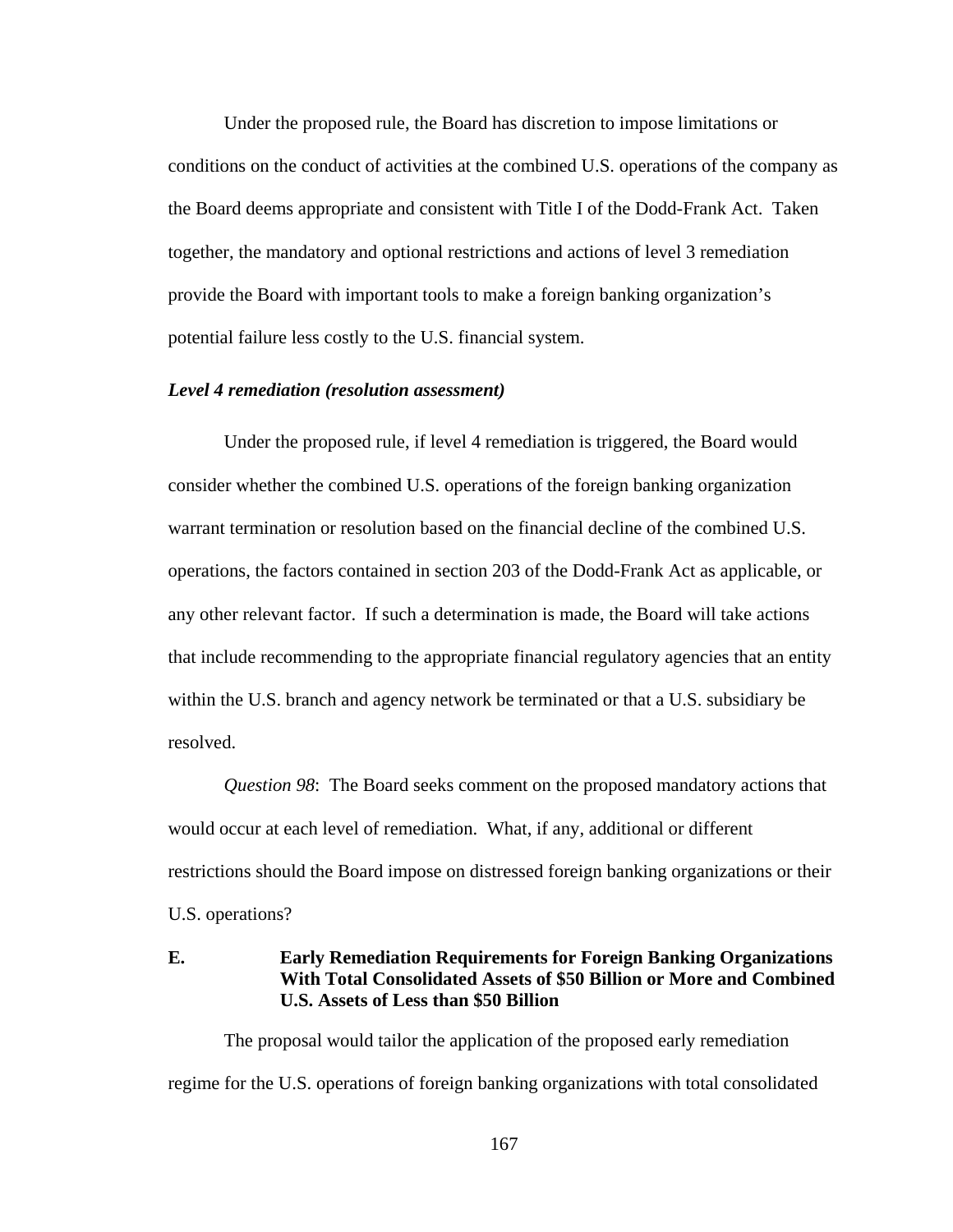assets of \$50 billion or more and combined U.S. assets of less than \$50 billion. The U.S. operations of these foreign banking organizations would be subject to the same triggers and notification requirements applicable to the U.S. operations of foreign banking organizations with a larger presence in the United States. When the Board is aware that a foreign banking organization breached a trigger, the Board may apply any of the remedial provisions that would be applicable to a foreign banking organization with combined U.S. assets of \$50 billion or more. In exercising this authority, the Board will consider the activities, scope of operations, structure, and risk to U.S. financial stability posed by the foreign banking organization.

# **F. Relationship to Other Laws and Requirements**

The early remediation regime that would be established by the proposed rule would supplement rather than replace the Board's other supervisory processes with respect to the U.S. operations of foreign banking organizations. The proposed rule would not limit the Board's supervisory authority, including authority to initiate supervisory actions to address deficiencies, unsafe or unsound conduct, practices, conditions, or violations of law. For example, the Board may respond to signs of a foreign banking organization's or a U.S. intermediate holding company's financial stress by requiring corrective measures in addition to remedial actions required under the proposed rule. The Board also may use other supervisory authority to cause a foreign banking organization or U.S. intermediate holding company to take remedial actions enumerated in the early remediation regime on a basis other than a triggering event.

# **G. Potential market indicators and potential trigger design**

As noted above in section B—Early Remediation Triggering Events, the Board is considering whether to use market indicators as a level 1 trigger. In considering market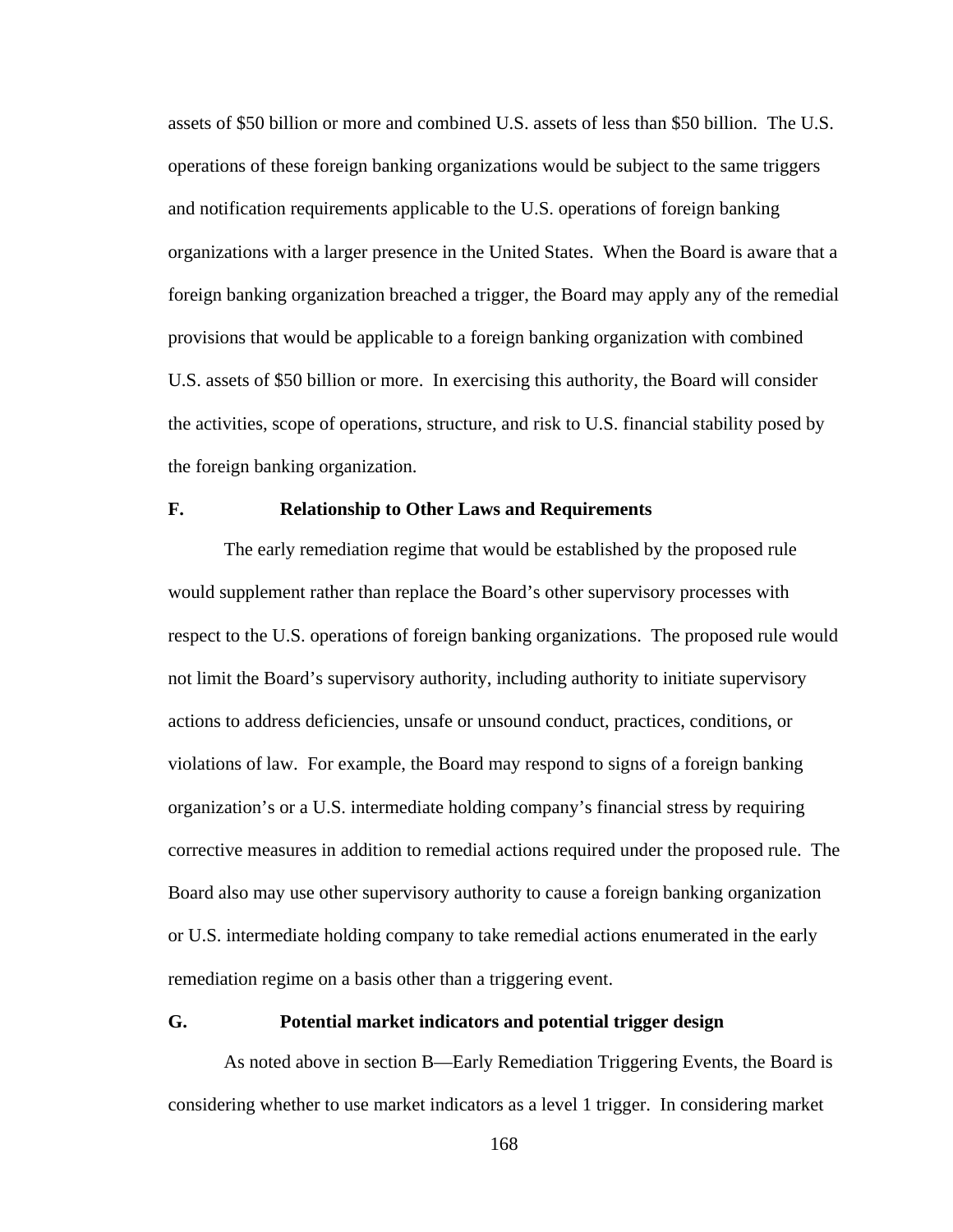indicators to incorporate into the early remediation regime, the Board focused on indicators that have significant information content, that is for which prices quotes are available for foreign banking organizations, and provide a sufficiently early indication of emerging or potential issues. The Board is considering using the following or similar market-based indicators in its early remediation framework for the U.S. operations of foreign banking organizations:

1. Equity-based indicators

*Expected default frequency (EDF)*. EDF measures the expected probability of default in the next 365 days. EDFs could be calculated using Moody's KMV RISKCALC model.

*Marginal expected shortfall (MES).* The MES of a financial institution is defined as the expected loss on its equity when the overall market declines by more than a certain amount. Each financial institution's MES depends on the volatility of its stock price, the correlation between its stock price and the market return, and the co-movement of the tails of the distributions for its stock price and for the market return. The Board may use MES calculated following the methodology of Acharya, Pederson, Phillipon, and Richardson (2010). MES data are available at http://vlab.stern.nyu.edu/welcome/risk.

*Market Equity Ratio*. The market equity ratio could be defined as the ratio of market value of equity to market value of equity plus book value of debt.

*Option-implied volatility*. The option-implied volatility of a firm's stock price is calculated from out-of-the-money option prices using a standard option pricing model, for example as reported as an annualized standard deviation in percentage points by Bloomberg.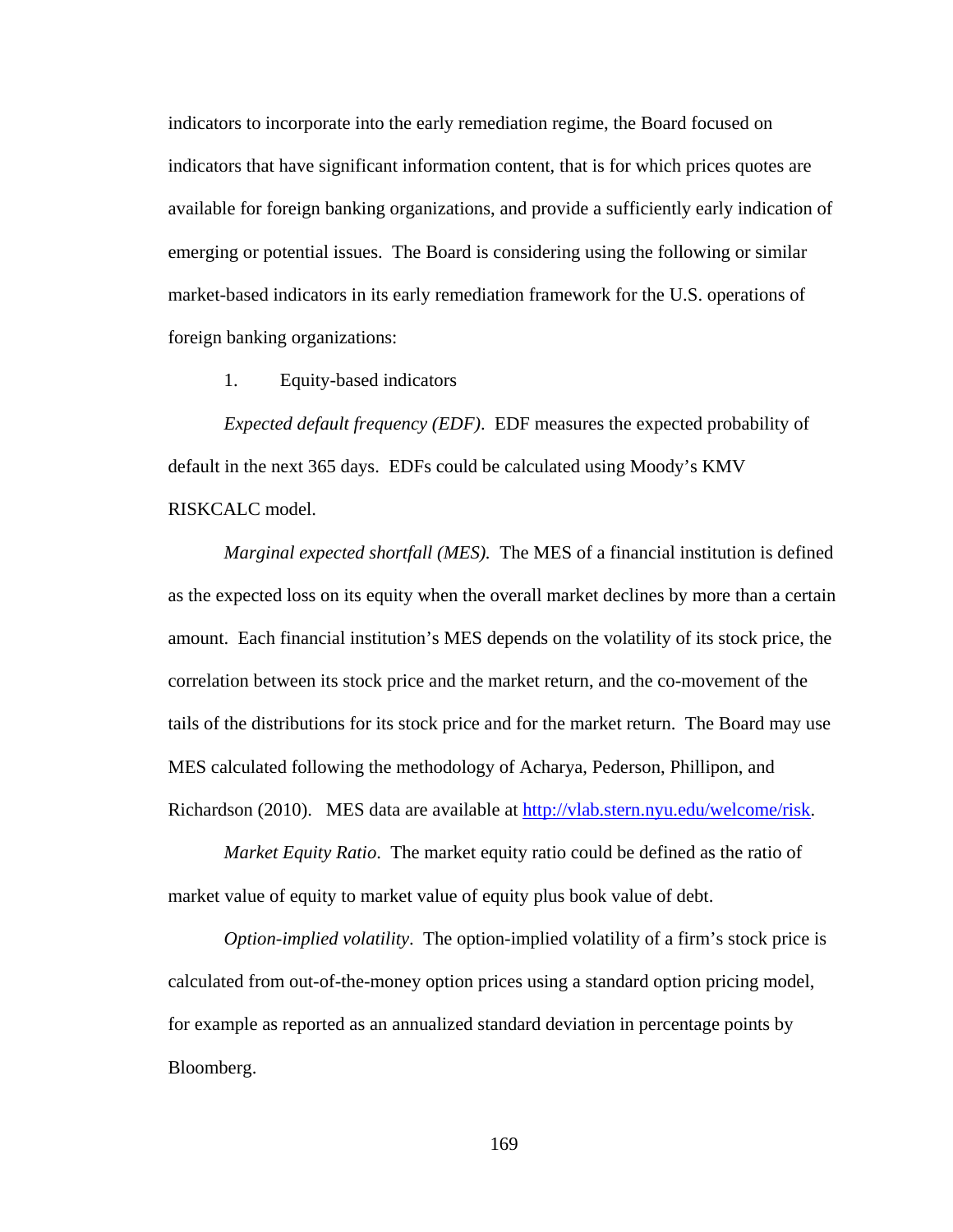2. Debt-based indicators

*Credit default swaps (CDS).* The Board would refer to CDS offering protection against default on a 5-year maturity, senior unsecured bond by a financial institution.

*Subordinated debt (bond) spreads.* The Board would refer to financial companies' subordinated bond spreads with a remaining maturity of at least 5 years over the Treasury rate with the same maturity or the LIBOR swap rate as published by Bloomberg.

3. Considerations for foreign banking organizations

The Board recognizes that some market indicators may not be available for foreign banking organizations and that market indicators for different foreign banking organizations are not traded with the same frequency and therefore may not contain the same level of informational content. Further, the Board anticipates analyzing market indicators available for both U.S. subsidiaries of foreign banking organizations, if available and the consolidated foreign banking organization. The use of market indicators at the consolidated level is appropriate for foreign banking organizations since the U.S. operations are likely to be affected by any deterioration in financial condition of the consolidated company.

*Question 99*: The Board seeks comment on the proposed approach to marketbased triggers detailed below, alternative specifications of market-based indicators, and the potential benefits and challenges of introducing additional market-based triggers for remediation levels 2, 3, or 4 of the proposal. In addition, the Board seeks comment on the sufficiency of information content in market-based indicators generally.

### *Proposed trigger design*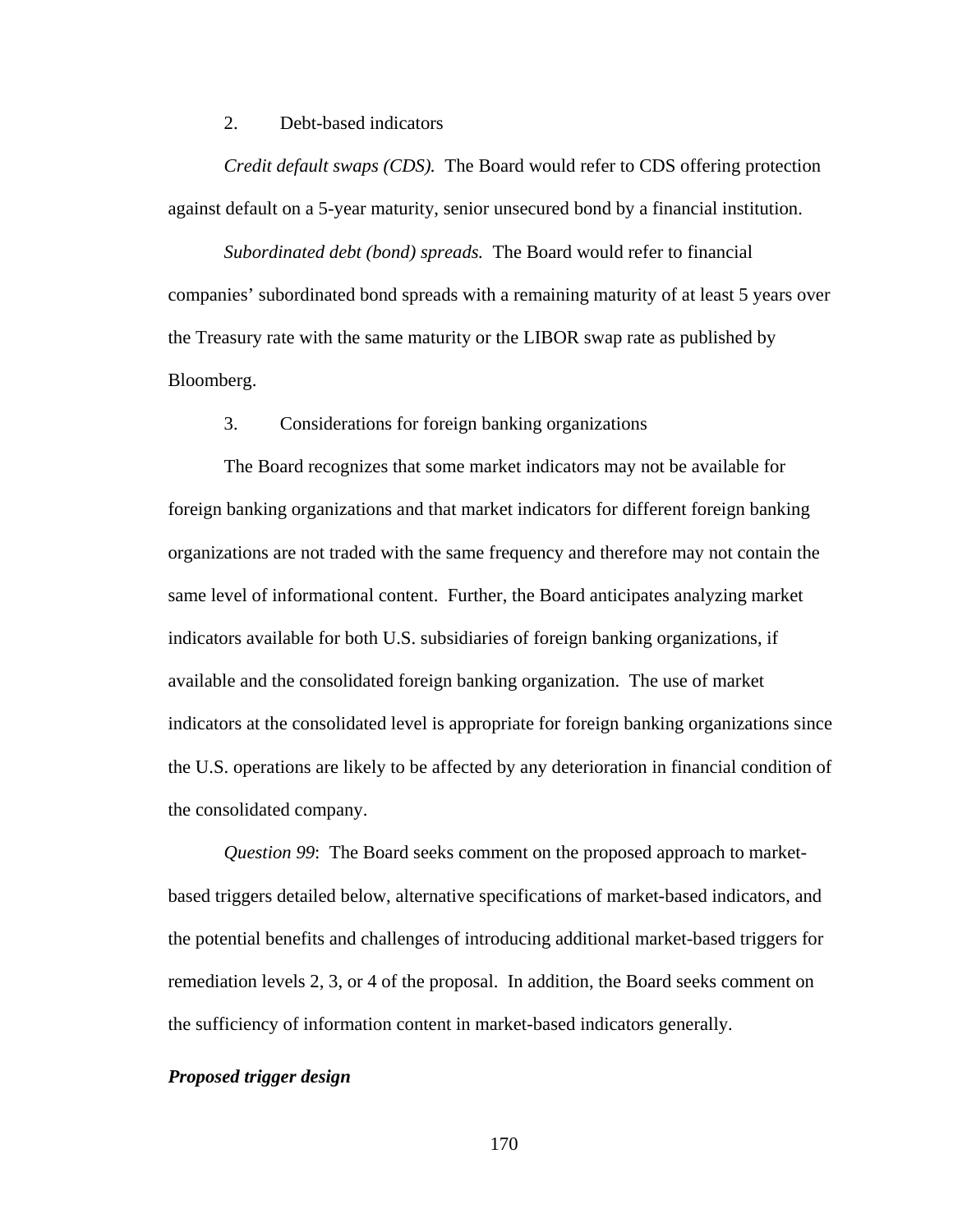The Board's proposed market indicator-based regime would trigger heightened supervisory review when any of a foreign banking organization's indicators cross a threshold based on different percentiles of historical distributions. The triggers described below have been designed based on observations for U.S. financial institutions but are indicative of the approach the Board anticipates proposing for foreign banking organizations.

Time-variant triggers capture changes in the value of a company's market-based indicator relative to its own past performance and the past performance of its peers. Peer groups would be determined on an annual basis. Current values of indicators, measured in levels and changes, would be evaluated relative to a foreign banking organization's own time series (using a rolling 5-year window) and relative to the median of a group of predetermined low-risk peers (using a rolling 5-year window), and after controlling for market or systematic effects.<sup>124</sup> The value represented by the percentiles for each signal varies over time as data is updated for each indicator.

For all time-variant triggers, heightened supervisory review would be required when the median value of at least one market indicator over a period of 22 consecutive business days, either measured as its level, its 1-month change, or its 3-month change, both absolute and relative to the median of a group of predetermined low-risk peers, is above the 95th percentile of the firm's or the median peer's market indicator 5-year rolling window time series. The Board proposes to use time-variant triggers based on all six market indicators listed above.

Market or systemic effects are controlled by subtracting the median of corresponding changes from the peer group.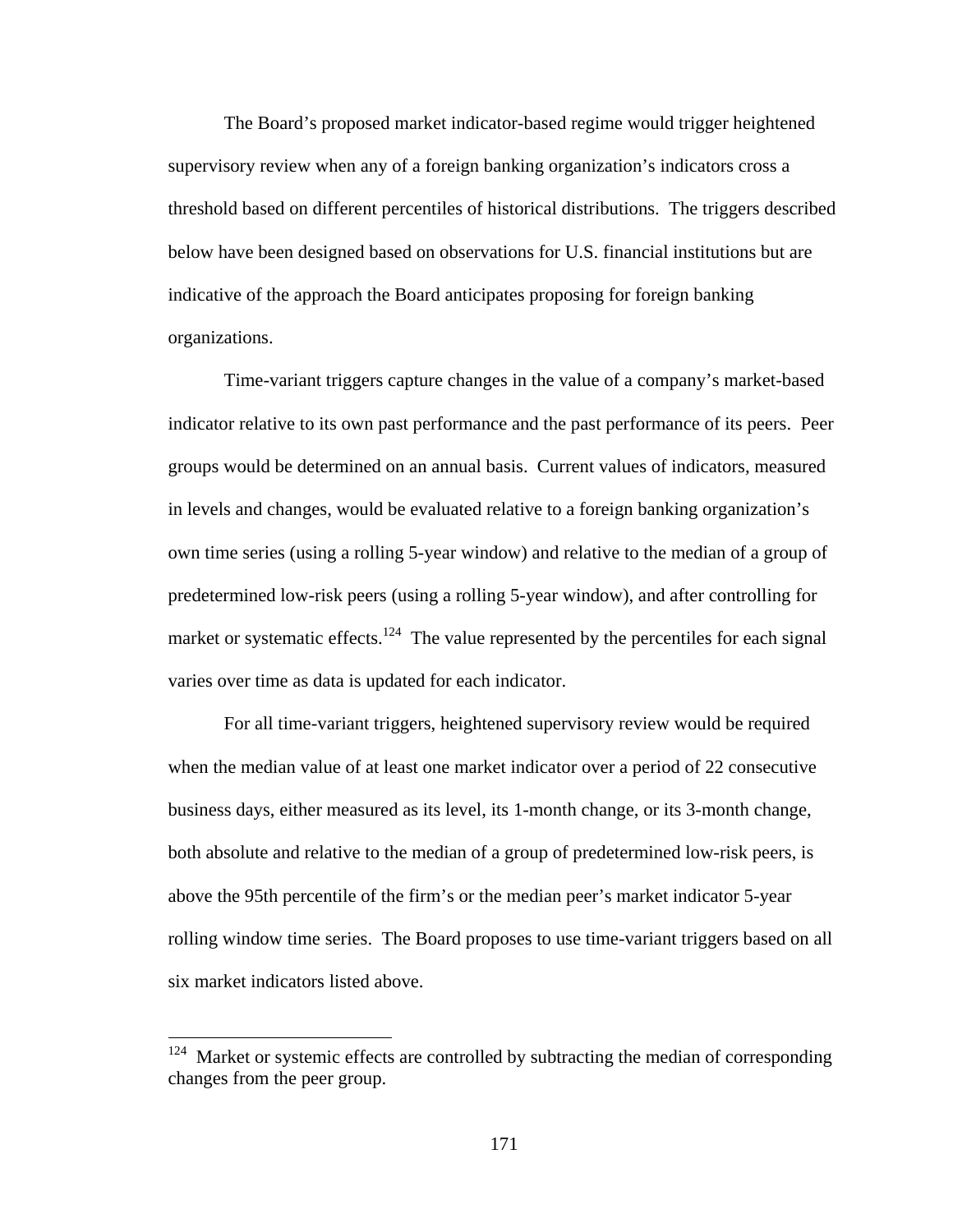Time-invariant triggers capture changes in the value of a company's market-based indicators relative to the historical distribution of market-based variables over a specific fixed period of time and across a predetermined peer group. Time-invariant triggers are used to complement time-variant triggers since time-variant triggers could lead to excessively low or high thresholds in cases where the rolling window covers only an extremely benign period or a highly disruptive financial period. The Board acknowledges that a time-invariant threshold should be subject to subsequent revisions when warranted by circumstances.

As currently contemplated, the Board would consider all pre-crisis panel data for the peer group (January 2000-December 2006), which contain observations from the subprime crisis in the late 1990s and early 2000s as well as the tranquil period of 2004- 2006. For each market indicator, percentiles of the historical distributions would be computed to calibrate time-invariant thresholds. The Board would focus on five indicators for time-invariant triggers, calibrated to balance between their propensity to produce false positives and false negatives: CDS prices, subordinated debt spreads, option-implied volatility, EDF and MES. The market equity ratio is not used in the timeinvariant approach because the cross-sectional variation of this variable was not found to be informative of early issues across financial companies. Time-invariant thresholds would trigger heightened supervisory review if the median value for a foreign banking organization over 22 consecutive business days was above the threshold for any of the market indicators used in the regime.

 In considering all thresholds for each time-invariant trigger, the Board has evaluated the tradeoff between early signals and supervisory burden associated with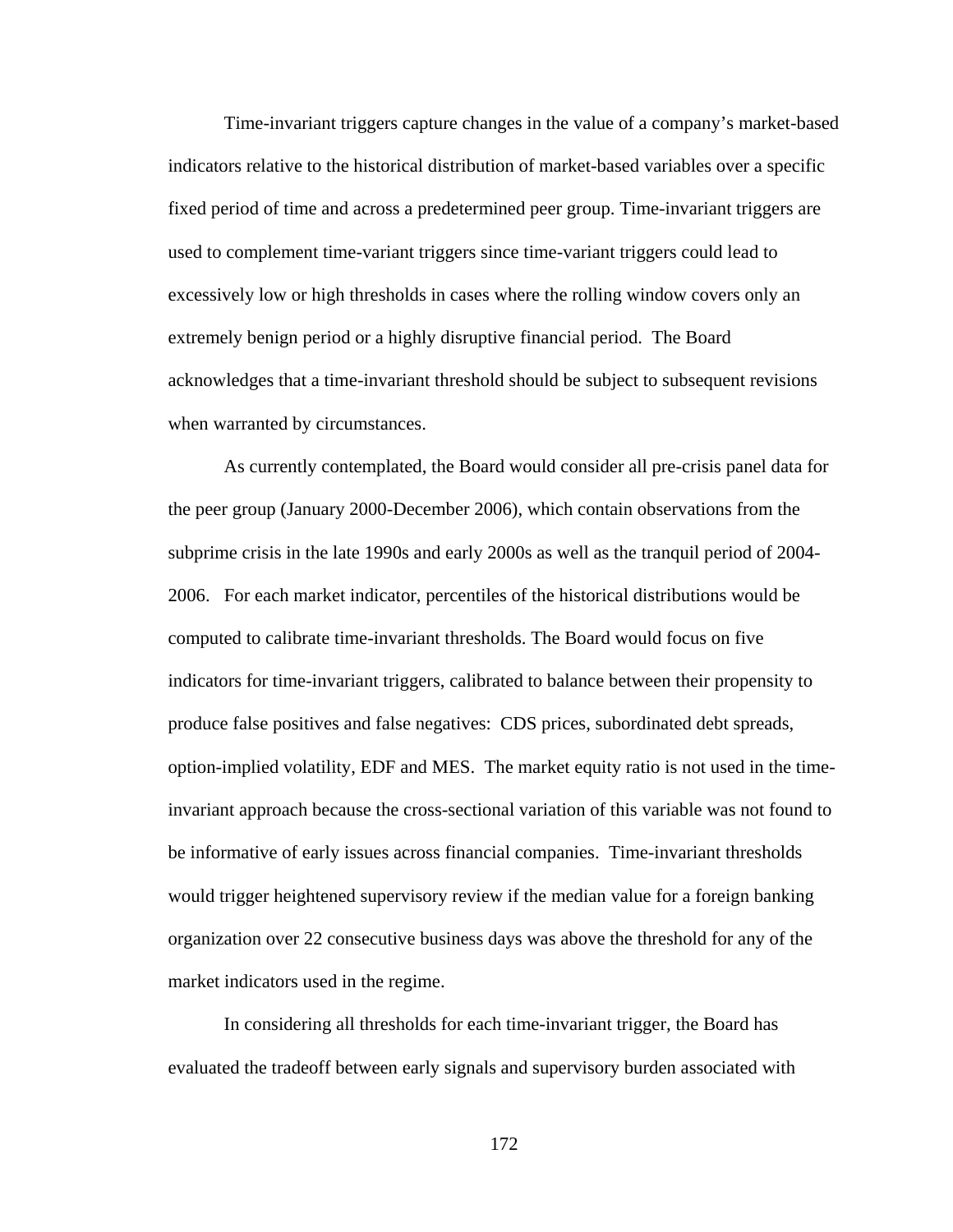potentially false signals. Data limitations in the time-invariant approach also require the construction of different thresholds for different market indicators. The Board is considering the following calibration:

*CDS*. The CDS price data used to create the distribution consist of an unbalanced panel of daily CDS price observations for 25 financial companies over the 2001- 2006 period. Taking the skewed distribution of CDS prices in the sample and persistent outliers into account, the threshold was set at 44 basis points, which corresponds to the 80th percentile of the distribution.

*Subordinated debt (bond) spreads.* The data covered an unbalanced panel of daily subordinated debt spread observations for 30 financial companies. Taking the skewed distribution into account, the threshold was set to 124 basis points, which corresponds to the 90th percentile of the distribution.

*MES.* The data covered a balanced panel of daily observations for 29 financial companies. The threshold was set to 4.7 percent, which corresponds to the 95th percentile of the distribution.

*Option-implied volatility.* The data covered a balanced panel of daily optionimplied volatility observations for 29 financial companies. The threshold was set to 45.6 percent, which corresponds to the 90th percentile of the distribution.

*EDF.* The monthly EDF data cover a balanced panel of 27 financial companies. The threshold was set to 0.57 percent, which corresponds to the 90th percentile of the distribution.

The Board invites comment on the use of market indicators, including timevariant and time-invariant triggers to prompt early remediation actions.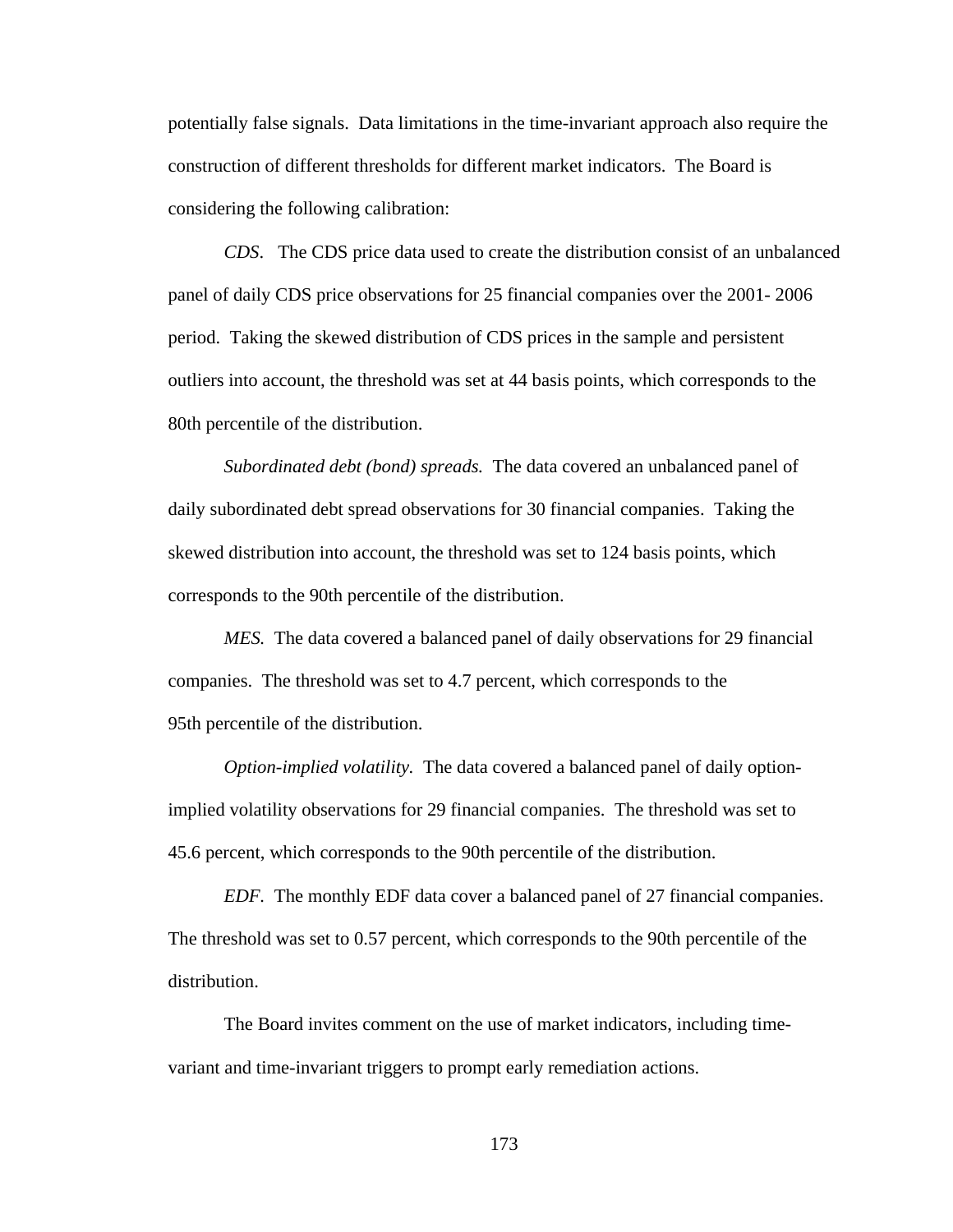*Question 100*: The Board is considering using both absolute levels and changes in indicators, as described in section G—Potential market indicators and potential trigger design. Over what period should changes be calculated?

*Question 101*: Should the Board use both time-variant and time-invariant indicators? What are the comparative advantages of using one or the other?

*Question 102*: Is the proposed trigger time (when the median value over a period of 22 consecutive business days crosses the predetermined threshold) to trigger heightened supervisory review appropriate for foreign banking organizations? What periods should be considered and why?

*Question 103*: Should the Board use a statistical threshold to trigger heightened supervisory review or some other framework?

### **X. Administrative Law Matters**

# **A. Solicitation of Comments on the Use of Plain Language**

Section 722 of the Gramm-Leach-Bliley Act (Pub. L. No. 106-102, 113 Stat. 1338, 1471, 12 U.S.C. 4809) requires the federal banking agencies to use plain language in all proposed and final rules published after January 1, 2000. The Board has sought to present the proposed rule in a simple and straightforward manner, and invites comment on the use of plain language.

For example:

- Have we organized the material to suit your needs? If not, how could the rule be more clearly stated?
- Are the requirements in the rule clearly stated? If not, how could the rule be more clearly stated?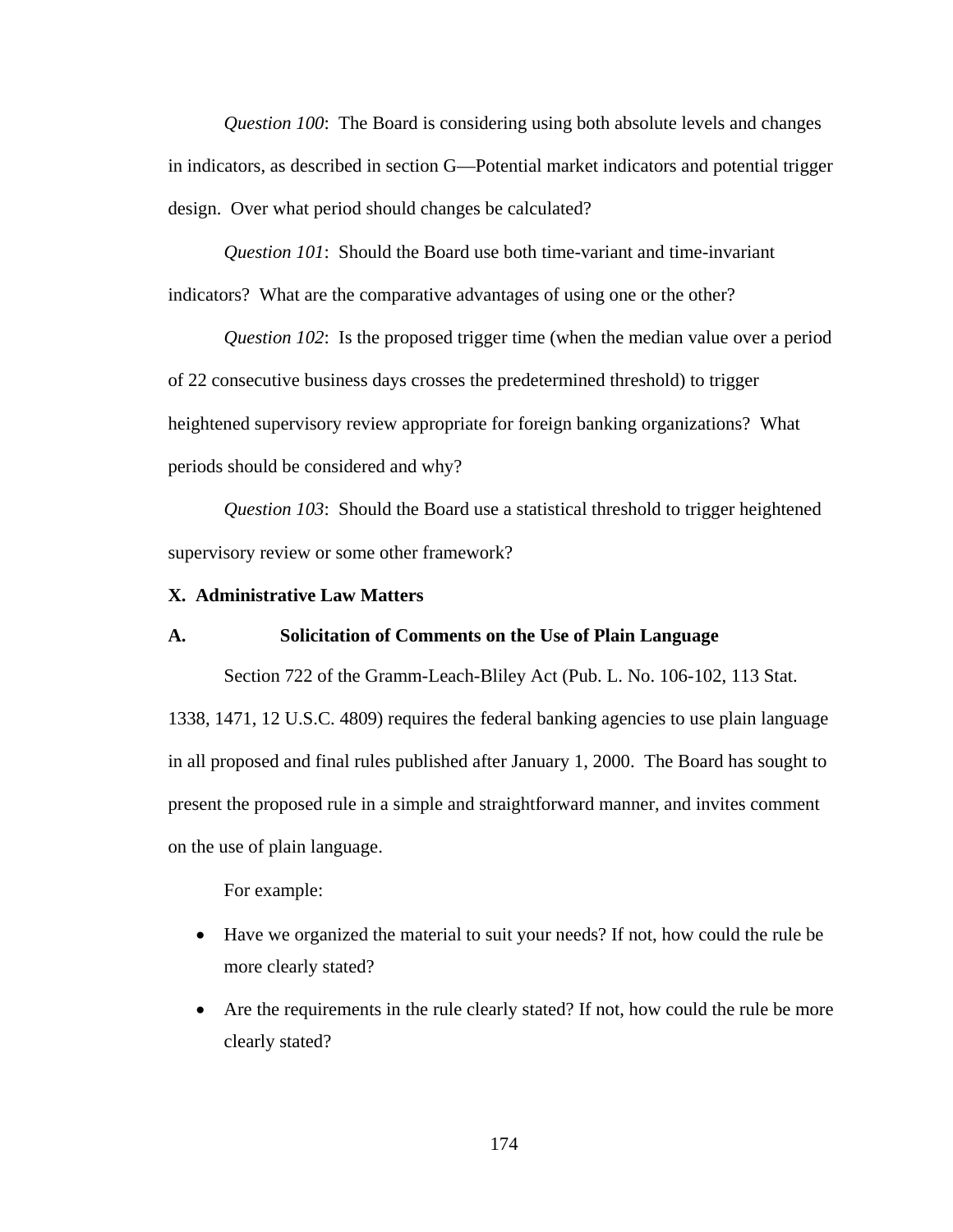- Do the regulations contain technical language or jargon that is not clear? If so, which language requires clarification?
- Would a different format (grouping and order of sections, use of headings, paragraphing) make the regulation easier to understand? If so, what changes would make the regulation easier to understand?
- Would more, but shorter, sections be better? If so, which sections should be changed?
- What else could we do to make the regulation easier to understand?

### **B. Paperwork Reduction Act Analysis**

#### *Request for Comment on Proposed Information Collection*

In accordance with section 3512 of the Paperwork Reduction Act of 1995 (44 U.S.C. § 3501-3521) (PRA), the Board may not conduct or sponsor, and a respondent is not required to respond to, an information collection unless it displays a currently valid Office of Management and Budget (OMB) control number. The OMB control numbers are 7100-0350, 7100-0125, 7100-0035, 7100-0319, 7100-0073, 7100-0297, 7100-0126, 7100-0128, 7100-0297, 7100-0244, 7100-0300, 7100-NEW, 7100-0342, 7100-0341. The Board reviewed the proposed rule under the authority delegated to the Board by OMB.

The proposed rule contains requirements subject to the PRA. The reporting requirements are found in sections 252.202(b); 252.203(b); 252.212(c)(3); 252.226(c); 252.231(a); 252.262; 252.263(b)(1), (b)(2), (c)(2), and (d); 252.264(b)(2); and  $252.283(b)$ . The record keeping requirements are found in sections  $252.225(c)$ ; 252.226(b)(1); 252.228; 252.229(a); 252.230(a) and (c); 252.252(a); and 252.262. The disclosure requirements are found in section 252.262. Detailed burden estimates for these requirements are provided below. These information collection requirements would implement section 165 and 166 of the Dodd-Frank Act.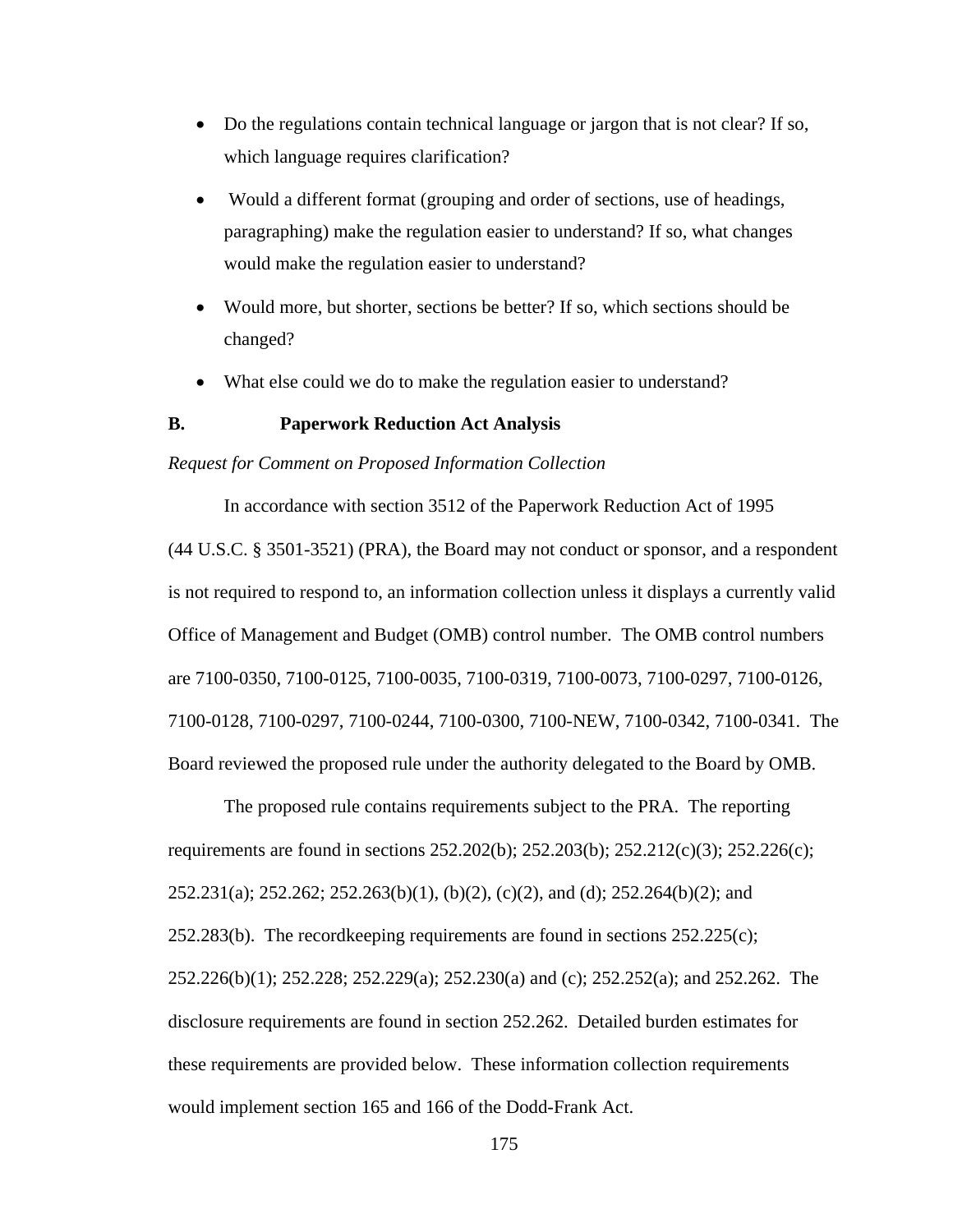*Proposed Revisions to Information Collections* 

1. *Title of Information Collection*: Reporting, Recordkeeping, and Disclosure Requirements Associated with Regulation YY.

*Frequency of Response*: Annual, semiannual, and on occasion.

*Affected Public*: Businesses or other for-profit.

*Respondents*: Foreign banking organizations, U.S. intermediate holding companies, foreign savings and loan holding companies, and foreign nonbank financial companies supervised by the Board.

*Abstract*:Section 165 of the Dodd-Frank Act requires the Board to establish enhanced prudential standards on bank holding companies with consolidated assets of \$50 billion or more and nonbank financial companies supervised by the Board, and section 166 requires the Board to establish an early remediation framework for these companies. The enhanced prudential standards include risk-based capital and leverage requirements, liquidity standards, requirements for overall risk management (including establishing a risk committee), single-counterparty credit limits, stress test requirements, and debt-toequity limits for companies that the Council has determined pose a grave threat to financial stability. The proposal would implement these requirements for foreign banking organizations with total consolidated assets of \$50 billion or more and foreign nonbank financial companies supervised by the Board.

### *Reporting Requirements*

Section 252.202(b) would require a foreign banking organization with total consolidated assets of \$50 billion or more that submits a request to the Board to adopt an alternative organizational structure to submit its request at least 180 days prior to the date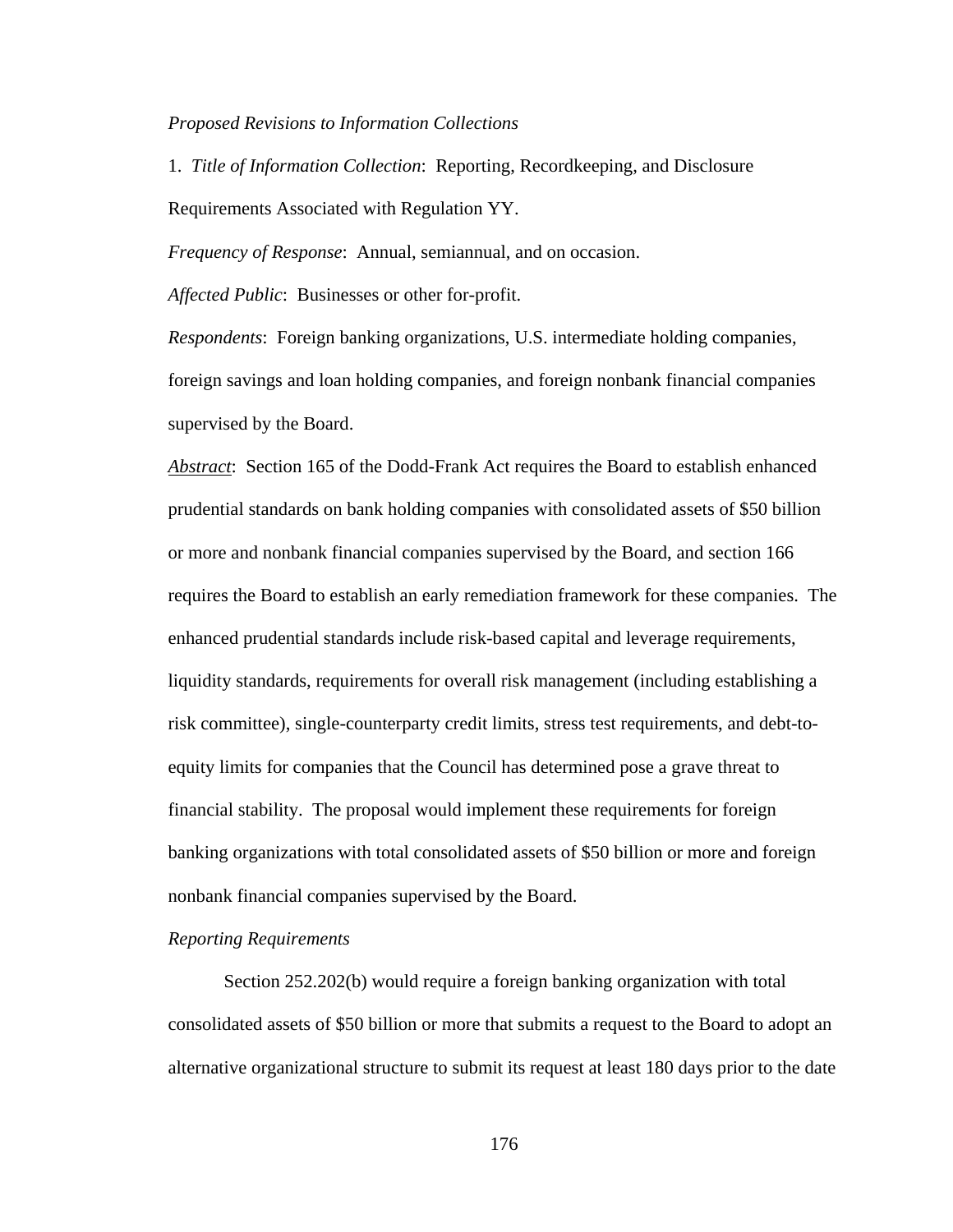that the foreign banking organization would establish the U.S. intermediate holding company and include a description of why the request should be granted and any other information the Board may require.

Section 252.203(b) would require that within 30 days of establishing a U.S. intermediate holding company, a foreign banking organization with total consolidated assets of \$50 billion or more would provide to the Board: (1) a description of the U.S. intermediate holding company, including its name, location, corporate form, and organizational structure; (2) a certification that the U.S. intermediate holding company meets the requirements of this subpart; and (3) any other information that the Board determines is appropriate.

Section 252.226(c) would require a foreign banking organization with total consolidated assets of \$50 billion or more and with combined U.S. assets of \$50 billion or more to report (1) the results of the stress tests for its combined U.S. operations conducted under this section to the Board within 14 days of completing the stress test. The report would include the amount of liquidity buffer established by the foreign banking organization for its combined U.S. operations under § 252.227 of the proposal and (2) the results of any liquidity internal stress tests and establishment of liquidity buffers required by regulators in its home jurisdiction to the Board on a quarterly basis within 14 days of completion of the stress test. The report required under this paragraph would include the results of its liquidity stress test and liquidity buffer, if as required by the laws, regulations, or expected under supervisory guidance implemented in the home jurisdiction.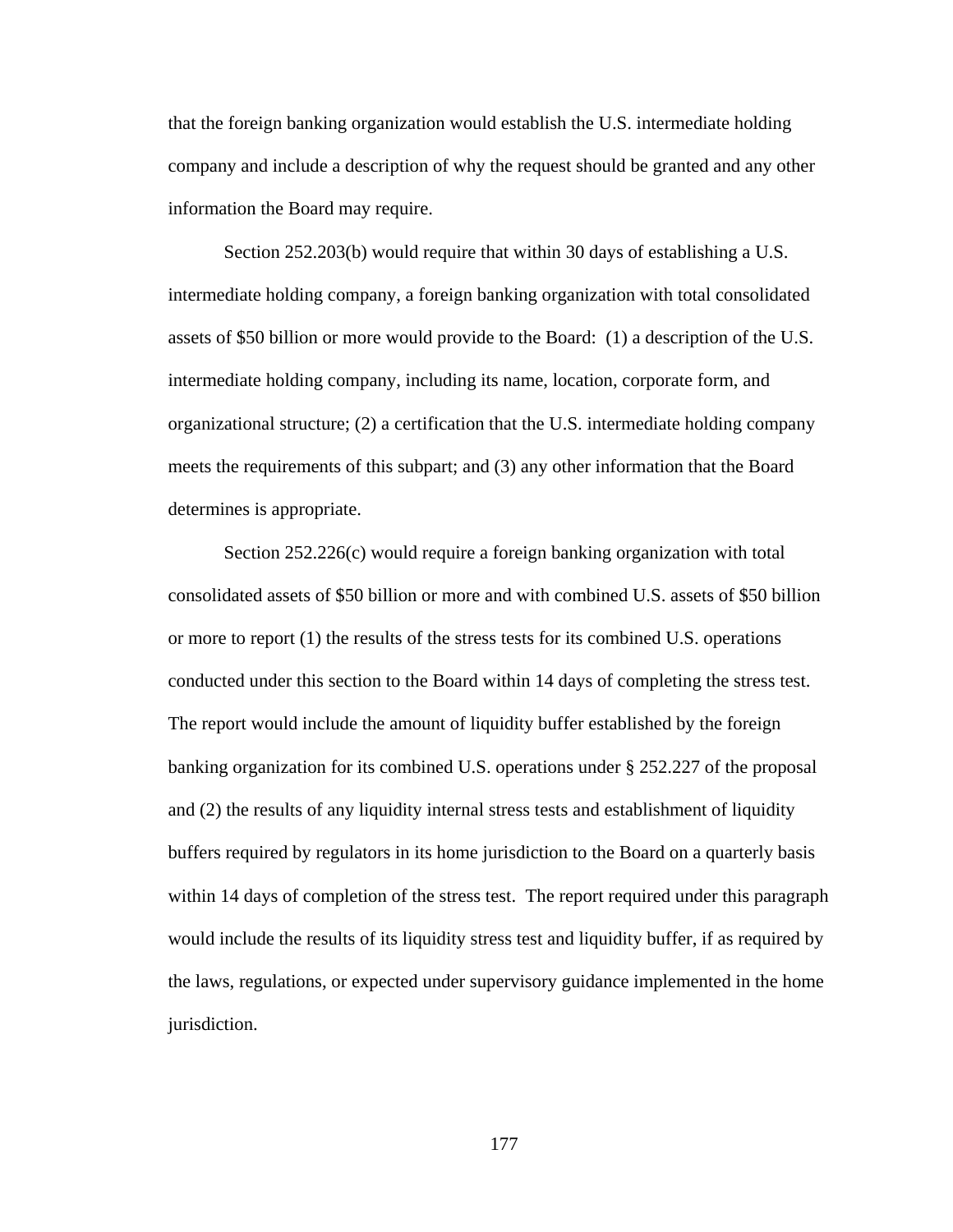Section 252.231(a) would require a foreign banking organization with total consolidated assets of \$50 billion or more and combined U.S. assets of less than \$50 billion to report to the Board on an annual basis the results of an internal liquidity stress test for either the consolidated operations of the company or its combined U.S. operations conducted consistent with the BCBS principles for liquidity risk management and incorporating 30-day, 90-day and one-year stress test horizons.

Section  $252.263(b)(1)$  would require a foreign banking organization with total consolidated assets of \$50 billion or more and combined U.S. assets of \$50 billion or more to report summary information to the Board by January 5 of each calendar year, unless extended by the Board, about its stress testing activities and results, including the following quantitative and qualitative information: (1) a description of the types of risks included in the stress test; (2) a description of the conditions or scenarios used in the stress test; (3) a summary description of the methodologies used in the stress test; (4) estimates of: (a) aggregate losses; (b) pre-provision net revenue; (c) Total loan loss provisions; (d) Net income before taxes; and (e) Pro forma regulatory capital ratios required to be computed by the home country supervisor of the foreign banking organization and any other relevant capital ratios; and (5) an explanation of the most significant causes for the changes in regulatory capital ratios.

Section 252.263(b)(2) would require a foreign banking organization with total consolidated assets of \$50 billion or more and combined U.S. assets of \$50 billion or more whose U.S. branch and agency network provides funding on a net basis to its foreign banking organization's head office and its non-U.S. affiliates (calculated as the average daily position over a stress test cycle for a given year) to report the following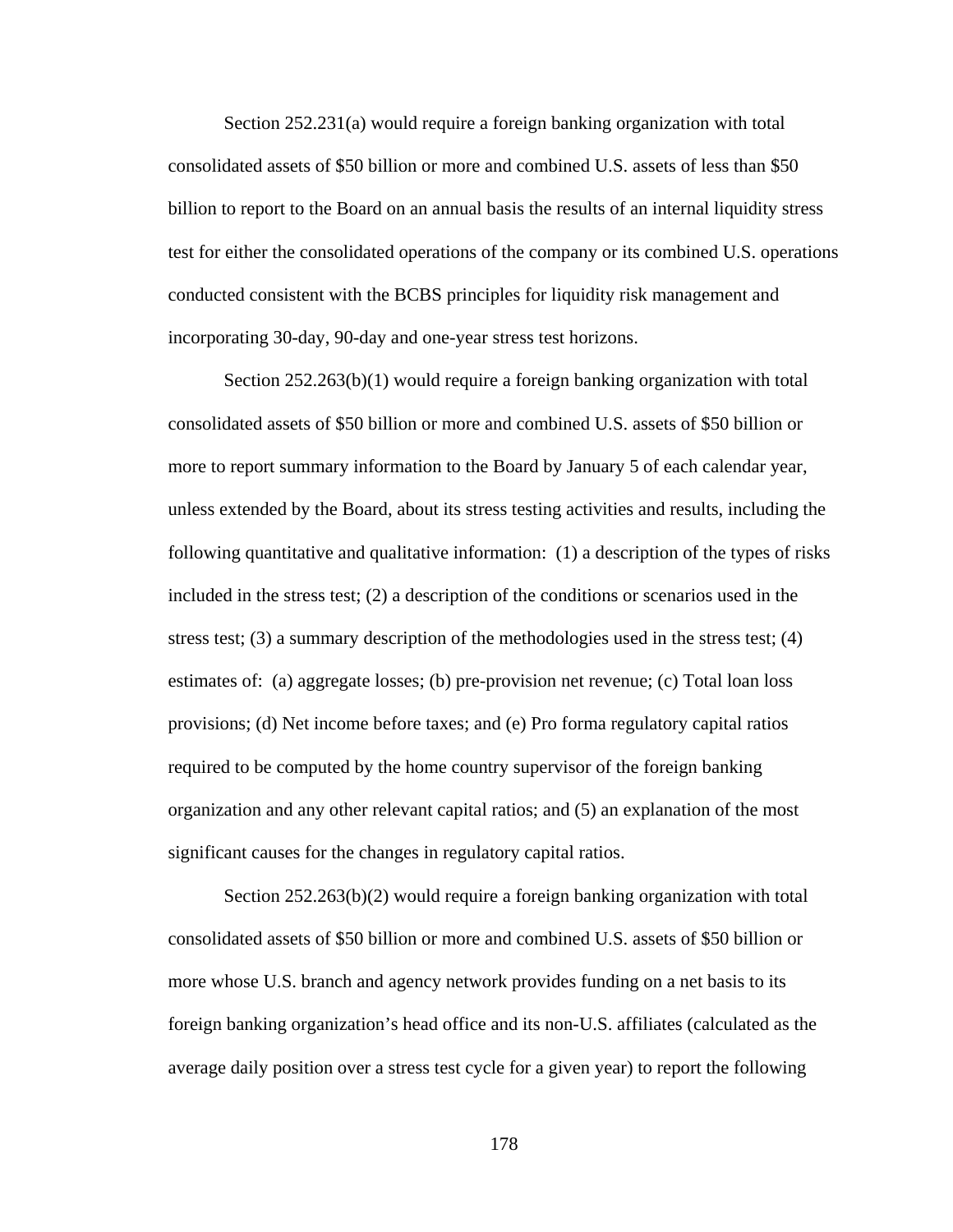more detailed information to the Board by the following January 5 of each calendar year, unless extended by the Board: (1) a detailed description of the methodologies used in the stress test, including those employed to estimate losses, revenues, total loan loss provisions, and changes in capital positions over the planning horizon; (2) estimates of realized losses or gains on available-for-sale and held-to-maturity securities, trading and counterparty losses, if applicable; loan losses (dollar amount and as a percentage of average portfolio balance) in the aggregate and by sub-portfolio; and (3) any additional information that the Board requests in order to evaluate the ability of the foreign banking organization to absorb losses in stressed conditions and thereby continue to support its combined U.S. operations.

Section  $252.263(c)(2)$  would require the foreign banking organization with total consolidated assets of \$50 billion or more and combined U.S. assets of \$50 billion or more that does not satisfy the proposed stress testing requirements under section 252.262 to separately or as part of an enterprise-wide stress test conduct an annual stress test of its U.S. subsidiaries not organized under a U.S. intermediate holding company to determine whether those subsidiaries have the capital necessary to absorb losses as a result of adverse economic conditions. The foreign banking organization would report a summary of the results of the stress test to the Board on an annual basis that includes the information required under paragraph (b)(1) of this section.

Section 252.263(d) would require that if the Board determines to impose one or more standards under paragraph  $(c)(3)$  of that section on a foreign banking organization with total consolidated assets of \$50 billion or more and combined U.S. assets of \$50 billion or more, the Board would notify the company no later than 30 days before it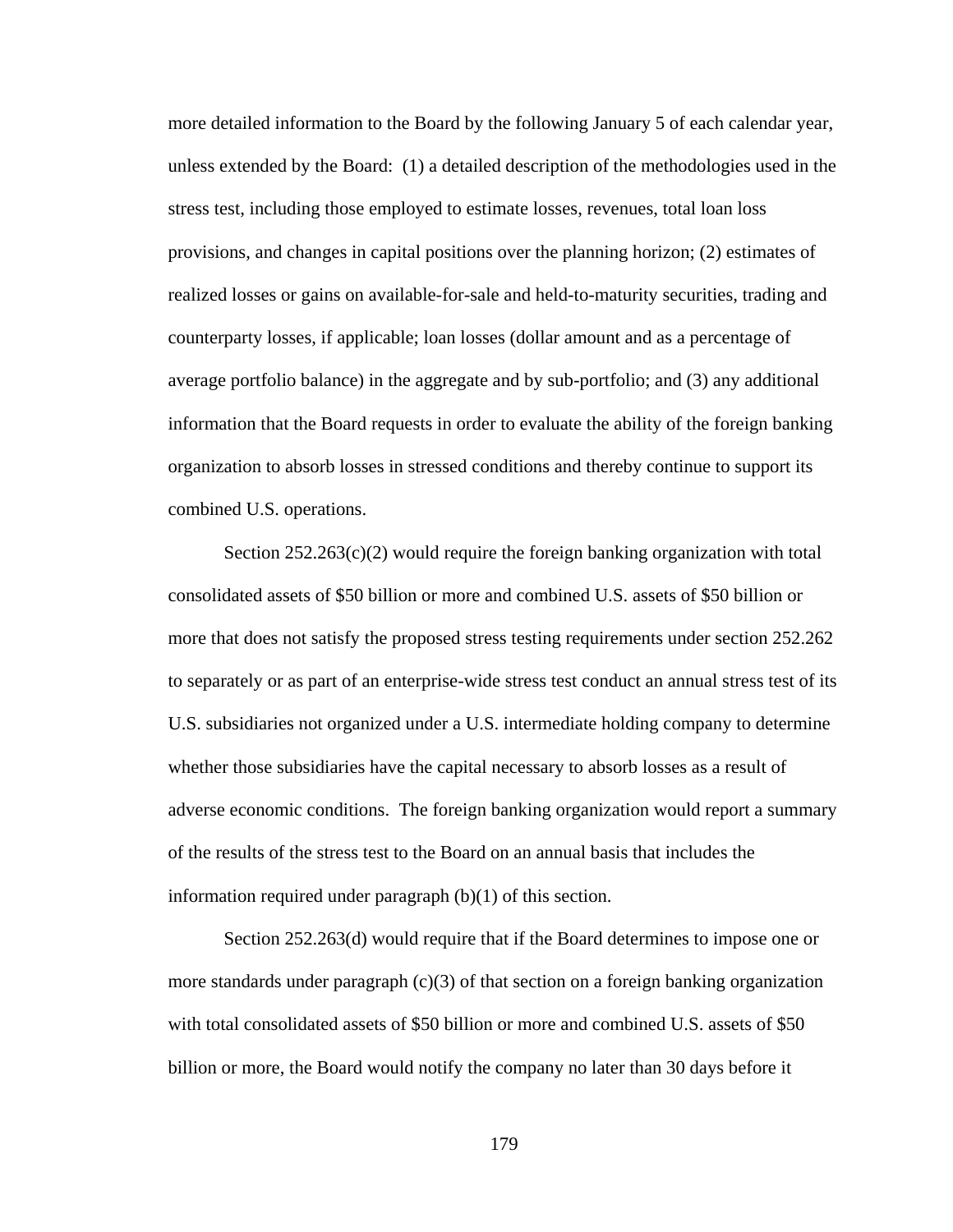proposes to apply additional standard(s). The notification would include a description of the additional standard(s) and the basis for imposing the additional standard(s). Within 14 calendar days of receipt of a notification under this paragraph, the foreign banking organization may request in writing that the Board reconsider the requirement that the company comply with the additional standard(s), including an explanation as to why the reconsideration should be granted. The Board would respond in writing within 14 calendar days of receipt of the company's request.

Section 252.264(b)(2) would require a foreign banking organization with total consolidated assets of \$50 billion or more and with combined U.S. assets of less than \$50 billion or a foreign savings and loan holding company with total consolidated assets of \$50 billion or more to separately, or as part of an enterprise-wide stress test, conduct an annual stress test over a nine-quarter forward-looking planning horizon of its U.S. subsidiaries to determine whether those subsidiaries have the capital necessary to absorb losses as a result of adverse economic conditions. The foreign banking organization or foreign savings and loan holding company would report a summary of the results of the stress test to the Board on an annual basis that includes the information required under paragraph  $\S$  252.253(b)(1) of this subpart.

Section 252.283(b) would require a foreign banking organization to provide notice to the Board within 5 business days of the date it determines that one or more triggering events set forth in section 252.283 of that subpart has occurred, identifying the nature of the triggering event or change in circumstances.

*Recordkeeping Requirements*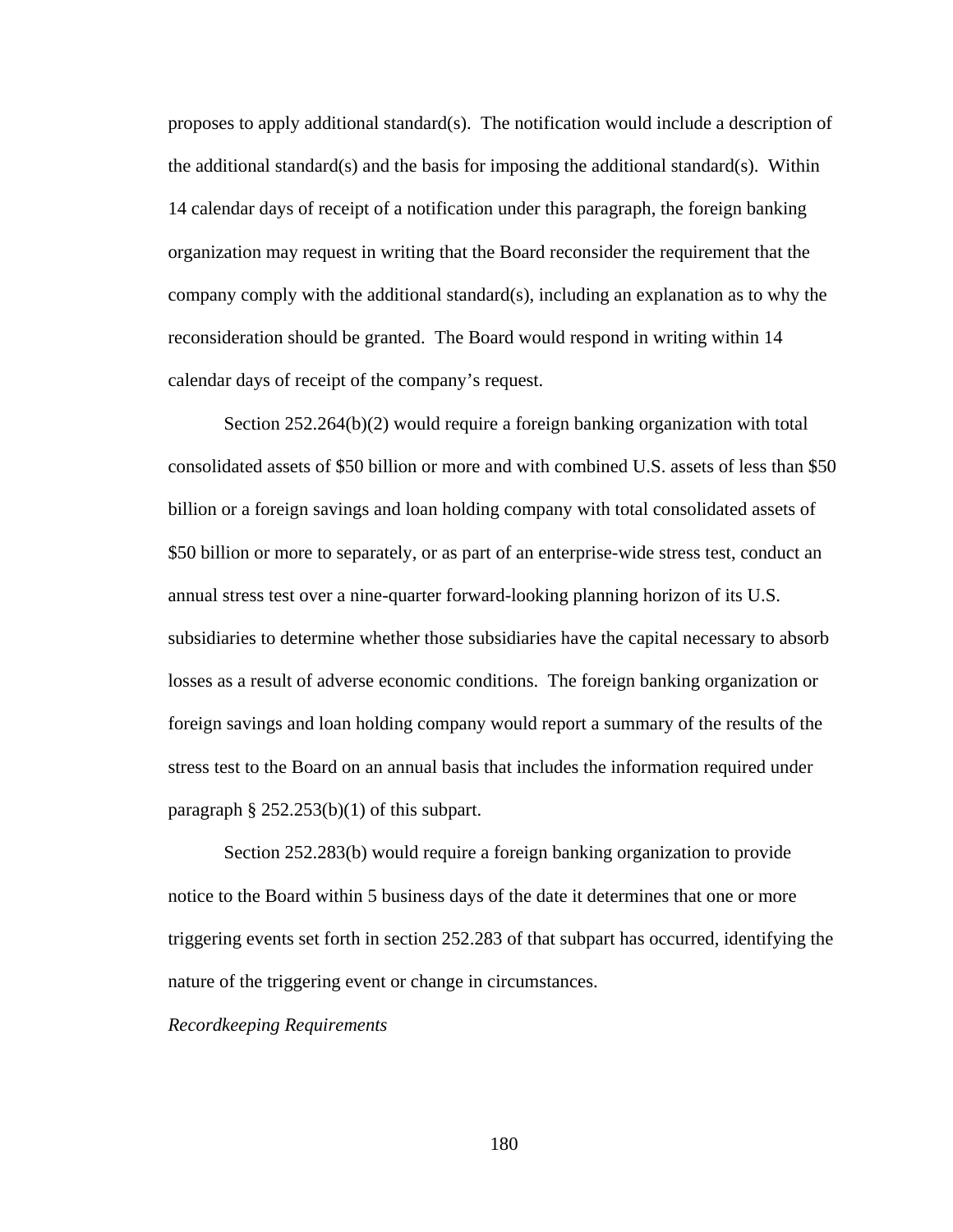Sections 252.225(c), 252.226(b)(1), 252.228, 252.229(a), 252.230(a), and 252.230(c) would require foreign banking organizations with total consolidated assets of \$50 billion or more and combined U.S. assets of \$50 billion or more to adequately document all material aspects of its liquidity risk management processes and its compliance with the requirements of Subpart M and submit all such documentation to its U.S. risk committee.

Section 252.252(a) would require the U.S. risk committee of a foreign banking organization with total consolidated assets of \$50 billion or more and combined U.S. assets of \$50 billion or more to review and approve the risk management practices of the U.S. combined operations; and oversee the operation of an appropriate risk management framework for the combined U.S. operations that is commensurate with the capital structure, risk profile, complexity, activities, and size of the company's combined U.S. operations. The risk management framework of the company's combined U.S. operations must be consistent with the company's enterprise-wide risk management policies and must include: (i) policies and procedures relating to risk management governance, risk management practices, and risk control infrastructure for the combined U.S. operations of the company; (ii) processes and systems for identifying and reporting risks and risk-management deficiencies, including emerging risks, on a combined U.S. operations-basis; (iii) processes and systems for monitoring compliance with the policies and procedures relating to risk management governance, practices, and risk controls across the company's combined U.S. operations; (iv) processes designed to ensure effective and timely implementation of corrective actions to address risk management deficiencies; (v) specification of authority and independence of management and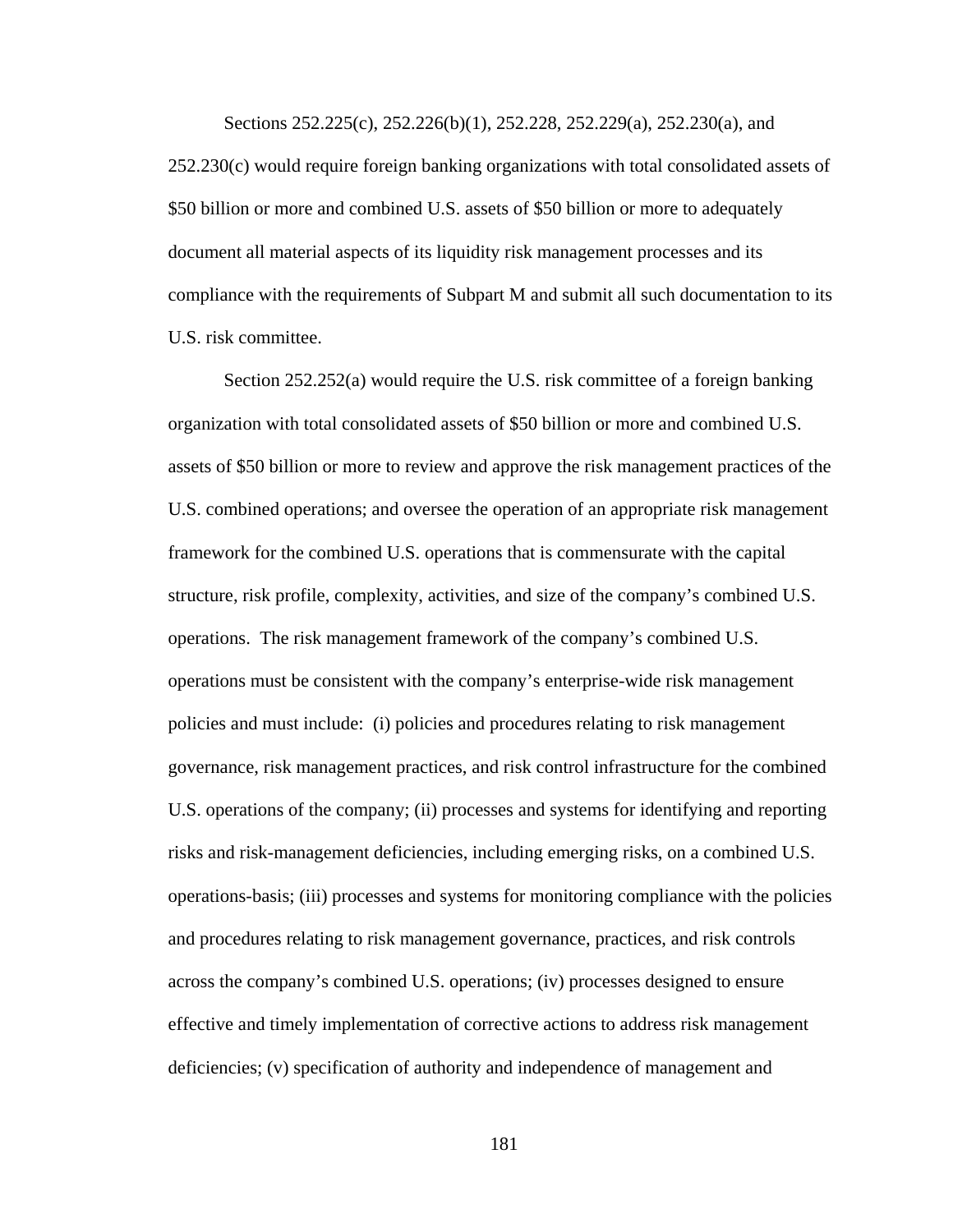employees to carry out risk management responsibilities; and (vi) integration of risk management and control objectives in management goals and compensation structure of the company's combined U.S. operations. Section 252.252(a) would also require that the U.S. risk committee meet at least quarterly and otherwise as needed, and fully document and maintain records of its proceedings, including risk management decisions.

# *Reporting, Recordkeeping, and Disclosure Requirements*

Section 252.262 would require (1) a U.S. intermediate holding company with total consolidated assets \$50 billion or more to comply with the stress testing requirements of subparts F and G of the Board's Regulation YY (12 CFR 252.131 et seq., 12 CFR 252.141) to the same extent and in the same manner as if it were a covered company as defined in that subpart and (2) a U.S. intermediate holding company that has average total consolidated assets of greater than \$10 billion but less than \$50 billion would comply with the stress testing requirements of subpart H of the Board's Regulation YY (12 CFR 252.151 et seq.) to the same extent and in the same manner as if it were a bank holding company with total consolidated assets of greater than \$10 billion but less than \$50 billion, as determined under that subpart.

### *Estimated Paperwork Burden for 7100-0350*

NOTE: The burden estimate associated with 7100-0350 does not include the current burden.

*Estimated Burden per Response:* 

### *Reporting burden*

*Foreign banking organizations with total consolidated assets of \$50 billion or more*  Section 252.202b – 160 hours.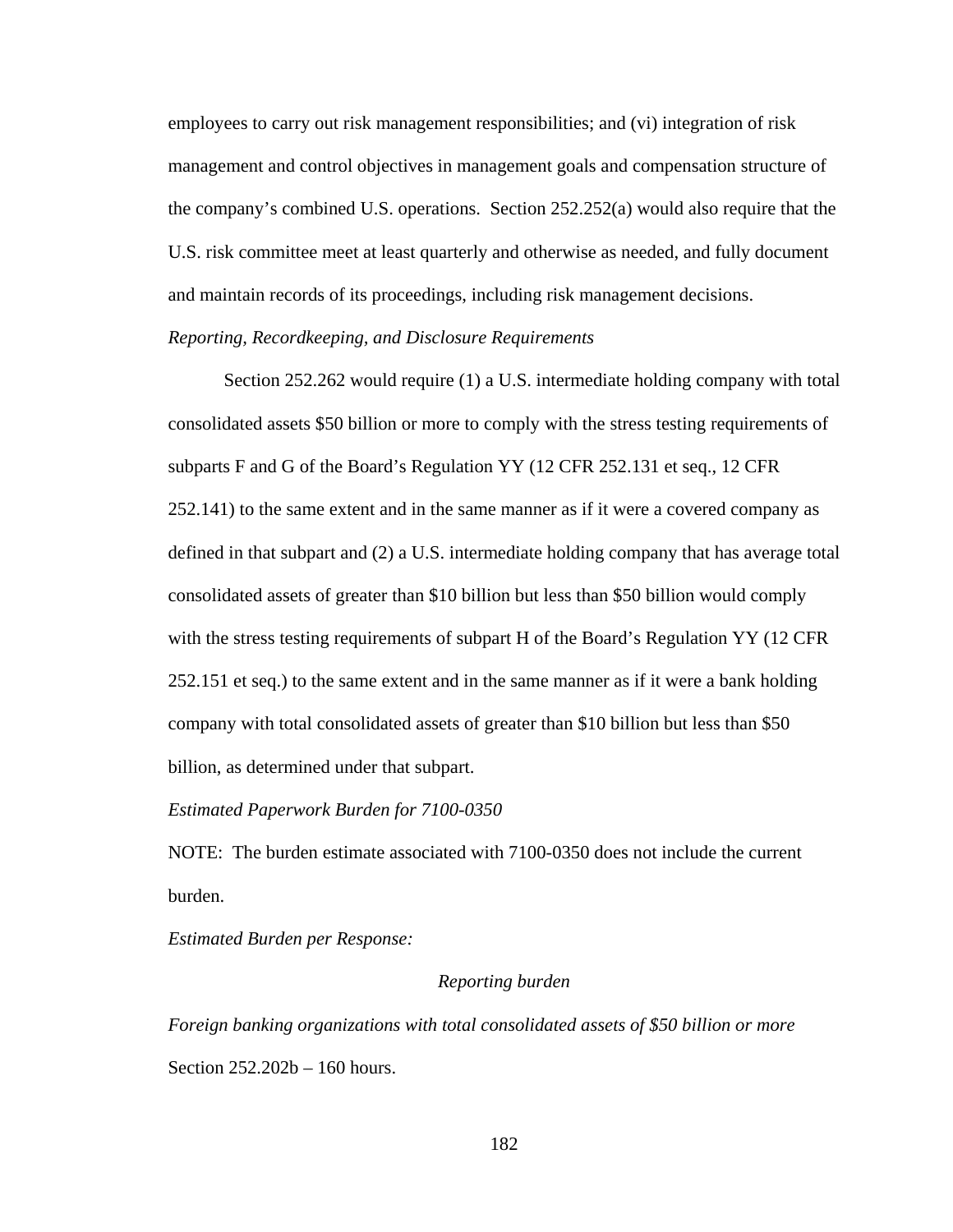Section 252.203b – 100 hours.

Section 252.283b – 2 hours.

*Foreign banking organizations with total consolidated assets of \$50 billion or more and combined U.S. assets of \$50 billion or more* 

Section 252.226c1 – 40 hours.

Section 252.226c2 – 40 hours.

Section 252.263b1 – 40 hours.

Section 252.263b2 – 40 hours.

Section 252.263c2 – 80 hours.

Section 252.263d – 10 hours.

*Foreign banking organizations with total consolidated assets of \$50 billion or more and combined U.S. assets of less than \$50 billion* 

Section 252.231a – 50 hours.

*Intermediate holding companies with total consolidated assets of more than \$10 billion but less than \$50 billion* 

Section 252.262 – 80 hours (Initial setup 200 hours)

*Foreign banking organizations with total consolidated assets of more than \$10 billion* 

*and combined U.S. assets of less than \$50 billion and foreign savings and loan holding* 

*companies with total consolidated assets of \$10 billion or more* 

Section 252.264b2 – 80 hours.

### *Recordkeeping burden*

*Foreign banking organizations of total consolidated assets of \$50 billion or more and combined U.S. assets of \$50 billion or more* 

Sections 252.225c, 252.226b1, 252.228, 252.229a, 252.230a, and 252.230c – 200 hours

(Initial setup 160 hours).

Section 252.252a – 200 hours.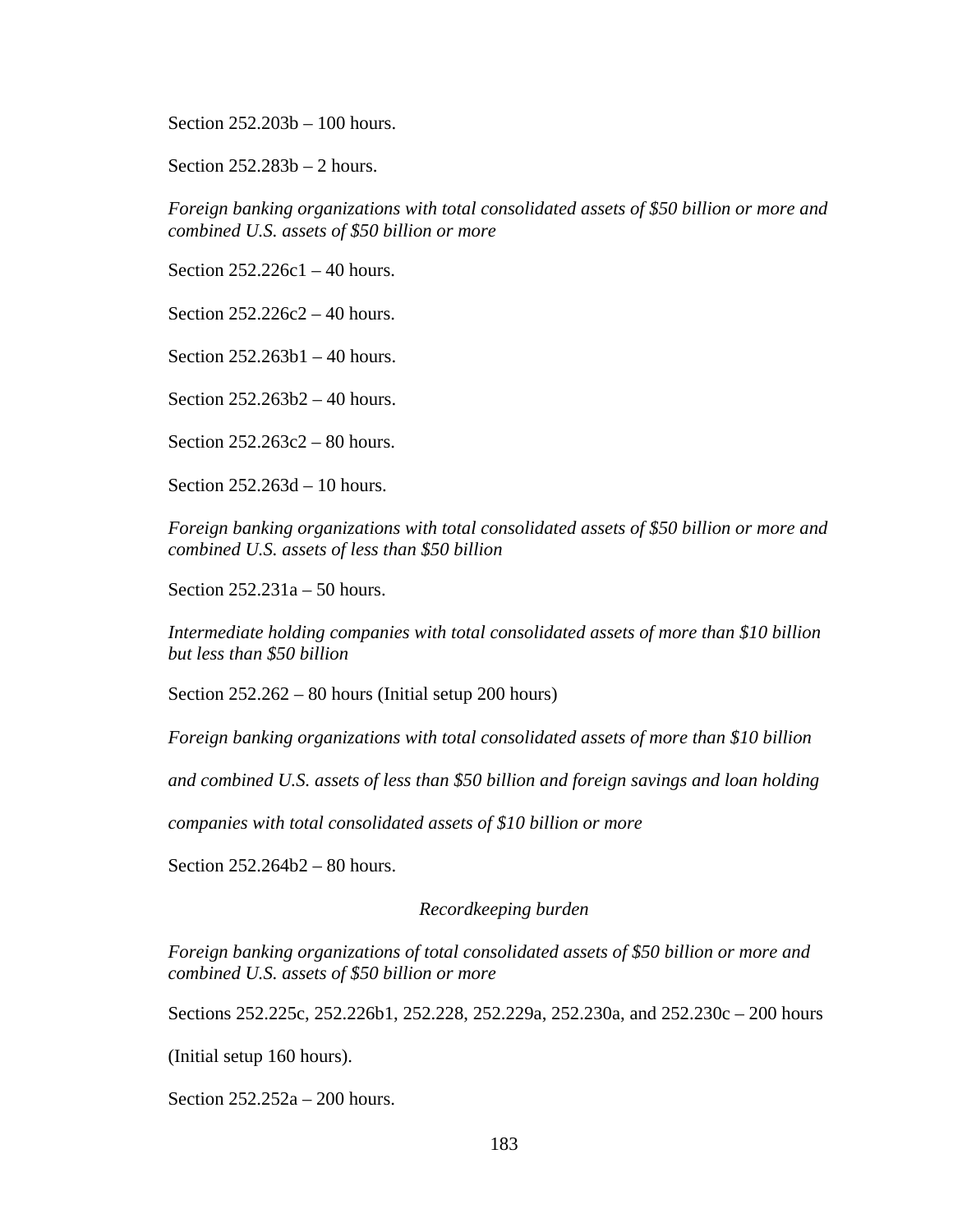*Intermediate holding companies with total consolidated assets of \$50 billion or more* 

Section 252.262 – 40 hours (Initial setup 280 hours)

*Intermediate holding companies with total consolidated assets of more than \$10 billion but less than \$50 billion* 

Section 252.262 – 40 hours (Initial setup 240 hours)

*Disclosure burden* 

*Intermediate holding companies with total consolidated assets of \$50 billion or more* 

Section 252.262 – 80 hours (Initial setup 200 hours)

*Number of respondents*: 23 foreign banking organizations with total consolidated assets

of \$50 billion or more and combined U.S. assets of \$50 billion or more, 26 U.S.

intermediate holding companies (18 U.S. intermediate holding companies with total

consolidated assets of \$50 billion or more), and 113 foreign banking organizations with

total consolidated assets of more than \$10 billion and combined U.S. assets of less than

\$50 billion.

*Total estimated annual burden*: 58,660 hours (19,440 hours for initial setup and 39,220

hours for ongoing compliance).

2. *Title of Information Collection*: The Capital and Asset Report for Foreign Banking Organizations.

*Frequency of Response*: Quarterly.

*Affected Public*: Businesses or other for-profit.

*Respondents*: Foreign banking organizations.

*Abstract*:Section 165 of the Dodd-Frank Act requires the Board to establish enhanced prudential standards on bank holding companies with consolidated assets of \$50 billion or more and nonbank financial companies supervised by the Board, and section 166 requires the Board to establish an early remediation framework for these companies. The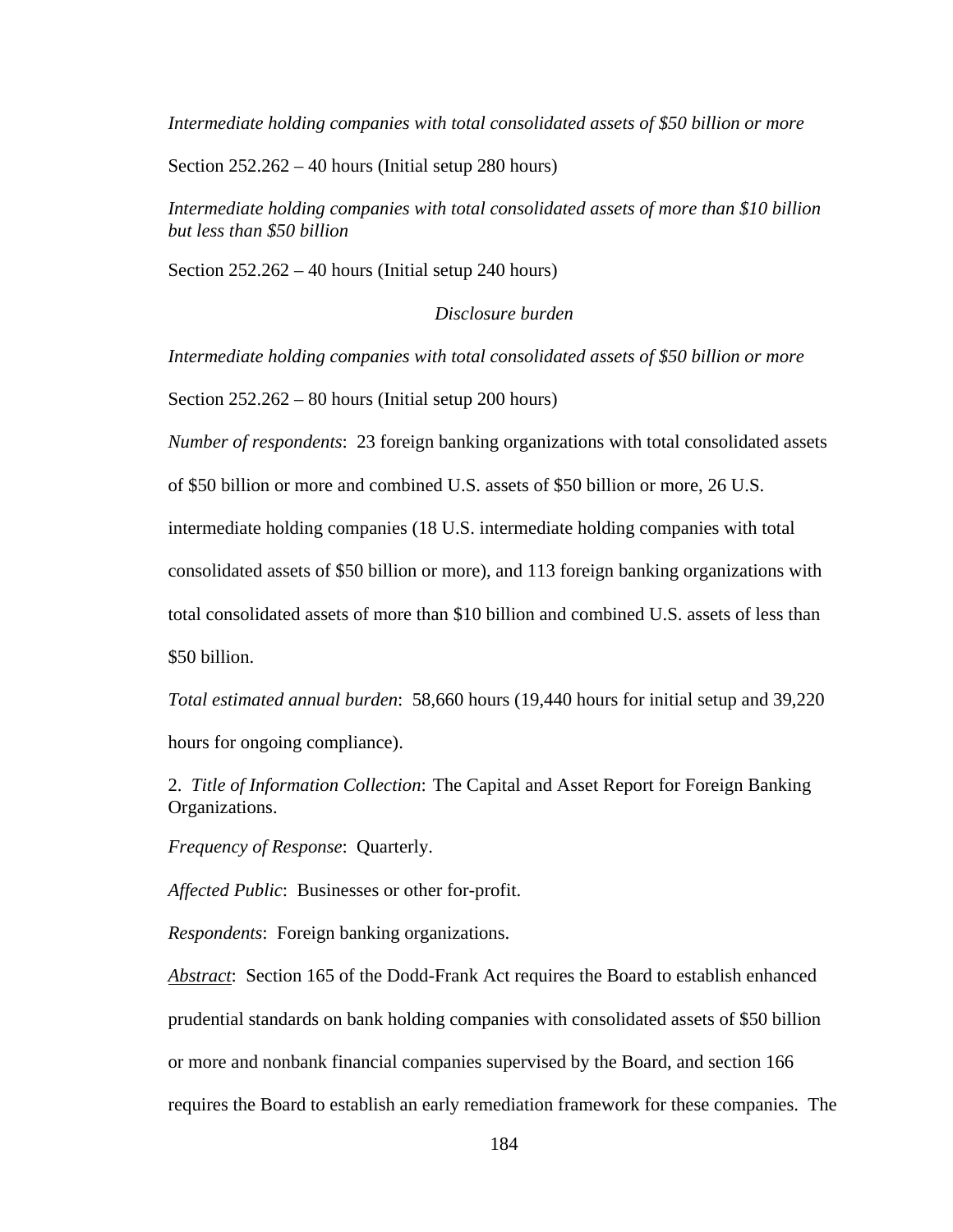enhanced prudential standards include risk-based capital and leverage requirements, liquidity standards, requirements for overall risk management (including establishing a risk committee), single-counterparty credit limits, stress test requirements, and debt-toequity limits for companies that the Council has determined pose a grave threat to financial stability. The proposal would implement these requirements for foreign banking organizations with total consolidated assets of \$50 billion or more and foreign nonbank financial companies supervised by the Board.

### *Reporting Requirements*

Section  $252.212(c)(3)$  would require that a foreign banking organization with total consolidated assets of \$50 billion or more provide the following information to the Federal Reserve concurrently with the Capital and Asset Report for Foreign Banking Organizations (FR Y-7Q; OMB No. 7100-0125): (1) the tier 1 risk-based capital ratio, total risk-based capital ratio and amount of tier 1 capital, tier 2 capital, risk-weighted assets and total assets of the foreign banking organization, as of the close of the most recent quarter and as of the close of the most recent audited reporting period; (2) consistent with the transition period in the Basel III Accord, the common equity tier 1 ratio, leverage ratio and amount of common equity tier 1 capital, additional tier 1 capital, and total leverage assets of the foreign banking organization; and (3) a certification that the foreign banking organization meets the standard in  $(c)(1)(i)$  of this section.

#### *Estimated Paperwork Burden for 7100-0125*

NOTE: The burden estimate associated with 7100-0125 does not include the current burden. *Estimated Burden per Response:* Section 252.212c3 reporting – 0.5 hours. *Number of respondents*: 107 foreign banking organizations.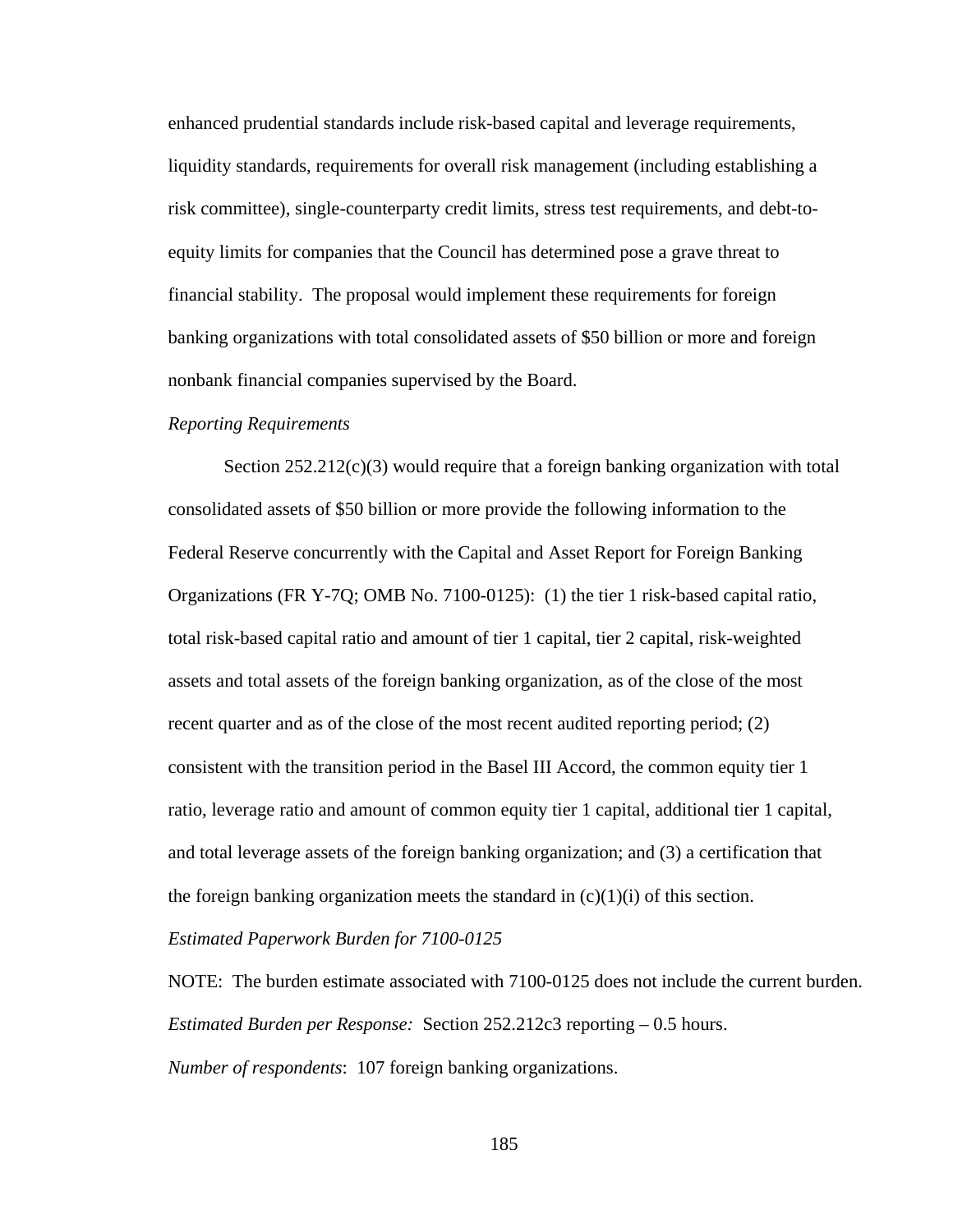*Total estimated annual burden*: 214 hours.

In addition to the requirements discussed above, section 252.203(c) would require

U.S. intermediate holding companies to submit the following reporting forms:

- Country Exposure Report (FFIEC 009; OMB No. 7100-0035);
- Country Exposure Information Report (FFIEC 009a; OMB No. 7100-0035);
- Risk-Based Capital Reporting for Institutions Subject to the Advanced Capital Adequacy Framework (FFIEC 101; OMB No. 7100-0319);
- Financial Statements of Foreign Subsidiaries of U.S. Banking Organizations (FR 2314; OMB No. 7100-0073);
- Abbreviated Financial Statements of Foreign Subsidiaries of U.S. Banking Organizations (FR 2314S; OMB No. 7100-0073);
- Annual Report of Holding Companies (FR Y-6; OMB No. 7100-0297);
- The Bank Holding Company Report of Insured Depository Institution's Section 23A Transactions with Affiliates (FR Y-8; OMB No. 7100-0126);
- Consolidated Financial Statements for Bank Holding Companies (FR Y-9C; OMB No. 7100-0128);
- Parent Company Only Financial Statements for Large Bank Holding Companies (FR Y-9LP; OMB No. 7100-0128);
- Financial Statements for Employee Stock Ownership Plan Bank Holding Companies (FR Y-9ES; OMB No. 7100-0128);
- Report of Changes in Organization Structure (FR Y-10; OMB No. 7100-0297);
- Financial Statements of U.S. Nonbank Subsidiaries of U.S. Bank Holding

Companies (FR Y-11; OMB No. 7100-0244);

- Abbreviated Financial Statements of U.S. Nonbank Subsidiaries of U.S. Bank Holding Companies (FR Y-11S; OMB No. 7100-0244);
- Consolidated Bank Holding Company Report of Equity Investments in Nonfinancial Companies (FR Y-12; OMB No. 7100-0300);
- Annual Report of Merchant Banking Investments Held for an Extended Period (FR Y-12A; OMB No. 7100-0300); and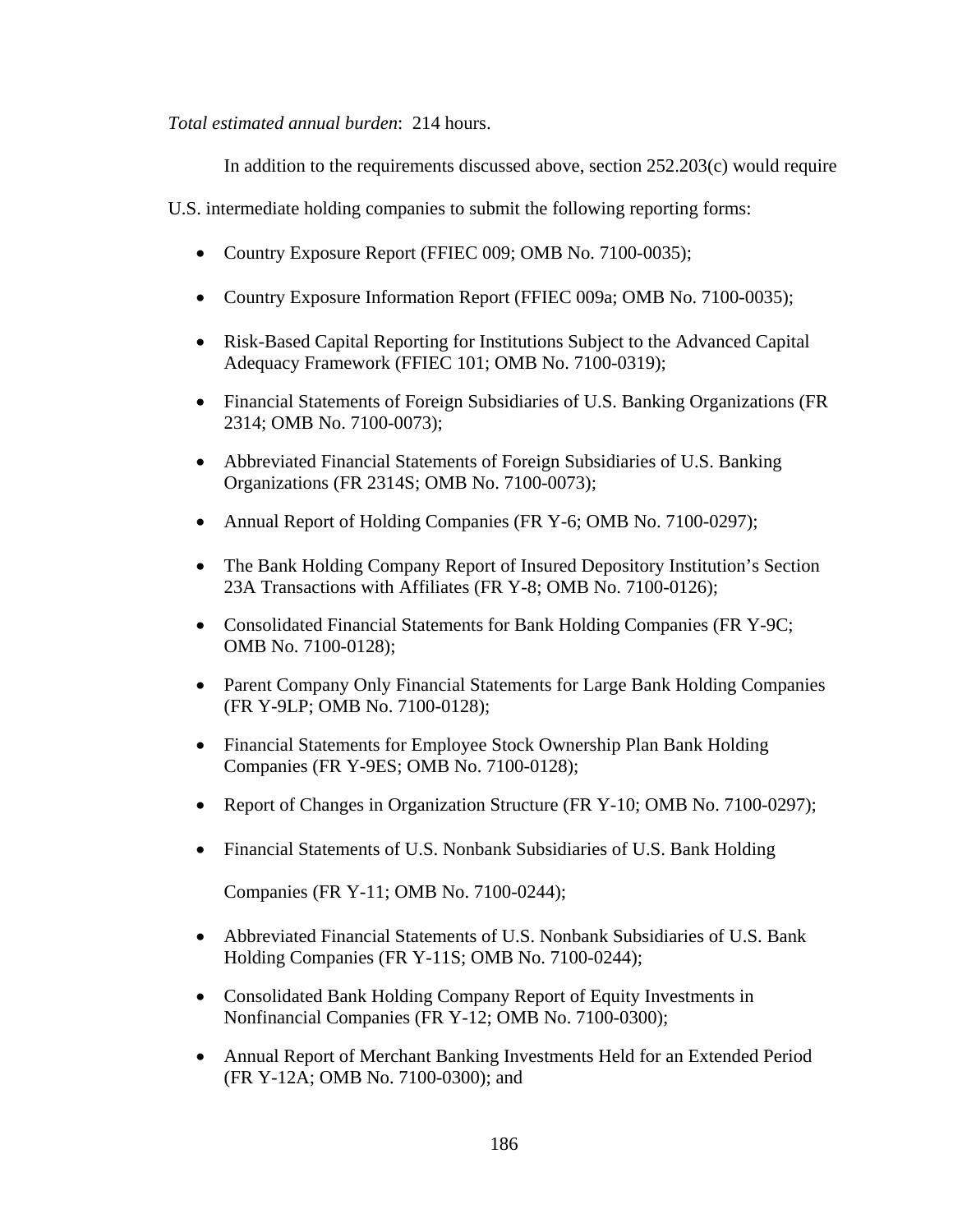• Banking Organization Systemic Risk Report (FR Y-15; OMB No. 7100-NEW). This reporting form will be implemented in December 2012.<sup>125</sup>

The Board would increase the respondent panels for these reporting forms to include U.S. intermediate holding companies.

Also, section 252.212(b) would increase the respondent panels for the following information collections to include U.S. intermediate holding companies with total consolidated assets of \$50 billion or more:

- Recordkeeping and Reporting Requirements Associated with Regulation Y (Reg Y-13; OMB No. 7100-0342);
- Capital Assessments and Stress Testing (FR Y-14M and Q; OMB No. 7100-0341).

Section 252.212 would increase the respondent panel for the Capital Assessments and Stress Testing (FR Y-14A; OMB No. 7100-0341) to include U.S. intermediate holding companies with total consolidated assets of \$10 billion or more.

Finally, the reporting requirement found in section 252.245(a) will be addressed

in a separate *Federal Register* notice at a later date.

Comments are invited on:

- (a) Whether the proposed collections of information are necessary for the proper performance of the Federal Reserve's functions, including whether the information has practical utility;
- (b) The accuracy of the Federal Reserve's estimate of the burden of the proposed information collections, including the validity of the methodology and assumptions used;

 $125$  See 77 FR 50102 (August 20, 2012).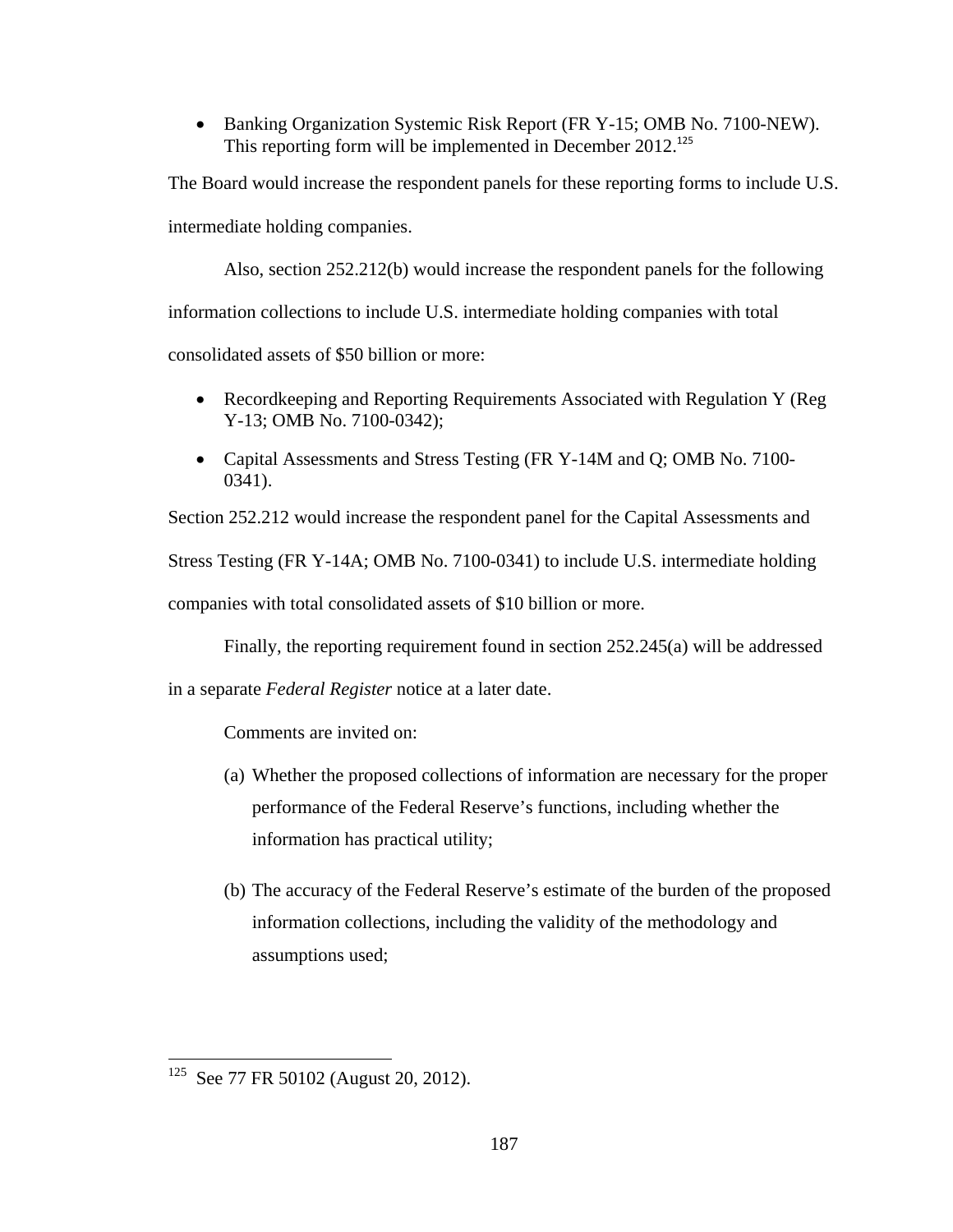- (c) Ways to enhance the quality, utility, and clarity of the information to be collected;
- (d) Ways to minimize the burden of the information collections on respondents, including through the use of automated collection techniques or other forms of information technology; and
- (e) Estimates of capital or startup costs and costs of operation, maintenance, and purchase of services to provide information.

All comments will become a matter of public record. Comments on aspects of this notice that may affect reporting, recordkeeping, or disclosure requirements and burden estimates should be sent to the addresses listed in the ADDRESSES section. A copy of the comments may also be submitted to the OMB desk officer for the Agencies: By mail to U.S. Office of Management and Budget,  $725 \times 17^{th}$  Street, NW,  $\#10235$ , Washington, DC 20503 or by facsimile to 202-395-5806, Attention, Commission and Federal Banking Agency Desk Officer.

# **C. Regulatory Flexibility Act Analysis**

In accordance with section 3(a) of the Regulatory Flexibility Act<sup>126</sup> (RFA), the Board is publishing an initial regulatory flexibility analysis of the proposed rule. The RFA requires an agency either to provide an initial regulatory flexibility analysis with a proposed rule for which a general notice of proposed rulemaking is required or to certify that the proposed rule will not have a significant economic impact on a substantial number of small entities. Based on its analysis and for the reasons stated below, the Board believes that this proposed rule will not have a significant economic impact on a

 $\overline{a}$ 

<sup>126 5</sup> U.S.C. 601 *et seq*.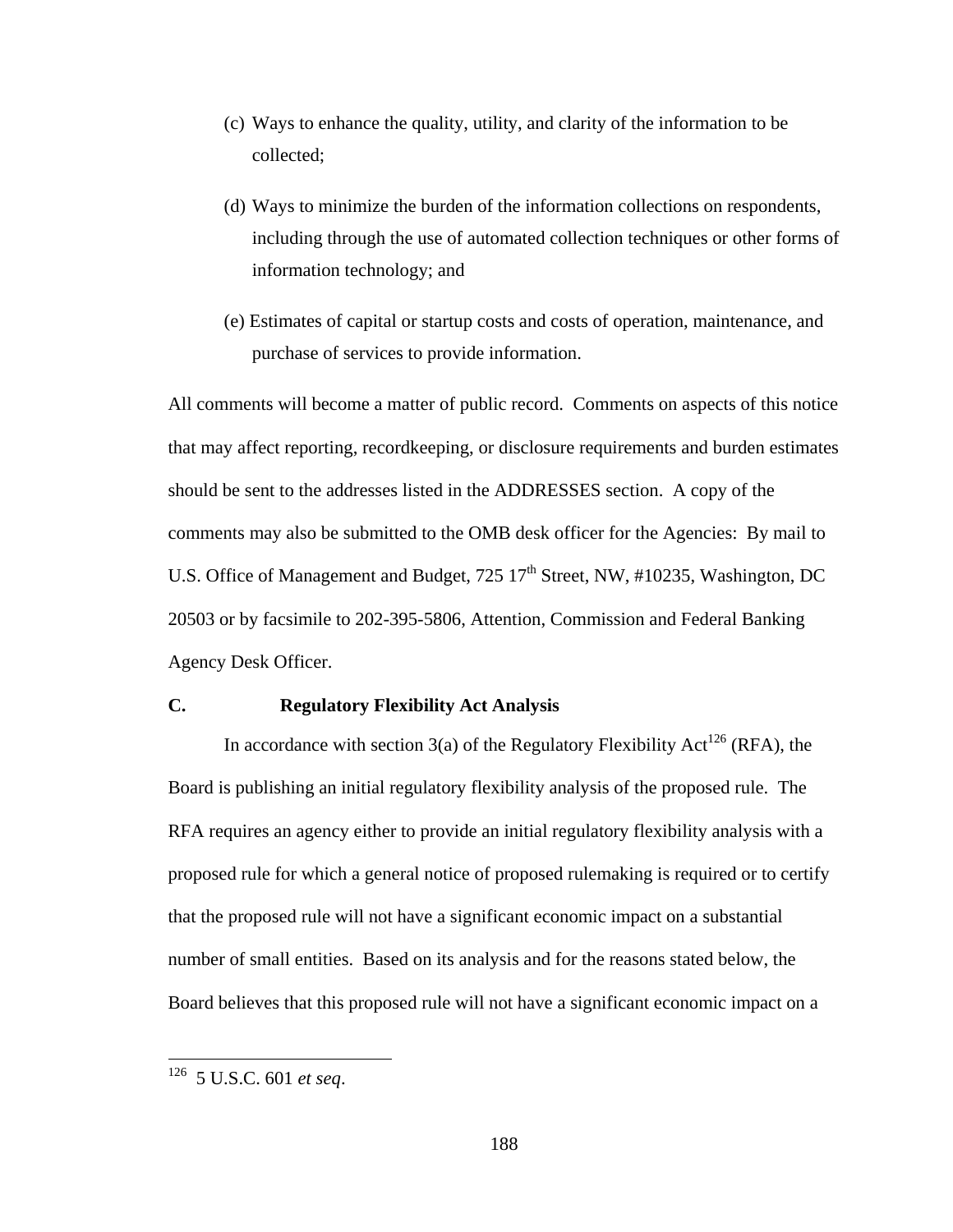substantial number of small entities. Nevertheless, the Board is publishing an initial regulatory flexibility analysis. A final regulatory flexibility analysis will be conducted after comments received during the public comment period have been considered.

In accordance with sections 165 and 166 of the Dodd-Frank Act, the Board is proposing to amend Regulation YY (12 CFR 252 *et seq*.) to establish enhanced prudential standards and early remediation requirements applicable for foreign banking organizations and foreign nonbank financial companies supervised by the Board.<sup>127</sup> The enhanced prudential standards include a requirement to establish a U.S. intermediate holding company, risk-based capital and leverage requirements, liquidity standards, risk management and risk committee requirements, single-counterparty credit limits, stress test requirements, and debt-to-equity limits for companies that the Council has determined pose a grave threat to financial stability.

Under regulations issued by the Small Business Administration (SBA), a "small entity" includes those firms within the "Finance and Insurance" sector with asset sizes that vary from \$7 million or less in assets to \$175 million or less in assets.<sup>128</sup> The Board believes that the Finance and Insurance sector constitutes a reasonable universe of firms for these purposes because such firms generally engage in actives that are financial in nature. Consequently, bank holding companies or nonbank financial companies with assets sizes of \$175 million or less are small entities for purposes of the RFA.

As discussed in the Supplementary Information, the proposed rule generally would apply to foreign banking organizations with total consolidated assets of \$50 billion

 $\overline{a}$ 

See 12 U.S.C. 5365 and 5366.

<sup>&</sup>lt;sup>128</sup> 13 CFR 121.201.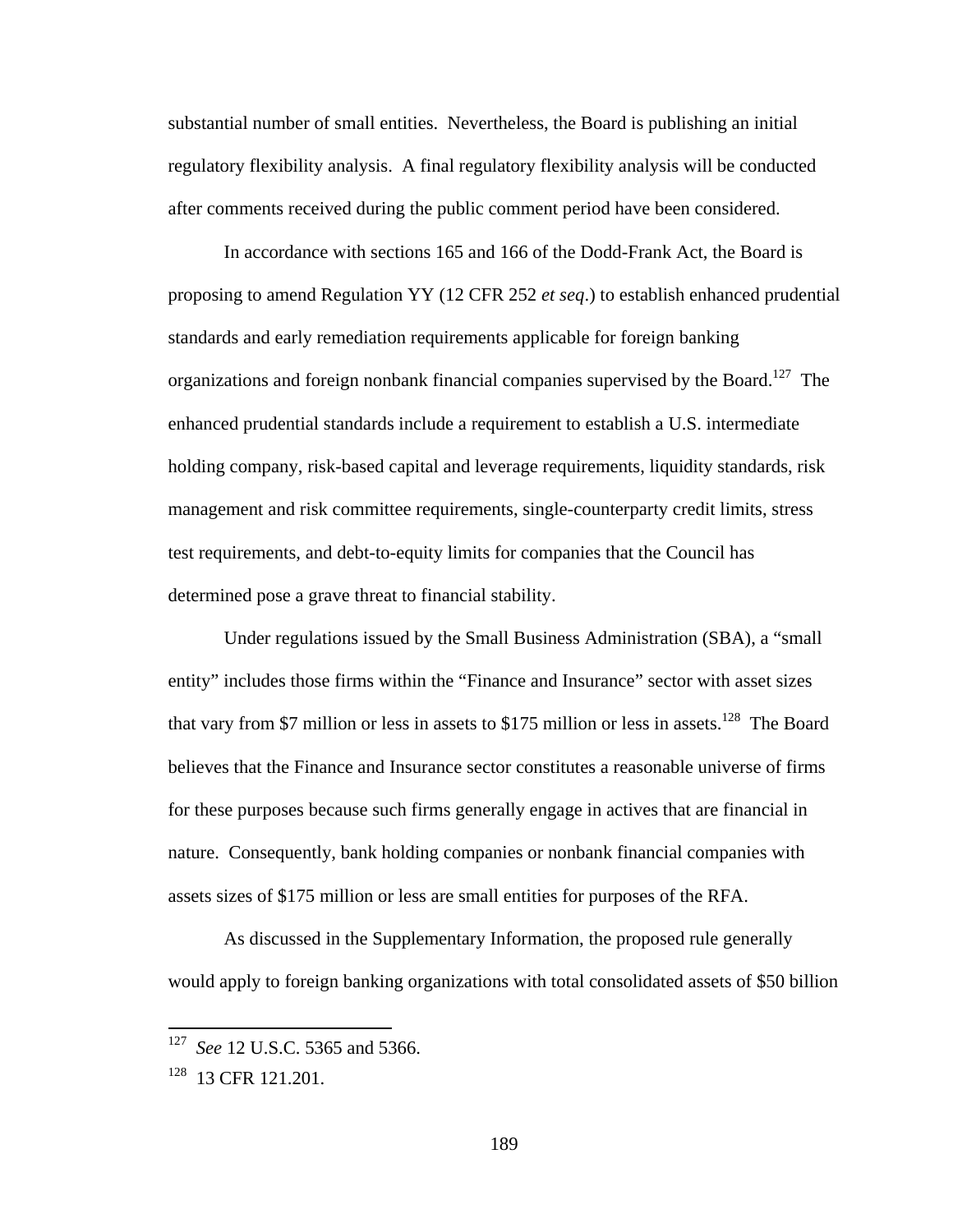or more, and to foreign nonbank financial companies that the Council has determined under section 113 of the Dodd-Frank Act must be supervised by the Board and for which such determination is in effect. However, foreign banking organizations with publicly traded stock and total consolidated assets of \$10 billion or more would be required to establish a U.S. risk committee. The company-run stress test requirements part of the proposal being established pursuant to section 165(i)(2) of the Act also would apply to any foreign banking organization and foreign savings and loan holding company with more than \$10 billion in total assets. Companies that are subject to the proposed rule therefore substantially exceed the \$175 million asset threshold at which a banking entity is considered a "small entity" under SBA regulations.<sup>129</sup> The proposed rule would apply to a nonbank financial company designated by the Council under section 113 of the Dodd-Frank Act regardless of such a company's asset size. Although the asset size of nonbank financial companies may not be the determinative factor of whether such companies may pose systemic risks and would be designated by the Council for supervision by the Board, it is an important consideration.<sup>130</sup> It is therefore unlikely that a financial firm that is at or below the \$175 million asset threshold would be designated by the Council under section 113 of the Dodd-Frank Act because material financial distress at such firms, or the nature, scope, size, scale, concentration, interconnectedness, or mix of it activities, are not likely to pose a threat to the financial stability of the United States.

 $\overline{a}$ 

 $129$  The Dodd-Frank Act provides that the Board may, on the recommendation of the Council, increase the \$50 billion asset threshold for the application of certain of the enhanced prudential standards. *See* 12 U.S.C. 5365(a)(2)(B). However, neither the Board nor the Council has the authority to lower such threshold.

<sup>130</sup> *See* 77 FR 21637 (April 11, 2012).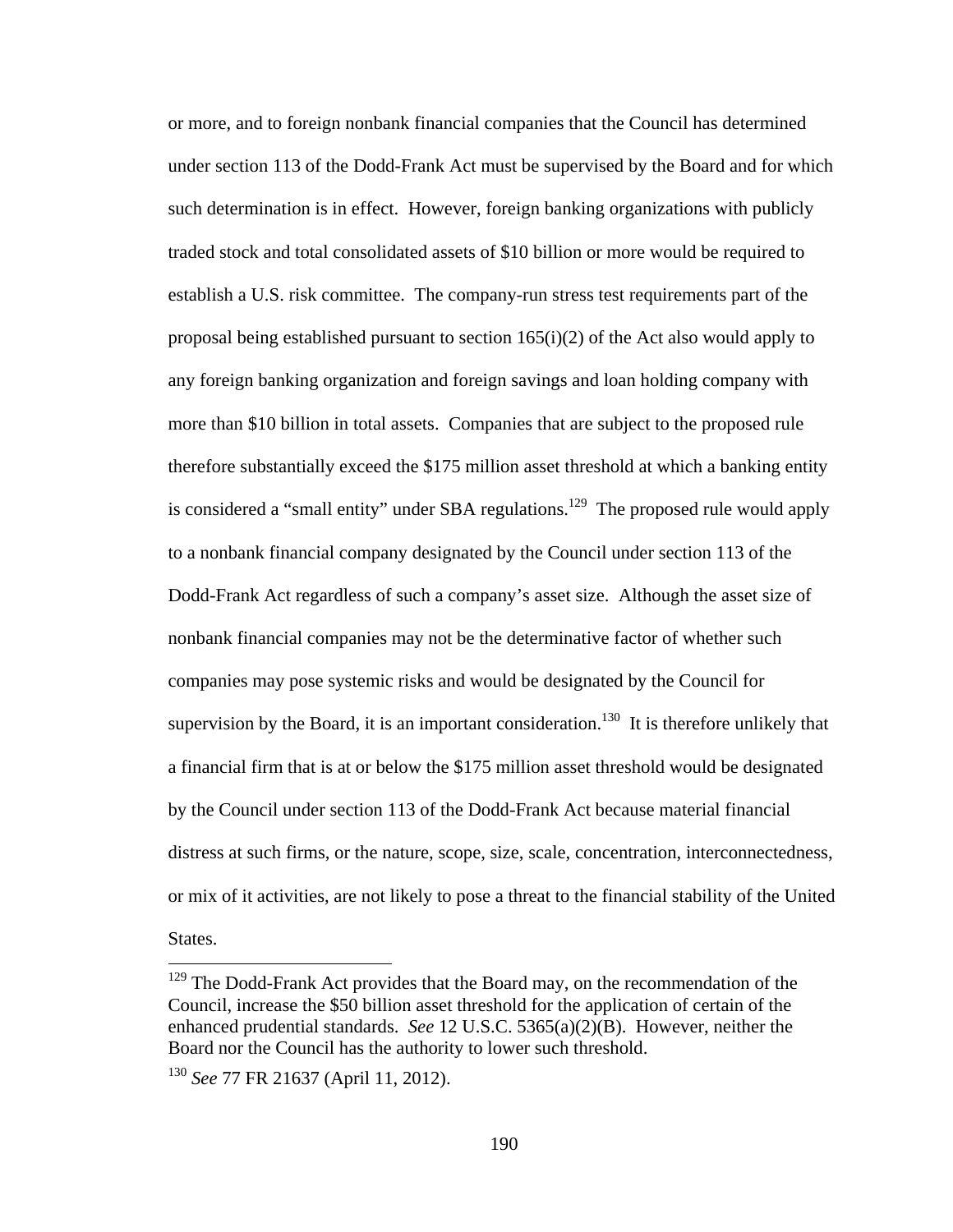As noted above, because the proposed rule is not likely to apply to any company with assets of \$175 million or less, if adopted in final form, it is not expected to apply to any small entity for purposes of the RFA. The Board does not believe that the proposed rule duplicates, overlaps, or conflicts with any other Federal rules. In light of the foregoing, the Board does not believe that the proposed rule, if adopted in final form, would have a significant economic impact on a substantial number of small entities supervised. Nonetheless, the Board seeks comment on whether the proposed rule would impose undue burdens on, or have unintended consequences for, small organizations, and whether there are ways such potential burdens or consequences could be minimized in a manner consistent with sections 165 and 166 of the Dodd-Frank Act.

### **List of Subjects in 12 CFR Part 252**

### **12 CFR Chapter II**

Administrative practice and procedure, Banks, Banking, Federal Reserve System, Holding companies, Reporting and recordkeeping requirements, Securities.

### **Authority and Issuance**

For the reasons stated in the Supplementary Information, the Board of Governors of the Federal Reserve System proposes to add the text of the rule as set forth at the end of the Supplementary Information as part 252 to 12 CFR chapter II as follows:

## **PART 252—ENHANCED PRUDENTIAL STANDARDS (Regulation YY).**

1. The authority citation for part 252 shall read as follows:

**Authority:** 12 U.S.C. 321-338a, 481-486, 1818, 1828, 1831n, 1831o, 1831p–l, 1831w, 1835, 1844(b), 3904, 3906-3909, 4808, 5365, 5366, 5367, 5368, 5371.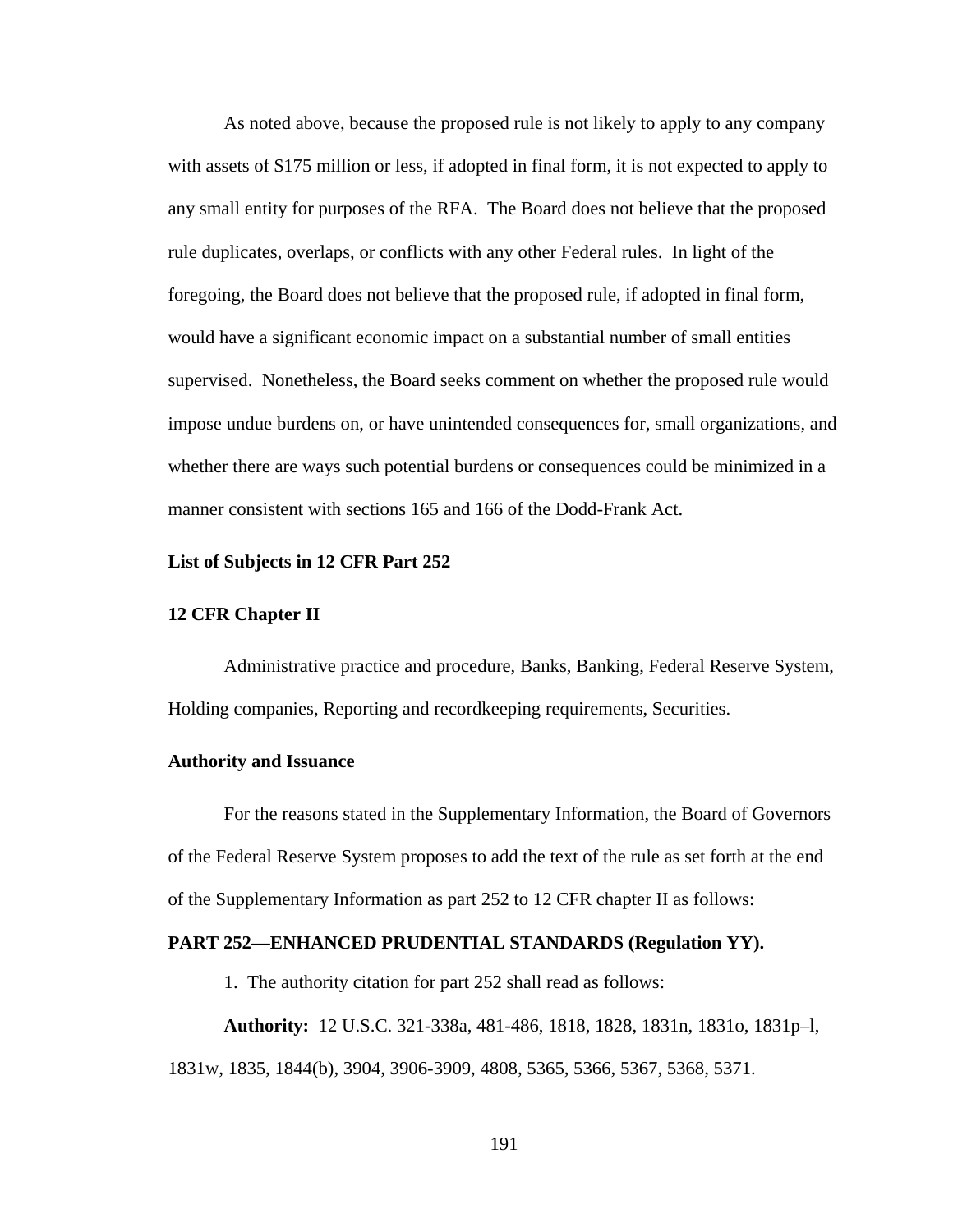2. Add Subpart A to part 252 is to read as follows:

## **Subpart A—General Provisions**

| Sec.  |                                                                                                                                                           |
|-------|-----------------------------------------------------------------------------------------------------------------------------------------------------------|
| 252.1 | [Reserved]                                                                                                                                                |
| 252.2 | Authority, purpose, and reservation of authority for foreign banking<br>organizations and foreign nonbank financial companies supervised by the<br>Board. |
| 252.3 | Definitions.                                                                                                                                              |

### **Subpart A—General Provisions**

**§ 252.1 [Reserved]**

# **§ 252.2 Authority, purpose, and reservation of authority for foreign banking organizations and foreign nonbank financial companies supervised by the Board.**

(a) *Authority*. This part is issued by the Board of Governors of the Federal

Reserve System (the Board) under sections 165, 166, 168, and 171 of Title I of the Dodd-Frank Wall Street Reform and Consumer Protection Act of 2010 (the Dodd-Frank Act) (Pub. L. No. 111-203, 124 Stat. 1376, 1423-1432, 12 U.S.C. 5365, 5366, 5367, 5368, and 5371); section 9 of the Federal Reserve Act (12 U.S.C. 321-338a); section 5(b) of the Bank Holding Company Act of 1956, as amended (12 U.S.C. 1844(b)); section 10(g) of the Home Owners' Loan Act, as amended (12 U.S.C. 1467a(g)); and sections 8 and 39 of the Federal Deposit Insurance Act (12 U.S.C. 1818(b) and 1831p-1); International Banking Act of 1978 (12 U.S.C. 3101 *et seq*.); Foreign Bank Supervision Enhancement Act of 1991 (12 U.S.C. 3101 note); and 12 U.S.C. 3904, 3906-3909, 4808.

(b) *Purpose*. This part implements certain provisions of sections 165, 166, 167, and 168 of the Dodd-Frank Act (12 U.S.C. 5365, 5366, 5367, and 5368), which require the Board to establish enhanced prudential standards for foreign banking organizations with total consolidated assets of \$50 billion or more and certain other companies.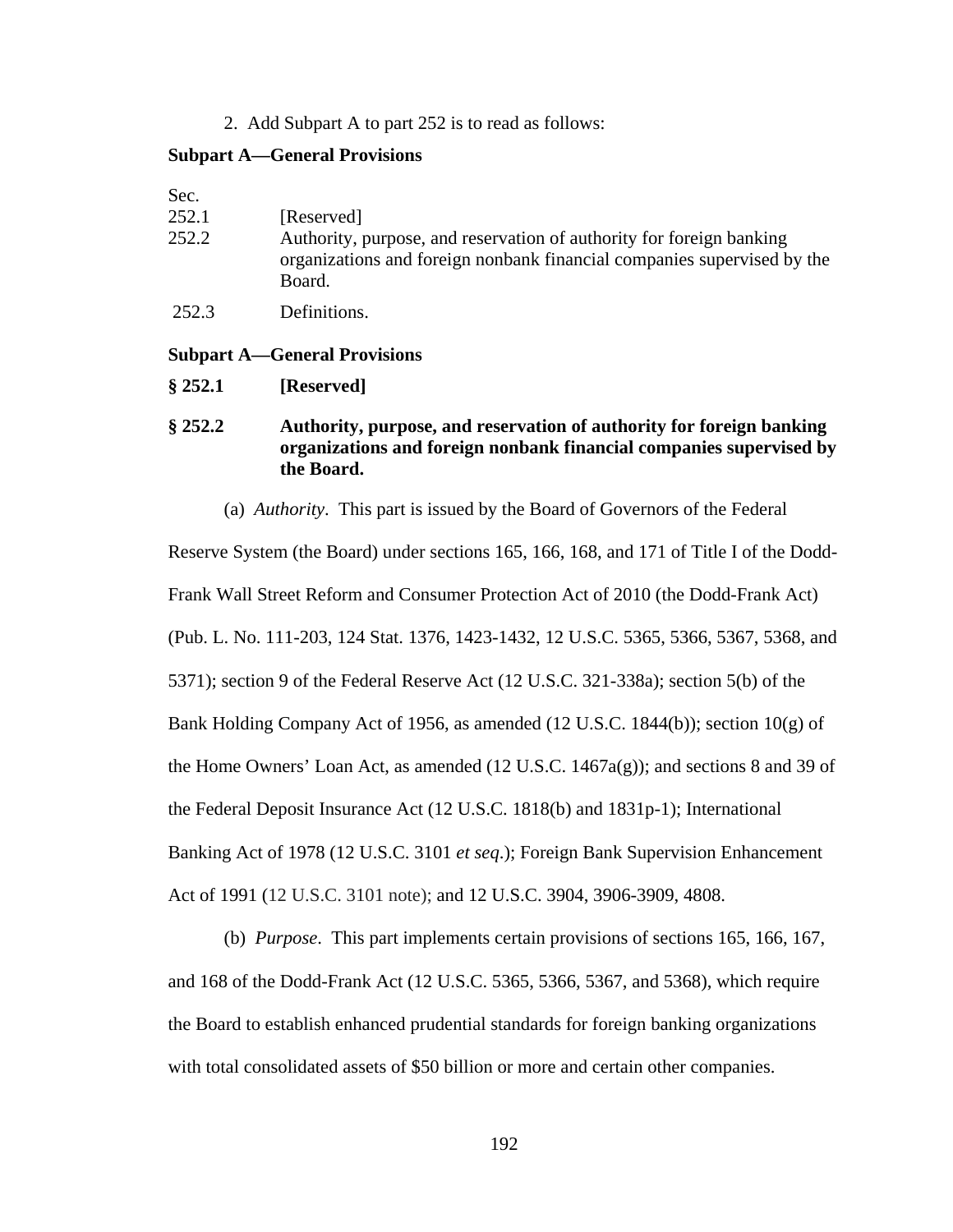(c) *Reservation of authority.* (1) *In general.* Nothing in this part limits the authority of the Board under any provision of law or regulation to impose on any company additional enhanced prudential standards, including, but not limited to, additional risk-based capital or liquidity requirements, leverage limits, limits on exposures to single counterparties, risk management requirements, stress tests, or other requirements or restrictions the Board deems necessary to carry out the purposes of this part or Title I of the Dodd-Frank Act, or to take supervisory or enforcement action, including action to address unsafe and unsound practices or conditions, or violations of law or regulation.

(2) *Separate operations*. If a foreign banking organization owns more than one foreign bank, the Board may apply the standards applicable to the foreign banking organization under this part in a manner that takes into account the separate operations of such foreign banks.

(d) *Foreign nonbank financial companies*. (1) *In general.* The following subparts of this part will apply to a foreign nonbank financial company supervised by the Board, unless the Board determines that application of those subparts, or any part thereof, would not be appropriate:

(i) Subpart L—Risk-Based Capital Requirements and Leverage Limits for Covered Foreign Banking Organizations;

(ii) Subpart M—Liquidity Requirements for Covered Foreign Banking Organizations;

(iii) Subpart N—Single-Counterparty Credit Limits for Covered Foreign Banking Organizations;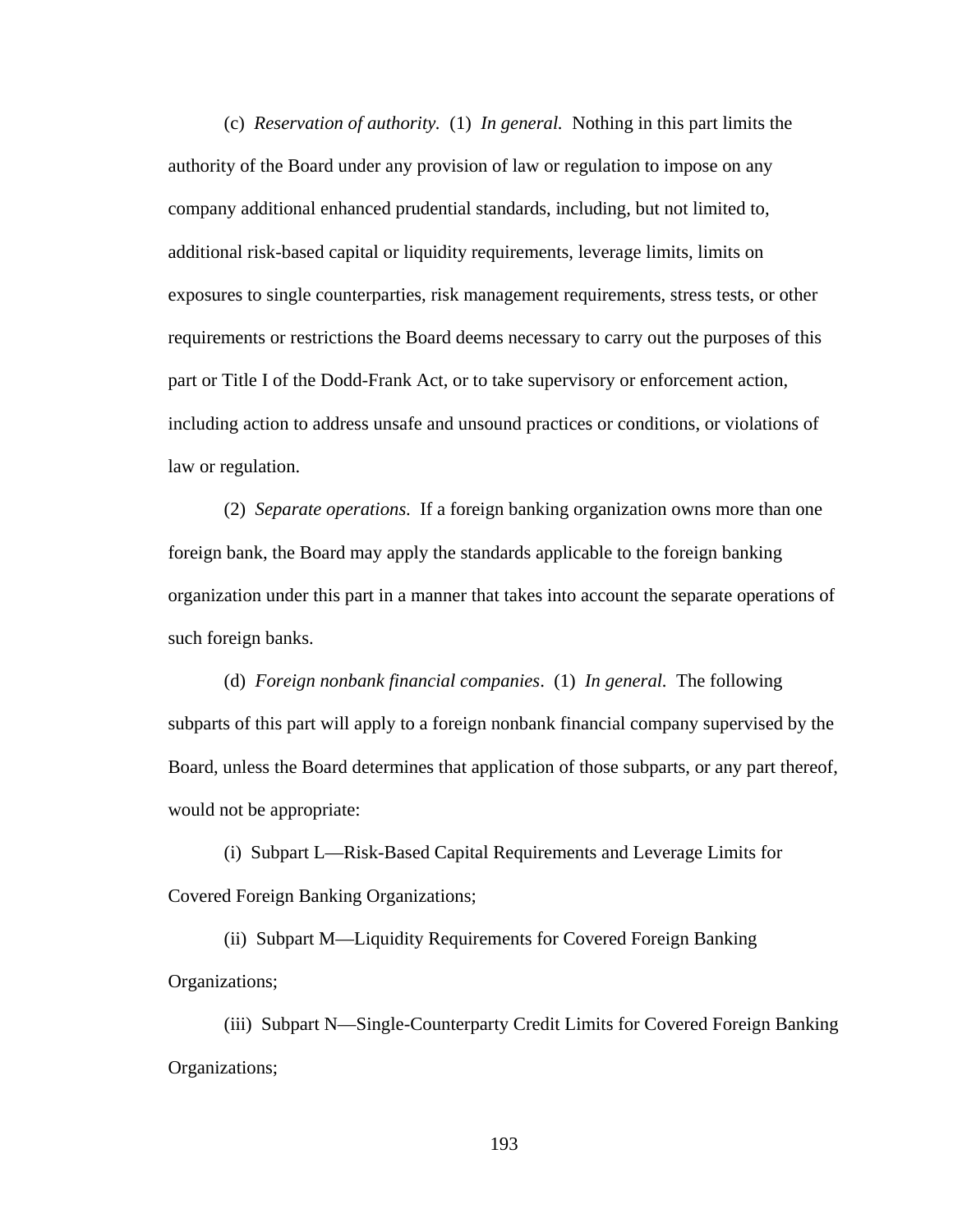(iv) Subpart O—Risk Management for Covered Foreign Banking Organizations;

(v) Subpart P—Stress Test Requirements for Covered Foreign Banking Organizations and Other Foreign Companies;

(vi) Subpart Q—Debt-to-Equity Limits for Certain Covered Foreign Banking Organizations; and

(vii) Subpart R—Early Remediation Framework for Covered Foreign Banking Organizations.

(2) *Intermediate holding company criteria*. In determining whether to apply subpart K (Intermediate Holding Company Requirement for Covered Foreign Banking Organizations) to a foreign nonbank financial company supervised by the Board in accordance with section 167 of the Dodd-Frank Act (12 U.S.C. 5367), the Board will consider the following criteria regarding the foreign nonbank financial company:

(i) The structure and organization of the U.S. activities and subsidiaries of the foreign nonbank financial company;

(ii) The riskiness, complexity, financial activities, and size of the U.S. activities and subsidiaries of a foreign nonbank financial company, and the interconnectedness of those U.S. activities and subsidiaries with foreign activities and subsidiaries of the foreign banking organization;

(iii) The extent to which an intermediate holding company would help to prevent or mitigate risks to the financial stability of the United States that could arise from the material financial distress or failure, or ongoing activities, of the foreign nonbank financial company;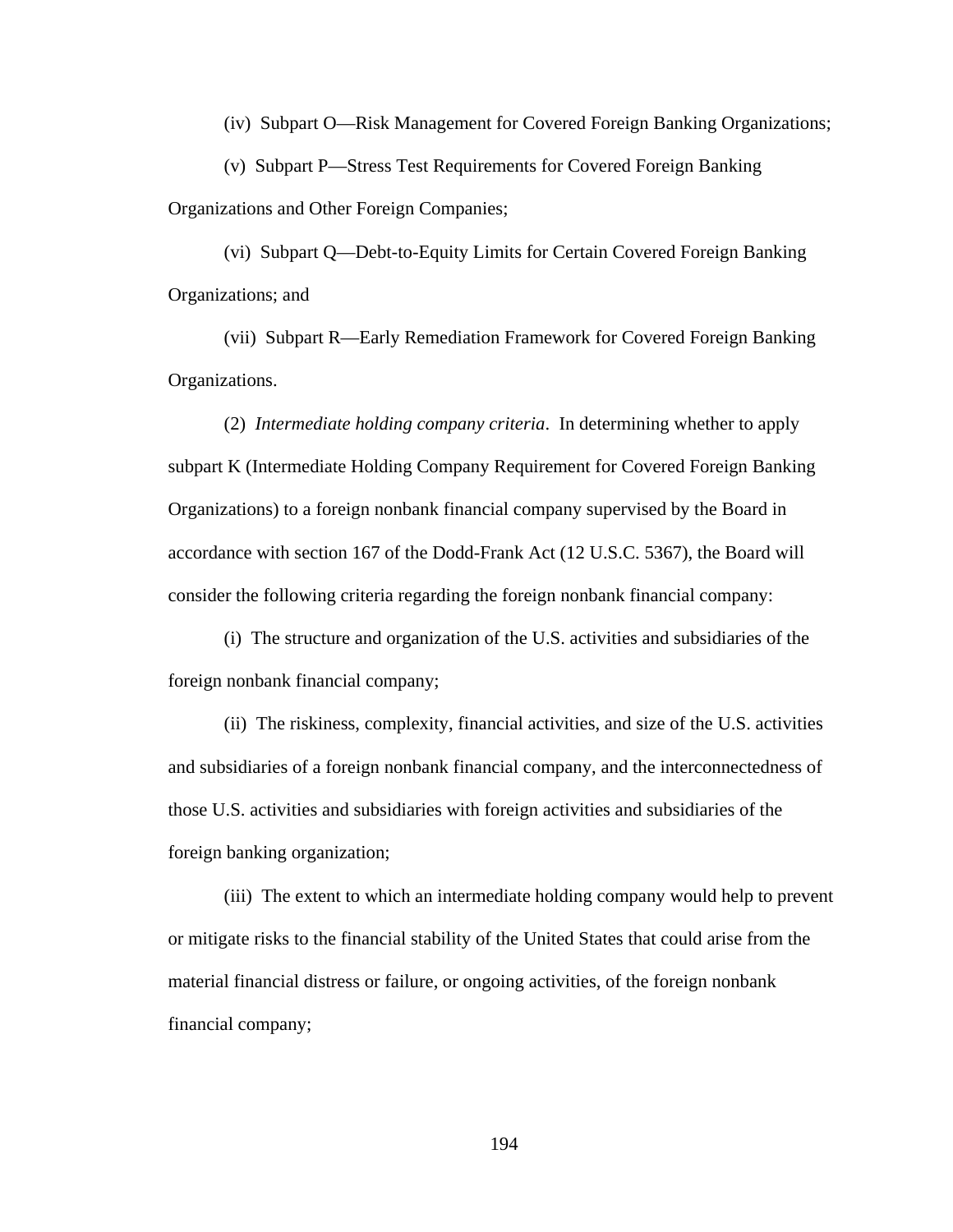(iv) The extent to which the foreign nonbank financial company is subject to prudential standards on a consolidated basis in its home country that are administered and enforced by a comparable foreign supervisory authority; and

(v) Any other risk-related factor that the Board determines appropriate.

## **§ 252.3 Definitions**

Unless otherwise specified, the following definitions will apply for purposes of subparts K through R of this part:

*Affiliate* means any company that controls, is controlled by, or is under common control with, another company.

*Applicable accounting standards* means U.S. generally applicable accounting principles (GAAP), international financial reporting standards (IFRS), or such other accounting standards that a company uses in the ordinary course of its business in preparing its consolidated financial statements.

*Bank* has the same meaning as in section 225.2(b) of the Board's Regulation Y (12 CFR 225.2(b)).

*Bank holding company* has the same meaning as in section 2(a) of the Bank Holding Company Act (12 U.S.C. 1841(a)) and section 225.2(c) of the Board's Regulation Y (12 CFR 225.2(c)).

*Combined U.S. operations* means, with respect to a foreign banking organization:

(a) Any U.S. intermediate holding company and its consolidated subsidiaries;

(b) Any U.S. branch or U.S. agency; and

(c) Any other U.S. subsidiary of the foreign banking organization that is not a section  $2(h)(2)$  company.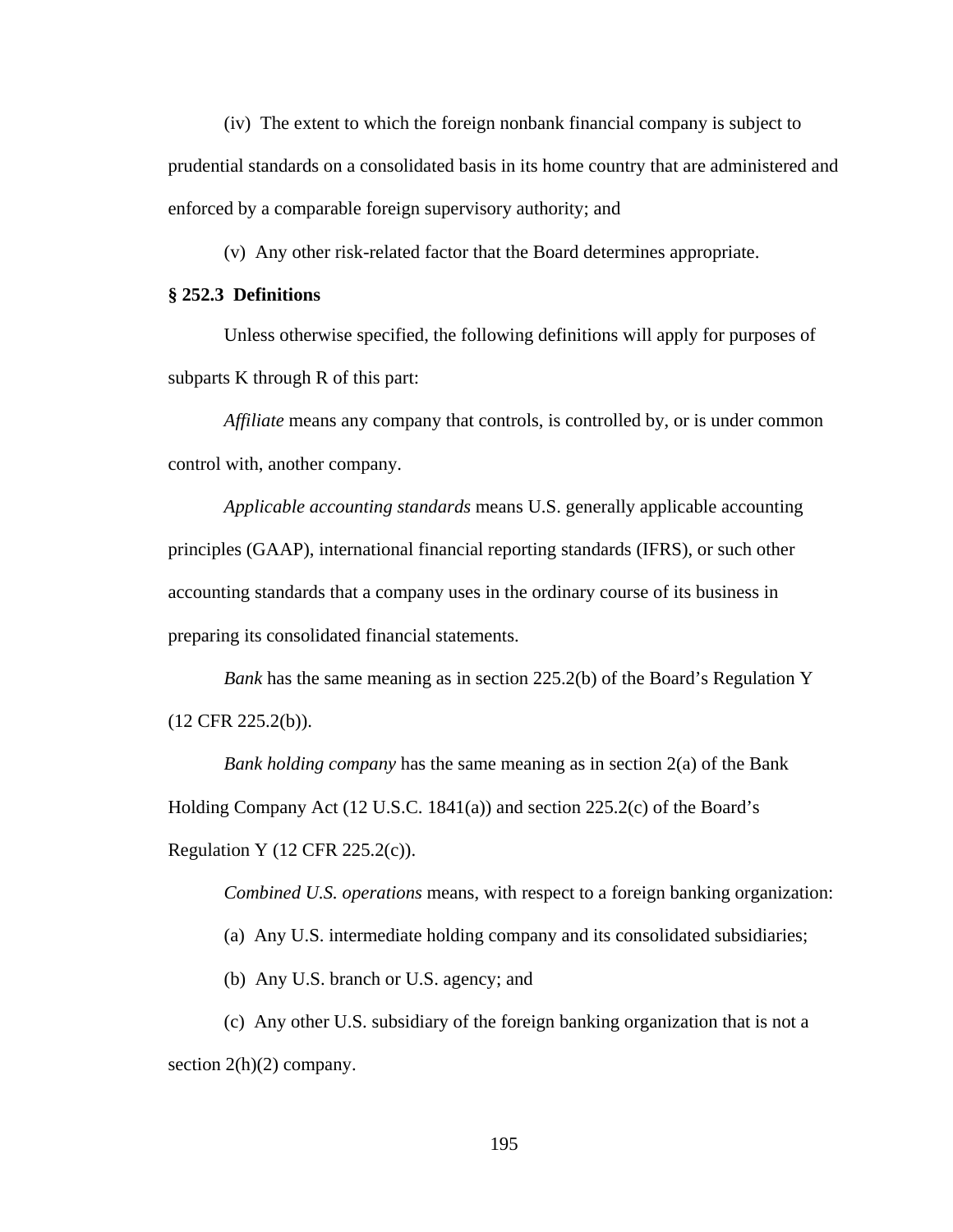*Company* means a corporation, partnership, limited liability company, depository institution, business trust, special purpose entity, association, or similar organization.

*Control* has the same meaning as in section 2(a) of the Bank Holding Company Act (12 U.S.C. 1841(a)), and the terms *controlled* and *controlling* shall be construed consistently with the term *control*.

*Depository institution* has the same meaning as in section 3 of the Federal Deposit Insurance Act (12 U.S.C. 1813).

*FFIEC 002* means the Report of Assets and Liabilities of U.S. Branches and Agencies of Foreign Banks reporting form.

*Foreign bank* has the same meaning as in section 211.21(n) of the Board's Regulation K (12 CFR 211.21(n)).

*Foreign banking organization* has the same meaning as in section 211.21(o) of the Board's Regulation K (12 CFR 211.21(o)).

*Foreign nonbank financial company supervised by the Board* means a company incorporated or organized in a country other than the United States that the Council has determined under section 113 of the Dodd-Frank Act (12 U.S.C. 5323) shall be supervised by the Board and for which such determination is still in effect.

*FR Y-9C* means the Consolidated Financial Statements for Bank Holding Companies reporting form.

*FR Y-7Q* means the Capital and Asset Report for Foreign Banking Organizations reporting form.

*Non-U.S. affiliate* means any affiliate that is incorporated or organized in a country other than the United States.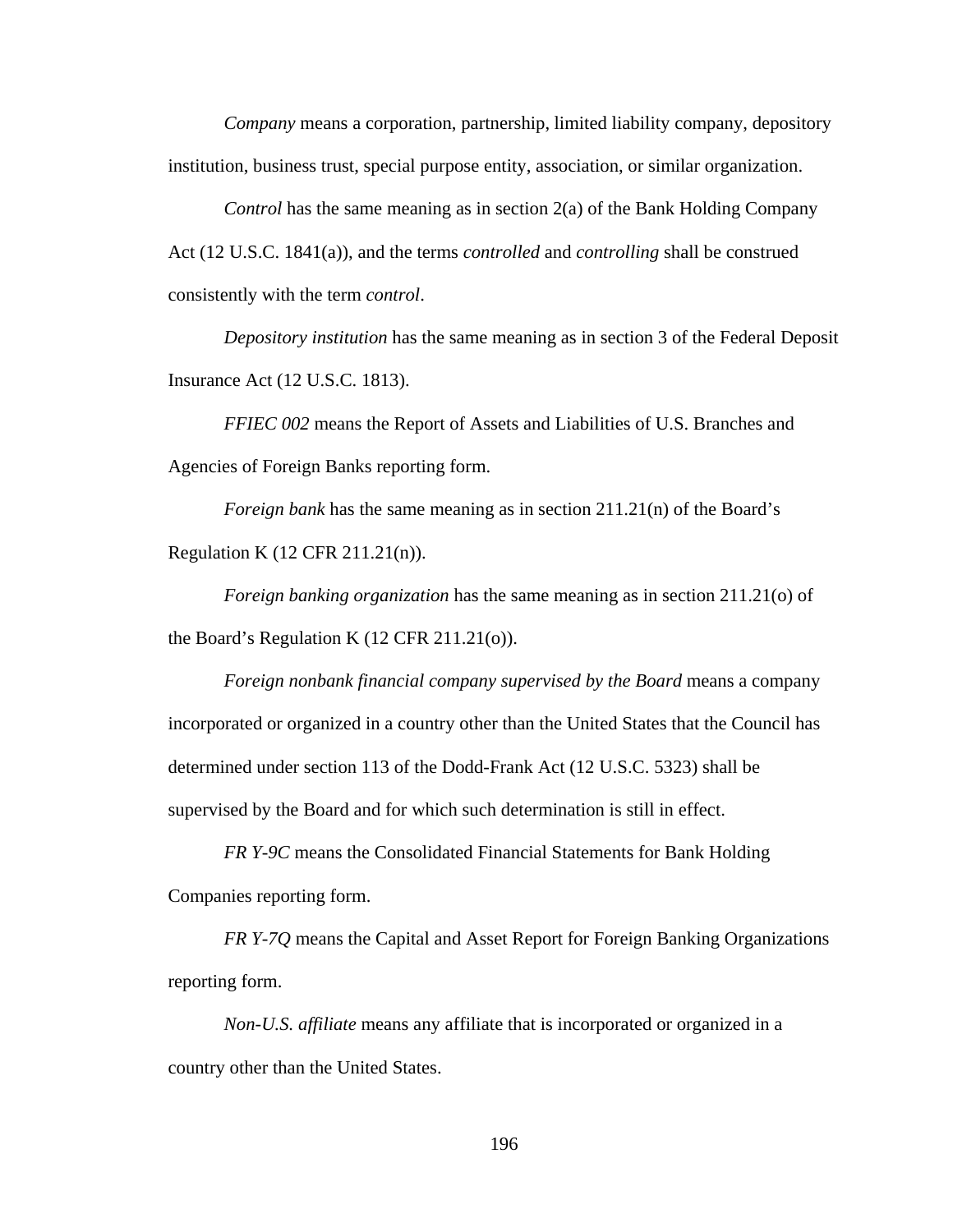*Nonbank financial company supervised by the Board* means a company that the Council has determined under section 113 of the Dodd-Frank Act (12 U.S.C. 5323) shall be supervised by the Board and for which such determination is still in effect.

*Publicly traded* means traded on:

(a) Any exchange registered with the U.S. Securities and Exchange Commission as a national securities exchange under section 6 of the Securities Exchange Act of 1934 (15 U.S.C. 78f); or

(b) Any non-U.S.-based securities exchange that:

(1) Is registered with, or approved by, a national securities regulatory authority; and

(2) Provides a liquid, two-way market for the instrument in question, meaning that there are enough independent bona fide offers to buy and sell so that a sales price reasonably related to the last sales price or current bona fide competitive bid and offer quotations can be determined promptly and a trade can be settled at such a price within a reasonable time period conforming with trade custom. A company can rely on its determination that a particular non-U.S.-based exchange provides a liquid two-way market unless the Board determines that the exchange does not provide a liquid two-way market.

*Section 2(h)(2) company* has the same meaning as in section 2(h)(2) of the Bank Holding Company Act (12 U.S.C. 1841(h)(2)).

*Subsidiary* has the same meaning as in section 225.2(o) of Regulation Y  $(12 \text{ CFR } 225.2(0)).$ 

*U.S. agency* has the same meaning as the term "agency" in section 211.21(b) of the Board's Regulation K (12 CFR 211.21(b)).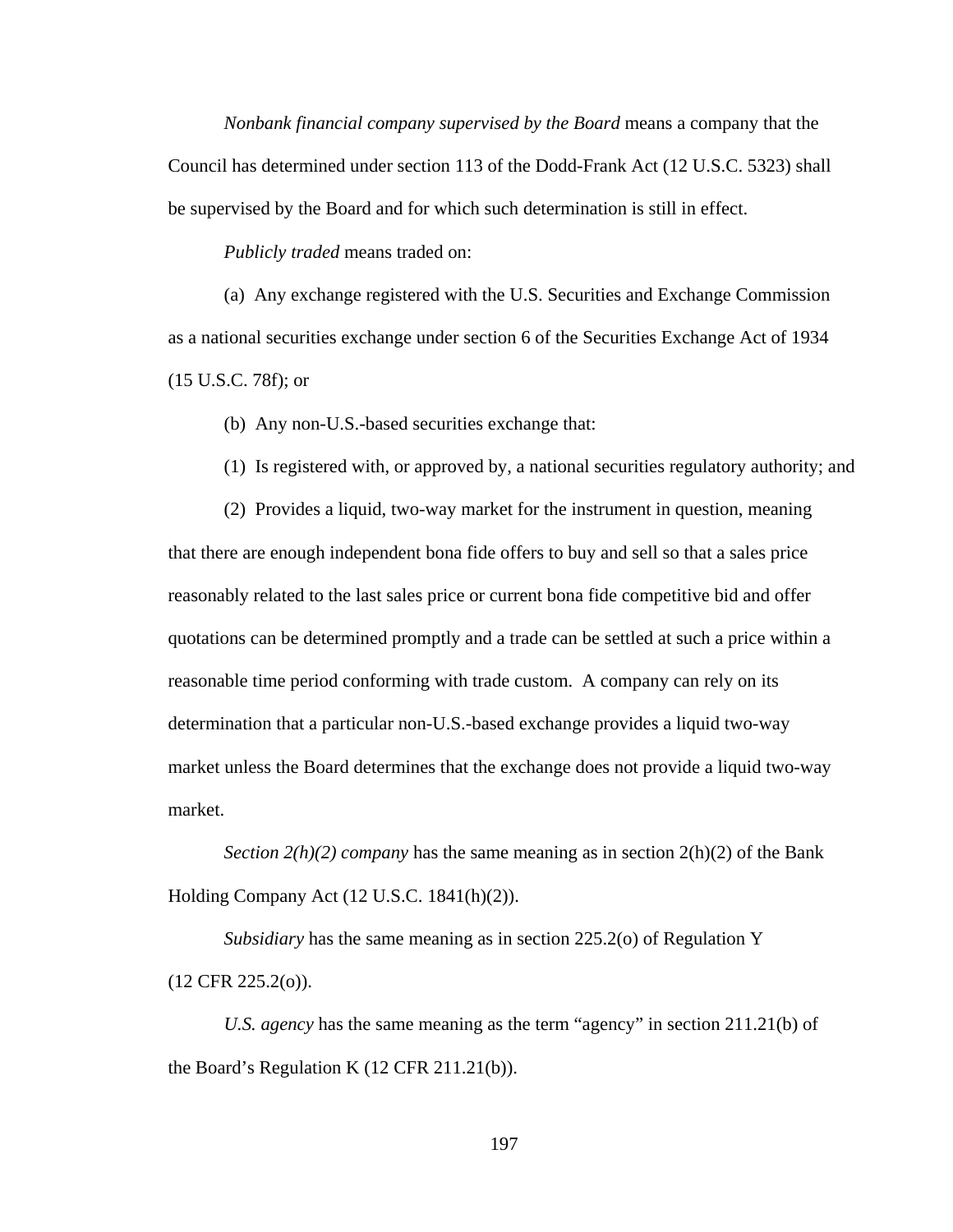*U.S. branch* has the same meaning as the term "branch" in section 211.21(e) of the Board's Regulation K (12 CFR 211.21(e)).

*U.S. branch and agency network* means all U.S. branches and U.S. agencies of a foreign bank.

*U.S. intermediate holding company* means the top-tier U.S. company that is required to be formed pursuant to § 252.202 of subpart K of this part and that controls the U.S. subsidiaries of a foreign banking organization.

*U.S. subsidiary* means any subsidiary that is organized in the United States or in any State, commonwealth, territory, or possession of the United States, the District of Columbia, the Commonwealth of Puerto Rico, the Commonwealth of the North Mariana Islands, the American Samoa, Guam, or the United States Virgin Islands.

### **Subparts B-E [Reserved]**

3. Reserve subparts B to E to part 252.

#### **Subparts I and J [Reserved]**

- 4. Reserve subparts I and J to part 252.
- 5. Add Subpart K to part 252 to read as follows:

# **Subpart K - Intermediate Holding Company Requirement for Covered Foreign Banking Organizations**

- Sec.
- 252.200 Applicability.
- 252.201 U.S. intermediate holding company requirement.
- 252.202 Alternative organizational structure.
- 252.203 Corporate form, notice, and reporting.
- 252.204 Liquidation of intermediate holding companies

## **Subpart K- Intermediate Holding Company Requirement for Covered Foreign**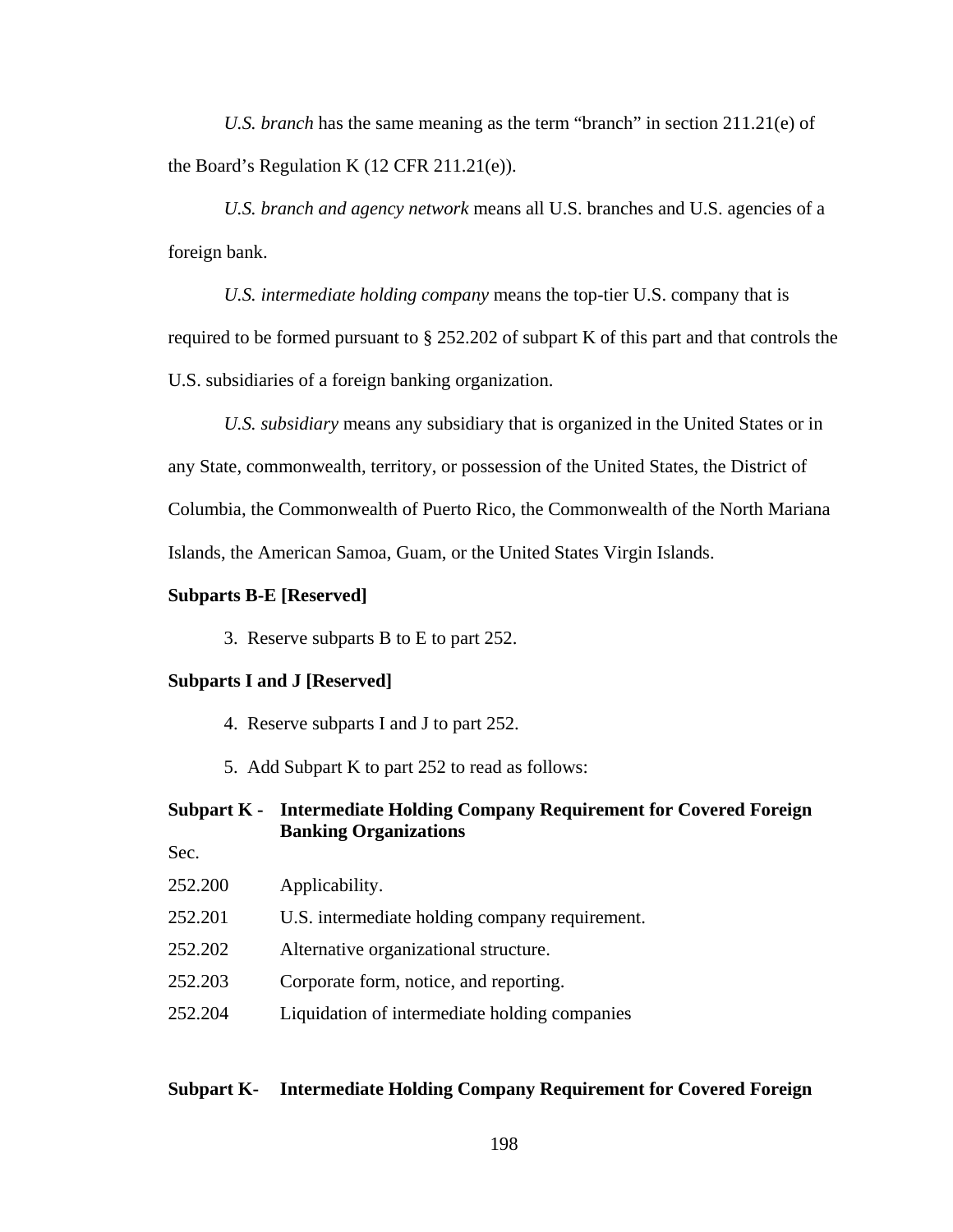## **Banking Organizations**

## **§ 252.200 Applicability.**

(a) *In general*. (1) *Total consolidated assets*. This subpart applies to a foreign banking organization with total consolidated assets of \$50 billion or more, as determined based on the average of the total assets:

(i) For the four most recent consecutive quarters as reported by the foreign banking organization on its FR Y-7Q; or

(ii) If the foreign banking organization has not filed the FR Y-7Q for each of the four most recent consecutive quarters, for the most recent quarter or consecutive quarters as reported on FR Y-7Q; or

(iii) If the foreign banking organization has not yet filed an FR Y-7Q, as determined under applicable accounting standards.

(2) *Cessation of requirements*. A foreign banking organization will remain subject to the requirements of this subpart unless and until total assets as reported on its FR Y-7Q are less than \$50 billion for each of the four most recent consecutive calendar quarters.

(3) *Measurement date*. For purposes of paragraphs (a)(1) and (a)(2) of this section, total assets are measured on the quarter-end for each quarter used in the calculation of the average.

(b) *Initial applicability*. A foreign banking organization that is subject to this subpart as of July 1, 2014, under paragraph  $(a)(1)$  of this section, must comply with the requirements of this subpart beginning on July 1, 2015, unless that time is extended by the Board in writing.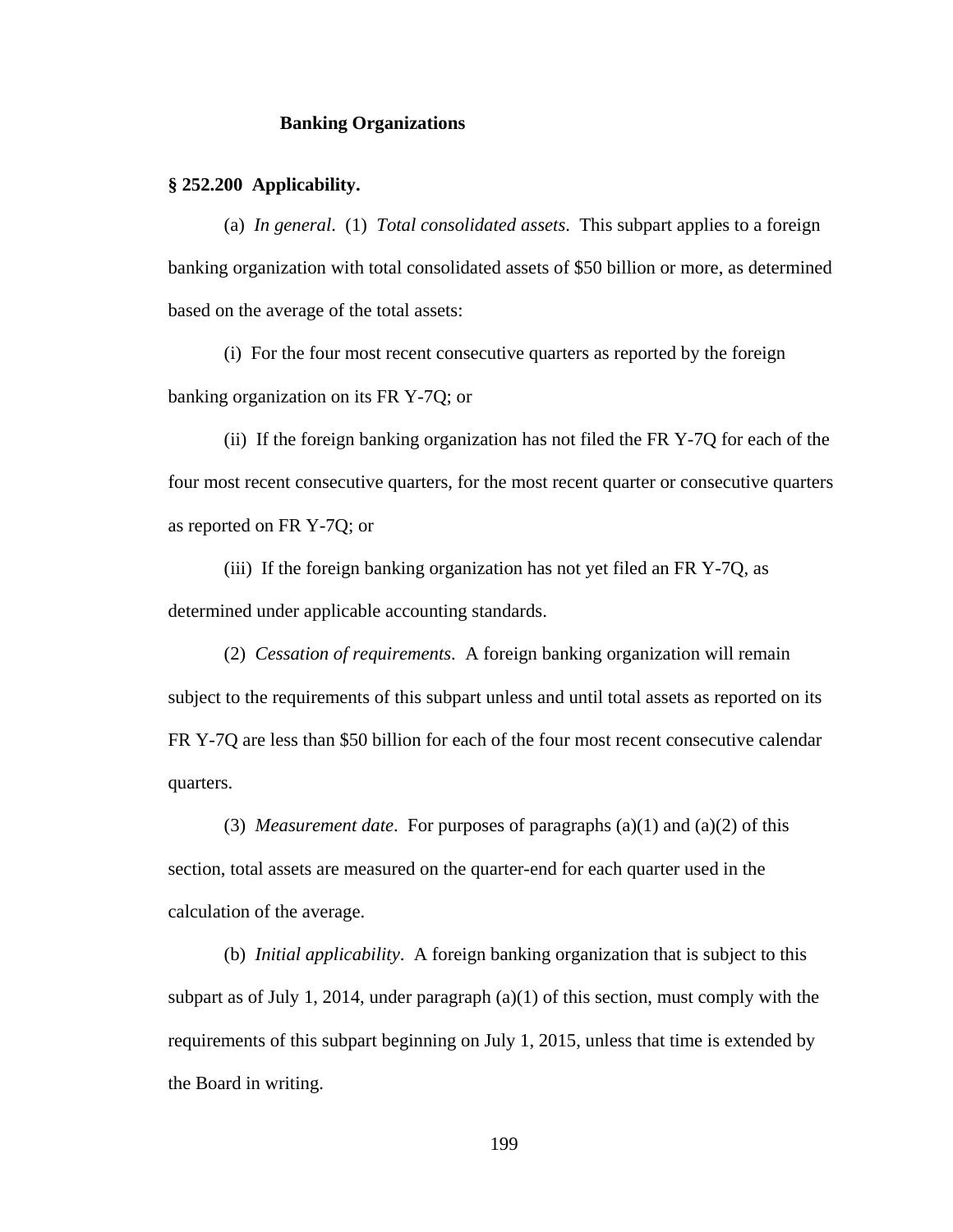(c) *Ongoing applicability*. A foreign banking organization that becomes subject to this subpart after July 1, 2014, under paragraph  $(a)(1)$  of this section, must comply with the requirements of this subpart beginning 12 months after it becomes subject to this subpart, unless that time is accelerated or extended by the Board in writing.

### **§ 252.201 U.S. intermediate holding company requirement.**

(a) *In general*. (1) A foreign banking organization with total consolidated assets of \$50 billion or more must establish a U.S. intermediate holding company if the foreign banking organization has combined U.S. assets (excluding assets of U.S. branches and U.S. agencies) of \$10 billion or more.

(2) For purposes of this section, combined U.S. assets (excluding assets of U.S. branches and U.S. agencies) is equal to the average of the total consolidated assets of each top-tier U.S. subsidiary of the foreign banking organization (excluding any section  $2(h)(2)$  company):

(i) For the four most recent consecutive quarters as reported by the foreign banking organization on its FR Y-7Q; or

(ii) If the foreign banking organization has not filed the FR Y-7Q for each of the four most recent consecutive quarters, for the most recent quarter or consecutive quarters as reported on FR Y-7Q; or

(iii) If the foreign banking organization has not filed an FR Y-7Q, as determined under applicable accounting standards.

(3) A company may reduce its combined U.S. assets (excluding assets of U.S. branches and U.S. agencies) as calculated under paragraph  $(a)(2)$  of this section by the amount corresponding to any balances and transactions between any U.S. subsidiaries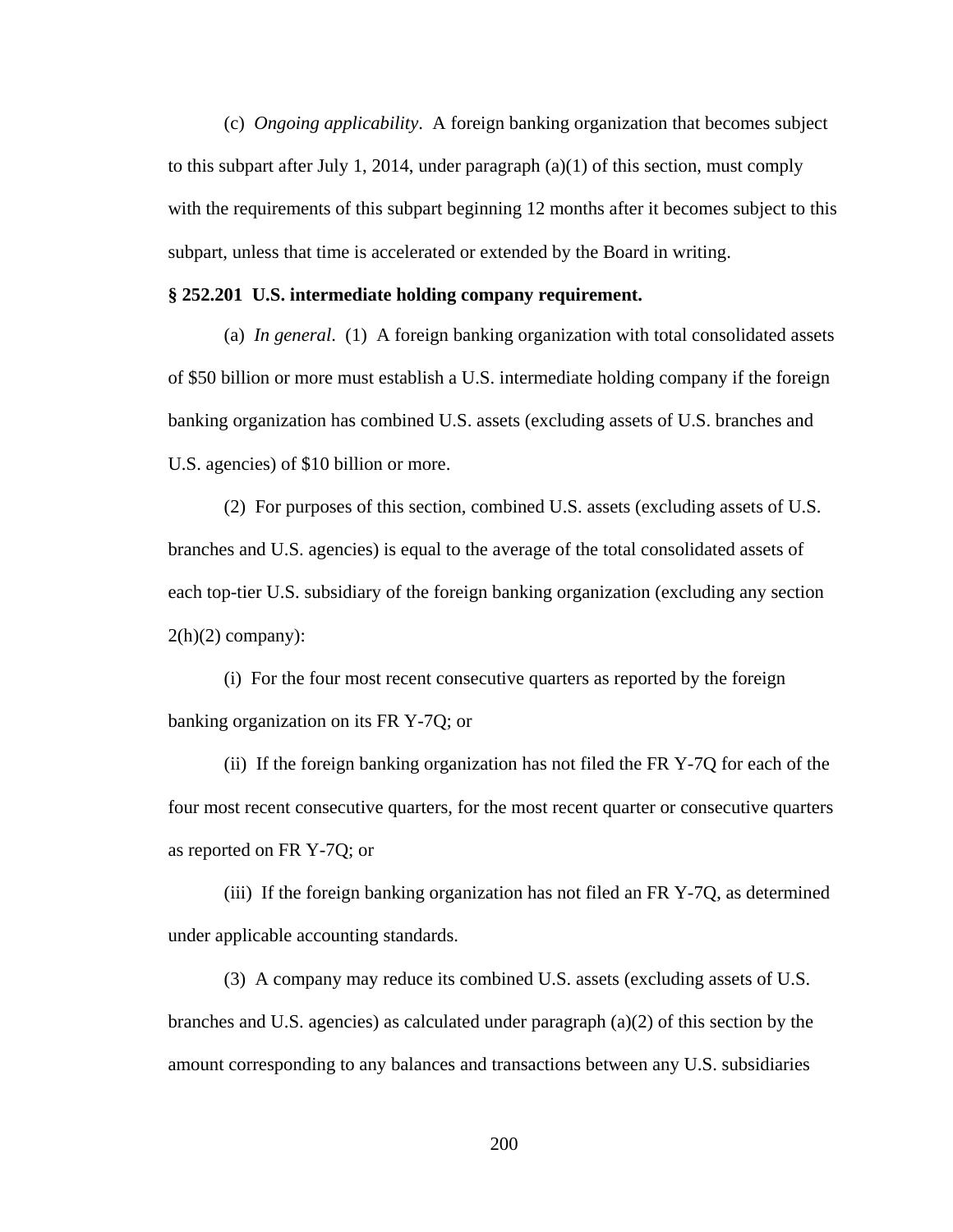that would be eliminated in consolidation were a U.S. intermediate holding company already formed.

(b) *Organizational structure*. A foreign banking organization that is required to form a U.S. intermediate holding company under paragraph (a) of this section must hold its interest in any U.S. subsidiary through the U.S. intermediate holding company, other than any interest in a section  $2(h)(2)$  company.

### **§ 252.202 Alternative organizational structure.**

(a) *In general*. Upon written request by a foreign banking organization subject to this subpart, the Board will consider whether to permit the foreign banking organization to establish multiple intermediate holding companies or use an alternative organizational structure to hold its combined U.S. operations, if:

(1) The foreign banking organization controls another foreign banking organization that has separate U.S. operations;

(2) Under applicable law, the foreign banking organization may not own or control one or more of its U.S. subsidiaries (excluding any section 2(h)(2) company) through a single U.S. intermediate holding company; or

(3) The Board determines that the circumstances otherwise warrant an exception based on the foreign banking organization's activities, scope of operations, structure, or similar considerations.

(b) *Request*. A request under this section must be submitted to the Board at least 180 days prior to the date that the foreign banking organization is required to establish the U.S. intermediate holding company and include a description of why the request should be granted and any other information the Board may require.

#### **§ 252.203 Corporate form, notice, and reporting**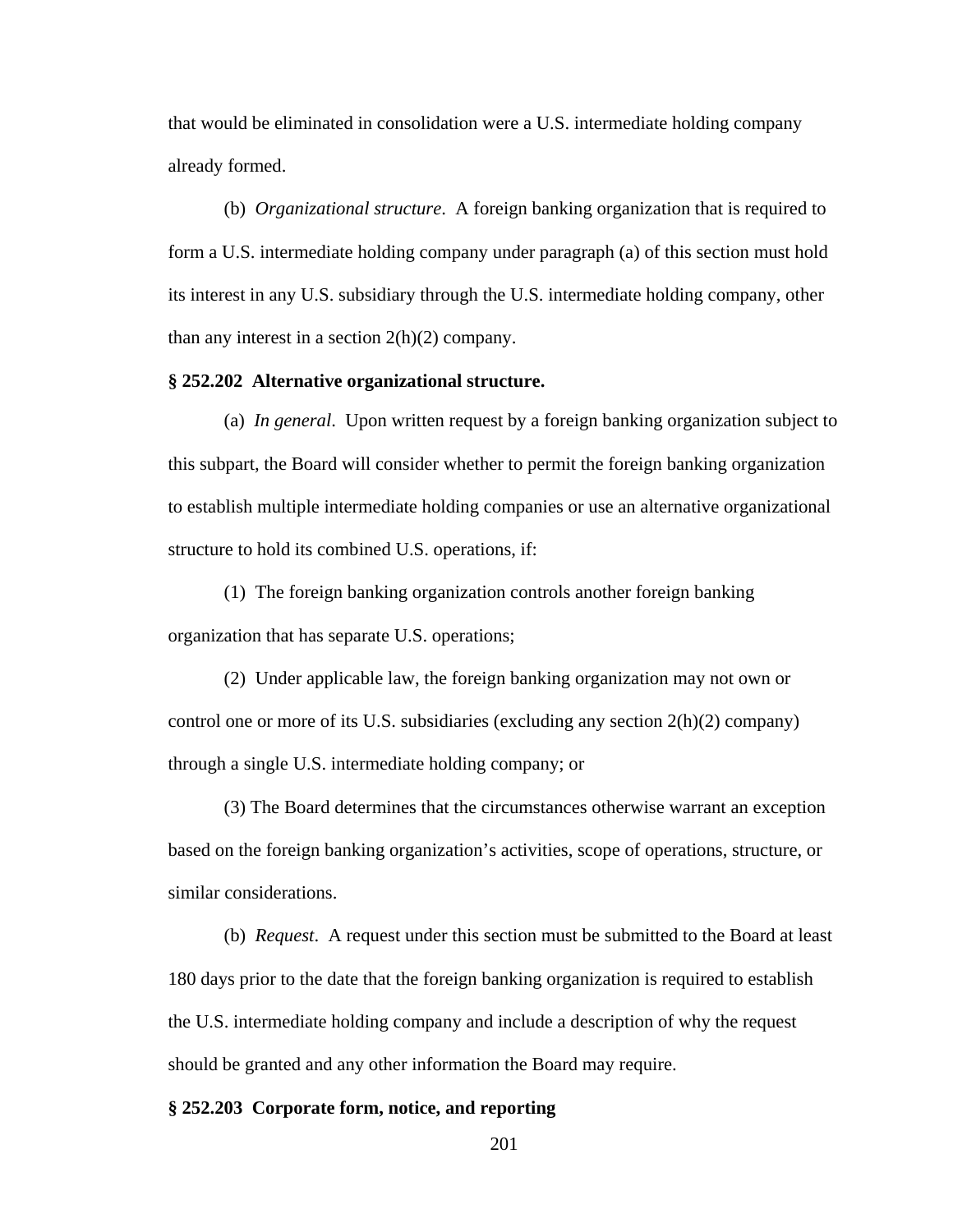(a) *Corporate form*. A U.S. intermediate holding company must be organized under the laws of the United States, any state, or the District of Columbia.

(b) *Notice*. Within 30 days of establishing a U.S. intermediate holding company under this section, a foreign banking organization must provide to the Board:

(1) A description of the U.S. intermediate holding company, including its name, location, corporate form, and organizational structure;

(2) A certification that the U.S. intermediate holding company meets the requirements of this subpart; and

(3) Any other information that the Board determines is appropriate.

(c) *Reporting*. Each U.S. intermediate holding company shall furnish, in the manner and form prescribed by the Board, any reporting form in the same manner and to the same extent as a bank holding company. Additional information and reports shall be furnished as the Board may require.

(d) *Examinations and inspections*. The Board may examine or inspect any U.S. intermediate holding company and each of its subsidiaries and prepare a report of their operations and activities.

(e) *Enhanced prudential standards*. A U.S. intermediate holding company is subject to the enhanced prudential standards of subparts K through R of this part. A U.S. intermediate holding company is not otherwise subject to requirements of subparts B through J of this part, regardless of whether the company meets the scope of application of those subparts.

## **§ 252.204 Liquidation of intermediate holding companies.**

(a) *Prior notice*. A foreign banking organization that seeks to voluntarily liquidate its U.S. intermediate holding company but would remain a foreign banking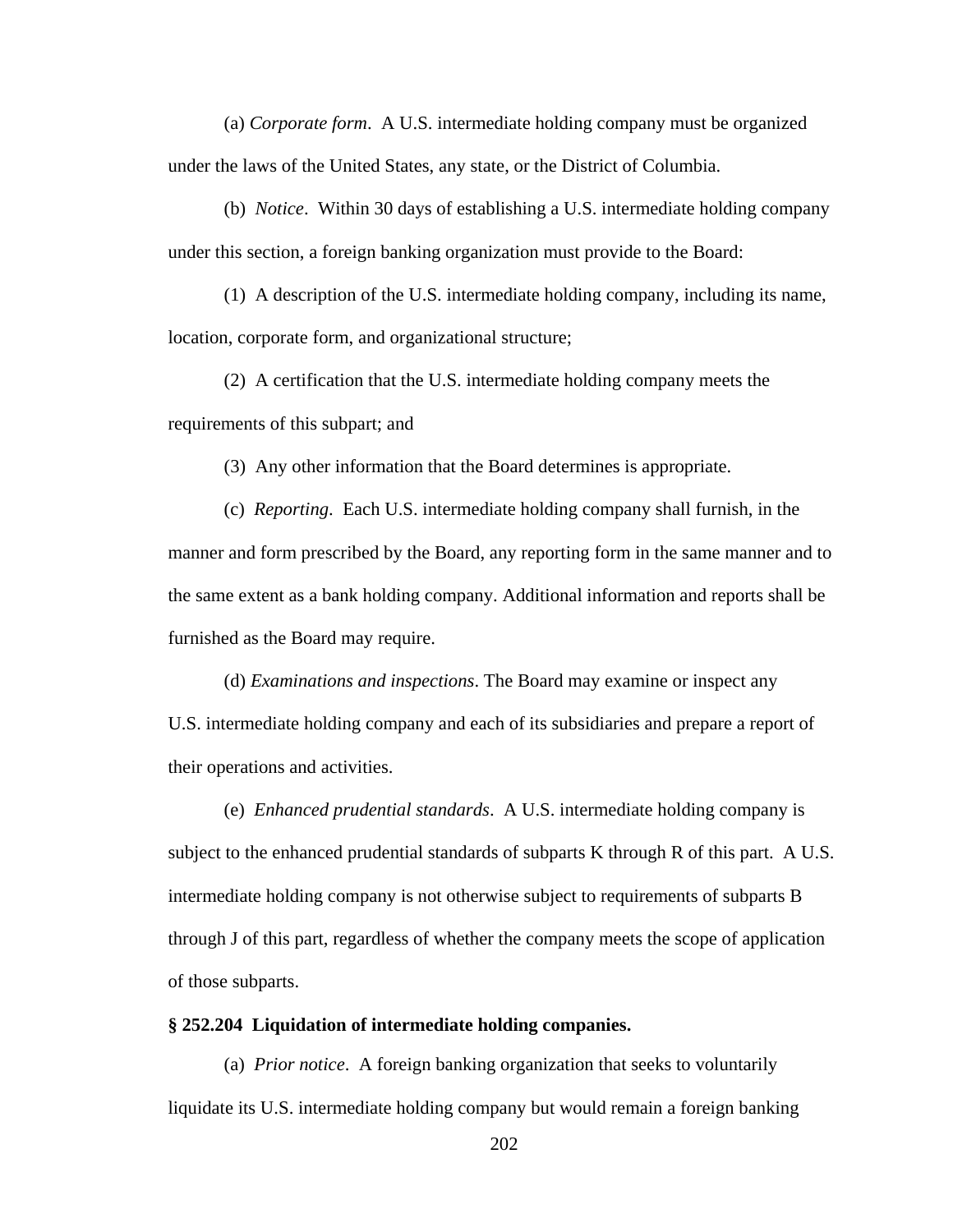organization after such liquidation must provide the Board with 60 days' prior written notice of the liquidation.

(b) *Waiver of notice period*. The Board may waive the 60-day period in paragraph (a) of this section in light of the circumstances presented.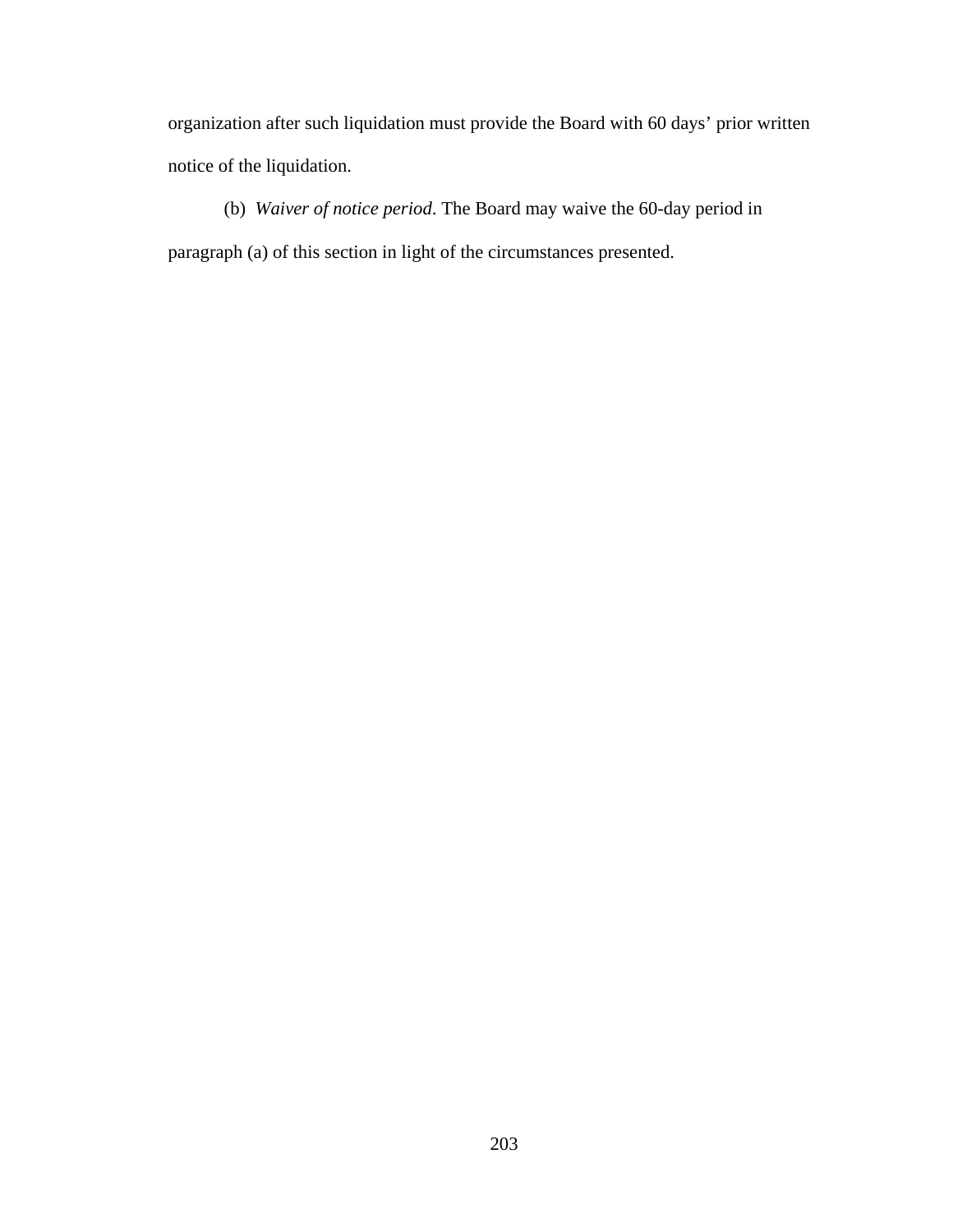6. Add Subpart L to part 252 to read as follows:

## **Subpart L - Risk-Based Capital Requirements and Leverage Limits for Covered Foreign Banking Organizations**

Sec.

| .       |                                                        |
|---------|--------------------------------------------------------|
| 252.210 | Definitions.                                           |
| 252.211 | Applicability.                                         |
| 252.212 | Enhanced risk-based capital and leverage requirements. |

## **Subpart L - Risk-Based Capital Requirements and Leverage Limits for Covered Foreign Banking Organizations**

## **§ 252.210 Definitions.**

For purposes of this subpart, the following definition applies:

*Basel Capital Framework* means the regulatory capital framework published by

the Basel Committee on Banking Supervision, as amended from time to time.

## **§ 252.211 Applicability.**

(a) *Foreign banking organizations with total consolidated assets of \$50 billion or* 

*more*. A foreign banking organization with total consolidated assets of \$50 billion or

more is subject to the requirements of § 252.212(c) of this subpart.

(1) *Total consolidated assets*. For purposes of this paragraph, total consolidated

assets are determined based on the average of the total assets:

(i) For the four most recent consecutive quarters as reported by the foreign

banking organization on its FR Y-7Q; or

(ii) If the foreign banking organization has not filed the FR Y-7Q for each of the four most recent consecutive quarters, for the most recent quarter or consecutive quarters as reported on FR Y-7Q; or

(iii) If the foreign banking organization has not yet filed an FR Y-7Q, as determined under applicable accounting standards.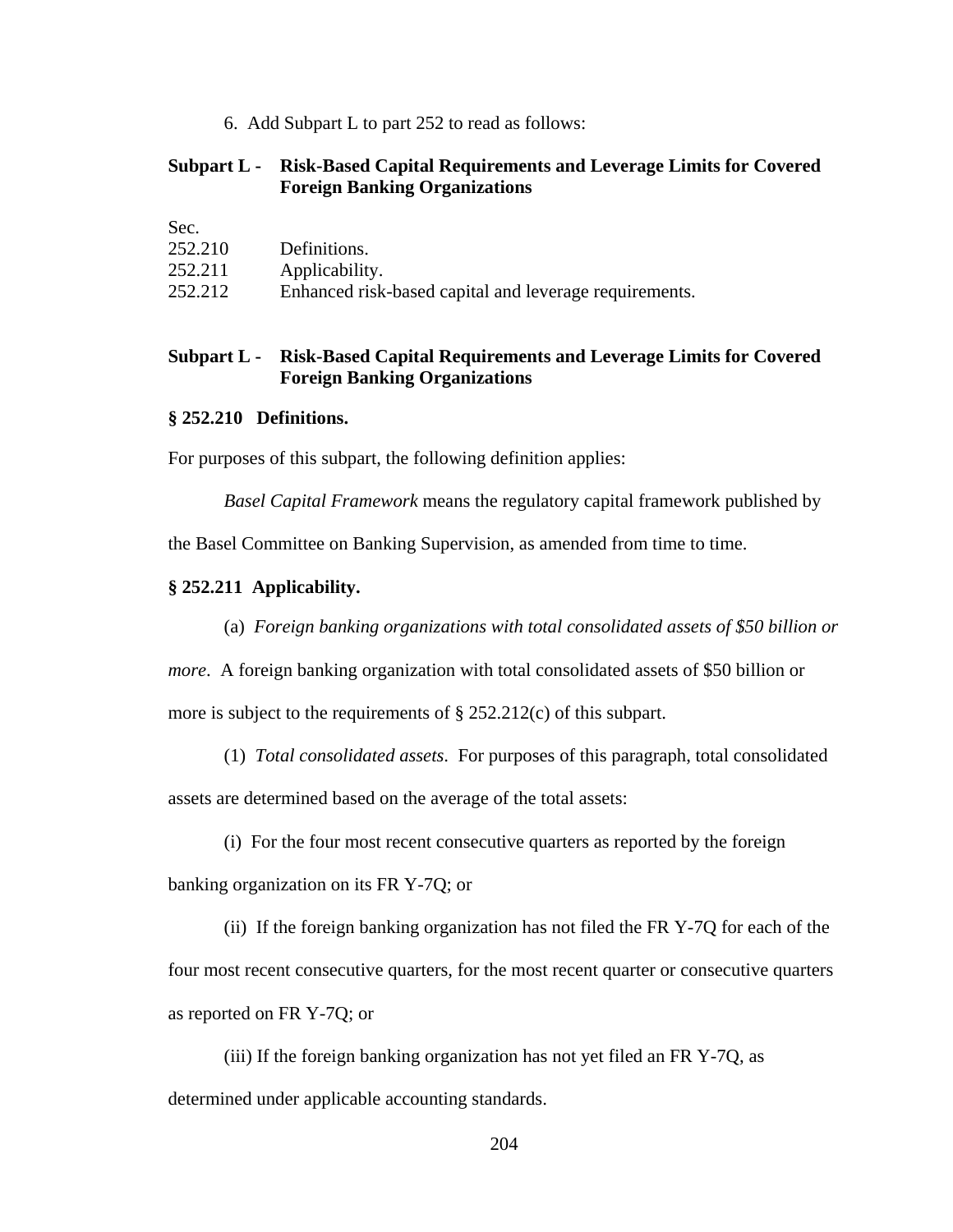(2) *Cessation of requirements*. A foreign banking organization will remain subject to the requirements of  $\S 252.212(c)$  of this subpart unless and until total assets as reported on its FR Y-7Q are less than \$50 billion for each of the four most recent consecutive calendar quarters.

(3) *Measurement date*. For purposes of this paragraph, total assets are measured on the last day of the quarter used in calculation of the average.

(b) *U.S. intermediate holding companies*. (1) *In general*. A U.S. intermediate holding company is subject to the requirements of  $\S 252.212(a)$  of this subpart.

(2) *U.S. intermediate holding companies with total consolidated assets of \$50 billion or more*. A U.S. intermediate holding company that has total consolidated assets of \$50 billion or more also is subject to the requirements of § 252.212(b) of this subpart.

(i) *Total consolidated assets.* For purposes of this paragraph, total consolidated assets are determined based on the average of the total consolidated assets:

(A) For the four most recent consecutive quarters as reported by the U.S. intermediate holding company on its FR Y-9C, or

(B) If the U.S. intermediate holding company has not filed the FR Y-9C for each of the four most recent consecutive quarters, for the most recent quarter or consecutive quarters as reported on FR Y-9C, or

(C) If the U.S. intermediate holding company has not yet filed an FR Y-9C, as determined under applicable accounting standards.

(ii) *Cessation of requirements*. A U.S. intermediate holding company will remain subject to the requirements of § 252.212(b) of this subpart unless and until total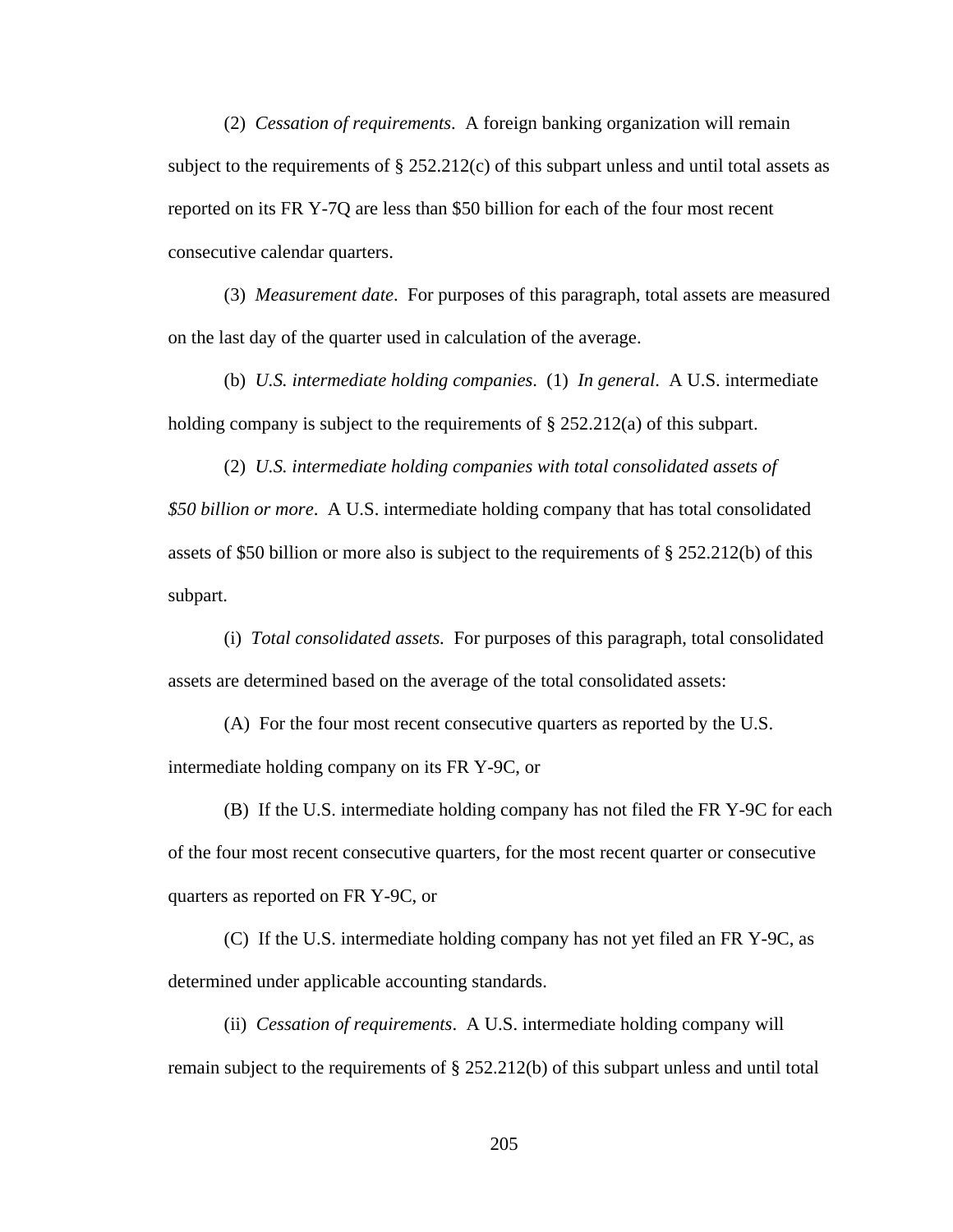assets as reported on its FR Y-9C are less than \$50 billion for each of the four most recent consecutive calendar quarters.

(iii) *Measurement date*. For purposes of this paragraph, total consolidated assets are measured on the last day of the quarter used in calculation of the average.

(c) *Initial applicability*. (1) *Foreign banking organizations*. A foreign banking organization that is subject to the requirements of this subpart as of July 1, 2014, under paragraph (a)(1) of this section must comply with the requirements of § 252.212(c) of this subpart beginning on July 1, 2015, unless that time is extended by the Board in writing.

(2) *U.S. intermediate holding companies*. A U.S. intermediate holding company that is subject to the requirements of this subpart as of July 1, 2015, under paragraph  $(b)(1)$  or  $(b)(2)$  of this section, must comply with the requirements of § 252.212(a) and § 252.212(b) of this subpart beginning on July 1, 2015, unless that time is extended by the Board in writing.

(d) *Ongoing applicability*. (1) *Foreign banking organizations*. A foreign banking organization that becomes subject to the requirements of this subpart after July 1, 2014, under paragraph  $(a)(1)$  of this section, must comply with the requirements of § 252.212(c) of this subpart beginning 12 months after it becomes subject to this subpart, unless that time is accelerated or extended by the Board in writing.

(2) *U.S. intermediate holding companies*. (i) A U.S. intermediate holding company that becomes subject to the requirements of this subpart after July 1, 2015, under paragraph  $(b)(1)$  of this section, must comply with the requirements of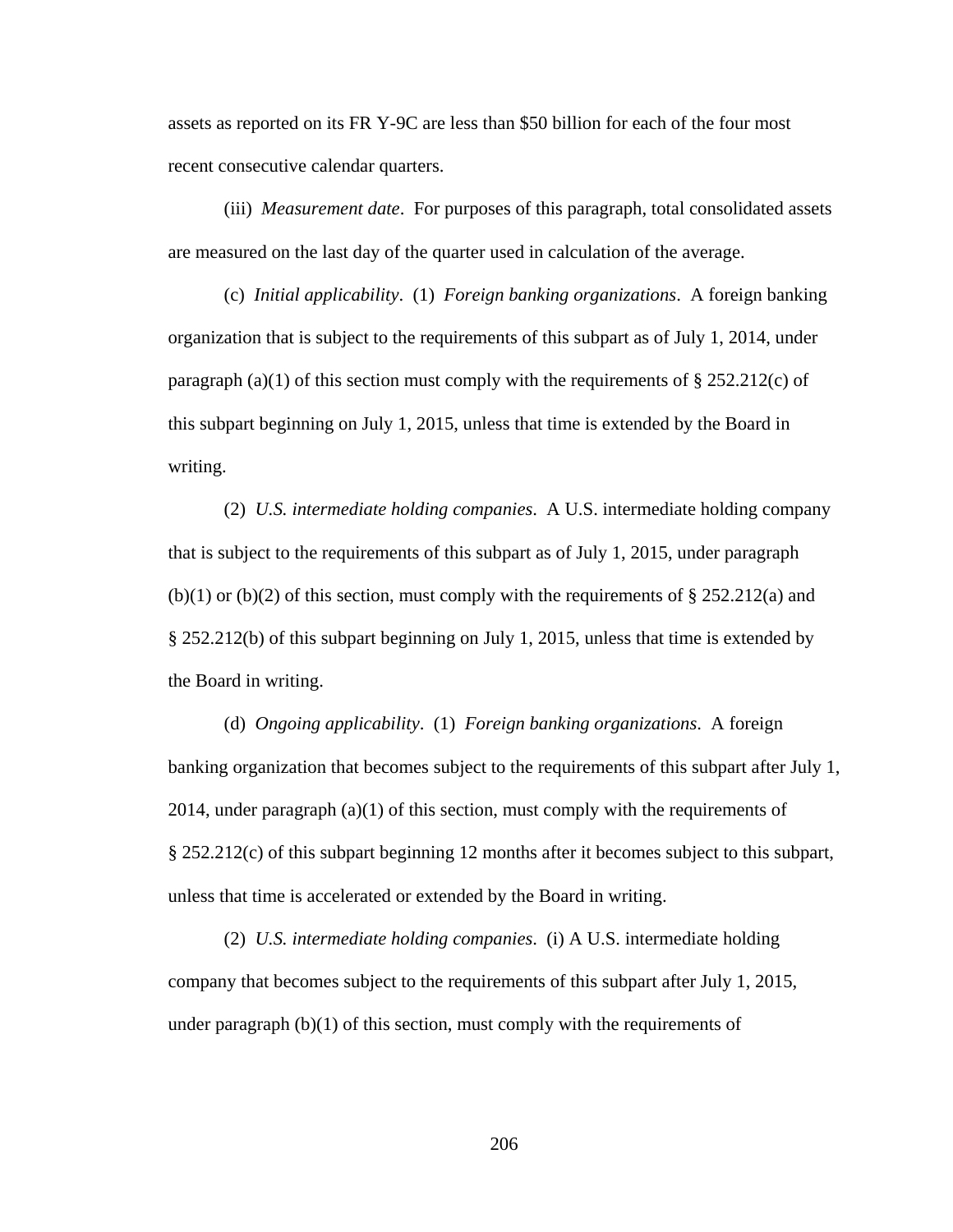§ 252.212(a) of this subpart on the date it is required to be established, unless that time is accelerated or extended by the Board in writing.

(ii) A U.S. intermediate holding company that becomes subject to this subpart after July 1, 2015, under paragraph (b)(2) of this section, must comply with the requirements of § 252.212(b) of this subpart beginning in October of the calendar year after it becomes subject to those requirements, unless that time is accelerated or extended by the Board in writing.

## **§ 252.212 Enhanced risk-based capital and leverage requirements.**

(a) *Risk-based capital and leverage requirements*. A U.S. intermediate holding company, regardless of whether it controls a bank, must calculate and meet all applicable capital adequacy standards, including minimum risk-based capital and leverage requirements, and comply with all restrictions associated with applicable capital buffers, in the same manner and to the same extent as a bank holding company in accordance with any capital adequacy standards established by the Board for bank holding companies, including 12 CFR part 225, appendices A, D, E, and G and any successor regulation.

(b) *Capital planning*. A U.S. intermediate holding company with total consolidated assets of \$50 billion or more must comply with section 225.8 of Regulation Y in the same manner and to the same extent as a bank holding company subject to that section.

(c) *Foreign banking organizations*. (1) *General requirements*. A foreign banking organization with total consolidated assets of \$50 billion or more must:

(i) Certify to the Board that it meets capital adequacy standards at the consolidated level that are consistent with the Basel Capital Framework in accordance with any capital adequacy standards established by its home country supervisor; or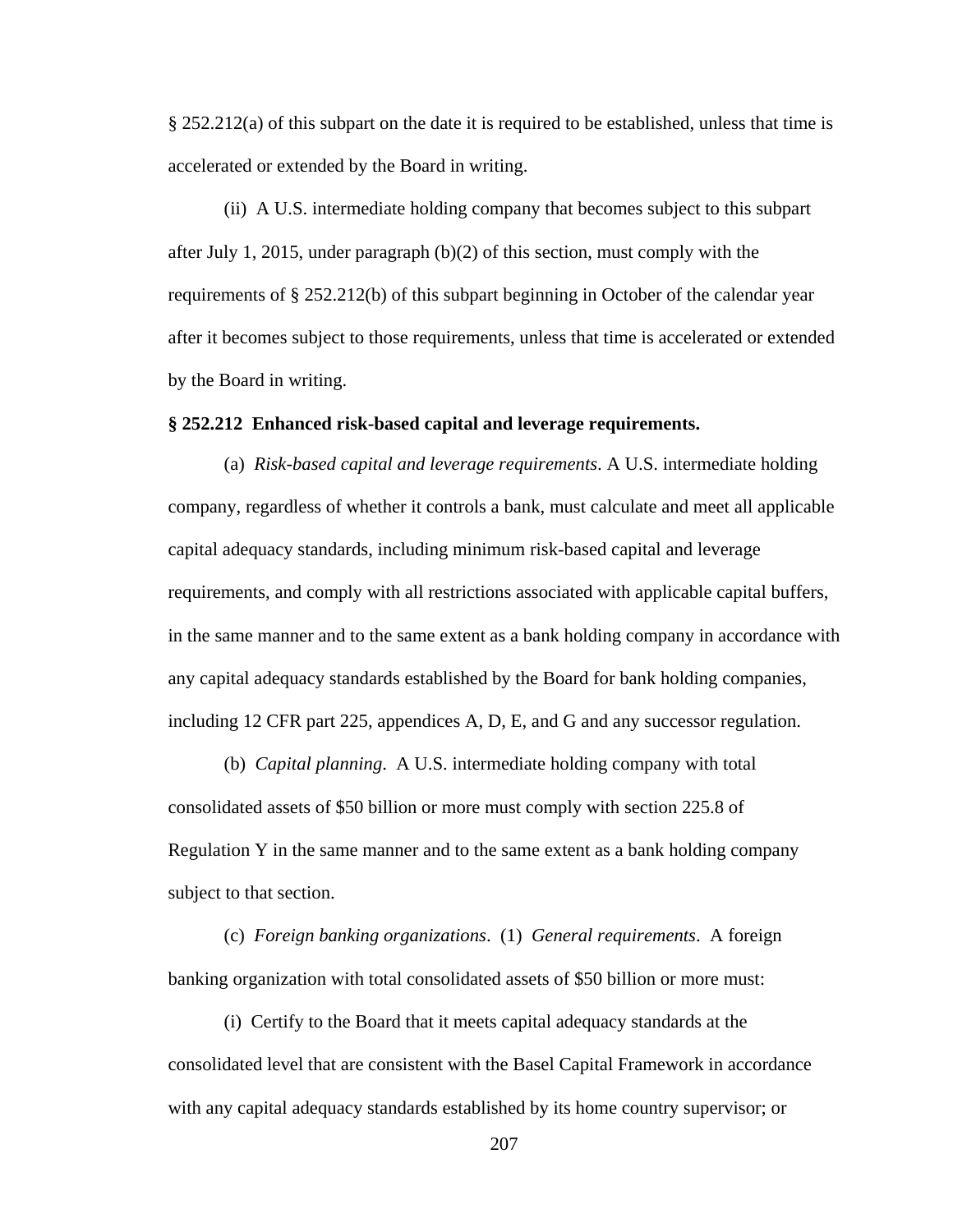(ii) Demonstrate to the satisfaction of the Board that it meets capital adequacy standards at the consolidated level that are consistent with the Basel Capital Framework.

(2) *Consistency with Basel Capital Framework*. For purposes of paragraph (c)(1) of this section, consistency with the Basel Capital Framework shall require, without limitation, a company to meet all minimum risk-based capital ratios, any minimum leverage ratio, and all restrictions based on applicable capital buffers set forth in Basel III: A global regulatory framework for more resilient banks and banking systems (2010), each as applicable and as implemented in accordance with the Basel Capital Framework, including any transitional provisions set forth therein.

(3) *Reporting*. A foreign banking organization with total consolidated assets of \$50 billion or more must provide the following information to the Federal Reserve concurrently with its FR Y-7Q:

(i) The tier 1 risk-based capital ratio, total risk-based capital ratio and amount of tier 1 capital, tier 2 capital, risk-weighted assets and total assets of the foreign banking organization, as of the close of the most recent quarter and as of the close of the most recent audited reporting period; and

(ii) Consistent with the transition period in the Basel III Accord, the common equity tier 1 ratio, leverage ratio and amount of common equity tier 1 capital, additional tier 1 capital, and total leverage assets of the foreign banking organization, as of the close of the most recent quarter and as of the close of the most recent audited reporting period.

(4) *Noncompliance with the Basel Capital Framework*. If a foreign banking organization does not satisfy the requirements of paragraphs  $(c)(1)$ ,  $(c)(2)$ , and  $(c)(3)$  of this section, the Board may impose conditions or restrictions relating to the activities or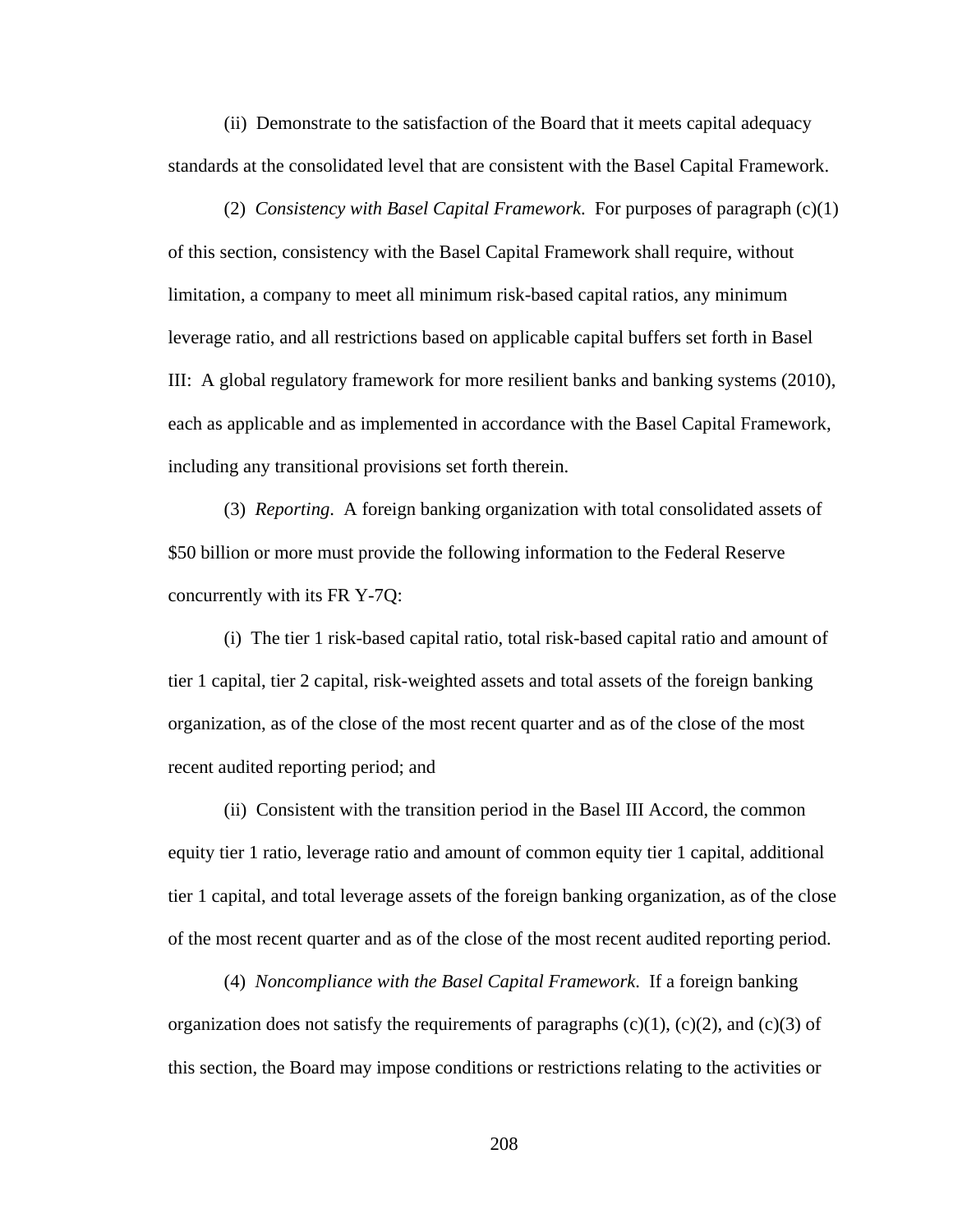business operations of the U.S. operations of the foreign banking organization. The

Board will coordinate with any relevant U.S. licensing authority in the implementation of

such conditions or restrictions.

7. Add Subpart M to part 252 to read as follows:

# **Subpart M - Liquidity Requirements for Covered Foreign Banking Organizations**

Sec.

| 252.220 | Definitions.                                                             |
|---------|--------------------------------------------------------------------------|
| 252.221 | Applicability.                                                           |
| 252.222 | Responsibilities of the U.S. risk committee and U.S. chief risk officer. |
| 252.223 | Additional responsibilities of the U.S. chief risk officer.              |
| 252.224 | Independent review.                                                      |
| 252.225 | Cash flow projections.                                                   |
| 252.226 | Liquidity stress testing.                                                |
| 252.227 | Liquidity buffer.                                                        |
| 252.228 | Contingency funding plan                                                 |
| 252.229 | Specific limits.                                                         |
| 252.230 | Monitoring.                                                              |
| 252.231 | Requirements for foreign banking organizations with combined U.S.        |

assets of less than \$50 billion.

## **Subpart M - Liquidity Requirements for Covered Foreign Banking Organizations**

## **§ 252.220 Definitions.**

For purposes of this subpart, the following definitions apply:

*BCBS principles for liquidity risk management* means the document titled

"Principles for Sound Liquidity Risk Management and Supervision" (September 2008) as

published by the Basel Committee on Banking Supervision, as supplemented and revised

from time to time.

*Global headquarters* means the chief administrative office of a company in the

jurisdiction in which the company is chartered or organized.

*Highly liquid assets* means:

(a) Cash;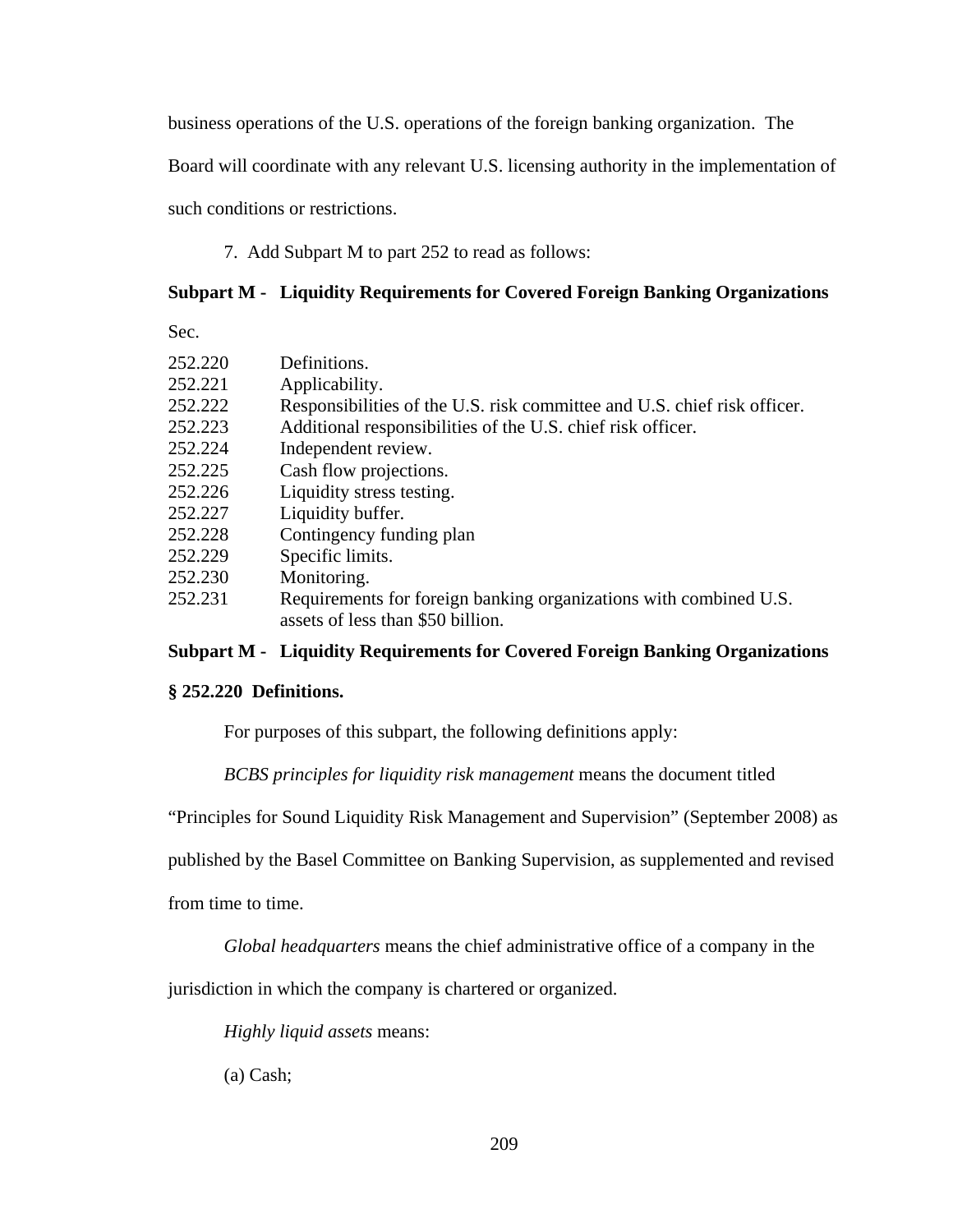(b) Securities issued or guaranteed by the U. S. government, a U.S. government agency, or a U.S. government-sponsored entity; and

(c) Any other asset that the foreign banking organization demonstrates to the satisfaction of the Federal Reserve:

(1) Has low credit risk and low market risk;

(2) Is traded in an active secondary two-way market that has committed market makers and independent bona fide offers to buy and sell so that a price reasonably related to the last sales price or current bona fide competitive bid and offer quotations can be determined within one day and settled at that price within a reasonable time period conforming with trade custom; and

(3) Is a type of asset that investors historically have purchased in periods of financial market distress during which market liquidity is impaired.

*Liquidity* means a company's capacity to efficiently meet its expected and unexpected cash flows and collateral needs at a reasonable cost without adversely affecting the daily operations or the financial condition of the foreign banking organization.

*Liquidity risk* means the risk that a company's financial condition or safety and soundness will be adversely affected by its inability or perceived inability to meet its cash and collateral obligations.

*Unencumbered* means, with respect to an asset, that:

(a) The asset is not pledged, does not secure, collateralize, or provide credit enhancement to any transaction, and is not subject to any lien, or, if the asset has been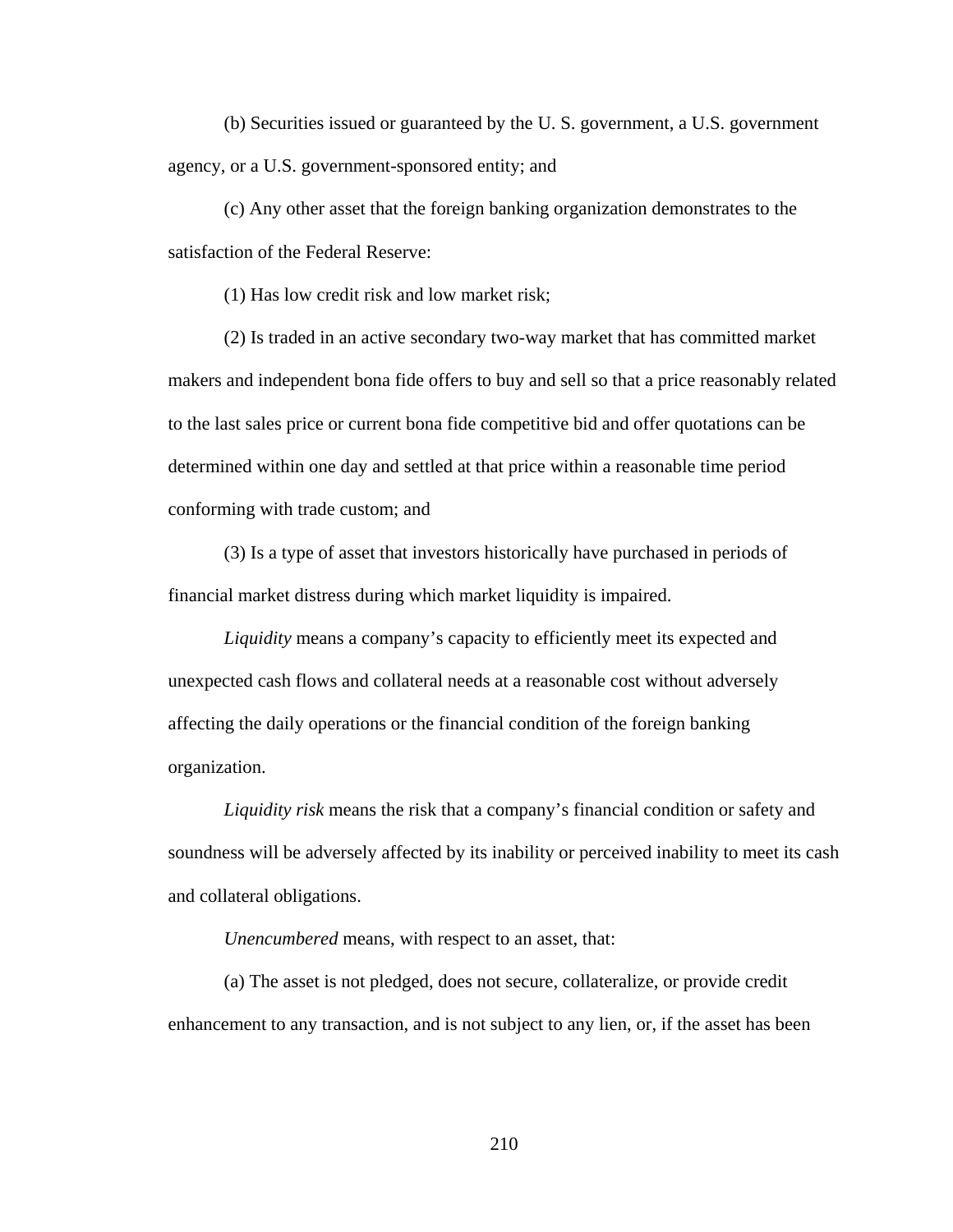pledged to a Federal Reserve bank or a U.S. government-sponsored entity, it has not been used;

(b) The asset is not designated as a hedge on a trading position under the Board's market risk rule under 12 CFR 225, appendix E, or any successor regulation thereto; or

(c) There are no legal or contractual restrictions on the ability of the foreign banking organization to promptly liquidate, sell, transfer, or assign the asset.

*U.S. government agency* means an agency or instrumentality of the U.S. government whose obligations are fully and explicitly guaranteed as to the timely payment of principal and interest by the full faith and credit of the U.S. government.

*U.S. government-sponsored entity* means an entity originally established or chartered by the U.S. government to serve public purposes specified by the U.S. Congress, but whose obligations are not explicitly guaranteed by the full faith and credit of the U.S. government.

#### **§ 252.221 Applicability.**

(a) *Foreign banking organizations with combined U.S. assets of \$50 billion or more*. A foreign banking organization with combined U.S. assets of \$50 billion or more is subject to the requirements of §§ 252.222 through 252.230 of this subpart.

(1) *Combined U.S. assets*. For purposes of this paragraph, combined U.S. assets is equal to the sum of:

(i) The average of the total assets of each U.S. branch and U.S. agency of the foreign banking organization:

(A) For the four most recent consecutive quarters as reported to the Board on the FFIEC 002; or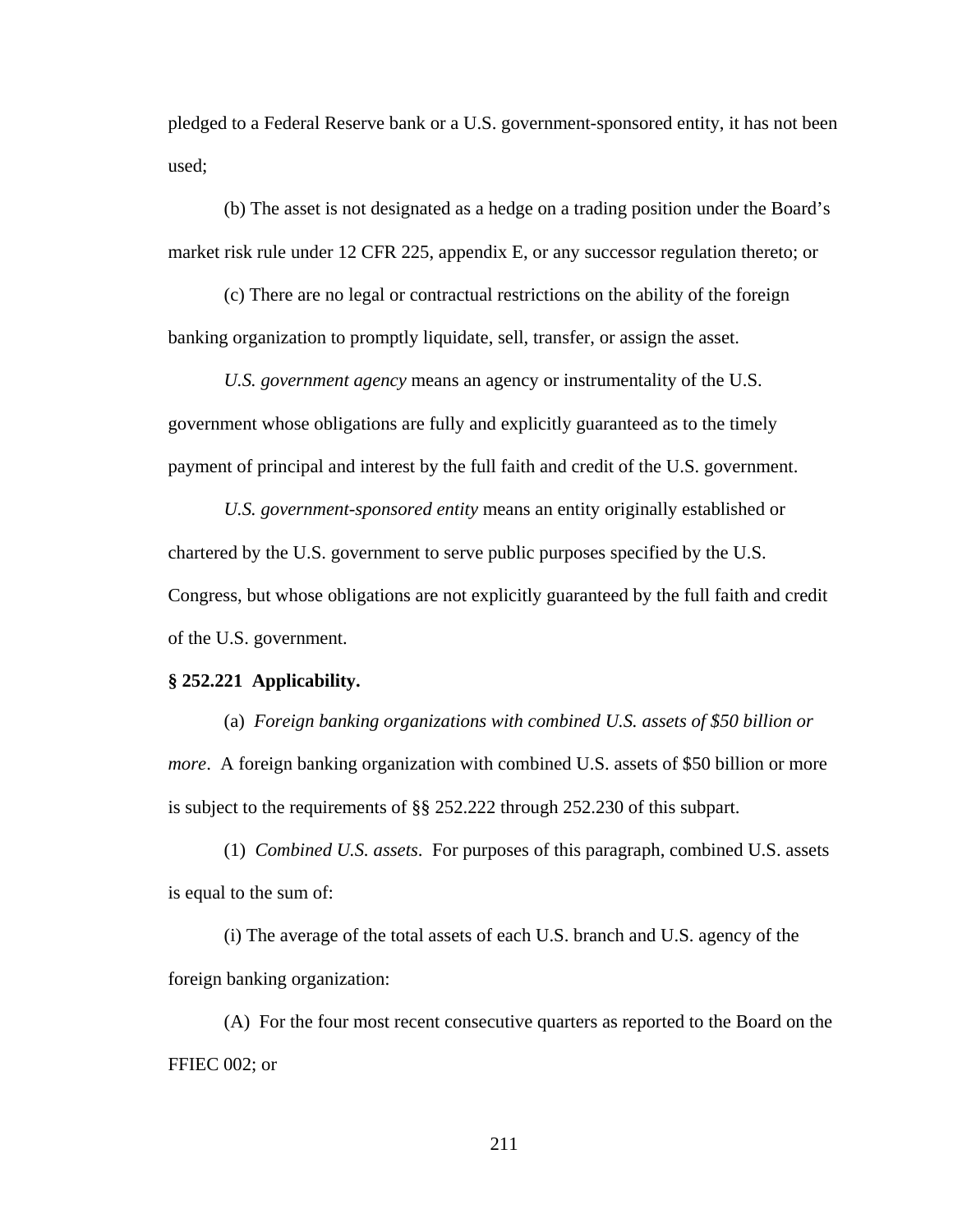(B) If the foreign banking organization has not filed the FFIEC 002 for a U.S.

branch or U.S. agency for each of the four most recent consecutive quarters, for the most recent quarter or consecutive quarters as reported on the FFIEC 002; or

(C) If the foreign banking organization has not yet filed a FFIEC 002 for a U.S. branch or U.S. agency, as determined under applicable accounting standards.

(ii) If a U.S. intermediate holding company has been established, the average of the total consolidated assets of the U.S. intermediate holding company:

(A) For the four most recent consecutive quarters, as reported to the Board on the U.S. intermediate holding company's FR Y-9C, or

(B) If the U.S. intermediate holding company has not filed the FR Y-9C for each of the four most recent consecutive quarters, for the most recent quarter or consecutive quarters as reported on the FR Y-9C, or

(C) If the U.S. intermediate holding company has not yet filed an FR Y-9C, as determined under applicable accounting standards; and

(iii) If a U.S. intermediate holding company has not been established, the average of the total consolidated assets of each top-tier U.S. subsidiary of the foreign banking organization (excluding any section 2(h)(2) company):

(A) For the four most recent consecutive quarters, as reported to the Board on the FR Y-7Q; or

(B) If the foreign banking organization has not yet filed the FR Y-7Q for each of the four most recent consecutive quarters, for the most recent quarter or consecutive quarters as reported on the FR Y-7Q; or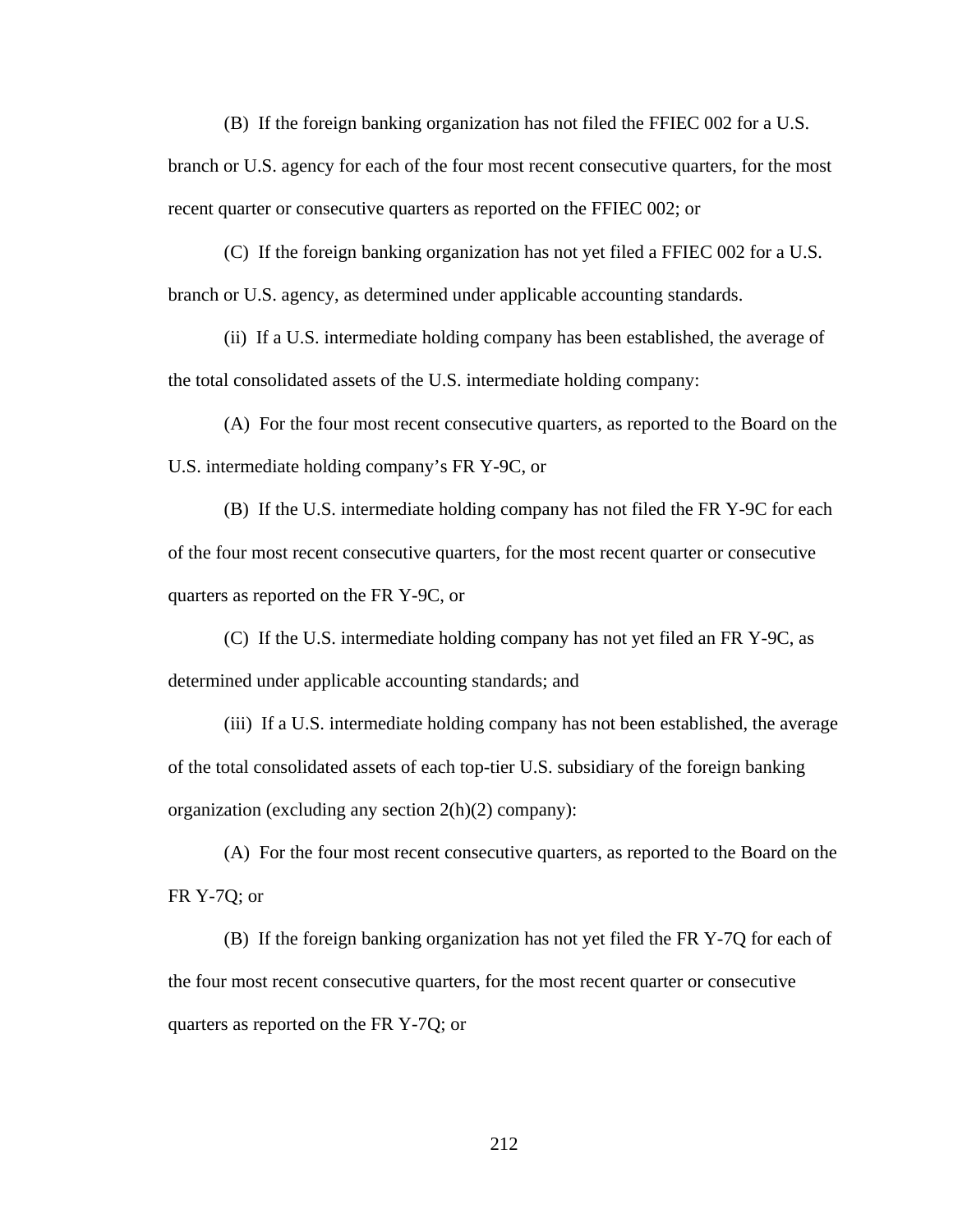(C) If the foreign banking organization has not yet filed an FR Y-7Q, as determined under applicable accounting standards.

(2) *U.S. intercompany transactions*. The company may reduce its combined U.S. assets calculated under this paragraph by the amount corresponding to balances and transactions between the U.S. subsidiary or U.S. branch or U.S. agency and any other top-tier U.S. subsidiary or U.S. branch or U.S. agency to the extent such items are not already eliminated in consolidation.

(3) *Cessation of requirements*. A foreign banking organization will remain subject to the requirements of §§ 252.222 through 252.230 of this subpart unless and until the sum of the total assets of each U.S. branch and U.S. agency as reported on the FFIEC 002 and the total consolidated assets of each U.S. subsidiary as reported on the FR Y-9C or FR Y-7Q is less than \$50 billion for each of the four most recent consecutive calendar quarters.

(4) *Measurement date*. For purposes of paragraphs (a)(1) and (a)(3) of this section, total assets and total consolidated assets are measured on the last day of the quarter used in calculation of the average.

(b) *Foreign banking organizations with combined U.S. assets of less than \$50 billion*. A foreign banking organization with total consolidated assets of \$50 billion or more and combined U.S. assets of less than \$50 billion is subject to the requirements of § 252.231 of this subpart.

(1) *Total consolidated assets*. For purposes of this paragraph, total consolidated assets are determined based on the average of the total assets: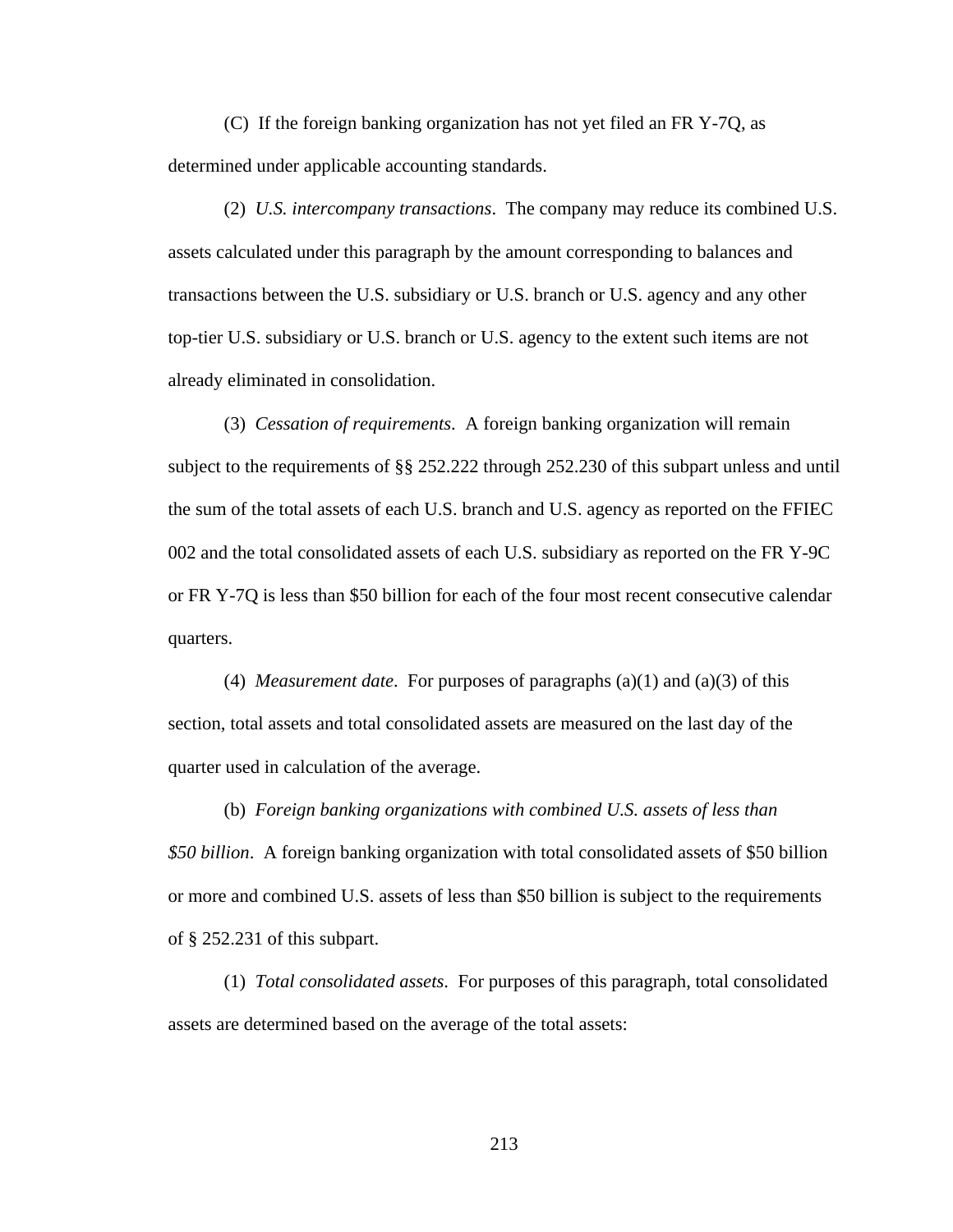(i) For the four most recent consecutive quarters as reported by the foreign banking organization on its FR Y-7Q; or

(ii) If the foreign banking organization has not filed the FR Y-7Q for each of the four most recent consecutive quarters, for the most recent quarter or consecutive quarters as reported on FR Y-7Q; or

(iii) If the foreign banking organization has not yet filed an FR Y-7Q, as determined under applicable accounting standards.

(2) *Combined U.S. assets*. For purposes of this paragraph, combined U.S. assets are determined in accordance with paragraph (a)(1) of this section.

(3) *Cessation of requirements*. A foreign banking organization will remain subject to the requirements of § 252.231 of this subpart unless and until total assets as reported on its FR Y-7Q are less than \$50 billion for each of the four most recent consecutive calendar quarters.

(4) *Measurement date*. For purposes of paragraph (b) of this section, total assets are measured on the last day of the quarter used in calculation of the average.

(c) *Initial applicability*. A foreign banking organization that is subject to this subpart as of July 1, 2014, under paragraph (a) or (b) of this section, must comply with the applicable requirements of this subpart beginning on July 1, 2015, unless that time is extended by the Board in writing.

(d) *Ongoing applicability*. A foreign banking organization that becomes subject to this subpart after July 1, 2014, under paragraphs (a) or (b) of this section, must comply with the requirements of this subpart beginning 12 months after it becomes subject to this subpart, unless that time is accelerated or extended by the Board in writing.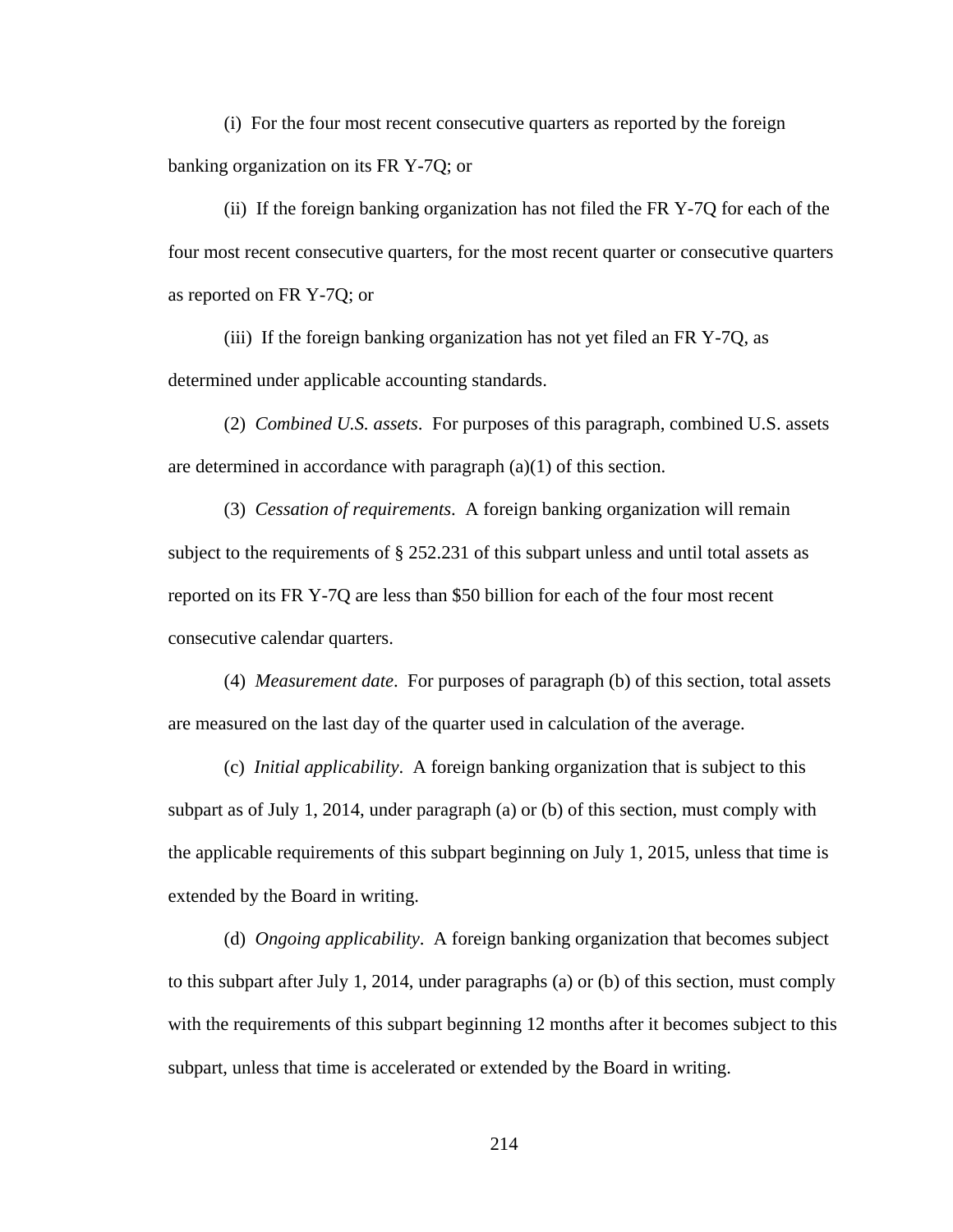#### **§ 252.222 Responsibilities of the U.S. risk committee and U.S. chief risk officer.**

(a) *Liquidity risk tolerance*. (1) The U.S. risk committee of a foreign banking organization with combined U.S. assets of \$50 billion or more must review and approve the liquidity risk tolerance for the company's combined U.S. operations at least annually, with concurrence from the company's board of directors or its enterprise-wide risk committee. The liquidity risk tolerance for the combined U.S. operations must be consistent with the enterprise-wide liquidity risk tolerance established for the foreign banking organization. The liquidity risk tolerance for the combined U.S. operations is the acceptable level of liquidity risk that the company may assume in connection with its operating strategies for its combined U.S. operations. In determining the foreign banking organization's liquidity risk tolerance for the combined U.S. operations, the U.S. risk committee must consider capital structure, risk profile, complexity, activities, size, and other relevant factors of the foreign banking organization and its combined U.S. operations.

(b) *Business strategies and products*. (1) The U.S. chief risk officer of a foreign banking organization with combined U.S. assets of \$50 billion or more must review and approve the liquidity costs, benefits, and risks of each significant new business line and each significant new product offered, managed or sold through the company's combined U.S. operations before the foreign banking organization implements the business line or offers the product through the combined U.S. operations. In connection with this review, the U.S. chief risk officer must consider whether the liquidity risk of the new business line or product under current conditions and under liquidity stress conditions is within the foreign banking organization's established liquidity risk tolerance for its combined U.S. operations.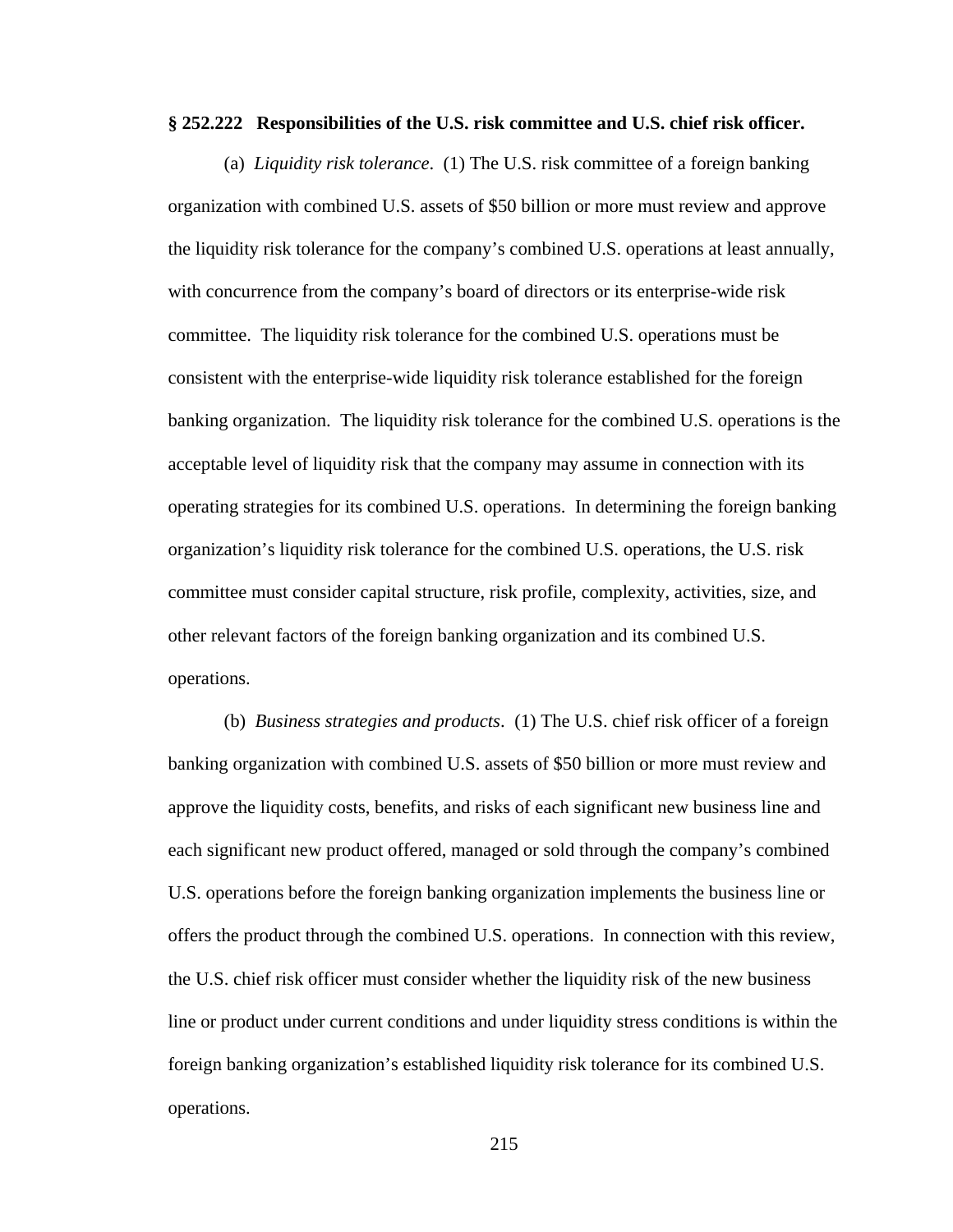(2) At least annually, the U.S. chief risk officer must review significant business lines and products offered, managed or sold through the combined U.S. operations to determine whether each business line or product has created any unanticipated liquidity risk, and to determine whether the liquidity risk of each strategy or product continues to be within the foreign banking organization's established liquidity risk tolerance for its combined U.S. operations.

(c) *Contingency funding plan*. The U.S. chief risk officer of a foreign banking organization must review and approve the contingency funding plan for its combined U.S. operations established pursuant to § 252.228 of this subpart at least annually, and at any such time that the foreign banking organization materially revises its contingency funding plan either for the company as a whole or for its combined U.S. operations specifically.

(d) *Other reviews*. (1) At least quarterly, the U.S. chief risk officer of a foreign banking organization with combined U.S. assets of \$50 billion or more must:

(i) Review the cash flow projections produced under § 252.225 of this subpart that use time periods in excess of 30 days for the long-term cash flow projections required under that section to ensure that the liquidity risk of the company's combined U.S. operations is within the established liquidity risk tolerance;

(ii) Review and approve the liquidity stress testing practices, methodologies, and assumptions for the combined U.S. operations described in § 252.226 of this subpart;

(iii) Review the liquidity stress testing results for the combined U.S. operations produced under § 252.226 of this subpart;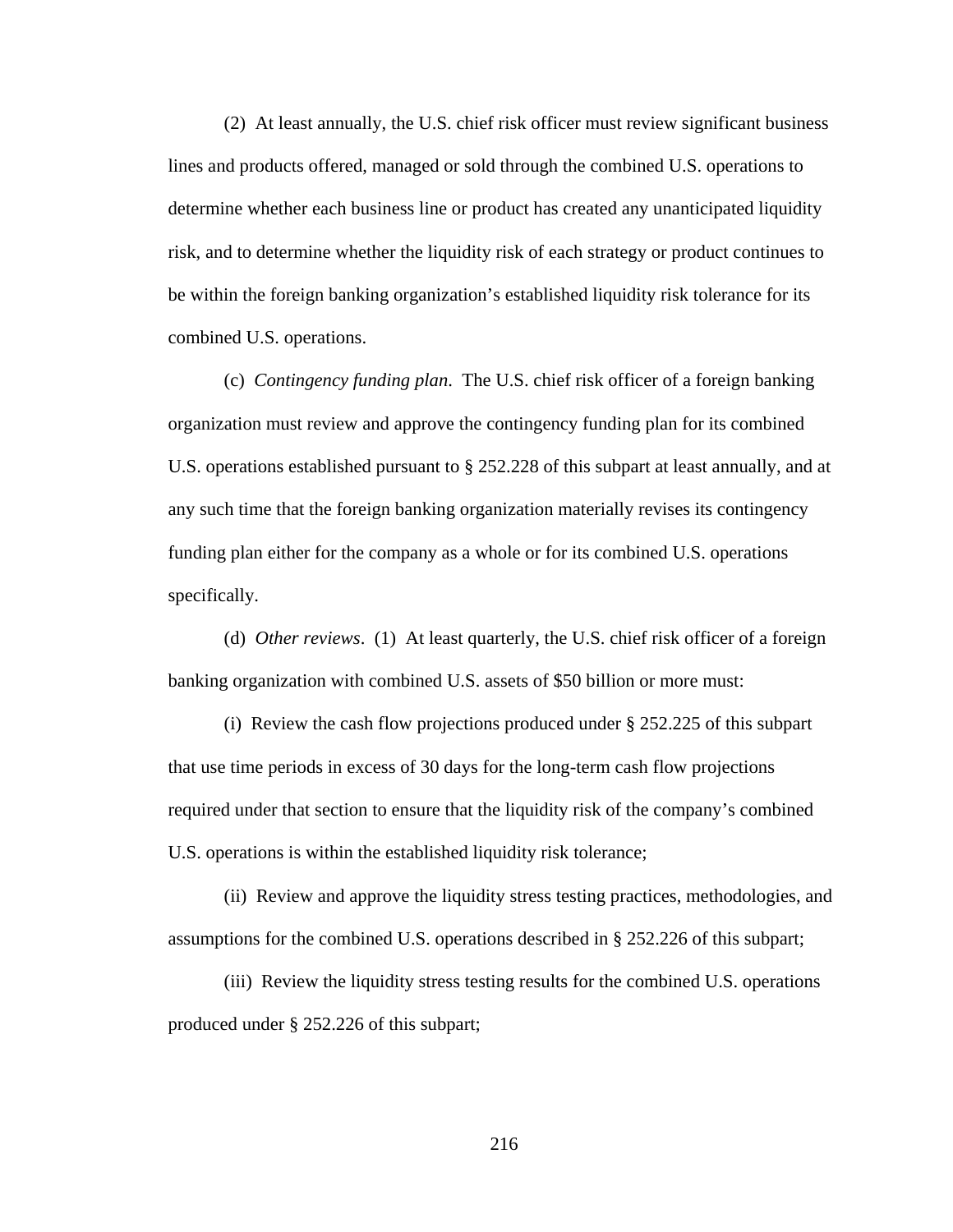(iv) Approve the size and composition of the liquidity buffer for the combined U.S. operations established under § 252.227 of this subpart;

(v) Review and approve the specific limits established under § 252.229 of this subpart and review the company's compliance with those limits; and

(vi) Review the liquidity risk management information for the combined U.S. operations necessary to identify, measure, monitor, and control liquidity risk and to comply with this subpart.

(2) Whenever the foreign banking organization materially revises its liquidity stress testing, the U.S. chief risk officer must also review and approve liquidity stress testing practices, methodologies, and assumptions of the company's combined U.S. operations.

(3) The U.S. chief risk officer must establish procedures governing the content of reports generated within the combined U.S. operations on the liquidity risk profile of the combined U.S. operations and other information described in § 252.223(b) of this subpart.

(e) *Frequency of reviews*. The U.S. chief risk officer must conduct more frequent reviews and approvals than those required under this section if changes in market conditions or the liquidity position, risk profile, or financial condition of the foreign banking organization indicates that the liquidity risk tolerance, business strategies and products, or contingency funding plan of the foreign banking organization should be reviewed or modified.

### **§ 252.223 Additional responsibilities of the U.S. chief risk officer.**

(a) The U.S. chief risk officer of a foreign banking organization with combined U.S. assets of \$50 billion or more must review the strategies and policies and procedures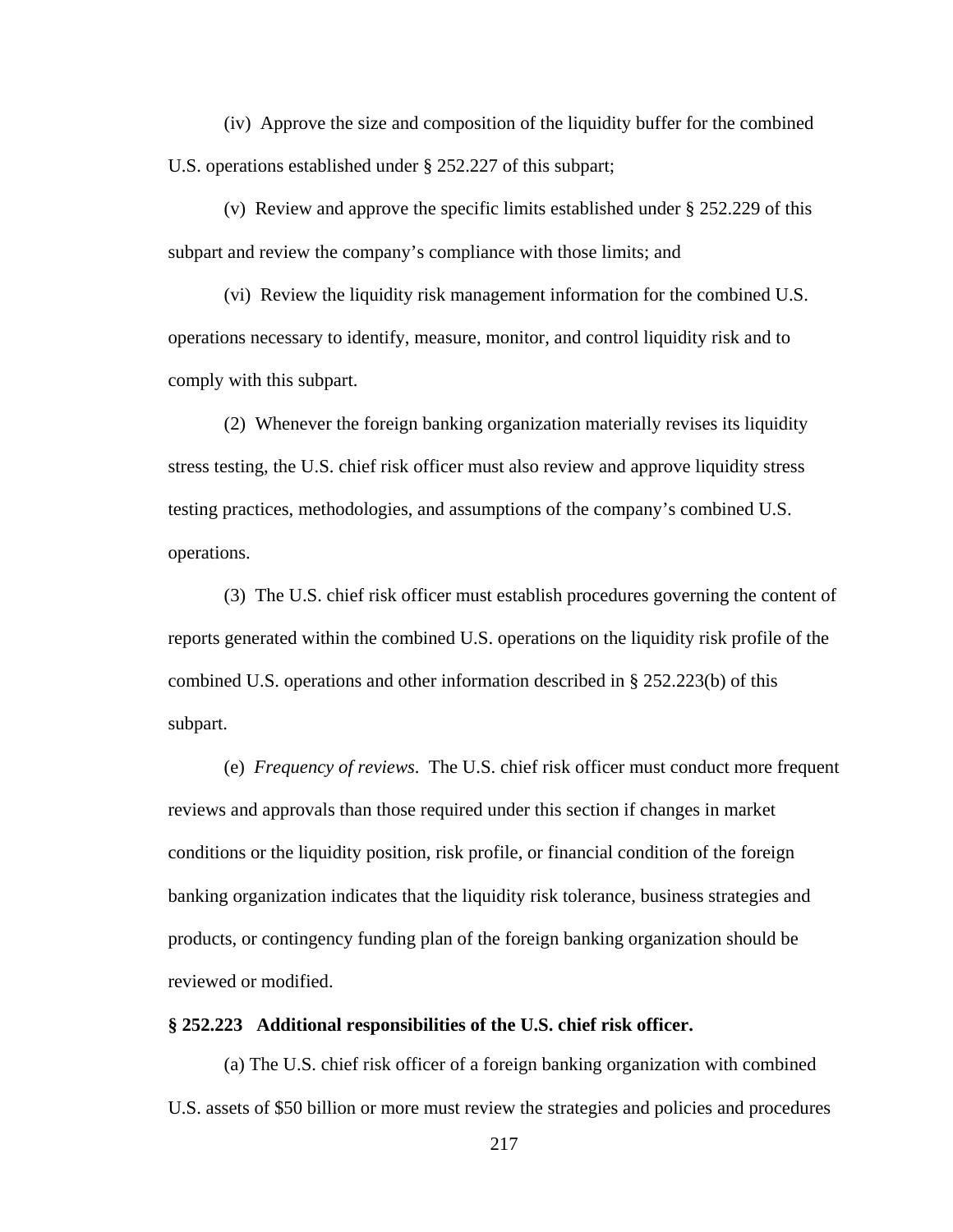for managing liquidity risk established by senior management of the combined U.S. operations. The U.S. chief risk officer must review information provided by the senior management of the combined U.S. operations to determine whether the foreign banking organization is complying with the established liquidity risk tolerance for the combined U.S. operations.

(b) The U.S. chief risk officer must regularly report to the foreign banking organization's U.S. risk committee and enterprise-wide risk committee (or designated subcommittee thereof) on the liquidity risk profile of the foreign banking organization's combined U.S. operations at least semi-annually and must provide other information to the U.S. risk committee and the enterprise-wide risk committee relevant to compliance of the foreign banking organization with the established liquidity risk tolerance for the U.S. operations.

### **§ 252.224 Independent review.**

(a) A foreign banking organization with combined U.S. assets of \$50 billion or more must establish and maintain a review function, independent of the management functions that execute funding for its combined U.S. operations, to evaluate the liquidity risk management for its combined U.S. operations.

(b) The independent review function must:

(1) Regularly, and no less frequently than annually, review and evaluate the adequacy and effectiveness of the foreign banking organization's liquidity risk management processes within the combined U.S. operations;

(2) Assess whether the foreign banking organization's liquidity risk management of its combined U.S. operations complies with applicable laws, regulations, supervisory guidance, and sound business practices; and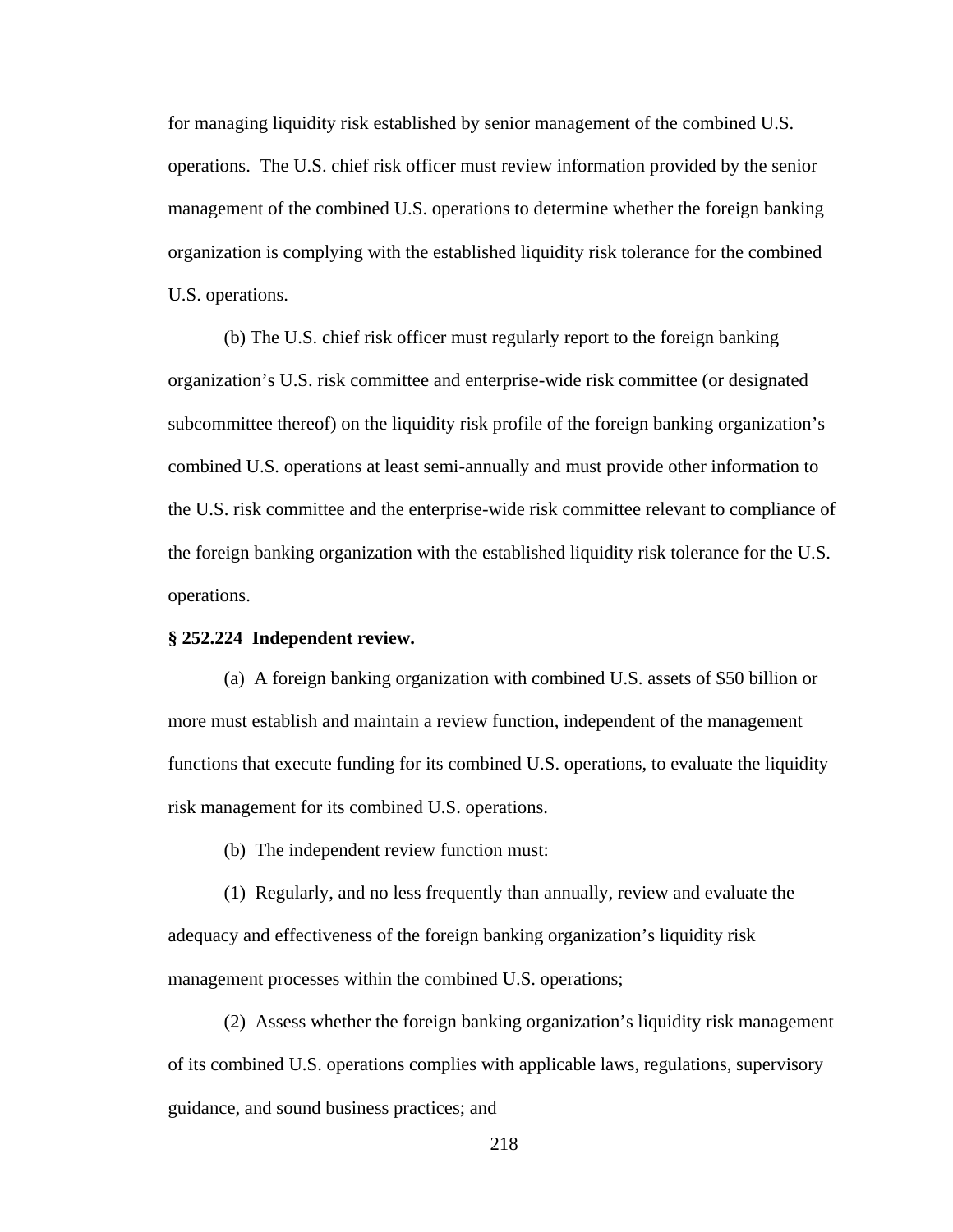(3) Report material liquidity risk management issues to the U.S. risk committee and the enterprise-wide risk committee in writing for corrective action.

#### **§ 252.225 Cash flow projections.**

(a) *Requirement.* A foreign banking organization with combined U.S. assets of \$50 billion or more must produce comprehensive cash flow projections for its combined U.S. operations in accordance with the requirements of this section. Cash flow projections for the combined U.S. operations must be tailored to, and provide sufficient detail to reflect, the capital structure, risk profile, complexity, activities, size, and any other relevant factors of the foreign banking organization and its combined U.S. operations, including where appropriate analyses by business line or legal entity. The foreign banking organization must update short-term cash flow projections daily and must update long-term cash flow projections at least monthly.

(b) *Methodology.* A foreign banking organization with combined U.S. assets of \$50 billion or more must establish a methodology for making cash flow projections for its combined U.S. operations. The methodology must include reasonable assumptions regarding the future behavior of assets, liabilities, and off-balance sheet exposures.

(c) *Cash flow projections.* A foreign banking organization with combined U.S. assets of \$50 billion or more must produce comprehensive cash flow projections for its combined U.S. operations that:

(1) Project cash flows arising from assets, liabilities, and off-balance sheet exposures over short-term and long-term periods that are appropriate to the capital structure, risk profile, complexity, activities, size, and other relevant characteristics of the company and its combined U.S. operations;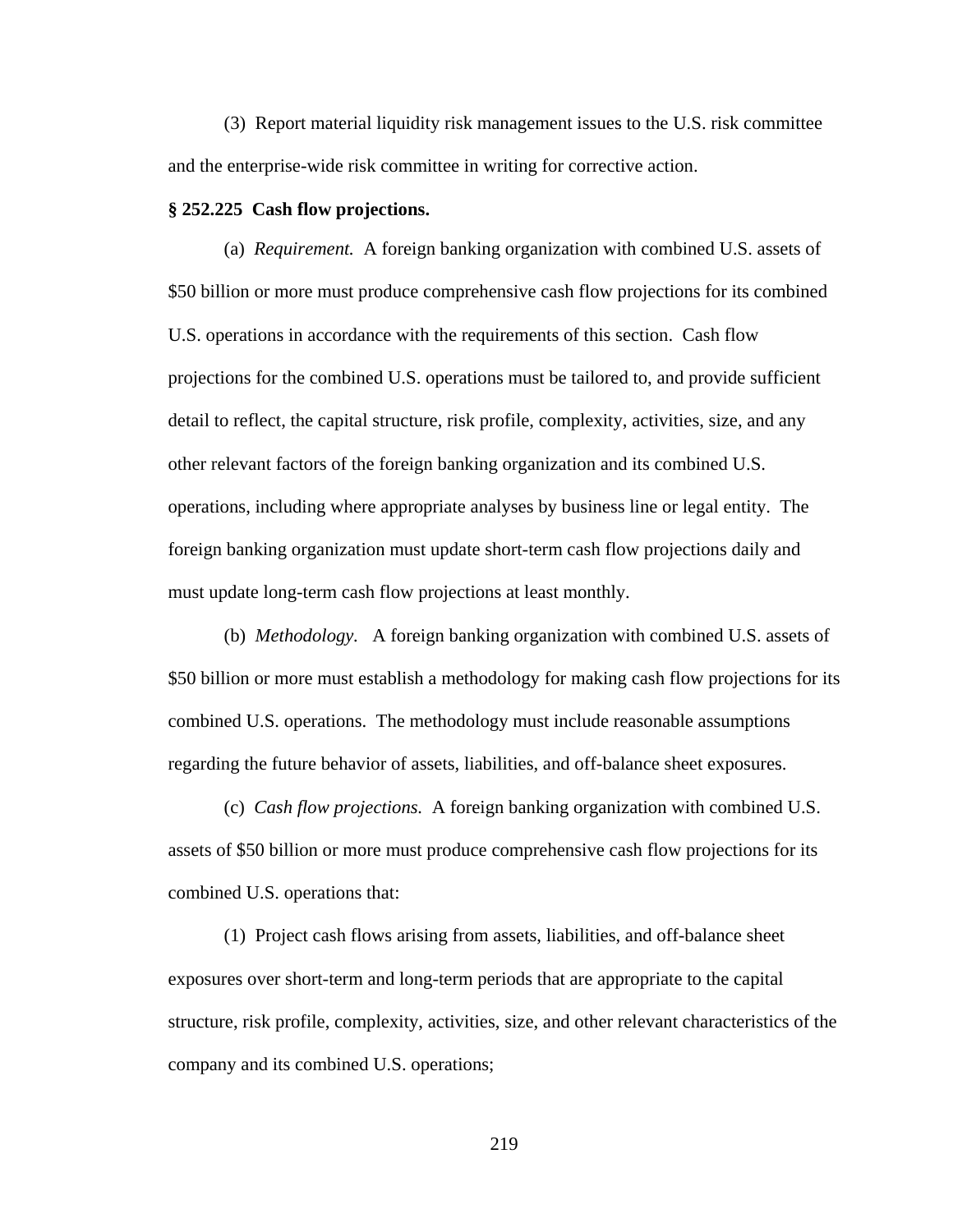(2) Identify and quantify discrete and cumulative cash flow mismatches over these time periods;

(3) Include cash flows arising from contractual maturities, intercompany transactions, new business, funding renewals, customer options, and other potential events that may impact liquidity; and

(4) Provide sufficient detail to reflect the capital structure, risk profile, complexity, activities, size, and any other relevant factors with respect to the company and its combined U.S. operations.

### **§ 252.226 Liquidity stress testing.**

(a) *Stress testing requirement.* (1) *In general*. In accordance with the requirements of this section, a foreign banking organization with combined U.S. assets of \$50 billion or more must, at least monthly, conduct stress tests of cash flow projections separately for its U.S. branch and agency network and its U.S. intermediate holding company, as applicable. The required stress test analysis must identify liquidity stress scenarios in accordance with paragraph (a)(3) of this section that would have an adverse effect on the U.S. operations of the foreign banking organization, and assess the effects of these scenarios on the cash flows and liquidity of each of the U.S. branch and agency network and U.S. intermediate holding company. The foreign banking organization must use the results of this stress testing to determine the size of the liquidity buffer for each of its U.S. branch and agency network and U.S. intermediate holding company required under § 252.227 of this subpart, and must incorporate the information generated by stress testing in the quantitative component of its contingency funding plan under § 252.228 of this subpart.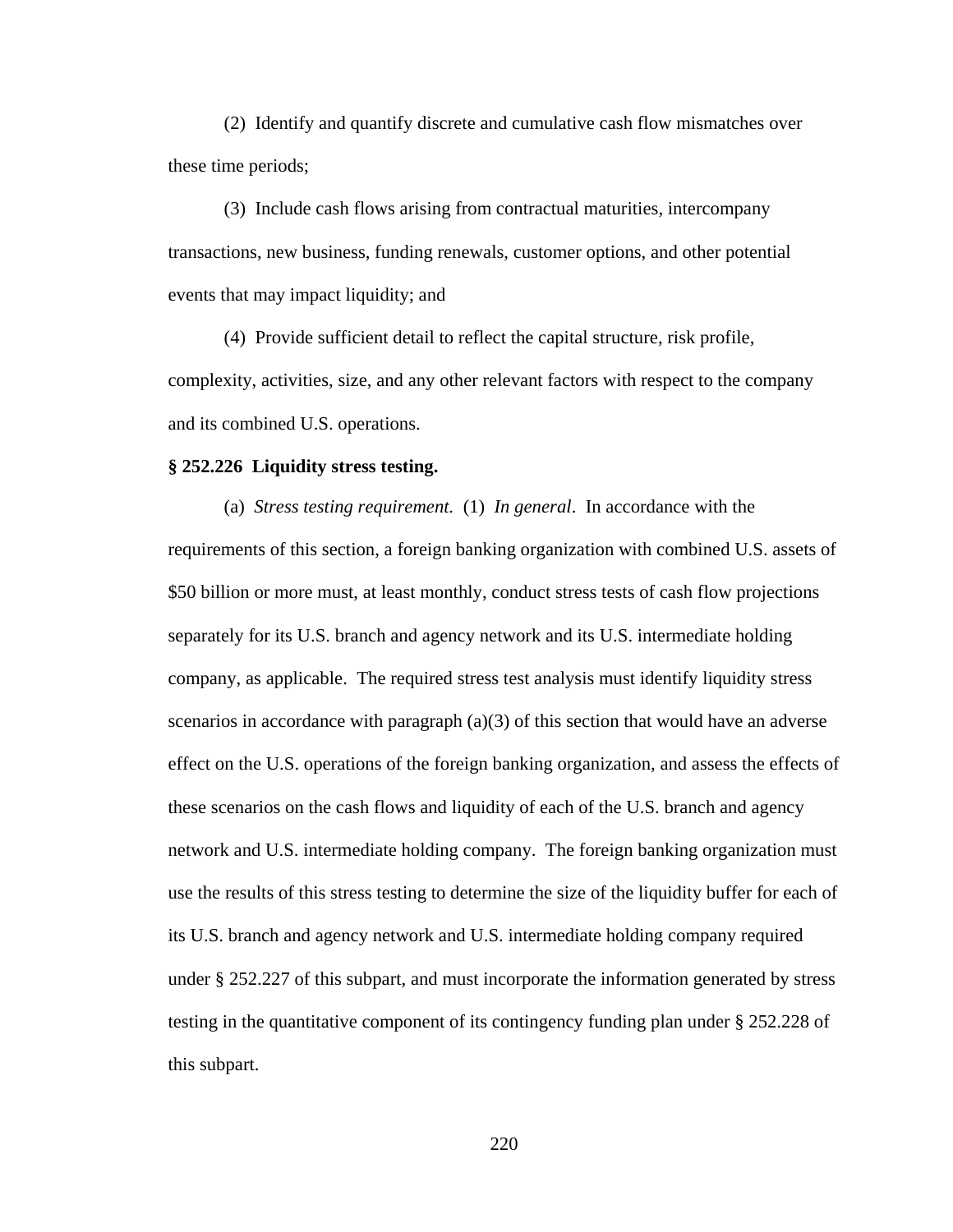(2) *Frequency*. If there is a material deterioration in the foreign banking organization's financial condition, market conditions, or if other supervisory concerns indicate that the monthly stress test required by this section is insufficient to assess the liquidity risk profile of the foreign banking organization's U.S. operations, the Board may require the foreign banking organization to perform stress testing for its U.S. branch and agency network and its U.S. intermediate holding company more frequently than monthly and to vary the underlying assumptions and stress scenarios. The foreign banking organization must be able to perform more frequent stress tests in accordance with this section upon the request of the Board.

(3) *Stress scenarios*. (i) Stress testing must incorporate a range of stress scenarios that may have a significant adverse impact the liquidity of the foreign banking organization's U.S.operations, taking into consideration their balance sheet exposures, off-balance sheet exposures, business lines, organizational structure, and other characteristics.

(ii) At a minimum, stress testing must incorporate separate stress scenarios to account for adverse conditions due to market stress, idiosyncratic stress, and combined market and idiosyncratic stresses.

(iii) The stress testing must:

(A) Address the potential direct adverse impact of market disruptions on the foreign banking organization's combined U.S. operations;

(B) Address the potential adverse impact of market disruptions on the foreign banking organization and the related indirect effect such impact could have on the combined U.S. operations of the foreign banking organization; and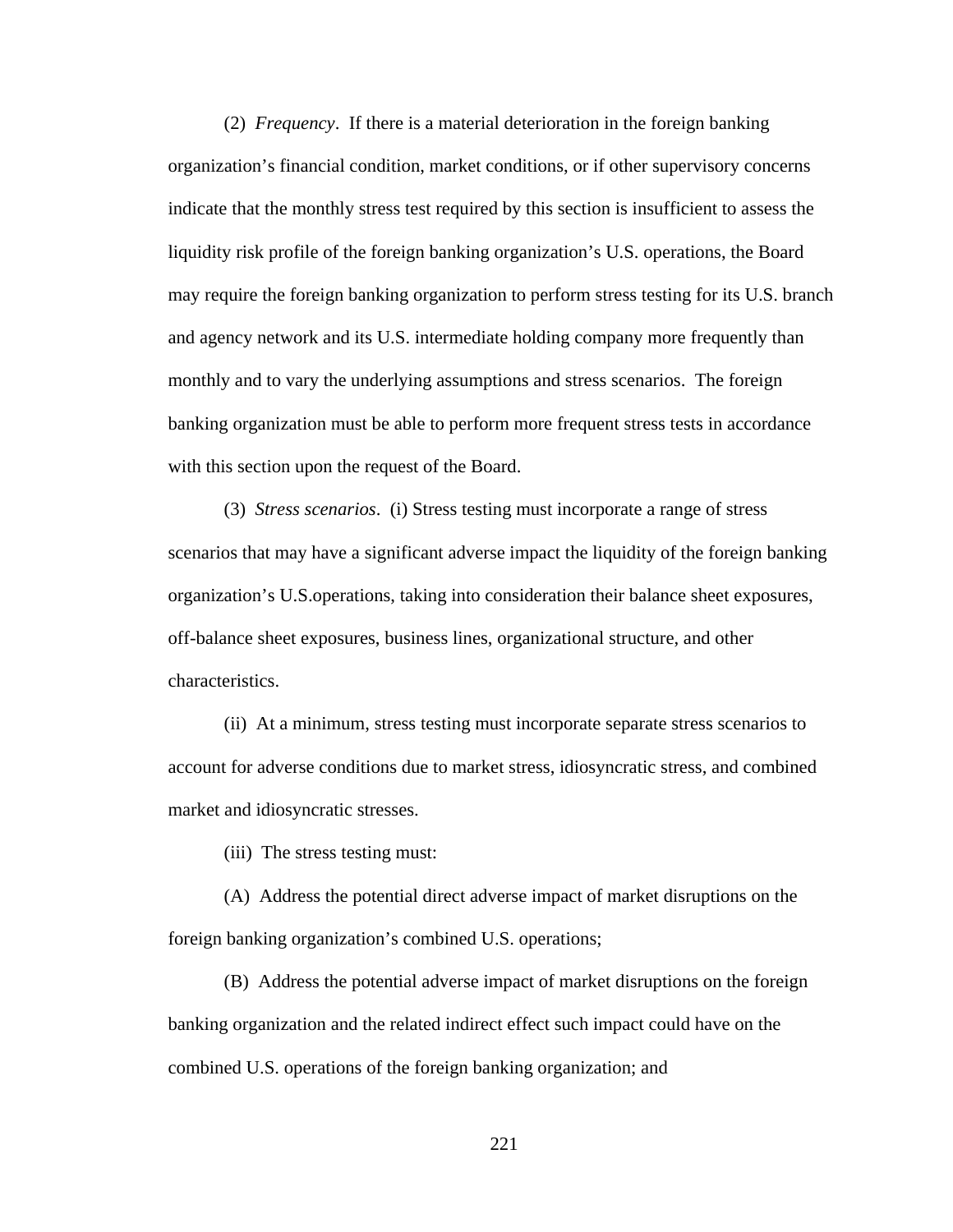(C) Incorporate the potential actions of other market participants experiencing liquidity stresses under market disruptions that would adversely affect the foreign banking organization or its combined U.S. operations.

(iv) The stress scenarios must be forward-looking and must incorporate a range of potential changes in the activities, exposures, and risks of the foreign banking organization and its combined U.S. operations, as appropriate, as well as changes to the broader economic and financial environment.

 (v) The stress scenarios must use a variety of time horizons. At a minimum, these time horizons must include an overnight time horizon, a 30-day time horizon, 90 day time horizon, and a one-year time horizon.

(4) *Operations included*. Stress testing under this section must comprehensively address the activities, exposures, and risks, including off-balance sheet exposures, of the company's combined U.S. operations.

(5) *Tailoring*. Stress testing under this section must be tailored to, and provide sufficient detail to reflect, the capital structure, risk profile, complexity, activities, size, and other relevant characteristics of the combined U.S. operations of the foreign banking organization and, as appropriate, the foreign banking organization as a whole. This may require analyses by business line or legal entity, and stress scenarios that use more time horizons than the minimum required under paragraph  $(a)(3)(v)$  of this section.

(6) *Assumptions*. A foreign banking organization subject to this section must incorporate the following assumptions in the stress testing required under this section: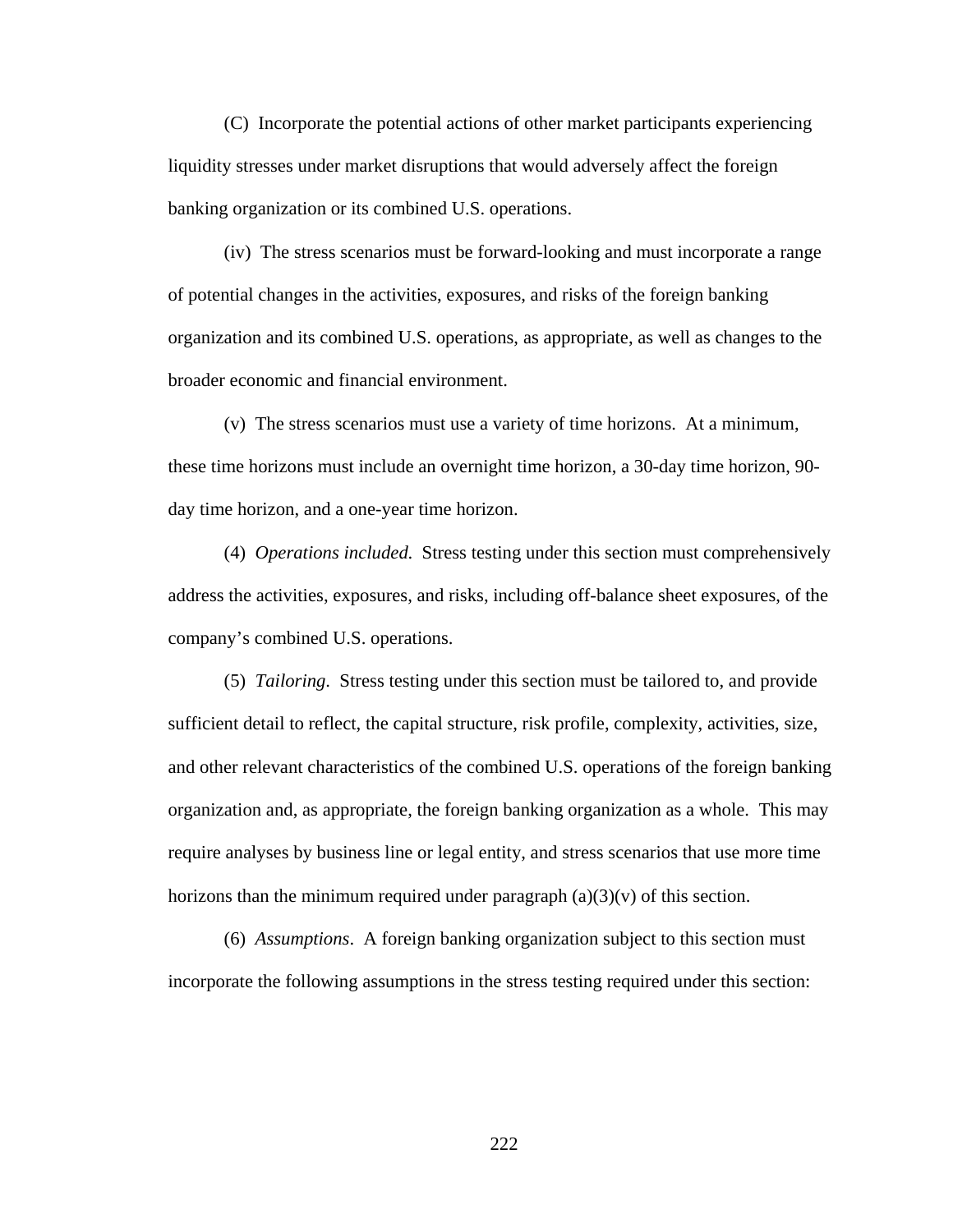(i) For the first 30 days of a liquidity stress scenario, only highly liquid assets that are unencumbered may be used as cash flow sources to offset projected cash flow needs as calculated pursuant to § 252.227 of this subpart;

(ii) For time periods beyond the first 30 days of a liquidity stress scenario, highly liquid assets that are unencumbered and other appropriate funding sources may be used as cash flow sources to offset projected cash flow needs as calculated pursuant to § 252.227 of this subpart;

(iii) If an asset is used as a cash flow source to offset projected cash flow needs as calculated pursuant to § 252.227 of this subpart, the fair market value of the asset must be discounted to reflect any credit risk and market price volatility of the asset; and

(iv) Throughout each stress test time horizon, assets used as sources of funding must be diversified by collateral, counterparty, or borrowing capacity, or other factors associated with the liquidity risk of the assets.

(b) *Process and systems requirements*.

(1) *Stress test function.* A foreign banking organization with combined U.S. assets of \$50 billion or more, within its combined U.S. operations and its enterprise-wide risk management, must establish and maintain policies and procedures that outline its liquidity stress testing practices, methodologies, and assumptions; incorporate the results of liquidity stress tests; and provide for the enhancement of stress testing practices as risks change and as techniques evolve.

(2) *Controls and oversight*. A foreign banking organization must have an effective system of controls and oversight over the stress test function described above to ensure that: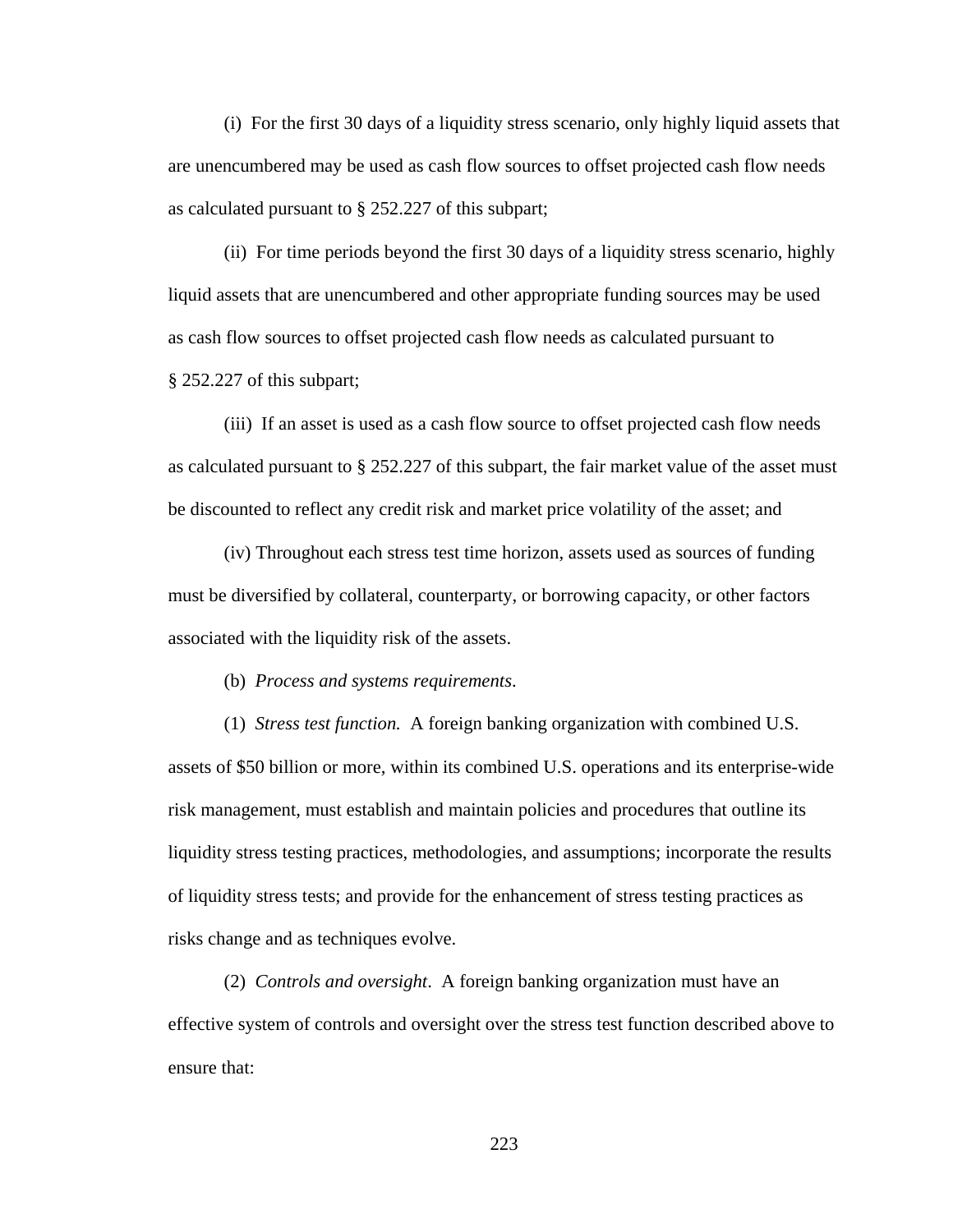(i) Each stress test is designed in accordance with the requirements of this section; and

(ii) Each stress test appropriately incorporates conservative assumptions with respect to the stress scenario in paragraph (a)(3) of this section and other elements of the stress test process, taking into consideration the capital structure, risk profile, complexity, activities, size, and other relevant factors of the U.S. operations. These assumptions must be approved by the U.S. chief risk officer and be subject to the independent review under § 252.224 of this subpart.

(3) *Systems and processes*. A foreign banking organization must maintain management information systems and data processes sufficient to enable it to effectively and reliably collect, sort, and aggregate data and other information related to the liquidity stress testing of its combined U.S. operations.

(c) *Reporting Requirements*. (1) *Liquidity stress tests required by this subpart.* A foreign banking organization with combined U.S. assets of \$50 billion or more must report the results of the stress tests for its combined U.S. operations conducted under this section to the Board within 14 days of completing the stress test. The report must include the amount of liquidity buffer established by the foreign banking organization for its combined U.S. operations under § 252.227 of this subpart.

(2) *Liquidity stress tests required by home country regulators*. A foreign banking organization with combined U.S. assets of \$50 billion or more must report the results of any liquidity internal stress tests and establishment of liquidity buffers required by regulators in its home jurisdiction to the Board on a quarterly basis within 14 days of completion of the stress test. The report required under this paragraph must include the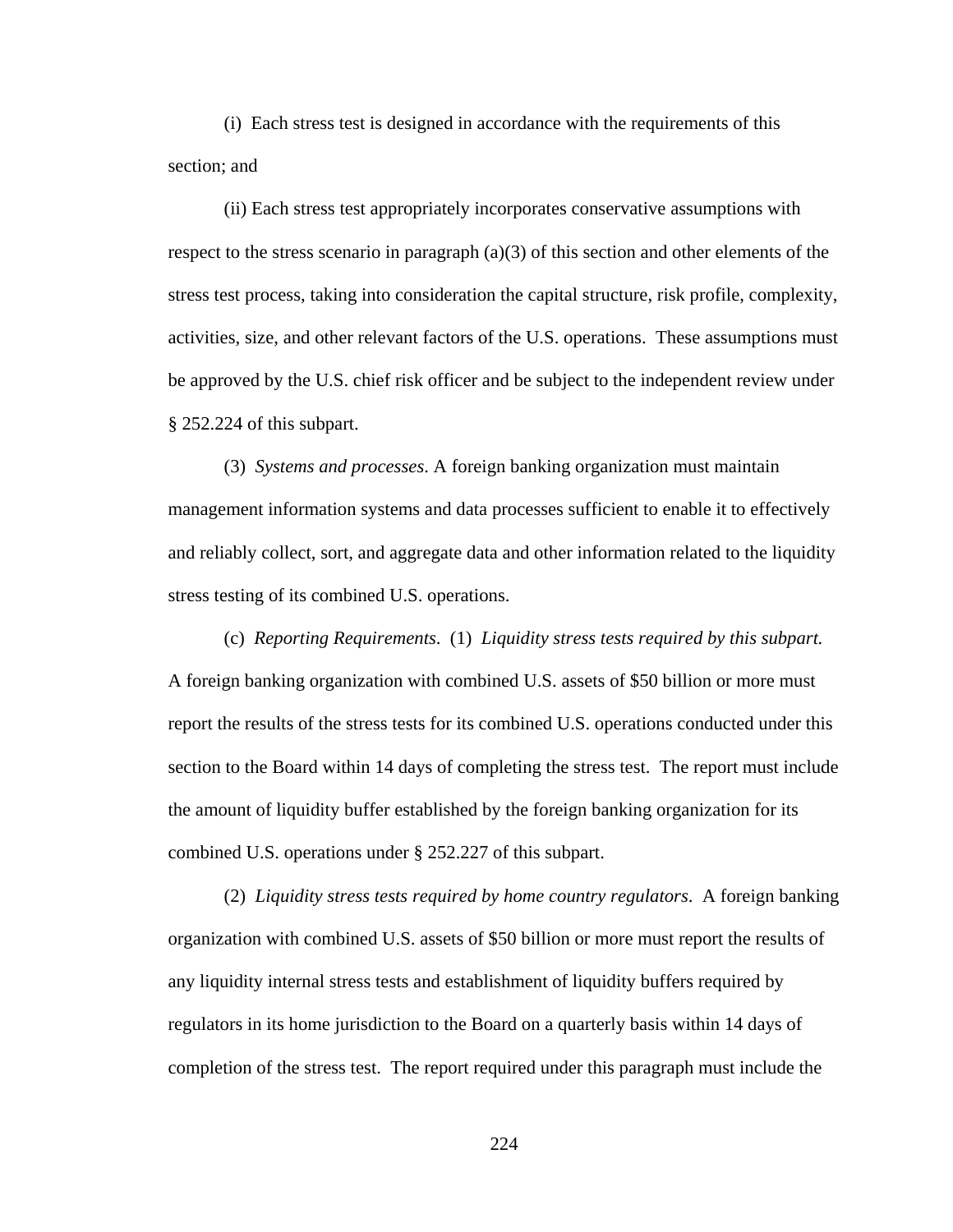results of its liquidity stress test and liquidity buffer, if required by the laws, regulations, or expected under supervisory guidance implemented in the home jurisdiction.

### **§ 252.227 Liquidity buffer.**

(a) *General requirement.* A foreign banking organization with combined U.S. assets of \$50 billion or more must maintain a liquidity buffer for its U.S. branch and agency network and a separate buffer for its U.S. intermediate holding company. Each liquidity buffer must consist of highly liquid assets that are unencumbered and that are sufficient to meet the net stressed cash flow need over the first 30 days of its stress test horizon, calculated in accordance with this section.

(b) *Net stressed cash flow need*. (1) *U.S. intermediate holding company*. The net stressed cash flow need for a U.S. intermediate holding company is equal to the sum of its net external stressed cash flow need and net internal stressed cash flow need for the first 30 days of its stress test horizon, each as calculated under paragraph  $(c)(1)$  and  $(d)(1)$ of this section.

(2) *U.S. branch and agency network*. (i) For the first 14 days of its stress test horizon, the net stressed cash flow need for a U.S. branch and agency network is equal to the sum of its net external stressed cash flow need and net internal stressed cash flow need, each as calculated in paragraph  $(c)(2)$  and  $(d)(2)$  of this section.

(ii) For day 15 through day 30 of its stress test horizon, the net stressed cash flow need for a U.S. branch and agency network is equal to its net external stressed cash flow need, as calculated under this paragraph (c)(2).

 (c) *Net external stressed cash flow need calculation*. (1) *U.S. intermediate holding company.* (i) The net external stressed cash flow need for a U.S. intermediate holding company equals the difference between: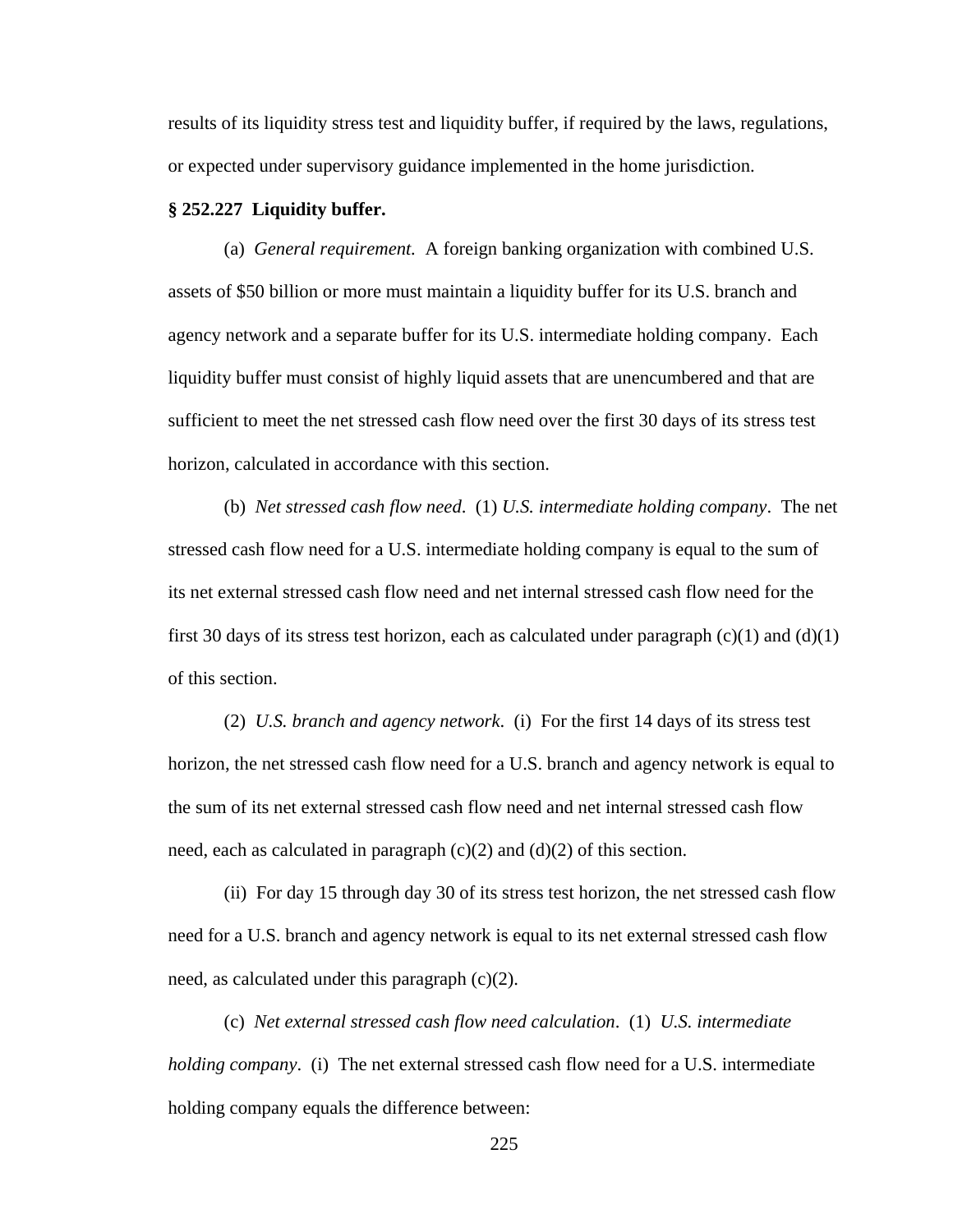(A) The projected amount of cash flow needs that results from transactions between the U.S. intermediate holding company and entities that are not its affiliates; and

(B) The projected amount of cash flow sources that results from transactions between the U.S. intermediate holding company and entities that are not its affiliates.

(ii) Each of the projected amounts of cash flow needs and cash flow sources must be calculated for the first 30 days of its stress test horizon in accordance with the stress test requirements and incorporating the stress scenario required by § 252.226 of this subpart.

 (2) *U.S. branch and agency network*. (i) The net external stressed cash flow need for a U.S. branch and agency network equals the difference between:

(A) The projected amount of cash flow needs that results from transactions between the U.S. branch and agency network and entities other than foreign banking organization's head office and affiliates thereof; and

(B) The projected amount of cash flow sources that results from transactions between the U.S. branch and agency network and entities other than foreign banking organization's head office and affiliates thereof.

(ii) Each of the projected amounts of cash flow needs and cash flow sources must be calculated for the first 30 days of its stress test horizon in accordance with the stress test requirements and incorporating the stress scenario required by § 252.226 of this subpart.

 (d) *Net internal stressed cash flow need calculation*. (1) *U.S. intermediate holding company*. The net internal stressed cash flow need for a U.S. intermediate holding company equals the greater of: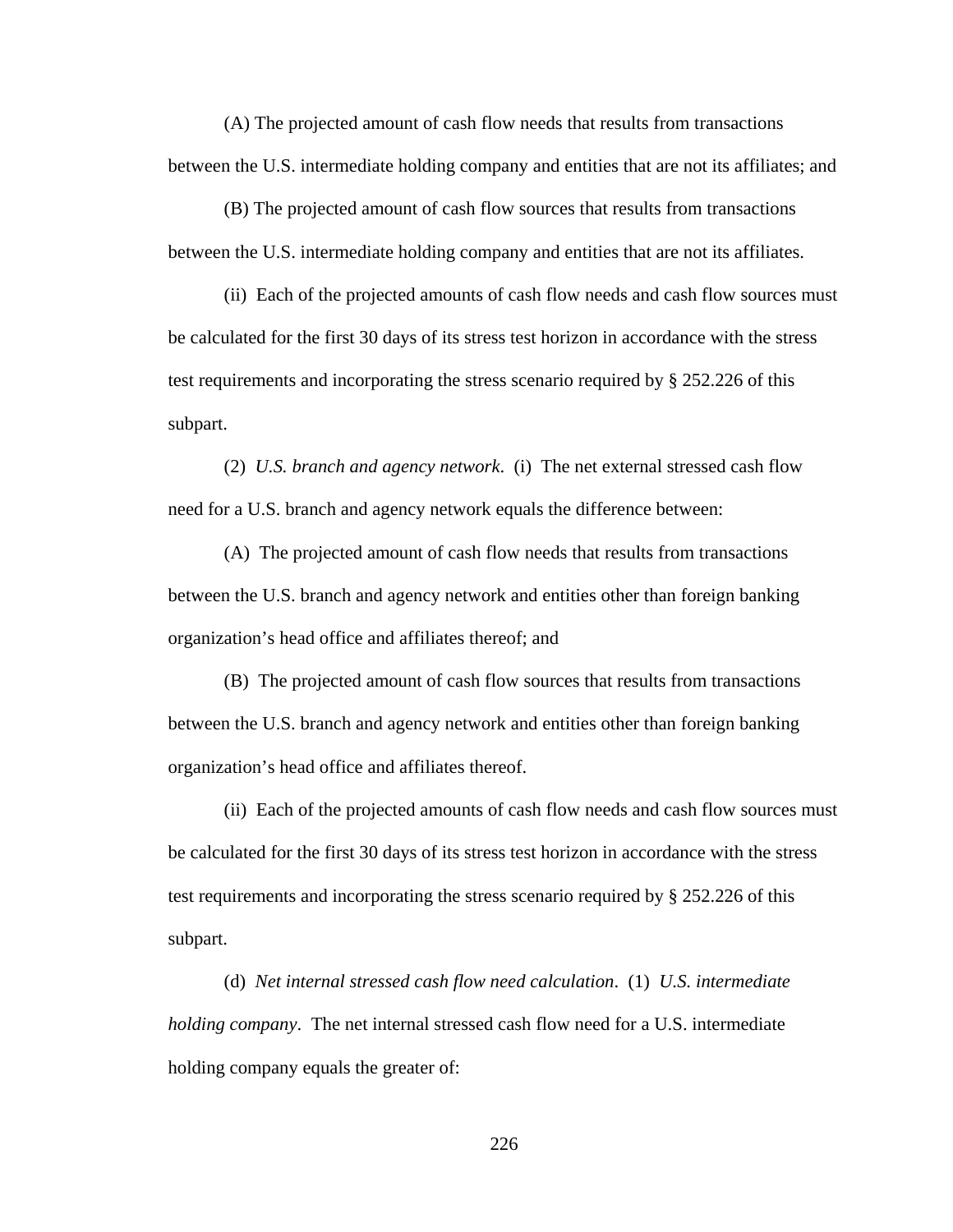(i) The greatest daily cumulative net intracompany cash flow need for the first 30 days of its stress test horizon as calculated under paragraph  $(e)(1)$  of this section; and

(ii) Zero.

 (2) *U.S. branch and agency network*. The net internal stressed cash flow need for a U.S. branch and agency network equals the greater of:

(i) The greatest daily cumulative net intracompany cash flow need for the first 14 days of its stress test horizon, as calculated under paragraph (b)(5) of this section; and

(ii) Zero.

 (e) *Daily cumulative net intracompany cash flow need calculation*. The daily cumulative net intracompany cash flow need for the U.S. intermediate holding company and the U.S. branch and agency network for purposes of paragraph (b)(4) of this section is calculated as follows:

 (1) *U.S. intermediate holding company*. (i) *Daily cumulative net intracompany cash flow*. A U.S. intermediate holding company's daily cumulative net intracompany cash flow on any given day in the first 30 days of its stress test horizon equals the sum of the net intracompany cash flow calculated for that day and the net intracompany cash flow calculated for each previous day of the stress test horizon, each as calculated in accordance with paragraph  $(e)(1)(ii)$  of this section.

(ii) *Net intracompany cash flow*. For any day of its stress test horizon, the net intracompany cash flow equals the difference between:

(A) The amount of cash flow needs under the stress scenario required by § 252.226 of this subpart resulting from transactions between the U.S. intermediate holding company and its affiliates (including any U.S. branch or U.S. agency); and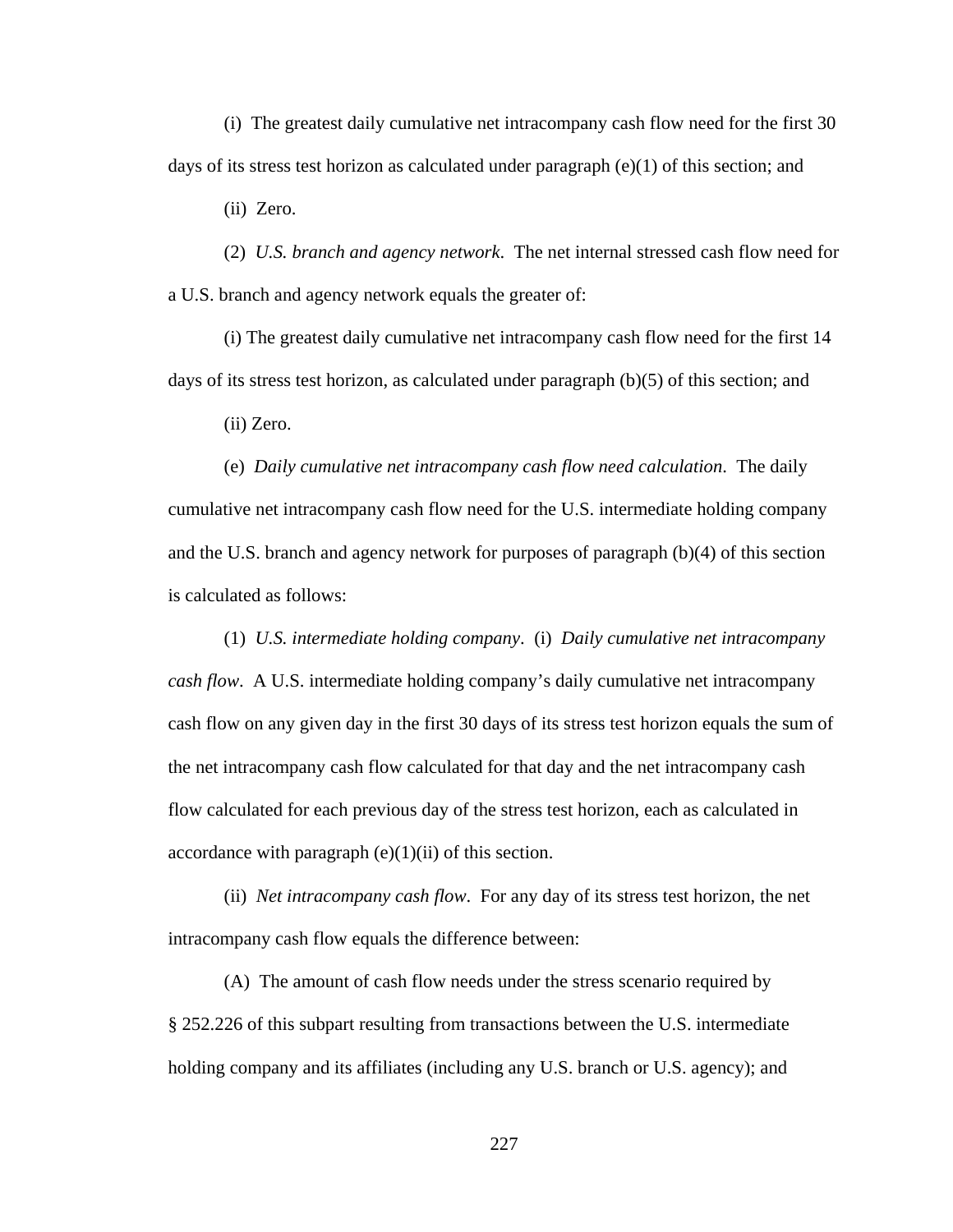(B) The amount of cash flow sources under the stress scenario required by § 252.226 of this subpart resulting from transactions between the U.S. intermediate holding company and its affiliates (including any U.S. branch or U.S. agency).

(iii) *Daily cumulative net intracompany cash flow need*. Daily cumulative net intracompany cash flow need means, for any given day in the stress test horizon, a daily cumulative net intracompany cash flow that is greater than zero.

(2) *U.S. branch and agency network*. (i) *Daily cumulative net intracompany cash flows*. For the first 14 days of the stress test horizon, a U.S. branch and agency network's daily cumulative net intracompany cash flow equals the sum of the net intracompany cash flow calculated for that day and the net intracompany cash flow calculated for each previous day of its stress test horizon, each as calculated in accordance with this paragraph  $(e)(2)(ii)$ .

(ii) *Net intracompany cash flow*. For any day of the stress test horizon, the net intracompany cash flow must equal the difference between:

(A) The amount of cash flow needs under the stress scenario required by § 252.226 of this subpart resulting from transactions between a U.S. branch or U.S. agency within the U.S. branch and agency network and the foreign bank's non-U.S. offices and its affiliates; and

(B) The amount of cash flow sources under the stress scenario required by § 252.226 of this subpart resulting from transactions between a U.S. branch or U.S. agency within the U.S. branch and agency network and the foreign bank's non-U.S. offices and its affiliates.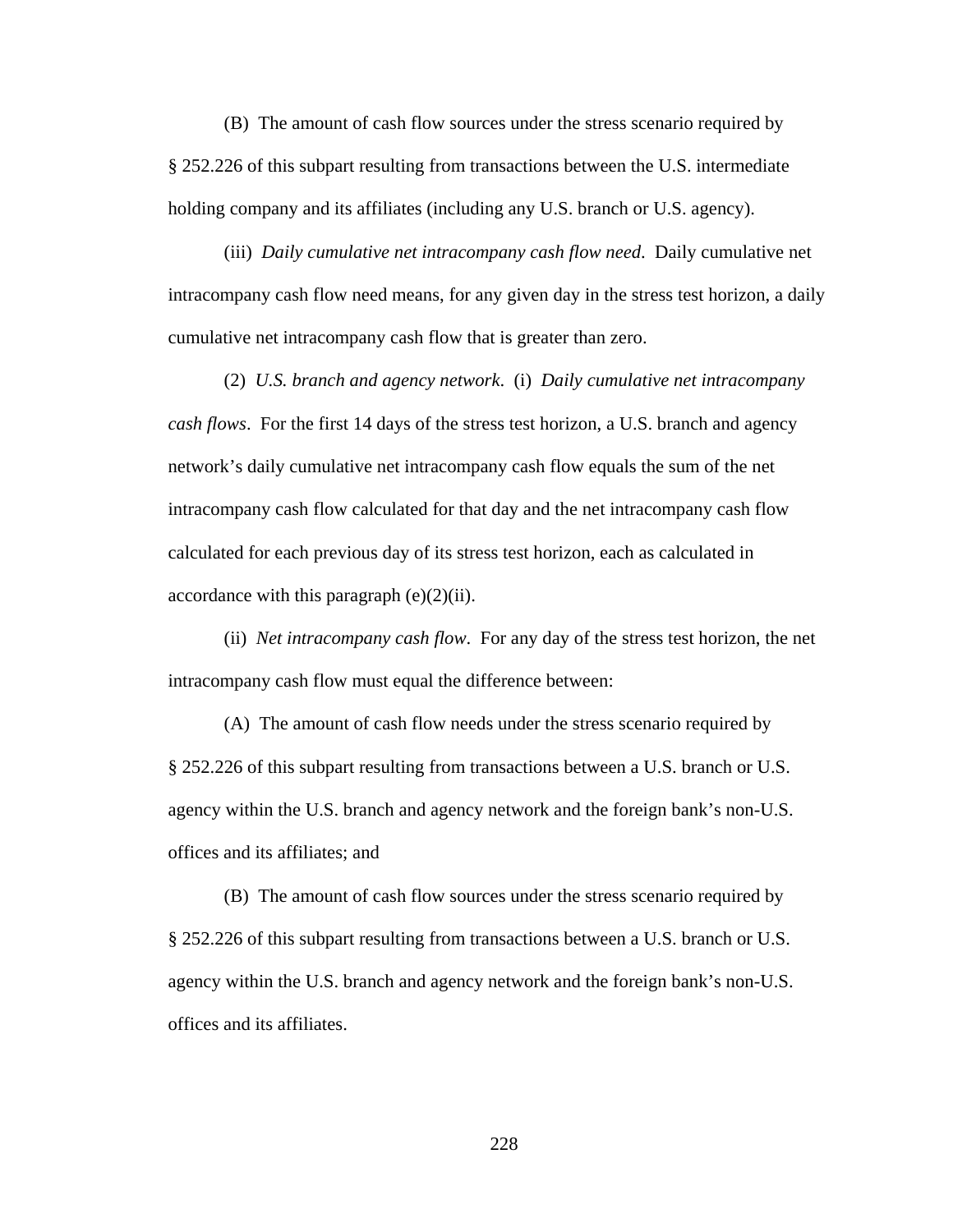(iii) *Daily cumulative net intracompany cash flow need*. Daily cumulative net intracompany cash flow need means, for any given day in the stress test horizon, a daily cumulative net intracompany cash flow that is greater than zero.

(3) *Amounts secured by highly liquid assets*. For the purposes of calculating net intracompany cash flow under this paragraph, the amounts of intracompany cash flow needs and intracompany cash flow sources that are secured by highly liquid assets must be excluded from the calculation.

(f) *Location of liquidity buffer*. (1) *U.S. intermediate holding companies*. A U.S. intermediate holding company must maintain in accounts in the United States the highly liquid assets comprising the liquidity buffer required under this section. To the extent that the assets consist of cash, the cash may not be held in an account located at a U.S. branch or U.S. agency of the affiliated foreign bank or other affiliate.

(2) *U.S. branch and agency networks*. The U.S. branch and agency network of a foreign banking organization must maintain in accounts in the United States the highly liquid assets that cover its net stressed cash flow need for at least the first 14 days of its stress test horizon, calculated under paragraph  $(b)(2)(i)$  of this section. To the extent that the assets consist of cash, the cash may not be held in an account located at the U.S. intermediate holding company or other affiliate. The company may maintain the highly liquid assets to cover its net stressed cash flow need amount for day 15 through day 30 of the stress test horizon, calculated under paragraph  $(b)(2)(ii)$  of this section, at the head office of the foreign bank of which the U.S. branches and U.S. agencies are a part, provided that the company has demonstrated to the satisfaction of the Board that it has and is prepared to provide, or its affiliate has and would be required to provide, highly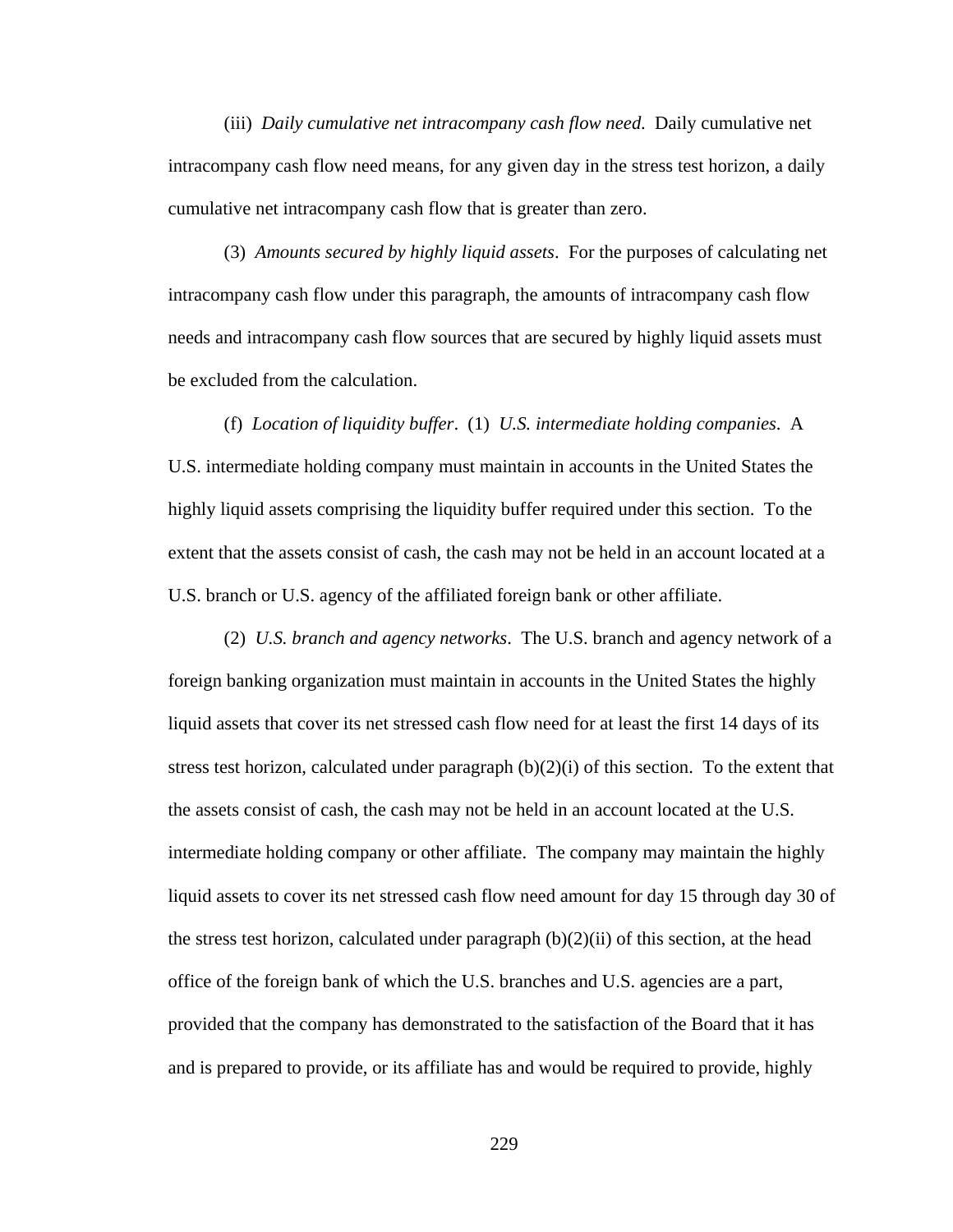liquid assets to the U.S. branch and agency network sufficient to meet the liquidity needs of the operations of the U.S. branch and agency network for day 15 through day 30 of the stress test horizon.

(g) *Asset requirements*. (1) *Valuation*. In computing the amount of an asset included in the liquidity buffer or buffers for its combined U.S. operations, a U.S. intermediate holding company or U.S. branch and agency network must discount the fair market value of the asset to reflect any credit risk and market price volatility of the asset.

(2) *Diversification.* Assets that are included in the pool of unencumbered highly liquid assets in the liquidity buffer of a U.S. intermediate holding company or U.S. branch and agency network other than cash and securities issued by the U.S. government, or securities issued or guaranteed by a U.S. government agency or U.S. governmentsponsored entity must be diversified by collateral, counterparty, or borrowing capacity, or other factors associated with the liquidity risk of the assets, for each day of the relevant stress period in accordance with paragraph (b) of this section.

### **§ 252.228 Contingency funding plan.**

(a) *Contingency funding plan*. A foreign banking organization must establish and maintain a contingency funding plan for its combined U.S. operations that sets out the company's strategies for addressing liquidity needs during liquidity stress events. The contingency funding plan must be commensurate with the capital structure, risk profile, complexity, activities, size, and other relevant characteristics of the company and of its combined U.S. operations. It must also be commensurate with the established liquidity risk tolerance for the combined U.S. operations. The company must update the contingency funding plan for its combined U.S. operations at least annually, and must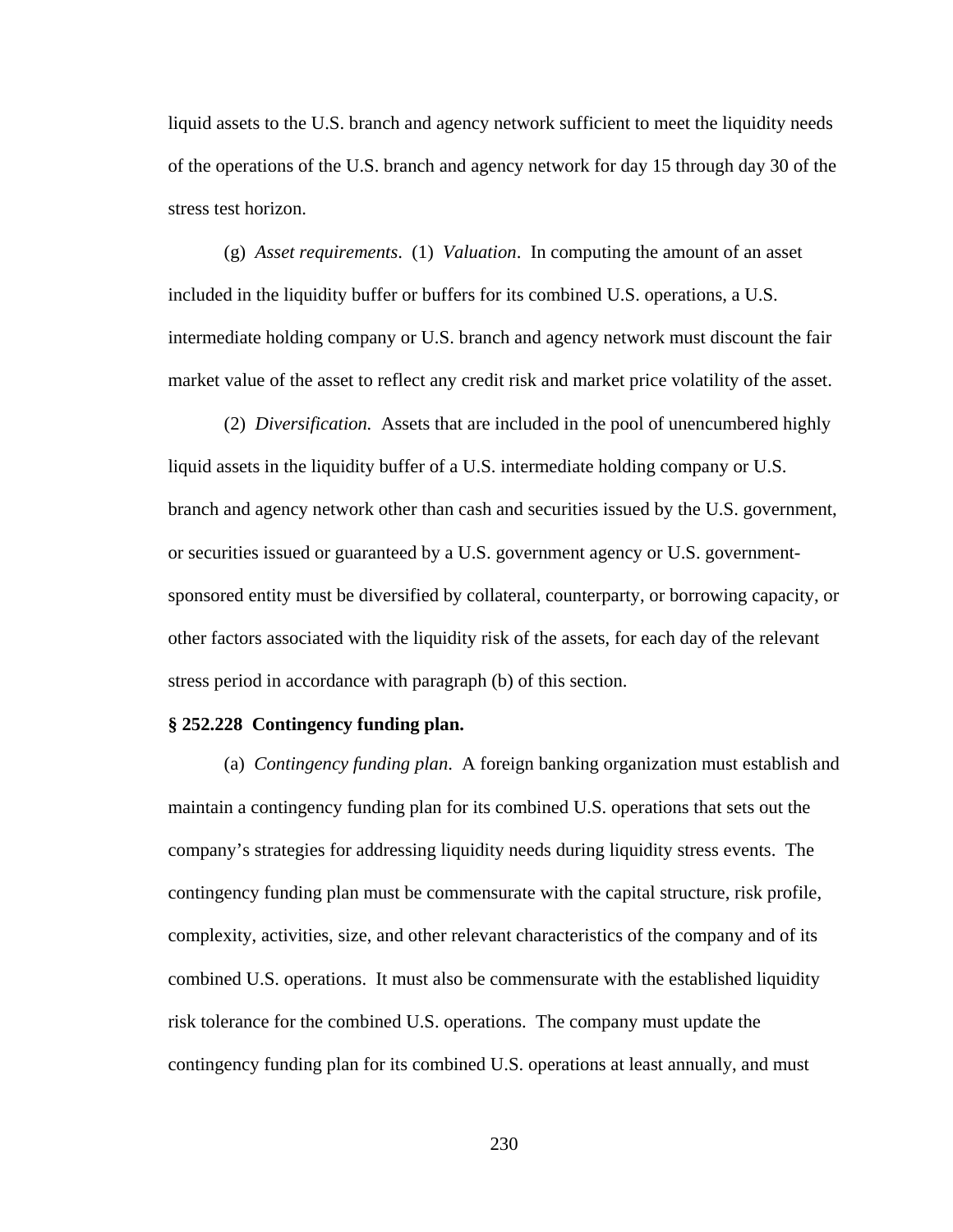update the plan when changes to market and idiosyncratic conditions would have a material impact on the plan.

 (b) *Components of the contingency funding plan*. (1) *Quantitative Assessment.* The contingency funding plan must:

(i) Identify liquidity stress events that could have a significant impact on the liquidity of the foreign banking organization and its combined U.S. operations;

(ii) Assess the level and nature of the impact on the liquidity of the foreign banking organization and its combined U.S. operations that may occur during identified liquidity stress events;

(iii) Assess available funding sources and needs during the identified liquidity stress events;

(iv) Identify alternative funding sources that may be used during the liquidity stress events; and

(v) In implementing subparagraphs (i) through (iv) of this paragraph  $(b)(1)$ , incorporate information generated by the liquidity stress testing required under § 252.226 of this subpart.

 (2) *Event management process*. The contingency funding plan for a foreign banking organization's combined U.S. operations must include an event management process that sets out the company's procedures for managing liquidity during identified liquidity stress events for the combined U.S. operations. This process must:

(i) Include an action plan that clearly describes the strategies that the company will use to respond to liquidity shortfalls in its combined U.S. operations for identified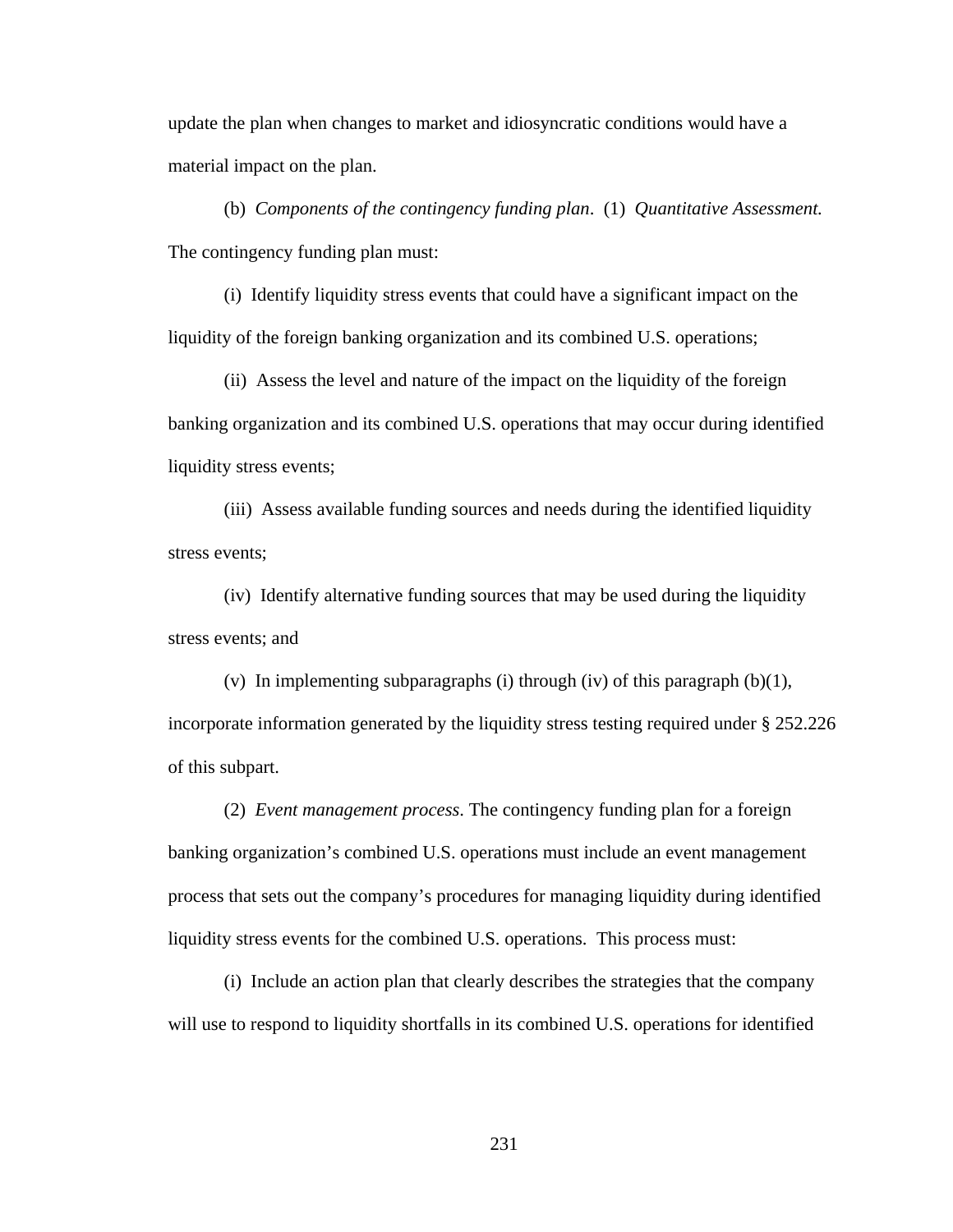liquidity stress events, including the methods that the company or the combined U.S. operations will use to access alternative funding sources;

(ii) Identify a liquidity stress event management team that would execute the action plan in paragraph  $(b)(2)(i)$  of this section for the combined U.S. operations;

(iii) Specify the process, responsibilities, and triggers for invoking the contingency funding plan, escalating the responses described in the action plan, decisionmaking during the identified liquidity stress events, and executing contingency measures identified in the action plan; and

(iv) Provide a mechanism that ensures effective reporting and communication within the combined U.S. operations of the foreign banking organization and with outside parties, including the Board and other relevant supervisors, counterparties, and other stakeholders.

 (3) *Monitoring.* The contingency funding plan must include procedures for monitoring emerging liquidity stress events. The procedures must identify early warning indicators that are tailored to the capital structure, risk profile, complexity, activities, size, and other relevant characteristics of the foreign banking organization and its combined U.S. operations.

 (4) *Testing.* A foreign banking organization must periodically test the components of the contingency funding plan for its combined U.S. operations to assess the plan's reliability during liquidity stress events.

(i) The company must periodically test the operational elements of the contingency funding plan for its combined U.S. operations to ensure that the plan functions as intended. These tests must include operational simulations to test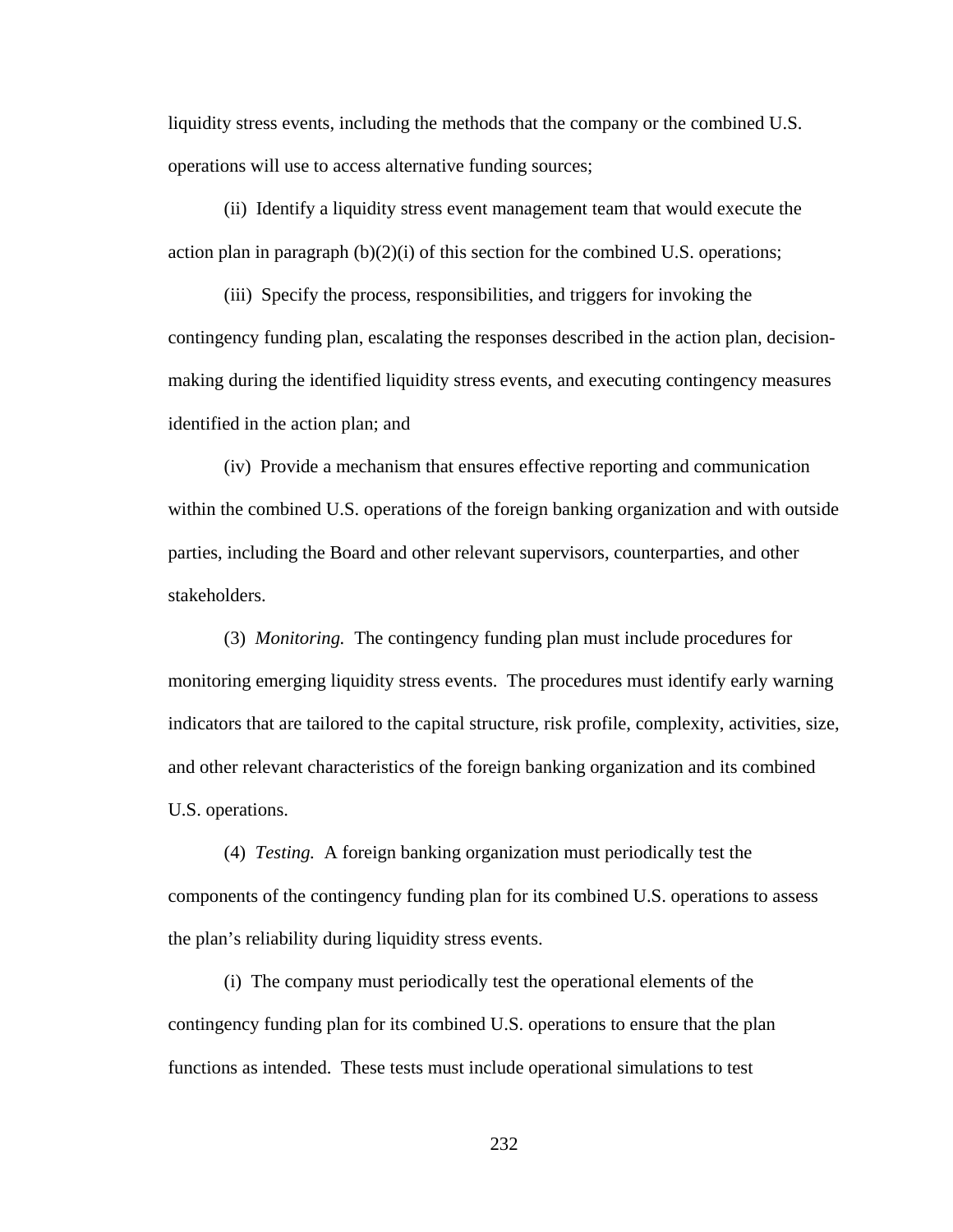communications, coordination, and decision-making involving relevant managers, including managers at relevant legal entities within the corporate structure.

(ii) The company must periodically test the methods it will use to access alternative funding sources for its combined U.S. operations to determine whether these funding sources will be readily available when needed.

### **§ 252.229 Specific limits.**

 (a) *Required limits.* A foreign banking organization must establish and maintain limits on potential sources of liquidity risk, including:

(1) Concentrations of funding by instrument type, single-counterparty, counterparty type, secured and unsecured funding, and other liquidity risk identifiers;

(2) The amount of specified liabilities that mature within various time horizons; and

(3) Off-balance sheet exposures and other exposures that could create funding needs during liquidity stress events.

(b) *Size of limits*. The size of each limit described in paragraph (a) of this section must reflect the capital structure, risk profile, complexity, activities, size, and other relevant characteristics of the company's combined U.S. operations , as well as the established liquidity risk tolerance for the combined U.S. operations.

(c) *Monitoring of limits*. A foreign banking organization must monitor its compliance with all limits established and maintained under this section.

### **§ 252.230 Monitoring.**

(a) *Collateral monitoring requirements*. A foreign banking organization with combined U.S. assets of \$50 billion or more must establish and maintain procedures for monitoring the assets that it has pledged as collateral in connection with transactions to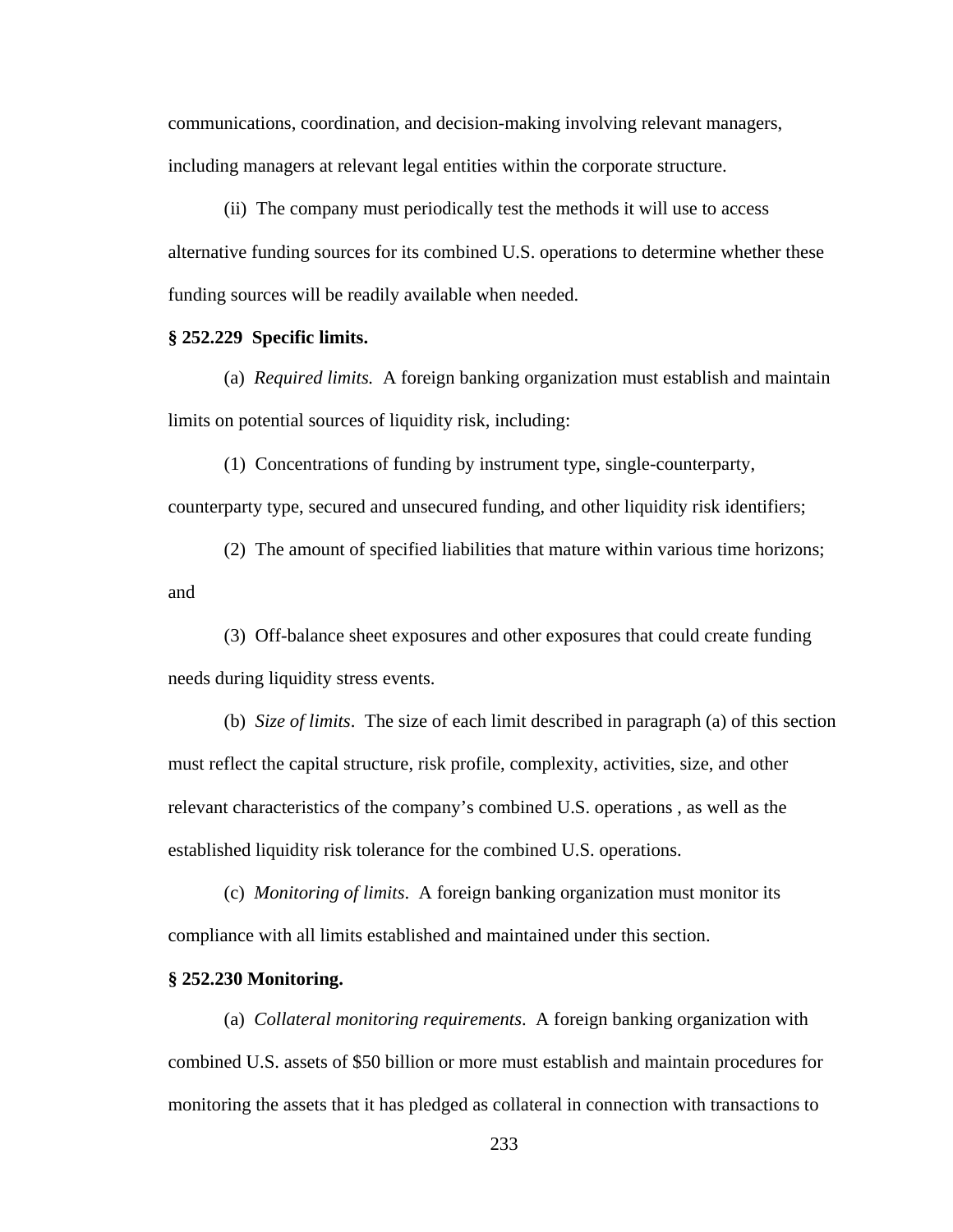which entities in its U.S. operations are counterparties and the assets that are available to be pledged for its combined U.S. operations.

(1) These procedures must provide that the foreign banking organization:

(i) Calculates all of the collateral positions for its combined U.S. operations on a weekly basis (or more frequently, as directed by the Board due to financial stability risks or the financial condition of the U.S. operations) including:

(A) The value of assets pledged relative to the amount of security required under the contract governing the obligation for which the collateral was pledged; and

(B) Unencumbered assets available to be pledged;

(ii) Monitors the levels of available collateral by legal entity, jurisdiction, and currency exposure;

(iii) Monitors shifts between intraday, overnight, and term pledging of collateral; and

(iv) Tracks operational and timing requirements associated with accessing collateral at its physical location (for example, the custodian or securities settlement system that holds the collateral).

 (b) *Legal entities, currencies and business lines.* A foreign banking organization must establish and maintain procedures for monitoring and controlling liquidity risk exposures and funding needs that are not covered by § 252.229 of this subpart or paragraph (a) of this section, within and across significant legal entities, currencies, and business lines for its combined U.S. operations, and taking into account legal and regulatory restrictions on the transfer of liquidity between legal entities.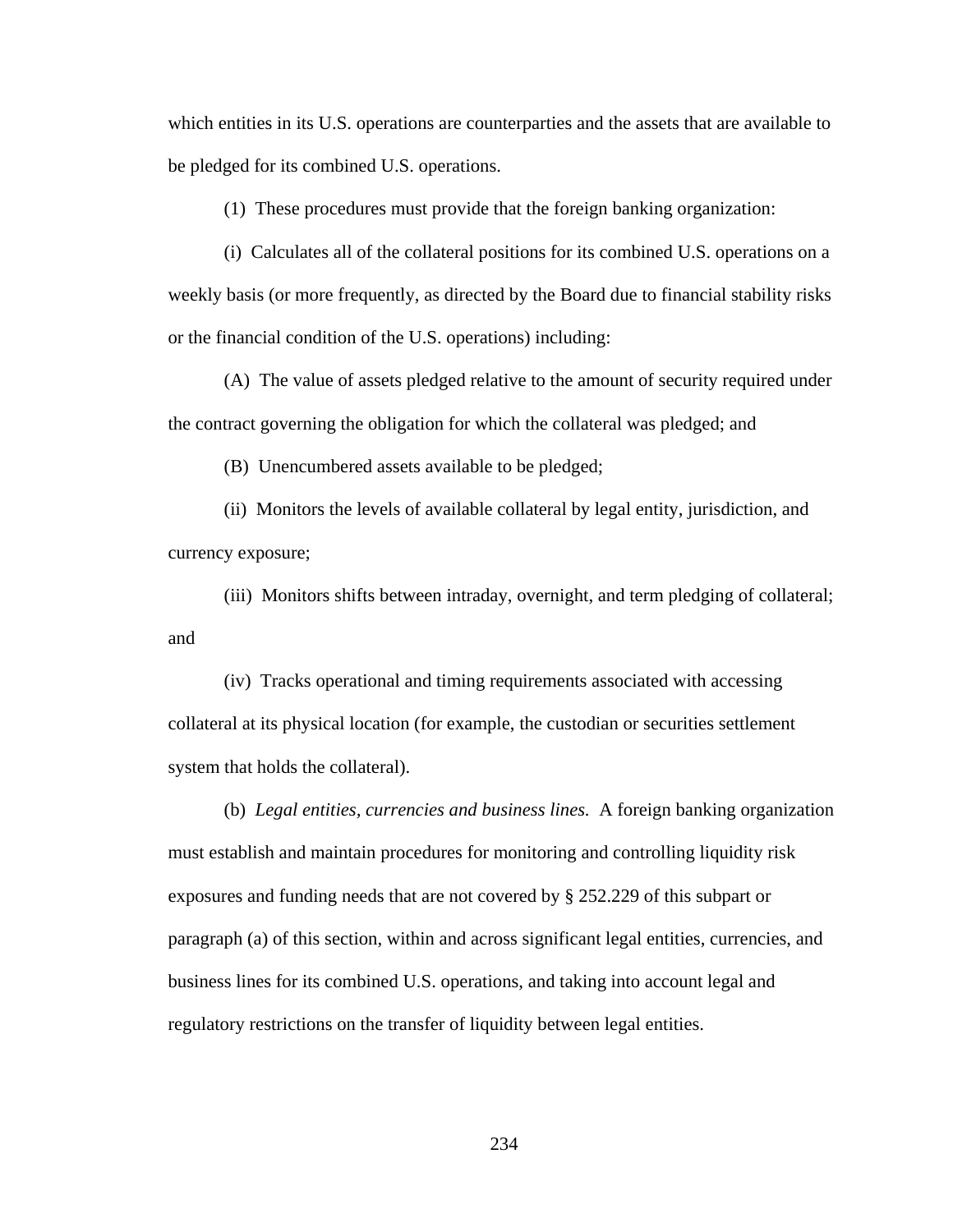(c) *Intraday liquidity positions*. A foreign banking organization must establish and maintain procedures for monitoring intraday liquidity risk exposure for its combined U.S. operations. These procedures must address how the management of the combined U.S. operations will:

(1) Monitor and measure expected daily inflows and outflows;

(2) Manage and transfer collateral when necessary to obtain intraday credit;

(3) Identify and prioritize time-specific obligations so that the foreign banking organizations can meet these obligations as expected;

(4) Settle less critical obligations as soon as possible;

(5) Control the issuance of credit to customers where necessary; and

(6) Consider the amounts of collateral and liquidity needed to meet payment systems obligations when assessing the overall liquidity needs of the combined U.S. operations.

## **§ 252.231 Requirements for foreign banking organizations with combined U.S. assets of less than \$50 billion**

(a) A foreign banking organization with total consolidated assets of \$50 billion or more and combined U.S. assets of less than \$50 billion must report to the Board on an annual basis the results of an internal liquidity stress test for either the consolidated operations of the company or its combined U.S. operations conducted consistent with the BCBS principles for liquidity risk management and incorporating 30-day, 90-day and one-year stress test horizons.

(b) A foreign banking organization subject to this section that does not comply with paragraph (a) must limit the net aggregate amount owed by the foreign banking organization's non-U.S. offices and its non-U.S. affiliates to the combined U.S.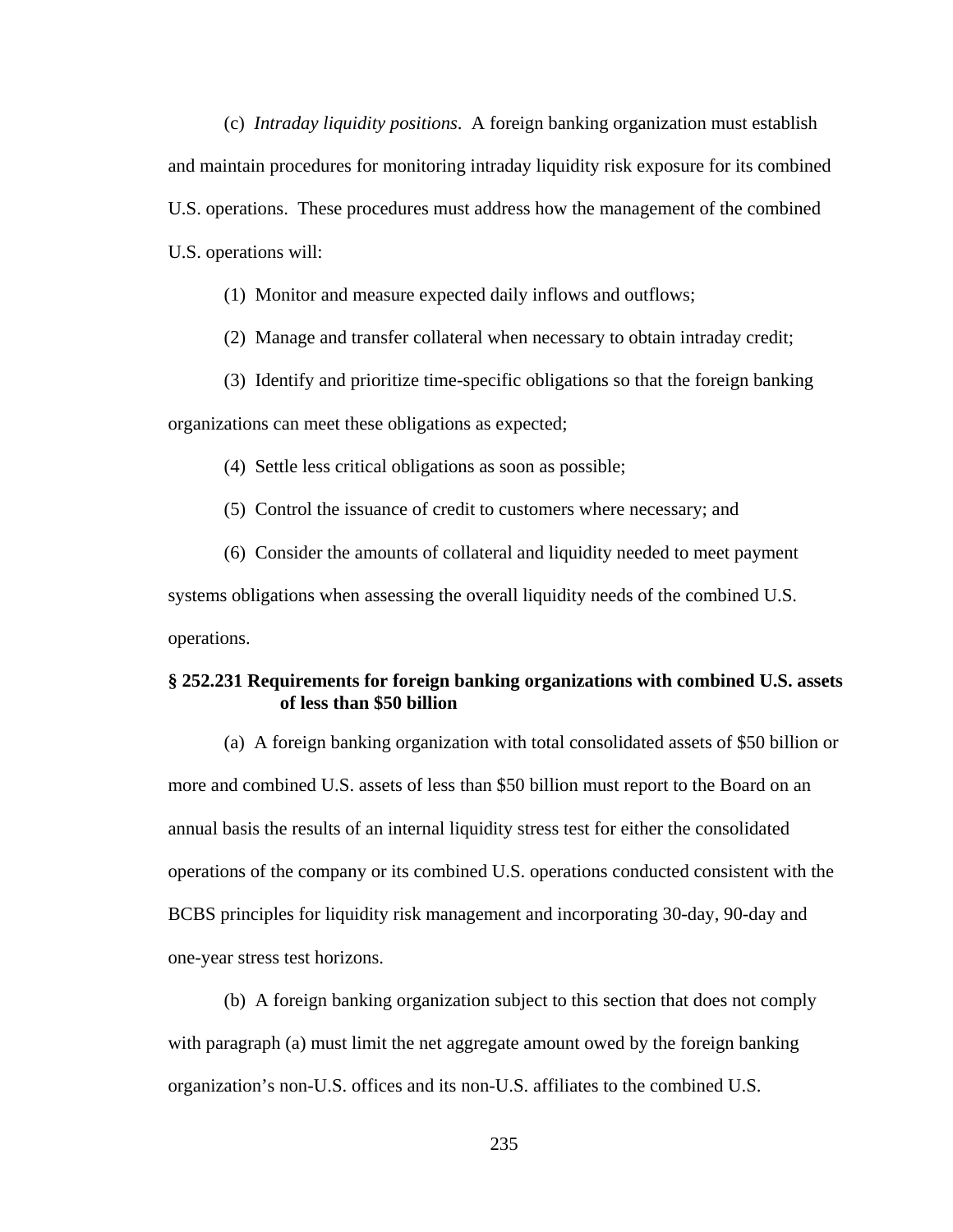operations to 25 percent or less of the third party liabilities of its combined U.S.

operations, on a daily basis.

8. Add Subpart N to part 252 to read as follows:

## **Subpart N - Single-Counterparty Credit Limits for Covered Foreign Banking Organizations**

Sec.

- 252.240 Definitions.
- 252.241 Applicability.
- 252.242 Credit exposure limit
- 252.243 Gross credit exposure.
- 252.244 Net credit exposure.
- 252.245 Compliance.
- 252.246 Exemptions.

# **Subpart N - Single-Counterparty Credit Limits for Covered Foreign Banking Organizations**

## **§ 252.240 Definitions.**

For purposes of this subpart:

*Adjusted market value* means, with respect to any eligible collateral, the fair

market value of the eligible collateral after application of the applicable haircut specified

in Table 2 of this subpart for that type of eligible collateral.

*Bank eligible investments* means investment securities that a national bank is

permitted to purchase, sell, deal in, underwrite, and hold under 12 U.S.C. 24 (Seventh)

and 12 CFR part 1.

*Capital stock and surplus* means: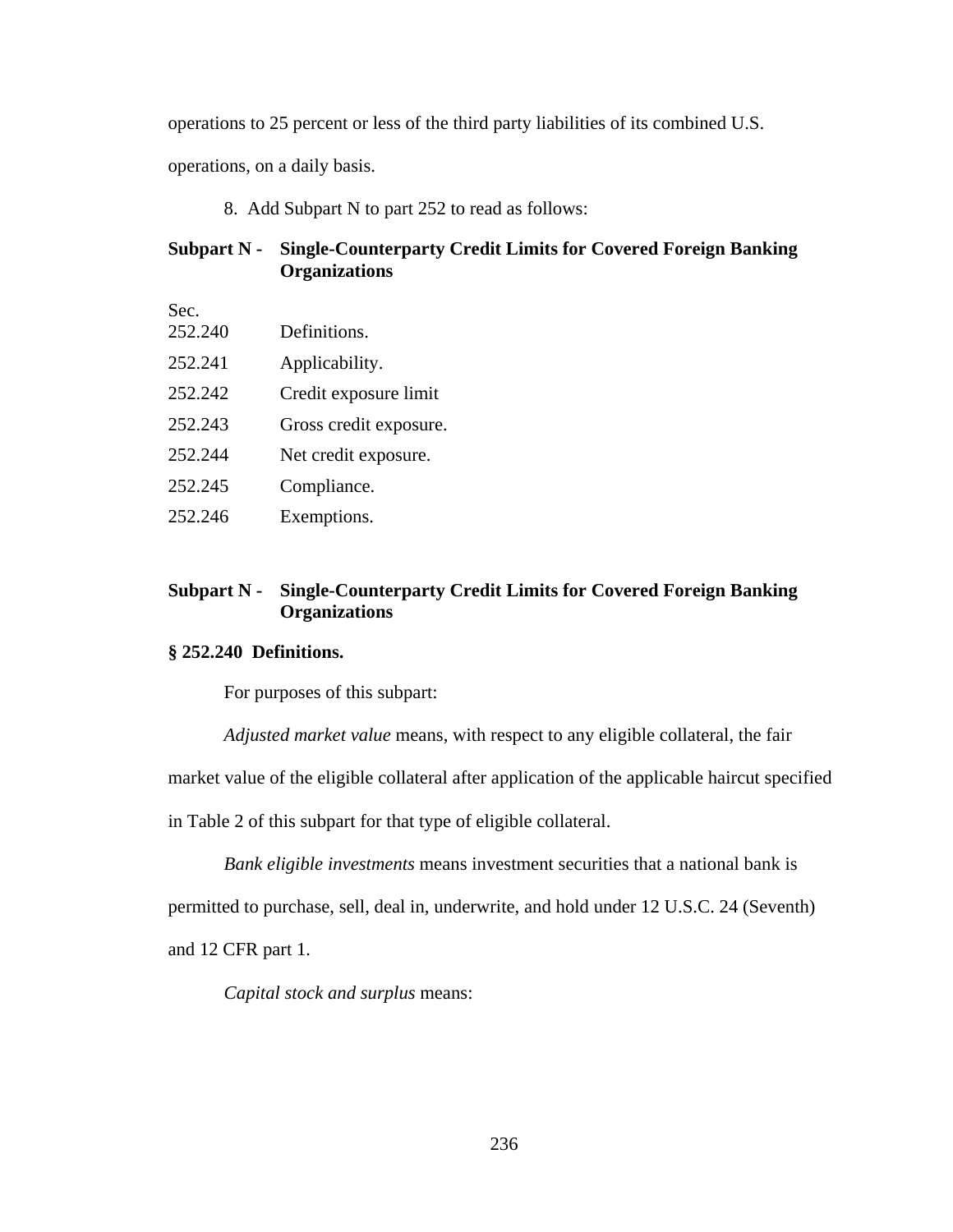(a) With respect to a U.S. intermediate holding company, the sum of the following amounts in each case as reported by a U.S. intermediate holding company on the most recent FR Y-9C:

(1) The total regulatory capital of the U.S. intermediate holding company, as calculated under the capital adequacy guidelines applicable to that U.S. intermediate holding company under subpart L of this part; and

(2) The excess allowance for loan and lease losses of the U.S. intermediate holding company not included in tier 2 capital under the capital adequacy guidelines applicable to that U.S. intermediate holding company under subpart L of this part; and

(b) With respect to a foreign banking organization, the total regulatory capital as reported on the foreign banking organization's most recent FR Y-7Q or other reporting form specified by the Board.

*Control.* A company controls another company if it:

(a) Owns, controls, or holds with power to vote 25 percent or more of a class of voting securities of the company;

(b) Owns or controls 25 percent or more of the total equity of the company; or

(c) Consolidates the company for financial reporting purposes.

*Credit derivative* means a financial contract that allows one party (the protection purchaser) to transfer the credit risk of one or more exposures (reference exposure) to another party (the protection provider).

*Credit transaction* means:

(a) Any extension of credit, including loans, deposits, and lines of credit, but excluding advised or other uncommitted lines of credit;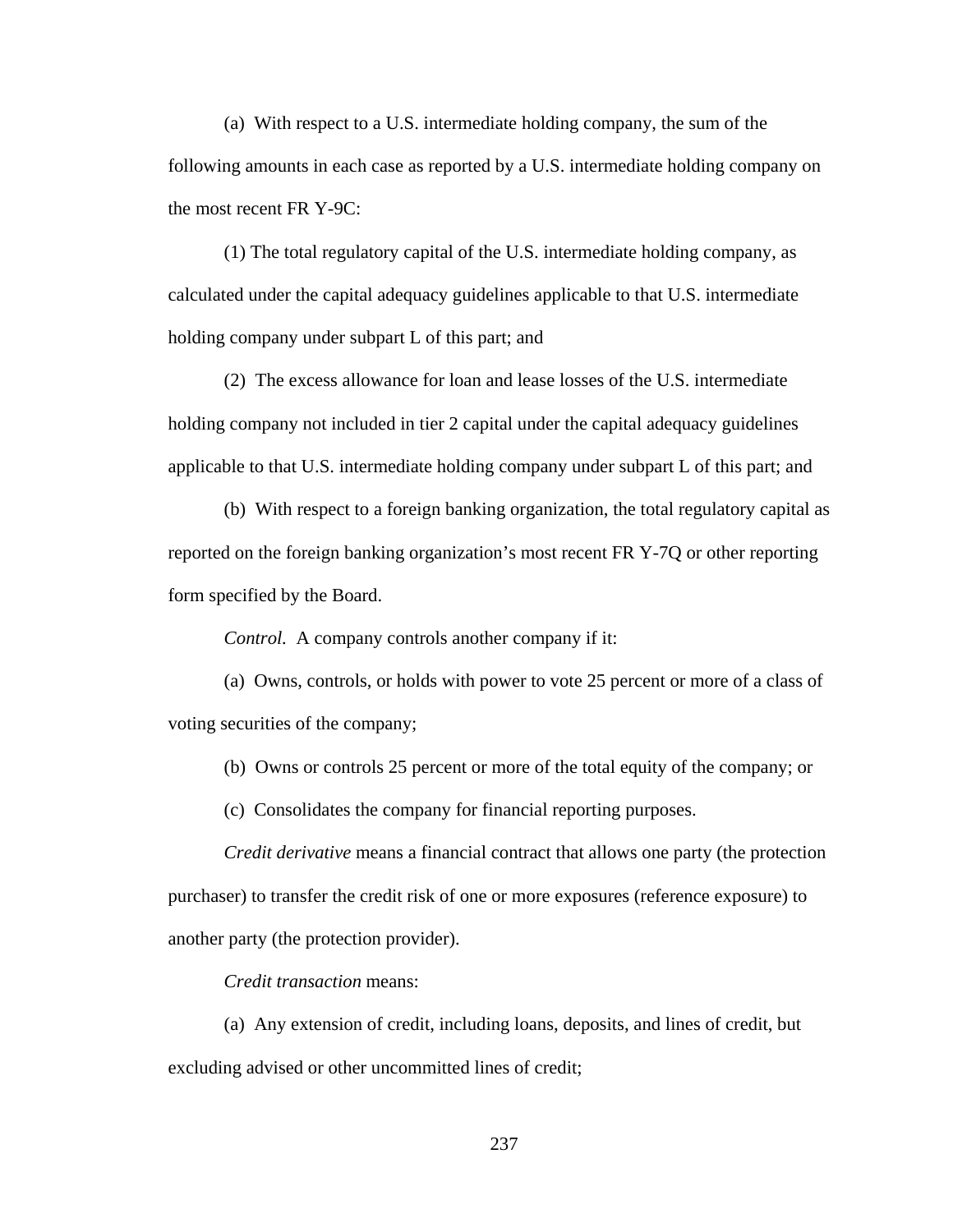(b) Any repurchase or reverse repurchase agreement;

(c) Any securities lending or securities borrowing transaction;

(d) Any guarantee, acceptance, or letter of credit (including any confirmed letter

of credit or standby letter of credit) issued on behalf of a counterparty;

(e) Any purchase of, or investment in, securities issued by a counterparty;

(f) In connection with a derivative transaction:

(1) Any credit exposure to a counterparty, and

(2) Any credit exposure to the reference entity (described as a counterparty for purposes of this subpart), where the reference asset is an obligation or equity security of a

reference entity.

 (g) Any transaction that is the functional equivalent of the above, and any similar transaction that the Board determines to be a credit transaction for purposes of this subpart.

*Derivative transaction* means any transaction that is a contract, agreement, swap, warrant, note, or option that is based, in whole or in part, on the value of, any interest in, or any quantitative measure or the occurrence of any event relating to, one or more commodities, securities, currencies, interest or other rates, indices, or other assets.

*Eligible collateral* means collateral in which a U.S. intermediate holding company or any part of the foreign banking organization's combined U.S. operations has a perfected, first priority security interest (with the exception of cash on deposit and notwithstanding the prior security interest of any custodial agent) or, outside of the United States, the legal equivalent thereof and is in the form of: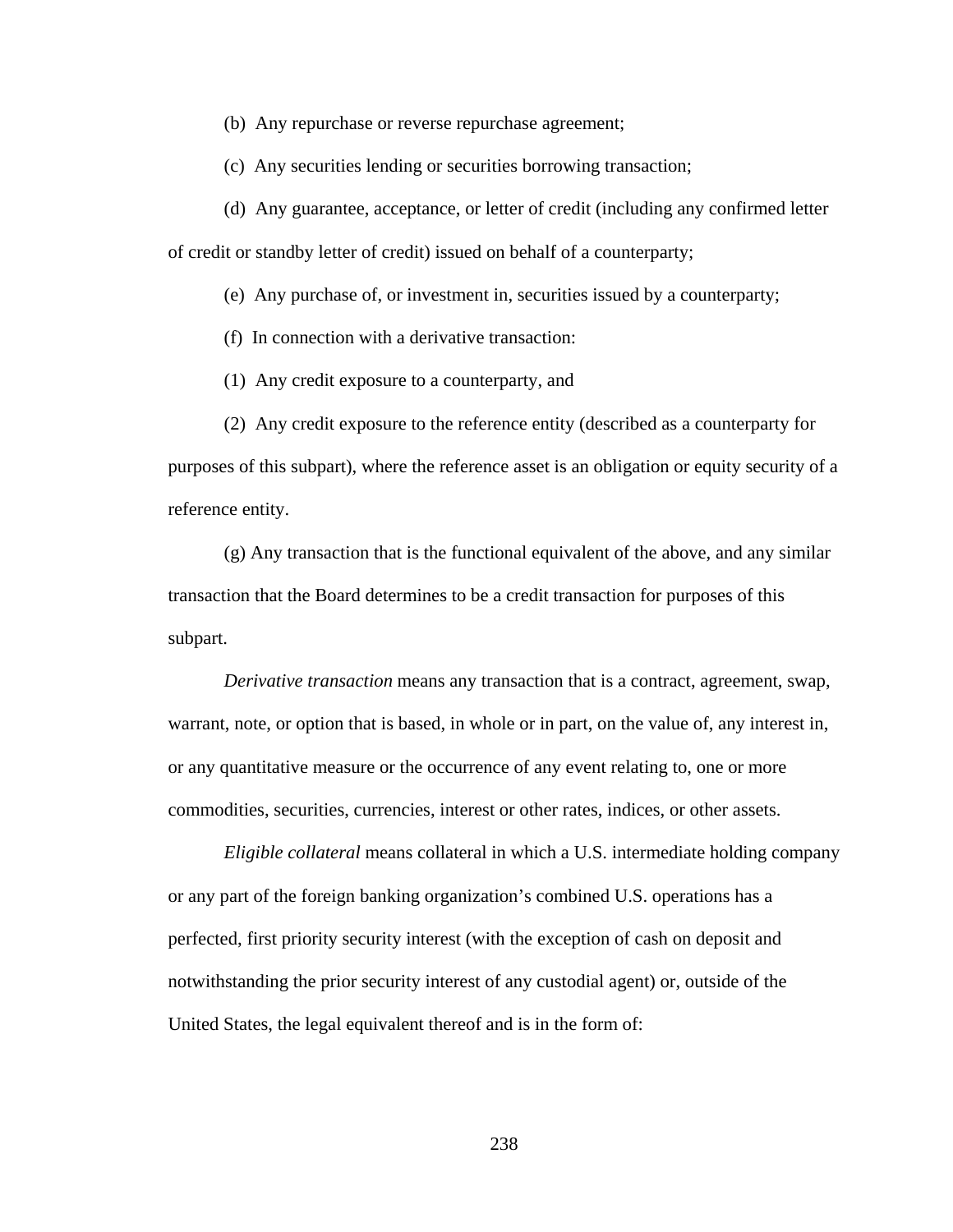(a) Cash on deposit with the U.S. intermediate holding company or any part of the U.S. operations, the U.S. branch, or the U.S. agency, (including cash held for the foreign banking organization or U.S. intermediate holding company by a third-party custodian or trustee);

(b) Debt securities (other than mortgage- or asset-backed securities) that are bank eligible investments;

(c) Equity securities that are publicly traded (including convertible bonds); and

(d) Does not include any debt or equity securities (including convertible bonds), issued by an affiliate of the U.S. intermediate holding company or by any part of the combined U.S. operations.

*Eligible credit derivative* has the same meaning as in subpart G of the Board's Regulation Y (12 CFR part 225, appendix G).

*Eligible equity derivative* means an equity-linked total return swap, provided that:

(a) The derivative contract has been confirmed by the counterparties;

(b) Any assignment of the derivative contract has been confirmed by all relevant parties; and

(c) The terms and conditions dictating the manner in which the derivative

contract is to be settled are incorporated into the contract.

*Eligible guarantee* has the same meaning as in subpart G of the Board's

Regulation Y (12 CFR part 225, appendix G).

*Eligible protection provider* means an entity (other than the foreign banking organization or an affiliate thereof) that is:

(a) A sovereign entity;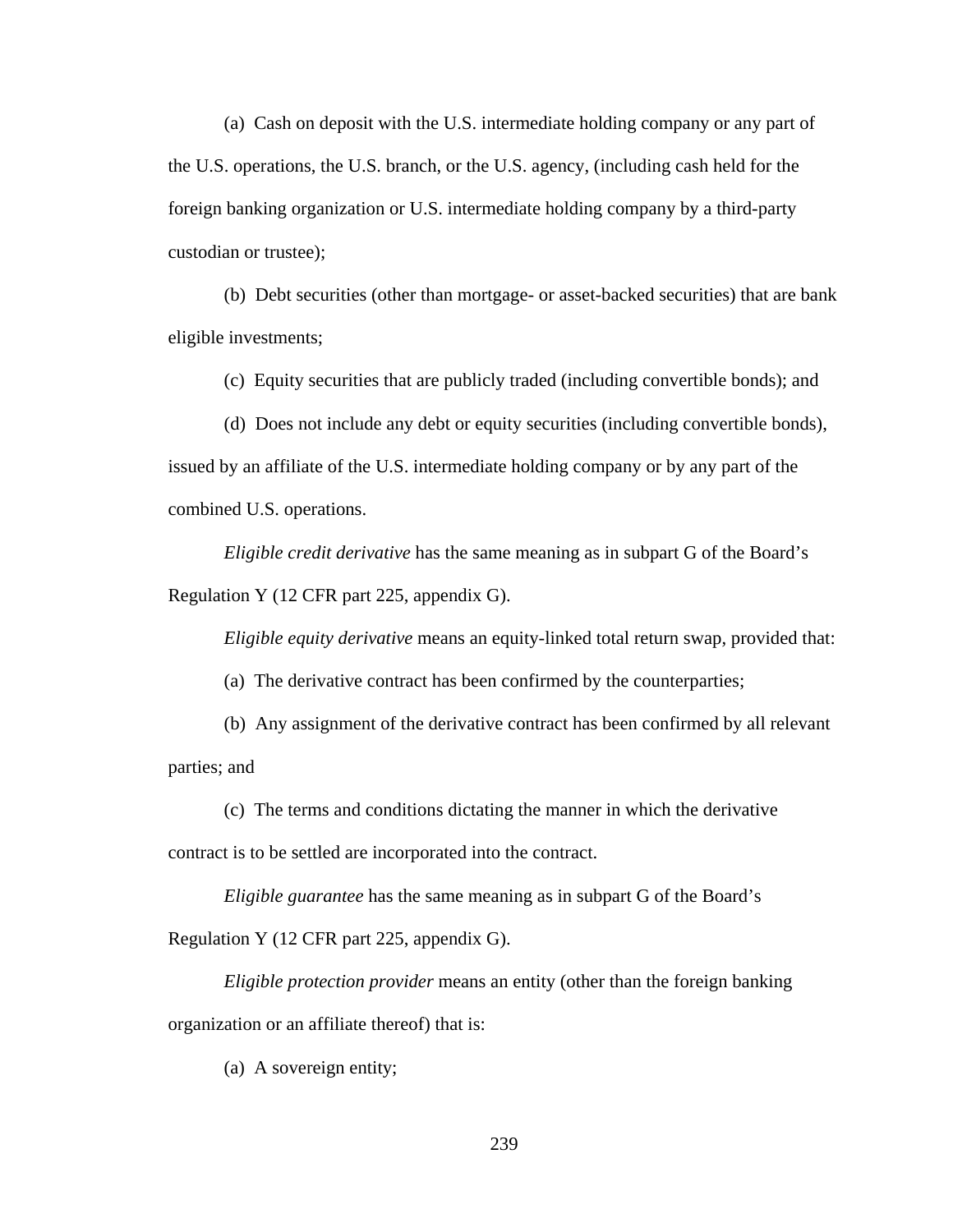(b) The Bank for International Settlements, the International Monetary Fund, the European Central Bank, the European Commission, or a multilateral development bank;

(c) A Federal Home Loan Bank;

(d) The Federal Agricultural Mortgage Corporation;

(e) A depository institution;

(f) A bank holding company;

(g) A savings and loan holding company (as defined in 12 U.S.C. 1467a);

(h) A securities broker or dealer registered with the SEC under the Securities

Exchange Act of 1934 (15 U.S.C. 78o *et seq.*);

(i) An insurance company that is subject to the supervision by a State insurance regulator;

(j) A foreign banking organization;

(k) A non-U.S.-based securities firm or a non-U.S.-based insurance company that is subject to consolidated supervision and regulation comparable to that imposed on U.S. depository institutions, securities broker-dealers, or insurance companies; or

(l) A qualifying central counterparty.

*Equity derivative* includes an equity-linked swap, purchased equity-linked option, forward equity-linked contract, and any other instrument linked to equities that gives rise to similar counterparty credit risks.

*Intraday credit exposure* means credit exposure of the U.S. intermediate holding company or any part of the combined U.S. operations to a counterparty that the U.S. intermediate holding company or any part of the combined U.S. operations by its terms is to be repaid, sold, or terminated by the end of its business day in the United States.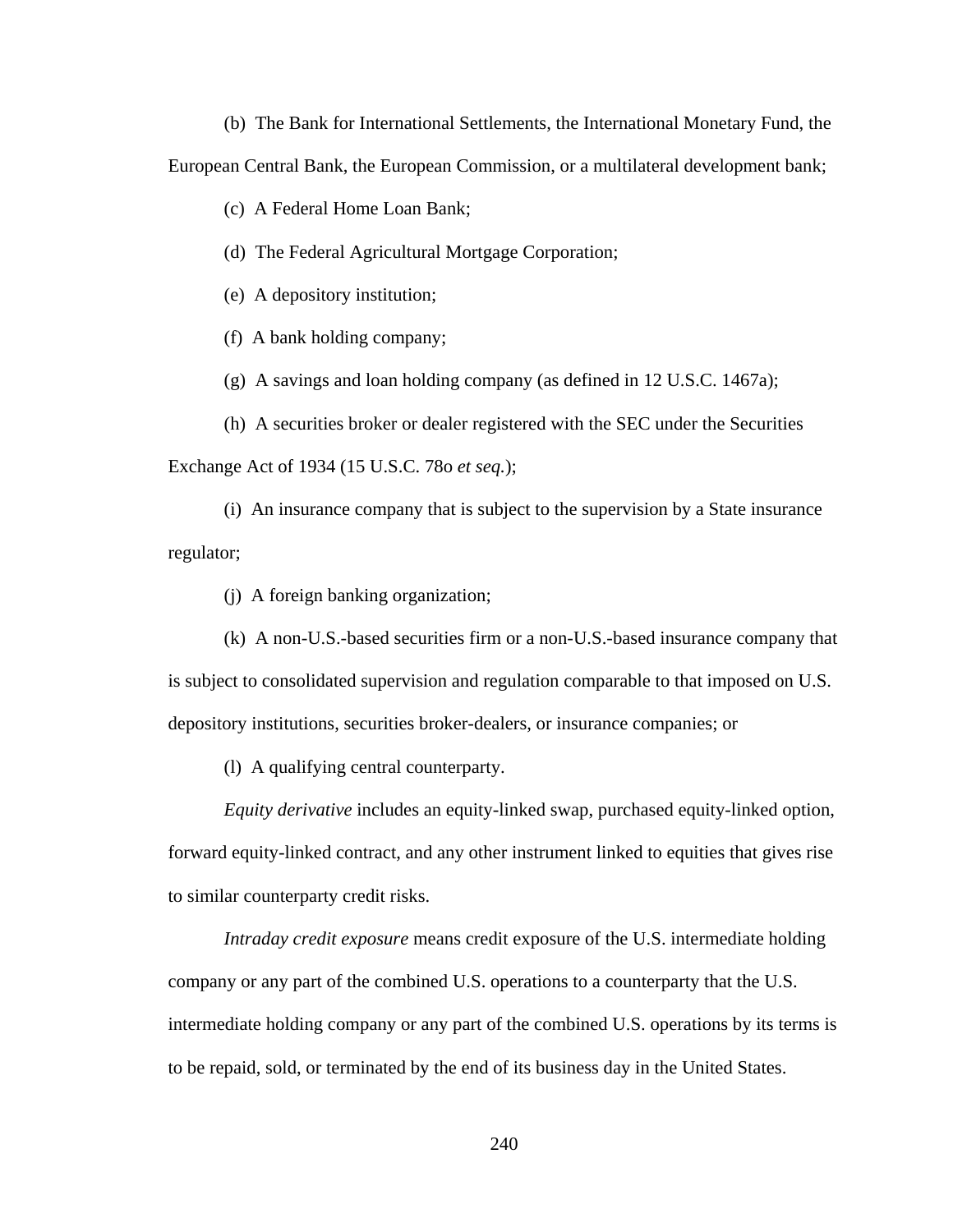*Immediate family* means the spouse of an individual, the individual's minor children, and any of the individual's children (including adults) residing in the individual's home.

*Major counterparty* means:

(a) A bank holding company that has total consolidated assets of \$500 billion or more, and all of its subsidiaries, collectively;

(b) A nonbank financial company supervised by the Board, and all of its subsidiaries, collectively; and

(c) A major foreign banking organization, and all of its subsidiaries, collectively.

*Major foreign banking organization* any foreign banking organization that has total consolidated assets of \$500 billion or more, calculated pursuant to § 252.241(a) of subpart.

*Major U.S. intermediate holding company* means a U.S. intermediate holding company that has total consolidated assets of \$500 billion or more, pursuant to § 252.241(b) of this subpart.

*Qualifying central counterparty* has the same meaning as in subpart G of the Board's Regulation Y (12 CFR part 225, appendix G).

*Qualifying master netting agreement* means a legally enforceable written bilateral agreement that:

(a) Creates a single legal obligation for all individual transactions covered by the agreement upon an event of default, including bankruptcy, insolvency, or similar proceeding of the counterparty;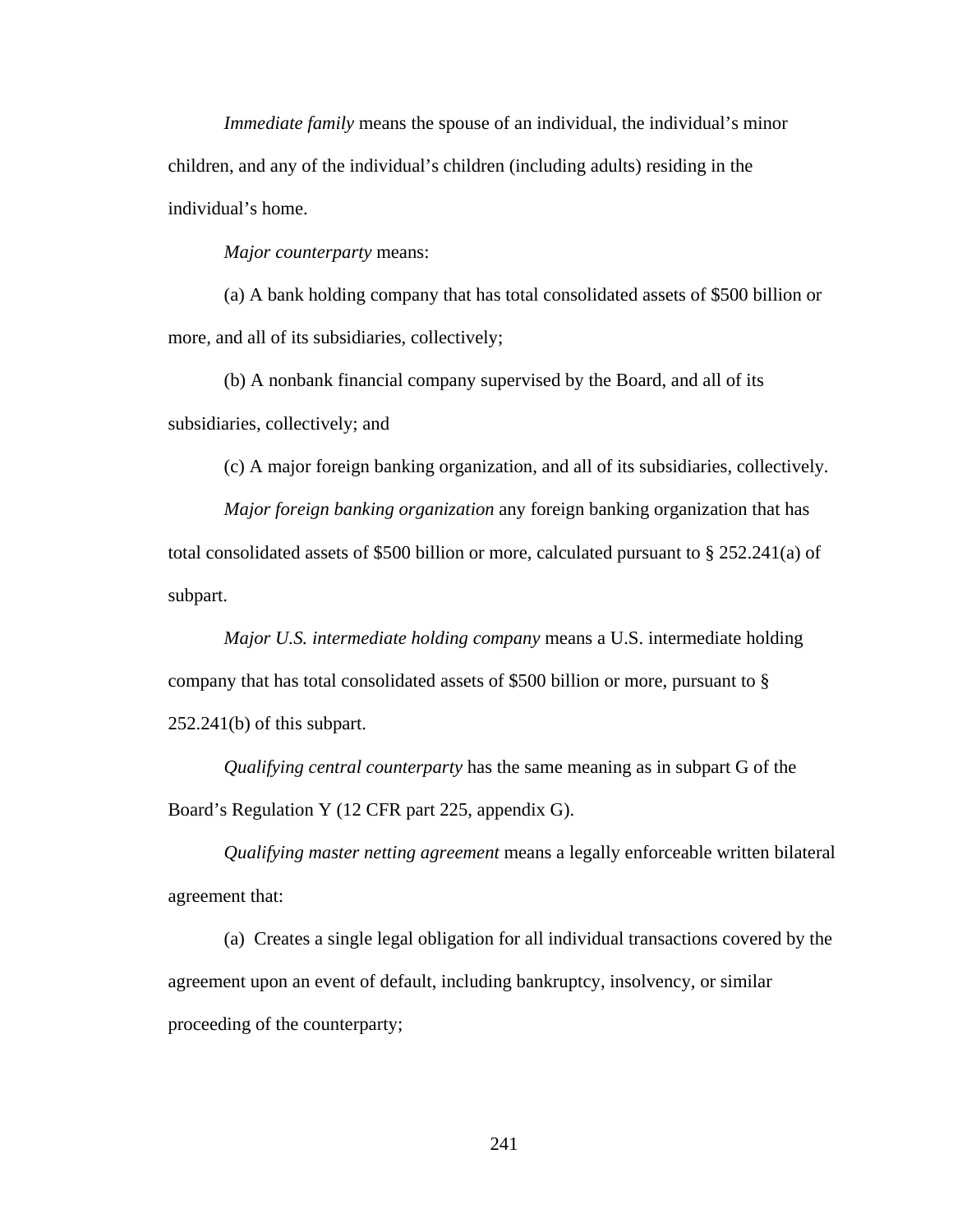(b) Provides the right to accelerate, terminate, and close-out on a net basis all transactions under the agreement and to liquidate or set off collateral promptly upon an event of default, including upon event of bankruptcy, insolvency, or similar proceeding, of the counterparty, provided that, in any such case, any exercise of rights under the agreement will not be stayed or avoided under applicable law in the relevant jurisdiction; and

(c) Does not contain a provision that permits a non-defaulting counterparty to make lower payments than it would make otherwise under the agreement, or no payment at all, to a defaulter or the estate of a defaulter, even if the defaulter is a net creditor under the agreement.

*Short sale* means any sale of a security which the seller does not own or any sale which is consummated by the delivery of a security borrowed by, or for the account of, the seller.

*Sovereign entity* means a central government (including the U.S. government) or an agency, department, ministry, or central bank.

*Subsidiary* of a specified company means a company that is directly or indirectly controlled by the specified company.

### **§ 252.241 Applicability.**

(a) *Foreign banking organizations with total consolidated assets of \$50 billion or more.* (1) *In general.* A foreign banking organization with total consolidated assets of \$50 billion or more is subject to the general credit exposure limit set forth in § 252.242(a) of this subpart.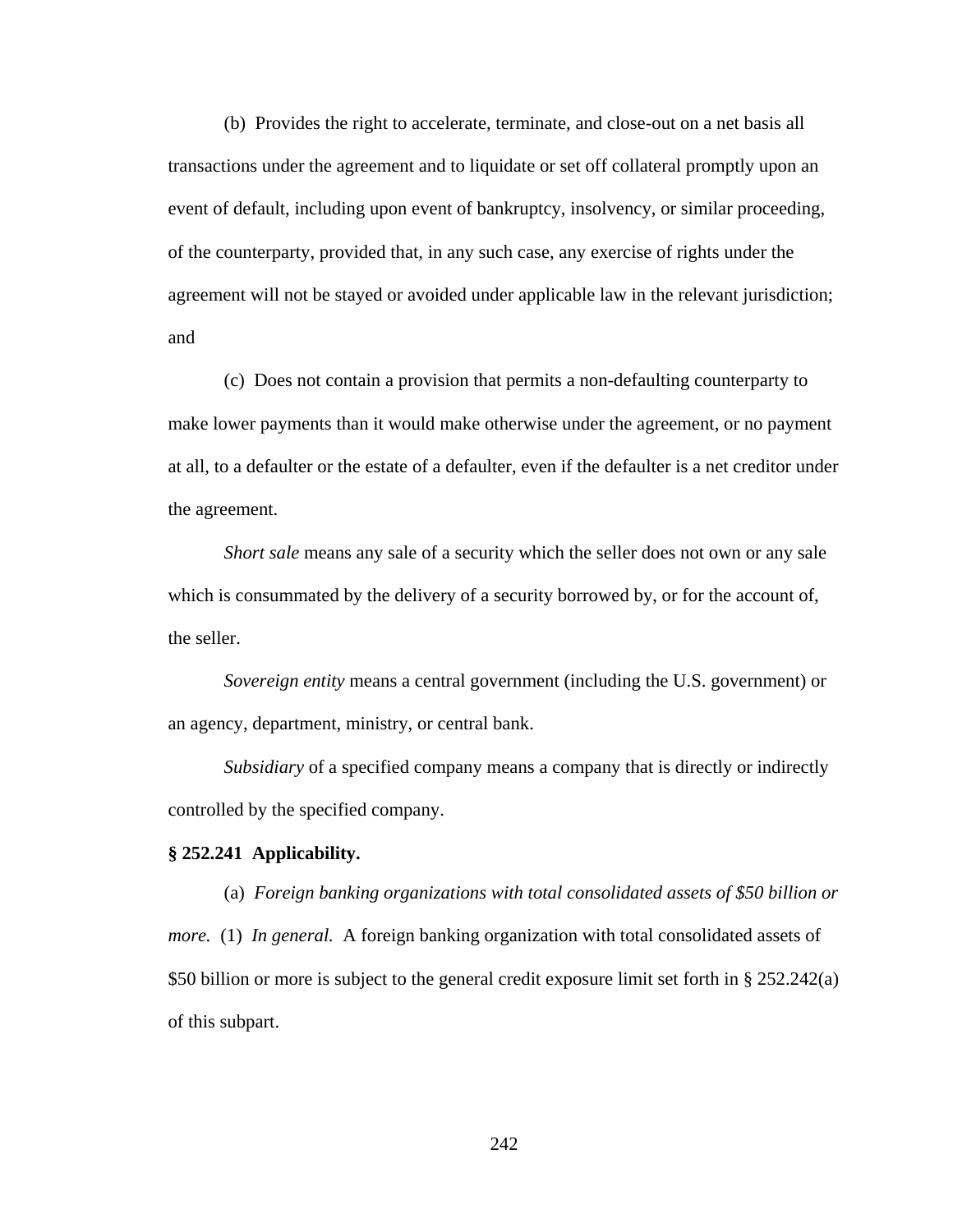(2) *Major foreign banking organizations.* A foreign banking organization with total consolidated assets of \$500 billion or more also is subject to the more stringent credit exposure limit set forth in § 252.242(b) of this subpart.

(3) *Total consolidated assets.* For purposes of this paragraph, total consolidated assets are determined based on the average of the total assets:

(i) For the four most recent consecutive quarters as reported by the foreign banking organization on its FR Y-7Q; or

(ii) If the foreign banking organization has not filed the FR Y-7Q for each of the four most recent consecutive quarters, for the most recent quarter or consecutive quarters as reported on FR Y-7Q; or

(iii) If the foreign banking organization has not yet filed an FR Y-7Q, as determined under applicable accounting standards.

(4) *Cessation of requirements*. A foreign banking organization will remain subject to the requirements of  $\S 252.242(a)$  and, as applicable,  $\S 252.242(b)$  of this subpart unless and until total assets as reported on its FR Y-7Q are less than \$50 billion or, as applicable, \$500 billion for each of the four most recent consecutive calendar quarters.

(5) *Measurement date.* For purposes of this paragraph, total assets are measured on the last day of the quarter used in calculation of the average.

(b) *U.S. intermediate holding companies*. (1) *In general*. A U.S. intermediate holding company is subject to the general credit exposure limit set forth in § 252.242(a) of this subpart.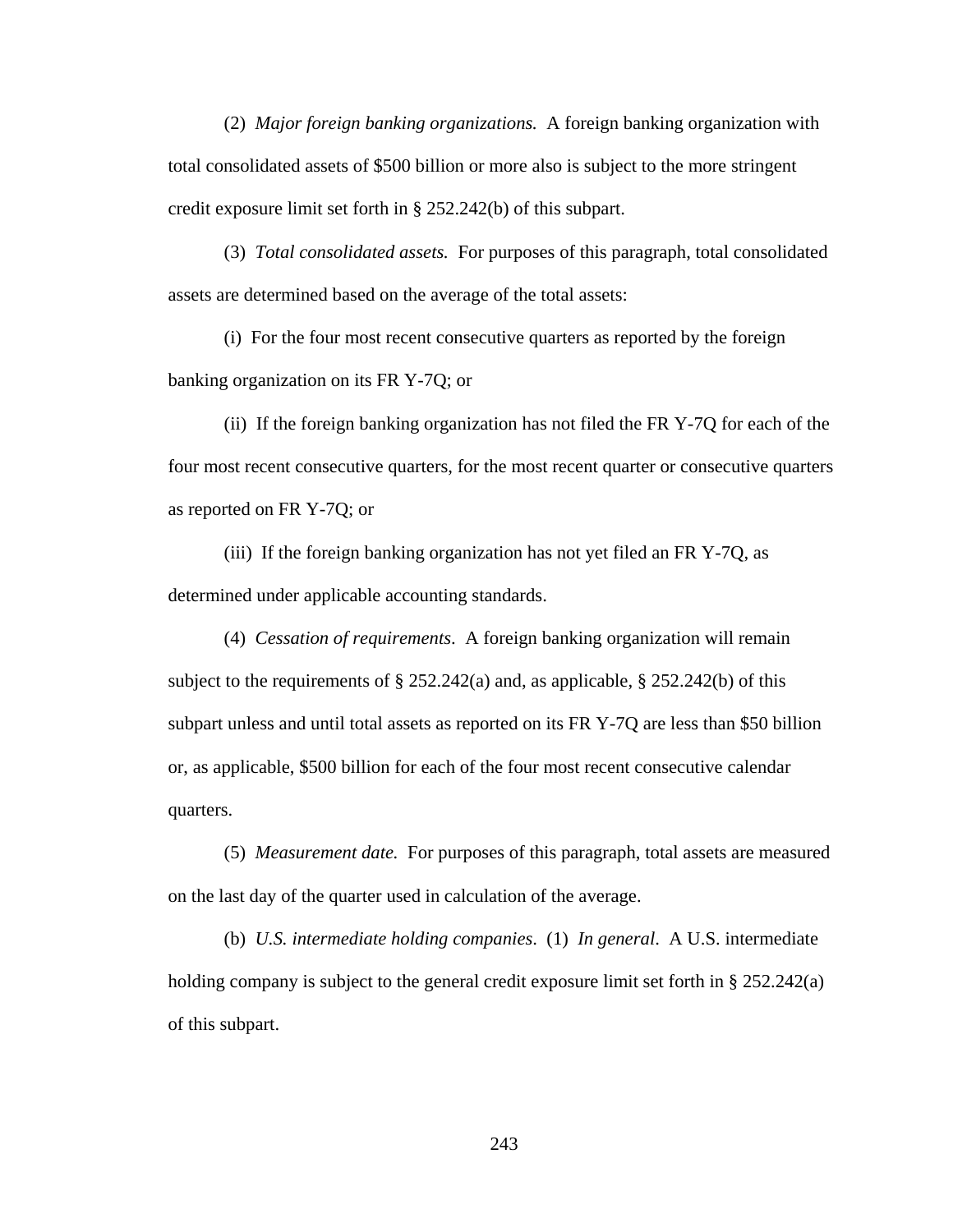(2) *Major U.S. intermediate holding companies.* A U.S. intermediate holding company that has total consolidated assets of \$500 billion or more also is subject to the more stringent credit exposure limit set forth in § 252.242(c) of this subpart.

(3) *Total consolidated assets.* For purposes of this paragraph, total consolidated assets are determined based on the average of the total consolidated assets:

(i) For the four most recent consecutive quarters as reported by the U.S. intermediate holding company on its FR Y-9C, or

(ii) If the U.S. intermediate holding company has not filed the FR Y-9C for each of the four most recent consecutive quarters, for the most recent quarter or consecutive quarters as reported on FR Y-9C, or

(iii) If the U.S. intermediate holding company has not yet filed an FR Y-9C, as determined under applicable accounting standards.

(4) *Cessation of requirements.* A major U.S. intermediate holding company will remain subject to the more stringent credit exposure limit set forth in  $\S 252.242(c)$  of this subpart unless and until total assets as reported on its FR Y-9C are less than \$500 billion for each of the four most recent consecutive calendar quarters.

(5) *Measurement date.* For purposes of this paragraph, total consolidated assets are measured on the last day of the quarter used in calculation of the average.

(c) *Initial applicability.* (1) *Foreign banking organizations.* A foreign banking organization that is subject to this subpart as of July 1, 2014, under paragraph (a)(1) or (a)(2) of this section, must comply with the requirements of  $\S 252.242(a)$  and § 252.242(b) of this subpart beginning on July 1, 2015, unless that time is extended by the Board in writing.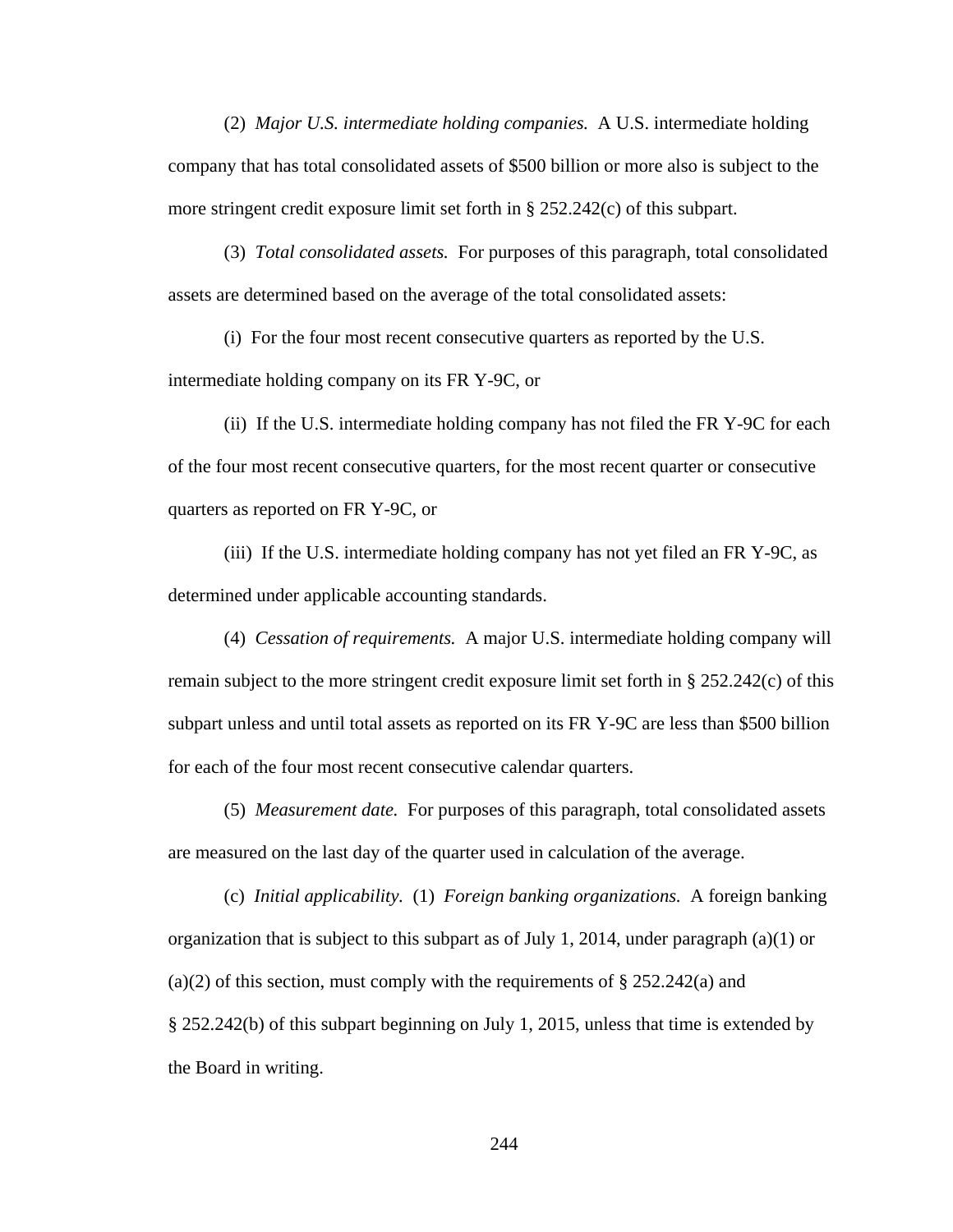(2) *U.S. intermediate holding companies.* A U.S. intermediate holding company that is subject to the requirements of this subpart as of July 1, 2015, under paragraph  $(b)(1)$  or  $(b)(2)$  of this section, must comply with the requirements § 252.242(a) and § 252.242(c) of this subpart beginning on July 1, 2015, unless that time is extended by the Board in writing.

(d) *Ongoing applicability.* (1) *Foreign banking organizations.* A foreign banking organization that becomes subject to this subpart after July 1, 2014, under paragraph  $(a)(1)$  and, as applicable,  $(a)(2)$  of this section, must comply with the requirements of  $\S 252.242(a)$  and  $\S 252.242(b)$  of this subpart beginning 12 months after it becomes subject to those requirements, unless that time is accelerated or extended by the Board in writing.

(2) *U.S. intermediate holding companies.* (i) A U.S. intermediate holding company that becomes subject to this subpart after July 1, 2015, under paragraph  $(b)(1)$ of this section, must comply with the requirements of  $\S 252.242(a)$  of this subpart on the date it is required to be established, unless that time is accelerated or extended by the Board in writing.

(ii) A U.S. intermediate holding company that becomes subject to this subpart after July 1, 2015, under paragraph  $(b)(2)$  of this section, must comply with the requirements of  $\S 252.242(c)$  of this subpart beginning 12 months after it becomes subject to those requirements, unless that time is accelerated or extended by the Board in writing.

### **§ 252.242 Credit exposure limit.**

(a) *General limit on aggregate net credit exposure*. (1) No U.S. intermediate holding company, together with its subsidiaries, may have an aggregate net credit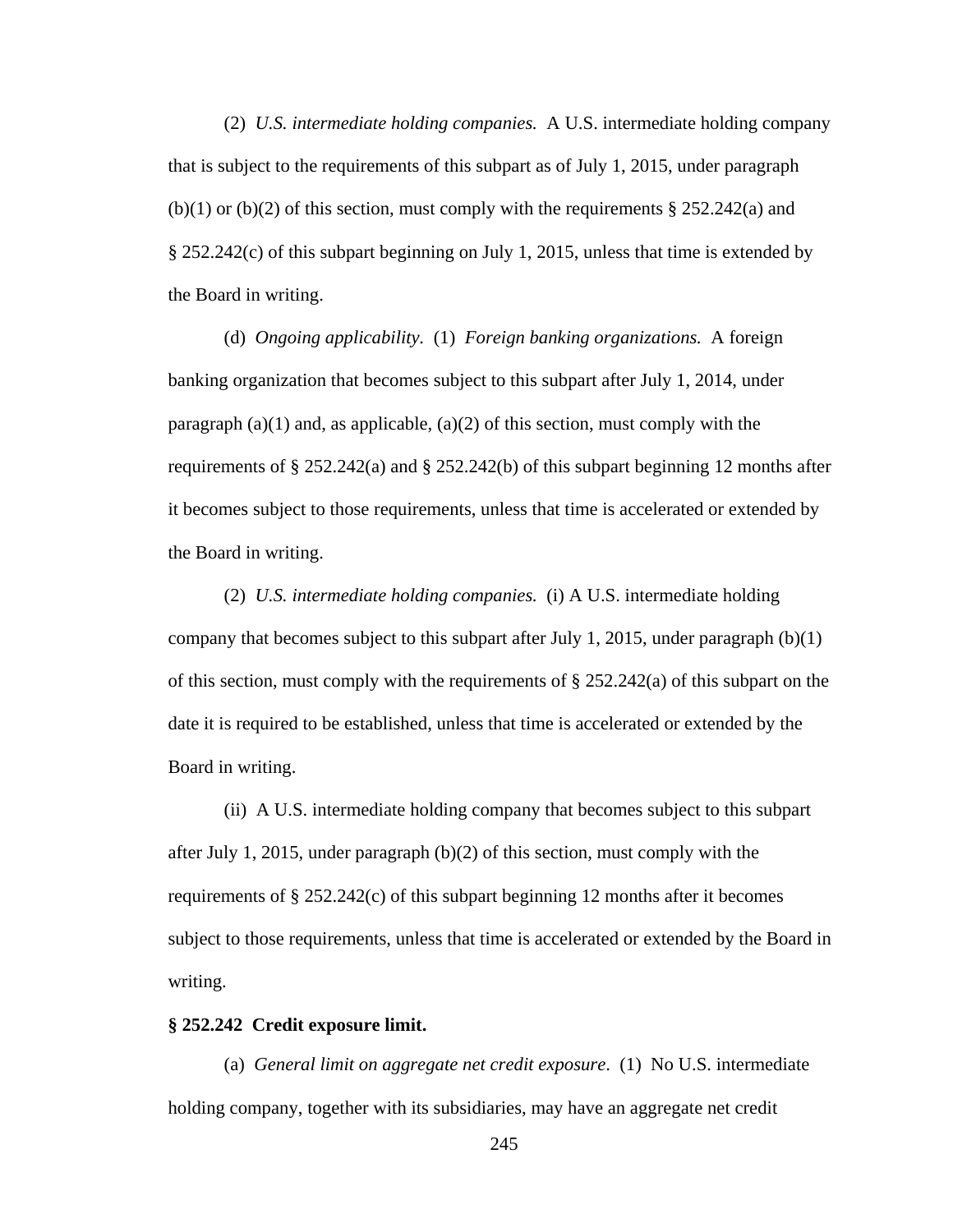exposure to any unaffiliated counterparty in excess of 25 percent of the consolidated capital stock and surplus of the U.S. intermediate holding company.

(2) No foreign banking organization may permit its combined U.S. operations, together with any subsidiary of an entity within the combined U.S. operations, to have an aggregate net credit exposure to any unaffiliated counterparty in excess of 25 percent of the consolidated capital stock and surplus of the foreign banking organization.

(b) *Major foreign banking organization limits on aggregate net credit exposure*. No major foreign banking organization may permit its combined U.S. operations, together with any subsidiary of an entity within the combined U.S. operations, to have an aggregate net credit exposure to an unaffiliated major counterparty in excess of [x] percent of the consolidated capital stock and surplus of the major foreign banking organization. For purposes of this section,  $[x]$  will be a more stringent limit that is aligned with the limit imposed on U.S. bank holding companies with \$500 billion or more in total consolidated assets.

(c) *Major U.S. intermediate holding company limits on aggregate net credit exposure*. No U.S. intermediate holding company, together with its subsidiaries, may have an aggregate net credit exposure to any unaffiliated major counterparty in excess of [x] percent of the consolidated capital stock and surplus of the U.S. intermediate holding company. For purposes of this section,  $[x]$  will be a more stringent limit that is aligned with the limit imposed on U.S. bank holding companies with \$500 billion or more in total consolidated assets.

(d) *Rule of construction*. For purposes of this subpart, a counterparty includes:

(1) A person and members of the person's immediate family;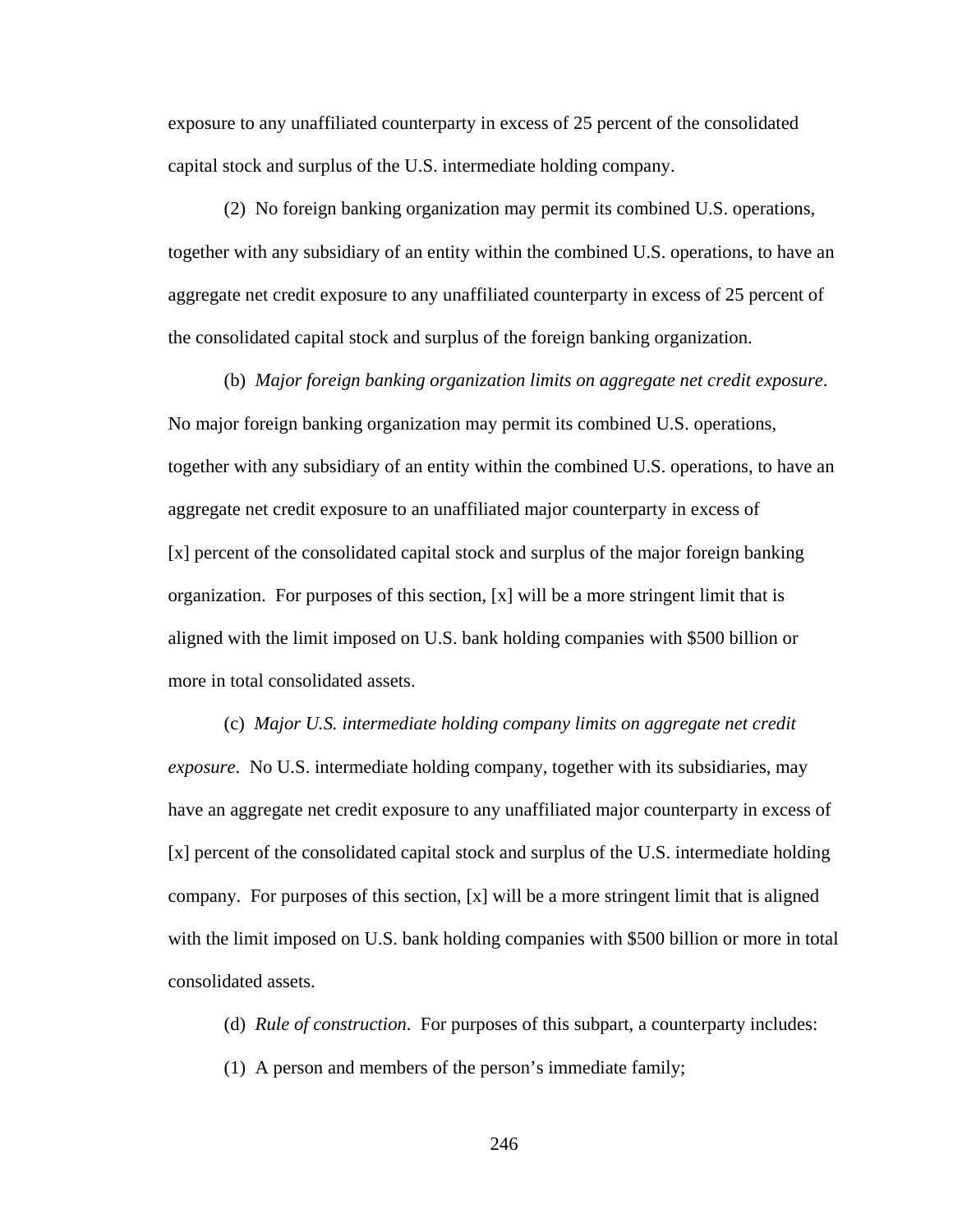(2) A company and all of its subsidiaries, collectively;

(3) The United States and all of its agencies and instrumentalities (but not including any State or political subdivision of a State) collectively;

(4) A State and all of its agencies, instrumentalities, and political subdivisions (including any municipalities) collectively; and

(5) A foreign sovereign entity and all of its agencies, instrumentalities, and political subdivisions, collectively.

## **§ 252.243 Gross credit exposure.**

(a) *Calculation of gross credit exposure for U.S. intermediate holding companies and foreign banking organizations*. The amount of gross credit exposure of a U.S. intermediate holding company or, with respect to any part of its combined U.S. operations, a foreign banking organization (each a covered entity), to a counterparty is:

(1) In the case of a loan by a covered entity to a counterparty or a lease in which a covered entity is the lessor and a counterparty is the lessee, an amount equal to the amount owed by the counterparty to the covered entity under the transaction.

(2) In the case of a debt security held by a covered entity that is issued by the counterparty, an amount equal to:

(i) For trading and available for sale securities, the greater of the amortized purchase price or market value of the security, and

(ii) For securities held to maturity, the amortized purchase price.

(3) In the case of an equity security held by a covered entity that is issued by a counterparty, an amount equal to the greater of the purchase price or market value of the security.

(4) In the case of a repurchase agreement, an amount equal to: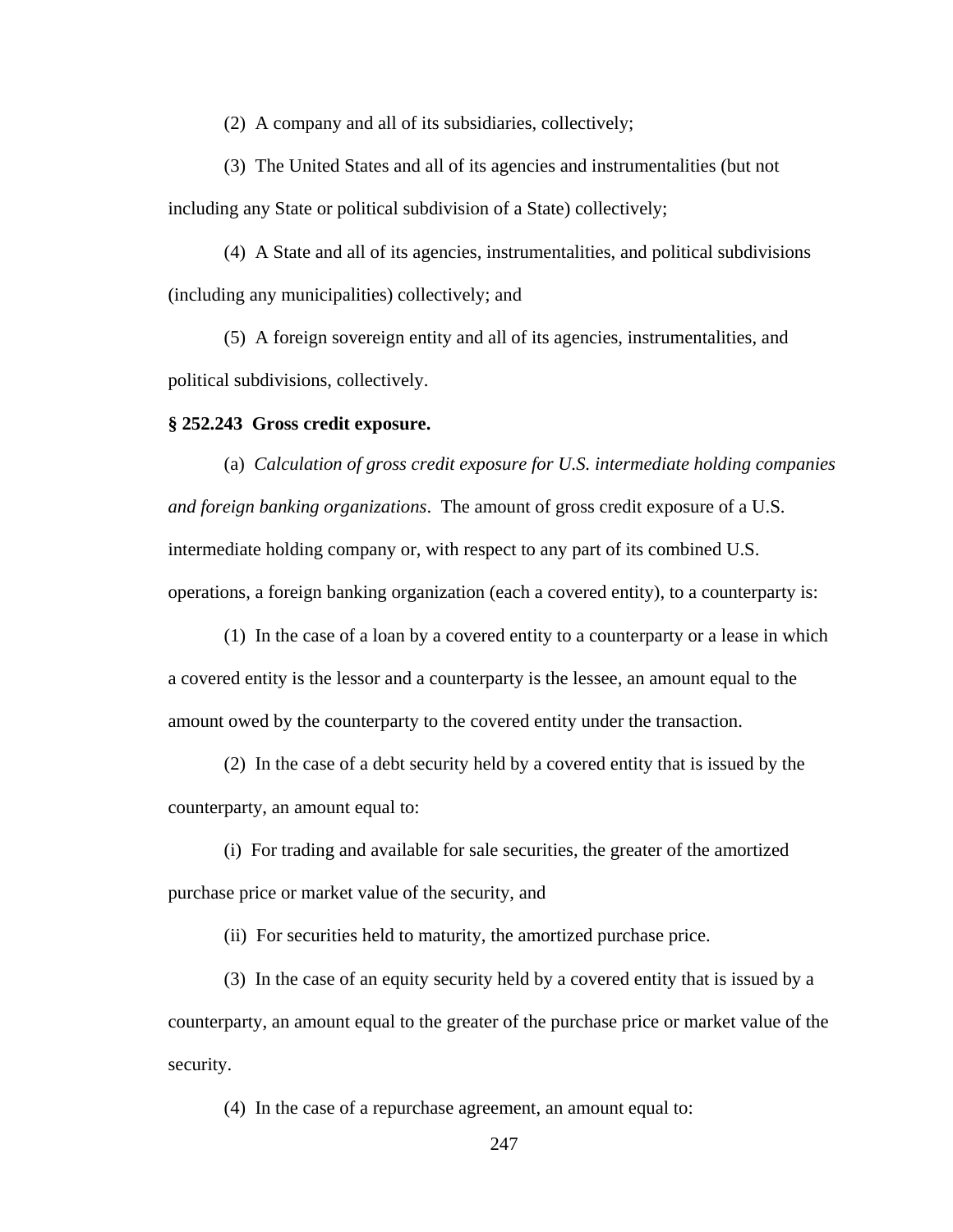(i) The market value of securities transferred by a covered entity to the counterparty, plus

(ii) The amount in paragraph  $(4)(i)$  of this section multiplied by the collateral haircut in Table 2 applicable to the securities transferred by the covered entity to the counterparty.

(5) In the case of a reverse repurchase agreement, an amount equal to the amount of cash transferred by the covered entity to the counterparty.

(6) In the case of a securities borrowing transaction, an amount equal to the amount of cash collateral plus the market value of securities collateral transferred by the covered entity to the counterparty.

(7) In the case of a securities lending transaction, an amount equal to:

(i) The market value of securities lent by the covered entity to the counterparty, plus

(ii) The amount in paragraph  $(7)(i)$  of this section multiplied by the collateral haircut in Table 2 applicable to the securities lent by the covered entity to the counterparty.

(8) In the case of a committed credit line extended by a covered entity to a counterparty, an amount equal to the face amount of the credit line.

(9) In the case of a guarantee or letter of credit issued by the covered entity on behalf of a counterparty, an amount equal to the lesser of the face amount or the maximum potential loss to the covered entity on the transaction.

(10) In the case of a derivative transaction between a covered entity and a counterparty that is not an eligible credit or equity derivative purchased from an eligible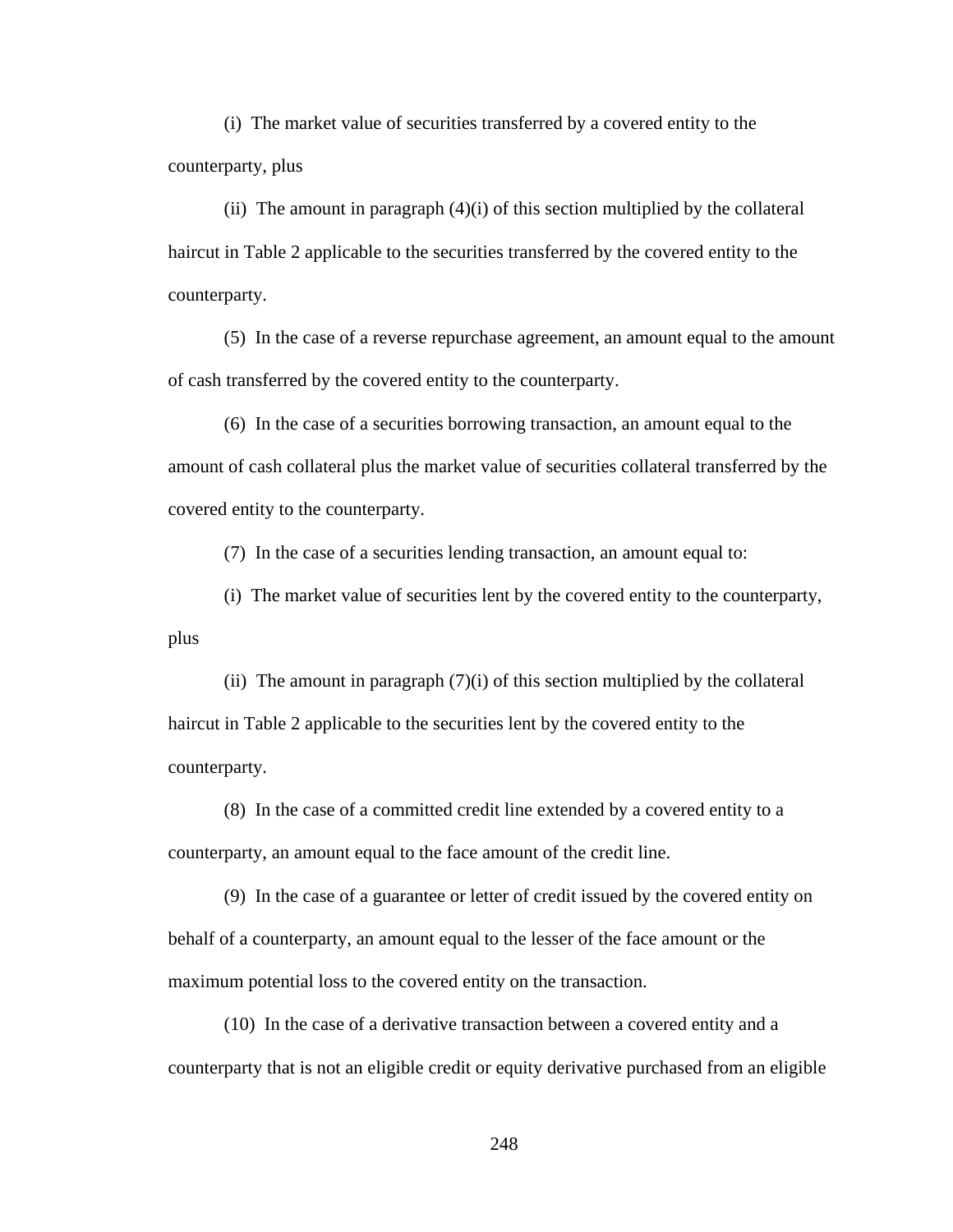protection provider and is not subject to a qualifying master netting agreement, an amount equal to the sum of:

(i) The current exposure of the derivatives contract equal to the greater of the mark-to-market value of the derivative contract or zero and

(ii) The potential future exposure of the derivatives contract, calculated by multiplying the notional principal amount of the derivative contract by the appropriate conversion factor in Table 1.

(11) In the case of a derivative transaction:

(i) Between a U.S. intermediate holding company and a counterparty that is not an eligible credit or equity derivative purchased from an eligible protection provider and is subject to a qualifying master netting agreement, an amount equal to the exposure at default amount calculated in accordance with 12 CFR part 225, appendix G,  $\S 32(c)(6)$ (provided that the rules governing the recognition of collateral set forth in this subpart shall apply); and

(ii) Between an entity within the combined U.S. operations and a counterparty that is not an eligible credit or equity derivative purchased from an eligible protection provider and is subject to a qualifying master netting agreement between the part of the combined U.S. operations and the counterparty, an amount equal to either the exposure at default amount calculated in accordance with 12 CFR part 225, appendix G,  $\S 32(c)(6)$ (provided that the rules governing the recognition of collateral set forth in this subpart shall apply); or the gross credit exposure amount calculated under  $\S 252.243(a)(10)$  of this subpart.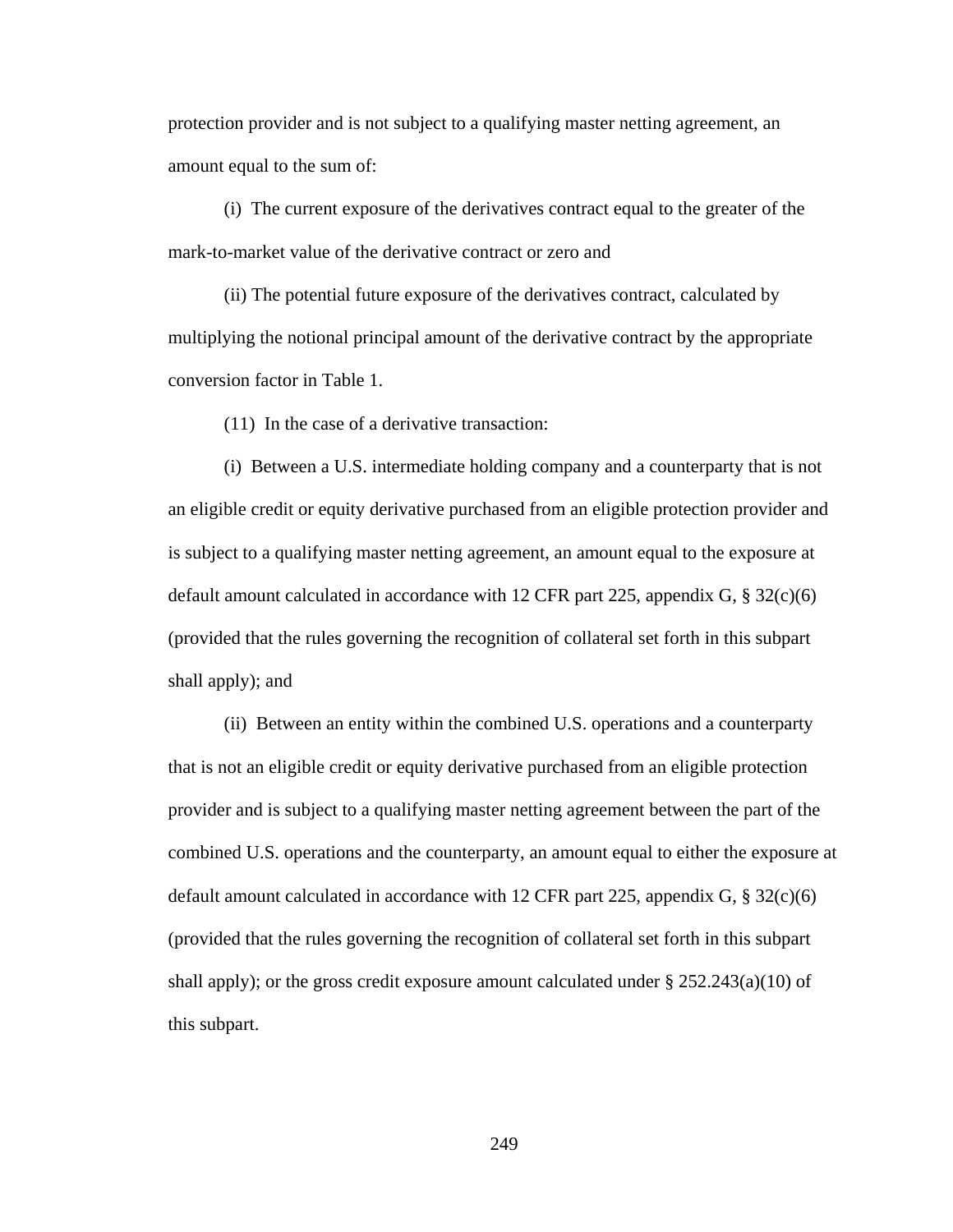(12) In the case of a credit or equity derivative transaction between a covered entity and a third party, where the covered entity is the protection provider and the reference asset is an obligation or equity security of the counterparty, an amount equal to the lesser of the face amount of the transaction or the maximum potential loss to the covered entity on the transaction.

| Table 1 – Conversion Factor Matrix for OTC Derivative Contracts <sup>1</sup> |                  |                             |                                                                                          |                                                                 |        |                                         |       |
|------------------------------------------------------------------------------|------------------|-----------------------------|------------------------------------------------------------------------------------------|-----------------------------------------------------------------|--------|-----------------------------------------|-------|
| Remaining<br>Maturity <sup>2</sup>                                           | Interest<br>Rate | Foreign<br>Exchange<br>Rate | Credit<br>(bank-<br>eligible<br>investment<br>reference<br>$\text{obligor}$ <sup>3</sup> | Credit<br>$(non-$<br>bank-<br>eligible<br>reference<br>obligor) | Equity | Precious<br>metals<br>(except)<br>gold) | Other |
| One year<br>or less                                                          | 0.00             | 0.01                        | 0.05                                                                                     | 0.10                                                            | 0.06   | 0.07                                    | 0.10  |
| Greater<br>than one<br>year and<br>less than or<br>equal to<br>five years    | 0.005            | 0.05                        | 0.05                                                                                     | 0.10                                                            | 0.08   | 0.07                                    | 0.12  |
| Greater<br>than 5<br>years                                                   | 0.015            | 0.075                       | 0.05                                                                                     | 0.10                                                            | 0.10   | 0.08                                    | 0.15  |

<sup>1</sup> For an OTC derivative contract with multiple exchanges of principal, the conversion factor is multiplied by the number of remaining payments in the derivative contract.

 $2$  For an OTC derivative contract that is structured such that on specified dates any outstanding exposure is settled and the terms are reset so that the market value of the contract is zero, the remaining maturity equals the time until the next reset date. For an interest rate derivative contract with a remaining maturity of greater than one year that meets these criteria, the minimum conversion factor is 0.005.

<sup>3</sup> A company must use the column labeled "Credit (bank-eligible investment reference obligor)" for a credit derivative whose reference obligor has an outstanding unsecured debt security that is a bank eligible investment. A company must use the column labeled "Credit (non-bank-eligible investment reference obligor)" for all other credit derivatives.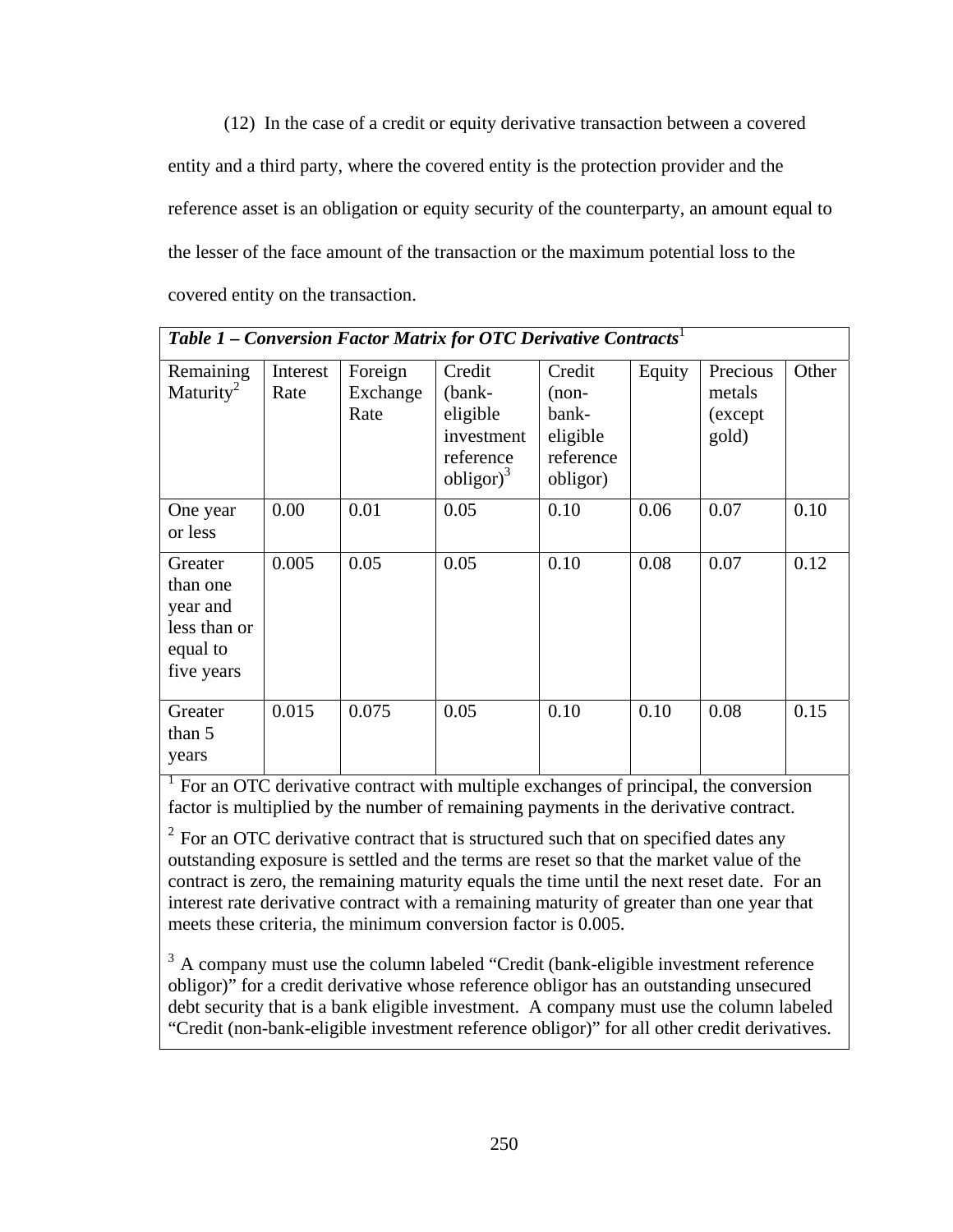(b) *Attribution rule*. A U.S. intermediate holding company or, with respect to its combined U.S. operations, a foreign banking organization, must treat any of its respective transactions with any person as a credit exposure to a counterparty to the extent the proceeds of the transaction are used for the benefit of, or transferred to, that counterparty.

#### **§ 252.244 Net credit exposure.**

(a) *In general*. Net credit exposure is determined by adjusting gross credit exposure of a U.S. intermediate holding company, or with respect to its combined U.S. operations, a foreign banking organization, in accordance with the rules set forth in this section.

(b) *Calculation of initial net credit exposure for securities financing transactions.* (1) *Repurchase and reverse repurchase transactions.* For repurchase and reverse repurchase transactions with a counterparty that are subject to a bilateral netting agreement, a U.S. intermediate holding company or, with respect to its combined U.S. operations, a foreign banking organization, may use the net credit exposure associated with the netting agreement.

(2) *Securities lending and borrowing transactions.* For securities lending and borrowing transactions with a counterparty that are subject to a bilateral netting agreement with that counterparty, a U.S. intermediate holding company or, with respect to its combined U.S. operations, a foreign banking organization, may use the net credit exposure associated with the netting agreement.

(c) *Eligible collateral*. In computing its net credit exposure to a counterparty for any credit transaction (including transactions described in paragraph (b) of this section), the U.S. intermediate holding company or, with respect to its combined U.S. operations, a foreign banking organization, may reduce its gross credit exposure (or as applicable, net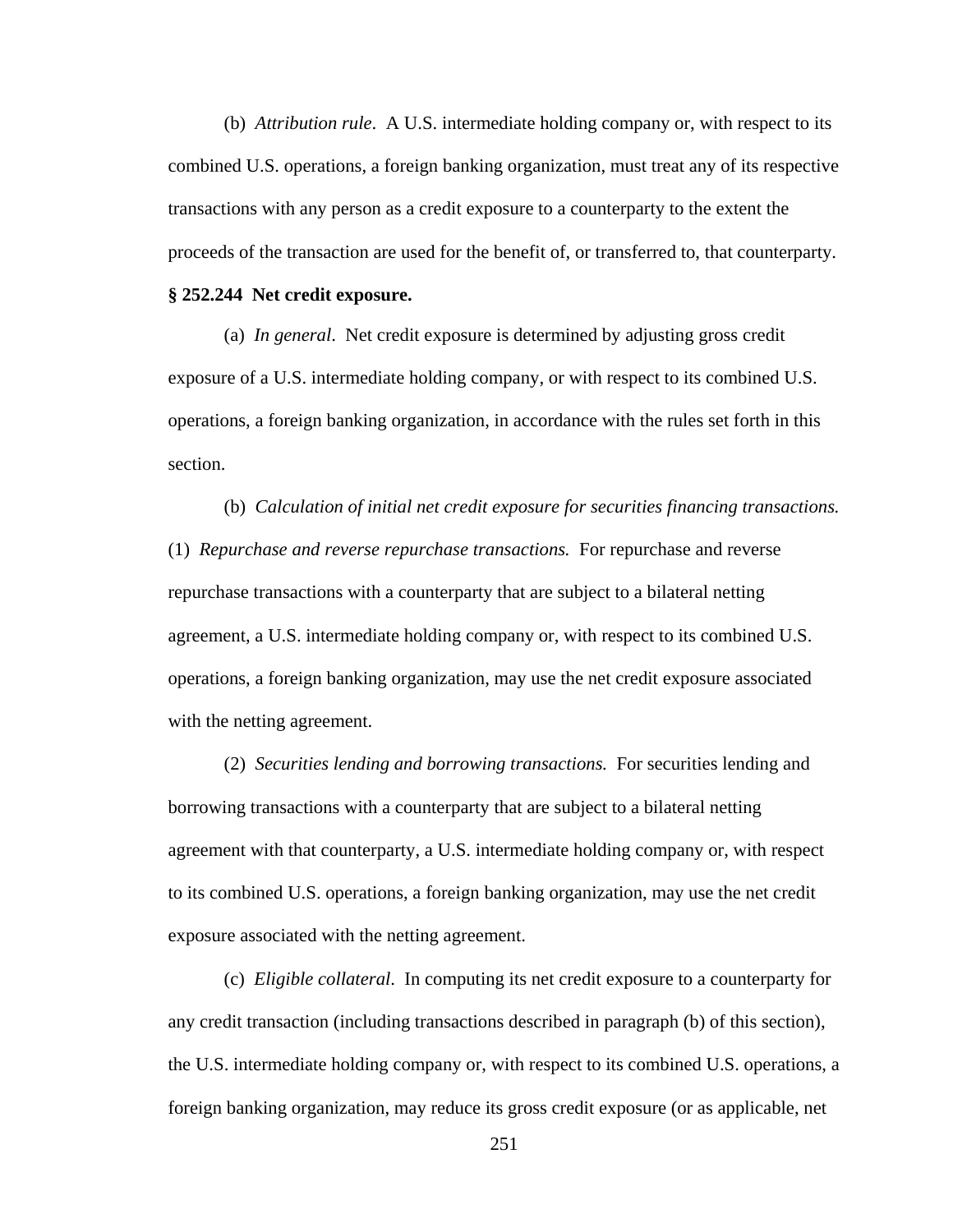credit exposure for transactions described in paragraph (a) of this section) on the transaction by the adjusted market value of any eligible collateral, provided that:

(1) The U.S. intermediate holding company or, with respect to its combined U.S. operations, a foreign banking organization, includes the adjusted market value of the eligible collateral when calculating its gross credit exposure to the issuer of the collateral;

(2) The collateral used to adjust the gross credit exposure of the U.S. intermediate holding company or the combined U.S. operations to a counterparty is not used to adjust the gross credit exposure of the U.S. intermediate holding company or combined U.S. operations to any other counterparty; and

(3) In no event will the gross credit exposure of the U.S. intermediate holding company or the combined U.S. operations to the issuer of collateral be in excess of the gross credit exposure to the counterparty on the credit transaction.

(d) *Unused portion of certain extensions of credit.* (1) In computing its net credit exposure to a counterparty for a credit line or revolving credit facility, a U.S. intermediate holding company or, with respect to its combined U.S. operations, a foreign banking organization, may reduce its gross credit exposure by the amount of the unused portion of the credit extension to the extent that the U.S. intermediate holding company or any part of the combined U.S. operations does not have any legal obligation to advance additional funds under the extension of credit, until the counterparty provides collateral of the type described in paragraph  $(d)(2)$  of this section in the amount, based on adjusted market value (calculated in accordance with § 252.240 of this subpart) that is required with respect to that unused portion of the extension of credit.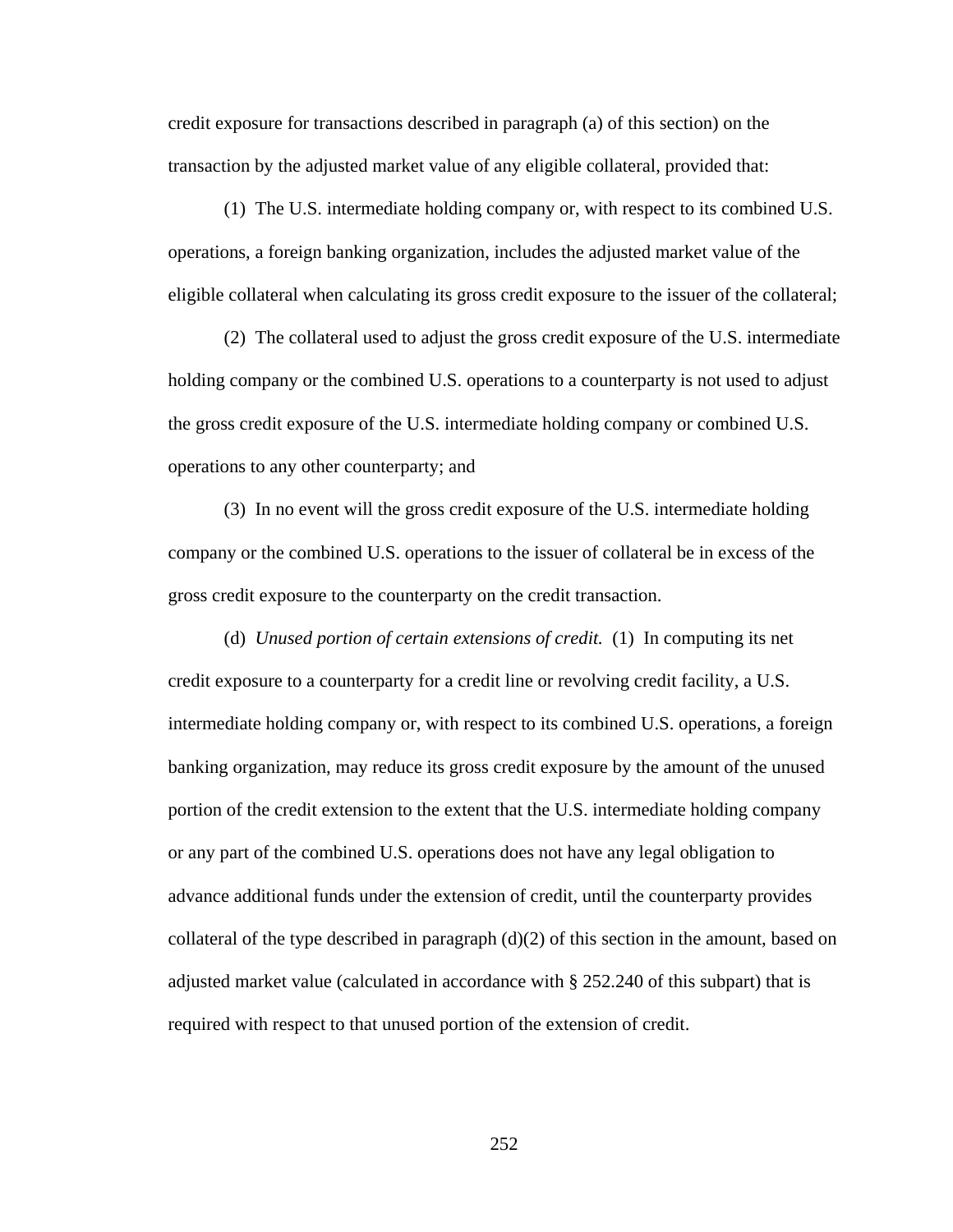(2) To qualify for this reduction, the credit contract must specify that any used portion of the credit extension must be fully secured by collateral that is:

(i) Cash;

(ii) Obligations of the United States or its agencies;

(iii) Obligations directly and fully guaranteed as to principal and interest by, the Federal National Mortgage Association and the Federal Home Loan Mortgage Corporation, while operating under the conservatorship or receivership of the Federal Housing Finance Agency, and any additional obligations issued by a U.S. government sponsored entity as determined by the Board; or

(iv) Obligations of the foreign banking organization's home country sovereign entity.

(e) *Eligible guarantees*.

(1) In calculating net credit exposure to a counterparty for a credit transaction, a U.S. intermediate holding company or, with respect to its combined U.S. operations, a foreign banking organization must reduce the gross credit exposure to the counterparty by the amount of any eligible guarantees from an eligible protection provider that covers the transaction.

 (2) The U.S. intermediate holding company or, with respect to its combined U.S. operations, the foreign banking organization, must include the amount of the eligible guarantees when calculating its gross credit exposure to the eligible protection provider.

 (3) In no event will the gross credit exposure of the U.S. intermediate holding or the combined U.S. operations to an eligible protection provider with respect to an eligible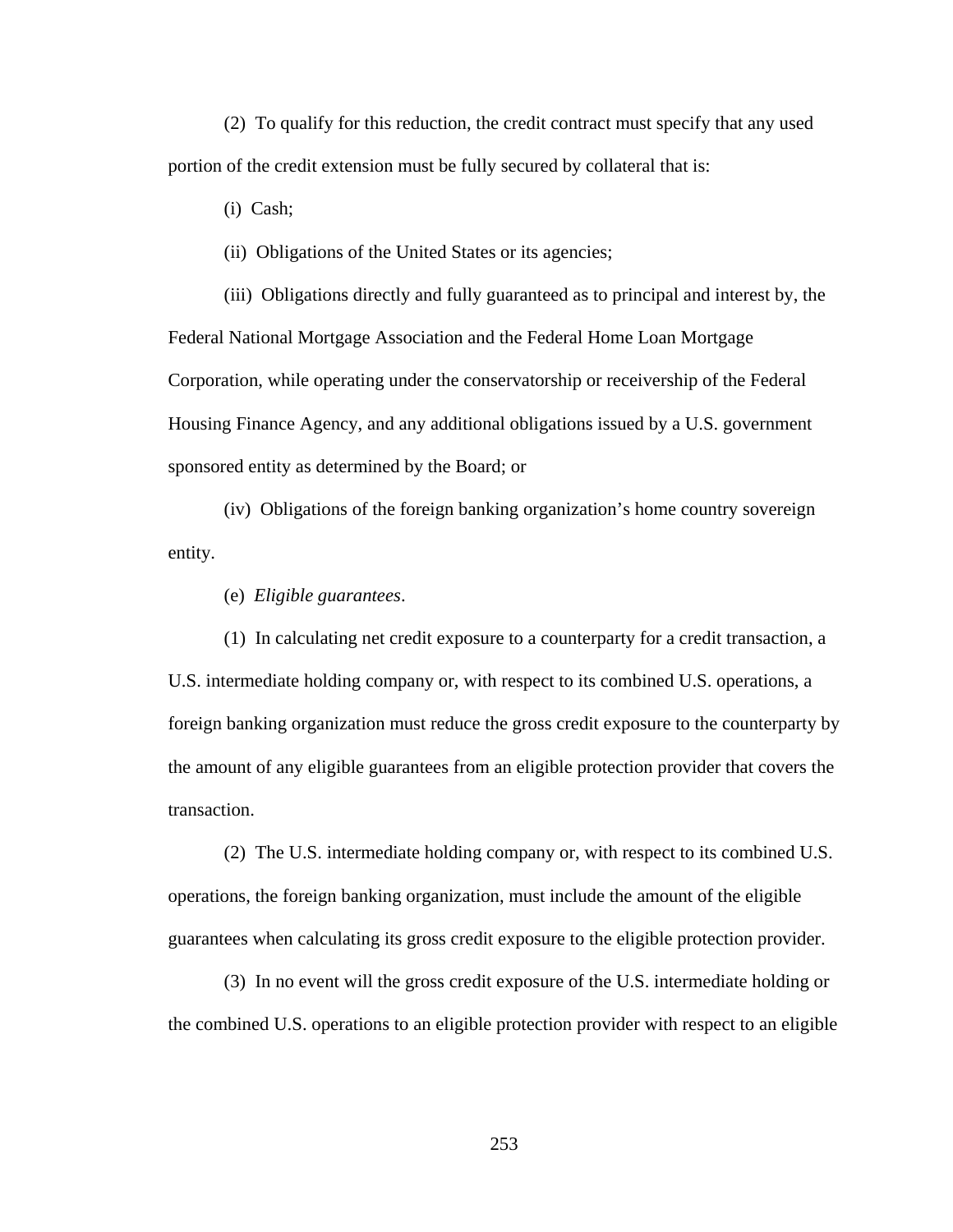guarantee be in excess of its gross credit exposure to the counterparty on the credit transaction prior to recognition of the eligible guarantee.

(f) *Eligible credit and equity derivatives*.

(1) In calculating net credit exposure to a counterparty for a credit transaction, a U.S. intermediate holding company or, with respect to its combined U.S. operations, a foreign banking organization, must reduce its gross credit exposure to the counterparty by the notional amount of any eligible credit or equity derivative from an eligible protection provider that references the counterparty, as applicable.

(2) The U.S. intermediate holding company or with respect to its combined U.S. operations, the foreign banking organization, includes the face amount of the eligible credit or equity derivative when calculating its gross credit exposure to the eligible protection provider.

(3) In no event will the gross credit exposure of the U.S. intermediate holding company or, with respect to its combined U.S. operations, the foreign banking organization, to an eligible protection provider with respect to an eligible credit or equity derivative be in excess of its gross credit exposure to the counterparty on the credit transaction prior to recognition of the eligible credit or equity derivative.

(g) *Other eligible hedges*. In calculating net credit exposure to a counterparty for a credit transaction, a U.S. intermediate holding company or with respect to its combined U.S. operations, a foreign banking organization, may reduce its gross credit exposure to the counterparty by the face amount of a short sale of the counterparty's debt or equity security.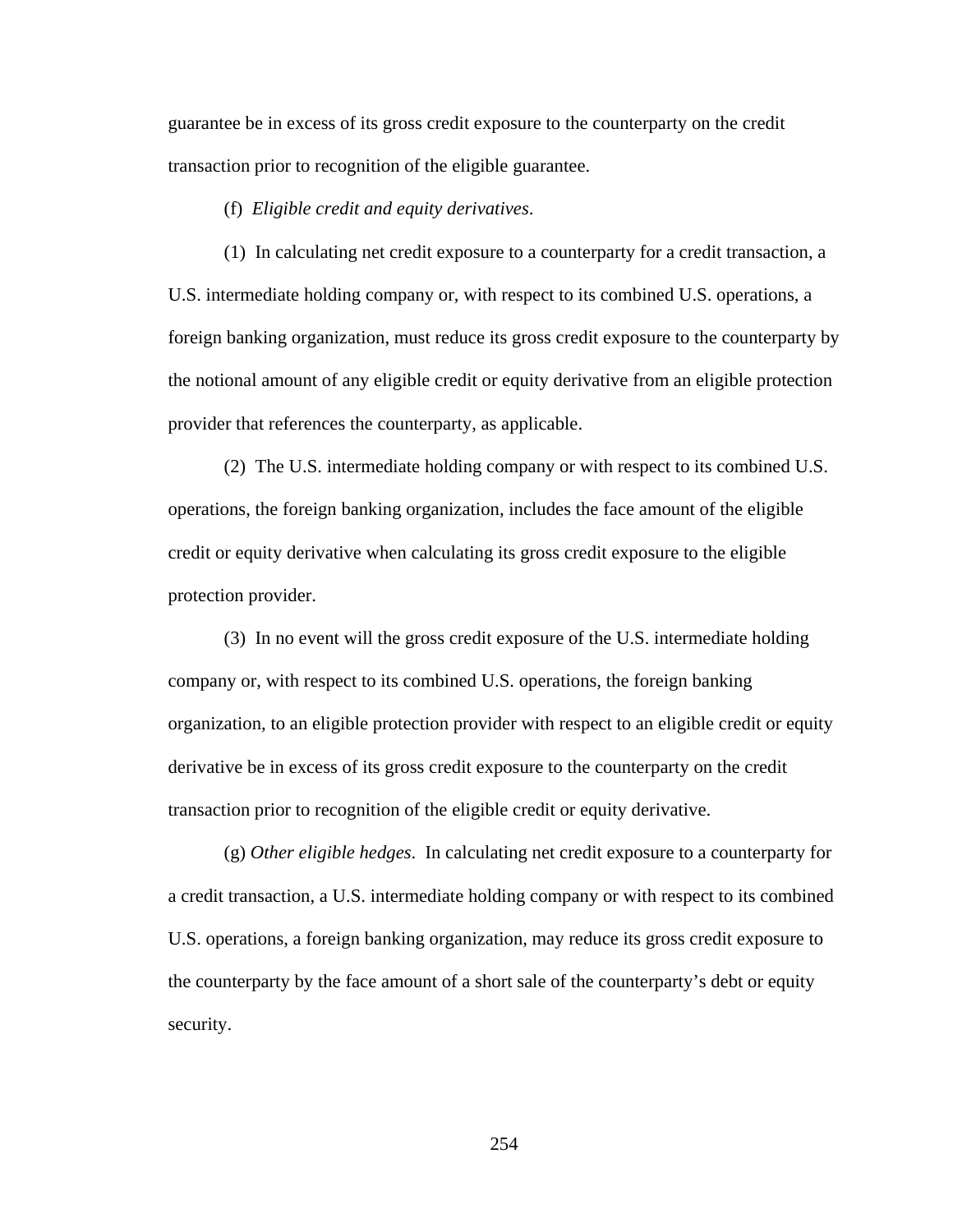# **Table 2: Collateral Haircuts**

Sovereign Entities

|                                                               | Residual maturity       | Haircut without currency<br>mismatch <sup>131</sup> |
|---------------------------------------------------------------|-------------------------|-----------------------------------------------------|
|                                                               | $\leq 1$ year           | 0.005                                               |
| <b>OECD Country Risk</b><br>Classification <sup>132</sup> 0-1 | >1 year, $\leq$ 5 years | 0.02                                                |
|                                                               | $>$ 5 years             | 0.04                                                |
|                                                               | $\leq 1$ year           | 0.01                                                |
| <b>OECD Country Risk</b><br>Classification 2-3                | >1 year, $\leq$ 5 years | 0.03                                                |
|                                                               | $>$ 5 years             | 0.06                                                |

Corporate and Municipal Bonds that are Bank Eligible Investments

|     | Residual maturity for debt | Haircut without currency |
|-----|----------------------------|--------------------------|
|     | securities                 | mismatch                 |
| All | $\leq 1$ year              | 0.02                     |
| All | >1 year, $\leq$ 5 years    | 0.06                     |
| All | $>$ 5 years                | 0.12                     |

Other Eligible Collateral

| Main index $^{133}$ equities (including convertible bonds) | 0.15 |  |
|------------------------------------------------------------|------|--|
|------------------------------------------------------------|------|--|

<sup>131</sup> In cases where the currency denomination of the collateral differs from the currency denomination of the credit transaction, an additional 8 percent haircut will apply.

<sup>&</sup>lt;sup>132</sup> OECD Country Risk Classification means the country risk classification as defined in Article 25 of the OECD's February 2011 Arrangement on Officially Supported Export Credits.

 $133$  Main index means the Standard & Poor's 500 Index, the FTSE All-World Index, and any other index for which the U.S. intermediate holding company, or with respect to the combined U.S. operations, the foreign banking organization can demonstrate to the satisfaction of the Federal Reserve that the equities represented in the index have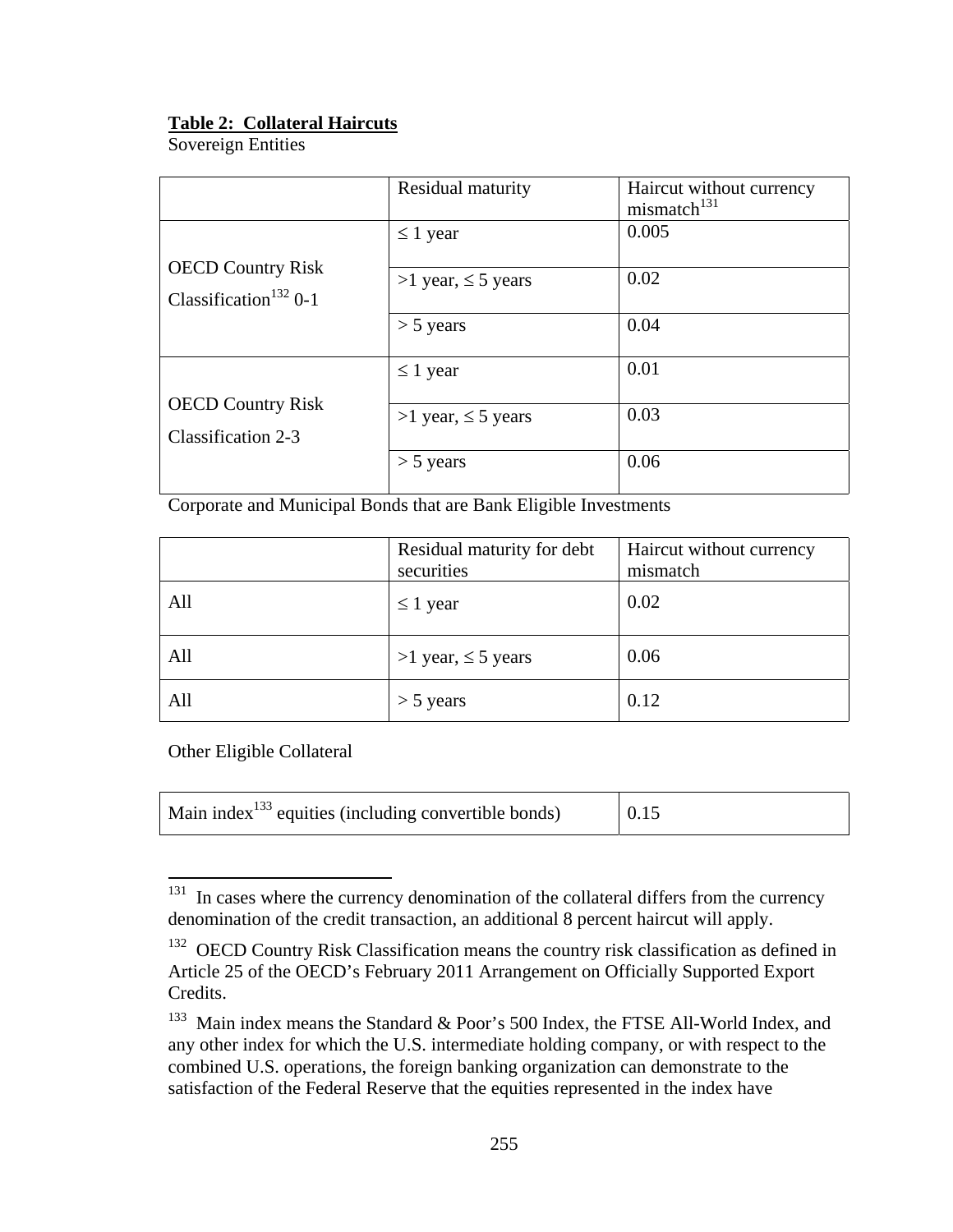| Other publicly traded equities (including convertible<br>bonds) | 0.25                                                                          |
|-----------------------------------------------------------------|-------------------------------------------------------------------------------|
| <b>Mutual funds</b>                                             | Highest haircut applicable<br>to any security in which the<br>fund can invest |
| Cash collateral held                                            | $\theta$                                                                      |

## **§ 252.245 Compliance.**

 $\overline{a}$ 

(a) *Scope of compliance*. A foreign banking organization must ensure the compliance of its U.S. intermediate holding company and combined U.S. operations with the requirements of this section on a daily basis at the end of each business day and submit to the Board on a monthly basis a report demonstrating its daily compliance.

(b) *Systems*. A foreign banking organization and its U.S. intermediate holding company must establish and maintain procedures to monitor potential changes in relevant law and monitor the terms of its qualifying master netting agreements to support a wellfounded position that the agreements appear to be legal, valid, binding, and enforceable under the laws of the relevant jurisdiction.

(c) *Noncompliance*. If either the U.S. intermediate holding company or the foreign banking organization is not in compliance with this subpart, neither the U.S. intermediate holding company nor the combined U.S. operations may engage in any additional credit transactions with such a counterparty in contravention of this subpart, unless the Board determines that such credit transactions are necessary or appropriate to preserve the safety and soundness of the foreign banking organization or U.S. financial

comparable liquidity, depth of market, and size of bid-ask spreads as equities in the Standard & Poor's 500 Index and FTSE All-World Index.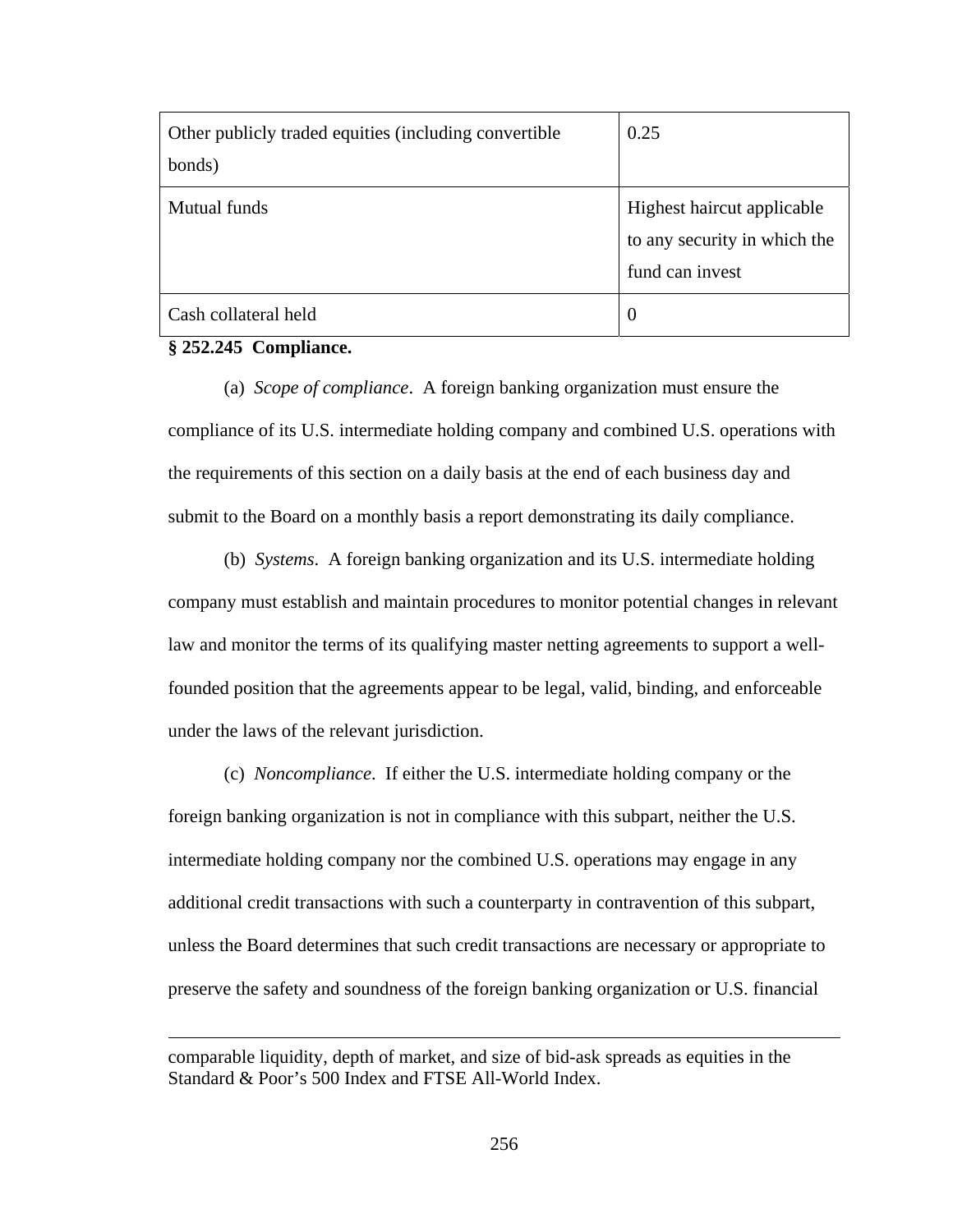stability. In considering this determination, the Board will consider whether any of the following circumstances exist:

(1) A decrease in the U.S. intermediate holding company's or foreign banking organization's capital stock and surplus;

(2) The merger of the U.S. intermediate holding company or foreign banking organization with a bank holding company with total consolidated assets of \$50 billion or more, a nonbank financial company supervised by the Board, a foreign banking organization, or U.S. intermediate holding company; or

(3) A merger of two unaffiliated counterparties.

(d) *Other measures*. The Board may impose supervisory oversight and reporting measures that it determines are appropriate to monitor compliance with this subpart.

## **§ 252.246 Exemptions.**

The following categories of credit transactions are exempt from the limits on credit exposure under this subpart:

(1) Direct claims on, and the portions of claims that are directly and fully guaranteed as to principal and interest by, the United States and its agencies (other than as provided in paragraph (2) of this section);

(2) Direct claims on, and the portions of claims that are directly and fully guaranteed as to principal and interest by, the Federal National Mortgage Association and the Federal Home Loan Mortgage Corporation, only while operating under the conservatorship or receivership of the Federal Housing Finance Agency;

(3) Direct claims on, and the portions of claims that are directly and fully guaranteed as to principal and interest by, the foreign banking organization's home country sovereign entity;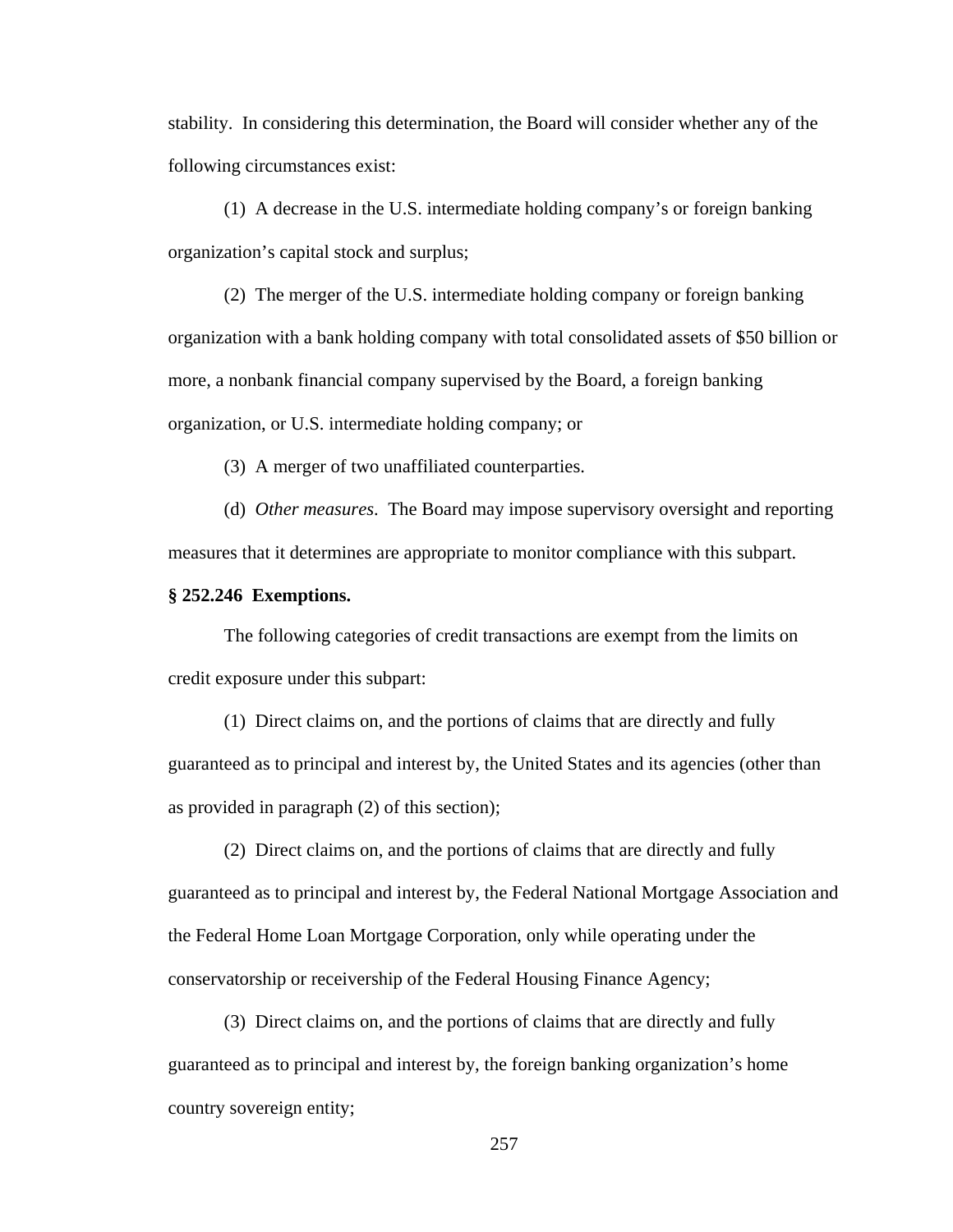- (4) Intraday credit exposure to a counterparty; and
- (5) Any transaction that the Board finds should be exempt in the public interest

and consistent with the purpose of this section.

9. Add Subpart O to part 252 to read as follows:

## **Subpart O - Risk Management for Covered Foreign Banking Organizations**

| Sec.    |                                                                                                                                     |
|---------|-------------------------------------------------------------------------------------------------------------------------------------|
| 252.250 | Applicability.                                                                                                                      |
| 252.251 | U.S. risk committee certification.                                                                                                  |
| 252.252 | Additional U.S. risk committee requirements for foreign banking<br>organizations with combined U.S. assets of \$50 billion or more. |
| 252.253 | U.S. chief risk officer of a foreign banking organization.                                                                          |
| 252.254 | Board of directors of a U.S. intermediate holding company.                                                                          |

### **Subpart O—Risk Management for Covered Foreign Banking Organizations**

### **§ 252.250 Applicability.**

(a) *Foreign banking organizations with total consolidated assets of \$10 billion or more*. (1) *Publicly traded foreign banking organizations with total consolidated assets of \$10 billion or more*. A foreign banking organization with publicly traded stock and total consolidated assets of \$10 billion or more is subject to the requirements of § 252.251 of this subpart.

(2) *Foreign banking organizations with total consolidated assets of \$50 billion or more*. A foreign banking organization, regardless of whether its stock is publicly traded, with total consolidated assets of \$50 billion or more is subject to the requirements of § 252.251 of this subpart and, if applicable, § 252.254 of this subpart.

(3) *Total consolidated assets*. For purposes of this paragraph, total consolidated assets are determined based on the average of the total assets: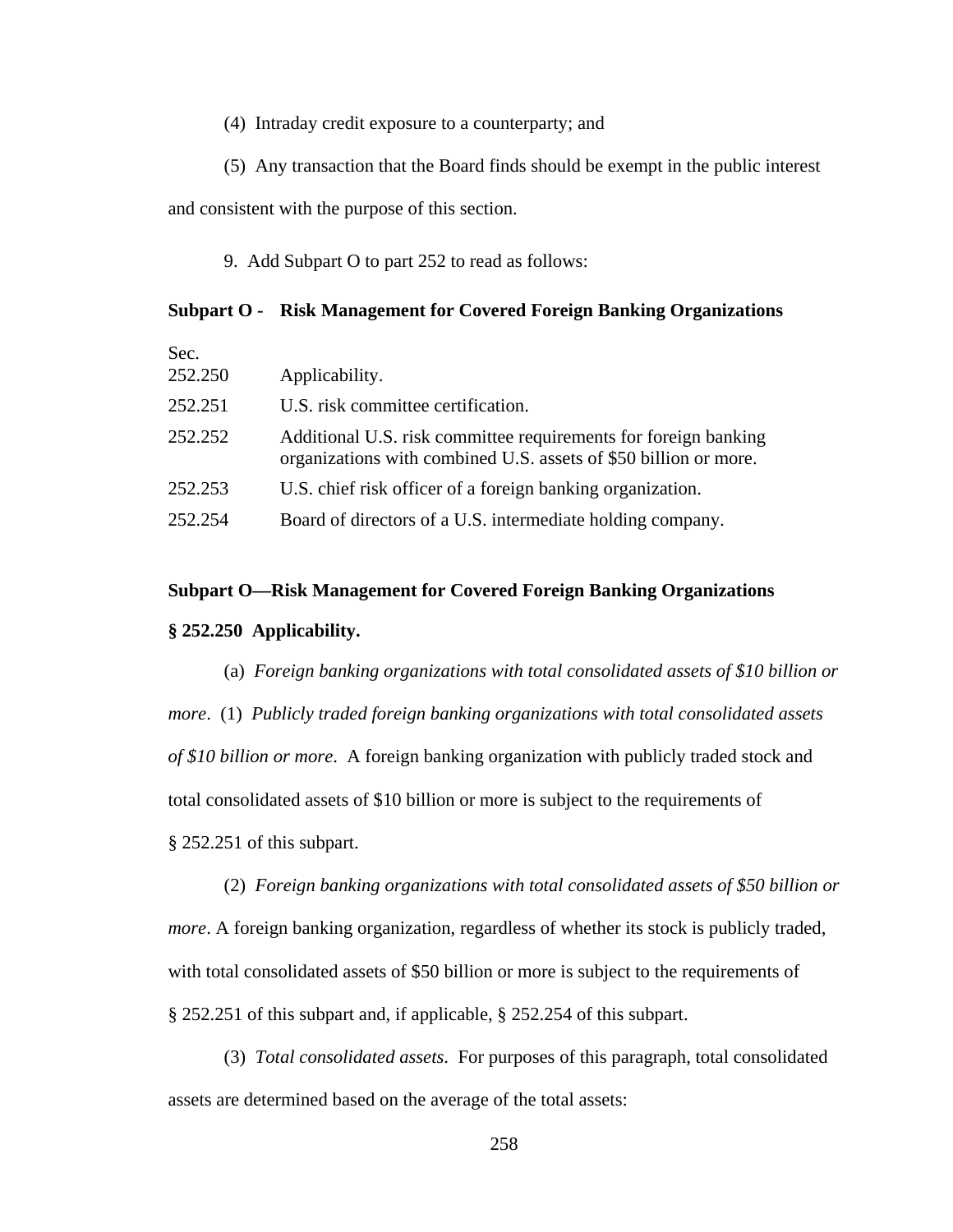(i) For the four most recent consecutive quarters as reported by the foreign banking organization on its FR Y-7Q; or

(ii) If the foreign banking organization has not filed the FR Y-7Q for each of the four most recent consecutive quarters, for the most recent quarter or consecutive quarters as reported on FR Y-7Q; or

(iii) If the foreign banking organization has not yet filed an FR Y-7Q, as determined under applicable accounting standards.

(4) *Cessation of requirements*. A foreign banking organization will remain subject to the requirements of § 252.251 of this subpart unless and until total assets as reported on its FR Y-7Q are less than \$10 billion or \$50 billion, as applicable, for each of the four most recent consecutive calendar quarters.

(5) *Measurement date*. For purposes of this paragraph, total assets are measured on the last day of the quarter used in calculation of the average.

(b) *Foreign banking organizations with combined U.S. assets of \$50 billion or more.* A foreign banking organization with combined U.S. assets of \$50 billion or more is subject to the requirements of §§ 252.251 through 252.254 of this subpart.

(1) For purposes of this paragraph, combined U.S. assets is equal to the sum of:

(i) The average of the total assets of each U.S. branch and U.S. agency of the foreign banking organization:

(A) For the four most recent consecutive quarters as reported to the Board on the FFIEC 002, or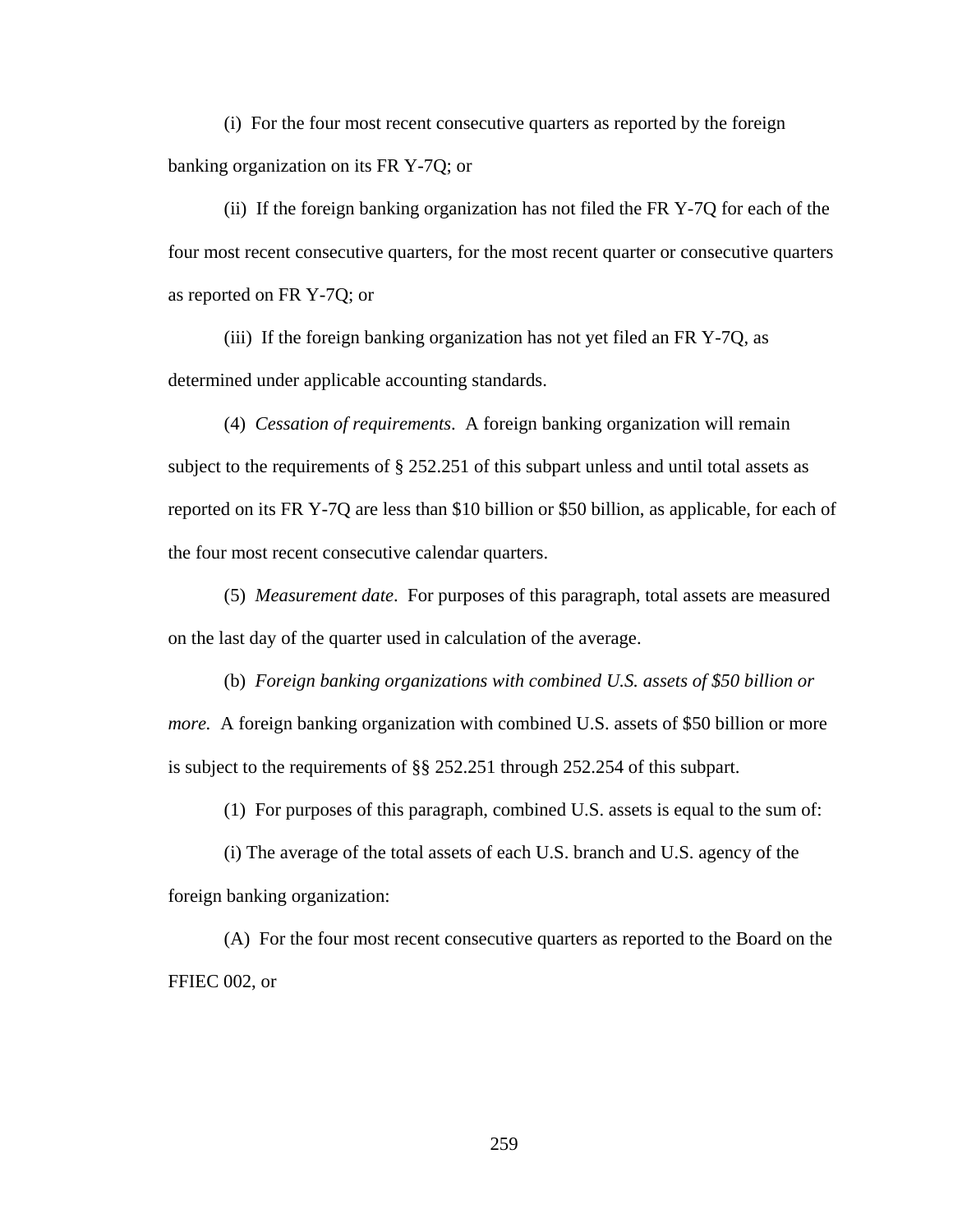(B) If the foreign banking organization has not filed the FFIEC 002 for a U.S.

branch or U.S. agency for each of the four most recent consecutive quarters, for the most recent quarter or consecutive quarters as reported on the FFIEC 002, or

(C) If the foreign banking organization has not yet filed a FFIEC 002 for a U.S. branch or U.S. agency, as determined under applicable accounting standards.

(ii) If a U.S. intermediate holding company has been established, the average of the total consolidated assets of the U.S. intermediate holding company:

(A) For the four most recent consecutive quarters, as reported to the Board on the U.S. intermediate holding company's FR Y-9C, or

(B) If the U.S. intermediate holding company has not filed the FR Y-9C for each of the four most recent consecutive quarters, for the most recent quarter or consecutive quarters as reported on the FR Y-9C, or

(C) If the U.S. intermediate holding company has not yet filed an FR Y-9C, as determined under applicable accounting standards; and

(iii) If a U.S. intermediate holding company has not been established, the average of the total consolidated assets of each top-tier U.S. subsidiary of the foreign banking organization (excluding any section 2(h)(2) company):

(A) For the four most recent consecutive quarters, as reported to the Board on the FR Y-7Q; or

(B) If the foreign banking organization has not yet filed the FR Y-7Q for each of the four most recent consecutive quarters, for the most recent quarter or consecutive quarters as reported on the FR Y-7Q; or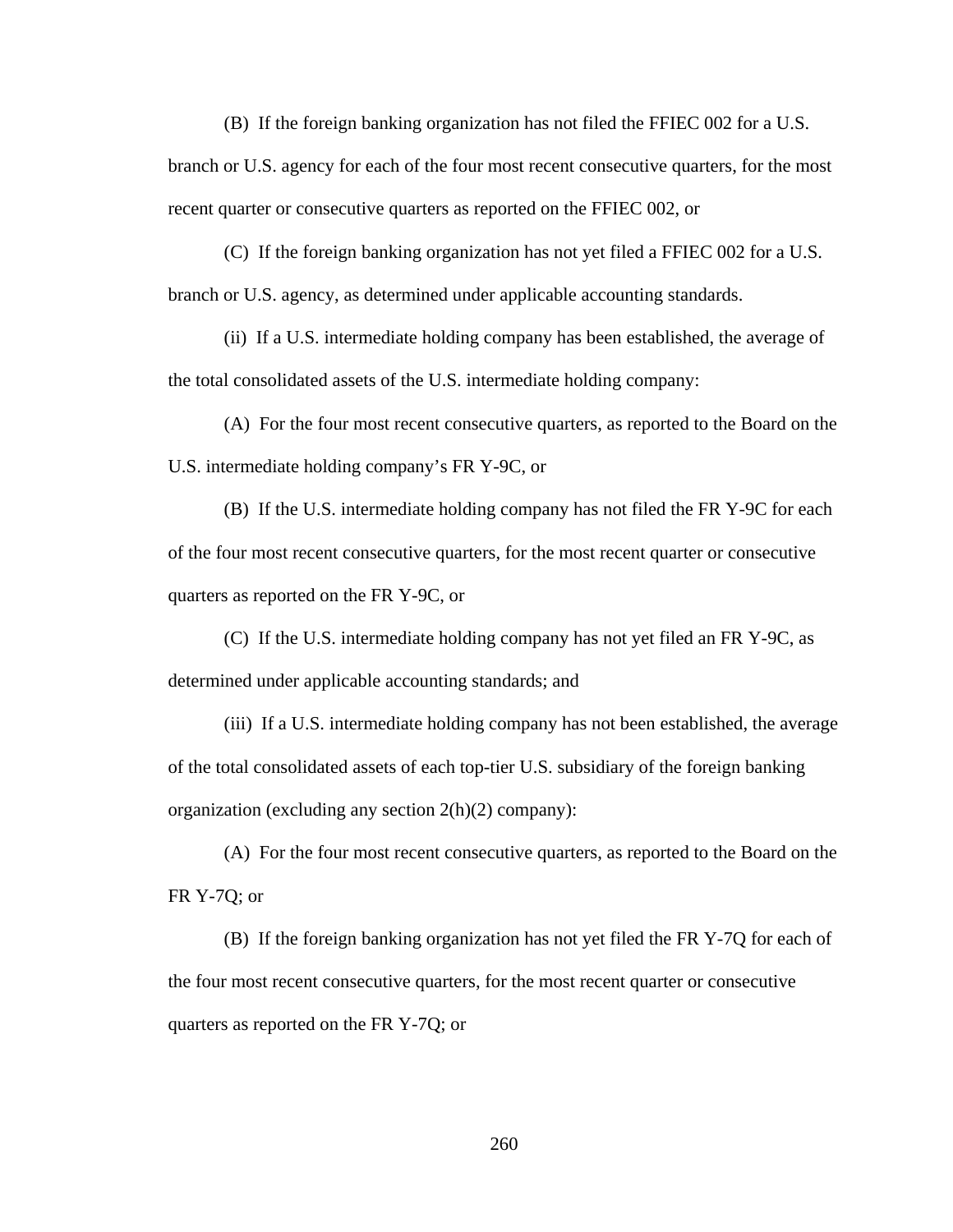(C) If the foreign banking organization has not yet filed an FR Y-7Q, as determined under applicable accounting standards.

(2) The company may reduce its combined U.S. assets calculated under this paragraph by the amount corresponding to balances and transactions between the U.S. subsidiary or U.S. branch or U.S. agency and any other top-tier U.S. subsidiary or U.S. branch to the extent such items are not already eliminated in consolidation.

(3) A foreign banking organization will remain subject to the requirements of §§ 252.251 through 252.254 of this subpart unless and until the sum of the total assets of each U.S. branch and U.S. agency as reported on the FFIEC 002 and the total consolidated assets of each U.S. subsidiary as reported on the FR Y-9C or FR Y-7Q are less than \$50 billion for each of the four most recent consecutive calendar quarters.

(4) For purposes of paragraphs  $(b)(1)$  and  $(b)(3)$  of this section, total assets and total consolidated assets are measured on the last day of the quarter used in calculation of the average.

(c) *Initial applicability*. A foreign banking organization that is subject to this subpart as of July 1, 2014, under paragraphs (a) or (b) of this section, must comply with the requirements of this subpart beginning on July 1, 2015, unless that time is extended by the Board in writing.

(d) *Ongoing applicability*. A foreign banking organization that becomes subject to this subpart after July 1, 2014, under paragraphs (a) or (b) of this section, must comply with the requirements of this subpart beginning 12 months after it becomes subject to this subpart, unless that time is accelerated or extended by the Board in writing.

#### **§ 252.251 U.S. risk committee certification.**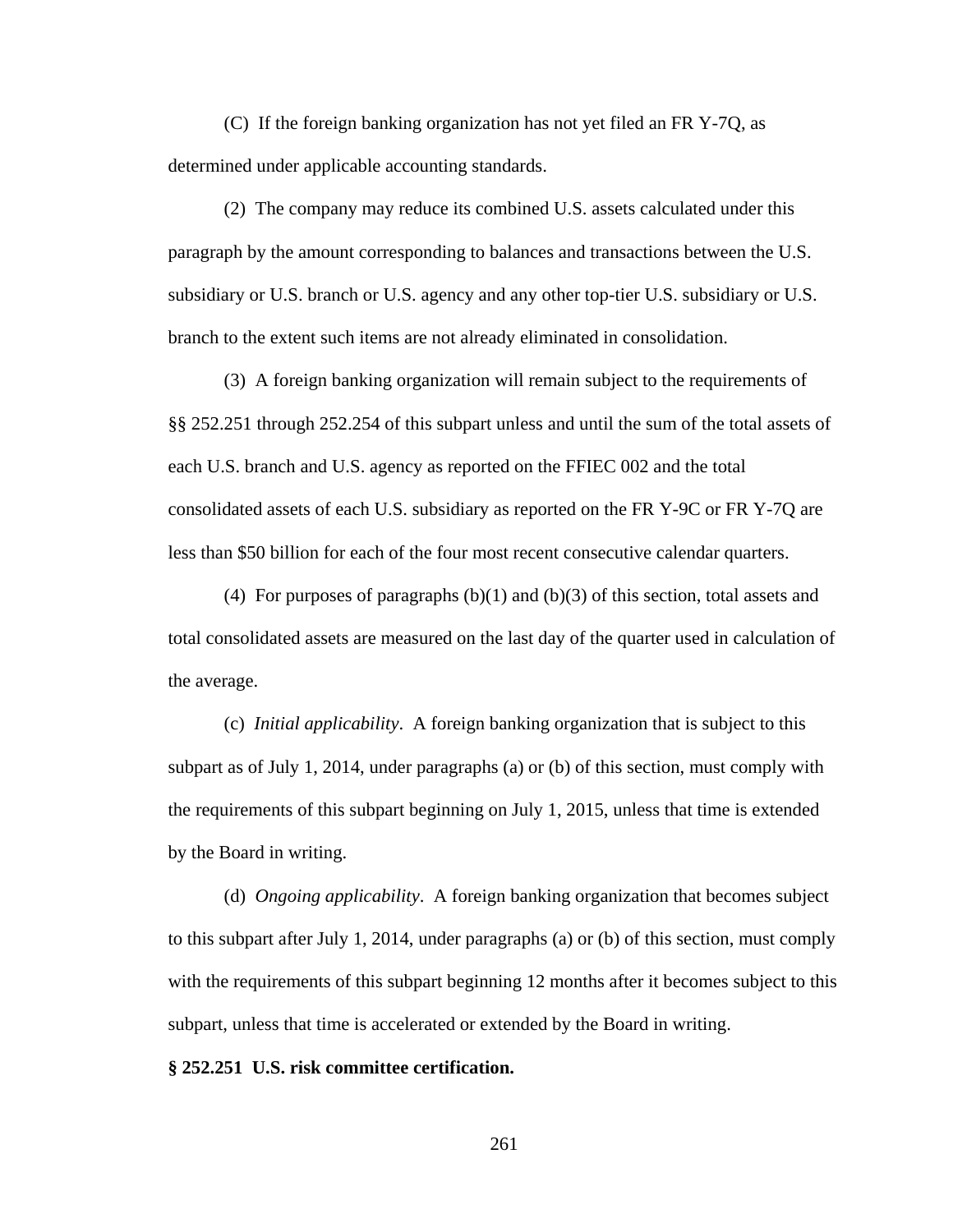(a) *U.S. risk committee certification*. A foreign banking organization with publicly traded stock and total consolidated assets of \$10 billion or more and a foreign banking organization, regardless of whether its stock is publicly traded, with total consolidated assets of \$50 billion or more, must, on an annual basis, certify to the Board that it maintains a U.S. risk committee that:

(1) Oversees the risk management practices of the combined U.S. operations of the company; and

(2) Has at least one member with risk management expertise that is commensurate with the capital structure, risk profile, complexity, activities, and size of the combined U.S. operations.

(b) *Placement of U.S. risk committee.* (1) Subject to paragraph (b)(2) of this section, a foreign banking organization may maintain its U.S. risk committee either:

(i) As a committee of the global board of directors (or equivalent thereof), on a standalone basis or as part of its enterprise-wide risk committee (or equivalent thereof), or

(ii) As a committee of the board of directors of its U.S. intermediate holding company.

(2) If a foreign banking organization with combined U.S. assets of \$50 billion or more conducts its operations in the United States solely through a U.S. intermediate holding company, the foreign banking organization must maintain its U.S. risk committee at its U.S. intermediate holding company.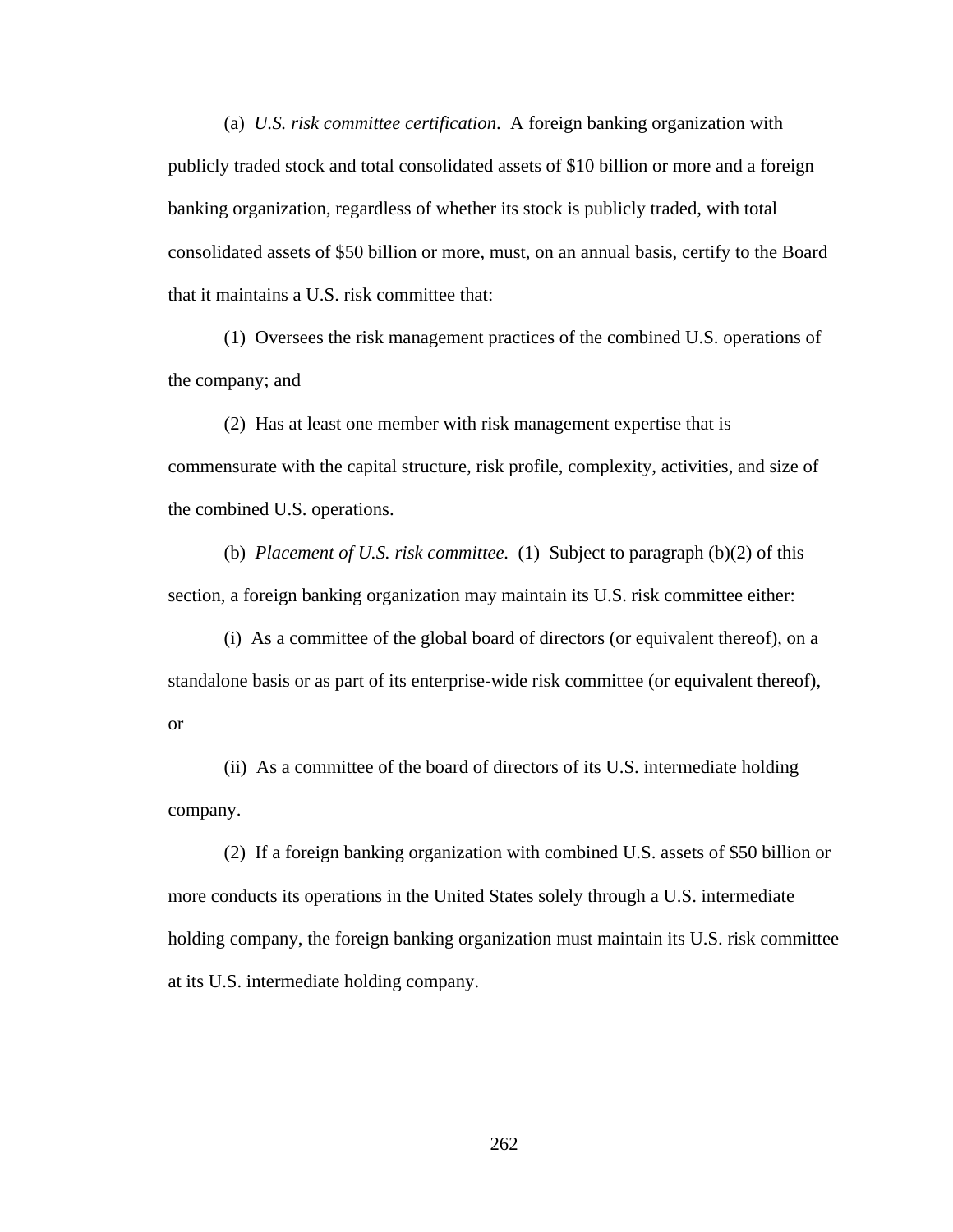(c) *Timing of certification.* The certification required under paragraph (a) of this section must be filed on an annual basis with the Board concurrently with the Annual Report of Foreign Banking Organizations (FR Y-7).

(d) *Responsibilities of the foreign banking organization.* The foreign banking organization must take appropriate measures to ensure that its combined U.S. operations implement the risk management framework overseen by the U.S. risk committee, and its combined U.S. operations provide sufficient information to the U.S. risk committee to enable the U.S. risk committee to carry out the responsibilities of this subpart.

(e) *Noncompliance with this section.* If a foreign banking organization is unable to satisfy the requirements of this section, the Board may impose conditions or restrictions relating to the activities or business operations of the combined U.S. operations of the foreign banking organization. The Board will coordinate with any relevant U.S. licensing authority in the implementation of such conditions or restrictions.

## **§ 252.252 Additional U.S. risk committee requirements for foreign banking organizations with combined U.S. assets of \$50 billion or more.**

(a) *Responsibilities of U.S. risk committee*. (1) The U.S. risk committee of a foreign banking organization with combined U.S. assets of \$50 billion or more must:

(i) Review and approve the risk management practices of the combined U.S. operations; and

(ii) Oversee the operation of an appropriate risk management framework for the combined U.S. operations that is commensurate with the capital structure, risk profile, complexity, activities, and size of the company's combined U.S. operations and consistent with the company's enterprise-wide risk management policies. The framework must include: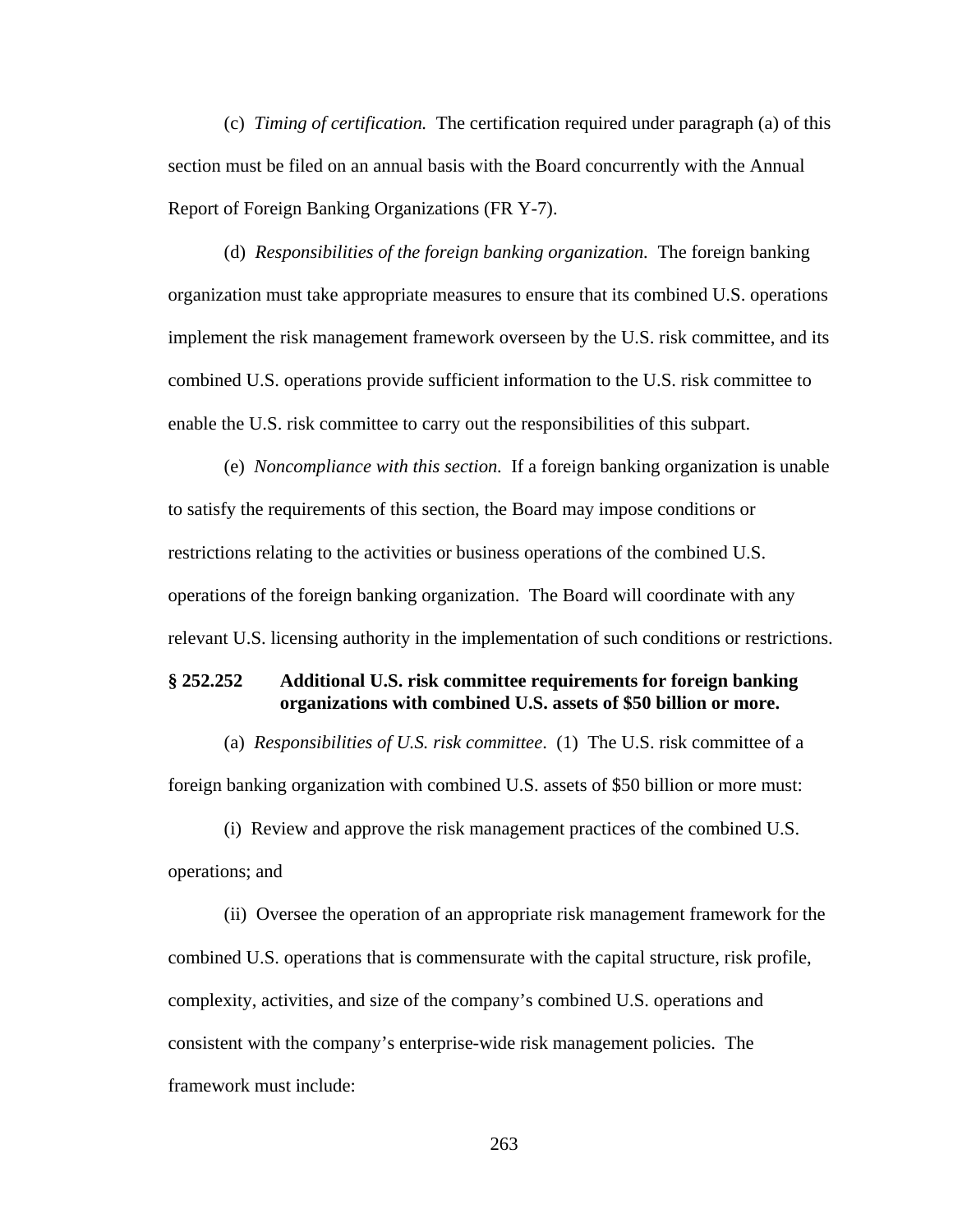(A) Policies and procedures relating to risk management governance, risk management practices, and risk control infrastructure for the combined U.S. operations of the company;

(B) Processes and systems for identifying and reporting risks and riskmanagement deficiencies, including emerging risks, on a combined U.S. operationsbasis;

(C) Processes and systems for monitoring compliance with the policies and procedures relating to risk management governance, practices, and risk controls across the company's combined U.S. operations;

(D) Processes designed to ensure effective and timely implementation of corrective actions to address risk management deficiencies;

(E) Specification of authority and independence of management and employees to carry out risk management responsibilities; and

(F) Integration of risk management and control objectives in management goals and compensation structure of the company's combined U.S. operations.

(2) The U.S. risk committee must meet at least quarterly and otherwise as needed, and fully document and maintain records of its proceedings, including risk management decisions.

(b) *Independent member of U.S. risk committee.* A U.S. risk committee must have at least one member who:

(1) Is not an officer or employee of the foreign banking organization or its affiliates and has not been an officer or employee of the company or its affiliates during the previous three years; and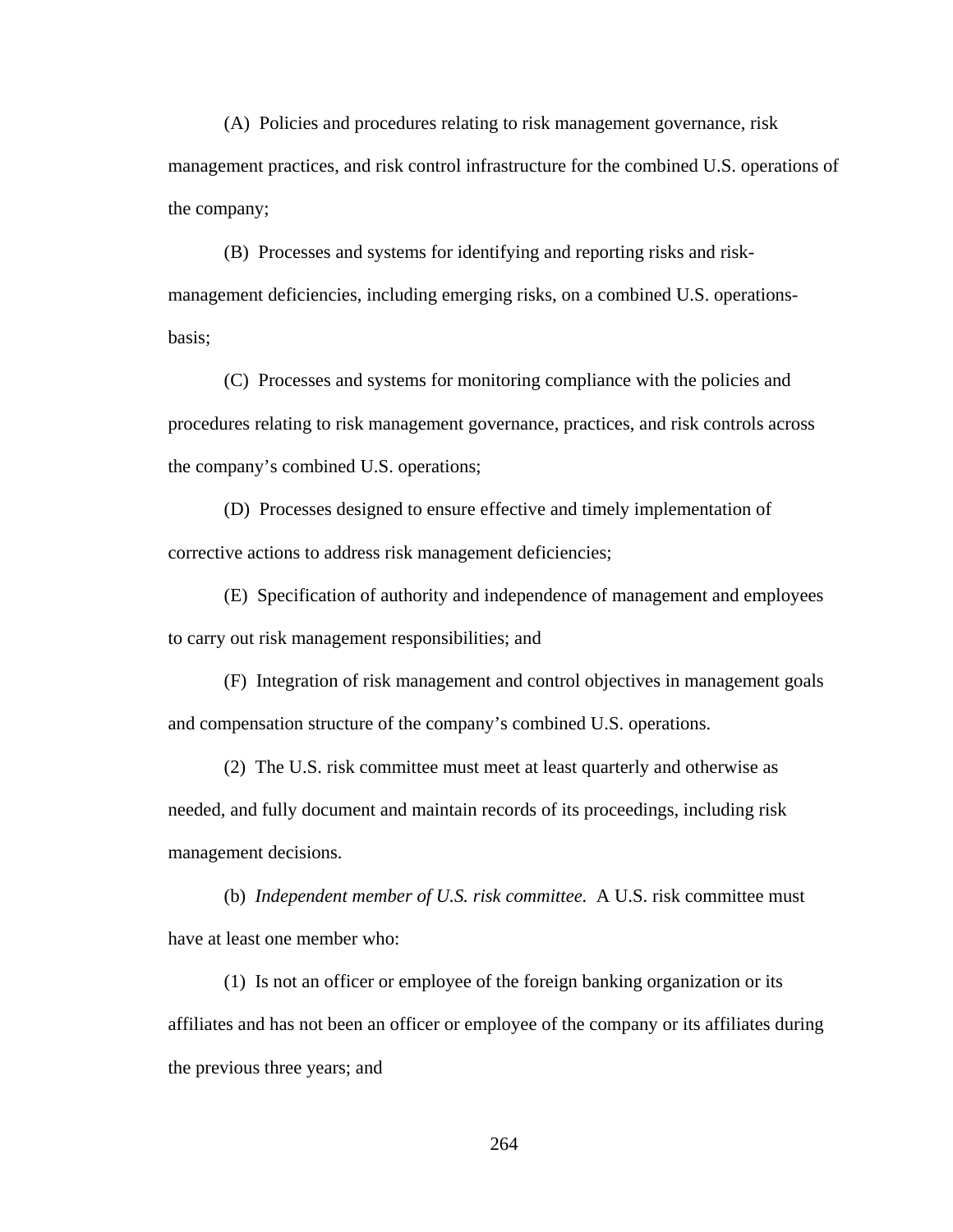(2) Is not a member of the immediate family, as defined in section  $225.41(a)(3)$ of the Board's Regulation Y (12 CFR 225.41(a)(3)), of a person who is, or has been within the last three years, an executive officer, as defined in section 215.2(e)(1) of the Board's Regulation O (12 CFR 215.2(e)(1)) of the company or its affiliates.

(c) *Noncompliance with this section*. If a foreign banking organization is unable to satisfy the requirements of this section, the Board may impose conditions or restrictions relating to the activities or business operations of the combined U.S. operations of the foreign banking organization. The Board will coordinate with any relevant U.S. licensing authority in the implementation of such conditions or restrictions.

## **§ 252.253 U.S. chief risk officer of a foreign banking organization.**

(a) *U.S. chief risk officer*. A foreign banking organization with combined U.S. assets of \$50 billion or more or its U.S. intermediate holding company must appoint a U.S. chief risk officer.

(b) *General requirements for U.S. chief risk officer*. A U.S. chief risk officer must:

(1) Have risk management expertise that is commensurate with the capital structure, risk profile, complexity, activities, and size of the foreign banking organization's combined U.S. operations;

(2) Be employed by the U.S. branch, U.S. agency, U.S. intermediate holding company, or another U.S. subsidiary;

(3) Receive appropriate compensation and other incentives to provide an objective assessment of the risks taken by the combined U.S. operations of the foreign banking organization; and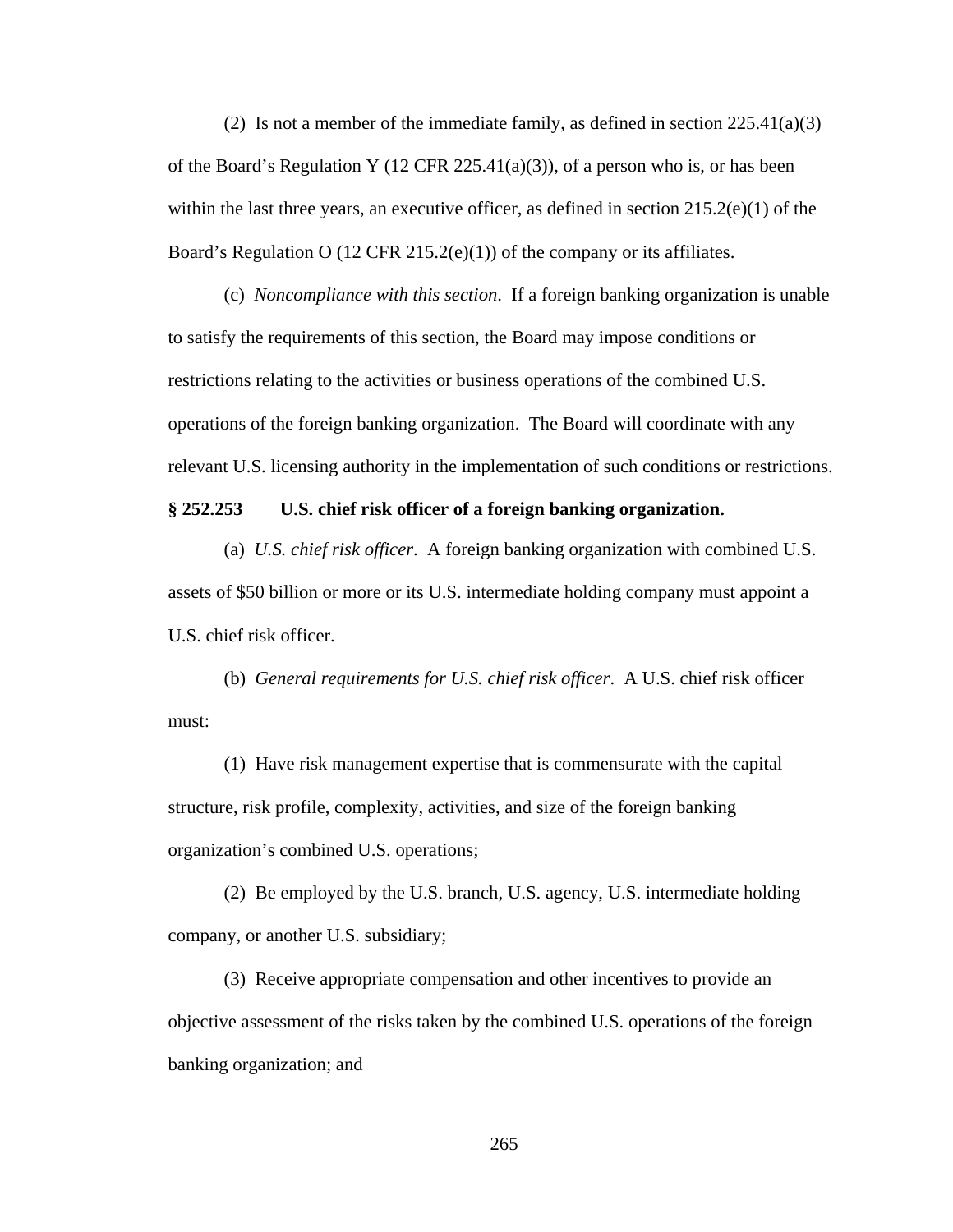(4) Unless the Board approves an alternative reporting structure based on circumstances specific to the foreign banking organization, report directly to:

(i) The U.S. risk committee; and

(ii) The global chief risk officer or equivalent management official (or officials) of the foreign banking organization who is responsible for overseeing, on an enterprisewide basis, the implementation of and compliance with policies and procedures relating to risk management governance, practices, and risk controls of the foreign banking organization.

(c) *U.S. chief risk officer responsibilities*. A U.S. chief risk officer is directly responsible for:

(1) Measuring, aggregating, and monitoring risks undertaken by the combined U.S. operations;

(2) Regularly providing information to the U.S. risk committee, global chief risk officer, and the Board regarding the nature of and changes to material risks undertaken by the company's combined U.S. operations, including risk management deficiencies and emerging risks, and how such risks relate to the global operations of the foreign banking organization;

(3) Meeting regularly and as needed with the Board to assess compliance with the requirements of this section;

(4) Implementation of and ongoing compliance with appropriate policies and procedures relating to risk management governance, practices, and risk controls of the company's combined U.S. operations and monitoring compliance with such policies and procedures;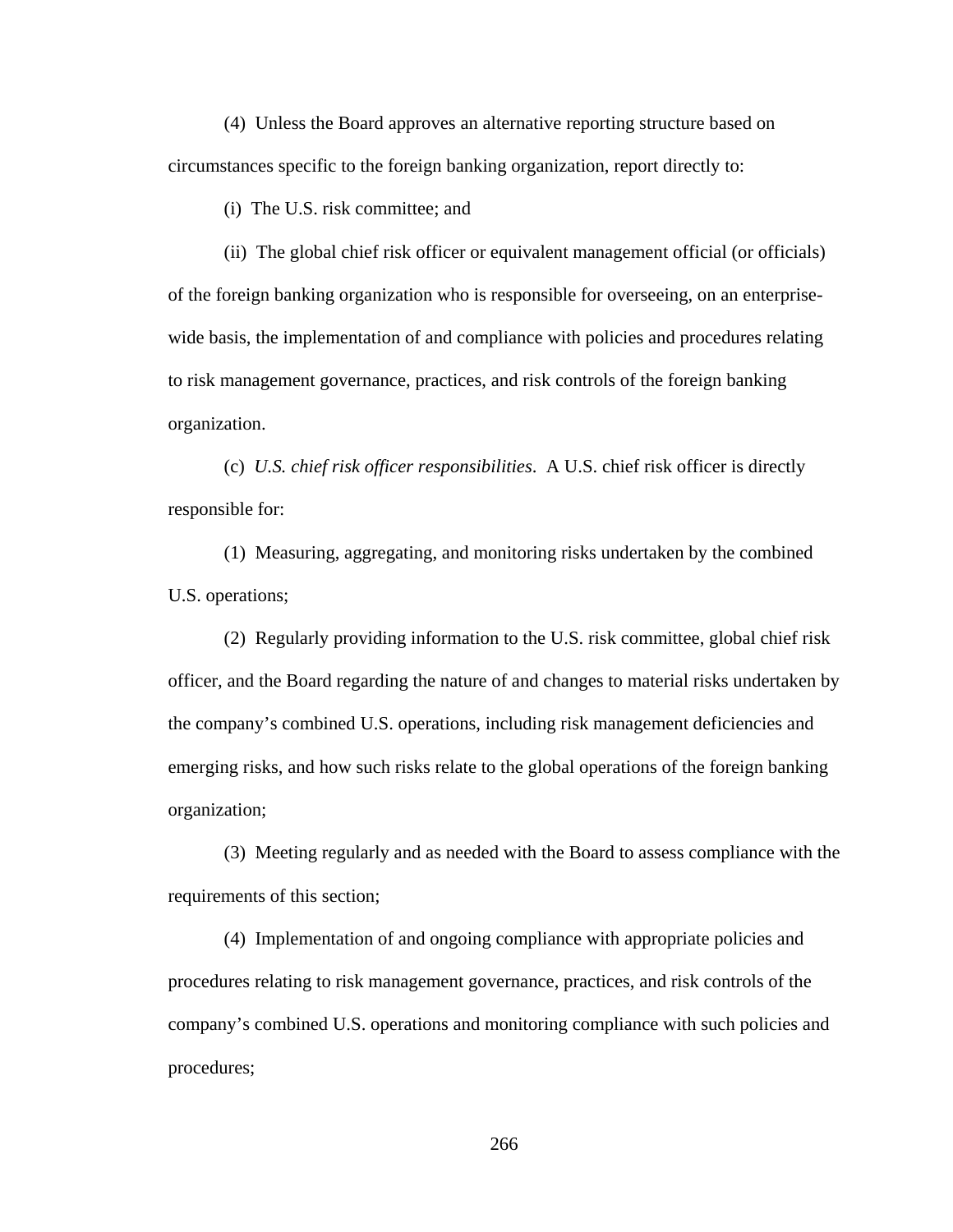(5) Developing appropriate processes and systems for identifying and reporting risks and risk-management deficiencies, including emerging risks, on a combined U.S. operations basis;

(6) Managing risk exposures and risk controls within the parameters of the risk control framework for the combined U.S. operations;

(7) Monitoring and testing the risk controls of the combined U.S. operations; and

(8) Ensuring that risk management deficiencies with respect to the combined U.S. operations are resolved in a timely manner.

(d) *Noncompliance with this section*. If a foreign banking organization is unable to satisfy the requirements of this section, the Board may impose conditions or restrictions relating to the activities or business operations of the combined U.S. operations of the foreign banking organization. The Board will coordinate with any relevant U.S. licensing authority in the implementation of such conditions or restrictions.

## **§ 252.254 Board of directors of a U.S. intermediate holding company.**

A U.S. intermediate holding company of an foreign banking organization with total consolidated assets of \$50 billion or more must be governed by a board of managers or directors that is elected or appointed by the owners and that operates in substantially the same manner as, and has substantially the same rights, powers, privileges, duties, and responsibilities as a board of directors of a company chartered as a corporation under the laws of the United States, any state, or the District of Columbia.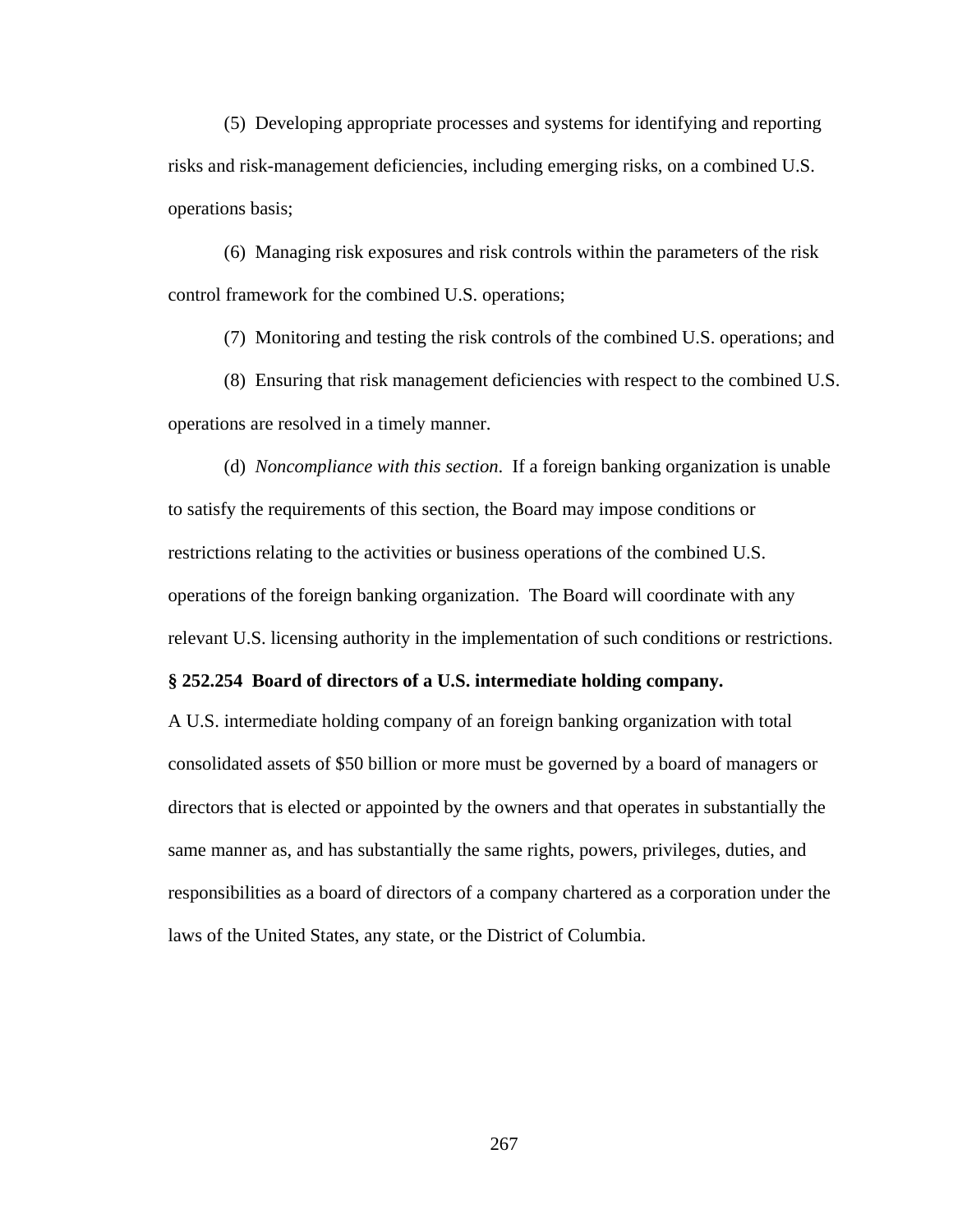10. Subpart P to part 252 is added to read as follows:

# **Subpart P - Stress Test Requirements for Covered Foreign Banking Organizations and Other Foreign Companies**

Sec.

|         | Subpart P — Stress Test Requirements for Covered Foreign Banking Organizations<br>and Other Foreign Companies                                                             |
|---------|---------------------------------------------------------------------------------------------------------------------------------------------------------------------------|
| 252.264 | Stress test requirements for foreign banking organizations and foreign<br>savings and loan holding companies with total consolidated assets of more<br>than \$10 billion. |
| 252.263 | Stress test requirements for foreign banking organizations with combined<br>U.S. assets of \$50 billion or more.                                                          |
| 252.262 | Stress test requirements for intermediate holding companies.                                                                                                              |
| 252.261 | Applicability.                                                                                                                                                            |
| 252.260 | Definitions.                                                                                                                                                              |
|         |                                                                                                                                                                           |

### **§ 252.260 Definitions.**

For purposes of this subpart, the following definitions apply:

*Eligible assets* means any asset of the U.S. branch or U.S. agency (reduced by the

amount of any specifically allocated reserves established on the books in connection with

such assets) held in the United States and recorded on the general ledger of a U.S. branch

or U.S. agency of the foreign bank, subject to the following exclusions and rules of

valuation.

(a) The following assets do not qualify as eligible assets:

(1) Equity securities;

(2) Any assets classified as loss, and accrued income on assets classified loss,

doubtful, substandard or value impaired, at the preceding examination by a regulatory agency, outside accountant, or the bank's internal loan review staff;

(3) All amounts due from the home office, other offices and affiliates, including income accrued but uncollected on such amounts, except that the Board may determine to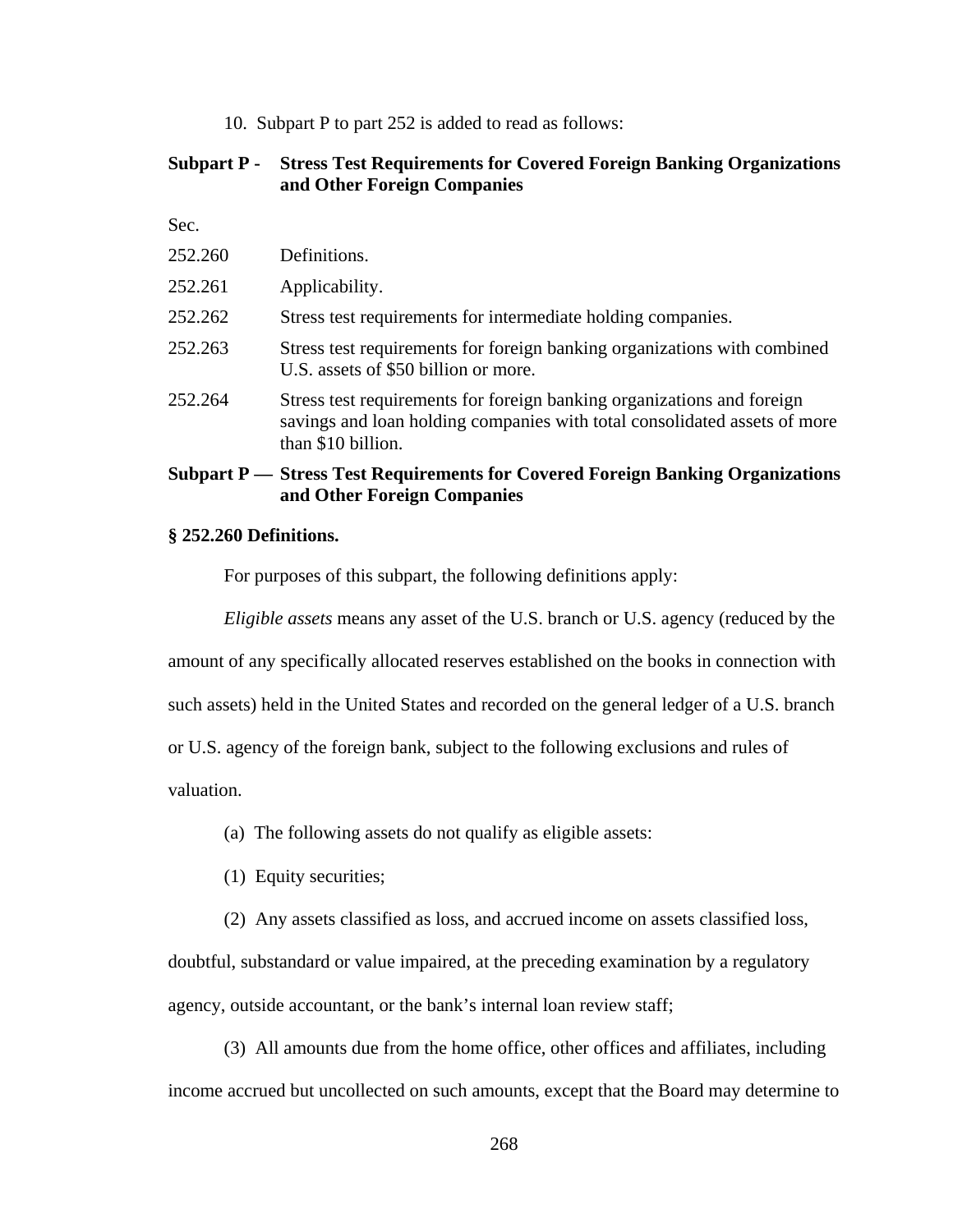treat amounts due from other offices or affiliates located in the United States as eligible assets;

(4) The balance from time to time of any other asset or asset category disallowed at the preceding examination or by direction of the Board for any other reason until the underlying reasons for the disallowance have been removed;

(5) Prepaid expenses and unamortized costs, furniture and fixtures and leasehold improvements; and

(6) Any other asset that the Board determines should not qualify as an eligible asset.

(b) The following rules of valuation apply:

(1) A marketable debt security is valued at its principal amount or market value, whichever is lower;

(2) A restructured foreign debt bond backed by United States Treasury obligations (commonly known as Brady Bonds), whether carried on the books of the U.S. branch or U.S. agency as a loan or a security, is allowed at its book value or market value, whichever is lower;

(3) An asset classified doubtful or substandard at the preceding examination by a regulatory agency, outside accountant, or the bank's internal loan review staff, is valued at 50 percent and 20 percent, respectively.

(4) With respect to an asset classified value impaired, the amount representing the allocated transfer risk reserve which would be required for such exposure at a domestically chartered bank is valued at 0; and the residual exposure is valued at 80 percent.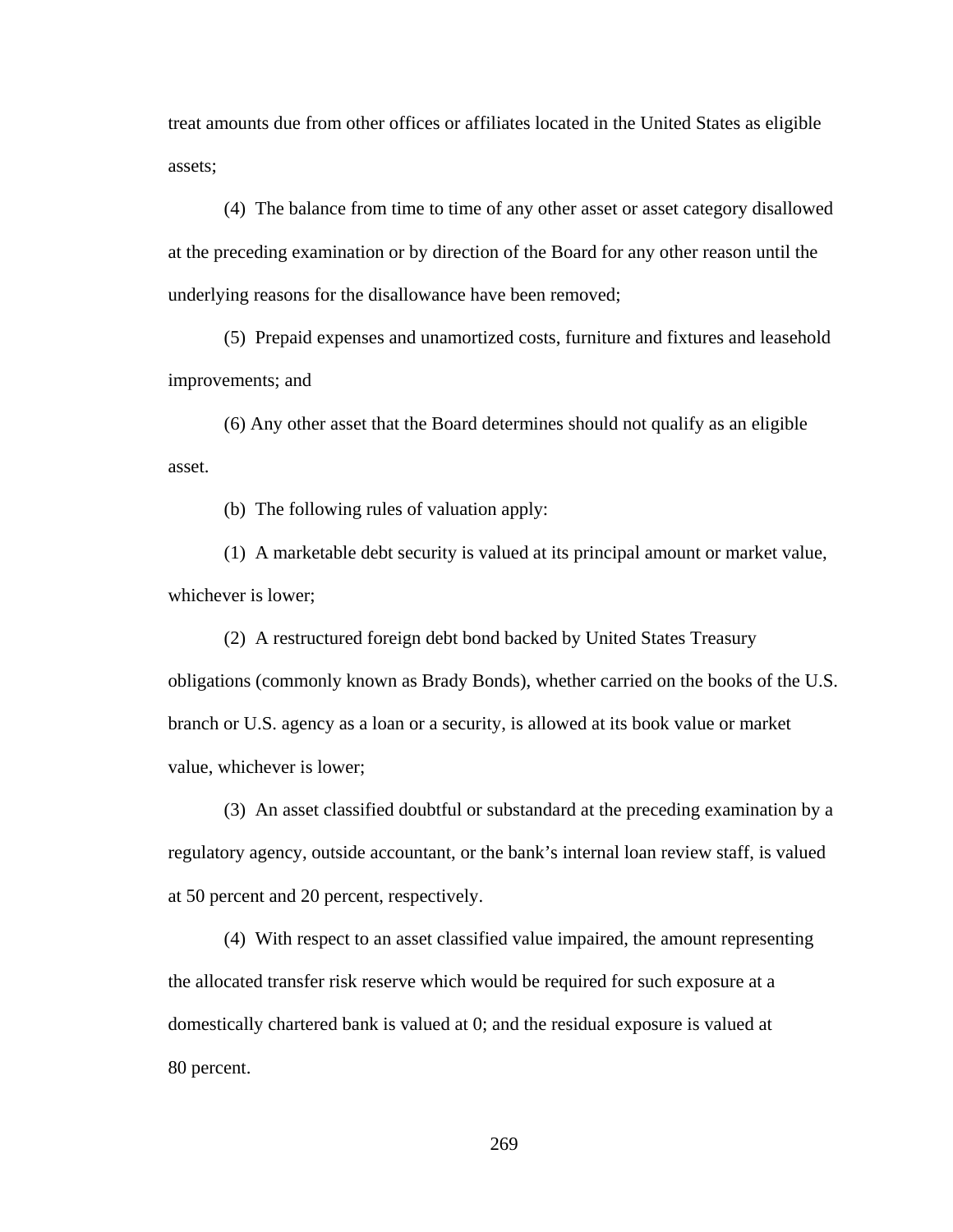(5) Precious metals are valued at 75 percent of the market value.

(6) Real estate located in the United States and carried on the accounting records as an asset are eligible at net book value or appraised value, whichever is less.

*Foreign savings and loan holding company* means a savings and loan holding company as defined in section 10 of the Home Owners' Loan Act (12 U.S.C. 1467a(a)) that is incorporated or organized under the laws of a country other than the United States.

*Liabilities of a U.S. branch and agency network* shall include all liabilities of the U.S. branch and agency network, including acceptances and any other liabilities (including contingent liabilities), but excluding the following:

(a) Amounts due to and other liabilities to other offices, agencies, branches and affiliates of such foreign banking organization, including its head office, including unremitted profits; and

(b) Reserves for possible loan losses and other contingencies.

*Pre-provision net revenue* means revenue less expenses before adjusting for total loan loss provisions.

*Stress test cycle* has the same meaning as in subpart G of this part.

*Total loan loss provisions* means the amount needed to make reserves adequate to absorb estimated credit losses, based upon management's evaluation of the loans and leases that the company has the intent and ability to hold for the foreseeable future or until maturity or payoff, as determined under applicable accounting standards.

### **§ 252.261 Applicability.**

(a) *Foreign banking organizations with combined U.S. assets of \$50 billion or more.* A foreign banking organization with combined U.S. assets of \$50 billion or more is subject to the requirements of § 252.263 of this subpart.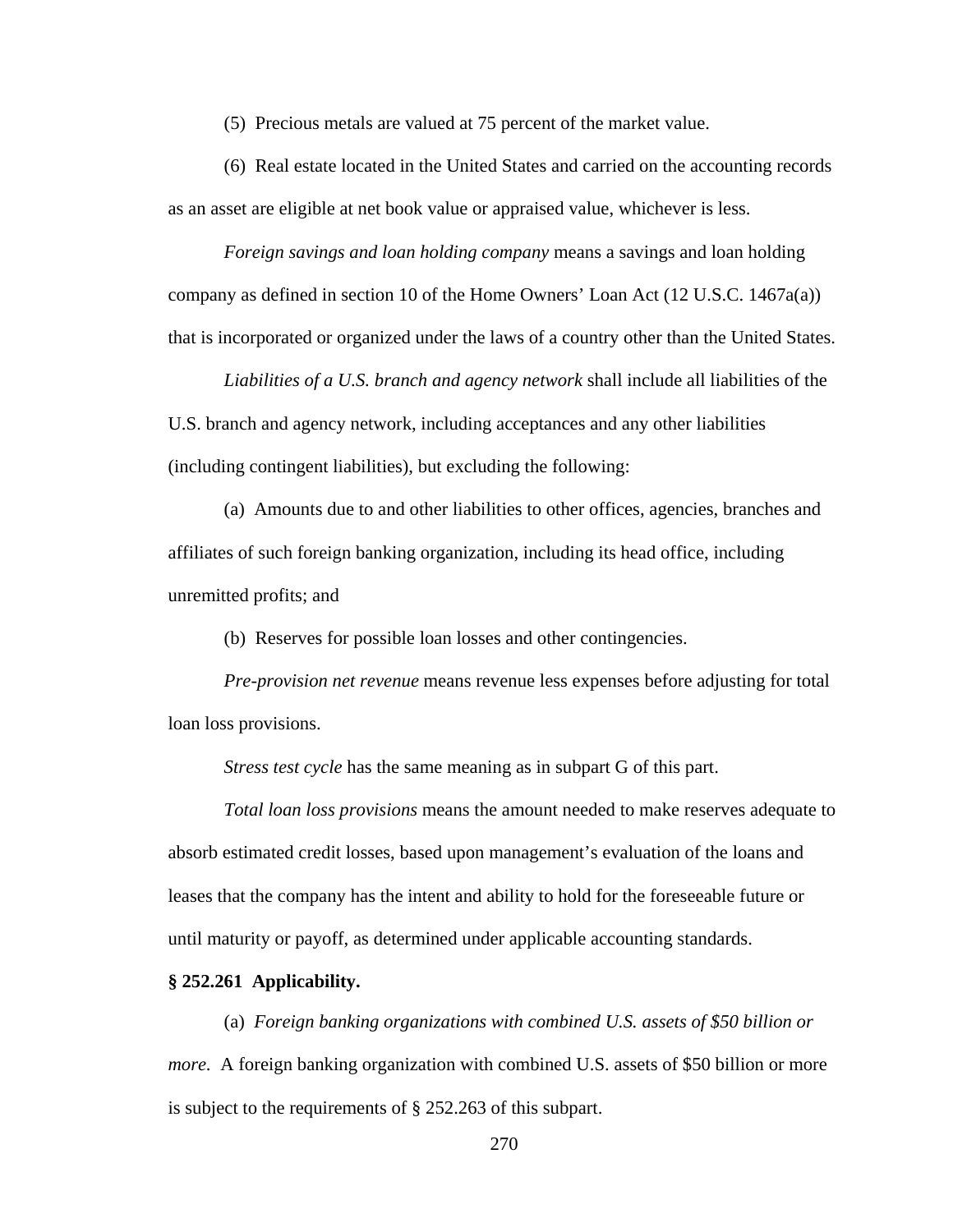(1) *Combined U.S. assets.* For purposes of this paragraph, combined U.S. assets is equal to the sum of:

(i) The average of the total assets of each U.S. branch and U.S. agency of the foreign banking organization:

(A) For the four most recent consecutive quarters as reported to the Board on the FFIEC 002, or

(B) If the foreign banking organization has not filed the FFIEC 002 for a U.S. branch or U.S. agency for each of the four most recent consecutive quarters, for the most recent quarter or consecutive quarters as reported on the FFIEC 002, or

(C) If the foreign banking organization has not yet filed a FFIEC 002 for a U.S. branch or U.S. agency, as determined under applicable accounting standards.

(ii) If a U.S. intermediate holding company has been established, the average of the total consolidated assets of the U.S. intermediate holding company:

(A) For the four most recent consecutive quarters, as reported to the Board on the U.S. intermediate holding company's FR Y-9C, or

(B) If the U.S. intermediate holding company has not filed the FR Y-9C for each of the four most recent consecutive quarters, for the most recent quarter or consecutive quarters as reported on the FR Y-9C, or

(C) If the U.S. intermediate holding company has not yet filed an FR Y-9C, as determined under applicable accounting standards; and

(iii) If a U.S. intermediate holding company has not been established, the average of the total consolidated assets of each top-tier U.S. subsidiary of the foreign banking organization (excluding any section 2(h)(2) company):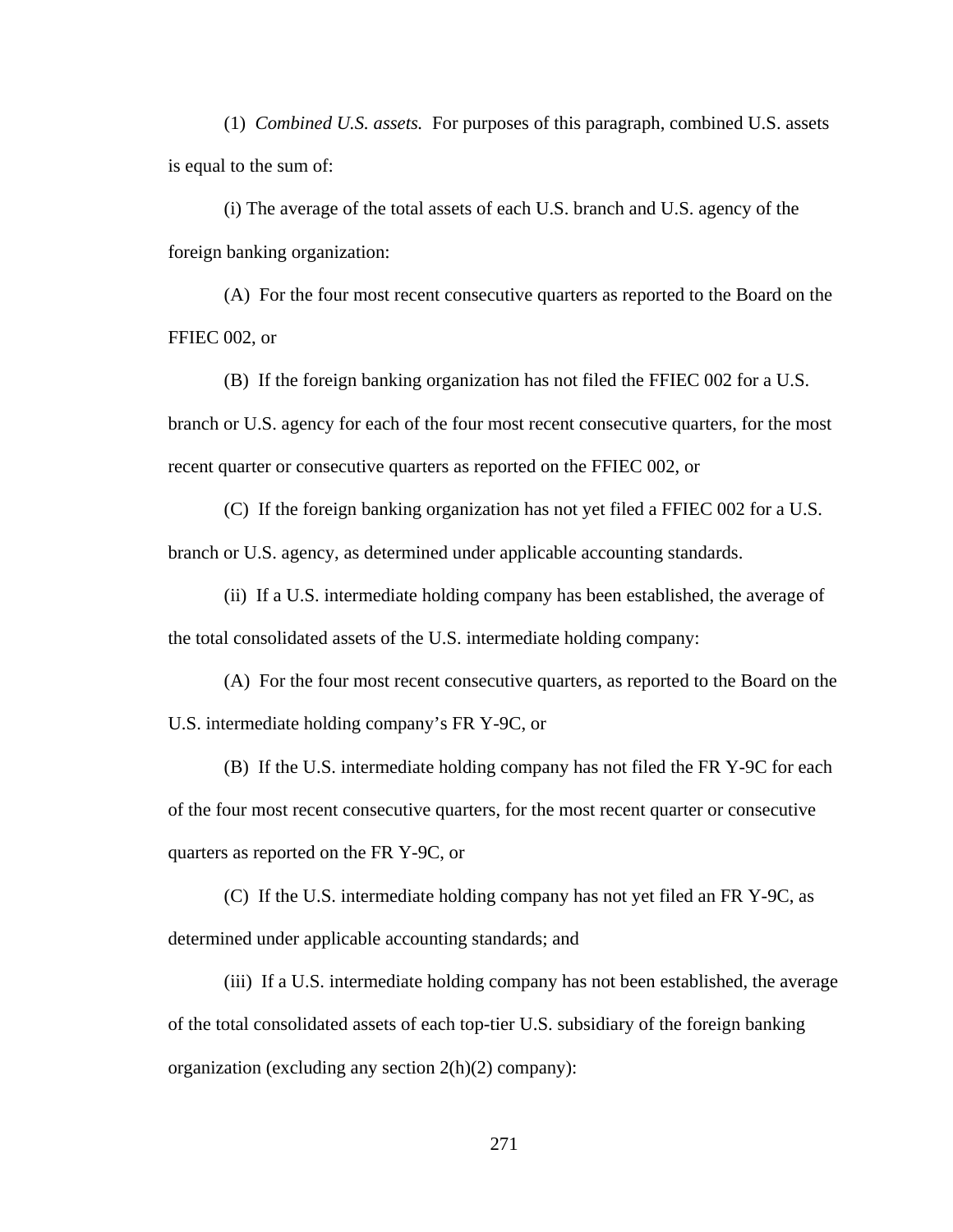(A) For the four most recent consecutive quarters, as reported to the Board on the Capital and Asset Report for Foreign Banking Organizations (FR Y-7Q); or

(B) If the foreign banking organization has not yet filed the FR Y-7Q for each of the four most recent consecutive quarters, for the most recent quarter or consecutive quarters as reported on the FR Y-7Q; or

(C) If the foreign banking organization has not yet filed an FR Y-7Q, as determined under applicable accounting standards.

(2) *U.S. intercompany transactions.* The company may reduce its combined U.S. assets calculated under this paragraph by the amount corresponding to balances and transactions between the U.S. subsidiary or U.S. branch or U.S. agency and any other top-tier U.S. subsidiary or U.S. branch to the extent such items are not already eliminated in consolidation.

(3) *Cessation of requirements.* A foreign banking organization will remain subject to the requirements of § 252.263 of this subpart unless and until the sum of the total assets of each U.S. branch and U.S. agency as reported on the FFIEC 002 and the total consolidated assets of each U.S. subsidiary as reported on the FR Y-9C or FR Y-7Q are less than \$50 billion for each of the four most recent consecutive calendar quarters.

(4) *Measurement date.* For purposes of paragraphs (a)(1) and (a)(3) of this section, total assets and total consolidated assets are measured on the last day of the quarter used in calculation of the average.

(b) *Foreign banking organizations with total consolidated assets of more than \$10 billion but with combined U.S. assets of less than \$50 billion.* A foreign banking organization with total consolidated assets of more than \$10 billion and with combined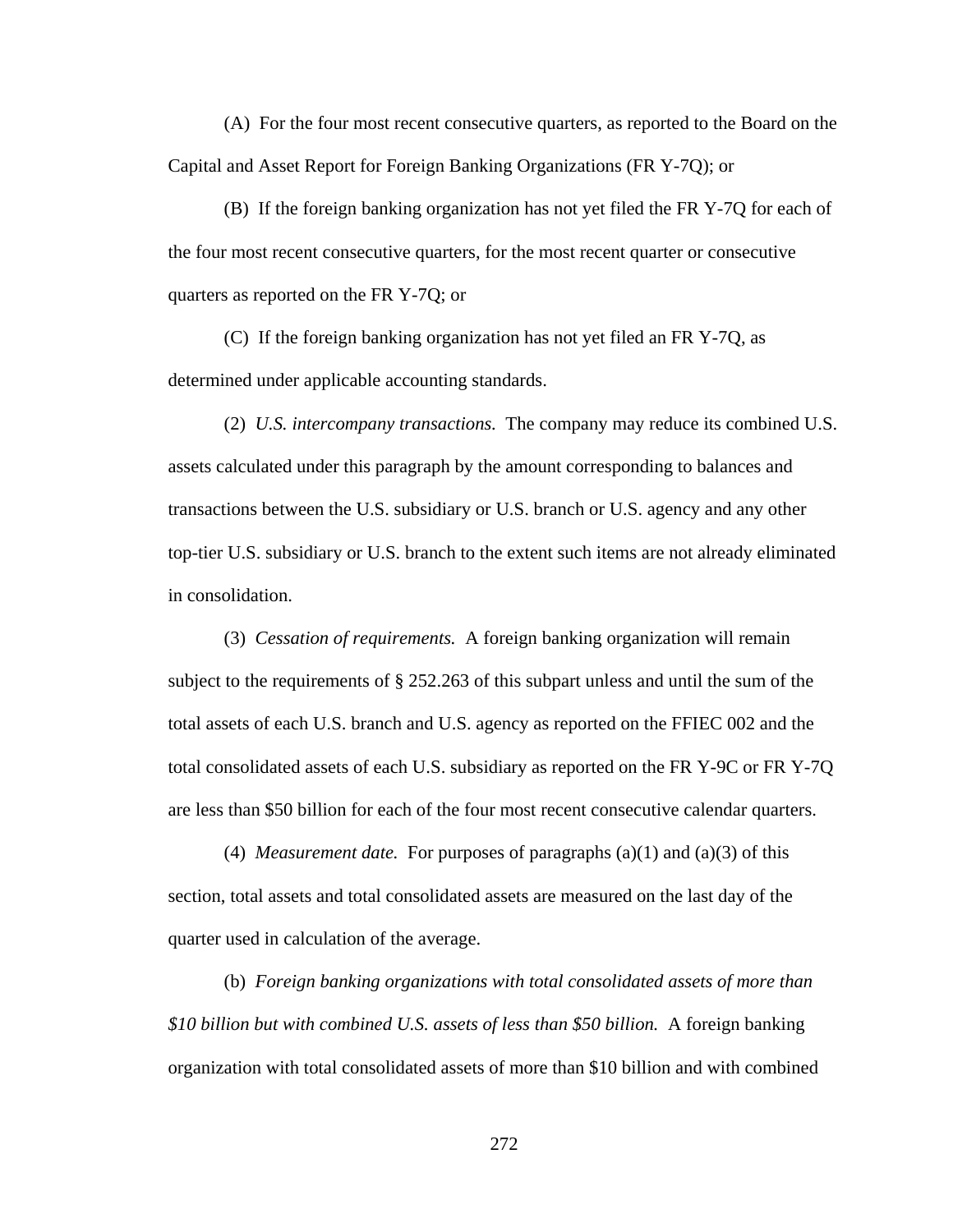U.S. assets of less than \$50 billion is subject to the requirements of § 252.264 of this subpart.

(1) *Total consolidated assets.* For purposes of this paragraph, total consolidated assets are determined based on the average of the total assets:

(i) For the four most recent consecutive quarters as reported by the foreign banking organization on its Capital and Asset Report for Foreign Banking Organizations (FR Y-7Q); or

(ii) If the foreign banking organization has not filed the FR Y-7Q for each of the four most recent consecutive quarters, for the most recent quarter or consecutive quarters as reported on FR Y-7Q; or

(iii) If the foreign banking organization has not yet filed an FR Y-7Q, as determined under applicable accounting standards.

(2) *Cessation of requirements*. A foreign banking organization will remain subject to the requirements of § 252.264 of this subpart unless and until total assets as reported on its FR Y-7Q are less than \$10 billion for each of the four most recent consecutive calendar quarters.

(3) *Measurement date.* For purposes of this paragraph, total assets are measured on the last day of the quarter used in calculation of the average.

(4) *Calculation of combined U.S. assets.* For purposes of this paragraph,

combined U.S. assets are determined in accordance with paragraph (a)(1) of this section.

(c) *Foreign savings and loan holding companies with total consolidated assets of more than \$10 billion.* A foreign savings and loan holding company with total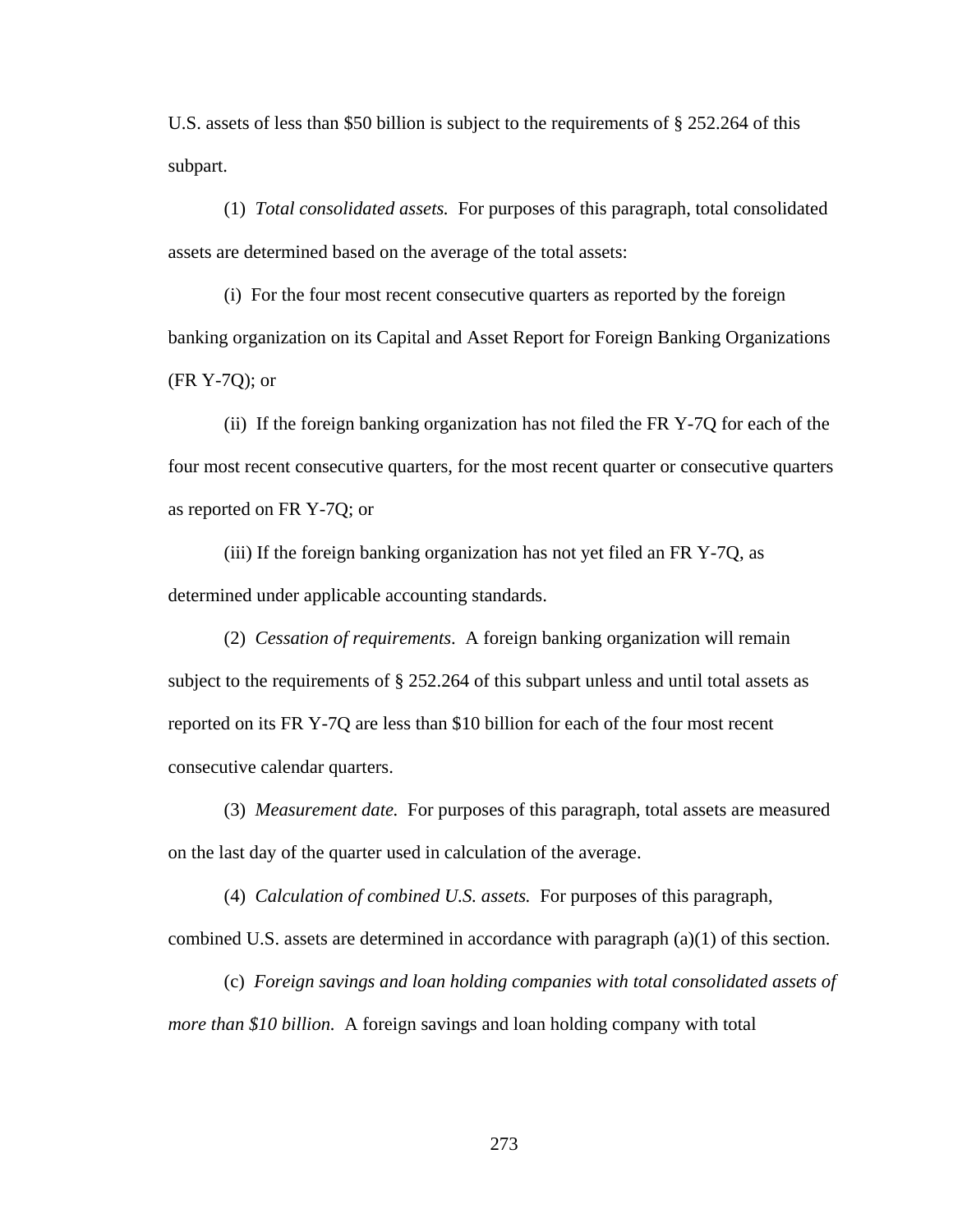consolidated assets of more than \$10 billion is subject to the requirements of § 252.264 of this subpart.

(1) *Total consolidated assets.* For purposes of this paragraph, total consolidated assets are determined based on the average of the total assets:

(i) For the four most recent consecutive quarters as reported by the foreign savings and loan holding company on the applicable regulatory report, or

(ii) If the foreign savings and loan holding company has not filed an applicable regulatory report for each of the four most recent consecutive quarters, for the most recent quarter or consecutive quarters as reported on the applicable regulatory report, or

(iii) If the foreign savings and loan holding company has not yet filed a regulatory report, as determined under applicable accounting standards.

(2) *Cessation of requirements.* A foreign savings and loan holding company will remain subject to the requirements § 252.264 of this subpart unless and until total assets as reported on its applicable regulatory report are less than \$10 billion for each of the four most recent consecutive calendar quarters.

(3) *Measurement date.* For purposes of this paragraph, total assets are measured on the last day of the quarter used in calculation of the average.

(d) *U.S. intermediate holding companies.* (1) *U.S. intermediate holding companies with total consolidated assets of \$50 billion or more.* A U.S. intermediate holding company with total consolidated assets of \$50 billion or more is subject to the requirements of § 252.262(a) of this subpart.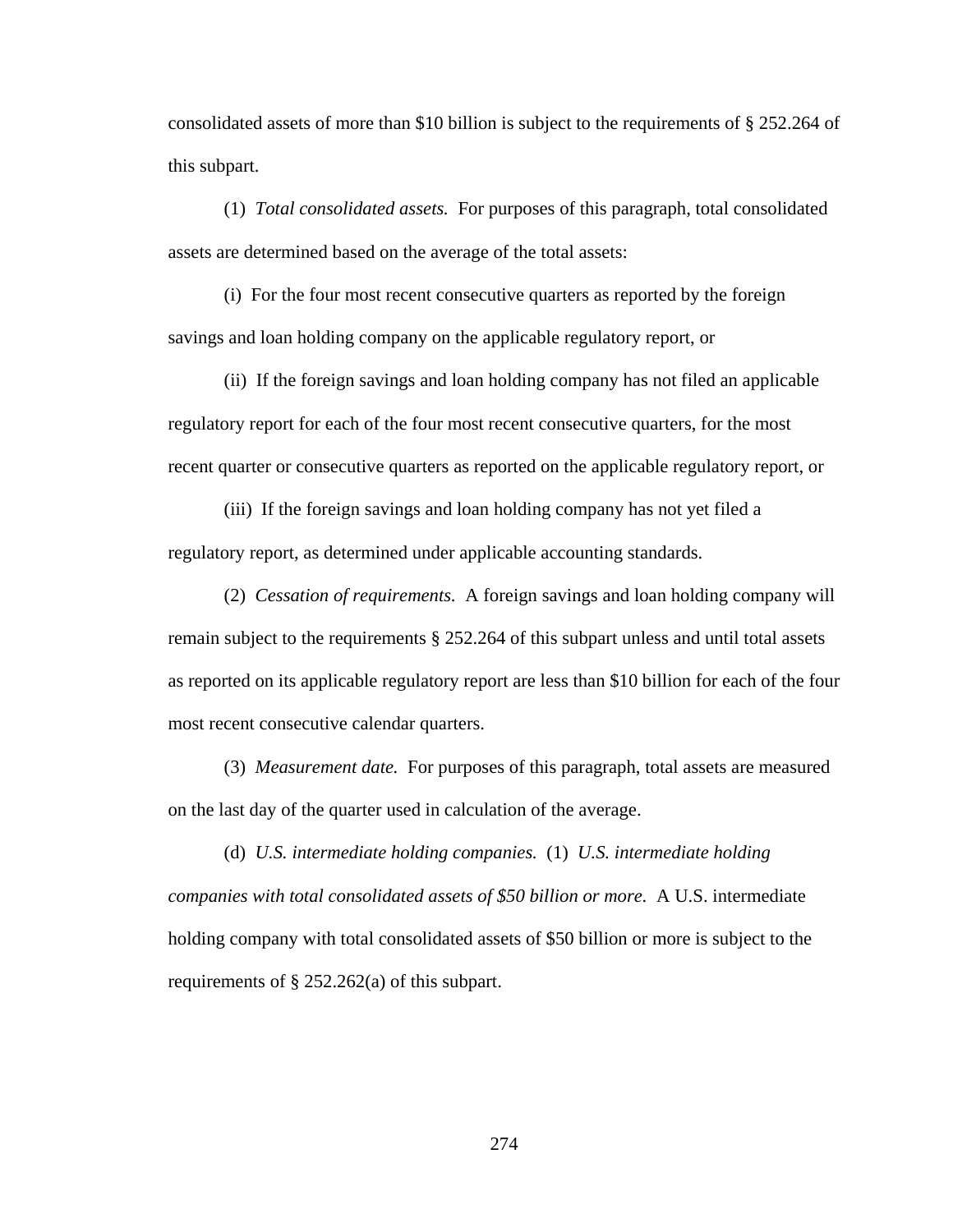(2) *Other U.S. intermediate holding companies.* A U.S. intermediate holding company that has total consolidated assets of more than \$10 billion but less than \$50 billion, is subject to the requirements of § 252.262(b) of this subpart.

(3) *Total consolidated assets.* For purposes of this paragraph, total consolidated assets are determined based on the average of the total consolidated assets:

(i) For the four most recent consecutive quarters as reported by the U.S.

intermediate holding company on its FR Y-9C, or

(ii) If the U.S. intermediate holding company has not filed the FR Y-9C for each of the four most recent consecutive quarters, for the most recent quarter or consecutive quarters as reported on FR Y-9C, or

(iii) If the U.S. intermediate holding company has not yet filed an FR Y-9C, as determined under applicable accounting standards.

(4) *Cessation of requirements.* A U.S. intermediate holding company will remain subject to:

(i) The requirements of  $\S 252.262(a)$  of this subpart unless and until total consolidated assets as reported on its FR Y-9C are less than \$50 billion for each of the four most recent consecutive calendar quarters; and

(ii) The requirements of  $\S 252.262(b)$  of this subpart unless and until total consolidated assets as reported on its FR Y-9C are less than \$10 billion for each of the four most recent consecutive calendar quarters or the company becomes subject to §  $252.262(a)$  of this subpart.

(5) *Measurement date.* For purposes of this paragraph, total consolidated assets are measured on the last day of the quarter used in calculation of the average.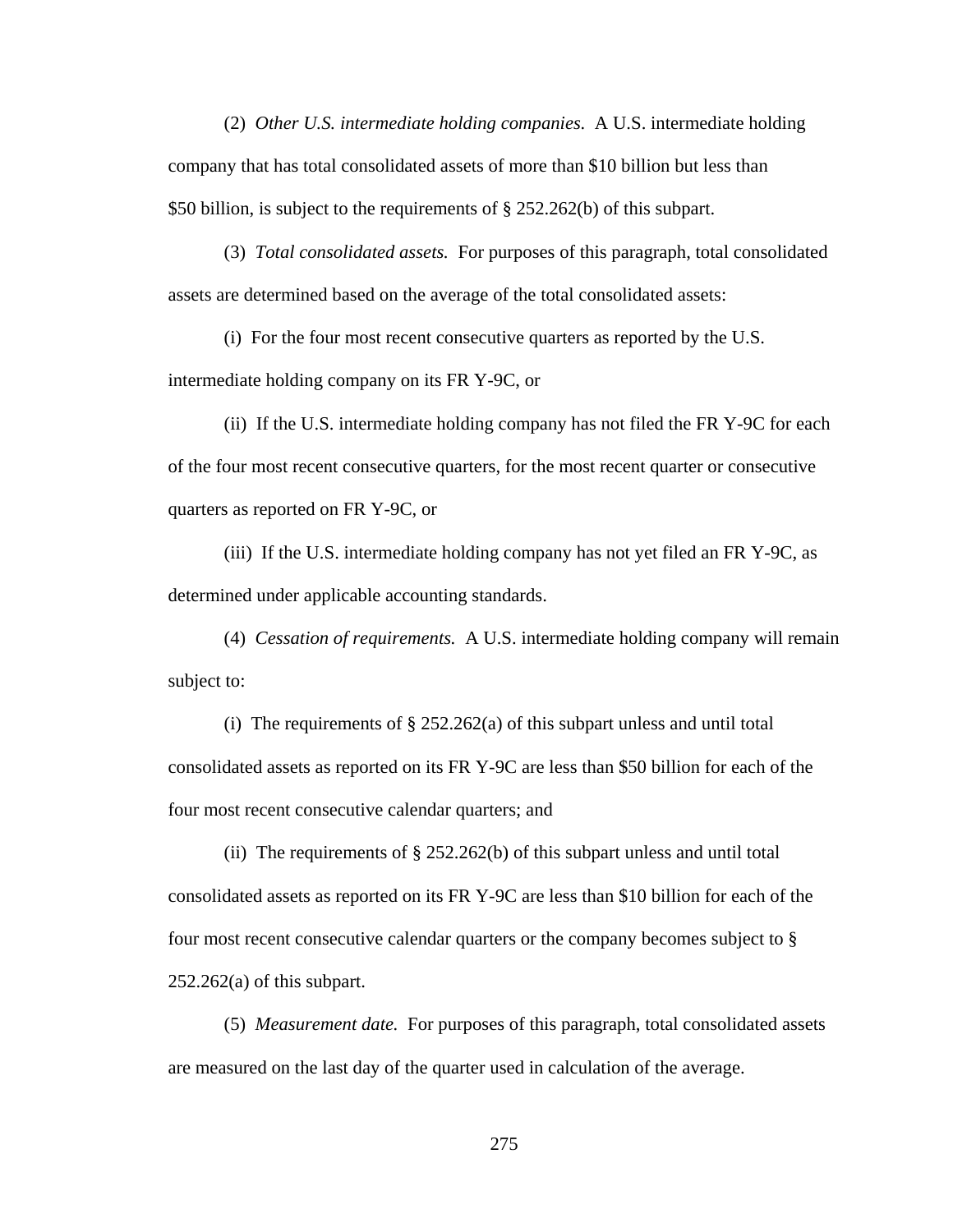(e) *Initial applicability.* (1) *Foreign banking organizations.* A foreign banking organization or foreign savings and loan holding company that is subject to this subpart as of July 1, 2014, under paragraph  $(a)$ ,  $(b)$ , or  $(c)$  of this section must comply with the requirements of this subpart beginning on July 1, 2015, unless that time is extended by the Board in writing.

(2) *U.S. intermediate holding companies.* A U.S. intermediate holding company that is subject to this subpart as of July 1, 2015, under paragraph (d) of this section, must comply with the requirements of § 252.262 of this subpart beginning on July 1, 2015, unless that time is extended by the Board in writing.

(f) *Ongoing applicability.* (1) *Foreign banking organizations*. A foreign banking organization or foreign savings and loan holding company that becomes subject to the requirements of this subpart after July 1, 2014, under paragraph (a), (b), or (c) of this section must comply with the requirements of this subpart beginning in the October of the calendar year after it becomes subject to the requirements of this subpart, unless that time is accelerated or extended by the Board in writing.

(2) *U.S. intermediate holding companies.* A U.S. intermediate holding company that becomes subject to the requirements of this subpart after July 1, 2015, under paragraph (d) of this section must comply with the requirements of § 252.262 of this subpart beginning in October of the calendar year after it becomes subject to those requirements, unless that time is accelerated or extended by the Board in writing.

#### **§ 252.262 Stress test requirements for intermediate holding companies.**

(a) *Large U.S. intermediate holding companies.* A U.S. intermediate holding company with total consolidated assets \$50 billion or more must comply with the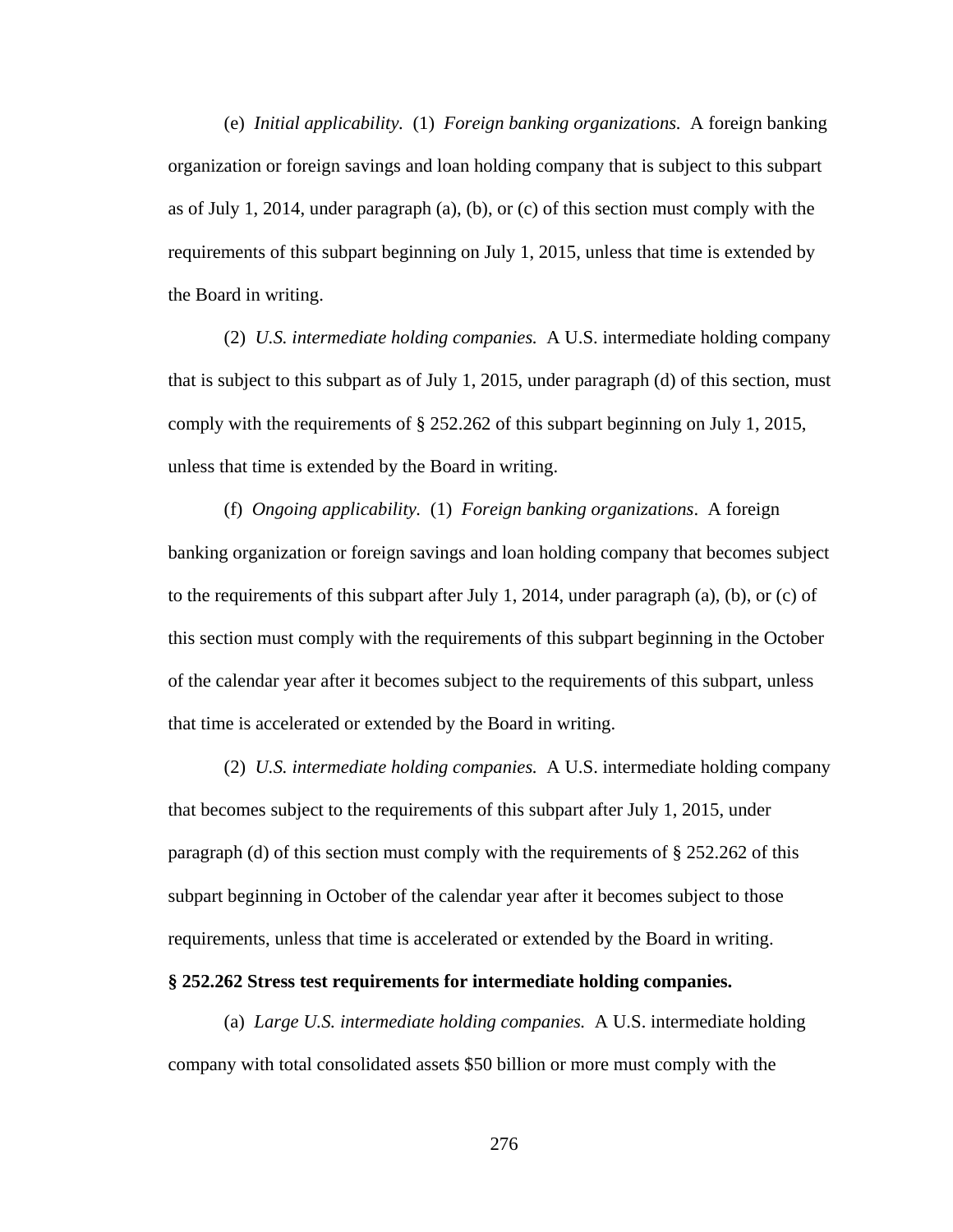requirements of subparts F and G of this part to the same extent and in the same manner as if it were bank holding company with total consolidated assets of \$50 billion or more.

(b) *Other U.S. intermediate holding companies*. A U.S. intermediate holding company with total consolidated assets of more than \$10 billion but less than \$50 billion must comply with the requirements of subpart H of this part to the same extent and in the same manner as if it were a bank holding company with total consolidated assets of more than \$10 billion but less than \$50 billion, as determined under that subpart.

## **§ 252.263 Stress test requirements for foreign banking organizations with combined U.S. assets of \$50 billion or more.**

(a) *In general.* Unless otherwise determined in writing by the Board, a foreign banking organization with combined U.S. assets of \$50 billion or more that has a U.S. branch and U.S. agency network is subject to the requirements of paragraph (c) of this section, unless:

(1) The foreign banking organization is subject to a consolidated capital stress testing regime by its home country supervisor that includes:

(i) An annual supervisory capital stress test conducted by the foreign banking organization's home country supervisor or an annual evaluation and review by the foreign banking organization's home country supervisor of an internal capital adequacy stress test conducted by the foreign banking organization; and

(ii) Requirements for governance and controls of the stress testing practices by relevant management and the board of directors (or equivalent thereof) of the foreign banking organization.

(2) The foreign banking organization conducts such stress tests and meets the minimum standards set by its home country supervisor with respect to the stress tests;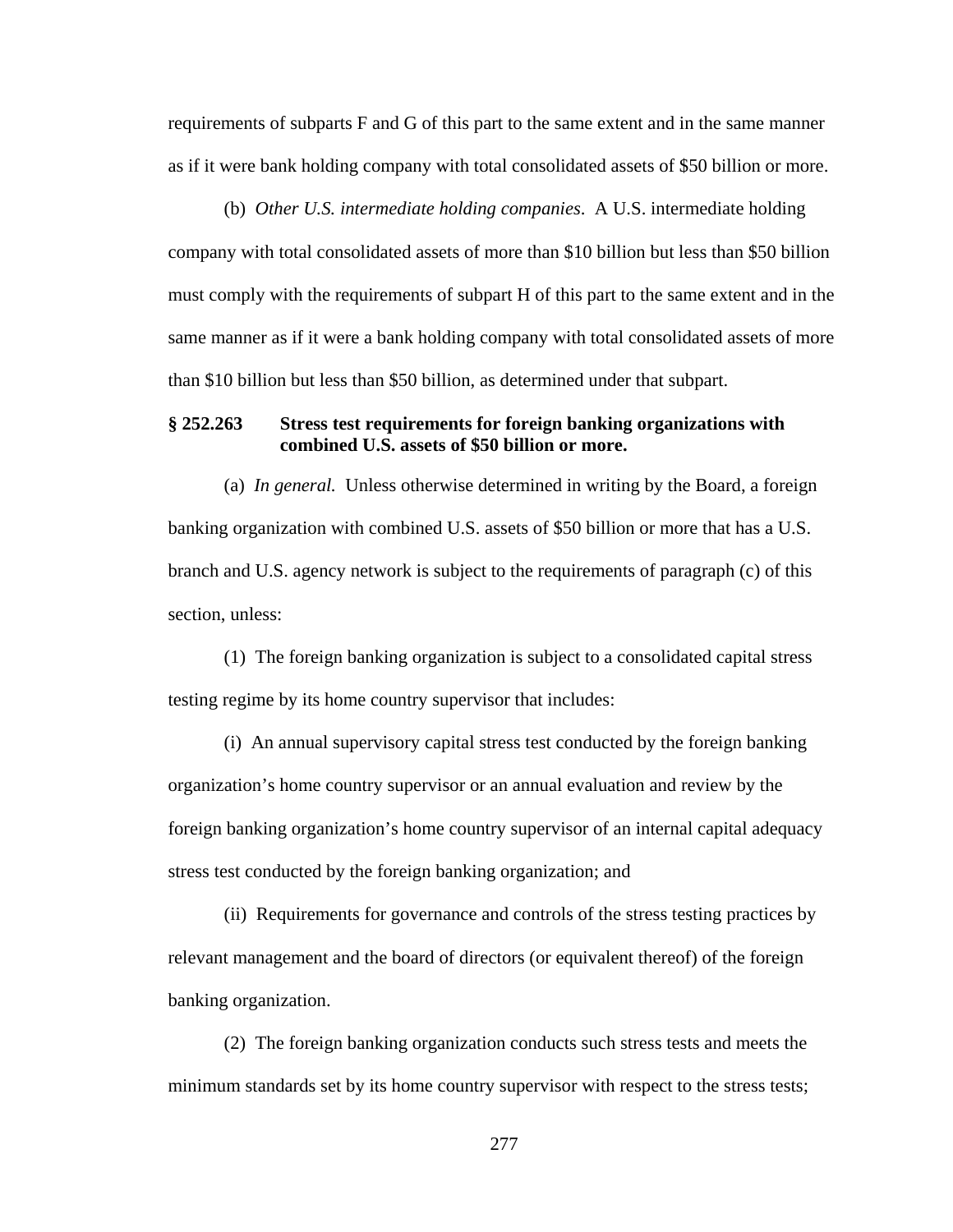(3) The foreign banking organization provides information required under paragraph (b) of this section, as applicable; and

(4) The foreign banking organization demonstrates to the Board that it has adequate capital to withstand stressed conditions if, on a net basis, its U.S. branch and agency network provides funding to its foreign banking organization's non-U.S. offices and its non-U.S. affiliates, calculated as the average daily position over a stress test cycle for a given year.

(b) *Information requirements.* (1) *In general.* A foreign banking organization with total consolidated assets of \$50 billion or more must report summary information to the Board by January 5 of each calendar year, unless extended by the Board, about its stress testing activities and results, including the following quantitative and qualitative information:

- (i) A description of the types of risks included in the stress test;
- (ii) A description of the conditions or scenarios used in the stress test;
- (iii) A summary description of the methodologies used in the stress test;
- (iv) Estimates of:
- (A) Aggregate losses;
- (B) Pre-provision net revenue;
- (C) Total loan loss provisions;
- (D) Net income before taxes; and

(E) Pro forma regulatory capital ratios required to be computed by the home country supervisor of the foreign banking organization and any other relevant capital ratios; and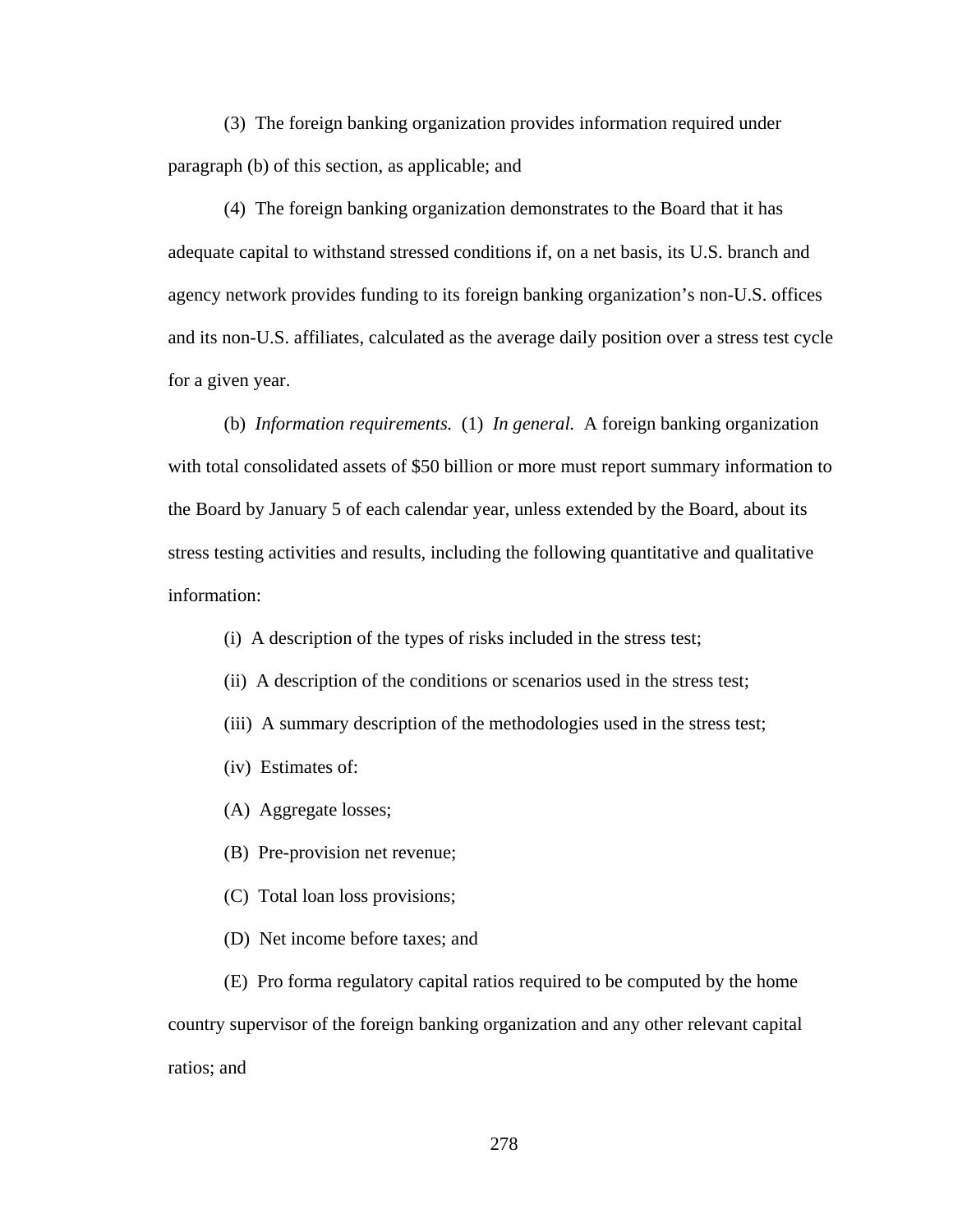(v) An explanation of the most significant causes for the changes in regulatory capital ratios.

(2) *Additional information required for foreign banking organizations in a net due from position*. If, on a net basis, its U.S. branch and agency network provides funding to its foreign banking organization's non-U.S. offices and its non-U.S. affiliates, calculated as the average daily position over a stress test cycle for a given year, the foreign banking must report the following information to the Board by the following January 5 of each calendar year, unless extended by the Board:

(i) A detailed description of the methodologies used in the stress test, including those employed to estimate losses, revenues, total loan loss provisions, and changes in capital positions over the planning horizon;

(ii) Estimates of realized losses or gains on available-for-sale and held-tomaturity securities, trading and counterparty losses, if applicable; loan losses (dollar amount and as a percentage of average portfolio balance) in the aggregate and by subportfolio; and

(iii) Any additional information that the Board requests in order to evaluate the ability of the foreign banking organization to absorb losses in stressed conditions and thereby continue to support its combined U.S. operations.

(c) *Imposition of additional standards for capital stress tests*. A foreign banking organization that does not meet each of the requirements in paragraph  $(a)(1)-(4)$  of this section is subject to the following requirements: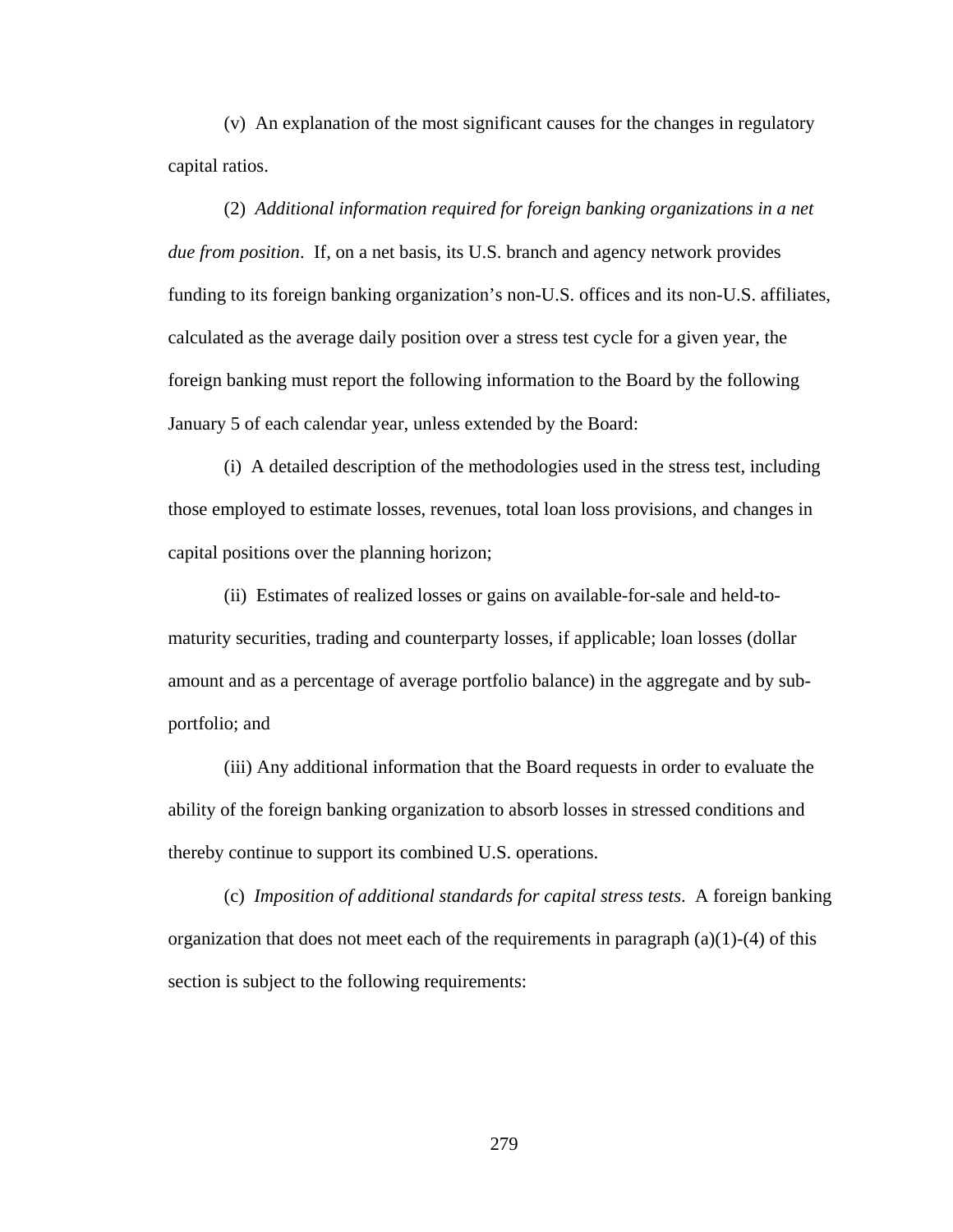(1) *Asset maintenance requirement*. The U.S. branch and agency network must maintain on a daily basis eligible assets in an amount not less than 108 percent of the preceding quarter's average value of the liabilities of the branch and agency network;

(2) *Stress test requirement*. The foreign banking organization must separately or as part of an enterprise-wide stress test conduct an annual stress test of its U.S. subsidiaries not organized under a U.S. intermediate holding company (other than a section  $2(h)(2)$  company) to determine whether those subsidiaries have the capital necessary to absorb losses as a result of adverse economic conditions. The foreign banking organization must report a summary of the results of the stress test to the Board on an annual basis that includes the information required under paragraph  $(b)(1)$  of this section or as otherwise specified by the Board.

(3) *Intragroup funding restrictions or liquidity requirements for U.S. operations*. The U.S. branch and agency network of the foreign banking organization and any U.S. subsidiary of the foreign banking organization that is not a subsidiary of a U.S. intermediate holding company may be required to maintain a liquidity buffer or be subject to intragroup funding restrictions as determined by the Board.

(d) *Notice and response.* If the Board determines to impose one or more standards under paragraph  $(c)(3)$  of this section, the Board will notify the company no later than 30 days before it proposes to apply additional standard(s). The notification will include a description of the additional standard(s) and the basis for imposing the additional standard(s). Within 14 calendar days of receipt of a notification under this paragraph, the company may request in writing that the Board reconsider the requirement that the company comply with the additional standard(s), including an explanation as to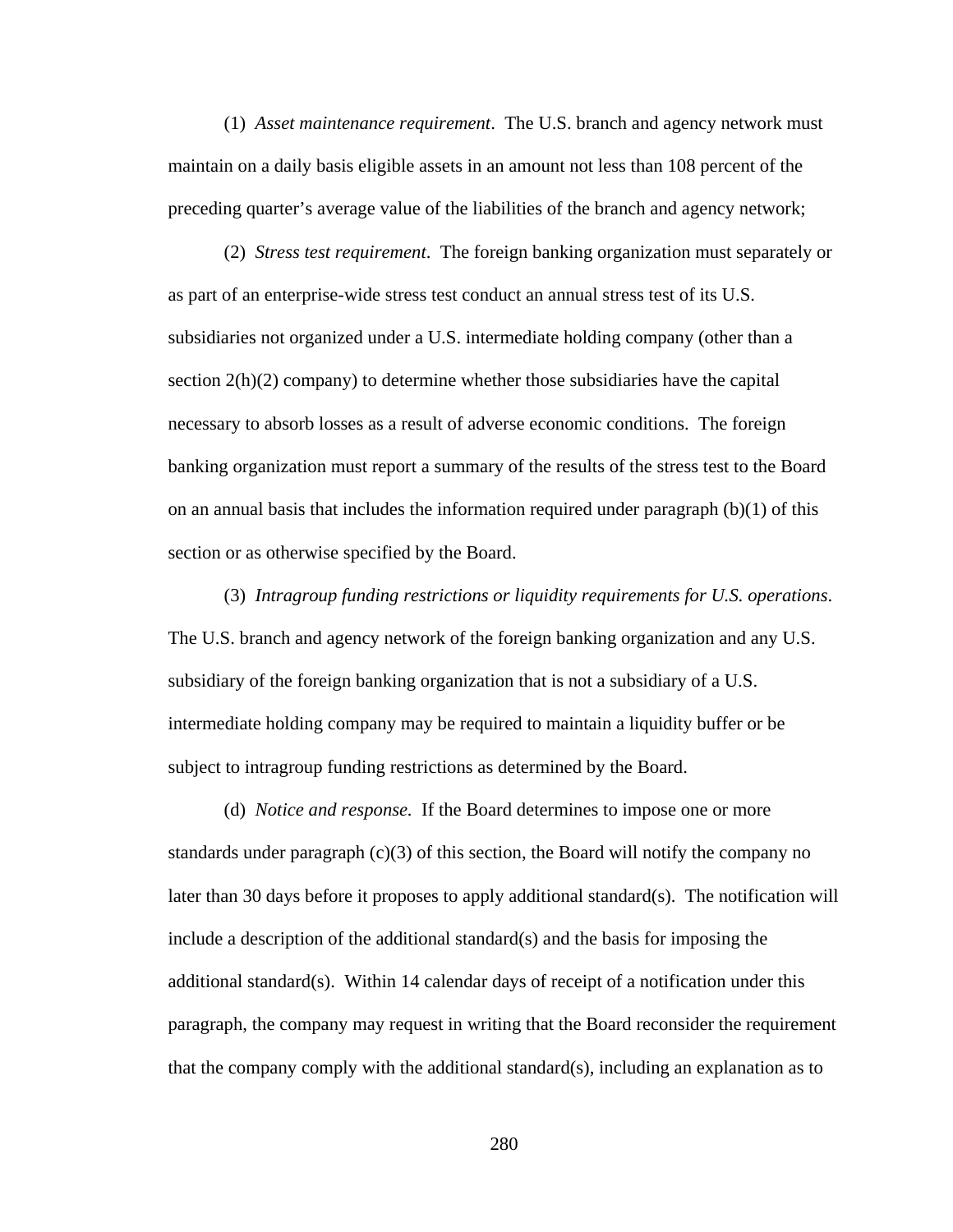why the reconsideration should be granted. The Board will respond in writing within 14 calendar days of receipt of the company's request.

# **§ 252.264 Stress test requirements for foreign banking organizations and foreign savings and loan holding companies with total consolidated assets of more than \$10 billion.**

(a) *In general*. Unless otherwise determined in writing by the Board, a foreign banking organization with total consolidated assets of more than \$10 billion that has combined U.S. assets of less than \$50 billion and a foreign savings and loan holding company with average total consolidated assets of more than \$10 billion will be subject to the standards in paragraph (b) of this section, as applicable, unless:

(1) The company is subject to a stress testing regime by its home country supervisor that includes:

(i) An annual supervisory capital stress test conducted by the company's home country supervisor or an annual evaluation and review by the home country supervisor of an internal capital adequacy stress test conducted by the company; and

(ii) Requirements for governance and controls of the stress testing practices by relevant management and the board of directors (or equivalent thereof) of the foreign banking organization; and

(2) The company conducts such stress tests and meets the minimum standards set by its home country supervisor with respect to the stress tests.

(b) *Additional standards*. A foreign banking organization or a foreign savings and loan holding company that does not meet each of the requirements in paragraph  $(a)(1)-(2)$  of this section is subject to the following requirements, as applicable:

(1) *Asset maintenance requirement*. A U.S. branch and agency network, if any, of the foreign banking organization must maintain on a daily basis eligible assets in an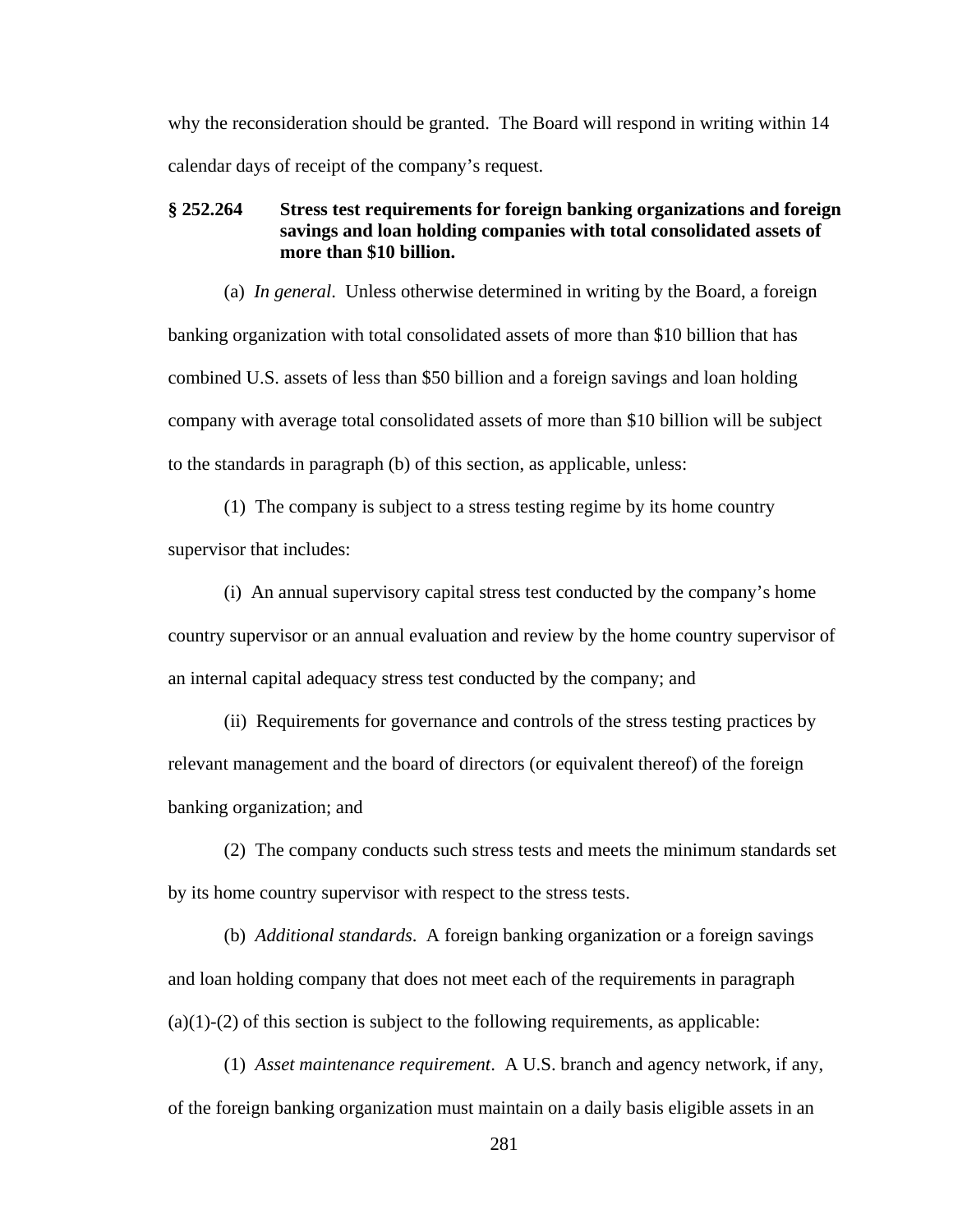amount not less than 105 percent of the preceding quarter's average value of the branch and agency network's liabilities.

(2) *Stress test requirement*. A foreign banking organization or a foreign savings and loan holding company must separately, or as part of an enterprise-wide stress test, conduct an annual stress test of its U.S. subsidiaries not organized under a U.S. intermediate holding company (other than a section 2(h)(2) company) to determine whether those subsidiaries have the capital necessary to absorb losses as a result of adverse economic conditions. The foreign banking organization or foreign savings and loan holding company must report a summary of the results of the stress test to the Board on an annual basis that includes the information required under paragraph

§ 252.263(b)(1) of this subpart.

11. Add Subpart Q to part 252 to read as follows:

# **Subpart Q - Debt-to-Equity Limits for Certain Covered Foreign Banking Organizations**

| Sec.    |                                  |
|---------|----------------------------------|
| 252.270 | Definitions.                     |
| 252.271 | Debt-to-equity ratio limitation. |

# **Subpart Q - Debt-to-Equity Limits for Certain Covered Foreign Banking Organization**

## **§ 252.270 Definitions.**

*Debt to equity ratio* means the ratio of total liabilities to total equity capital less

goodwill.

*Debt* and *equity* have the same meaning as "total liabilities" and "total equity

capital," respectively, as reported by a U.S. intermediate holding company or U.S.

subsidiary on the FR Y-9C, or other reporting form prescribed by the Board.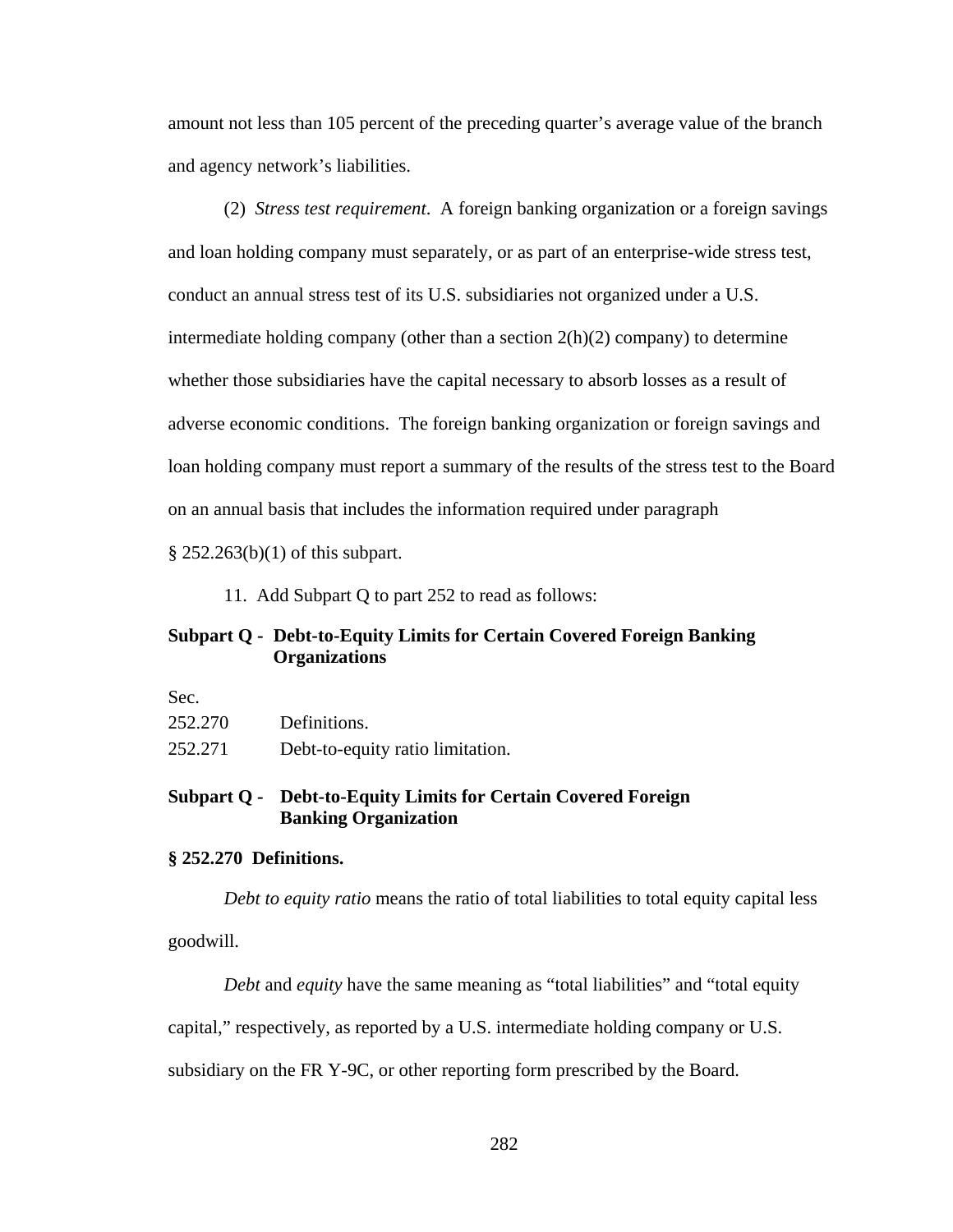*Eligible assets* and *liabilities of a U.S. branch and agency network* have the same meaning as in subpart P of this part.

### **§ 252.271 Debt-to-equity ratio limitation.**

(a) *Notice and maximum debt-to-equity ratio requirement*. Beginning no later than 180 days after receiving written notice from the Council or from the Board on behalf of the Council that the Council has made a determination, pursuant to section 165(j) of the Dodd-Frank Act, that the foreign banking organization poses a grave threat to the financial stability of the United States and that the imposition of a debt to equity requirement is necessary to mitigate such risk--

(1) The U.S. intermediate holding company and any U.S. subsidiary not organized under a U.S. intermediate holding company (other than a section  $2(h)(2)$ ) company), must achieve and maintain a debt to equity ratio of no more than 15-to-1; and

(2) The U.S. branch and agency network must achieve and maintain on a daily basis eligible assets in an amount not less than 108 percent of the preceding quarter's average value of the U.S. branch and agency network's liabilities.

(b) *Extension*. The Board may, upon request by an foreign banking organization for which the Council has made a determination pursuant to section 165(j) of the Dodd-Frank Act, extend the time period for compliance established under paragraph (a) of this section for up to two additional periods of 90 days each, if the Board determines that such company has made good faith efforts to comply with the debt to equity ratio requirement and that each extension would be in the public interest. Requests for an extension must be received in writing by the Board not less than 30 days prior to the expiration of the existing time period for compliance and must provide information sufficient to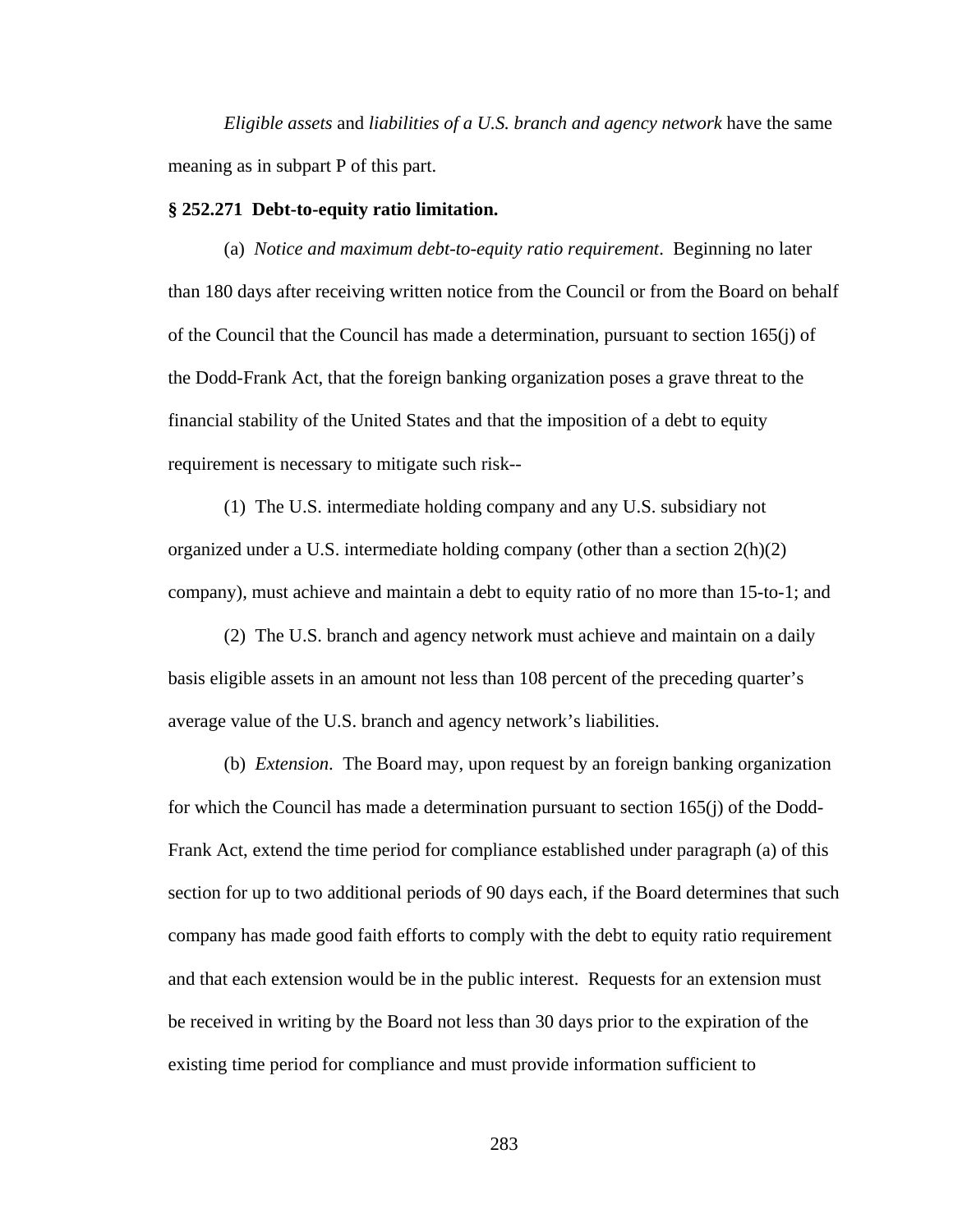demonstrate that the company has made good faith efforts to comply with the debt-toequity ratio requirement and that each extension would be in the public interest.

(c) *Termination.* The requirements in paragraph (a) of this section cease to apply to a foreign banking organization as of the date it receives notice from the Council of a determination that the company no longer poses a grave threat to the financial stability of the United States and that imposition of the requirements in paragraph (a) of this section are no longer necessary.

12. Add Subpart R to part 252 to read as follows:

# **Subpart R - Early Remediation Framework for Covered Foreign Banking Organizations**

Sec.

| 252.280 | Definitions.                                                                                                                                                                |
|---------|-----------------------------------------------------------------------------------------------------------------------------------------------------------------------------|
| 252.281 | Applicability.                                                                                                                                                              |
| 252.282 | Remediation triggering events.                                                                                                                                              |
| 252.283 | Notice and remedies.                                                                                                                                                        |
| 252.284 | Remediation actions for U.S. operations of foreign banking organizations<br>with combined U.S. assets of \$50 billion or more.                                              |
| 252.285 | Remediation actions for foreign banking organizations with total<br>consolidated assets of \$50 billion or more and with combined U.S. assets<br>of less than \$50 billion. |

## **Subpart R - Early Remediation Framework for Covered Foreign Banking Organizations**

### **§ 252.280 Definitions.**

For purposes of this subpart, the following definitions apply:

*Capital distribution* means a redemption or repurchase of any debt or equity

capital instrument, a payment of common or preferred stock dividends, a payment that

may be temporarily or permanently suspended by the issuer on any instrument that is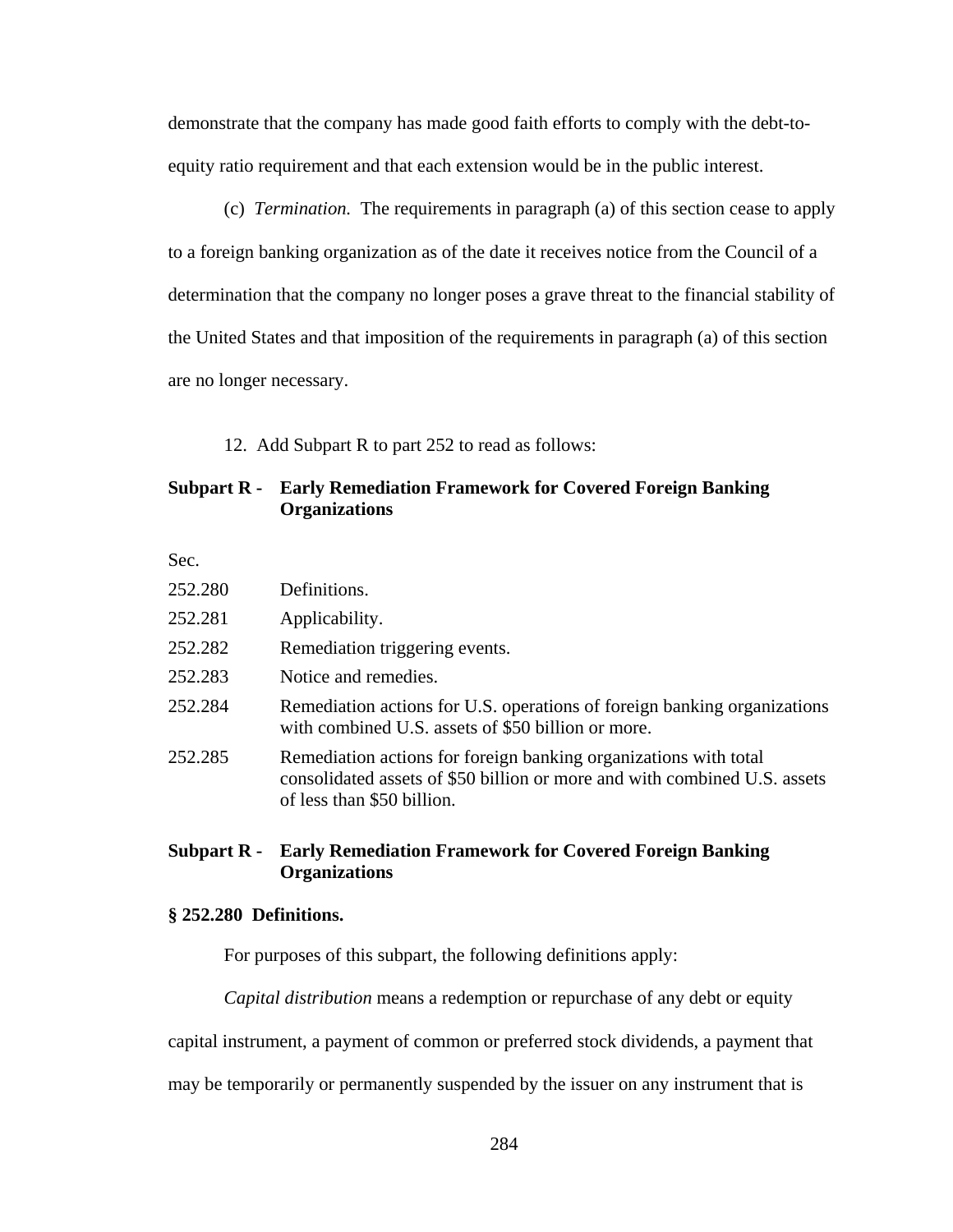eligible for inclusion in the numerator of any minimum regulatory capital ratio, and any similar transaction that the Board determines to be in substance a distribution of capital.

*Eligible assets* has the same meaning as in subpart P of this part.

*Liabilities of U.S. branch and agency network* has the same meaning as in subpart P of this part.

*Net income* means the net income as reported on line 14 of schedule HI of the U.S. intermediate holding company's FR Y-9C.

*Planning horizon* means the period of at least nine quarters, beginning on the first day of a stress test cycle under subpart F of this part (on October 1 of each calendar year) over which the stress testing projections extend.

*Risk-weighted assets* means, for the combined U.S. operations:

(a) Total risk-weighted assets of the U.S. intermediate holding company, as determined under the minimum risk-based capital requirements applicable to the U.S. intermediate holding company under subpart L of this part and as reported on the FR Y-9C, or

(b) If the foreign banking organization has not established a U.S. intermediate holding company, total risk-weighted assets of any U.S. subsidiary of the foreign banking organization that is not a section  $2(h)(2)$  company, as determined in accordance with the minimum risk-based capital requirements applicable to the foreign banking organization under subpart L of this part and as reported on the FR Y-7 or as otherwise required by the Board; and

(c) Total risk-weighted assets of a U.S. branch or U.S. agency, as determined under the minimum risk-based capital requirements applicable to the foreign banking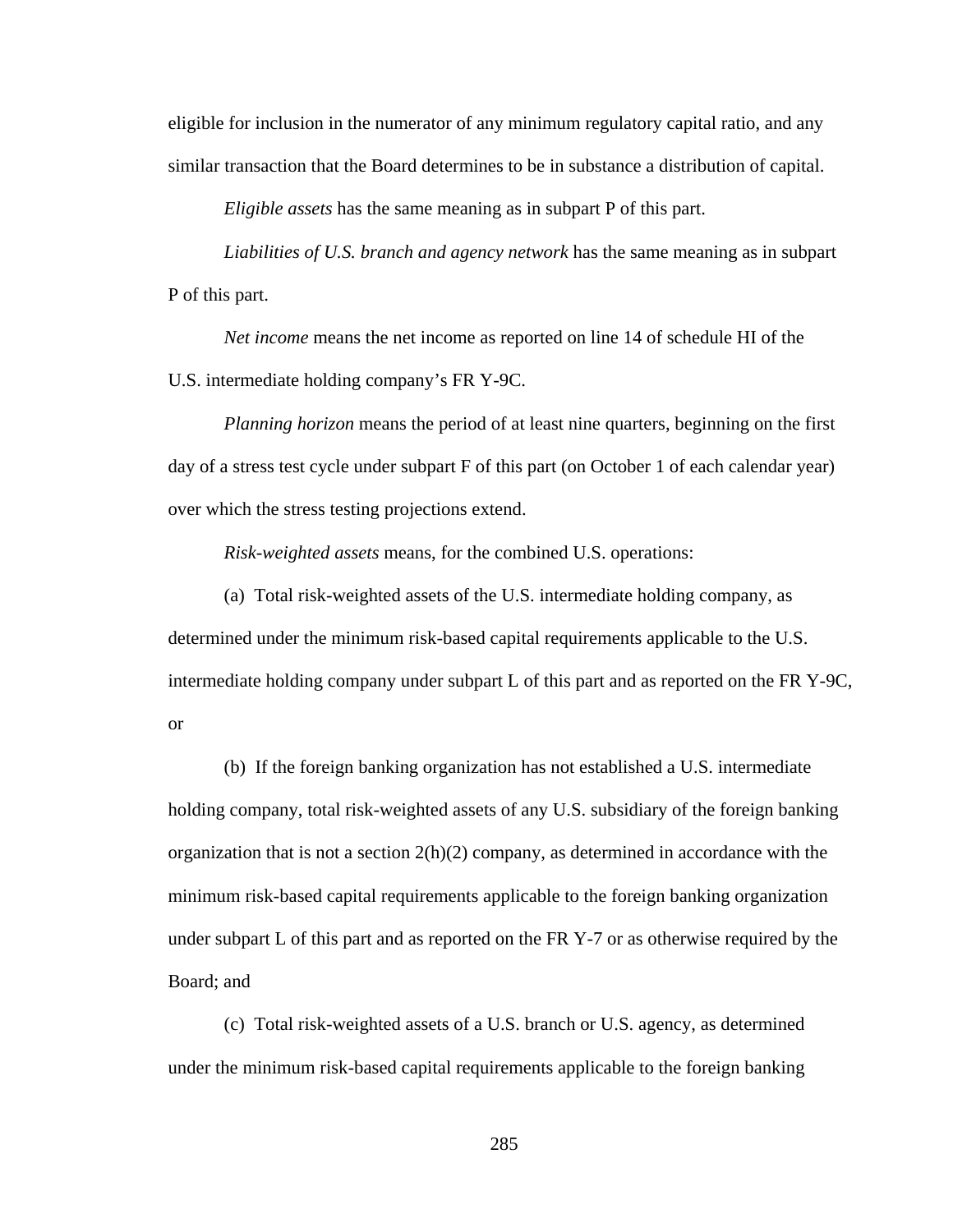organization under subpart L of this part and as reported on the FR Y-7 or as otherwise reported by the Board.

*Severely adverse scenario* has the same meaning as in subpart G of this part.

#### **§ 252.281 Applicability.**

(a) *Foreign banking organizations with combined U.S. assets of \$50 billion or more*. A foreign banking organization with combined U.S. assets of \$50 billion or more is subject to the requirements of §§ 252.282 through 252.284 of this subpart.

(1) *Combined U.S. assets*. For purposes of this subpart, combined U.S. assets is equal to the sum of:

(i) The average of the total assets of each U.S. branch and U.S. agency of the foreign banking organization:

(A) For the four most recent consecutive quarters as reported to the Board on the FFIEC 002, or

(B) If the foreign banking organization has not filed the FFIEC 002 for a U.S.

branch or U.S. agency for each of the four most recent consecutive quarters, for the most recent quarter or consecutive quarters as reported on the FFIEC 002, or

(C) If the foreign banking organization has not yet filed a FFIEC 002 for a U.S.

branch or U.S. agency, as determined under applicable accounting standards.

(ii) If a U.S. intermediate holding company has been established, the average of the total consolidated assets of the U.S. intermediate holding company:

(A) For the four most recent consecutive quarters, as reported to the Board on the

U.S. intermediate holding company's FR Y-9C, or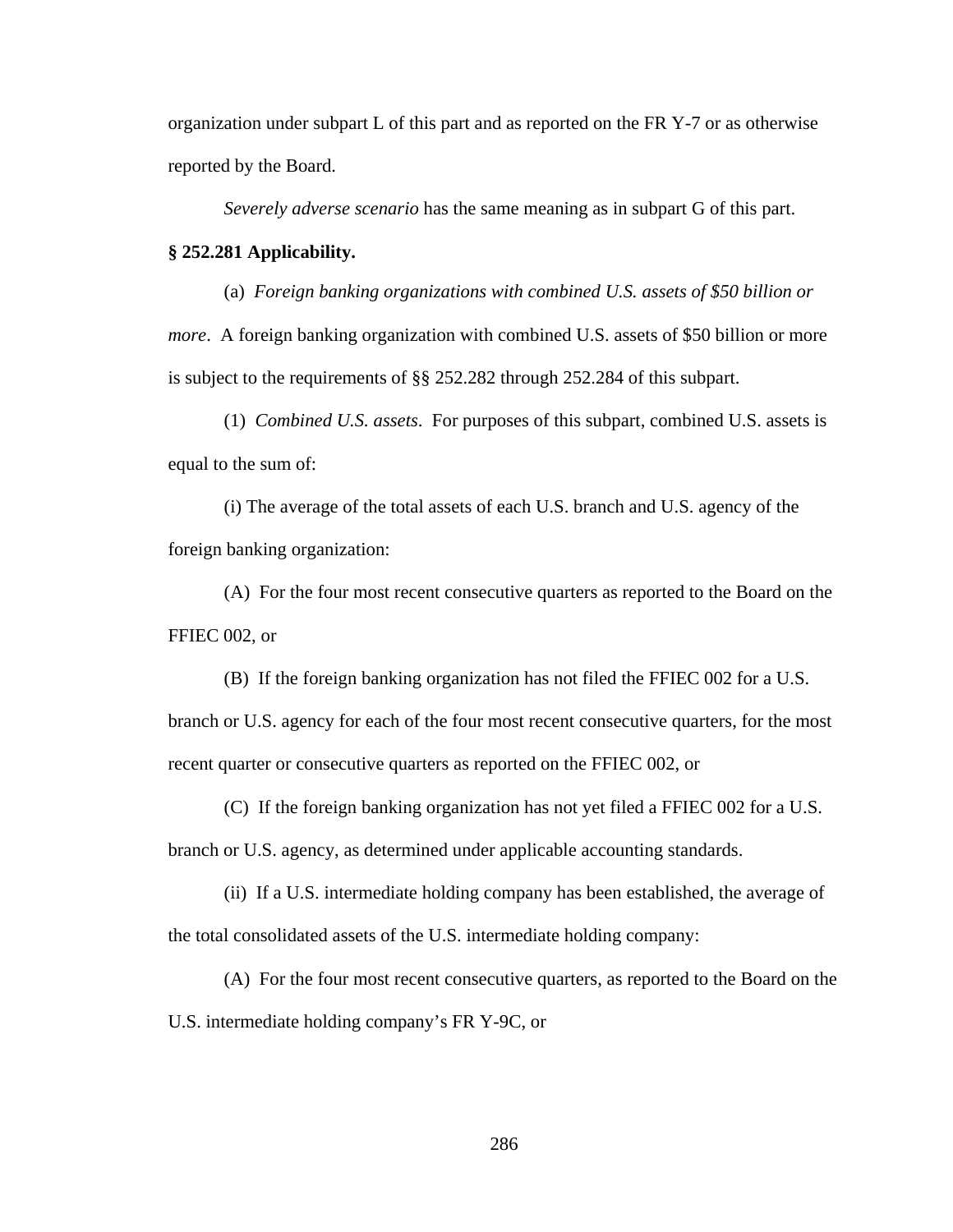(B) If the U.S. intermediate holding company has not filed the FR Y-9C for each of the four most recent consecutive quarters, for the most recent quarter or consecutive quarters as reported on the FR Y-9C, or

(C) If the U.S. intermediate holding company has not yet filed an FR Y-9C, as determined under applicable accounting standards; and

(iii) If a U.S. intermediate holding company has not been established, the average of the total consolidated assets of each top-tier U.S. subsidiary of the foreign banking organization (excluding any section 2(h)(2) company):

(A) For the four most recent consecutive quarters, as reported to the Board on the Capital and Asset Report for Foreign Banking Organizations (FR Y-7Q); or

(B) If the foreign banking organization has not yet filed the FR Y-7Q for each of the four most recent consecutive quarters, for the most recent quarter or consecutive quarters as reported on the FR Y-7Q; or

(C) If the foreign banking organization has not yet filed an FR Y-7Q, as determined under applicable accounting standards.

(2) *U.S. intercompany transactions*. The company may reduce its combined U.S. assets calculated under this paragraph by the amount corresponding to balances and transactions between the U.S. subsidiary or U.S. branch or U.S. agency and any other top-tier U.S. subsidiary or U.S. branch or U.S. agency to the extent such items are not already eliminated in consolidation.

(3) *Cessation of requirements*. A foreign banking organization will remain subject to the requirements §§ 252.282 through 252.284 of this subpart unless and until the sum of the total assets of each U.S. branch and U.S. agency as reported on the FFIEC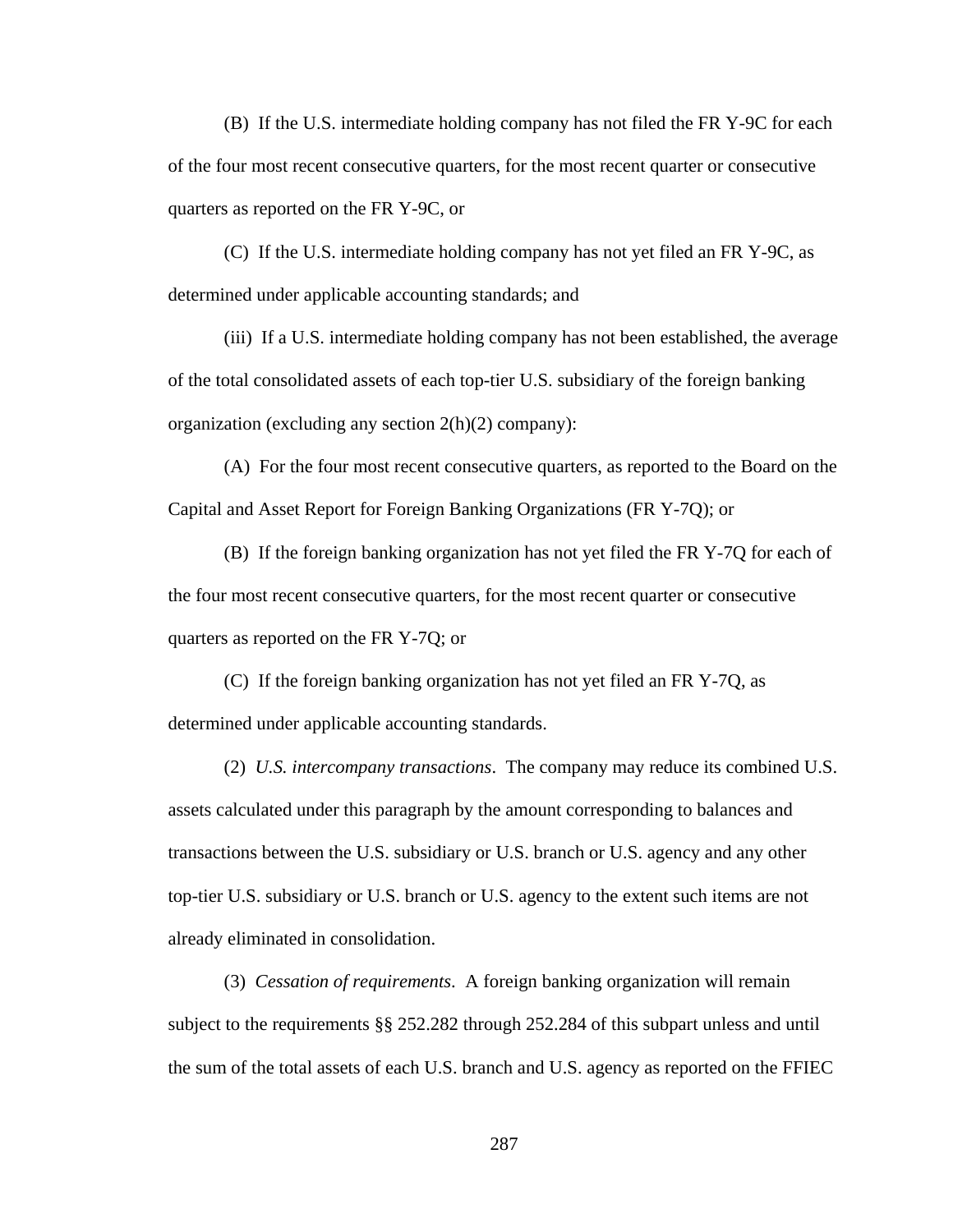002 and the total consolidated assets of each U.S. subsidiary as reported on the FR Y-9C or FR Y-7Q are less than \$50 billion for each of the four most recent consecutive calendar quarters.

(4) *Measurement date*. For purposes of paragraphs (a)(1) and (a)(3) of this section, total assets and total consolidated assets are measured on the last day of the quarter used in calculation of the average.

(b) *Foreign banking organizations with combined U.S. assets of less than \$50 billion*. A foreign banking organization with total consolidated assets of \$50 billion or more and with combined U.S. assets of less than \$50 billion is subject to the requirements of §§ 252.282, 252.283, and 252.285 of this subpart.

(1) *Total consolidated assets*. For purposes of this paragraph, total consolidated assets are determined based on the average of the total assets:

(i) For the four most recent consecutive quarters as reported by the foreign banking organization on its Capital and Asset Report for Foreign Banking Organizations (FR Y-7Q); or

(ii) If the foreign banking organization has not filed the FR Y-7Q for each of the four most recent consecutive quarters, for the most recent quarter or consecutive quarters as reported on FR Y-7Q; or

(iii) If the foreign banking organization has not yet filed an FR Y-7Q, as determined under applicable accounting standards.

(2) *Combined U.S. assets*. For purposes of this paragraph, combined U.S. assets are determined in accordance with paragraph (a)(1) of this section.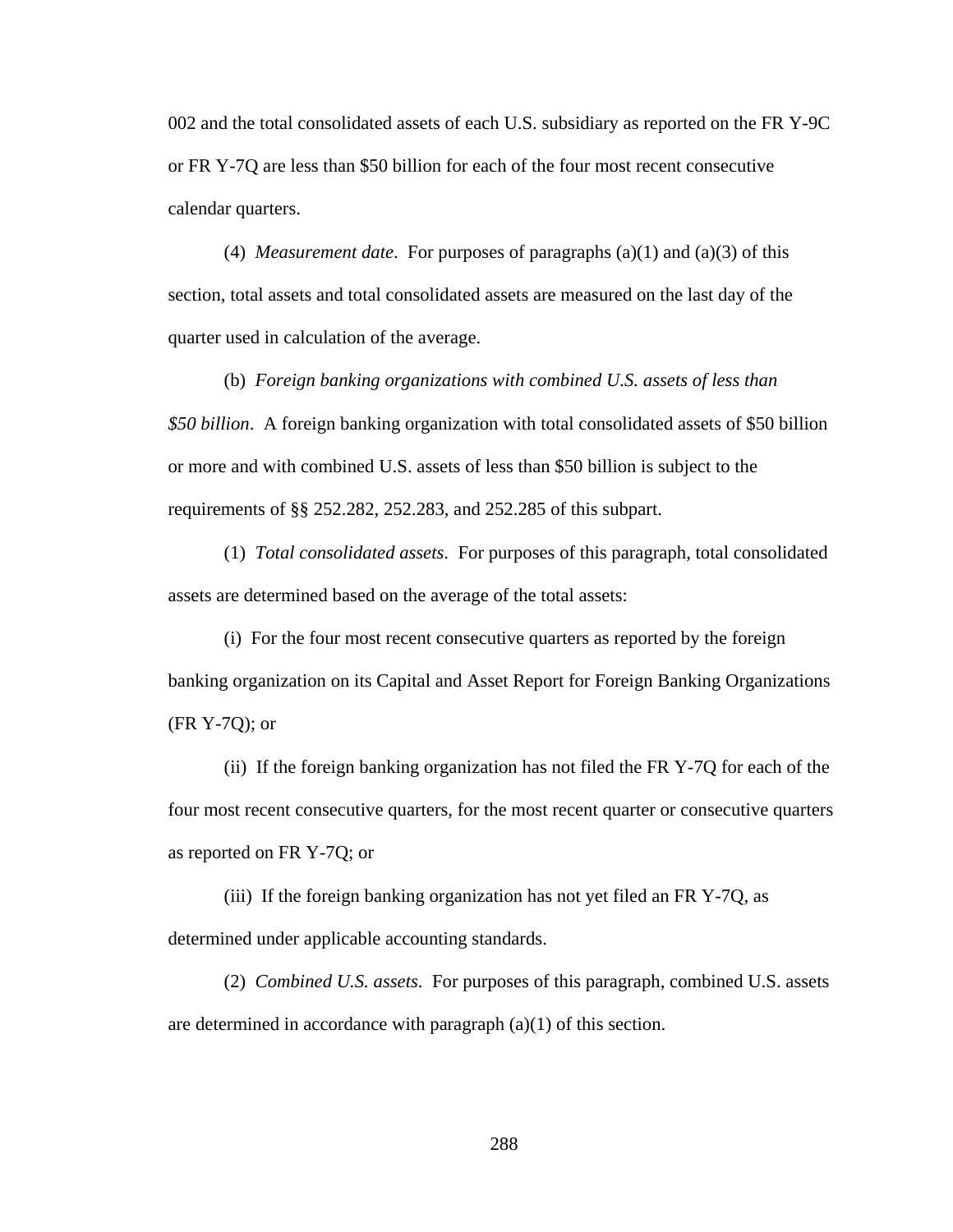(3) *Cessation of requirements*. A foreign banking organization will remain subject to the requirements of §§ 252.282, 252.283, and 252.285 of this subpart unless and until total assets as reported on its FR Y-7Q are less than \$50 billion for each of the four most recent consecutive calendar quarters.

(4) *Measurement date*. For purposes of paragraph (b) of this section, total assets are measured on the last day of the quarter used in calculation of the average.

(c) *Initial applicability*. A foreign banking organization that is subject to this subpart as of July 1, 2014, under paragraph (a) or (b) of this section, must comply with the requirements of this subpart beginning on July 1, 2015, unless that time is extended by the Board in writing.

(d) *Ongoing applicability*. A foreign banking organization that becomes subject to this subpart after July 1, 2014, under paragraphs (a) or (b) of this section, must comply with the requirements of this subpart beginning 12 months after it becomes subject to those requirements, unless that time is accelerated or extended by the Board in writing.

### **§ 252.282 Remediation triggering events.**

(a) *Capital and leverage*. (1) *Level 1 remediation triggering events.* (i) *Foreign banking organizations.* The combined U.S. operations of a foreign banking organization are subject to level 1 remediation (heightened supervisory review) if the Board determines that the foreign banking organization's capital position is not commensurate with the level and nature of the risks to which it is exposed in the United States, and

(A) Any risk-based capital ratio of the foreign banking organization exceeds the minimum applicable risk-based capital requirements for the foreign banking organization under subpart L of this part by [200-250] basis points or more; and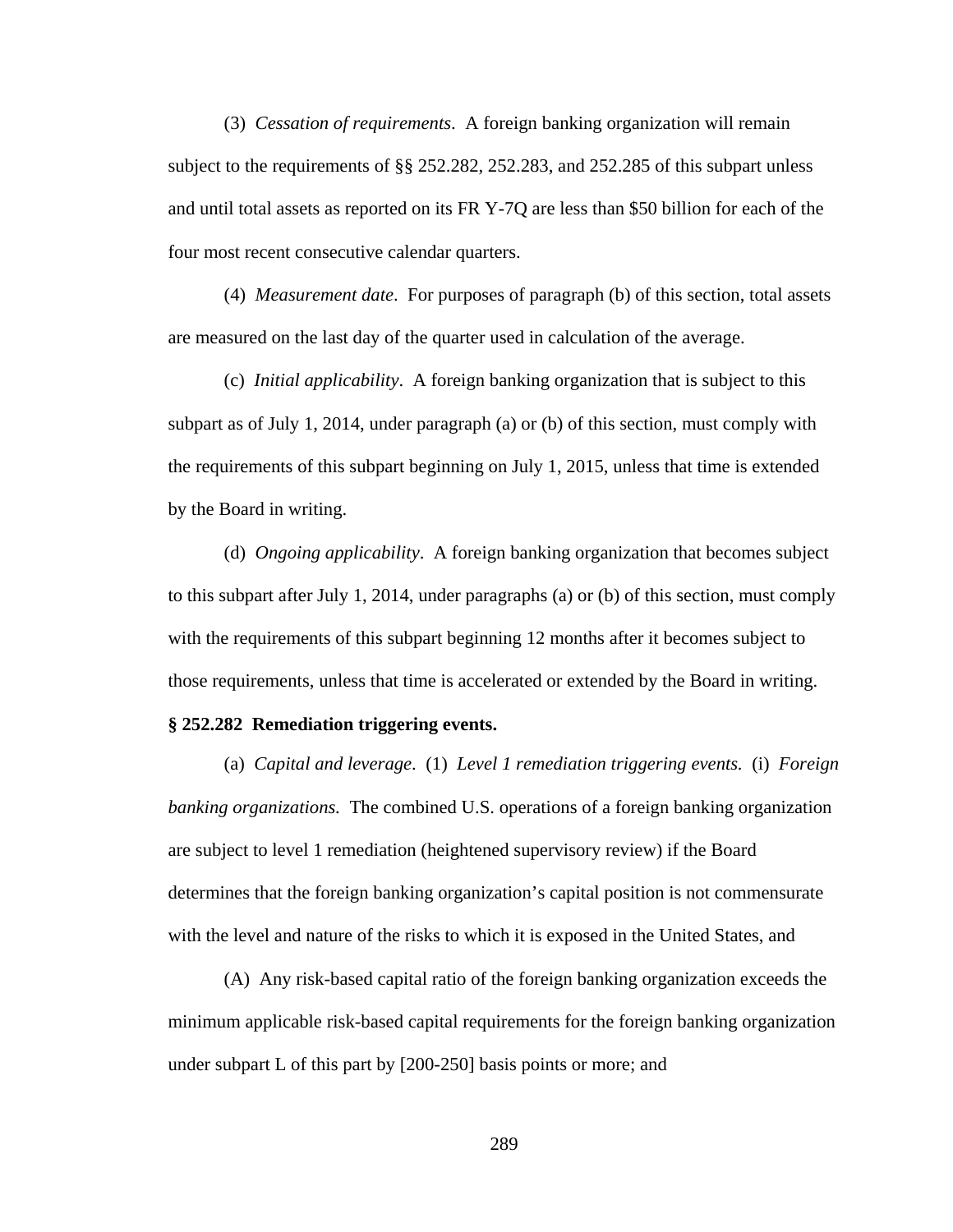(B) Any leverage ratio of the foreign banking organization exceeds the minimum applicable leverage requirements for the foreign banking organization under subpart L of this part by [75-125] basis points or more.

(ii) *U.S. intermediate holding company.* The combined U.S. operations of a foreign banking organization are subject to level 1 remediation (heightened supervisory review) if the Board determines that the U.S. intermediate holding company of the foreign banking organization is not in compliance with rules regarding capital plans under section 252.212(b) or that the U.S. intermediate holding company's capital position is not commensurate with the level and nature of the risks to which it is exposed, and:

(A) Any risk-based capital ratio of the U.S. intermediate holding company exceeds the minimum applicable risk-based capital requirements for the U.S. intermediate holding company under subpart L of this part by [200-250] basis points or more; and

(B) Any leverage ratio of the U.S. intermediate holding company exceeds the minimum applicable leverage requirements for the U.S. intermediate holding company under subpart L of this part by [75-125] basis points or more.

(2) *Level 2 remediation triggering events.* (i) *Foreign banking organizations.* The combined U.S. operations of a foreign banking organization are subject to level 2 remediation (initial remediation) if:

(A) Any risk-based capital ratio of the foreign banking organization is less than [200-250] basis points above the minimum applicable risk-based capital requirements for the foreign banking organization under subpart L of this part; or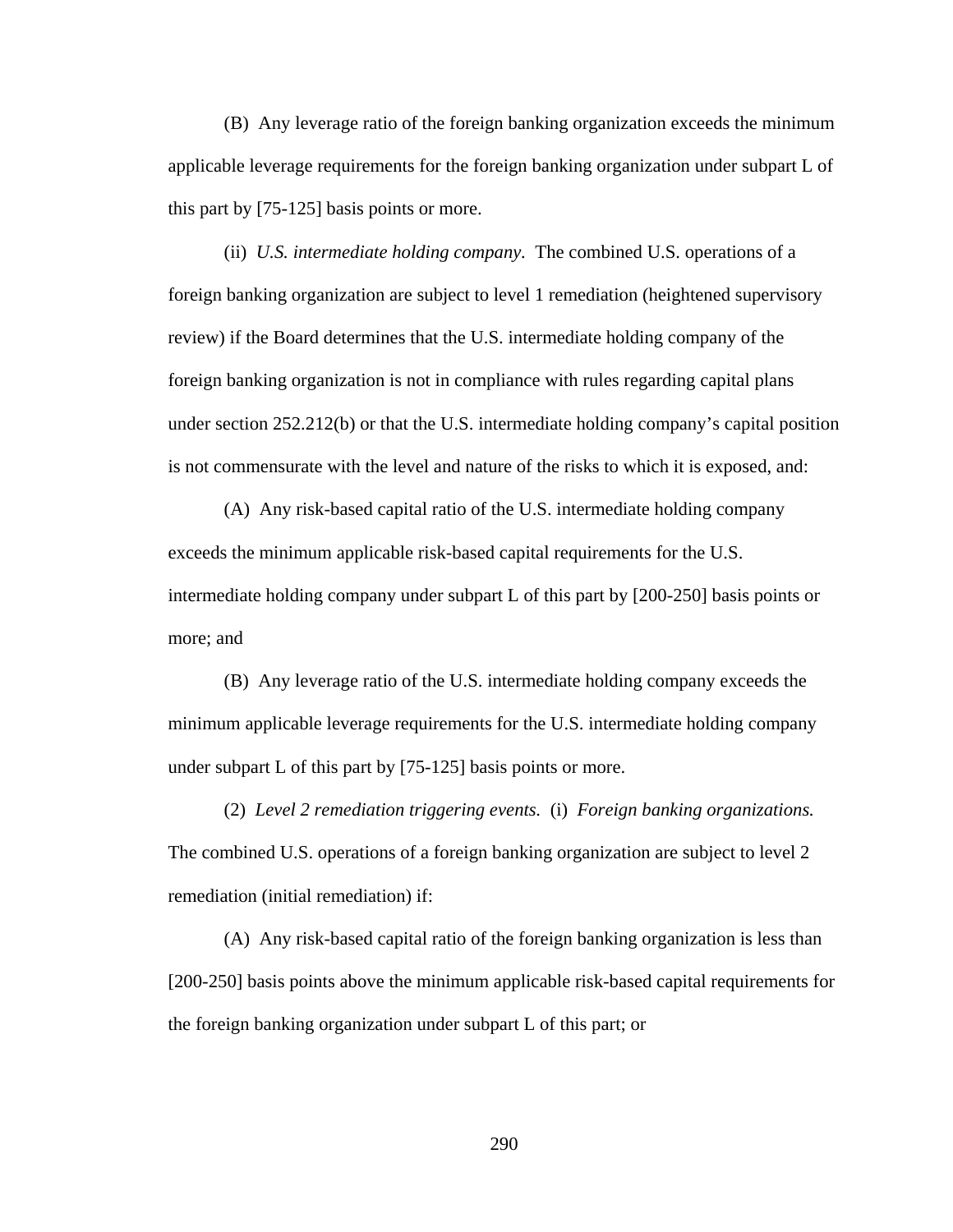(B) Any leverage ratio of the foreign banking organization is less than [75-125] basis points above the minimum applicable leverage requirements for the foreign banking organization under subpart L of this part.

(ii) *U.S. intermediate holding companies.* The combined U.S. operations of a foreign banking organization are subject to level 2 remediation (initial remediation) if:

(A) Any risk-based capital ratio of the U.S. intermediate holding company is less than [200-250] basis points above the minimum applicable risk-based capital requirements for the U.S. intermediate holding company under subpart L of this part; or

(B) Any leverage ratio of the U.S. intermediate holding company is less than [75- 125] basis points above the minimum applicable leverage requirements for the U.S. intermediate holding company under subpart L of this part.

(3) *Level 3 remediation triggering events.* (i) *Foreign banking organizations.* The combined U.S. operations of a foreign banking organization are subject to level 3 remediation (recovery) if:

(A) For two complete consecutive quarters:

(*1*) Any risk-based capital ratio of the foreign banking organization is less than [200-250] basis points above the minimum applicable risk-based capital requirements for the foreign banking organization under subpart L of this part;

(*2*) Any leverage ratio of the foreign banking organization is less than [75-125] basis points above the minimum applicable leverage requirements for the foreign banking organization under subpart L of this part; or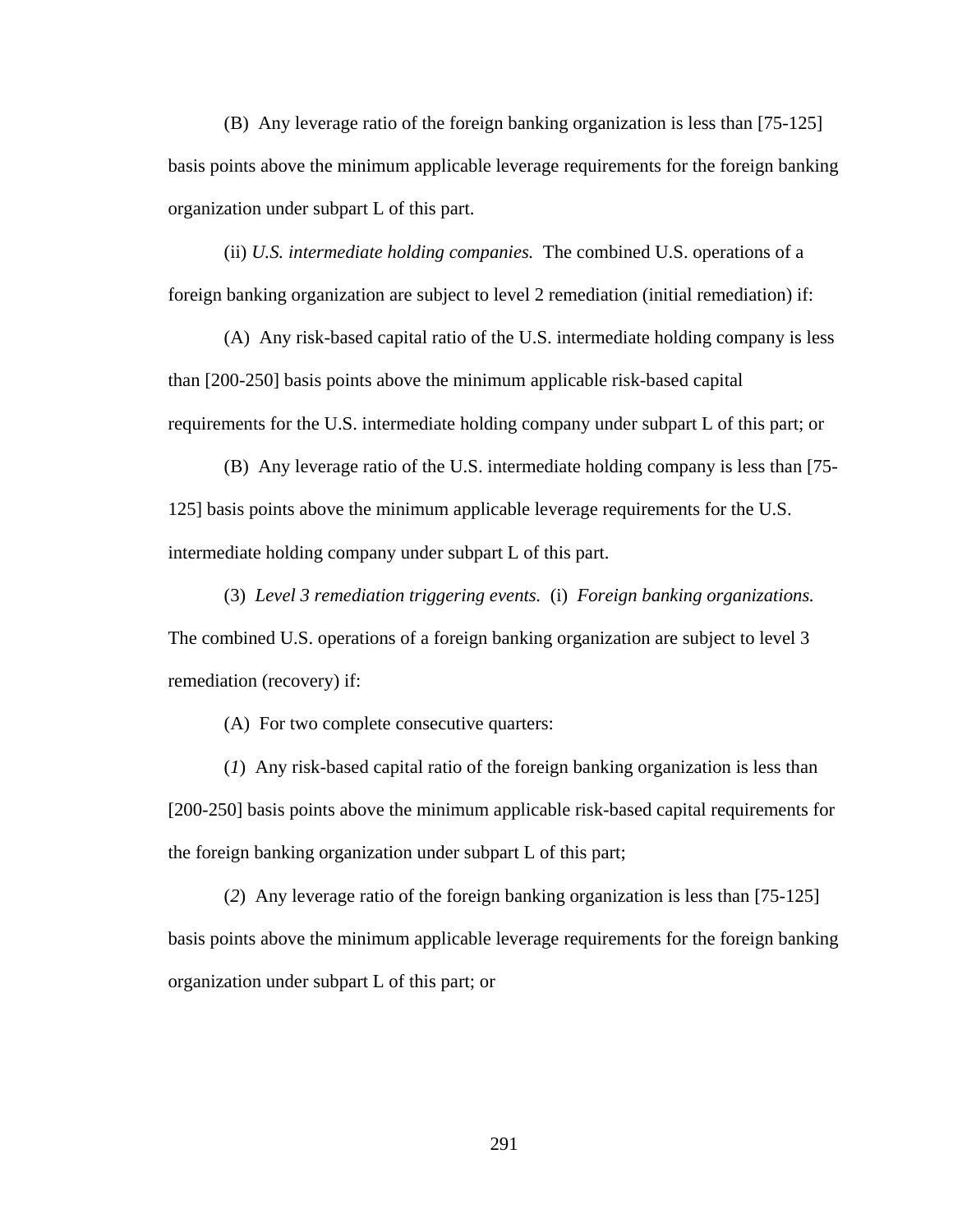(B)(*1*) Any risk-based capital ratio of the foreign banking organization is below the applicable minimum risk-based capital requirements for the foreign banking organization under subpart L of this part; or

(*2*) Any leverage ratio of the foreign banking organization is below the applicable minimum leverage requirements for the foreign banking organization under subpart L of this part.

(ii) *U.S. intermediate holding companies*. The combined U.S. operations of a foreign banking organization are subject to level 3 remediation (recovery) if:

(A) For two complete consecutive quarters:

(*1*) Any risk-based capital ratio of the U.S. intermediate holding company is less than [200-250] basis points above the applicable minimum risk-based capital requirements for the U.S. intermediate holding company under subpart L of this part;

(*2*) Any leverage ratio of the U.S. intermediate holding company is less than [75- 125] basis points above the minimum applicable leverage requirements for the U.S. intermediate holding company under subpart L of this part; or

(B)(*1*) Any risk-based capital ratio of the U.S. intermediate holding company is below the applicable minimum risk-based capital requirements for the U.S. intermediate holding company under subpart L of this part; or

(*2*) Any leverage ratio of the U.S. intermediate holding company is below the applicable minimum leverage requirements for the U.S. intermediate holding company under subpart L of this part.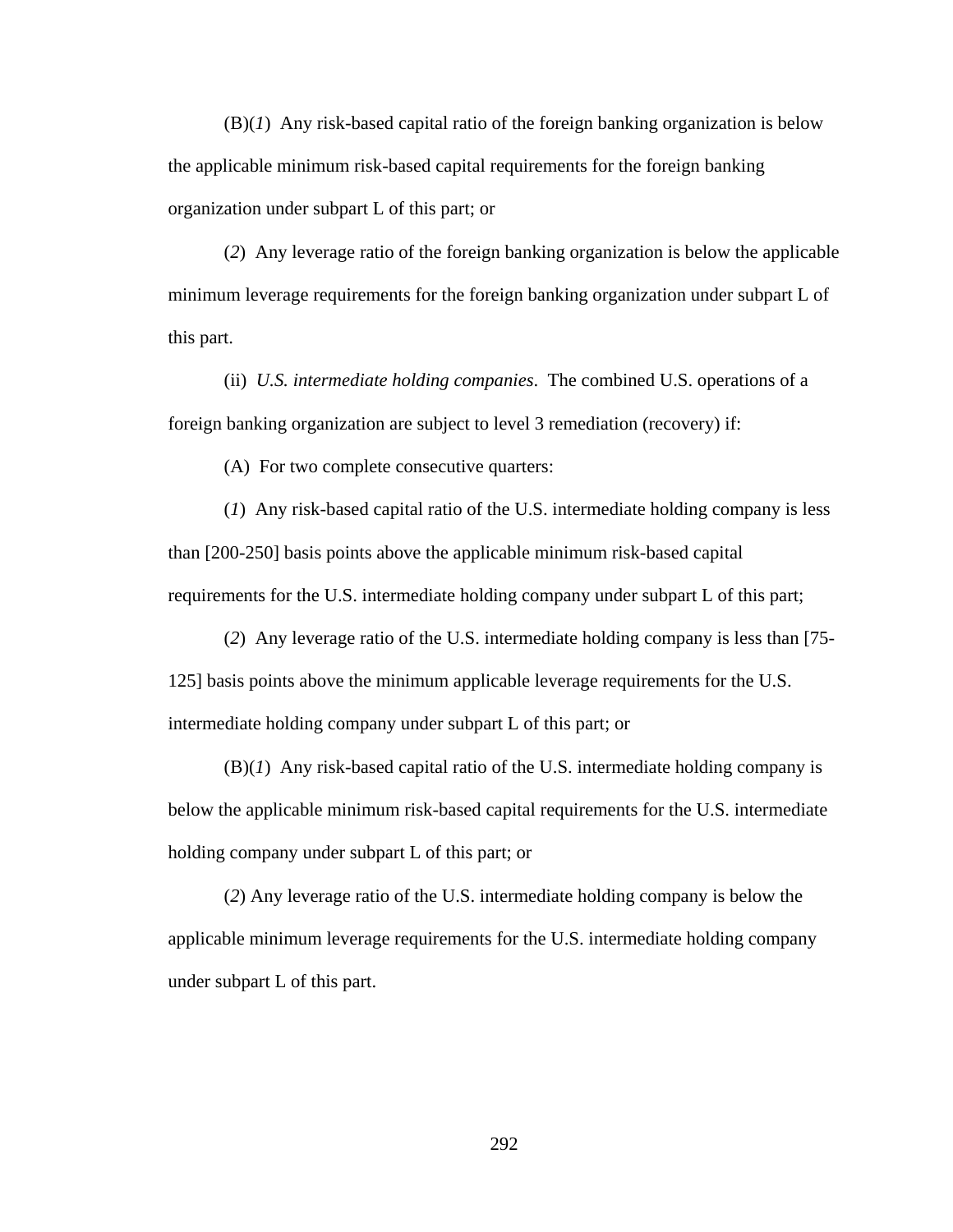(4) *Level 4 remediation triggering events*. (i) *Foreign banking organizations*. The combined U.S. operations of a foreign banking organization are subject to level 4 remediation (resolution assessment) if:

(A) Any risk-based capital ratio of the foreign banking organization is [100-250] basis points or more below the applicable minimum risk-based capital requirements for the foreign banking organization under subpart L of this part; or

(B) Any leverage ratio of the foreign banking organization is [50-150] basis points or more below the applicable minimum leverage requirements for the foreign banking organization under subpart L of this part.

(ii) *U.S. intermediate holding companies*. The combined U.S. operations of a foreign banking organization are subject to level 4 remediation (resolution assessment) if:

(A) Any risk-based capital ratio of the U.S. intermediate holding company is [100-250] basis points or more below the applicable minimum risk-based capital requirements for the U.S. intermediate holding company under subpart L of this part; or

(B) Any leverage ratio of the U.S. intermediate holding company is [50-150] basis points or more below the applicable minimum leverage requirements for the U.S. intermediate holding company under subpart L of this part.

(b) *Stress Tests.* (1) *Level 1 remediation triggering events.* The combined U.S. operations of a foreign banking organization are subject to level 1 remediation if the foreign banking organization or its U.S. intermediate holding company is not in compliance with rules regarding stress tests pursuant to subpart P of this part.

(2) *Level 2 remediation triggering events.* The combined U.S. operations of a foreign banking organization are subject to level 2 remediation if the results of a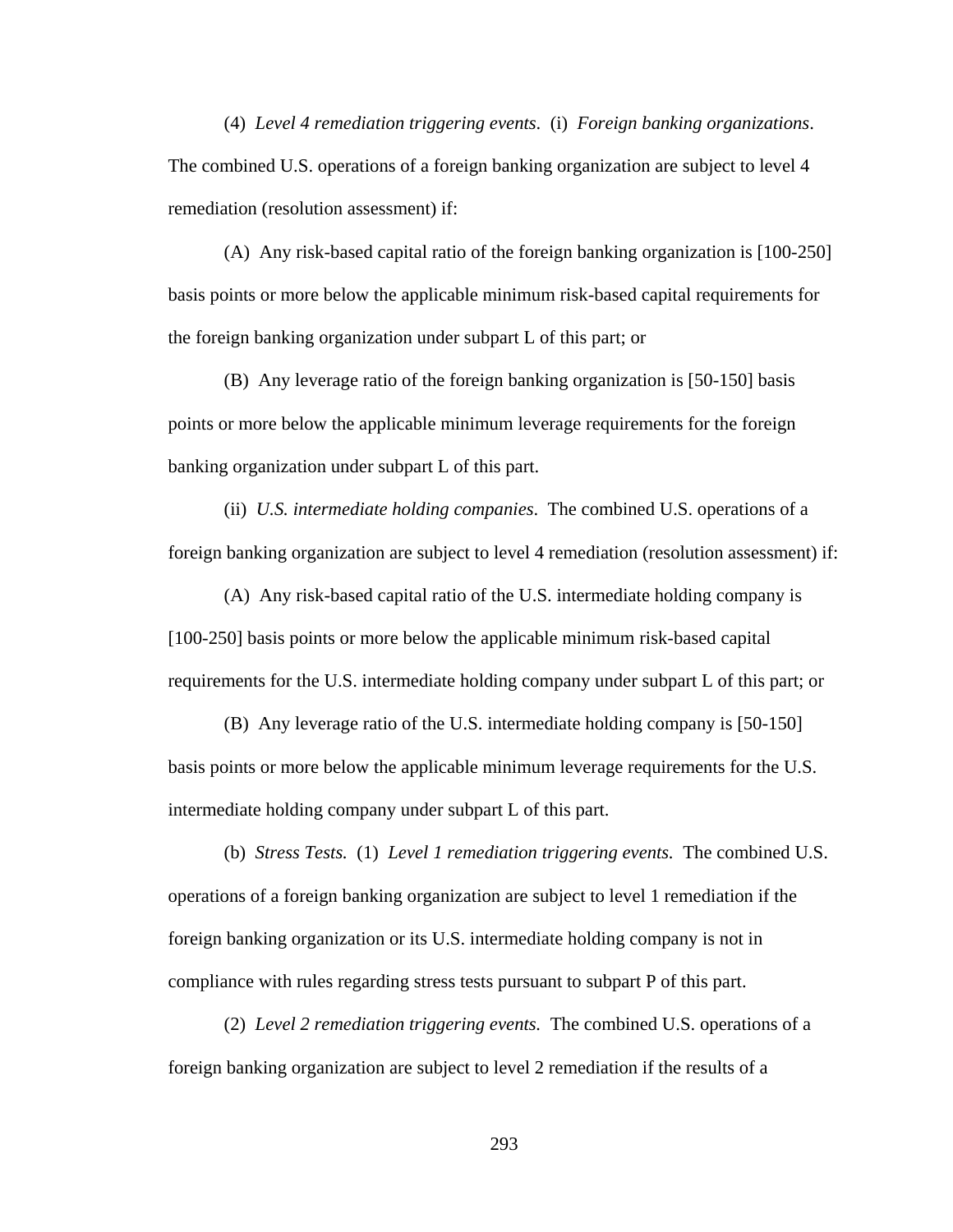supervisory stress test of its U.S. intermediate holding company conducted under subpart P of this part reflect a tier 1 common ratio of less than 5.0 percent under the severely adverse scenario during any quarter of the planning horizon.

(3) *Level 3 remediation triggering events.* The combined U.S. operations of a foreign banking organization are subject to level 3 remediation if the results of a supervisory stress test of its U.S. intermediate holding company conducted under subpart P of this part reflect a tier 1 common ratio of less than 3.0 percent under the severely adverse scenario during any quarter of the planning horizon.

(c) *Risk management*. (1) *Level 1 remediation triggering events*. The combined U.S. operations of a foreign banking organization are subject to level 1 remediation if the Board determines that any part of the combined U.S. operations has manifested signs of weakness in meeting the enhanced risk management and risk committee requirements under Subpart O of this part.

(2) *Level 2 remediation triggering events*. The combined U.S. operations of a foreign banking organization are subject to level 2 remediation if the Board determines that any part of the combined U.S. operations has demonstrated multiple deficiencies in meeting the enhanced risk management or risk committee requirements under subpart O of this part.

(3) *Level 3 remediation triggering events.* The combined U.S. operations of a foreign banking organization are subject to level 3 remediation if the Board determines that any part of the combined U.S. operations is in substantial noncompliance with the enhanced risk management and risk committee requirements under subpart O of this part.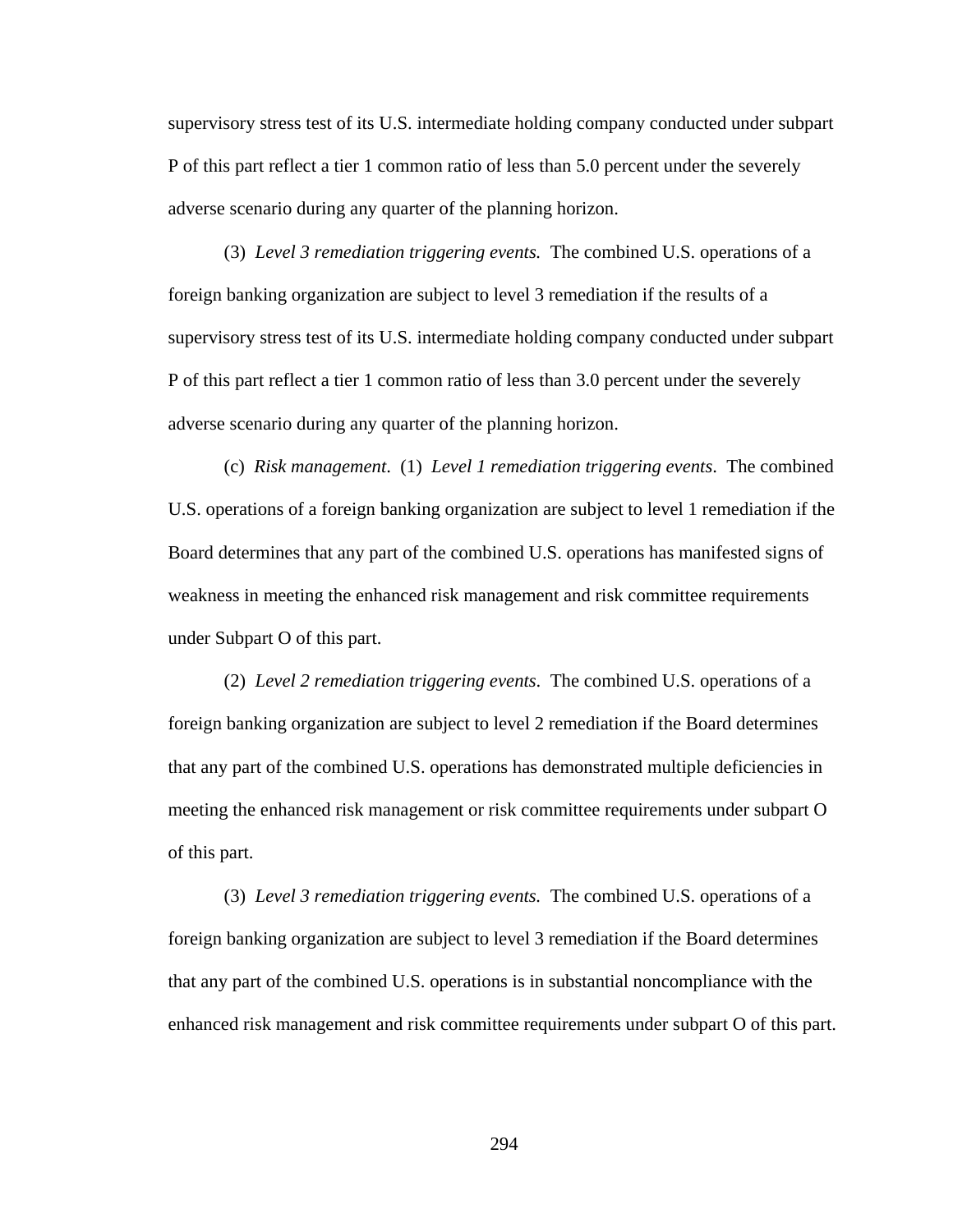(d) *Liquidity.* (1) *Level 1 remediation triggering event.* The combined U.S. operations of a foreign banking organization are subject to level 1 remediation if the Board determines that any part of the combined U.S. operations has manifested signs of weakness in meeting the enhanced liquidity risk management requirements under subpart M of this part.

(2) *Level 2 remediation triggering event*. The combined U.S. operations of a foreign banking organization are subject to level 2 remediation if the Board determines that any part of the combined U.S. operations has demonstrated multiple deficiencies in meeting the enhanced liquidity risk management requirements under subpart M of this part.

 (3) *Level 3 remediation triggering events.* The combined U.S. operations of a foreign banking organization are subject to level 3 remediation if the Board determines that any part of the combined U.S. operations is in substantial noncompliance with the enhanced liquidity risk management requirements under subpart M of this part.

 (e) *Market indicators.* (1) *Publication.* The Board will publish for comment annually, or less frequently as appropriate, a list of market indicators based on publicly available market data, market indicator thresholds, and breach periods that will be used to indicate when the market views a firm to be in financial distress.

 (2) *Period of application.* Those market indicators will be referenced for purposes of applying this subparagraph during the twelve-month period beginning at the end of the first full calendar quarter after publication by the Board of the final market indicators, market indicator thresholds, and breach periods.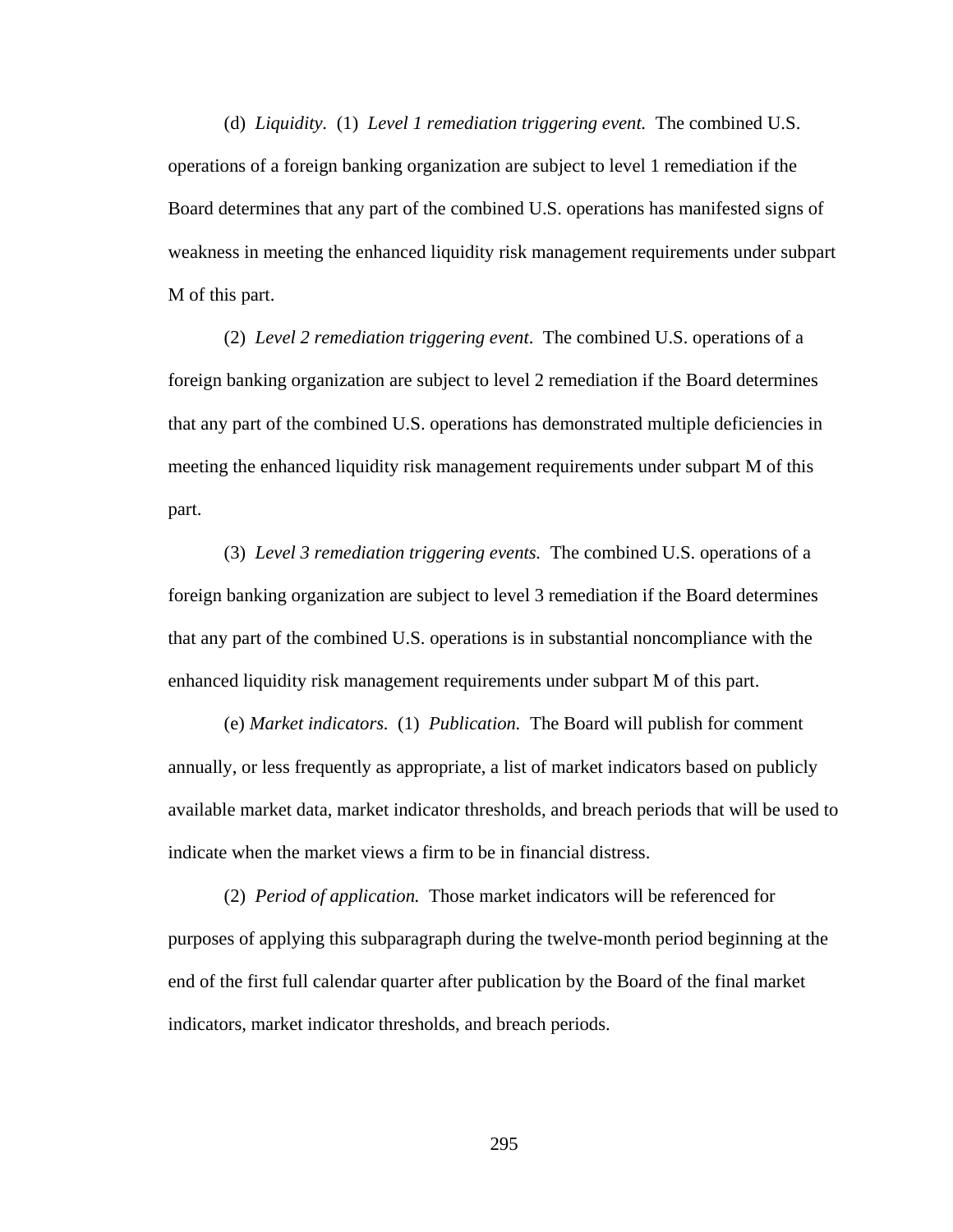(3) *Level 1 remediation.* The combined U.S. operations of a foreign banking organization will be subject to level 1 remediation upon receipt of a notice indicating that the Board has found that, with respect to the foreign banking organization or U.S. intermediate holding company, any market indicator has exceeded the market indicator threshold for the breach period.

(f) *Measurement and timing of remediation action events.* (1) *Capital.* For the purposes of this subpart, the capital of a foreign banking organization or U.S. intermediate holding company is deemed to have been calculated as of the most recent of the following:

(i) The date on which the FR Y-9C for the U.S. intermediate holding company or the FR Y-7 for the foreign banking organization is due;

(ii) The as-of date of any calculations of capital by the foreign banking organization or U.S. intermediate holding company submitted to the Board, pursuant to a Board request to the foreign banking organization or U.S. intermediate holding company to calculate its ratios; or

(iii) A final inspection report is delivered to the U.S. intermediate holding company that includes capital ratios calculated more recently than the most recent FR Y-9C submitted by the U.S. intermediate holding company to the Board.

(2) *Stress tests*. For purposes of this paragraph, the ratios calculated under the **s**upervisory stress test apply as of the date the Board reports the supervisory stress test results to the U.S. intermediate holding company pursuant to subpart P of this part.

### **§ 252.283 Notice and remedies.**

(a) *Notice to foreign banking organization of remediation action event.* If the Board determines that a remediation triggering event set forth in § 252.282 of this subpart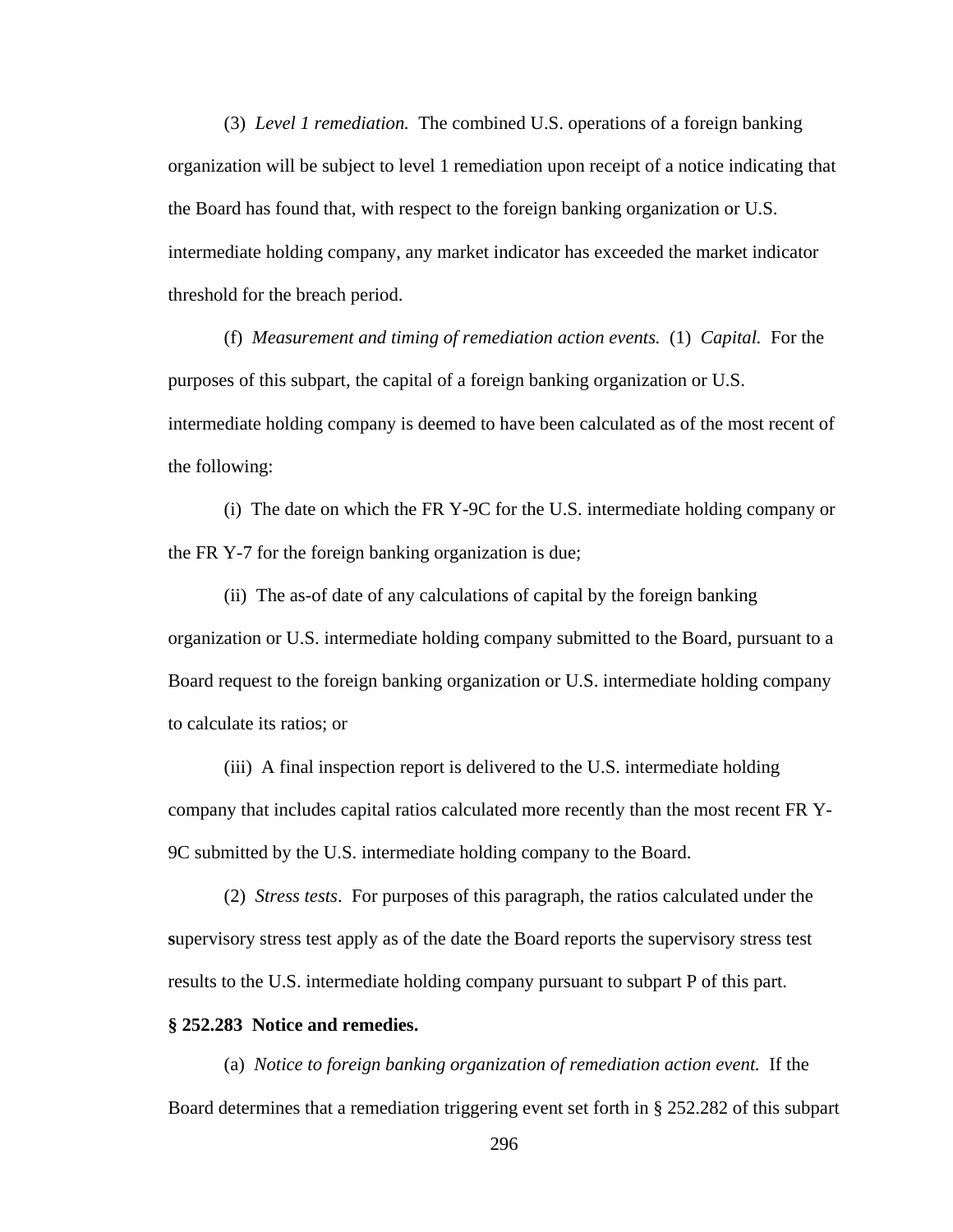has occurred with respect to a foreign banking organization, the Board will notify the foreign banking organization of the event and the remediation actions under §§ 252.284 or 252.285 of this subpart applicable to the foreign banking organization as a result of the event. The applicable remediation actions will apply from the date such notice is issued.

(b) *Notification of change in status.* A foreign banking organization must provide notice to the Board within 5 business days of the date it determines that one or more triggering events set forth in § 252.282 of this subpart has occurred, identifying the nature of the triggering event or change in circumstances.

(c) *Termination of remediation action.* A foreign banking organization subject to one or more remediation actions under this subpart will remain subject to the remediation action until the Board provides written notice to the foreign banking organization that its financial condition or risk management no longer warrants application of the requirement.

## **§ 252.284 Remediation actions for U.S. operations of foreign banking organizations with combined U.S. assets of \$50 billion or more.**

(a) *Level 1 remediation (heightened supervisory review).* (1) Under level 1 remediation, the Board will conduct a targeted supervisory review of the combined U.S. operations of a foreign banking organization with combined U.S. assets of \$50 billion or more, to evaluate whether the combined U.S. operations are experiencing financial distress or material risk management weaknesses, including with respect to exposures that the combined operations have to the foreign banking organization, such that further decline of the combined U.S. operations is probable.

(2) If, upon completion of the review, the Board determines that the combined U.S. operations of a foreign banking organization are experiencing financial distress or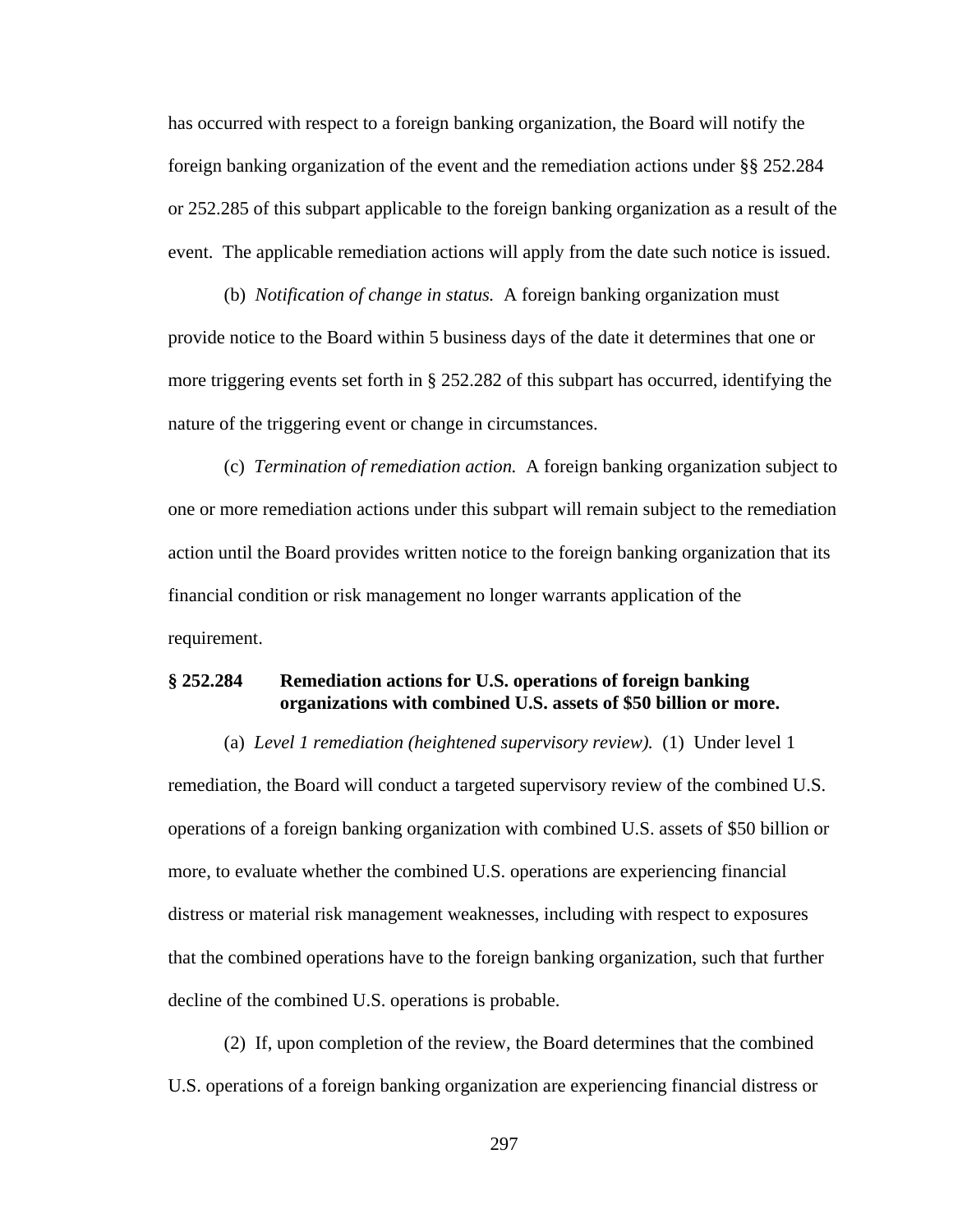material risk management weaknesses such that further decline of the combined U.S. operations is probable, the Board may determine to subject the foreign banking organization to initial remediation (level 2 remediation).

(b) *Level 2 remediation (initial remediation).* (1) The U.S. intermediate holding company of a foreign banking organization with combined U.S. assets of \$50 billion or more that is subject to level 2 remediation may not make capital distributions during any calendar quarter in an amount that exceeds 50 percent of the average of the U.S. intermediate holding company's net income in the preceding two calendar quarters.

(2) The U.S. branch and agency network of a foreign banking organization subject to level 2 remediation:

(i) Must not provide funding on a net basis to its foreign banking organization's non-U.S. offices and its non-U.S. affiliates, calculated on a daily basis; and

(ii) Must maintain in accounts in the United States highly liquid assets in an amount sufficient to cover the 30-day net stressed cash flow need calculated under § 252.227 of this part; provided that this requirement would cease to apply were the foreign banking organization to become subject to level 3 remediation.

(3) The combined U.S. operations of a foreign banking organization subject to level 2 remediation may not:

(i) Permit its average daily combined U.S. assets during any calendar quarter to exceed its average daily combined U.S. assets during the preceding calendar quarter by more than 5 percent;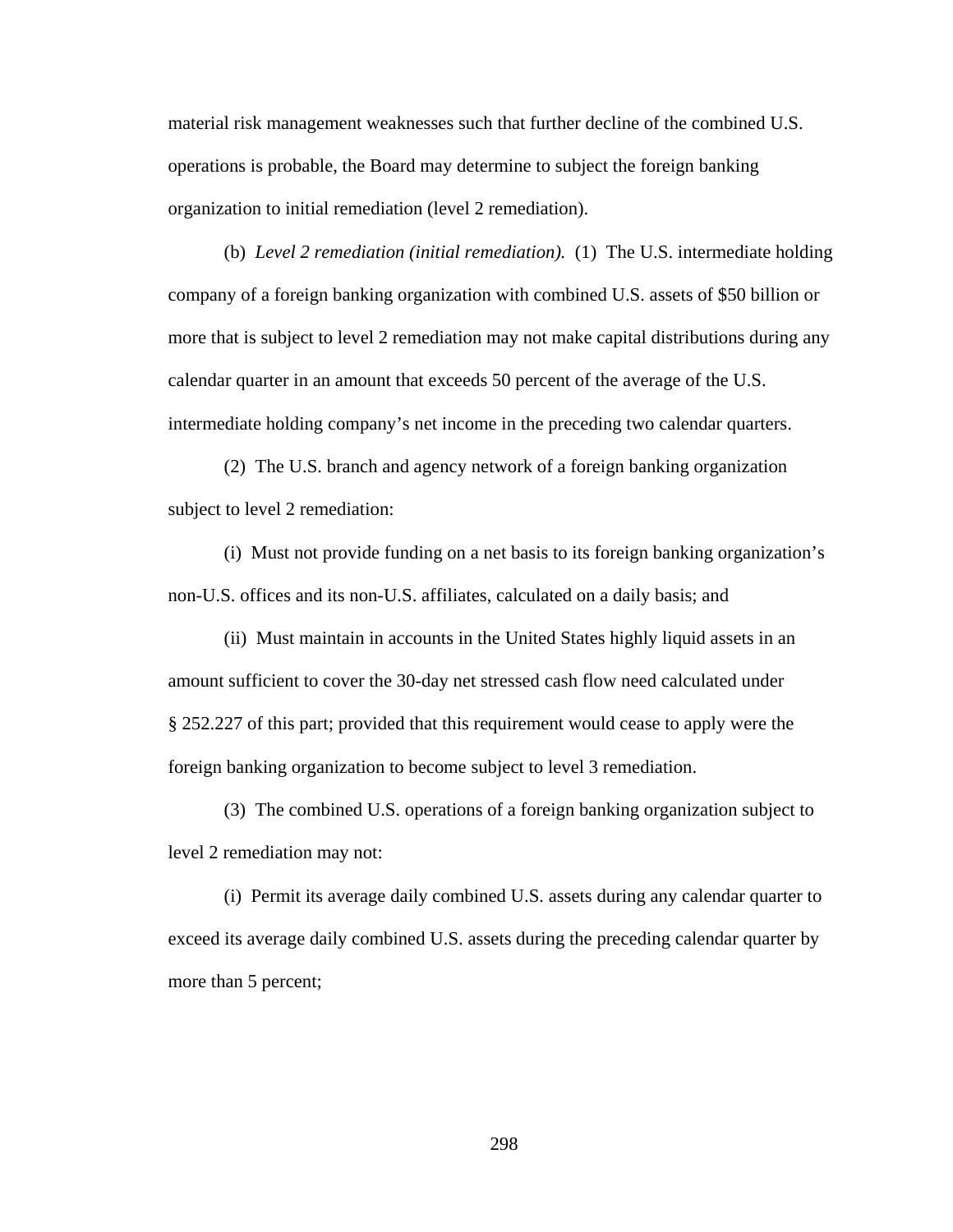(ii) Permit its average daily combined U.S. assets during any calendar year to exceed its average daily combined U.S. assets during the preceding calendar year by more than 5 percent;

(iii) Permit its average daily ri**s**k-weighted assets during any calendar quarter to exceed its average daily risk-weighted assets during the preceding calendar quarter by more than 5 percent; or

(iv) Permit its average daily risk-weighted assets during any calendar year to exceed its average daily risk-weighted assets during the preceding calendar year by more than 5 percent.

(4) A foreign banking organization subject to level 2 remediation:

(i) May not directly or indirectly acquire any controlling interest in any U.S. company (including an insured depository institution), establish or acquire any U.S. branch, U.S. agency, or representative office in the United States, or engage in any new line of business in the United States, without the prior approval of the Board; and

(ii) Must enter into a non-public memorandum of understanding or other enforcement action acceptable to the Board to improve its financial and managerial condition in the United States.

(5) The Board may, in its discretion, impose additional limitations or conditions on the conduct or activities of the combined U.S. operations of a foreign banking organization subject to level 2 remediation that the Board finds to be appropriate and consistent with the purposes of Title I of the Dodd-Frank Act.

(c) *Level 3 remediation (recovery).* (1) A foreign banking organization with combined U.S. assets of \$50 billion or more that is subject to level 3 remediation and its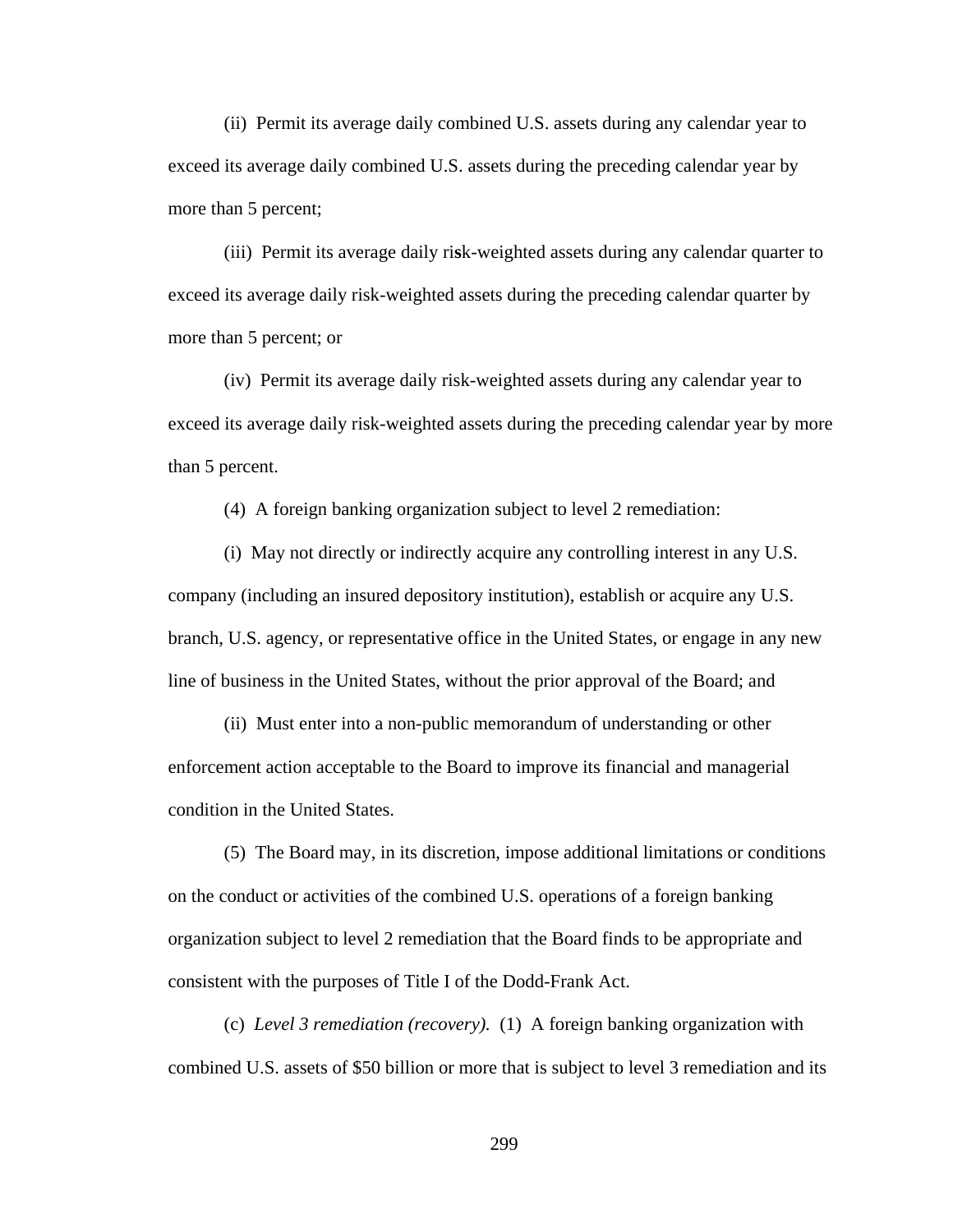U.S. intermediate holding company must enter into a written agreement or other formal enforcement action with the Board that specifies that the U.S. intermediate holding company must take appropriate actions to restore its capital to or above the applicable minimum risk-based and leverage requirements under subpart L of this part and take such other remedial actions as prescribed by the Board. If the company fails to satisfy the requirements of such a written agreement, the company may be required to divest assets identified by the Board as contributing to the financial decline or posing substantial risk of contributing to further financial decline of the company.

(2) The U.S. intermediate holding company and any other U.S. subsidiary of the foreign banking organization may not make capital distributions.

(3) The combined U.S. operations of a foreign banking organization subject to level 3 remediation may not:

(i) Permit its average daily combined U.S. assets during any calendar quarter to exceed its average daily combined U.S. assets during the preceding calendar quarter;

(ii) Permit its average daily combined U.S. assets during any calendar year to exceed its average daily combined U.S. assets during the preceding calendar year;

(iii) Permit its average daily ri**s**k-weighted assets during any calendar quarter to exceed its average daily risk-weighted assets during the preceding calendar quarter; or

(iv) Permit its average daily risk-weighted assets during any calendar year to exceed its average daily risk-weighted assets during the preceding calendar year.

(4) A foreign banking organization subject to level 3 remediation may not directly or indirectly acquire any controlling interest in any U.S. company (including an insured depository institution), establish or acquire any U.S. branch, U.S. agency, office,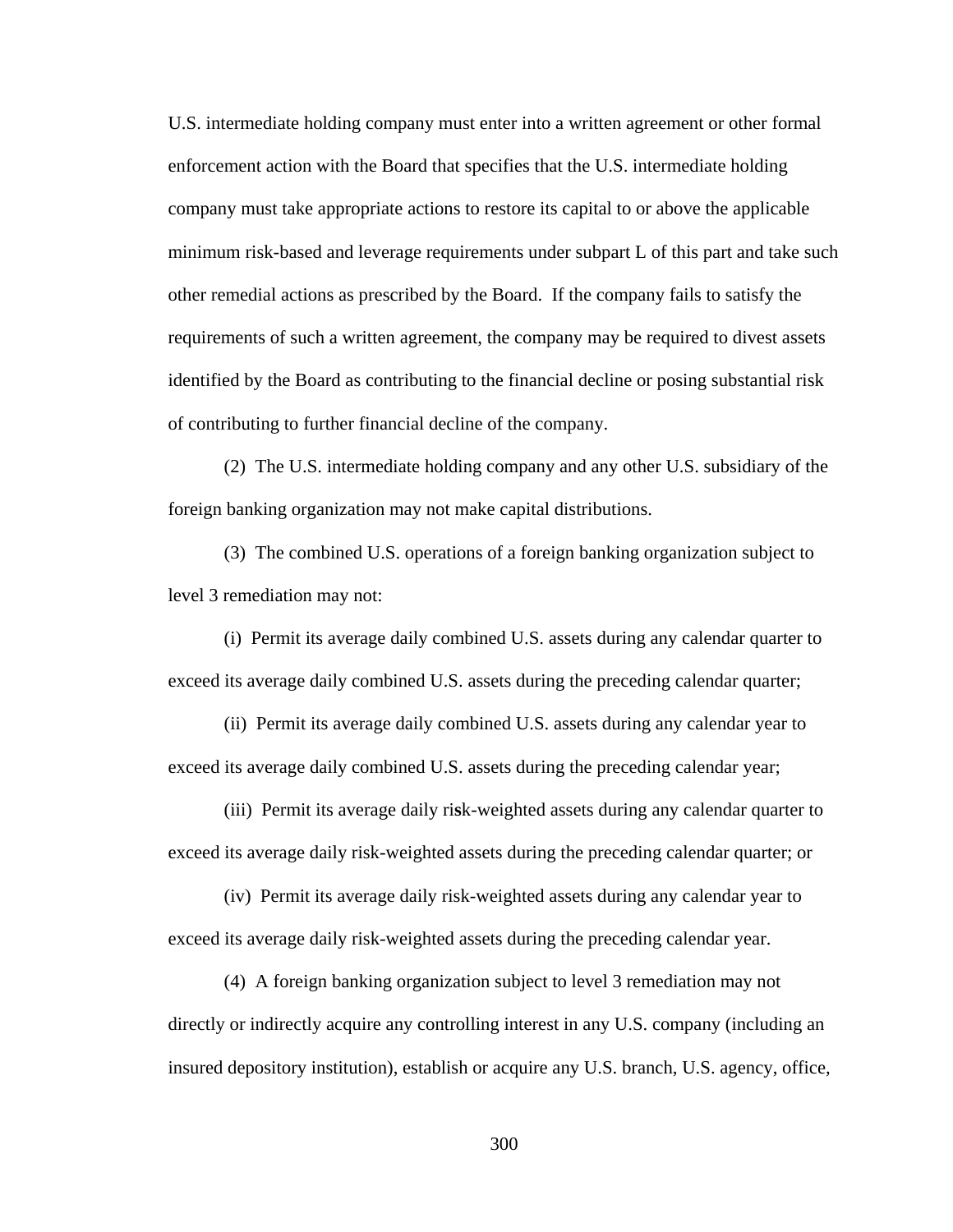or other place of business in the United States, or engage in any new line of business in the United States, without the prior approval of the Board.

(5) A foreign banking organization subject to level 3 remediation and its U.S. intermediate holding company may not increase the compensation of, or pay any bonus to, an executive officer whose primary responsibility pertains to any part of the combined U.S. operations, or any member of the board of directors (or its equivalent) of the U.S. intermediate holding company.

(6) The U.S. intermediate holding company of a foreign banking organization subject to level 3 remediation may also be required by the Board to:

(i) Replace the U.S. intermediate holding company's board of directors;

(ii) Dismiss from office any executive officer whose primary responsibility pertains to any part of the combined U.S. operations or member of the U.S. intermediate holding company's board of directors who held office for more than 180 days immediately prior to receipt of notice pursuant to § 252.283 of this subpart that the foreign banking organization is subject to level 3 remediation; or

(iii) Add qualified U.S. senior executive officers subject to approval by the Board.

(7) The U.S. branch and agency network of a foreign banking organization

subject to level 3 remediation must not provide funding to the foreign banking organization's non-U.S. offices and its non-U.S. affiliates, calculated on a daily basis, and must maintain on a daily basis eligible assets in an amount not less than 108 percent of the preceding quarter's average value of the U.S. branch and agency network's liabilities.

(8) The Board may, in its discretion, impose additional limitations or conditions on the conduct or activities of the combined U.S. operations of a foreign banking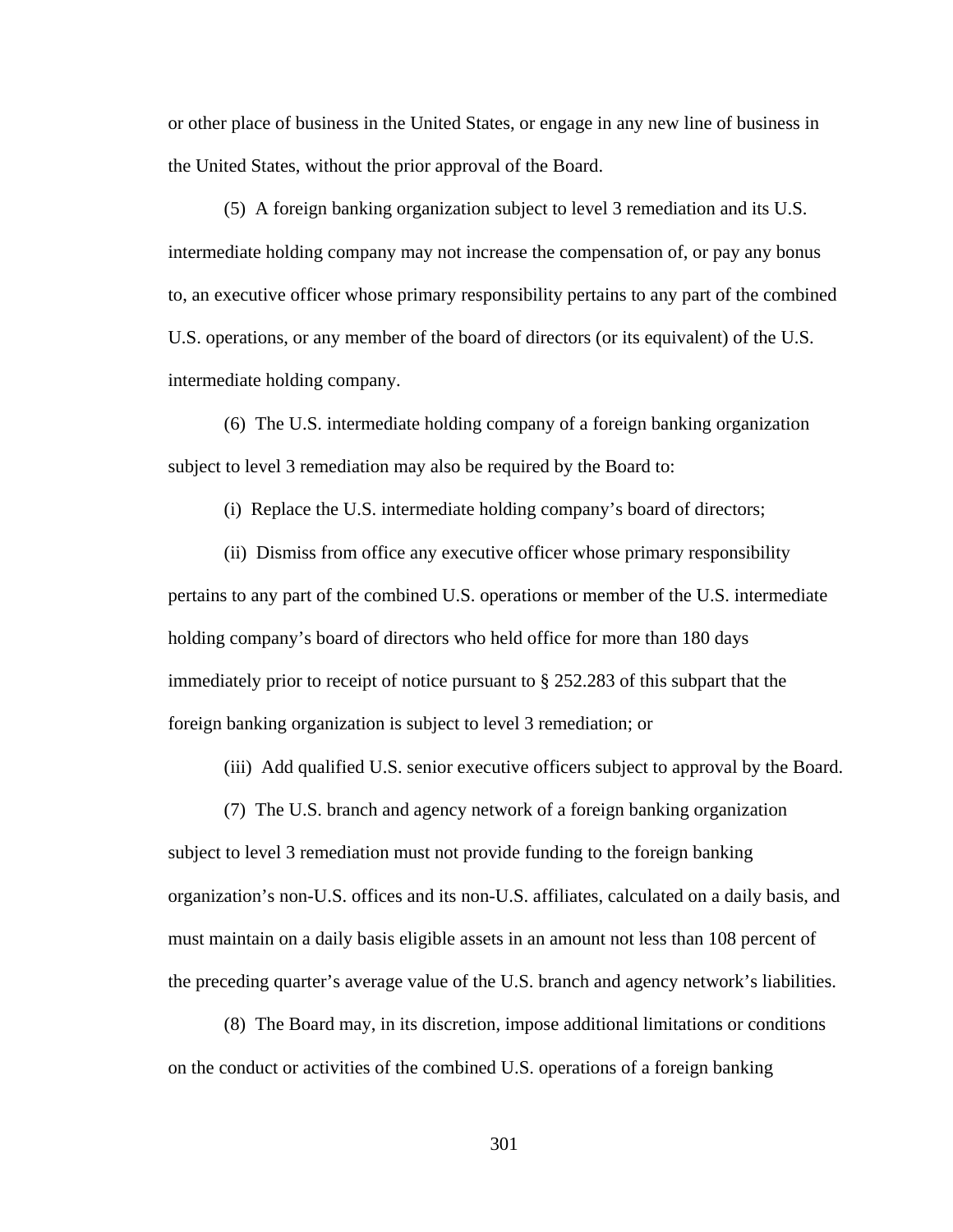organization subject to level 3 remediation that the Board finds to be appropriate and consistent with the purposes of Title I of the Dodd-Frank Act, including restrictions on transactions with affiliates.

(d) *Level 4 remediation (resolution assessment).* The Board will consider whether the combined U.S. operations of the foreign banking organization warrant termination or resolution based on the financial decline of the combined U.S. operations, the factors contained in section 203 of the Dodd-Frank Act as applicable, or any other relevant factor. If such a determination is made, the Board will take actions that include recommending to the appropriate financial regulatory agencies that an entity within the U.S. branch and agency network be terminated or that a U.S. subsidiary be resolved.

# **§ 252.285 Remediation actions for foreign banking organizations with total consolidated assets of \$50 billion or more and with combined U.S. assets of less than \$50 billion.**

#### (a) *Level 1 remediation (heightened supervisory review).* (1) Under level 1

remediation, the Board will determine whether to conduct a targeted supervisory review of the combined U.S. operations of a foreign banking organization with total consolidated assets of \$50 billion or more and with combined U.S. assets of less than \$50 billion that takes into account the condition of the foreign banking organization on a consolidated basis, as appropriate, to evaluate whether the combined U.S. operations are experiencing financial distress or material risk management weaknesses such that further decline of the combined U.S. operations is probable.

(2) If, upon completion of the review, the Board determines that the combined U.S. operations are experiencing financial distress or material risk management weaknesses such that further decline of the combined U.S. operations is probable, the